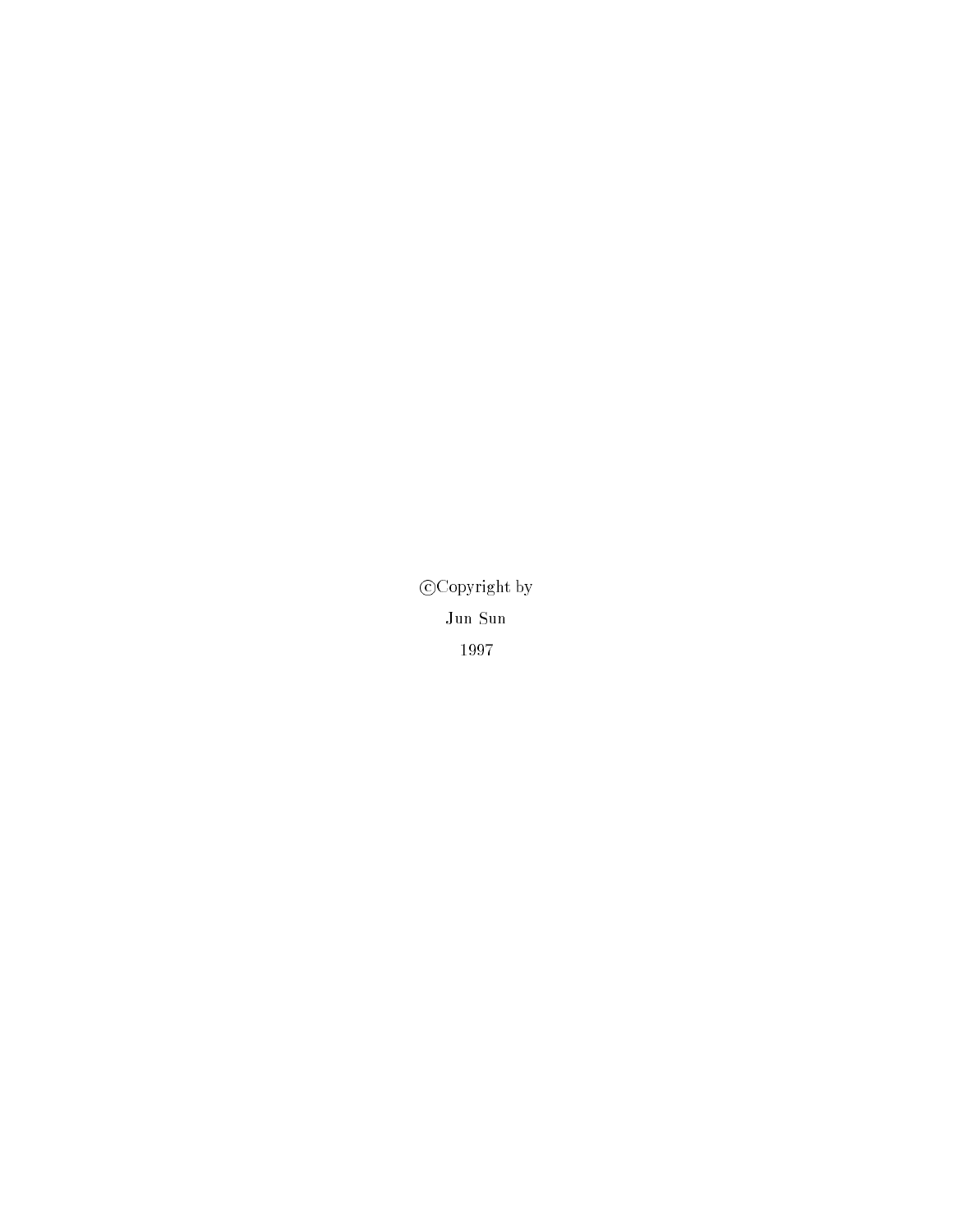#### FIXED-PRIORITY END-TO-END SCHEDULING IN DISTRIBUTED REAL-TIME SYSTEMS

BY

#### JUN SUN

B.S., Shanghai Jiao Tong University, 1989

#### THESIS

Submitted in partial fulfillment of the requirements for the degree of Doctor of Philosophy in Computer Science in the Graduate College of the University of Illinois at Urbana-Champaign, 1997

Urbana, Illinois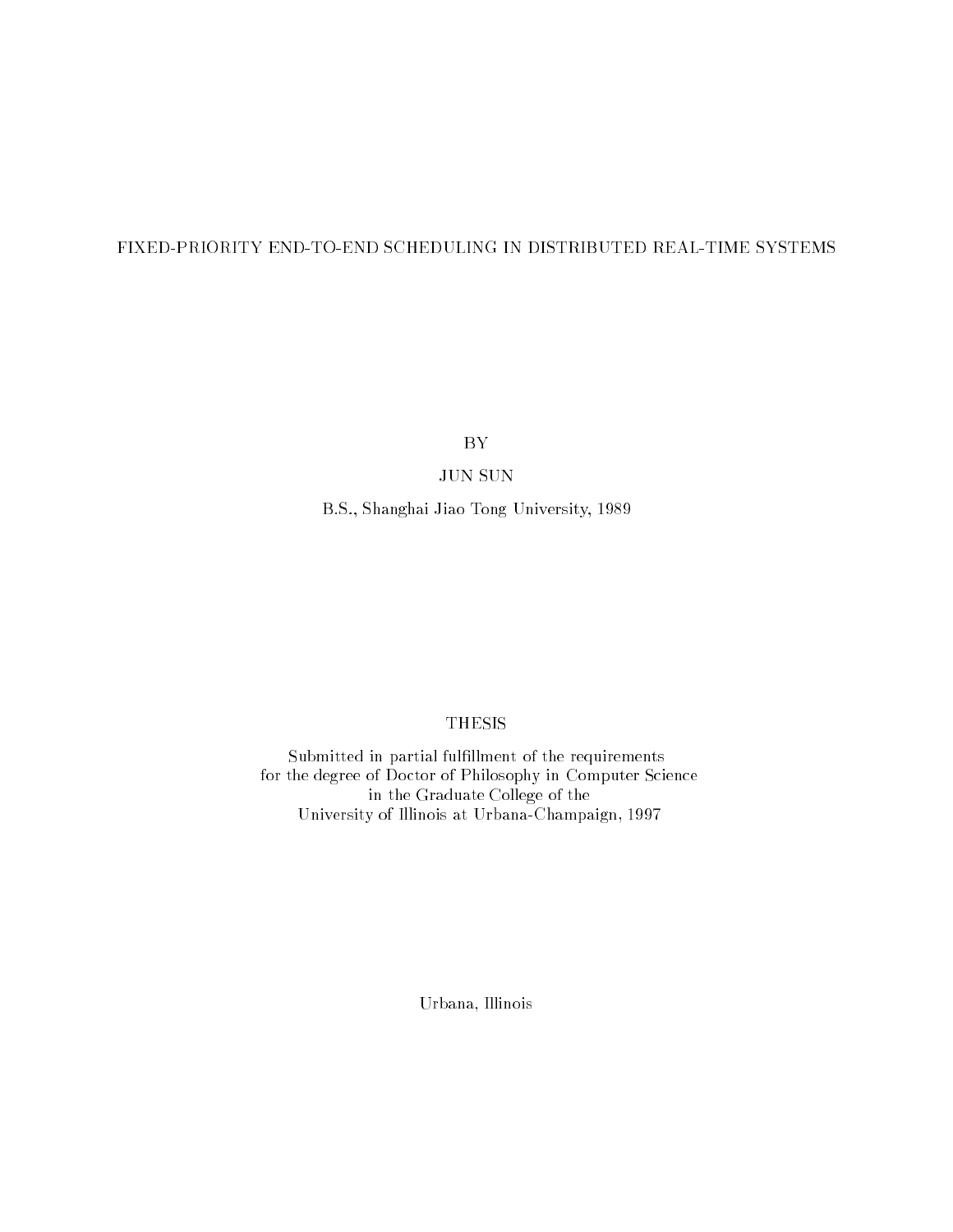## Abstract

In recent years more and more real-time applications run on multiprocessor or distributed systems. In such systems, a task may execute sequentially on many different processors. Such a task can be viewed as a linear chain of subtasks, each of which represents a segment of the task that executes on one of those processors. The response time of the task is measured from the release of its first subtask to the completion of its last subtask and is called the end-to-end response time. A task is schedulable if its end-to-end response time is never greater than the specied end-to-end relative deadline.

This thesis deals with the problem of scheduling periodic tasks to meet their end-to-end deadlines. Specifically, the thesis focuses on fixed-priority scheduling algorithms, where each subtask is assigned a fixed priority and is scheduled preemptively. According to this approach, three related problems need to be solved.

**Priority Assignment :** How we assign the priorities to subtasks so that the system schedulability can be maximized.

Execution Synchronization : How we synchronize the releases of subtasks so that the precedence constraints among subtasks are satised, and the system schedulability is optimized.

Schedulability Analysis : Given a certain priority assignment and an execution synchronization method, how we compute the worst-case end-to-end response time of each task, so that we can verify the schedulability of the task and hence the schedulability of the system.

As solutions to these three problems, the thesis describes five synchronization protocols, several deadline-based priority assignment methods, and corresponding schedulability analysis al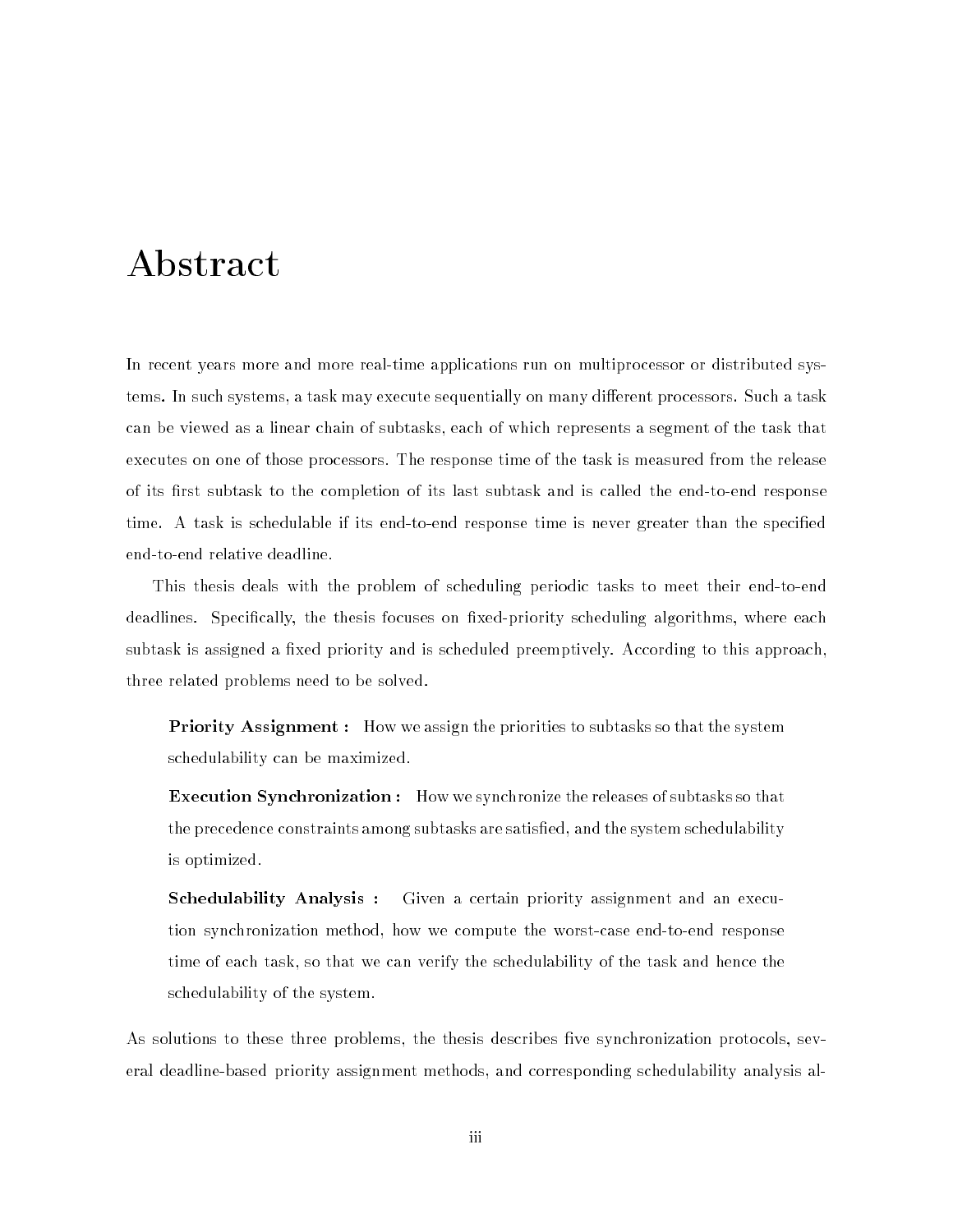gorithms. These solutions form an integrated end-to-end scheduling framework for scheduling tasks with end-to-end deadlines and analyzing the schedulability of an end-to-end system.

As an application of the framework, the thesis proposes an end-to-end scheduling based approach to the resource contention problem in distributed real-time systems. Simulation results show that the end-to-end scheduling approach performs better in many cases than an existing approach, known as the Multiprocessor Priority Ceiling Protocol. In the appendix, the thesis includes an in-depth discussion of sporadic server algorithms.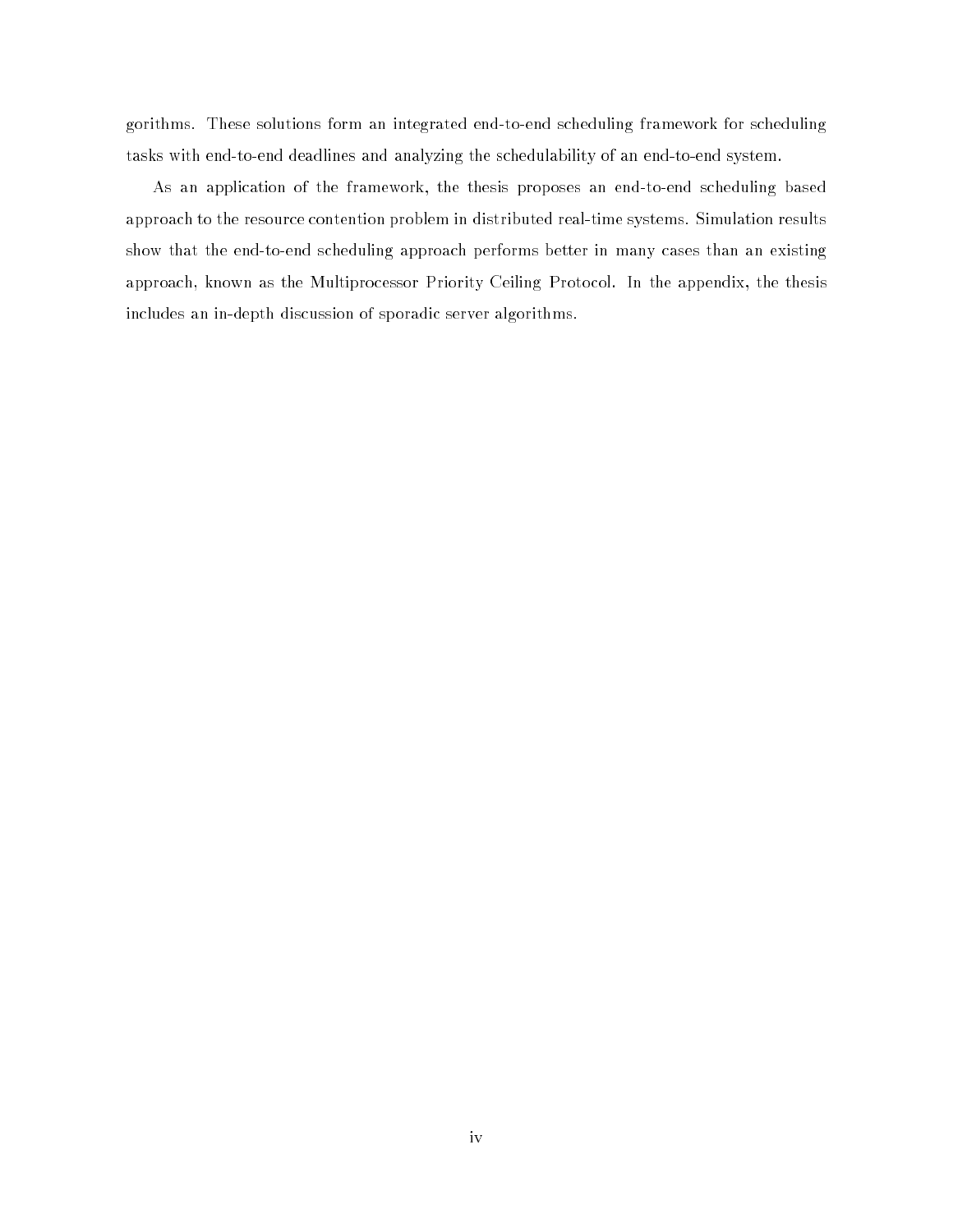To my parents,

- who made me possible

To Hsiu-Fen,

- who makes me complete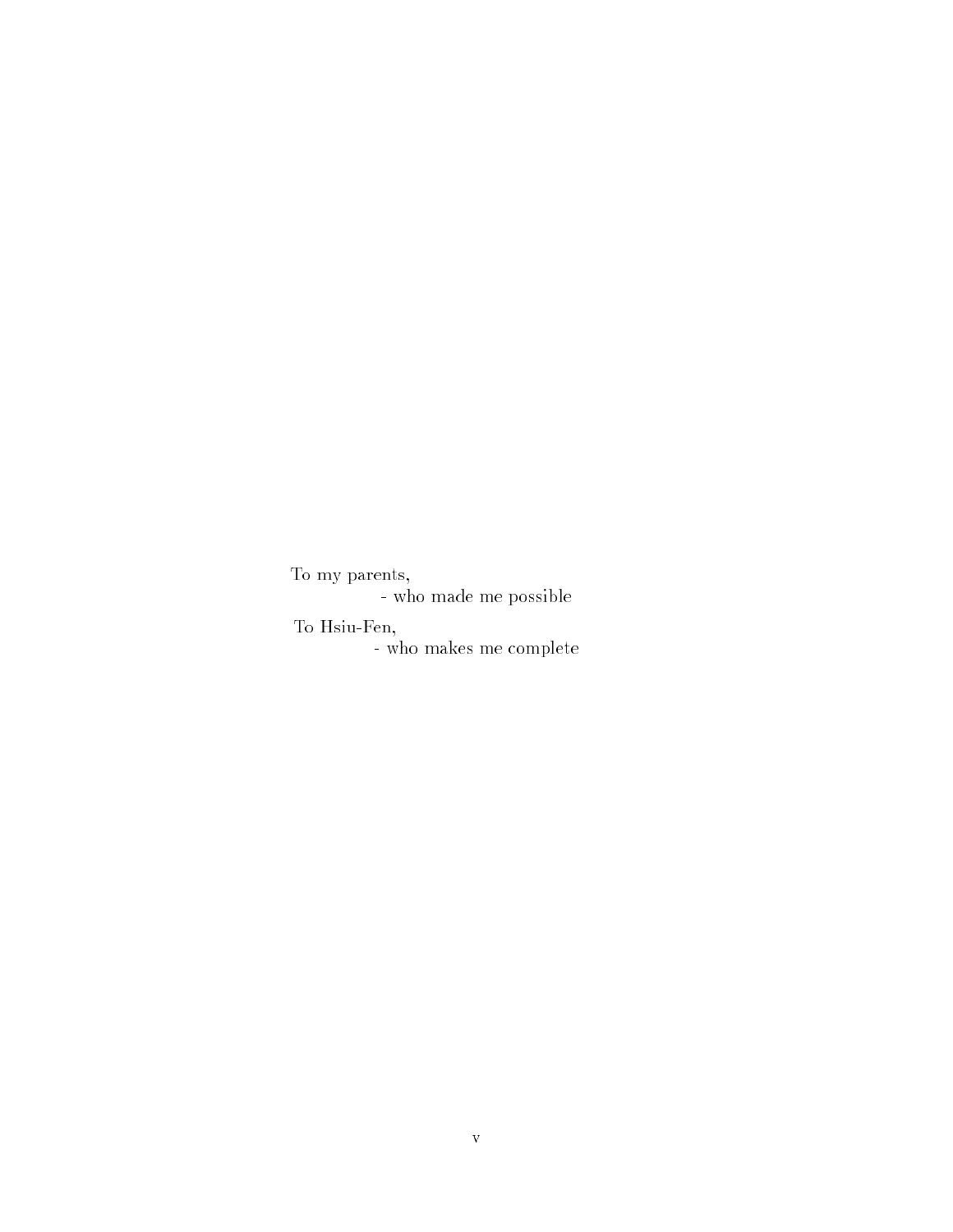## Acknowledgments

My deepest thanks go to Professor Jane Liu, who helped me grow not only in the academic research but also in many other dimensions of my life. Since becoming my advisor in 1993, she made a diligent effort to lead me into the real-time computing field, teach me the knowledge, and guide me to successfully complete my degree. By her example of hard work and her pursuit of excellence, she showed me the essentials of being a successful researcher. Her valuable advice and help have kept me confident in times of doubt and led me to success from places of difficulties. She often shared with me her values and experience, which was so precious then and is even more so now.

I also thank Professor Dave Liu and Professor Rajesh Gupta who kindly agreed to be members of my thesis committee. They provided many insightful comments, read through my thesis draft, and directed my research in the right direction.

Many members of the Real-Time Research Lab at University of Illinois helped me to make this thesis possible. I thank Riccardo Bettati who opened the door to the end-to-end scheduling research, Matthew Storch who offered many inspiring opinions as well as his valuable friendship. and Wu Feng whose review of an early draft of my thesis picked up many embarrassing mistakes. David Hull answered my innumerable questions on Unix, Latex and other tools. I thank many other members in the research lab who helped me in various ways and places, including Too-Seng Tia, Arjun Shanker, Ian Philp, Rhan Ha, Mark Gardener and Changwen Liu. Special thanks go to Zhong Deng for helping me submit the thesis and on many other things.

I thank Sean Sullivan, Carolyn Pater and Larry Pater for reading through the final draft and fixing my "Chinese" usage of English. I am also thankful to Xingbin (Ben) Zhang who, as a friend, offered his valuable opinions and assistance on many occasions.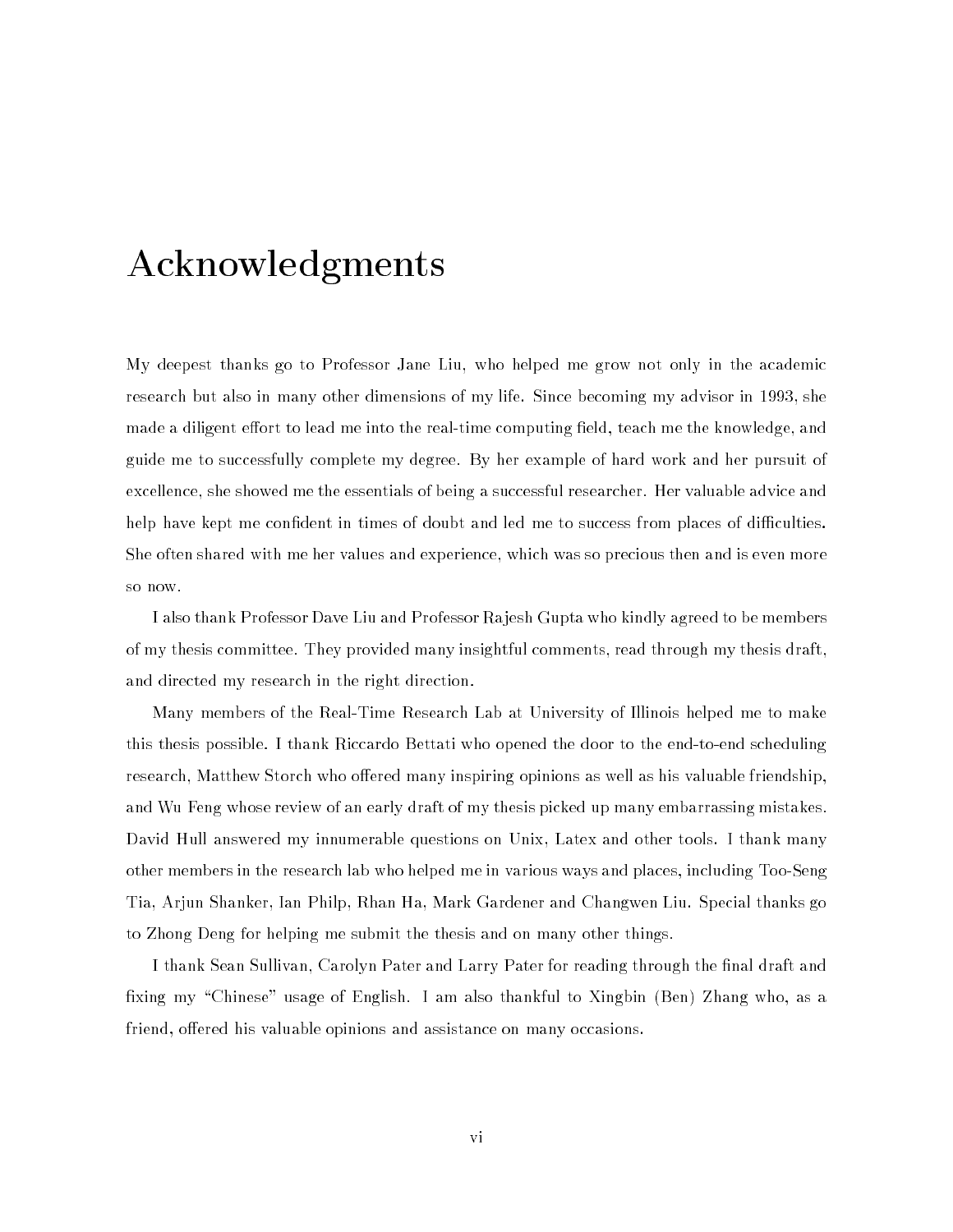Lastly, I would like to thank my wife, Hsiu-Fen, who has gone through the whole arduous journey of writing a Ph.D. thesis with me. She tasted every piece of joy and bitterness that I tasted. She understood the meaning of every word beyond the scope that I meant. For many days and nights, she sacrificed her time to give me comfort and let me concentrate on the work. Without her love, care and support, my finishing the thesis would never have been possible. To her I will always be grateful.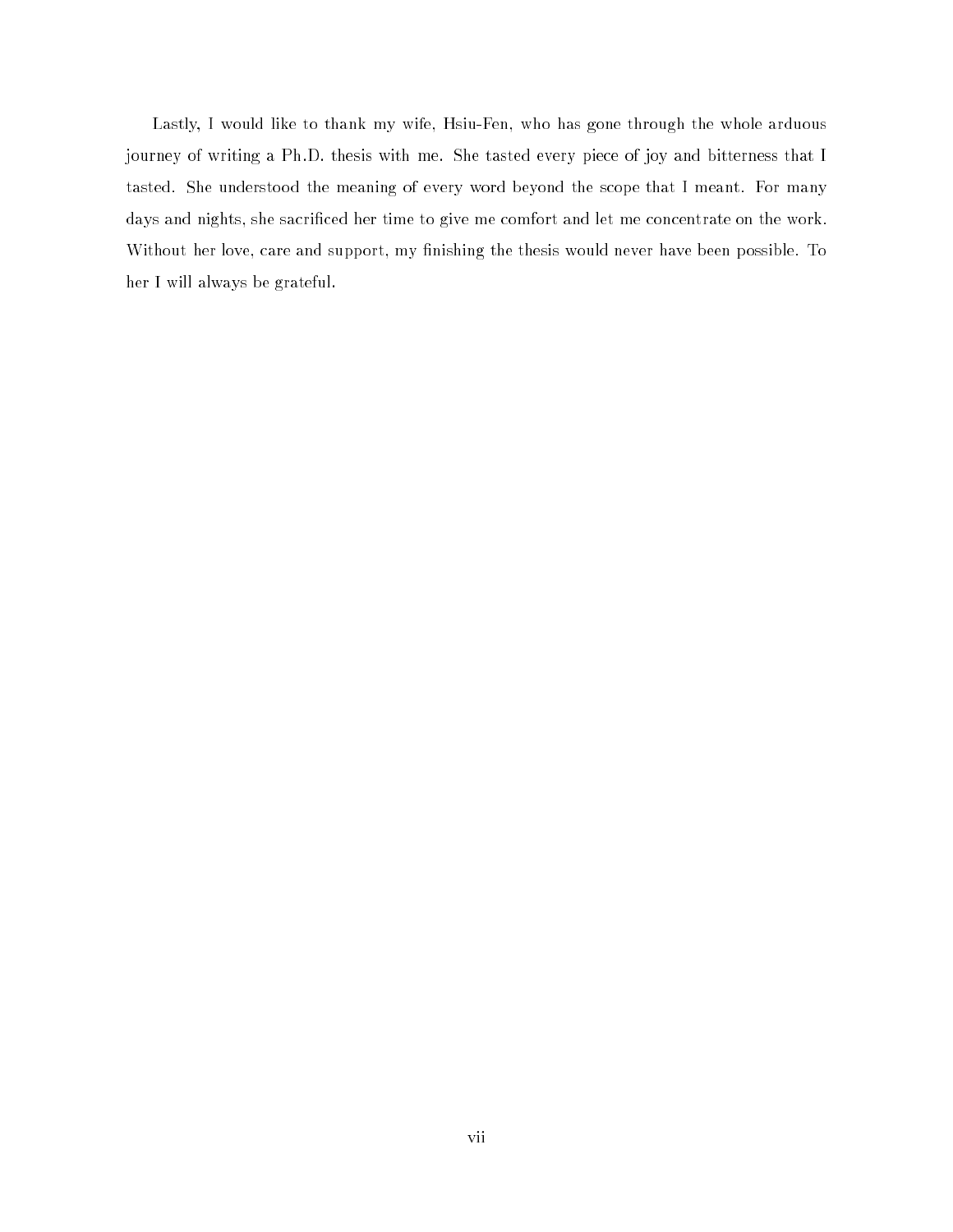## Table of Contents

### Chapter

| $\mathbf{1}$   |     | Introduction<br>$\overline{1}$                         |
|----------------|-----|--------------------------------------------------------|
|                | 1.1 | $\blacksquare$                                         |
|                | 1.2 | $\overline{5}$                                         |
|                | 1.3 | 6                                                      |
| $\overline{2}$ |     | <b>Related Work</b><br>-9                              |
|                | 2.1 |                                                        |
|                |     | 2.1.1                                                  |
|                |     | 2.1.2                                                  |
|                | 2.2 |                                                        |
|                | 2.3 |                                                        |
|                | 2.4 |                                                        |
| 3              |     |                                                        |
|                | 3.1 |                                                        |
|                | 3.2 |                                                        |
| $\overline{4}$ |     |                                                        |
|                | 4.1 |                                                        |
|                | 4.2 |                                                        |
|                |     | 4.2.1                                                  |
|                |     | 4.2.2                                                  |
|                |     | Modified Phase Modification (MPM) Protocol 31<br>4.2.3 |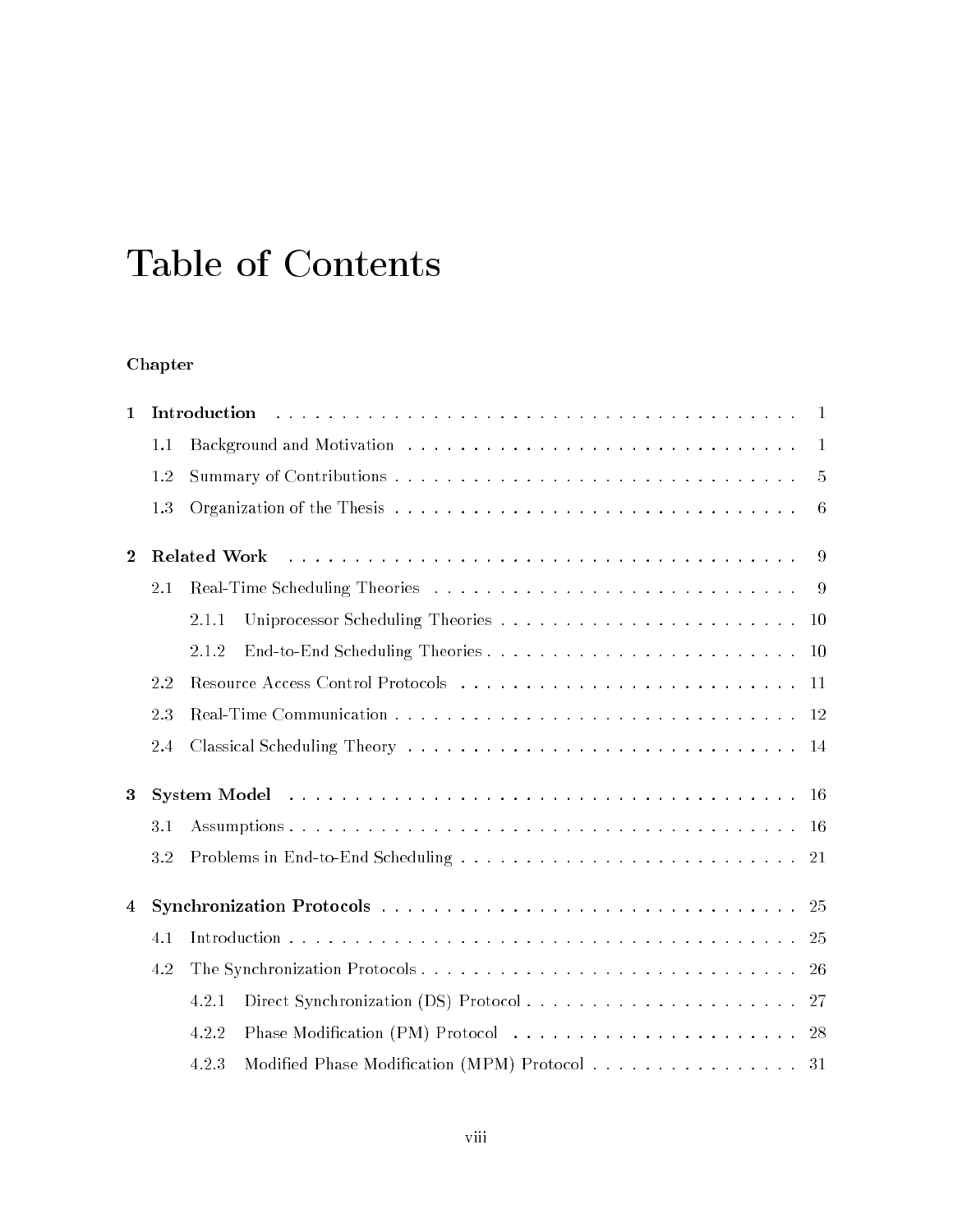|                         |     | 4.2.4 |                                                                 |
|-------------------------|-----|-------|-----------------------------------------------------------------|
|                         |     | 4.2.5 | 36                                                              |
|                         | 4.3 |       | -37                                                             |
|                         | 4.4 |       | 39                                                              |
| 5                       |     |       | 40                                                              |
|                         | 5.1 |       | 41                                                              |
|                         | 5.2 |       | Schedulability Analysis for the PM and MPM Protocols<br>43      |
|                         |     | 5.2.1 | 44                                                              |
|                         |     | 5.2.2 | 46                                                              |
|                         |     | 5.2.3 | A Further Improvement of Algorithm SA/PM<br>56                  |
|                         | 5.3 |       | 58                                                              |
|                         | 5.4 |       | 62                                                              |
|                         | 5.5 |       | 63                                                              |
|                         |     | 5.5.1 | 64                                                              |
|                         |     | 5.5.2 | 66                                                              |
|                         |     | 5.5.3 | 66                                                              |
|                         |     | 5.5.4 | 69                                                              |
|                         |     | 5.5.5 |                                                                 |
|                         |     | 5.5.6 |                                                                 |
|                         | 5.6 |       | 75                                                              |
| 6                       |     |       |                                                                 |
|                         | 6.1 |       | -76                                                             |
|                         | 6.2 |       | -78                                                             |
|                         | 6.3 |       | Local Assignment Methods vs. Global Assignment Methods 81       |
|                         | 6.4 |       | 81                                                              |
| $\overline{\mathbf{7}}$ |     |       | <b>Performance of End-to-End Scheduling Algorithms</b> 83       |
|                         | 7.1 |       | Experiment I - Deadline-Based Priority Assignment Methods<br>84 |
|                         |     | 7.1.1 | 84                                                              |
|                         |     | 7.1.2 | 85                                                              |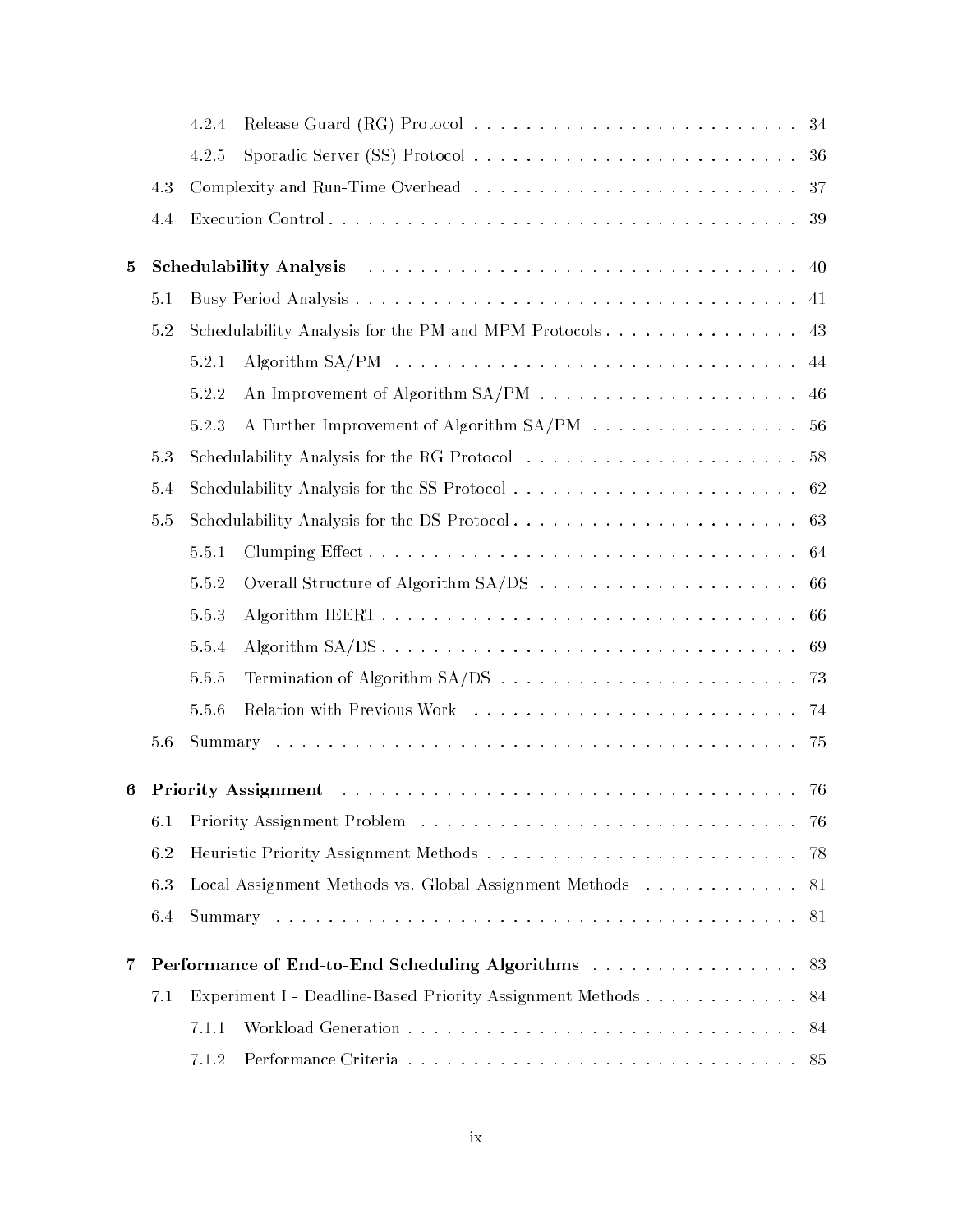|   |     | 7.1.3              |                                                                                              |
|---|-----|--------------------|----------------------------------------------------------------------------------------------|
|   | 7.2 |                    | Experiment II - Algorithm SA/DS vs. Algorithm SA/PM 87                                       |
|   |     | 7.2.1              | 88                                                                                           |
|   |     | 7.2.2              | 88                                                                                           |
|   |     | 7.2.3              | 89                                                                                           |
|   | 7.3 |                    | Experiment III - Algorithm SA/PM vs. Algorithm SA/IPM<br>90                                  |
|   |     | 7.3.1              | 90                                                                                           |
|   |     | 732                |                                                                                              |
|   |     | 7.3.3              | -91                                                                                          |
|   | 7.4 |                    | 92                                                                                           |
|   |     | 7.4.1              |                                                                                              |
|   |     | 7.4.2              |                                                                                              |
|   |     | 7.4.3              |                                                                                              |
|   | 7.5 |                    |                                                                                              |
| 8 |     |                    | End-to-End Scheduling Approach to the Resource Contention Problem 99                         |
|   | 8.1 |                    |                                                                                              |
|   | 8.2 |                    |                                                                                              |
|   | 8.3 |                    |                                                                                              |
|   |     |                    |                                                                                              |
|   |     |                    |                                                                                              |
|   |     | 8.3.1              |                                                                                              |
|   |     | 8.3.2              |                                                                                              |
|   |     | 8.3.3              |                                                                                              |
|   |     | 8.3.4              |                                                                                              |
|   |     | 8.3.5              | Improvement to the MPCP $\ldots \ldots \ldots \ldots \ldots \ldots \ldots \ldots \ldots 110$ |
|   | 8.4 |                    |                                                                                              |
|   |     | 8.4.1              | Mapping an MPCP System to an End-to-End System 113                                           |
|   |     | 8.4.2              | Priority Assignment and Execution Synchronization 114                                        |
|   |     | 8.4.3              |                                                                                              |
|   | 8.5 |                    |                                                                                              |
|   |     | 8.5.1<br>$8.5.2\,$ |                                                                                              |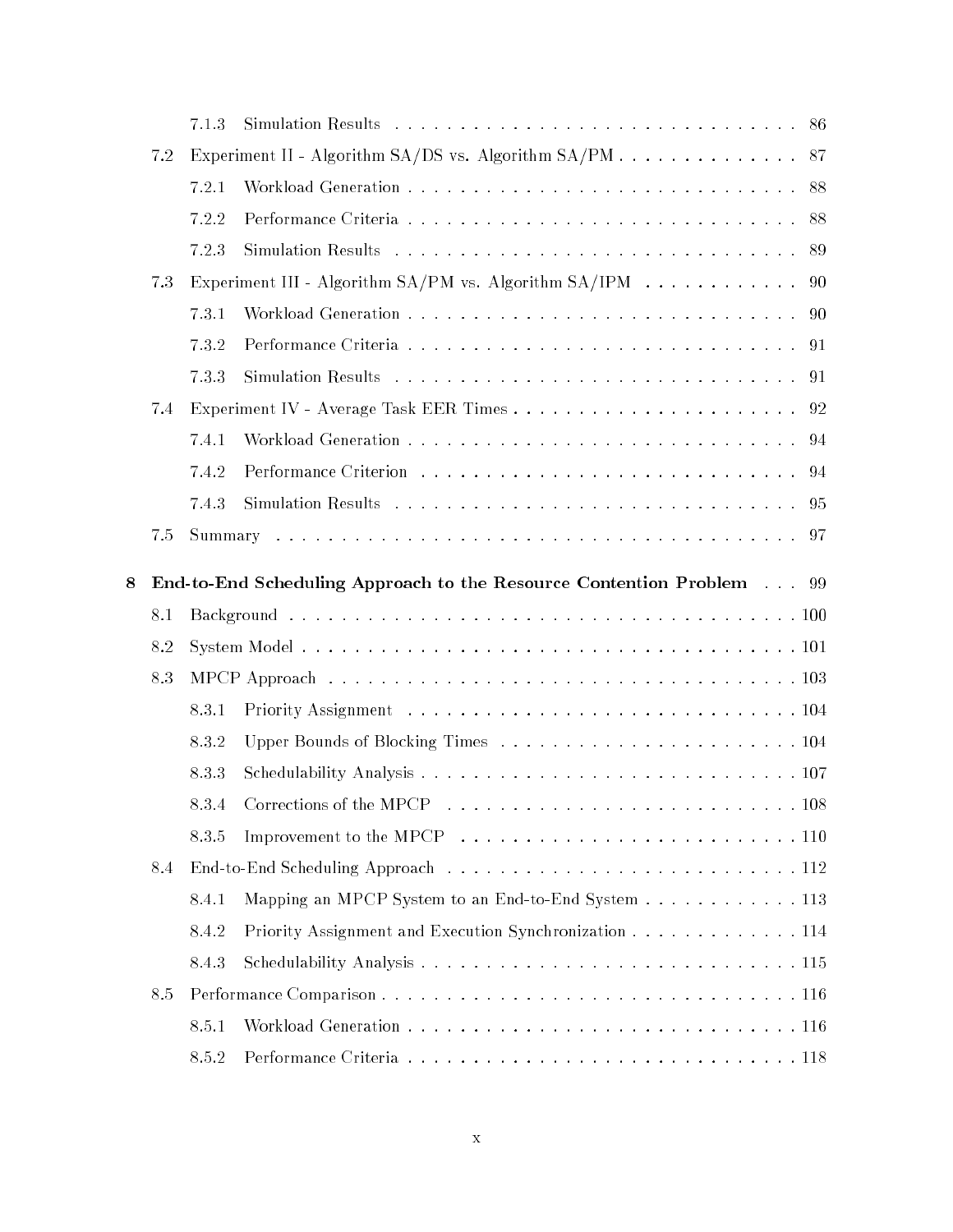|   |     | 8.5.3 |                                                              |  |
|---|-----|-------|--------------------------------------------------------------|--|
|   |     | 8.5.4 |                                                              |  |
|   |     | 8.5.5 | Performance of End-to-End Scheduling Algorithms 126          |  |
|   |     | 8.5.6 | The MPCP Approach vs. the DS Synchronization Protocol 126    |  |
|   |     | 8.5.7 | Overall Performance with a Mixed Workload 127                |  |
|   | 8.6 |       |                                                              |  |
|   |     |       |                                                              |  |
| 9 |     |       |                                                              |  |
|   |     |       |                                                              |  |
|   | 9.1 |       |                                                              |  |
|   |     | 9.1.1 | Multiple Adjacent Subtasks Execute on the Same Processor 131 |  |
|   |     | 9.1.2 | The Precedence Graph is a Directed Acyclic Graph (DAG) 133   |  |
|   | 9.2 |       |                                                              |  |

#### Appendix

|  | A.6 Scheduling Sporadic Requests with Unknown Execution Times (Algorithm SS4) . 152 |
|--|-------------------------------------------------------------------------------------|
|  |                                                                                     |
|  |                                                                                     |
|  |                                                                                     |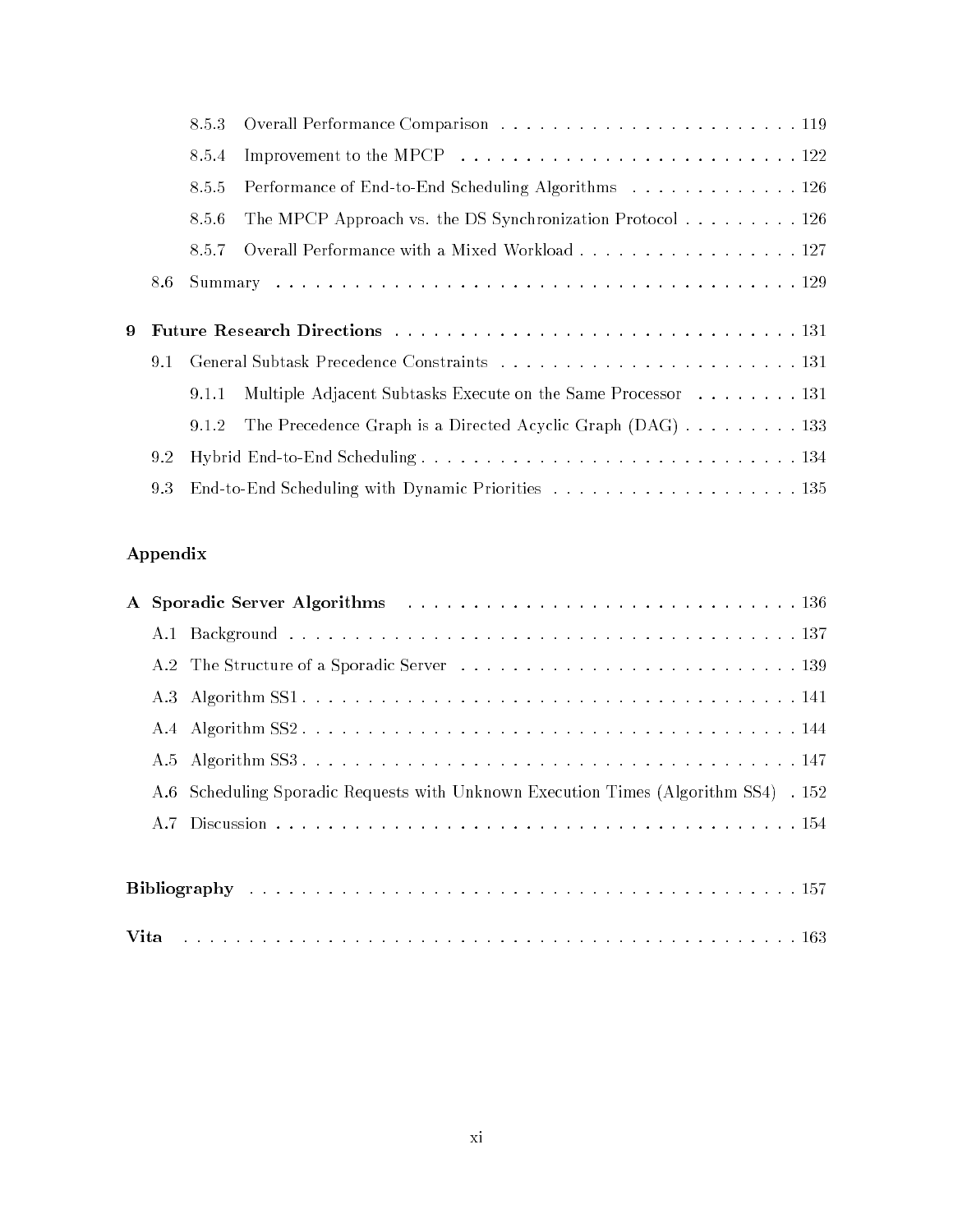# List of Tables

| 4.1 | Comparison of Protocols with Respect to Complexity and Overhead 37              |
|-----|---------------------------------------------------------------------------------|
| 5.1 | 46                                                                              |
| 5.2 | 48                                                                              |
| 5.3 | An Example to Illustrate the Interference among Sibling Subtasks 54             |
| 5.4 | One-to-One Mapping of Events in the RG Protocol and the SS Protocol<br>63       |
| 6.1 | 80                                                                              |
| 7.1 | Schedulability Indices Yielded by Different Priority Assignment Methods 87      |
| 7.2 | 89                                                                              |
| 7.3 | Worst-Case Schedulability Index Ratios of Algorithm SA/DS over Algorithm        |
|     |                                                                                 |
| 7.4 |                                                                                 |
| 7.5 | Worst-Case Schedulability Index Ratios of Algorithm SA/PM over Algorithm        |
|     |                                                                                 |
| 7.6 | Average Schedulability Index Ratios of Algorithm SA/PM over Algorithm SA/IPM 93 |
| 8.1 |                                                                                 |
| 8.2 |                                                                                 |
| 8.3 |                                                                                 |
| 8.4 | The Bounds on the Response Times of Tasks in Example 1 According to the         |
|     |                                                                                 |
| 8.5 |                                                                                 |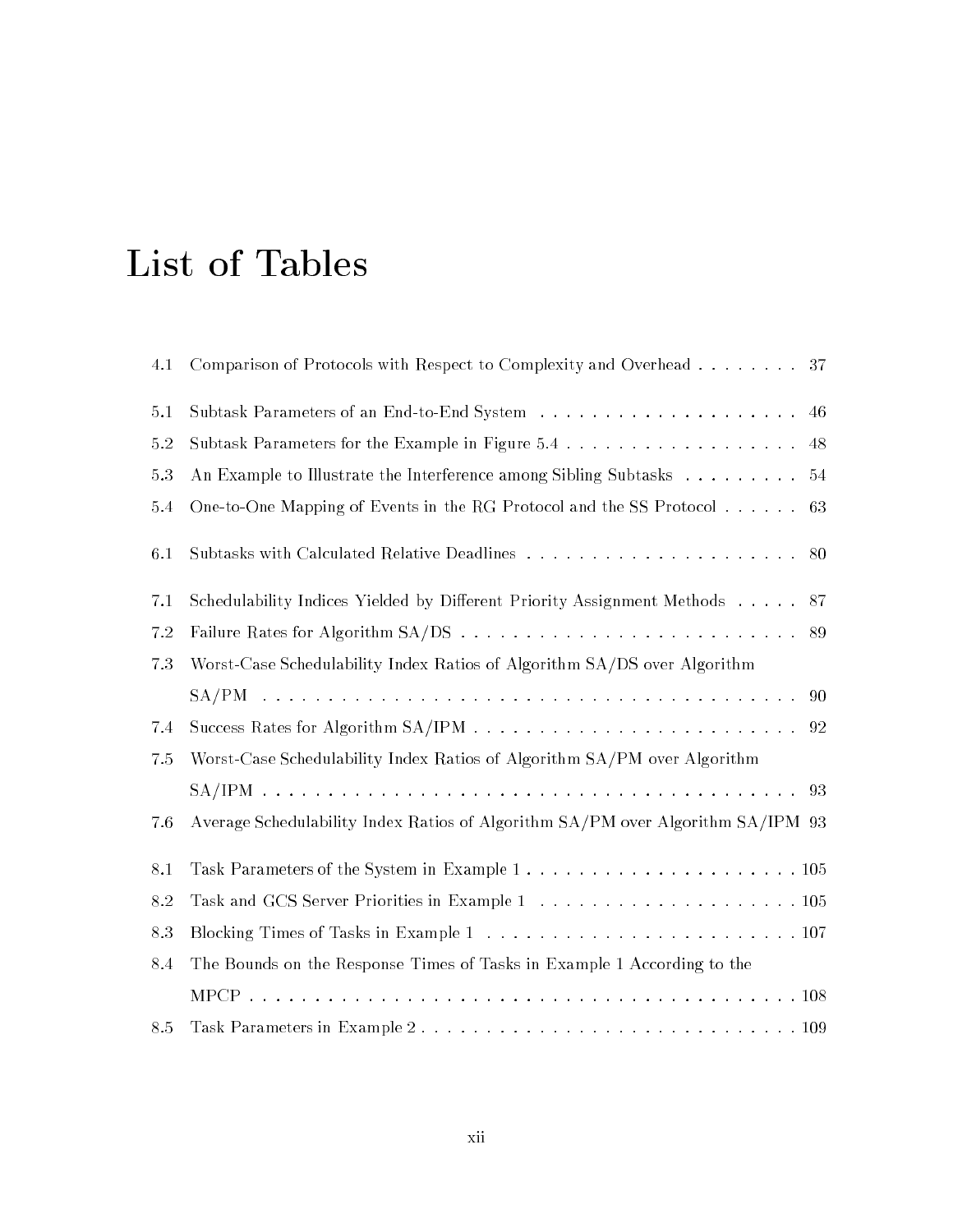| 8.6 | The Upper Bounds on the Blocking Times and Response Times of Tasks in Ex-      |
|-----|--------------------------------------------------------------------------------|
|     |                                                                                |
| 8.7 | Blocking Times of Tasks in Example 1 According to the Corrected MPCP 110       |
| 8.8 | Blocking Times of Tasks in Example 1 According to the Improved MPCP 111        |
| 8.9 |                                                                                |
|     |                                                                                |
|     |                                                                                |
|     |                                                                                |
|     | 8.13 The Success Rates When the Processor Utilization is 0.5 120               |
|     | 8.14 The Success Rates When the Processor Utilization is 0.6 123               |
|     | 8.15 The Success Rates When the Processor Utilization is 0.7 124               |
|     | 8.16 The Success Rates When the Processor Utilization is 0.8 125               |
|     | 8.17 The Average Success Rates of the Fixed MPCP and the Improved MPCP 125     |
|     | 8.18 The Average Success Rates of Algorithms SA/DS, SA/PM and SA/IPM 126       |
|     | 8.19 The Average Success Rates of the MPCP Approach, Algorithm SA/DS and the   |
|     |                                                                                |
|     | 8.20 Success Rates of the MPCP Approach and the End-to-End Scheduling Approach |
|     |                                                                                |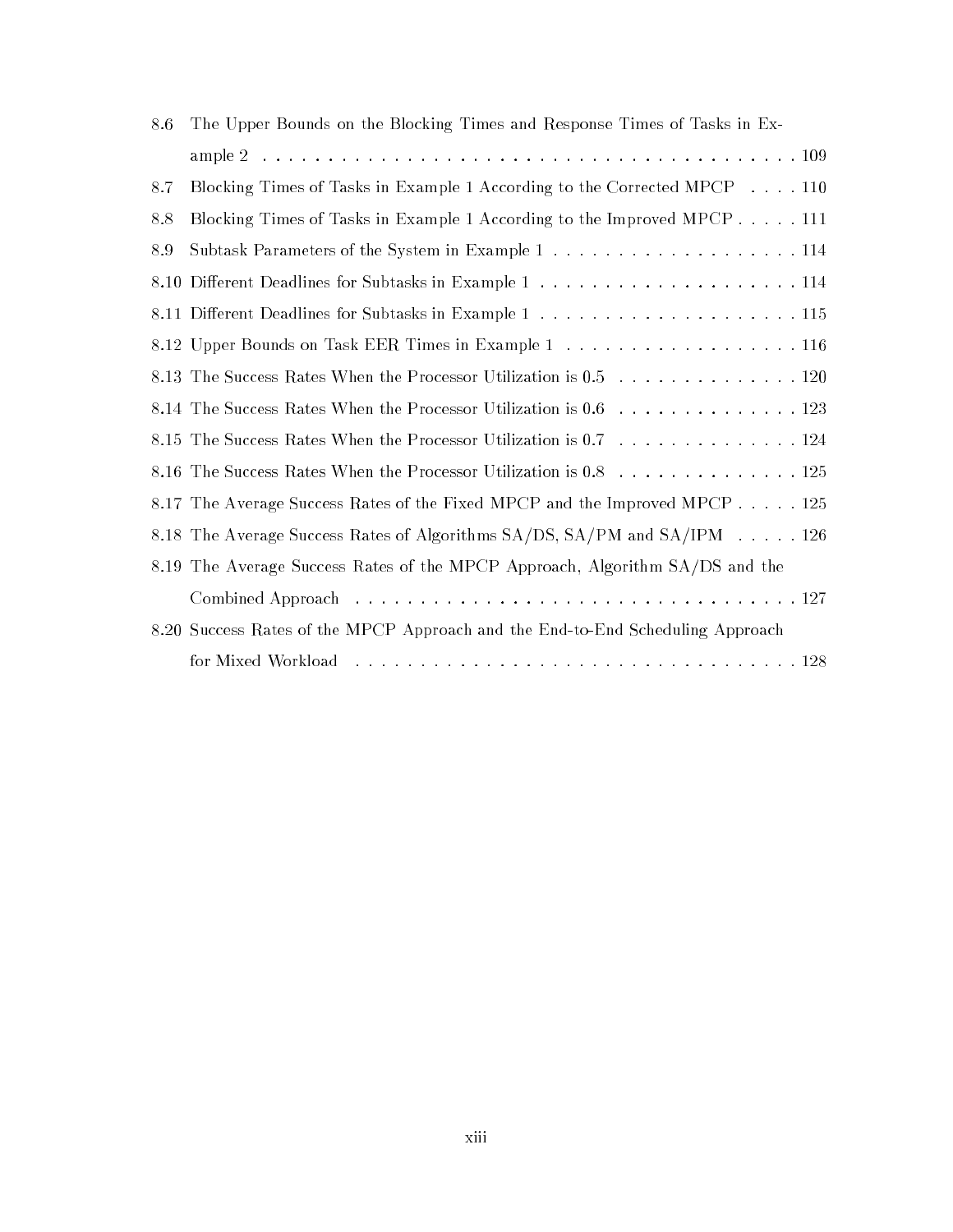# List of Figures

| 1.1     |                                                                                       | 3  |
|---------|---------------------------------------------------------------------------------------|----|
| $3.1\,$ |                                                                                       | 18 |
| 3.2     | Mapping a Prioritized Bus to a "Link" Processor 20                                    |    |
| 3.3     | An Example to Illustrate the Problems in End-to-End Scheduling                        | 21 |
| 3.4     | The Schedule of the System in Figure 3.3 when Every Instance of $T_{2,2}$ is Released |    |
|         | Immediately after the Corresponding Instance of $T_{2,1}$ Completes                   | 23 |
| 4.1     |                                                                                       |    |
| 4.2     | A Simple End-to-End System (reproduced from Figure 3.3) 29                            |    |
| 4.3     |                                                                                       |    |
| 4.4     | Illustration of the Modified Phase Modification Protocol 32                           |    |
| 4.5     | The Schedule of the System in Figure 4.2 According to the RG Protocol 35              |    |
| 4.6     |                                                                                       | 39 |
| 5.1     |                                                                                       | 41 |
| $5.2\,$ |                                                                                       | 42 |
| 5.3     |                                                                                       |    |
| 5.4     |                                                                                       |    |
| 5.5     |                                                                                       |    |
| 5.6     | The Time Demand Functions of $T_1$ in the Example in Figure 5.4 52                    |    |
| 5.7     |                                                                                       |    |
| $5.8\,$ |                                                                                       |    |
| 5.9     | An Example to Illustrate the Second Improvement of Algorithm SA/PM 56                 |    |
|         |                                                                                       |    |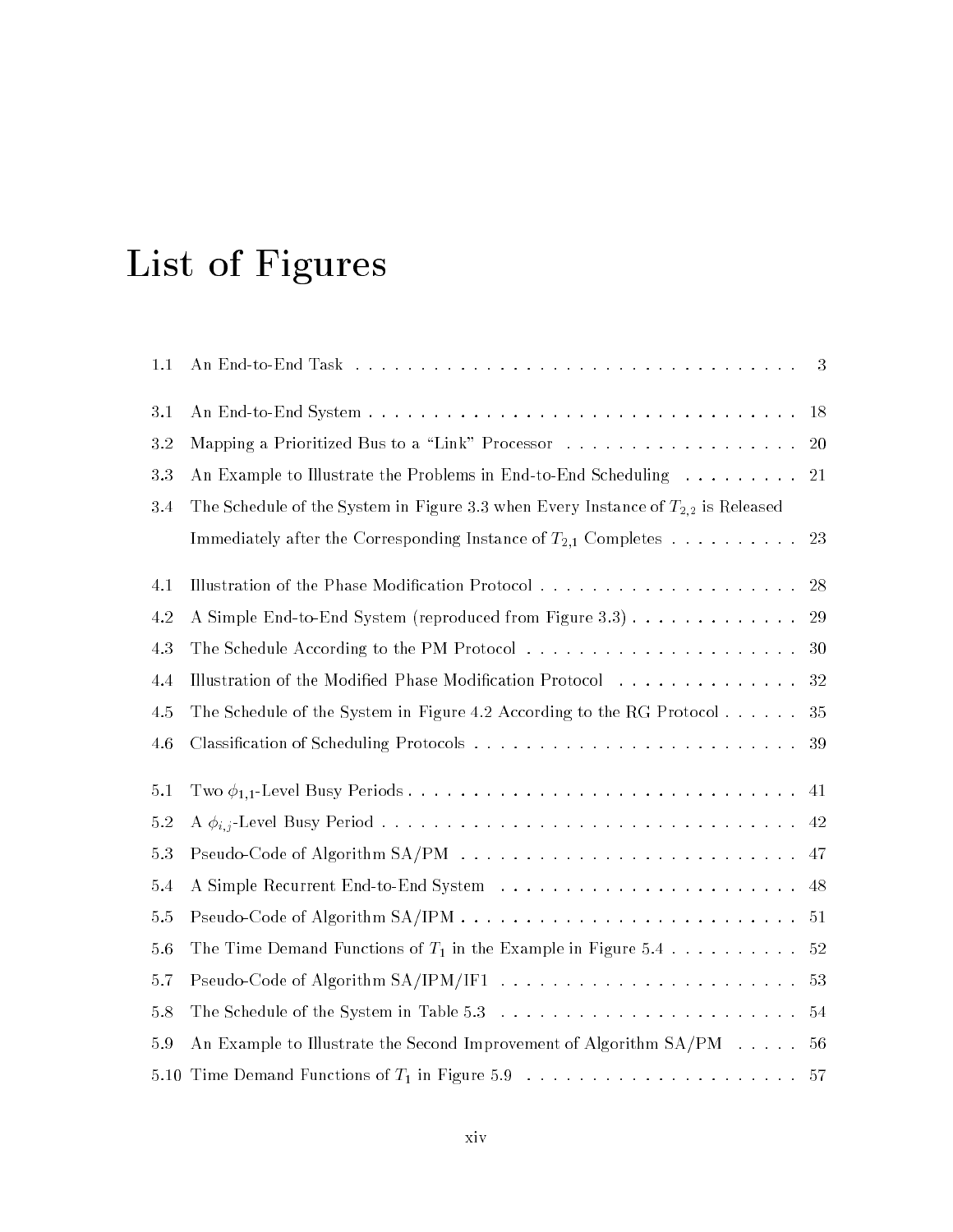|     | 5.12 The EER Time of a Task in a System Using the RG Protocol 60            |
|-----|-----------------------------------------------------------------------------|
|     |                                                                             |
|     |                                                                             |
|     |                                                                             |
|     | 5.16 Maximal Duration of a $\phi_{i,j}$ -Level Busy Period (DS Protocol) 68 |
|     |                                                                             |
|     |                                                                             |
|     | 5.19 An Example to Show that Algorithm SA/DS May Never Terminate 73         |
| 7.1 |                                                                             |
| 7.2 |                                                                             |
| 7.3 |                                                                             |
| 8.1 |                                                                             |
| 8.2 |                                                                             |
| 8.3 |                                                                             |
| 8.4 |                                                                             |
| 8.5 |                                                                             |
| 9.1 |                                                                             |
| A.1 |                                                                             |
| A.2 |                                                                             |
| A.3 | The Pseudo-Code of Event Handlers in Algorithm SS1 143                      |
| A.4 | The Schedule of the Simple System According to Algorithm SS1 143            |
| A.5 | Another Schedule of the Simple System According to Algorithm SS1 145        |
| A.6 | The Pseudo-Code of Event Handlers in Algorithm SS2 146                      |
| A.7 | The Schedule of the Simple System According to Algorithm SS2 147            |
| A.8 | Two Schedules of the Simple System According to Algorithm SS2 148           |
| A.9 | Description of Operations on the Free Budget Function 150                   |
|     |                                                                             |
|     |                                                                             |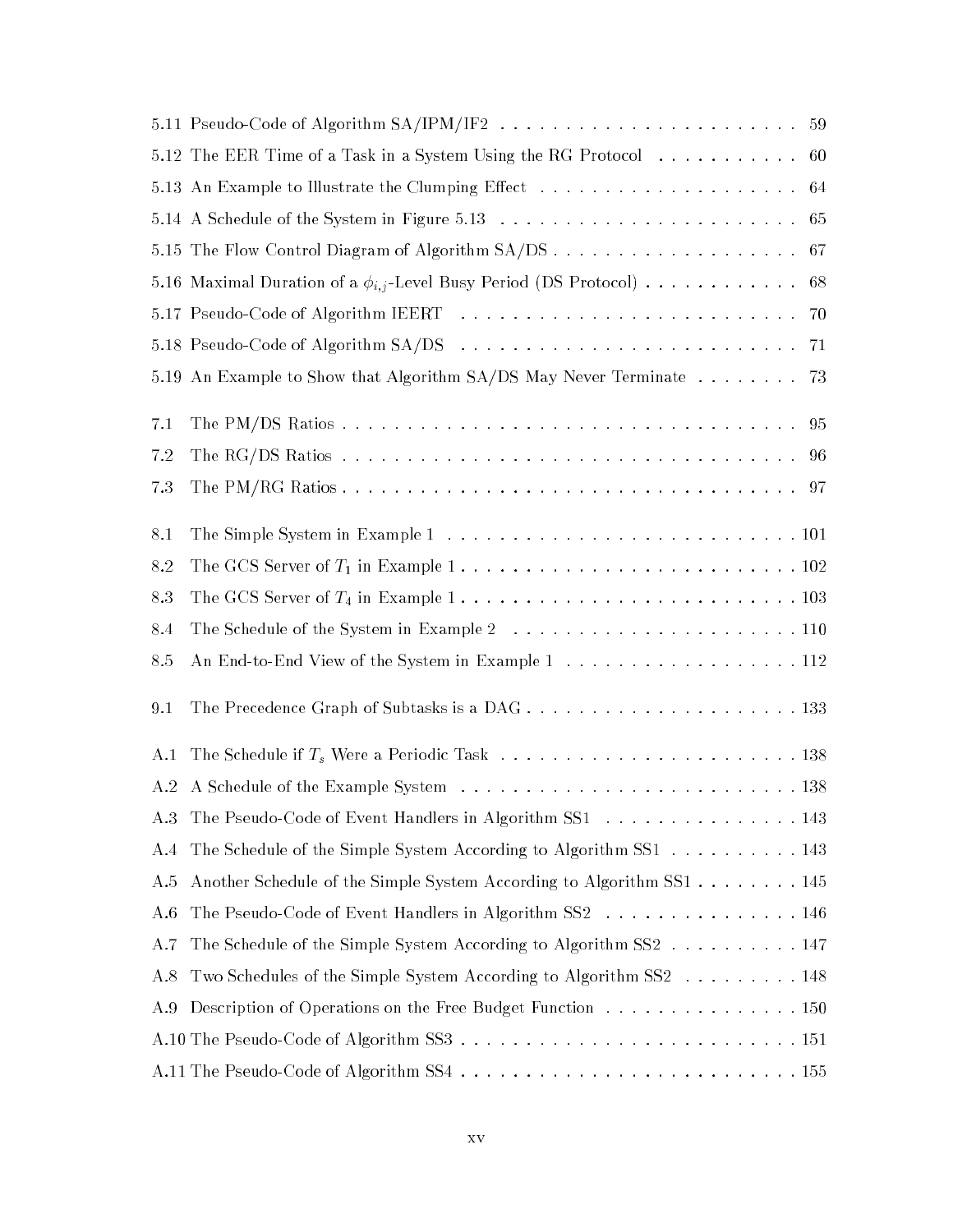# List of Symbols

| $\alpha$ :                                                                           |
|--------------------------------------------------------------------------------------|
| factor to determine the duration of a critical section (CSD factor)  117<br>$\eta$ : |
| $\kappa$ :                                                                           |
| $\kappa_{cs}$ :                                                                      |
| $\lambda:$                                                                           |
| $\mu$ :                                                                              |
| $\tau_i$ :                                                                           |
| $\tau_{i,j}$ :                                                                       |
| $\phi_{i,j}$ :                                                                       |
| $B_i$ :                                                                              |
| $B_{i,j}$ :                                                                          |
|                                                                                      |
| $D_i$ :                                                                              |
| $D_{i,j}$ :                                                                          |
| $f_i$ :                                                                              |
| $f_{i,j}$ :                                                                          |
| $g_{i,j}$ :                                                                          |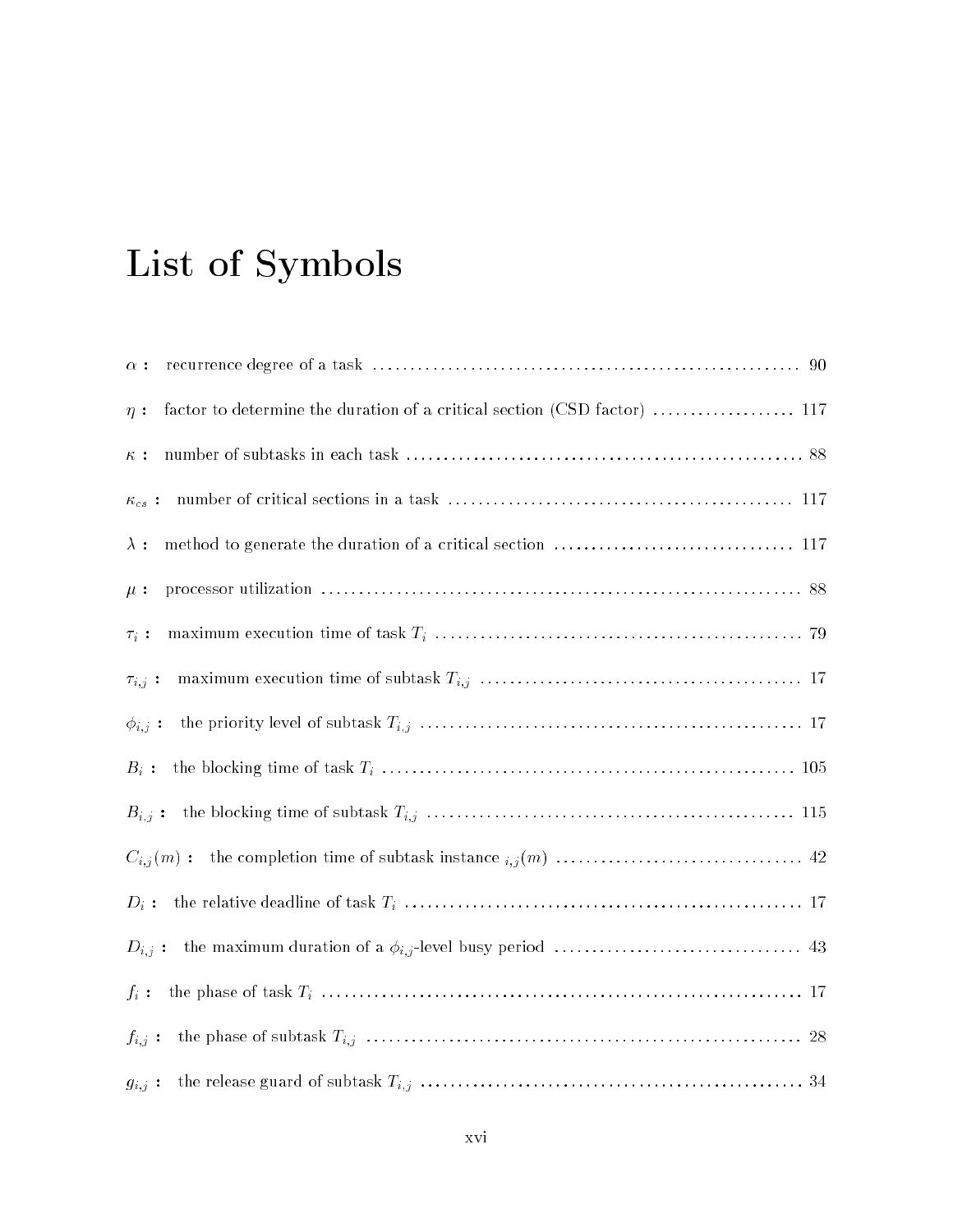| $H_{i,j}$ : the set of subtasks that have priorities higher than or equal to $T_{i,j}$ and are the same          |
|------------------------------------------------------------------------------------------------------------------|
|                                                                                                                  |
| the maximum number of instances of $T_{i,j}$ that can be in a $\phi_{i,j}$ -level busy period  45<br>$M_{i,j}$ : |
| $M_k^{i,j}(t)$ : the interference function of task $T_k$ with respect to subtask $T_{i,j}$ during interval       |
|                                                                                                                  |
| $P_i$ :                                                                                                          |
| $p_i$ :                                                                                                          |
| $p_{i,j}$ :                                                                                                      |
| $R_i$ :                                                                                                          |
| $R_{i,j}:$                                                                                                       |
|                                                                                                                  |
|                                                                                                                  |
|                                                                                                                  |
|                                                                                                                  |
|                                                                                                                  |
|                                                                                                                  |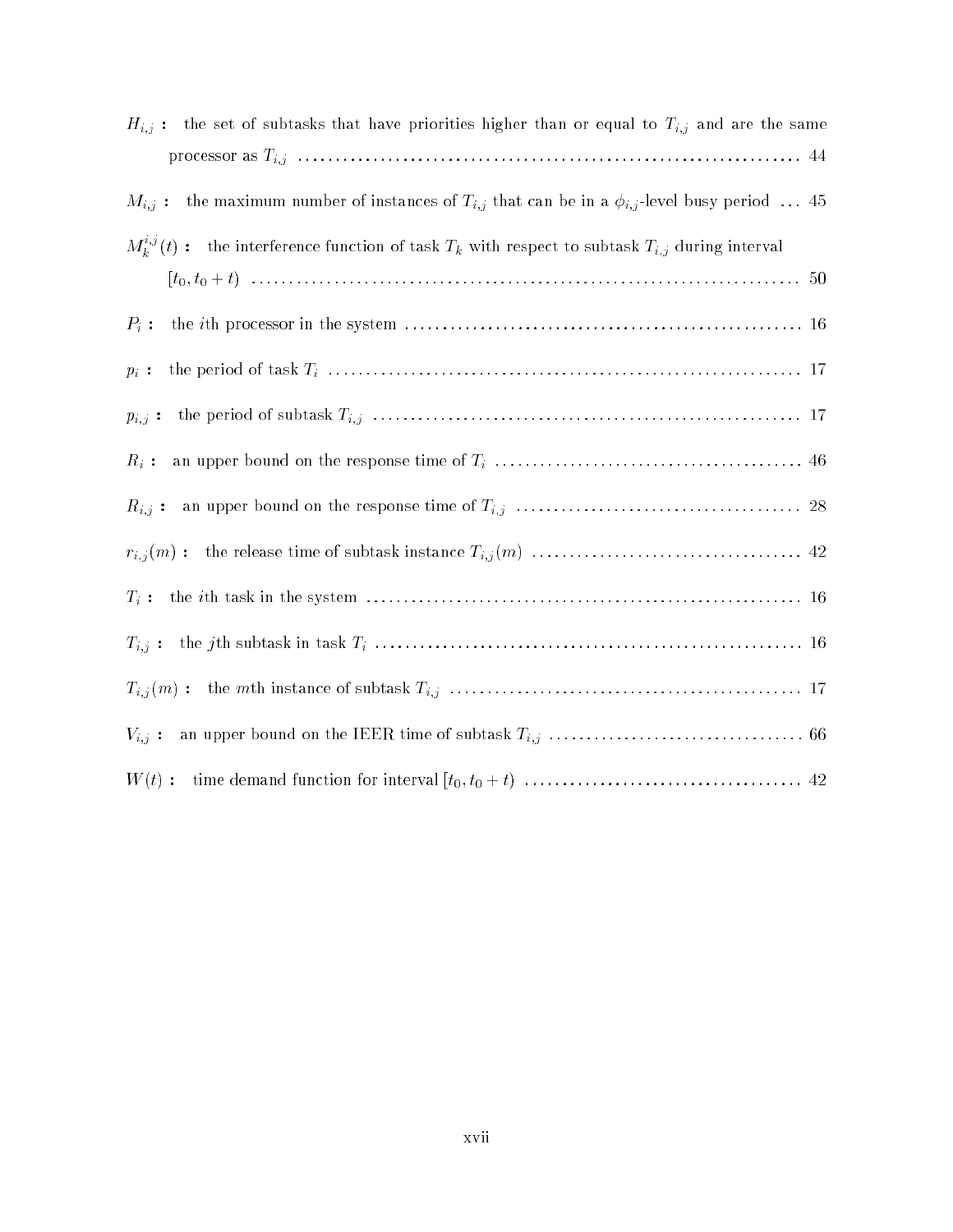# List of Abbreviations

| Algorithm IEERT: An algorithm that takes as input a set of end-to-end tasks and upper          |
|------------------------------------------------------------------------------------------------|
| bounds on the IEER times of subtasks and computes a set of new bounds on IEERT times           |
|                                                                                                |
| Algorithm SA/DS: an algorithm that analyzes the schedulability of an end-to-end system         |
|                                                                                                |
| Algorithm SA/IPM : an improved version of Algorithm SA/PM, which takes advantage of            |
|                                                                                                |
| Algorithm SA/IPM/IF1: an algorithm to compute the interference function (needed by             |
|                                                                                                |
| Algorithm $SA/IPM/IF2$ : an improved version of Algorithm $SA/IPM/IF1$ 58                      |
| Algorithm SA/PM : an algorithm that analyzes the schedulability of an end-to-end system        |
|                                                                                                |
| CSD factor: the critical section duration factor (used to determine the duration of a critical |
|                                                                                                |
|                                                                                                |
|                                                                                                |
| EER time:                                                                                      |
| GCS server :                                                                                   |
|                                                                                                |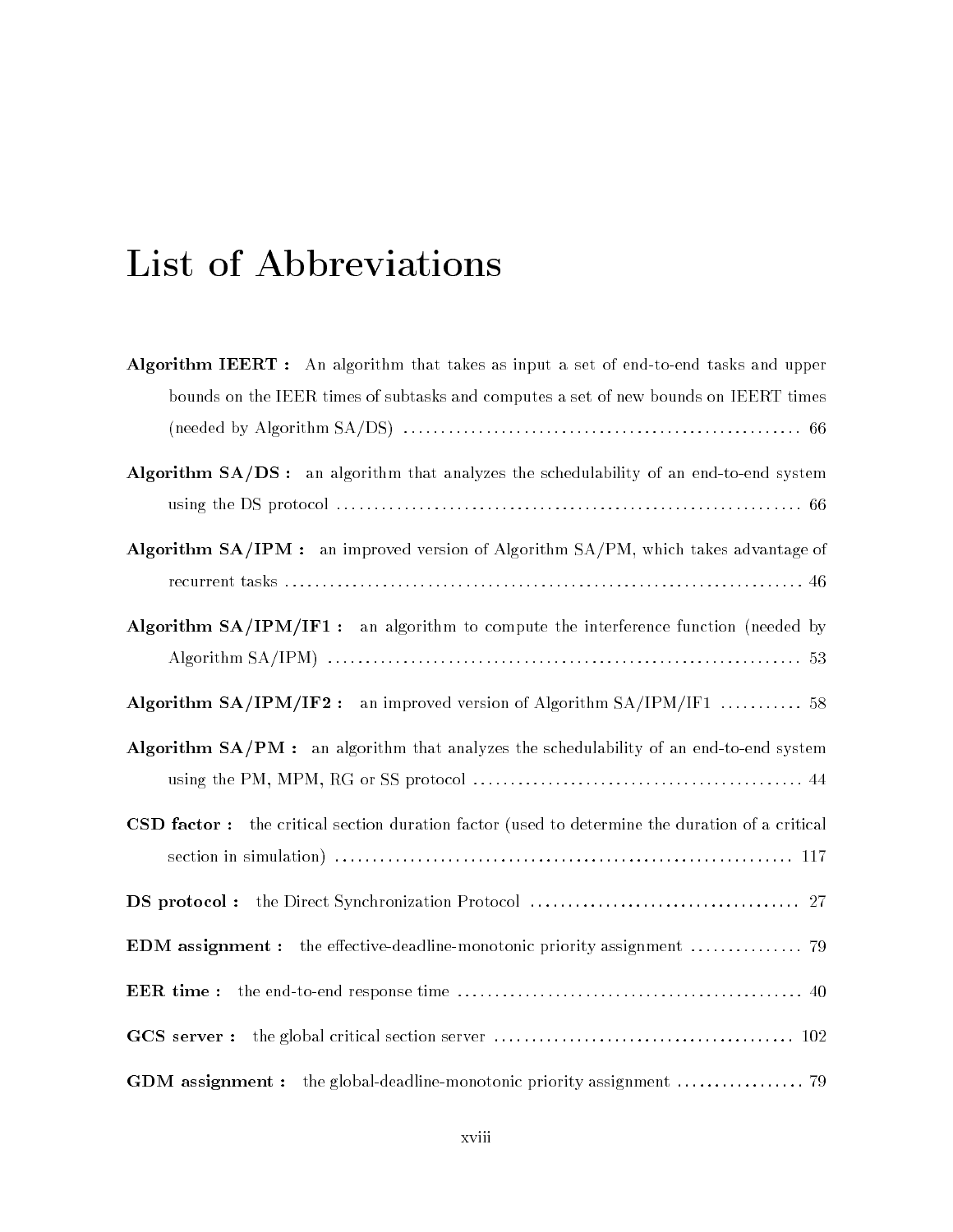| MPM protocol: the Modified Phase Modification Protocol  31                      |
|---------------------------------------------------------------------------------|
| <b>NPDM</b> assignment: the normalized-proportional-deadline-monotonic priority |
|                                                                                 |
|                                                                                 |
| PDM assignment : the proportional-deadline-monotonic priority assignment  79    |
|                                                                                 |
|                                                                                 |
|                                                                                 |
|                                                                                 |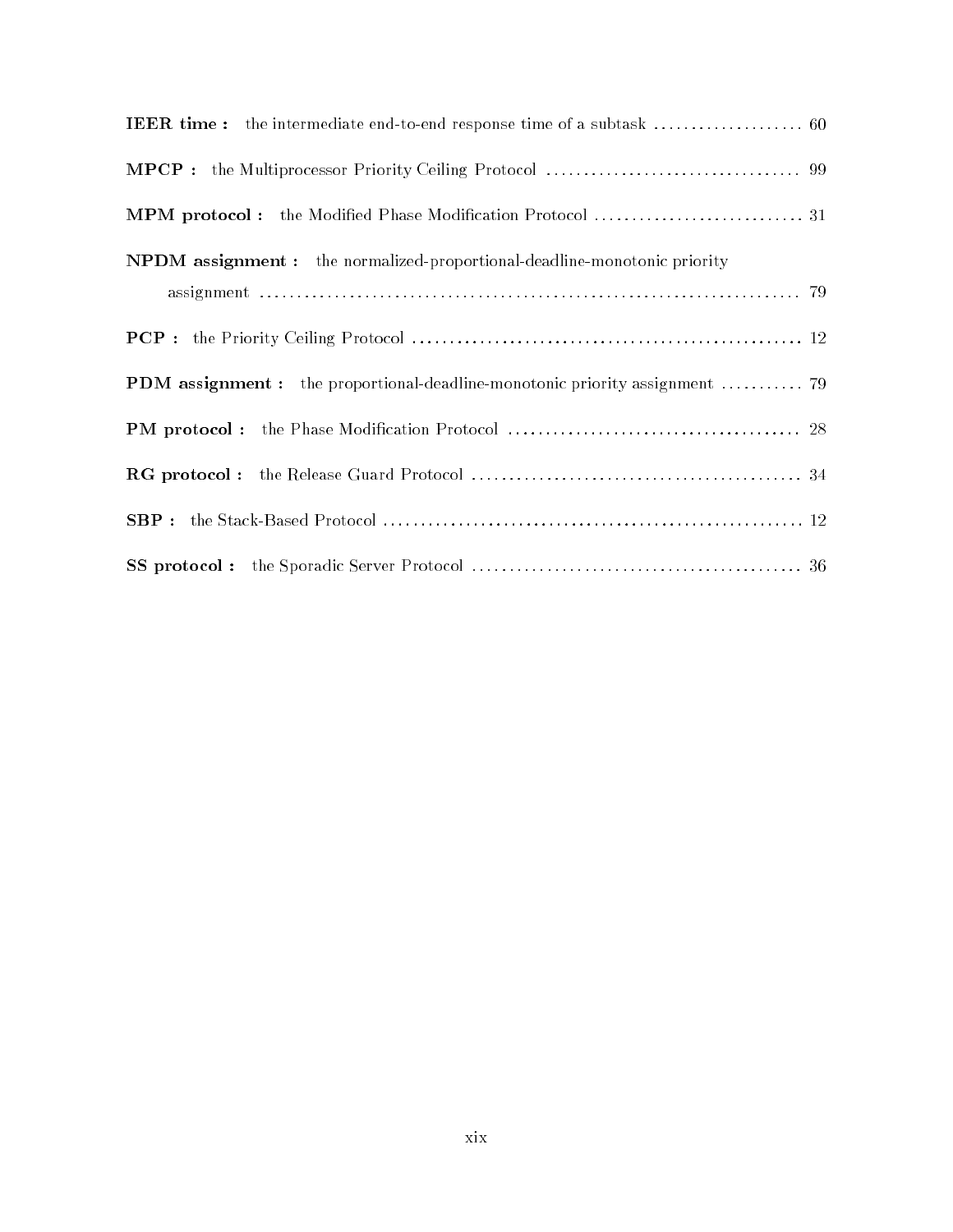### Chapter 1

## Introduction

A real-time system demands that its results be both logically correct and delivered on time. A failure to obtain some result by a certain time may have disastrous effects. These real-time systems are often called *hard real-time systems*. In a hard real-time system, multiple threads execute concurrently. This thesis describes a suite of scheduling techniques to arrange the order and choose the time of execution for different threads in a distributed real-time system. It also describes a suite of schedulability analysis algorithms to determine whether every timing requirement of the system is met when threads in the system are scheduled via these techniques.

#### 1.1 Background and Motivation

The multiple concurrent execution threads in a real-time system are often modeled as a set of periodic tasks [1]. In a single-processor system, a periodic task is an infinite stream of execution requests with the interval between any two consecutive requests being no shorter than the period of the task. We call each request an instance of the task, and we say an instance of a task is released when one execution request of the task arrives. A task is *strictly periodic* if the interval between the releases of every two consecutive instances is exactly equal to the period. Clearly, a task that is strictly periodic is a periodic task, but not vice versa. In a single-processor system, there is a ready queue to hold the released but not yet completed task instances. All the released task instances compete for the system resources (e.g., the CPU), following the order decided by the scheduler, which is an implementation of a certain scheduling algorithm.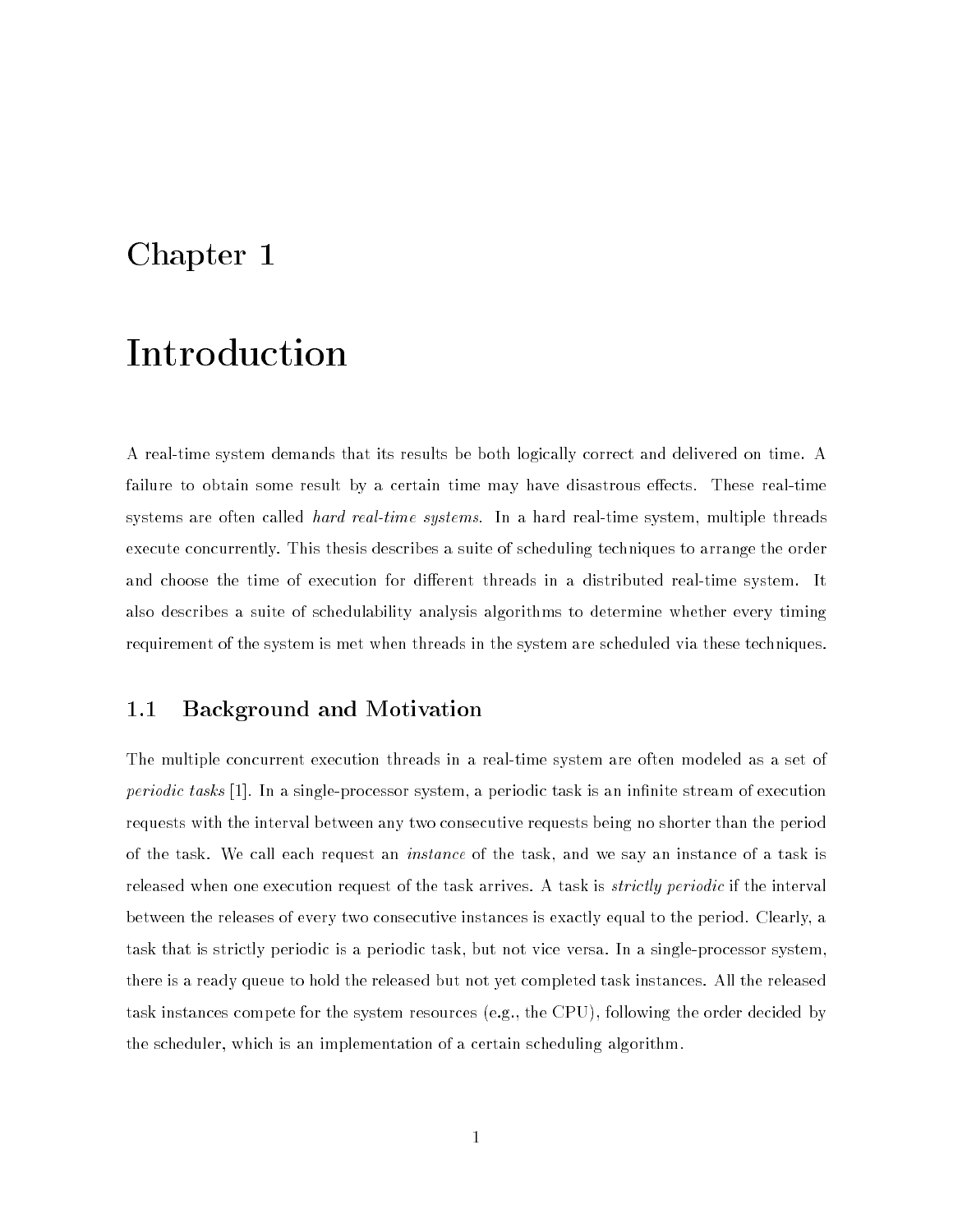*Priority-driven scheduling* is an effective approach to scheduling periodic tasks on processors. According to priority-driven scheduling, every released but not completed task instance has a priority. At any time, the task instance with the highest priority executes. An executing task instance continues its execution until either it voluntarily gives up the processor (e.g., due to the completion of the execution) or a higher priority task instance preempts it.

Among priority-driven scheduling schemes, *fixed-priority scheduling* has gained popularity due to its simplicity of implementation, ease of schedulability analysis and predictable behavior during transient overload situations. According to fixed-priority scheduling, all the instances of the same task have the same priority. For this reason, we often say that we assign a priority to a task rather than to a task instance. This thesis focuses on fixed-priority scheduling.

The *response time* of a task instance is the length of time from the instant when it is released to the instant when it completes. Oftentimes we use the \response time of a task" to mean the response time of an arbitrary instance of the task. Each task has a *relative deadline*, or simply deadline, which specifies the maximum allowed response time of the task. We say a task is schedulable if the response time of the task is no longer than its relative deadline, and a system is schedulable if every task in the system is schedulable.

In a hard real-time system, we need to ensure that every task is schedulable. For this purpose, we developed *schedulability analysis algorithms*. Such algorithms take the system parameters as input (e.g., periods, priorities, maximal execution times, and relative deadlines of tasks) and report whether the system is schedulable. We say that a schedulability analysis algorithm is *correct* if every system that the algorithm nds schedulable is indeed schedulable, and a schedulability analysis algorithm is *optimal* if it is correct and every system that the algorithm finds not schedulable is indeed not schedulable. (By a system \indeed not schedulable", we mean that we can construct a valid schedule where at least one task instance misses its deadline.) When it is impossible to obtain an optimal schedulability analysis algorithm, it suffices for us to have correct schedulability analysis algorithms.

In recent years, more and more real-time applications run on multiprocessor or distributed systems. The periodic task model needs to be extended accordingly to represent tasks in a distributed or multi-processor system. For example, in the system shown in Figure 1.1, the execution of a *monitoring* task takes three steps:  $(1)$  sampling sensor data on a field processor, (2) sending the sampled data over the communication link and (3) displaying the data on the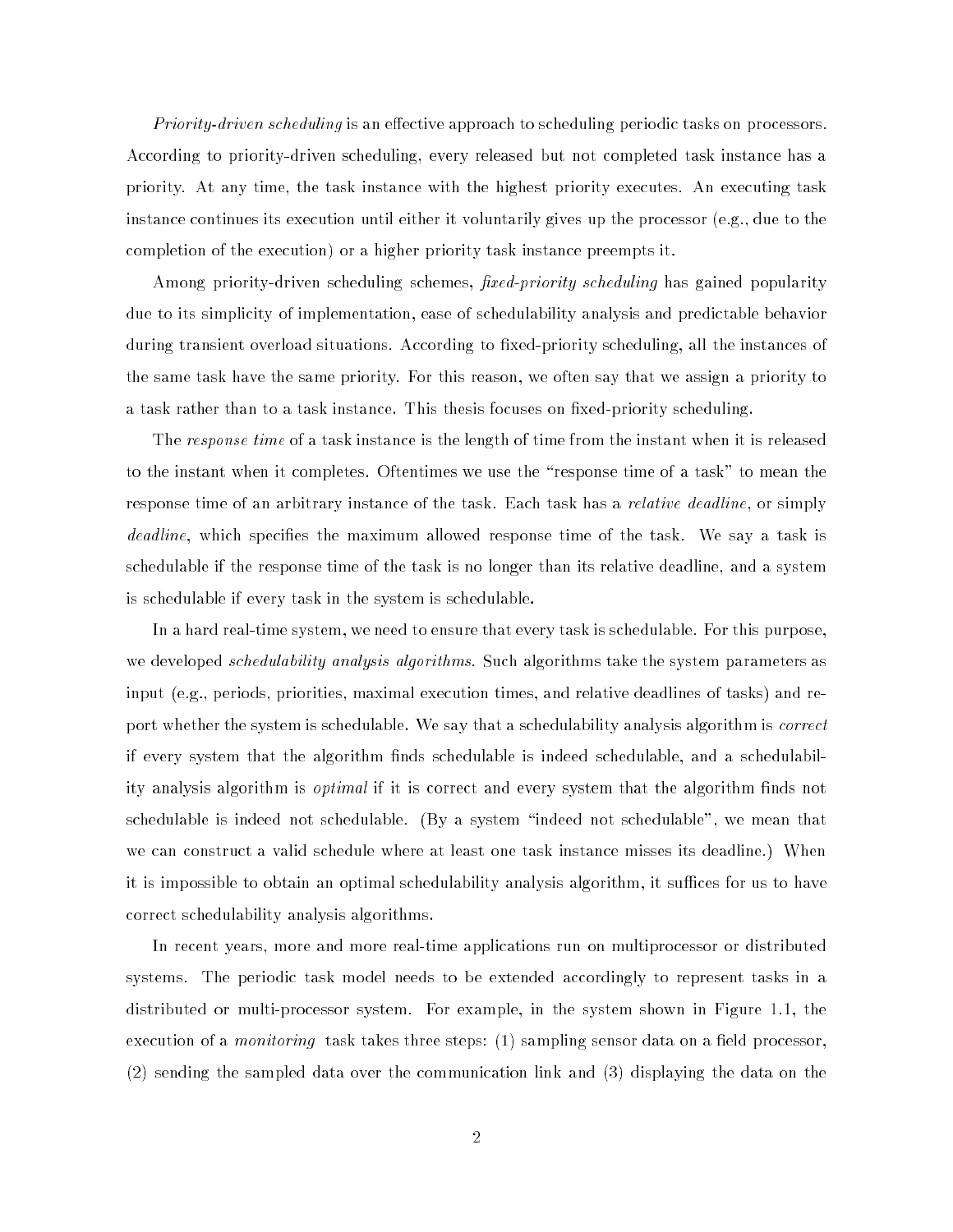

communication link

Figure 1.1: An End-to-End Task

central control processor. If we model the communication link as a processor and the message transmission as a task on the processor, the three steps can be viewed as three subtasks of the whole *monitoring* task. In this thesis, we focus our attention on tasks where each task consists of a chain of subtasks executing on different processors. Furthermore, each task is periodic in the sense that its first subtask is periodic, i.e., the interval between two consecutive releases of its first subtask is no shorter than the period of the task. After one instance of the first subtask completes, a corresponding instance of the second subtask can be released, and so on. We refer to the corresponding instances of all the subtasks of a task collectively as an instance of the task. For example, suppose that we call the three subtasks in Figure 1.1 sample, transfer and display. After one instance of subtask *sample* completes, the data that need to be transferred are ready and we may release an instance of subtask *transfer*. Similarly when the data arrive at the central processor, we may release an instance of subtask display to process the data. The interval between any two consecutive releases of subtask *sample* should be no shorter than the period.

We note that the timing constraint of the task in Figure 1.1 is not specified as a relative deadline of subtask *sample*, *transfer*, or *display*. Rather, it is specified as the maximum allowed interval from the time when a new sample of sensor data is taken on the field processor until the data is displayed on the central processor. In general, we call the time interval from the release of an instance of the first subtask until the completion of the corresponding instance of the last subtask the end-to-end response time of a task. The timing constraint for such a task is specified by an end-to-end relative deadline, or simply end-to-end deadline, which is the maximum allowed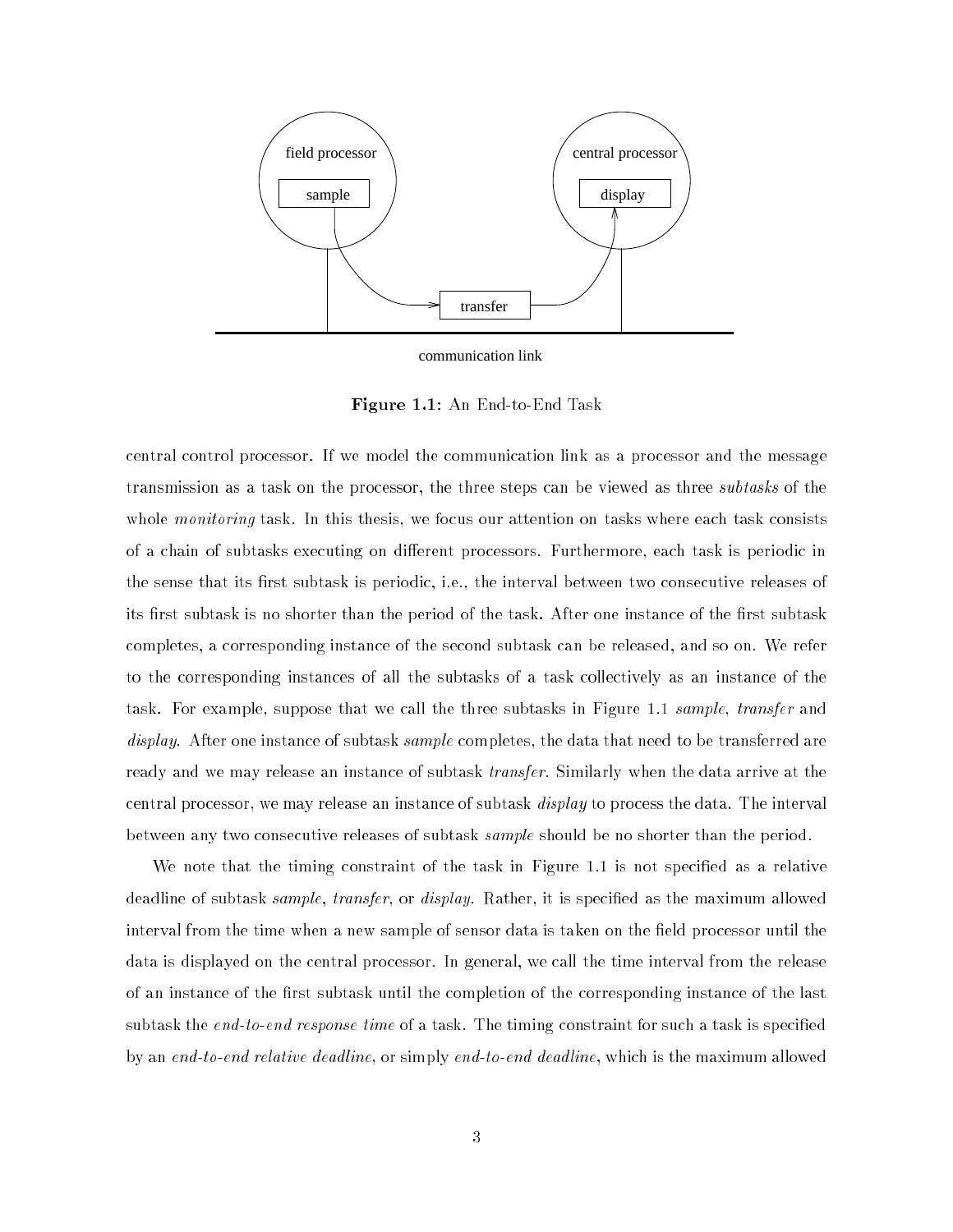end-to-end response time of the task. We call a task that consists of a chain of subtasks and has an end-to-end deadline an *end-to-end task* and a system that contains end-to-end tasks an end-to-end system. An end-to-end task is schedulable if its end-to-end response time is never greater than its end-to-end relative deadline, and the system is schedulable if every task in it is schedulable. This thesis deals with the end-to-end scheduling problem, i.e., how we schedule tasks with end-to-end deadlines in a distributed or multiprocessor real-time system so that the end-to-end system is schedulable.

In the context of fixed-priority scheduling, a rich set of solutions exist for scheduling uniprocessor real-time systems. There are several priority assignment methods that are optimal for various kinds of uniprocessor systems [1, 2, 3] and various schedulability analysis algorithms that verify if a system of periodic tasks scheduled according to a fixed-priority algorithm is schedulable [1, 4, 5, 6, 7, 8]. However, none of this work is suitable to solve the end-to-end scheduling problem. For example, according to the rate-monotonic priority assignment [1], all subtasks in a same parent task have the same priority, which is inversely proportional to the period. By doing so, we lose the freedom of assigning different priorities to different subtasks, and potentially decrease the schedulability of the system. Another problem is that some subtasks may not be periodic in a distributed real-time system, while the schedulability analysis methods mentioned above require that every subtask to be periodic. Consider the task in Figure 1.1 for example. If we release an instance of subtask *transfer* as soon as an instance of subtask *sample* finishes, subtask *transfer* is not periodic due to the possible varied response times of subtask *sample*. In this case, we either develop new scheduling analysis algorithms for this new situation or control the release of the subtasks so that they fit the periodic task model and the existing algorithms are applicable.

In general, three problems arise in fixed-priority, end-to-end scheduling.

**Priority Assignment :** How we assign the priorities to subtasks so that the system schedulability can be maximized.

**Execution Synchronization :** How we synchronize the execution of subtasks so that the precedence constraints are satised and the system schedulability, as well as other performance concerns, are optimized.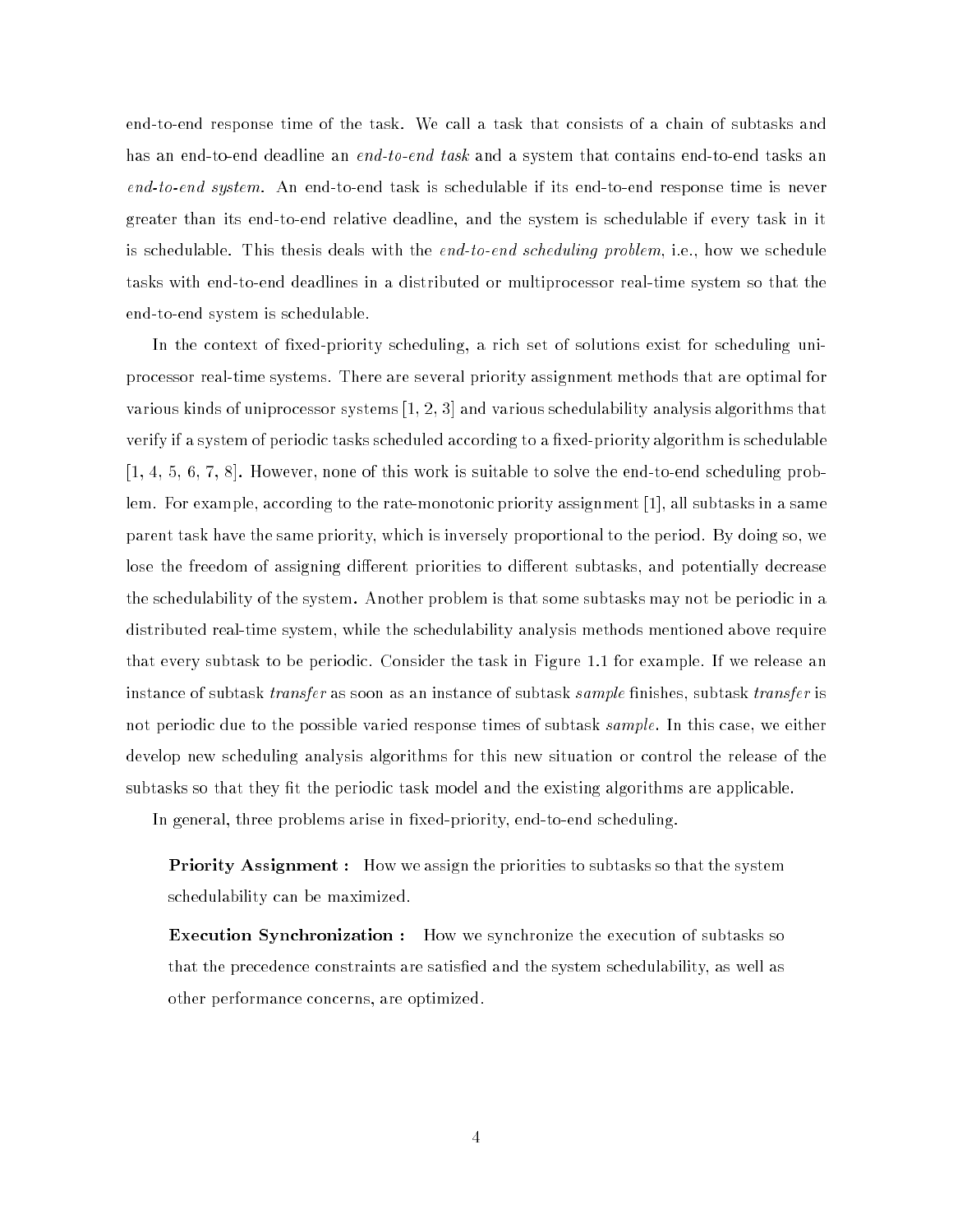**Schedulability Analysis :** How we verify that a system of end-to-end tasks is schedulable, given a certain priority assignment method and execution synchronization method.

Existing work on fixed-priority end-to-end scheduling either does not address these problems together or addresses them inadequately. For example, Tindell et al. [9, 10] discussed the priority assignment problem in an end-to-end system, but they ignored the execution synchronization and schedulability analysis problems. Kao et al. [11, 12] studied the end-to-end scheduling problem in soft real-time systems, where the possibility of a task missing deadlines is minimized but allowed. Consequently, the schedulability of a system is expressed by a statistical value rather than a true/false assertion. Bettati addressed all three problems in his Ph.D. dissertation [13]. He proposed a solution for the execution synchronization problem, together with schedulability analysis algorithms, but full exploration of these problems is left open in his thesis. This thesis addresses these open problems and develops an end-to-end scheduling framework that gives an integrated, analytical and comprehensive treatment of all three problems.

#### 1.2 Summary of Contributions

The foundation of the end-to-end scheduling framework described here is a simple but flexible end-to-end system model. In a distributed or multiprocessor system, the processors can be connected through a communication network, dedicated communication links or shared-memory architecture. Instead of dealing with each specic application and system architecture in an ad hoc manner, we deal with abstract tasks and processors and leave communication issues to be addressed separately. This not only broadens the application of the end-to-end scheduling framework, but also leads to a better understanding of the end-to-end scheduling problem.

A new formulation of the end-to-end scheduling problem is the second contribution of this thesis. Based on the end-to-end system model, three distinct but closely related problems are identied, namely, priority assignment, execution synchronization and schedulability analysis. As we briefly mentioned before, the approaches for uniprocessor real-time systems are not suitable for the end-to-end systems. Previous research work on fixed-priority end-to-end scheduling typically does not address and solve the end-to-end scheduling problem adequately. This thesis proposes an integrated framework to define and solve the end-to-end scheduling problem.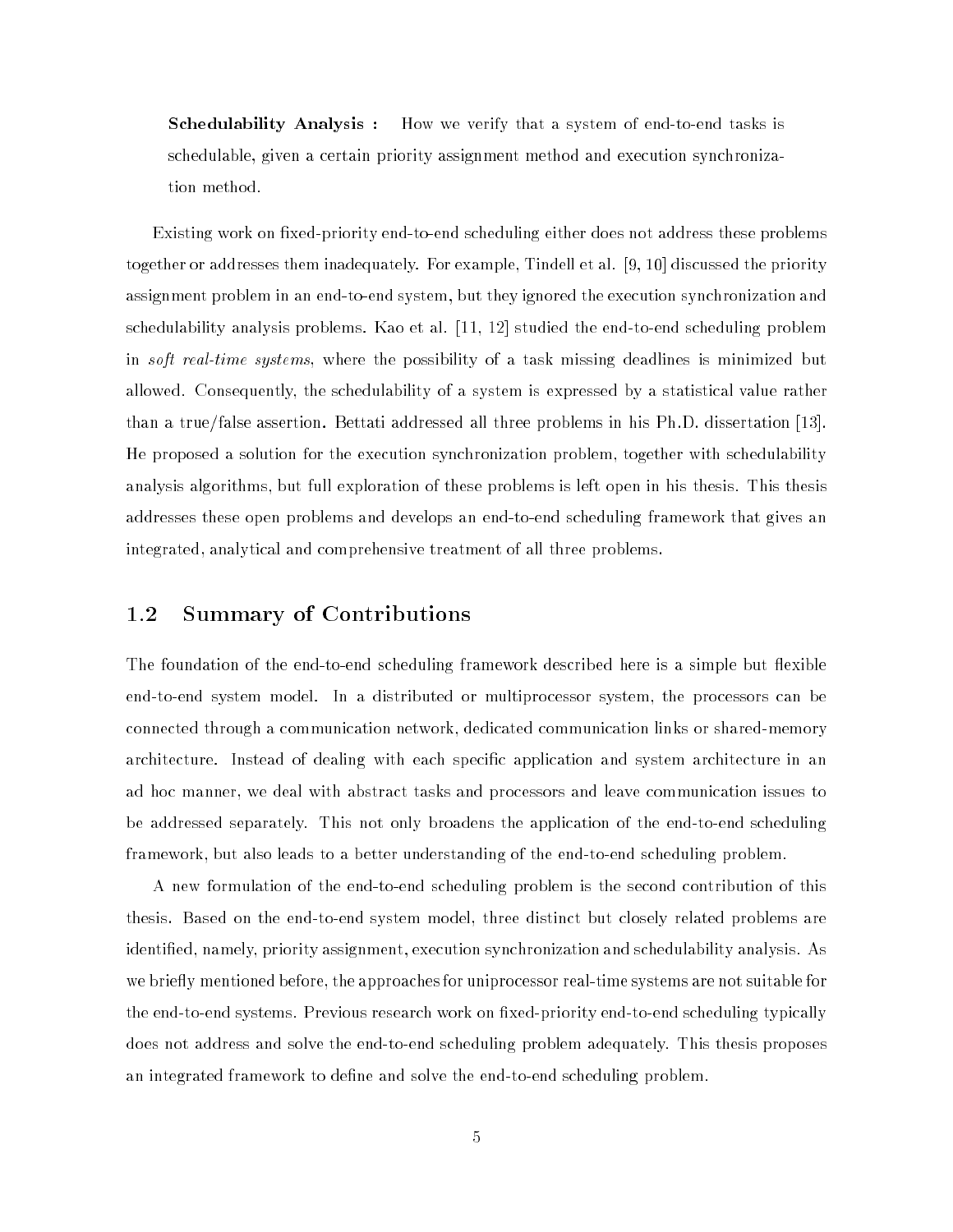Solutions to the three individual problems mentioned previously are the building blocks of the end-to-end scheduling framework. We demonstrate that in the context of end-to-end scheduling the priority assignment problem is \NP-hard". We then propose several heuristic assignment methods. We present five *synchronization protocols* that govern the release and the execution of subtasks, including the one proposed by Bettati [13], as solutions to the execution synchronization problem. Several schedulability analysis algorithms are developed for end-to-end systems that use different priority assignment methods and different synchronization protocols. With these building blocks, the end-to-end scheduling framework offers a rich set of choices for scheduling a distributed or multiprocessor real-time system that fits the end-to-end system model.

The end-to-end scheduling framework also provides a solution to the resource contention problem in a distributed or multiprocessor real-time system. During its execution on a local processor, a task may need to access a resource that is on a remote processor. Resource contention arises when multiple tasks need to have exclusive access to the same resource, and therefore the execution of these tasks can be delayed. To be able to verify the schedulability of such a system, we must control the access to the shared resources and bound the delay that each task can experience. In this thesis we propose an end-to-end scheduling based approach to the resource contention problem. Compared with the existing solution, known as the *Multiprocessor Priority Ceiling Protocol (MPCP)* [14], the end-to-end scheduling approach is more flexible and yields better performance in most cases.

#### 1.3 Organization of the Thesis

In Chapter 2, we provide an overview of the related work. The work presented in this thesis is closely related to the real-time scheduling theory for uniprocessor systems and existing work on fixed-priority end-to-end scheduling. Specifically, the schedulability analysis algorithms in this thesis owe their fundamental techniques to those for uniprocessor systems. The end-to-end scheduling approach to the resource contention problem builds on the Priority Ceiling Protocol (PCP) [15] and the Stack Based Protocol (SBP) [16] for a uniprocessor system, and is related to the MPCP for a distributed or multiprocessor system. This thesis is also related to classical scheduling theory in that the end-to-end system model is a periodic version of the job-shop model studied in the classical scheduling theory.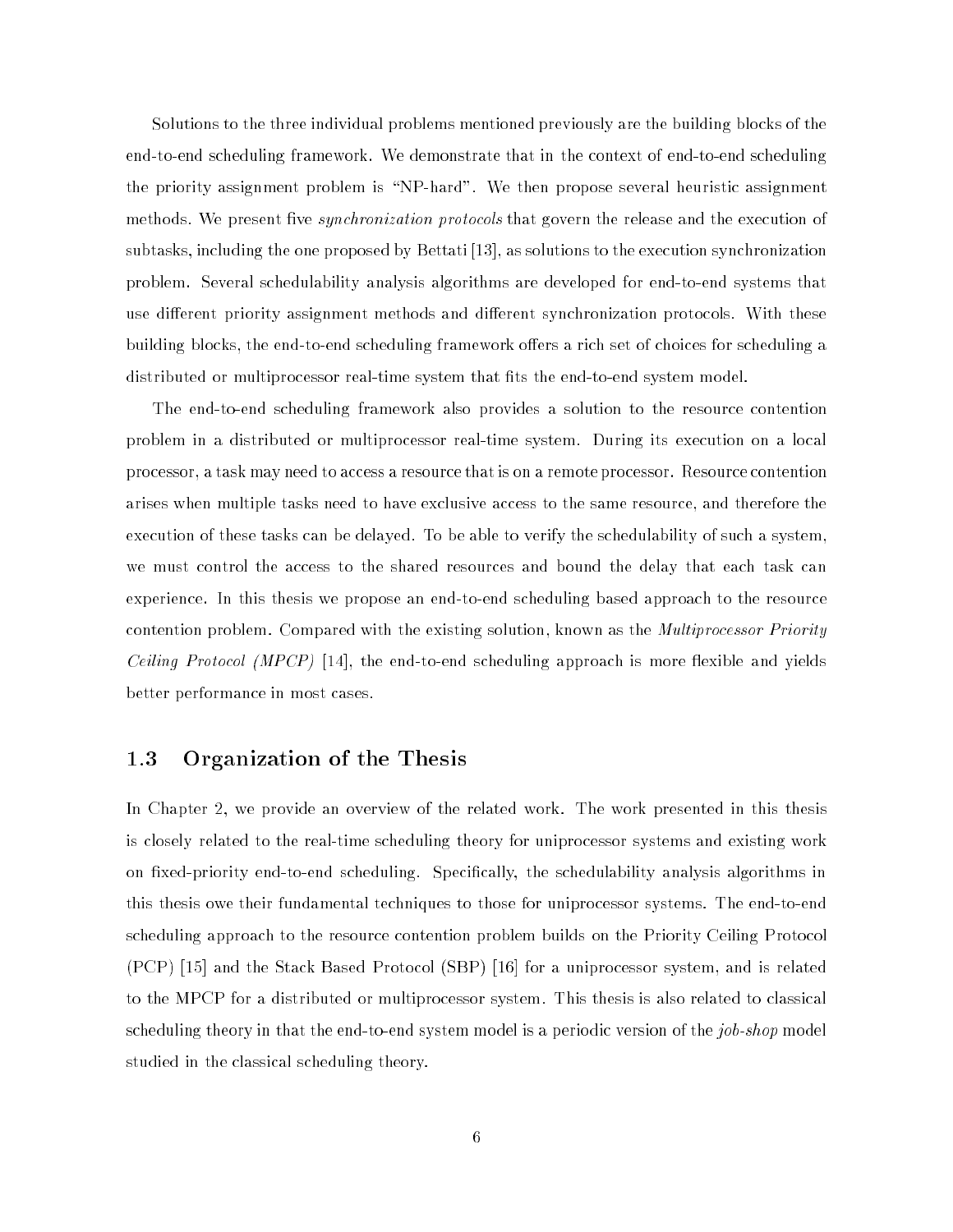In Chapter 3, we formally present the end-to-end system model. The model is simple enough to allow the analysis of timing properties and yet flexible enough to model most real-time applications and system architectures. We formulate the three problems in the end-to-end scheduling, namely the priority assignment problem, the execution synchronization problem, and the schedulability analysis problem, based on this model.

We discuss the execution synchronization problem and the schedulability analysis problem in Chapters 4 and 5, and leave the discussion of the priority assignment problem to Chapter 6. In Chapter 4, we present five synchronization protocols as solutions to the execution synchronization problem. Two performance issues of the synchronization protocols, the algorithm complexity and the run-time overhead, are also addressed.

For each synchronization protocol, we develop schedulability analysis algorithms that can be used to determine whether an end-to-end system using the specic synchronization protocol is schedulable. In general, the verication of the schedulability of a system is achieved by bounding the worst-case end-to-end response time of a task and comparing the bound with the end-to-end deadline of the task. We present these algorithms in Chapter 5.

In Chapter 6, we demonstrate that the priority assignment problem is NP-hard. We proceed to present several deadline-based heuristic assignment methods. Related work on the priority assignment is discussed in Chapter 6.

Given such a rich set of solutions to the end-to-end scheduling problem, it is necessary for us to understand the strengths and weaknesses of each solution to each individual problem. In Chapter 7, we describe a series of experiments that were done to evaluate the performance of different end-to-end scheduling algorithms.

In Chapter 8, we address the resource contention problem in a distributed system. We first point out some of the weaknesses of the MPCP, and then introduce the end-to-end scheduling approach towards the same problem. Simulation was conducted to compare the performance of the end-to-end scheduling approach with the MPCP approach. Simulation results show that in many cases the end-to-end scheduling approach has better performance.

In Chapter 9, we list a few future directions for the study of end-to-end scheduling, including scheduling with relaxed precedence constraints among subtasks, hybrid end-to-end scheduling and dynamic-priority end-to-end scheduling. An in-depth discussion of the Sporadic Server algorithms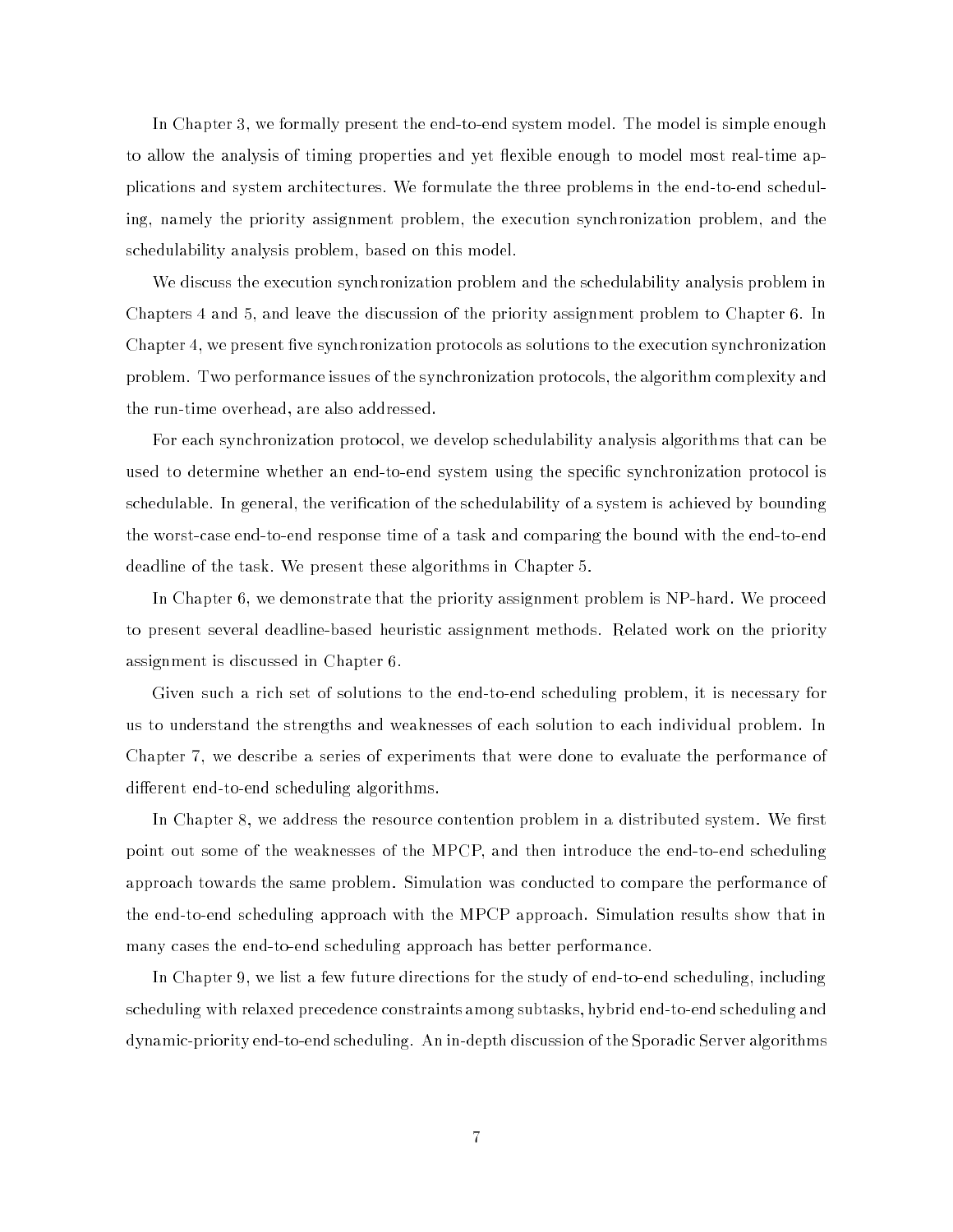is attached to the thesis as Appendix A. These algorithms are pertinent to the implementation of one of the synchronization protocols.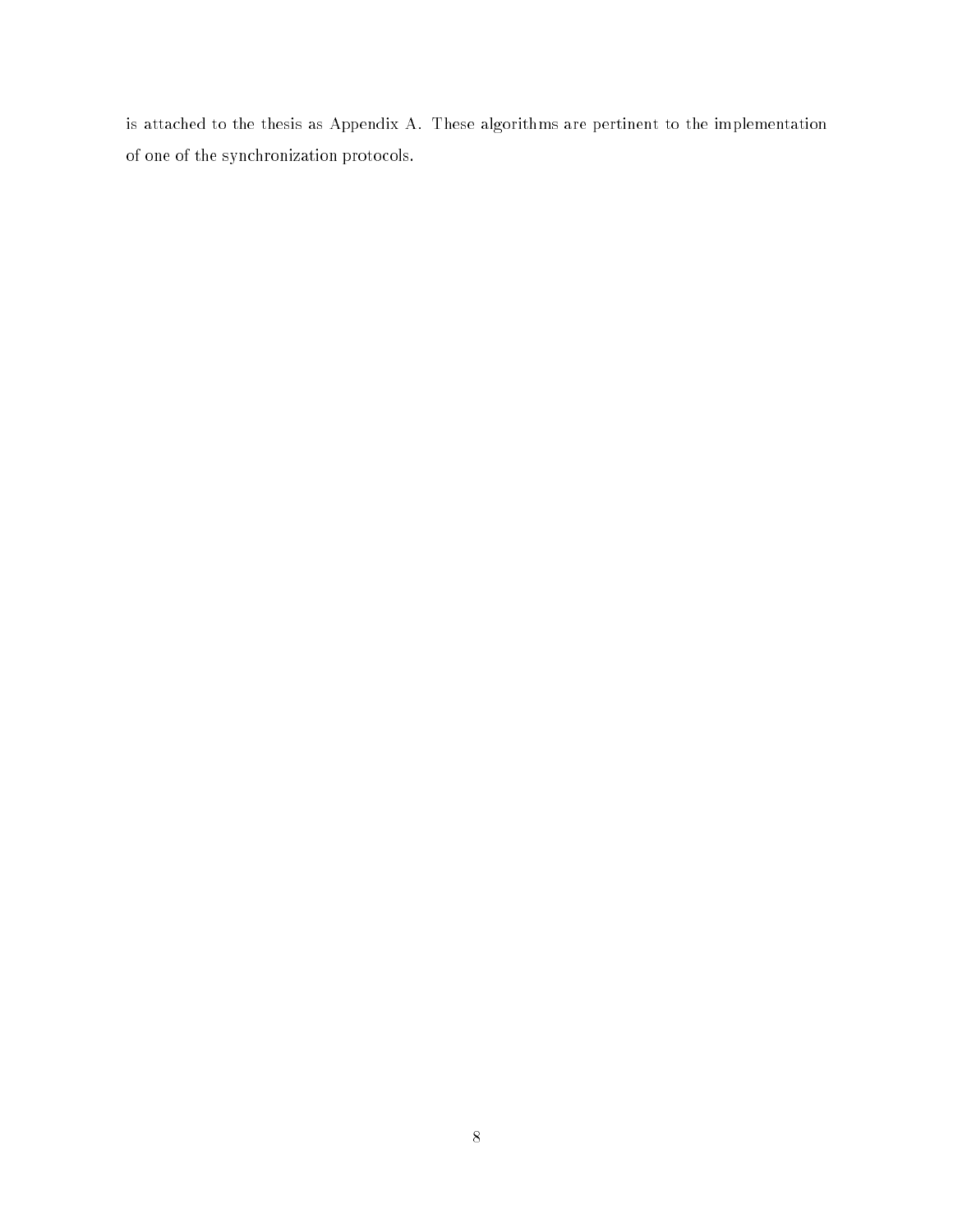### Chapter 2

## Related Work

The related work to this thesis can be roughly classified into four areas:

- 1. real-time scheduling theory,
- 2. resource access protocols in real-time systems,
- 3. real-time communications, and
- 4. classical scheduling theory.

Among these four areas, this thesis is most directly related to real-time scheduling theory and resource access protocols. It is closely related to real-time communication, and more remotely related to classical scheduling theory. This chapter gives an overview of existing work in these areas.

#### 2.1 Real-Time Scheduling Theories

Many real-time scheduling theories have been developed in the last twenty years. With a few exceptions, existing theories are on uniprocessor systems. In many cases, approaches and solutions in end-to-end scheduling presented in this thesis are extensions to or based on existing real-time scheduling algorithms. This is especially true for the solutions of the priority assignment problem and the schedulability analysis problem.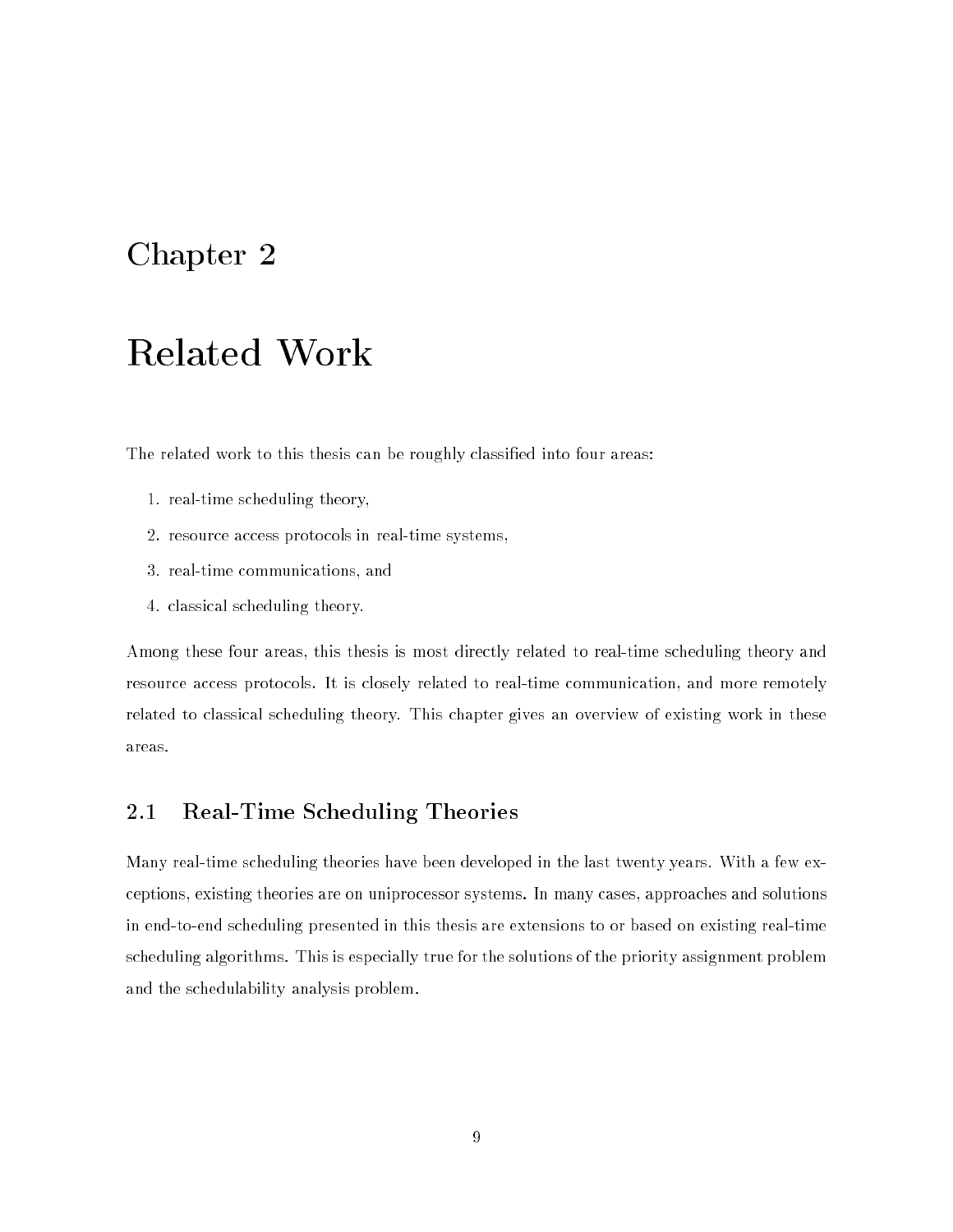#### 2.1.1 Uniprocessor Scheduling Theories

Two related problems arise on fixed-priority scheduling of periodic tasks in a uniprocessor system: priority assignment and schedulability analysis. In their classic paper [1], Liu and Layland proposed the rate-monotonic priority assignment for tasks with relative deadlines equal to their periods. They proved that the rate-monotonic assignment is optimal among all fixed-priority assignments in the sense that if such a system is not schedulable according to the rate-monotonic assignment, no other fixed-priority assignment can make it schedulable. The schedulability can be veried by comparing the sum of the total utilization factor of the tasks with a single utilization bound. Leung and Whithead [2] looked into the cases where tasks may have arbitrary relative deadlines. They proposed deadline-monotonic priority assignment, which is an optimal priority assignment among fixed-priority assignments as long as the relative deadlines are shorter than their respective periods. For tasks with relative deadlines longer than their periods, both the ratemonotonic assignment and deadline-monotonic assignment are not optimal. Audsley [3] devised a pseudo-polynomial algorithm that finds a feasible priority assignment if one exists.

On schedulability analysis, Joseph and Pandya [4] proposed an algorithm to compute the response time of a task instance which is released at the same time as the instances of all other tasks. This response time is the worst-case response time of the task if it is no greater than the period. Lehoczky [5] proposed a sufficient and necessary test to verify the schedulability of tasks if the relative deadline of the task is no greater than its period. For tasks whose response times and relative deadlines are longer than the periods, Lehoczky [6] formulated the concept of an i-level busy period to analyze the worst-case behavior of a task. The busy period analysis method was further extended by Audsley et al. [7, 8, 17] to account for bursty activities, various blocking times, and release jitters.

#### 2.1.2 End-to-End Scheduling Theories

We have not seen much work on fixed-priority scheduling of periodic tasks with end-to-end deadlines. A common approach to this problem is to decompose an end-to-end system into a set of uniprocessor systems [18] and then apply some existing real-time scheduling algorithms for uniprocessor systems. By doing so, an integrated end-to-end scheduling framework is not needed. However, two issues are not addressed. The first issue is how subtasks in the same task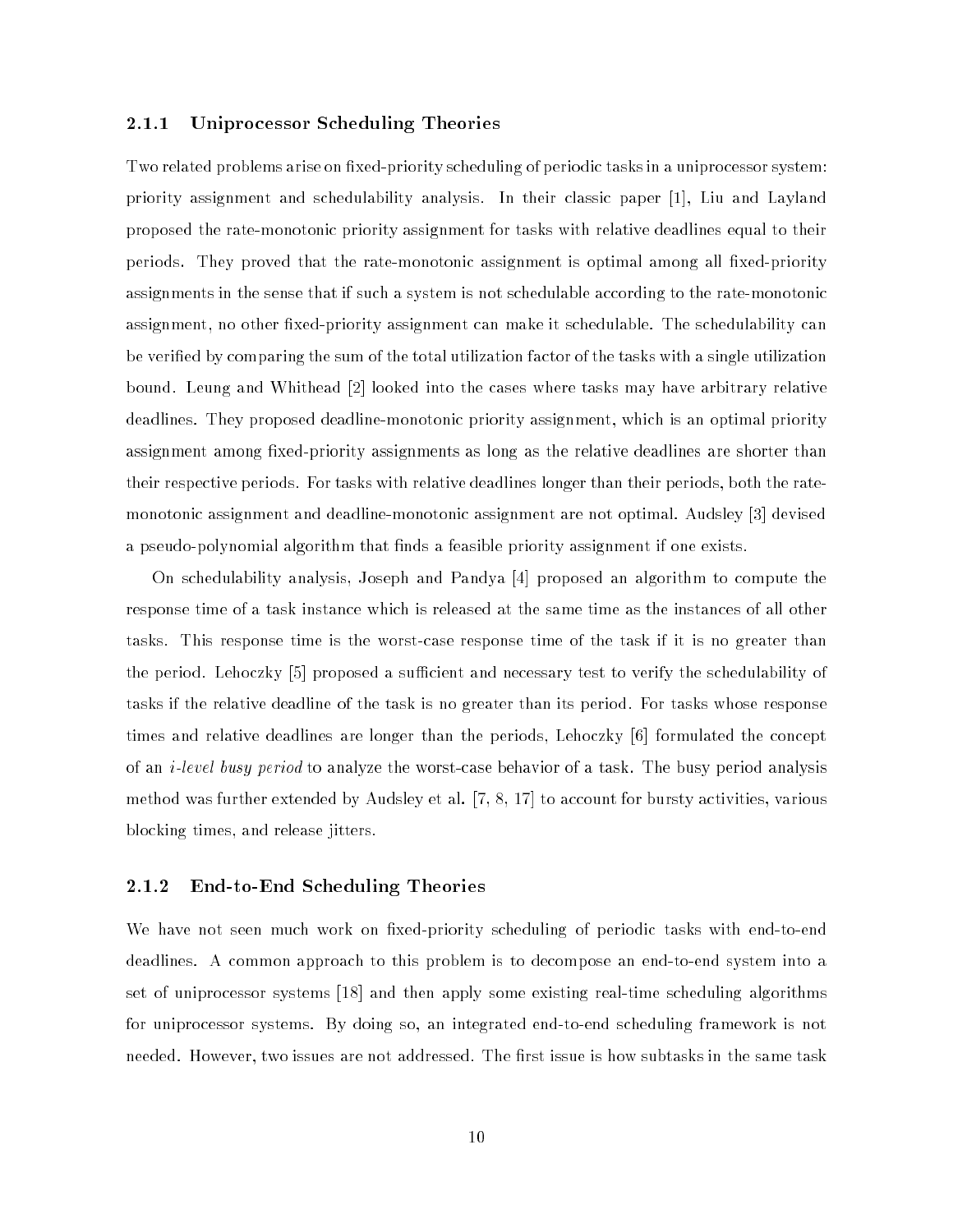communicate and synchronize with each other. Loose synchronization between two adjacent subtasks, such as in the producer/consumer style, is sometimes assumed. The other issue is how to guarantee that tasks meet their end-to-end deadlines, especially when adjacent subtasks are loosely synchronized. The existing answers to this question are generally pessimistic.

Various aspects of the end-to-end scheduling problems have been examined by people in different contexts. For example, Tindell et al. [19] attempted to compute upper bounds on the end-to-end response times when the *Direct Synchronization* protocol is used (This protocol will be defined in Chapter 4.). However, the interference of instances of the same subtask is ignored in Tindell's work, and the result in [19] is not correct. Our approach, presented in Chapter 5, takes this factor into account, and yields correct results. Tindell et al. [19] studied the priority assignment problem in a distributed system where tasks have end-to-end deadlines. Garcia and Harbour [10] proposed a refined solution to a similar problem. This work complements our work on heuristic priority assignment methods.

Bettati [13] studied the problem of scheduling a set of tasks with arbitrary release times and end-to-end deadlines in a flow-shop system. He then extended this work to the scheduling of periodic flow-shop tasks. His *Phase Modification* technique is incorporated as one of the synchronization protocols in this thesis. In this thesis, the task model is extended to periodic job-shop tasks. In addition to the Phase Modification synchronization protocol, we present four additional protocols. We improve the schedulability analysis algorithms for the Phase Modication protocol and develop new ones for the new protocols. The priority assignment problem is also addressed in this thesis, and two heuristic priority assignment methods, which are more suitable for end-to-end systems according to our simulation results, are proposed.

#### 2.2 Resource Access Control Protocols

We apply the end-to-end scheduling framework to solve the resource contention problem in a distributed or multiprocessor real-time system. This is closely related to previous work on the resource contention problem in a uniprocessor system or a multiprocessor system.

In a real-time system, the exclusive access to a resource is typically achieved by semaphorelike operations. Sha [15] and Rajkumar [20] have shown that careless use of semaphores can lead to unpredictable timing behavior in a real-time system and a resource access control protocol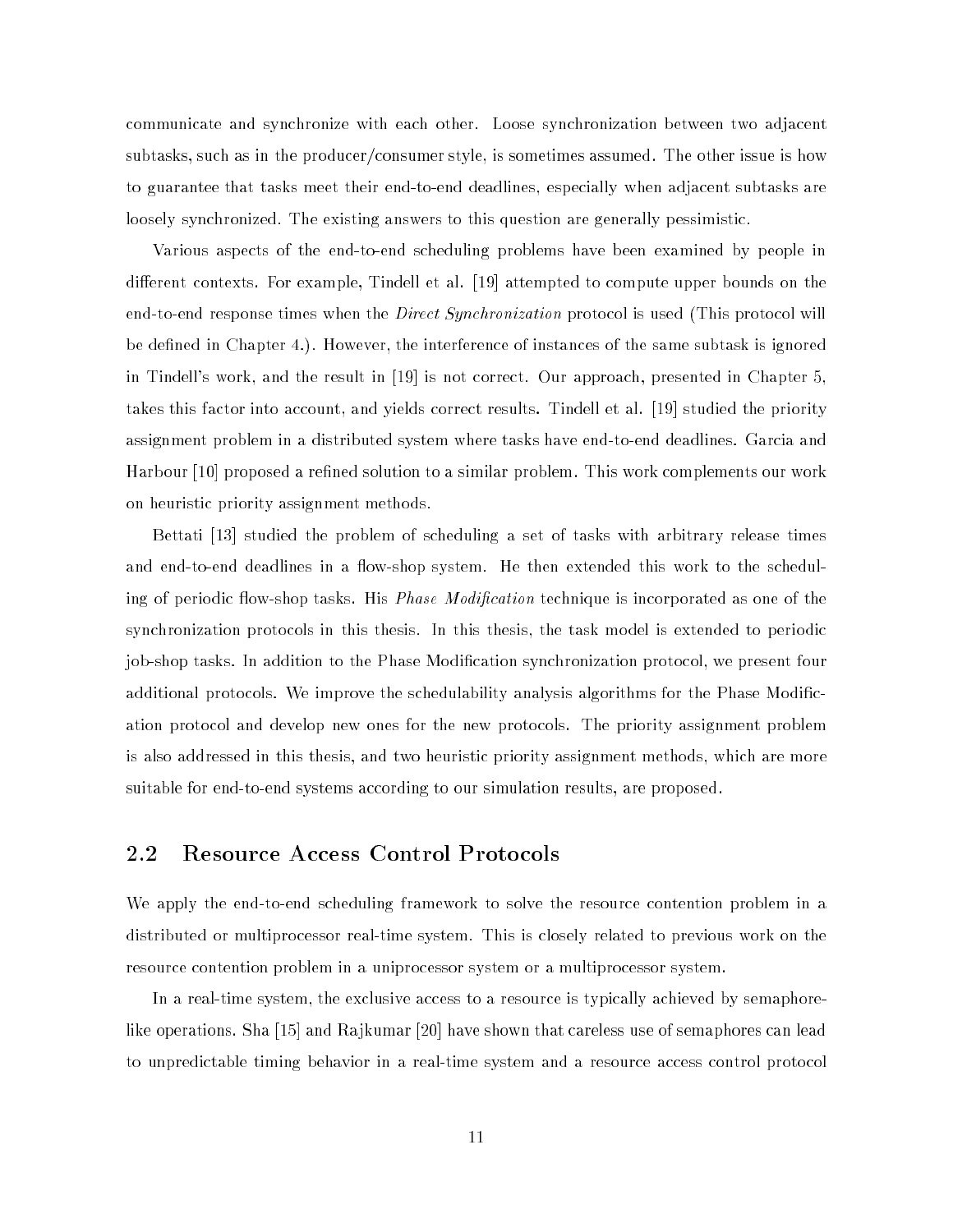is needed to keep the blocking times of tasks bounded. Moreover, the blocking times of tasks can be easily taken into account in the schedulability analysis. For a uniprocessor system, Sha et al. [15] developed the Priority Ceiling Protocol (PCP). According to the PCP, the blocking time that each task instance can experience is no more than the duration of one critical section of a lower-priority task. Baker [16] developed the Stack Based Protocol (SBP) which gives the same upper bound on the blocking time of each task as with the PCP. In addition, the SBP is applicable to both fixed-priority scheduling and dynamic-priority scheduling.

In a distributed system, Rajkumar et al. [21] looked at the case where tasks execute locally on their host processors but need to access resources on remote processors. They extended the PCP to the Multiprocessor Priority Ceiling Protocol (MPCP) and developed a way to compute an upper bound on the blocking time of each task. However, the performance of the MPCP is sometimes poor.

Bettati recognized that the problem addressed by the MPCP can be solved by an end-toend scheduling based approach [13], but did not explore this direction of research further. In this thesis, we pursue a full exploration of the end-to-end scheduling approach to the resource contention problem and compare the performance of the end-to-end scheduling approach and the MPCP approach.

#### 2.3 Real-Time Communication

Due to the recent development in multi-media applications and communication networks, there is an increasing amount of research effort on real-time communications. This thesis is related to the work on scheduling message transmissions in packet-switching or cell-switching networks, such as ATM networks. The transmitted messages are from real-time sources, such as video conferencing and MPEG movies. They are continuous and satisfy certain burstiness constraints. The design objectives of the network often include (1) a bounded end-to-end delay on a message delivery,  $(2)$  a bounded buffer size at each switch or hop, and sometimes  $(3)$  a small end-to-end delay jitter. To achieve these objectives, real-time scheduling techniques, such as prioritized messages and rate-based scheduling, are used to schedule the messages at each switch.

A *service discipline* refers to a message scheduling scheme used to switch the packets or cells. Zhang and Ferrari [22] divided service disciplines into two categories, work-conserving disciplines,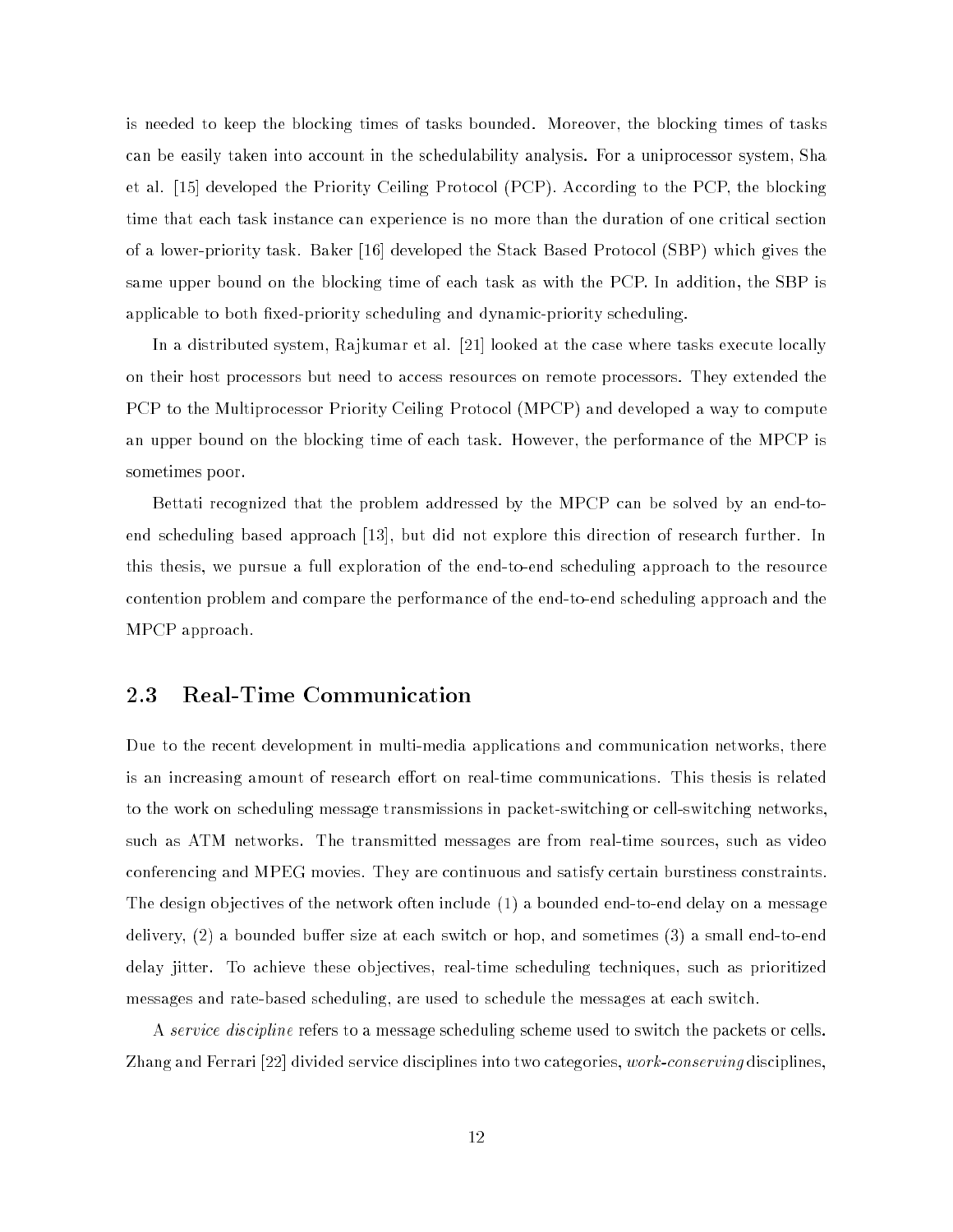which never allow an outgoing link to idle when there are messages waiting to be sent on the link, and non-work-conserving disciplines, which may allow outgoing links to be idle in the presence of waiting messages. Rene [23, 24] proposed a *rate-controlled* service discipline by using a  $(\sigma, \rho)$ regulator. This work-conserving scheme yields good performance in terms of the end-to-end delay and the buffer size. Many similar schemes have been proposed, including Delay Earliest-Due-Date (Delay-EDD) [25, 26, 27], Virtual Clock [28], Fair Queuing [29], and Generalized Processor Sharing [30, 31]. On the other side, non-work-conserving disciplines include Jitter Earliest-Due-Date (Jitter-EDD) [32], Stop-and-Go [33], Hierarchical Round Robin (HRR) [34], and Rate-Controlled Static Priority (RCSP) [22].

In most of the above-mentioned schemes, each message stream is assumed to satisfy certain burstiness constraints, such as the  $(o, \rho)$  burstiness constraint and the leaky bucket constraint, when it enters the network. In cases where applications are ill-behaved, a  $(\sigma, \rho)$ -regulator can be used to enforce the burstiness constraint. At each switch, we either try to preserve the original burstiness patterns, such as in non-work-conserving disciplines, or keep the burstiness of data flow under control, such as in  $(\sigma, \rho)$ -regulator and HRR schemes.

Overlaps exist between the message scheduling problem and the end-to-end task scheduling problem. For example, in both studies, a common objective is to obtain a bounded end-toend delay. Not surprisingly, we see that many solutions to these problems are similar in spirit, especially on the execution synchronization problem in the end-to-end task scheduling. For example, one conclusion drawn in this thesis is that a system has a better schedulability if the release of subtasks is controlled. This conclusion corresponds to the observation in real-time communications that the rate-controlled discipline yields shorter overall end-to-end delays than the uncontrolled version.

Despite the commonalities, many fundamental differences between these two areas exist, and these differences prevent the solutions to one problem from being directly applicable to the other. In a modern packet-switching network, the message scheduling is performed on-the-fly and implemented in hardware. The scheduling scheme must be simple and straightforward. The situation is much better in task scheduling, where the task execution times are generally much

<sup>-</sup>A message stream satisfies  $(\sigma, \rho)$  constraint if and only if for any time interval with duration of  $a$ , the total amount of messages that need to be transmitted is less than  $\sigma + \rho d$ .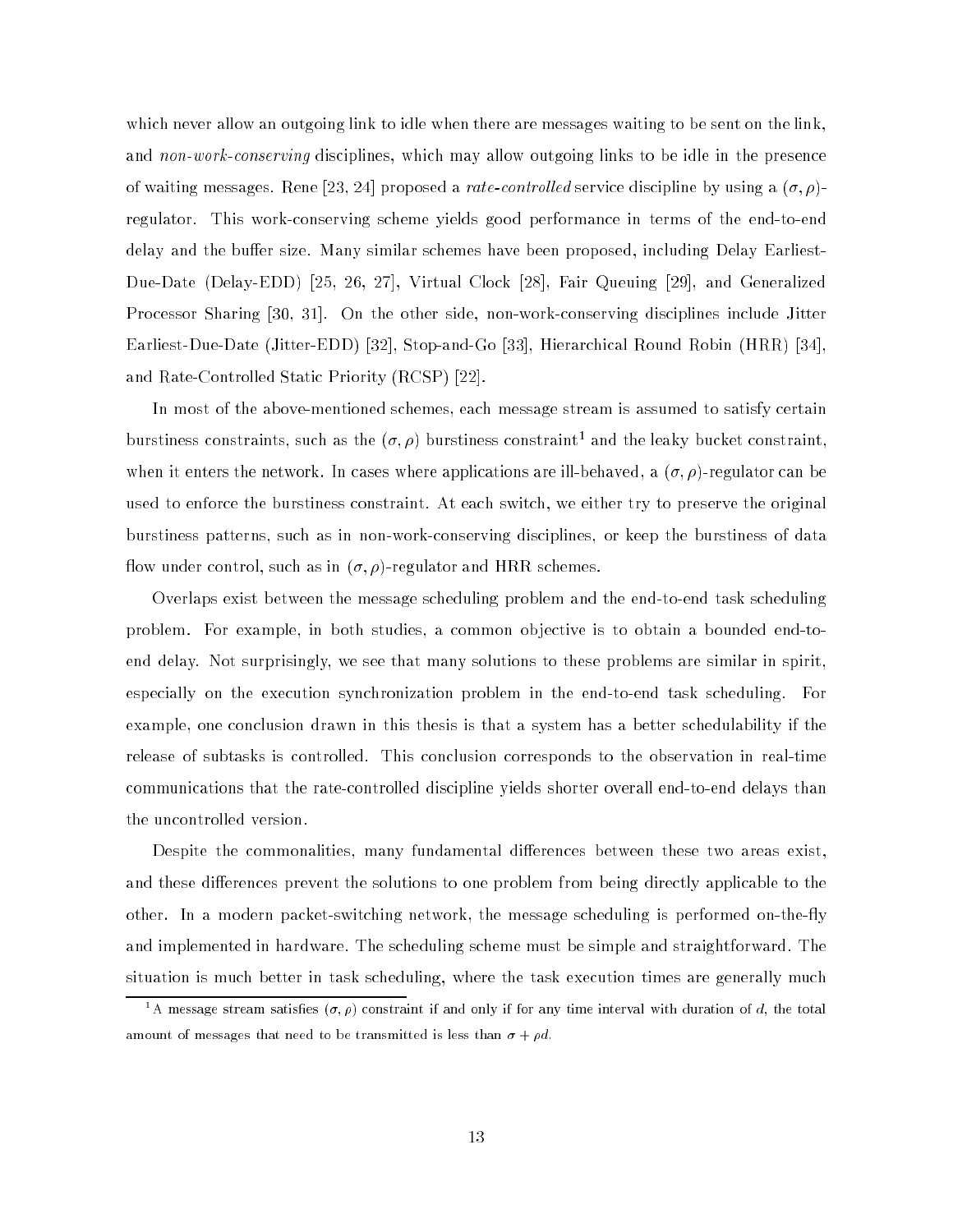larger than the scheduling overhead. Consequently, it is possible to implement more complicated scheduling algorithms which may not be suitable for real-time communication networks.

Another difference between the two areas is that the precedence constraints between subtasks in an end-to-end task is by nature different from the precedence constraints of a message traversing through a series of switches. In message transmission, when the first packet of a message is sent from switch A to switch B, switch B can immediately forward the packet to switch C. In the case of an end-to-end task, however, the first subtask has to complete entirely on the first processor before the second subtask can start on the second processor. As a result, round-robinbased schemes, which are effective in message transmission scheduling, can lead to quite long end-to-end response times of end-to-end tasks.

#### 2.4 Classical Scheduling Theory

A rich set of scheduling theories has been developed in the context of operations research. In this context, the problem is how to schedule a set of jobs on a set of machines, and the goal of scheduling is to maximize the productivity. An excellent survey was done by Lawler et al. [35], who classied the problems and provided an overview of the known solutions. Many topics are also covered in [36] by Blazewicz. Xu and Parnas [37] gave insights on how classical scheduling theories can be used to solve real-time scheduling problems. Recently, Stankovic et al. [38] pointed out some implications of classical scheduling theories in the design of real-time systems. Nevertheless, classical scheduling theories are in general not directly applicable to real-time scheduling due to different assumptions.

Almost all work on classical scheduling assumes a *static workload* where there are a finite number of tasks and the task parameters are known *a priori*. Each task has only one instance. Oftentimes, all tasks have the same release times. Consequently, the resultant schedule has a finite length. In contrast, the workload in a real-time application typically consists of a set of periodic or sporadic tasks, and the schedule lasts forever. It may be argued that a periodic task set can be transformed to a static set of tasks by confining our attention to the task instances in a hyper-period, an interval whose duration is equal to the least common multiple of all the periods. After this transformation, it becomes possible to apply classical scheduling theories to the transformed task set. Two issues still need to be addressed. First, a periodic task may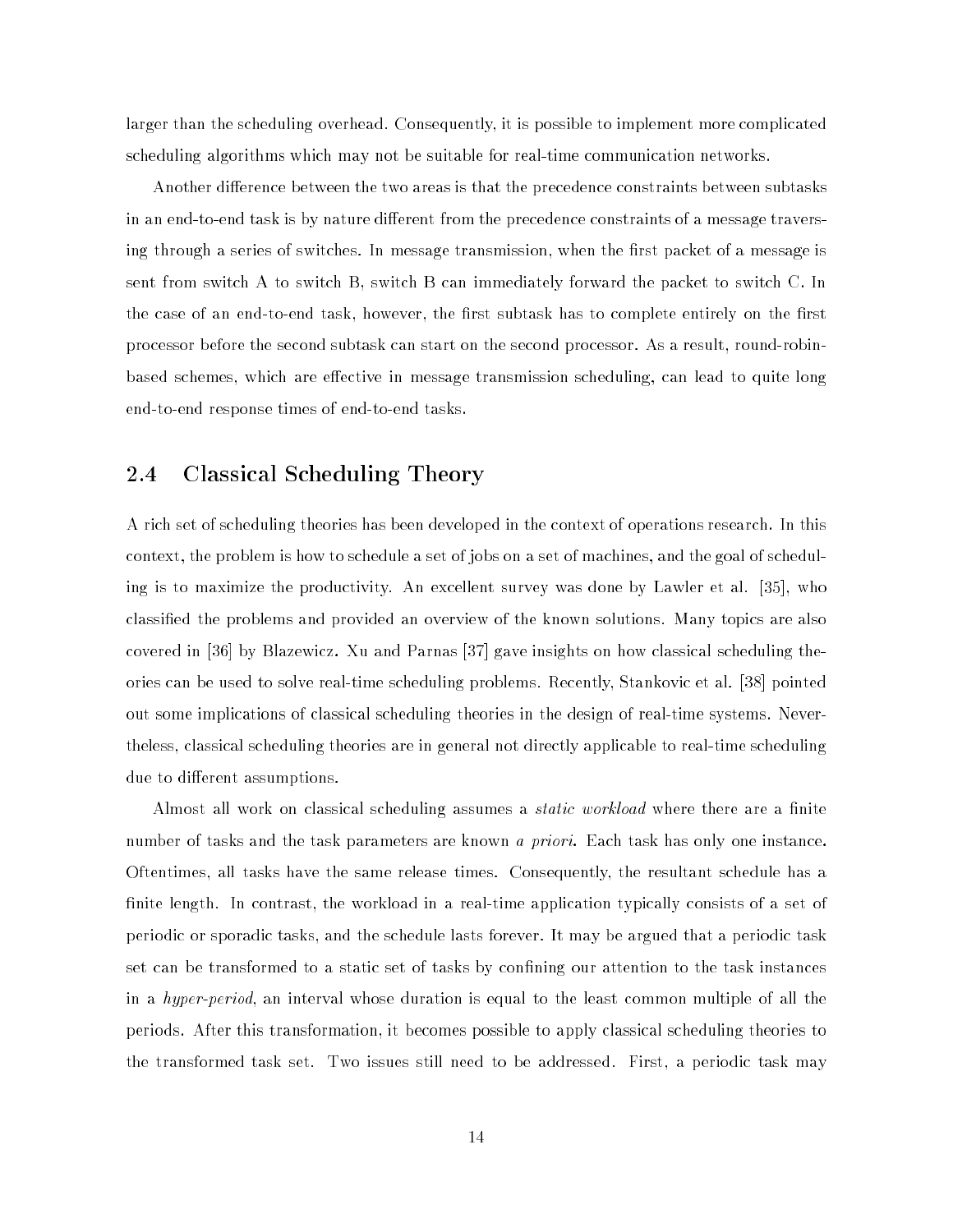not be released periodically, and thus a definite transformation is impossible. Secondly, even if this transformation is possible, we need to consider Graham's anomalies [39] when trying to determine whether every task instance will meet its deadline. Because the task instances have variable execution times, examining the schedule where each task has its maximum execution time may not be sufficient to draw a conclusion about the schedulability of tasks. The general problem of predicting the completion times of task instances in the presence of anomalies has not been solved [40].

The end-to-end scheduling problem studied in this thesis resembles the classical job-shop scheduling problem. In the job-shop model, each task needs to execute on a set of processors in a certain order, and each task may require a different order. A similar but more restricted model, called the  $flow\text{-}shop$  model, where all tasks have the same orders, was studied and extended to endto-end real-time scheduling by Bettati [13]. Like many other works in classical scheduling, efforts on job-shop scheduling problems have concentrated on minimizing the length of the schedule for a static workload. Johnson [41] provided an algorithm to find a minimum length schedule for a flowshop system with two processors in  $O(n \log n)$  time. A simple extension provided by Jackson [42] yields a solution to the 2-processor job-shop scheduling problem with the same time complexity. Hefetz and Adiri [43] provided an algorithm for computing a minimum length schedule for a two-processor job-shop system with unit-length tasks in linear time. Brucker solved the similar problem of 2-processor unit-time job-shop scheduling to minimize the maximum lateness [44, 45]. However, the problems of scheduling of any non-trivial job-shops with more than two processors are NP-hard [46, 47, 48]. To the best of our knowledge, there is no algorithm that produces zero unit penalty schedules for a job-shop system, where a zero unit penalty schedule ensures that every task meets its deadline.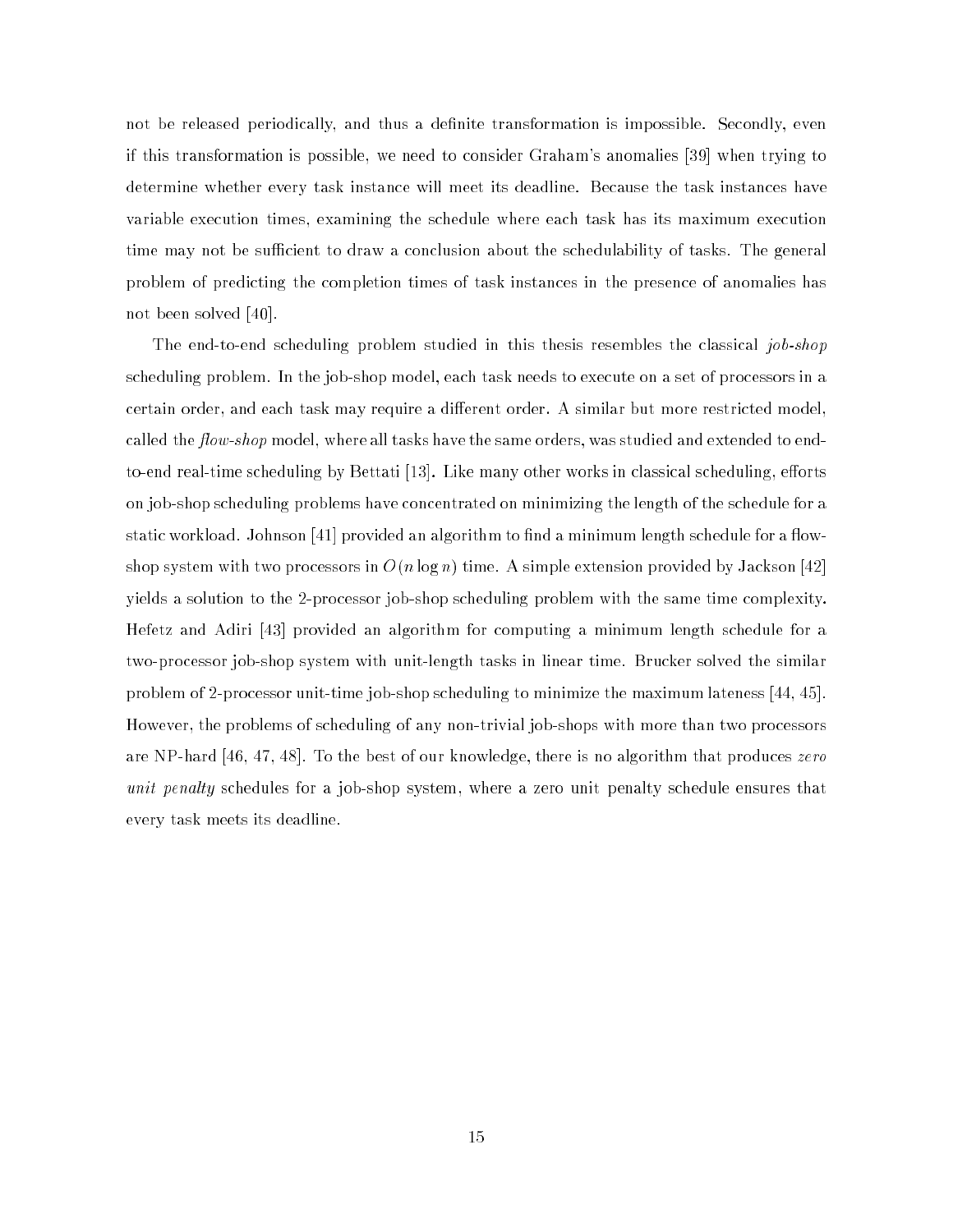### Chapter 3

## System Model

In this chapter, we formally describe the end-to-end system model that serves as the basis of our work. We also discuss several modeling techniques that map real-world applications to the end-to-end system model, to show the exibility and usefulness of the model. Through a simple example, we then illustrate and define the three problems in end-to-end scheduling, namely the priority assignment problem, the execution synchronization problem and the schedulability analysis problem.

#### 3.1 Assumptions

A task in a distributed real-time system is called an end-to-end task if it consists of a chain of subtasks and has an end-to-end deadline. We call a real-time system an end-to-end system if it consists of more than one processor and a set of end-to-end tasks. The following list further explains the notion of an end-to-end task and end-to-end system, as well as other aspects of an end-to-end system.

- 1. The system consists of a set  $\{P_i\}$  of processors and a set  $\{T_i\}$  of tasks.
- $\begin{array}{ccc} \iota & \iota & \iota \end{array}$ parent task to its subtasks, and subtasks are referred to as *sibling subtasks* to each other if they have the same parent task.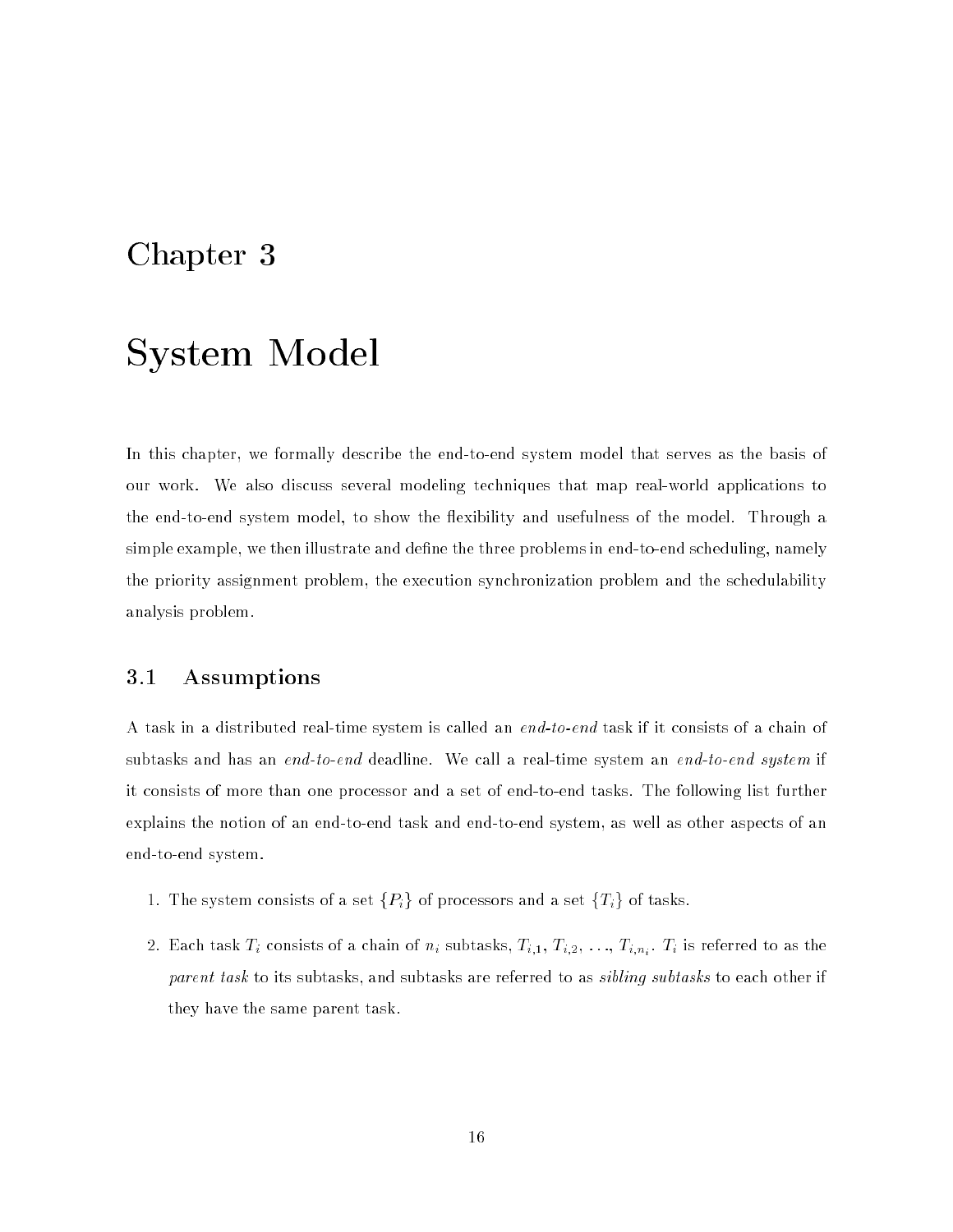- 3. Each request for execution of a subtask is called an instance of that subtask and the corresponding instances of all subtasks are collectively called an instance of their parent task.
- $\alpha$  subtances Ti; is a predecessor (successor) of subtances Ti;h is j  $\alpha$  ,  $\alpha$  ,  $\beta$  ,  $\beta$  and Ti;  $\beta$ the immediate predecessor (immediate successor) of Ti; in the  $\ell$  is the  $\ell$  $j$  is the  $1$ , similarly, if  $\pm i$ ;  $j$ (m) denotes the metallistic of  $\pm i$ ;  $j$ (m) is a predecess is (successor) of the internal internal internal internal internal internal internal internal internal internal internal internal internal internal internal internal internal internal internal internal internal internal inte successor) of Ti;k(m) if Ti;j and Ti;k(m) if  $\alpha$  is a later subtast Ti;  $\alpha$ for  $j > 1$  cannot be released until its immediate predecessor completes.
- $5. \qquad \qquad \begin{array}{ccc} \text{F} & \text{F} & \text{F} & \text{F} & \text{F} & \text{F} & \text{F} & \text{F} & \text{F} & \text{F} & \text{F} & \text{F} & \text{F} & \text{F} & \text{F} & \text{F} & \text{F} & \text{F} & \text{F} & \text{F} & \text{F} & \text{F} & \text{F} & \text{F} & \text{F} & \text{F} & \text{F} & \text{F} & \text{F} & \text{F} & \text{F} & \text{F} & \text{F} & \text{F} & \$ periodic subtask with the period  $p_i$ . A subtask that is later in the subtask chain may or may not be released periodically, depending on the particular synchronization protocol used in the system. For the sake of convenience, we still say that every subtask has a period  $p_{i,j}$ which is equal to the period pixels of its parent task. The period pixels of its parent tasks. The period pixels of its parent task. The period part of its parent task. The period part of its parent tasks. The period part
- 6. The release time of the first instance of  $T_{i,1}$  is the *phase*  $f_i$  of task  $T_i$ .
- 7. If an instance of Ti;j is released before the previous instances of Ti;j complete, there are multiple instances of Ti;j in the ready queue. In this case, all instances of Ti;j are scheduled under the sch on the FIFO basis, i.e., and i.e., and i.e., and i.e., and the previous before the previous before the previous instances of Ti;j complete.
- 8. Each task Ti has a relative end-to-end deadline Di. In other words, for each instance of  $\mathbb{F}_{i+1}$  released at time time time time time  $\mathbb{F}_{i+1}$  and  $\mathbb{F}_{i+1}$  and  $\mathbb{F}_{i+1}$  and  $\mathbb{F}_{i+1}$  and  $\mathbb{F}_{i+1}$  and  $\mathbb{F}_{i+1}$  and  $\mathbb{F}_{i+1}$  and  $\mathbb{F}_{i+1}$  and  $\mathbb{F}_{i+1}$  and  $\mathbb{F}_{i+1}$  and Otherwise, we say that this instance of the task misses the deadline.
- 9. Each subtast Ti;j has a maximum execution time i $\mu_{11}$  meaning that the execution time of each of its instances is no greater than i;j .
- 10. Subtasks are statically assigned to processors.
- $11.$  Each subtast has a  $1.$  i.e., all instances of the subtask has  $1.$  i.e., all instances of the same priority. In the same priority. In the same priority. In the same priority. In the same priority. In the same prior A preemptive, fixed-priority scheduling algorithm governs the execution of subtasks. In other words, when an instance of a subtask is released, it is put in a ready queue. At any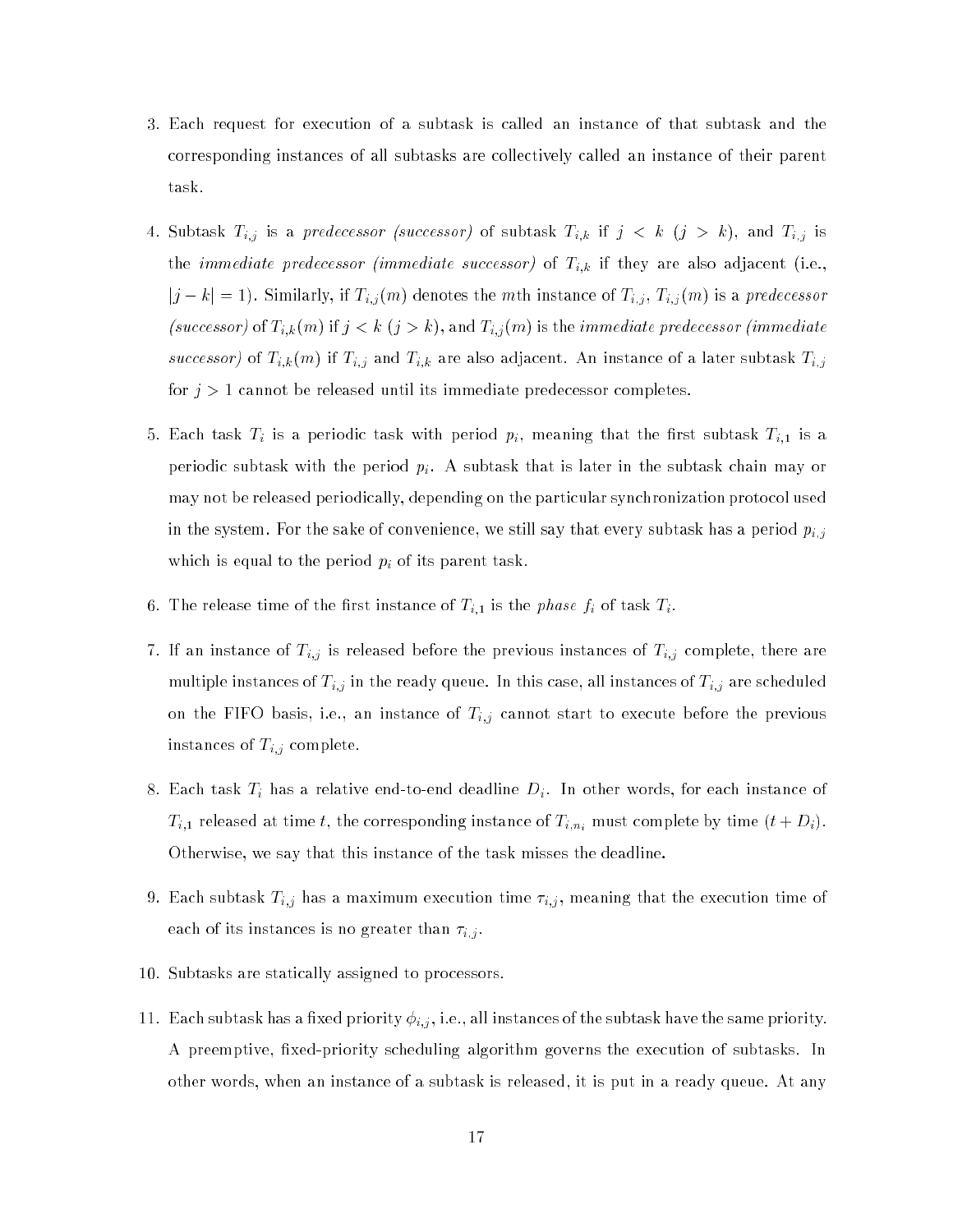

Figure 3.1: An End-to-End System

time, the scheduler chooses to execute the subtask instance with the highest priority from the ready queue. The current executing subtask instance executes to completion, unless it is preempted by a newly-released subtask instance with a higher priority.

Figure 3.1 shows a simple end-to-end system. There are four processors and three tasks in the system. (Each circle represents a processor, and each box in a circle represents a subtask that executes on the processor represented by the circle.) Task  $T_1$  has only one subtask, which is the trivial case. Task  $T_2$  has four subtasks; they execute in turn on processor  $P_4$ ,  $P_2$ ,  $P_1$  and  $P_3$ . Task  $T_3$  executes on processor  $P_3$  first, then on  $P_4$  and then back to  $P_3$  again. We call a task, such as  $T_3$ , a recurrent end-to-end task because it executes on the same processor more than once, or, equivalently, it has more than one subtask on the same processor.

We do not explicitly prohibit two or more adjacent subtasks from being on the same processor. The schedulability analysis algorithms, which will be described in Chapter 5, remain correct when such a situation arises. In practice, we can hardly find a reason for doing so. Adjacent subtasks on the same processor can always be treated as one, and performance will be better. Harbour et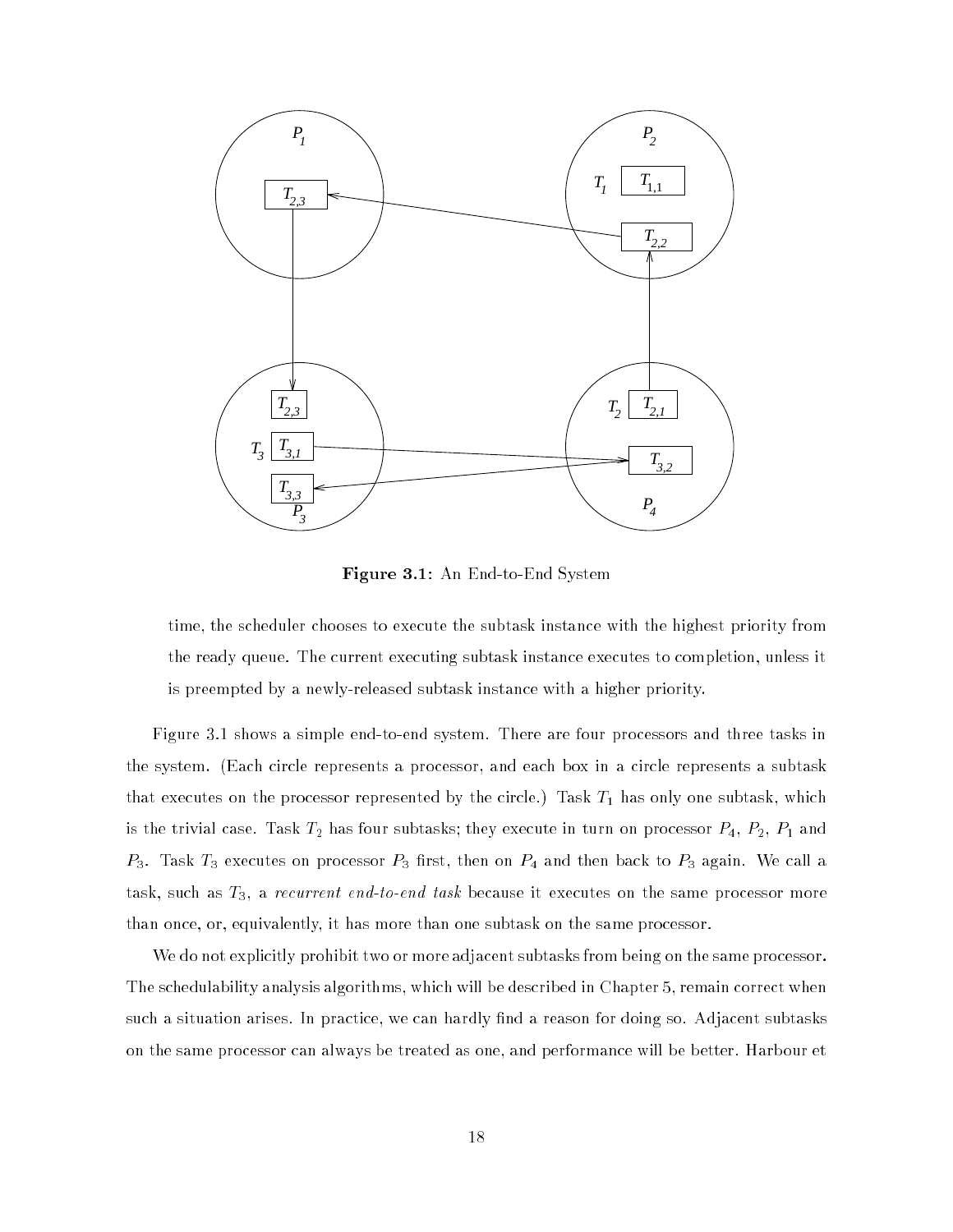al. [49] studied the case, in which subtasks with different fixed priorities executing on a single processor, and developed schedulability analysis algorithms for bounding the task response times.

In the previous list of assumptions, we deliberately avoided issues on resource contention. It is possible, however, to take resource contention into account in this model. If the resource contention is among the subtasks on the same processor, the PCP or SBP can be used to control access to the resources. The maximum blocking time that a subtask instance can experience is bounded, and the blocking time can be counted into the schedulability analysis algorithms to obtain correct timing bounds. If the contended resource is a global resource, i.e., it is accessed by subtasks on different processors, Chapter 8 presents a solution to this problem. Until Chapter 8, we ignore the resource contention problem.

The system model makes no assumptions about the communication overhead. Obviously, the overhead may not be negligible in practice. The model can take it into account in several ways. First of all, any implementation of a communication link must guarantee a maximum delay in a message delivery in order to obtain a bound on the end-to-end response time of a task. Provided that this is true, the following examples show how to capture communication overhead within the model.

**Prioritized Bus** In the case when the communication link is a prioritized bus, such as CAN [50], each message has a fixed priority. Processors that want to send messages compete for the bus by putting the priorities of the messages on the bus, and the processor with highest message priority gains the control over the bus. A higher priority message may experience some blocking time when it is ready to be sent while a lower priority message is being sent at that time. Such a communication link can be modeled as a "link" processor, and the transmission of each message is modeled as a "message" subtask on the "link" processor. The maximum execution time of a "message" subtask is equal to the maximum time needed to deliver the message when it is transmitted alone. The blocking time of the \message" subtask is equal to the maximum delay it can experience due to non-preemptive segments in lower priority messages. Therefore, such a system fits the end-to-end system model described in the earlier sections, and we need not consider the communication cost separately. For example, if the communication link in Figure 1.1 is a prioritized bus, the system can be modeled as an end-to-end system with three processors, as shown in Figure 3.2.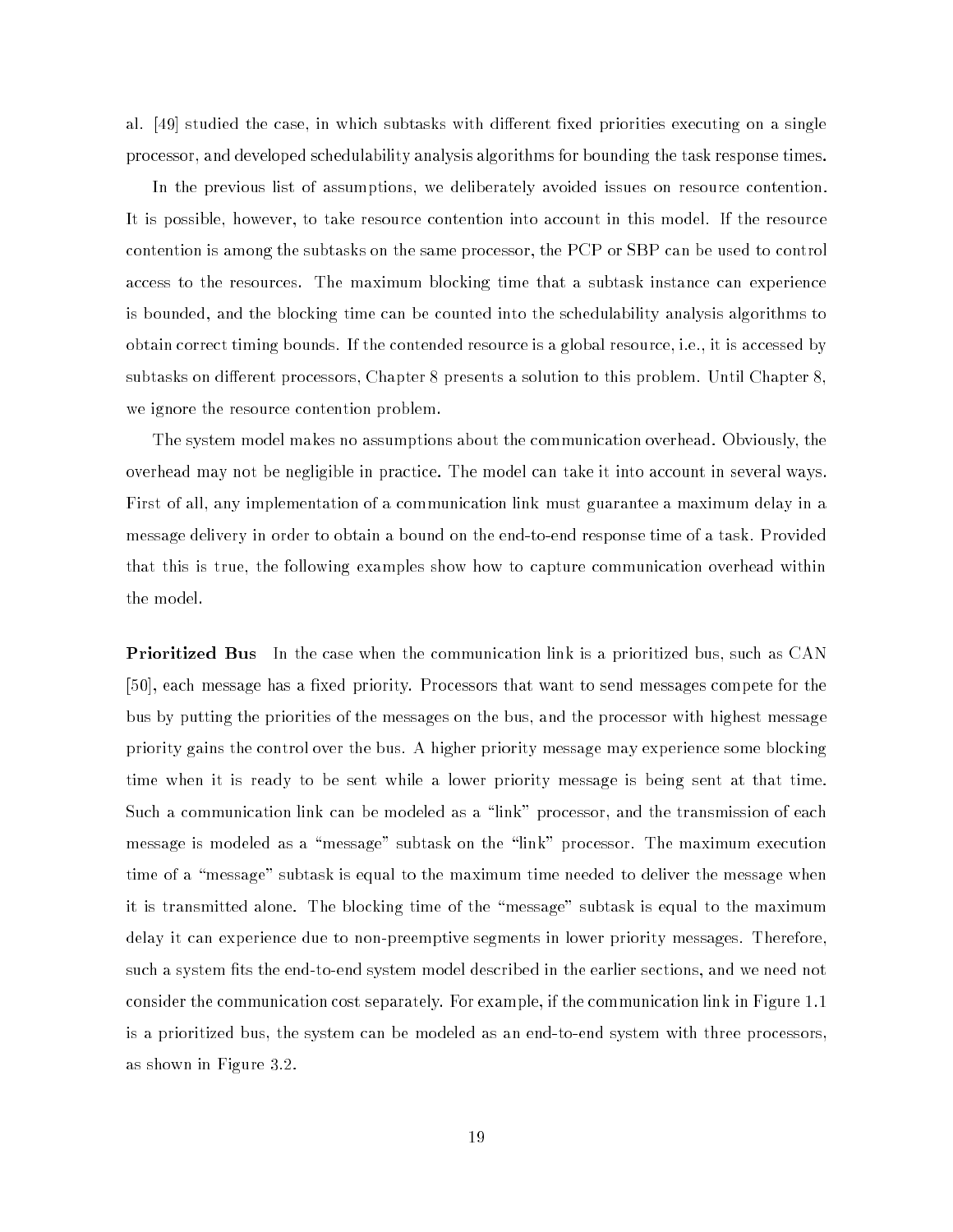

Figure 3.2: Mapping a Prioritized Bus to a "Link" Processor

**Dedicated Links** In many embedded control systems, dedicated links are used to connect processors. Interference exists only among messages that are sent from the same processor, while there is no interference among messages sent from different processors. Two cases can be further identied. In some implementations, a message transmission needs the intervention of the CPU, such as in polling or synchronized message sending. In this case, subtasks do not relinquish the CPU during message transmission. Consequently, the communication link can be treated as a local, shared resource, and sending a message is a critical section in the sender subtask. The communication cost can thus be treated as the duration of the critical section and can be incorporated as part of the execution time for the purpose of schedulability analysis. In the other case, sending messages does not need the intervention of the CPU, such as message transmissions controlled by a DMA controller. In this case, the maximum time needed to transmit a message, including the possible blocking time experienced by the sender, can be added into the blocking time of the sender subtask. After such care is taken, our schedulability analysis algorithms will remain correct.

**Other Cases** In the case of networks, such as FDDI [51], where the maximum delay of each message transmission is bounded but the networks are neither prioritized buses nor dedicated links, we again model the communication link as a \link" processor and the message transmissions as the subtasks on the "link" processor. The only difference with respect to our end-to-end system model is that the "link" processor uses a scheduling algorithm different from a fixed-priority scheduling algorithm. This presents a new problem, called *hybrid end-to-end scheduling*, where a mixture of different scheduling paradigms are used on different processors. A thorough study of this problem is beyond the scope of this thesis. In Chapter 9, we will discuss briefly how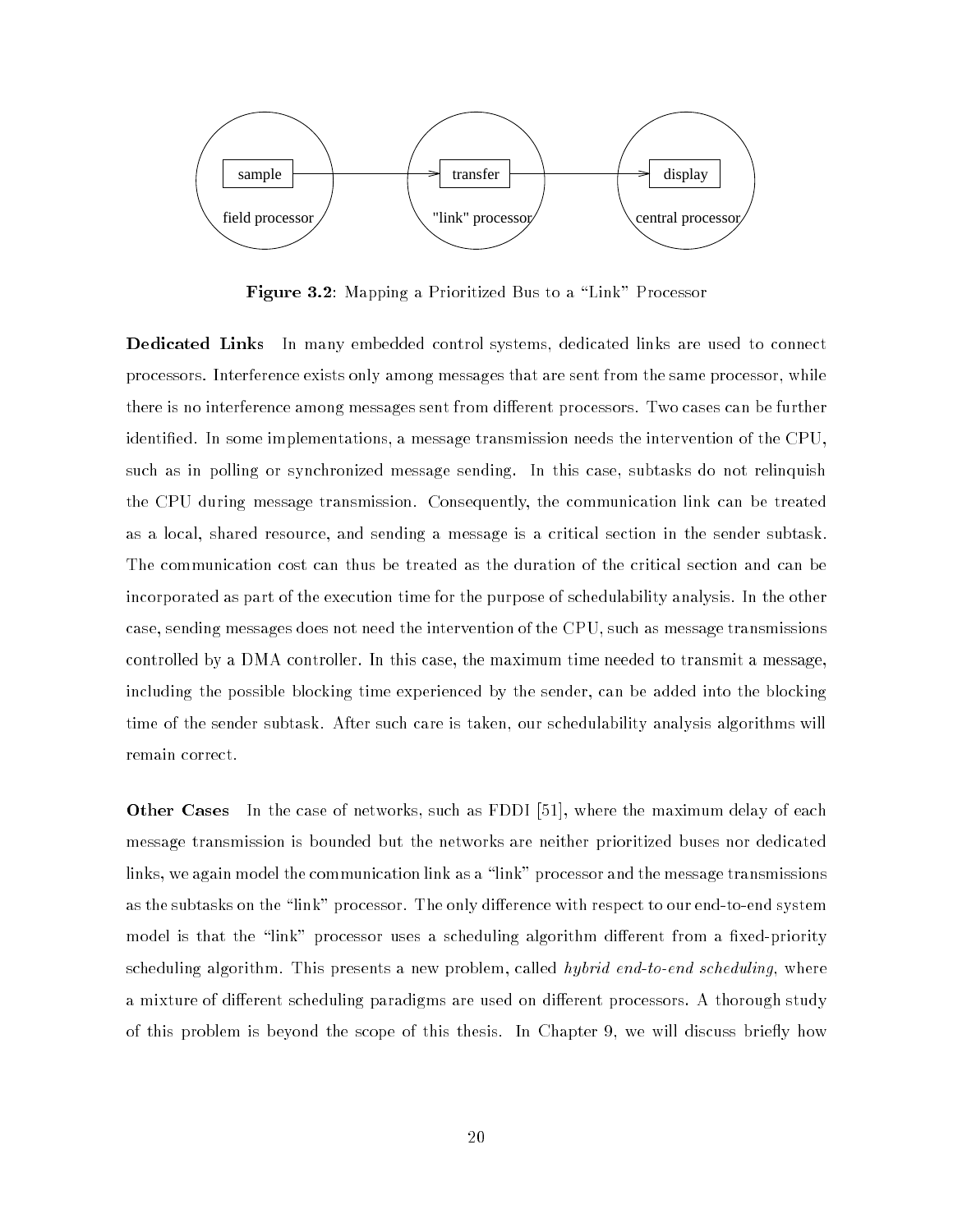

Figure 3.3: An Example to Illustrate the Problems in End-to-End Scheduling

to extend the algorithms presented in this thesis to provide solutions to the hybrid end-to-end scheduling problem.

# 3.2 Problems in End-to-End Scheduling

To illustrate the problems in scheduling an end-to-end system, let us follow the development of a simple end-to-end system. Suppose that after preliminary system design, coding and workload partitioning, we obtain an implementation shown in Figure 3.3. There are three processors and three tasks in the system. Again, each circle represents a processor, and a box in a circle represents a subtask that executes on the processor represented by the circle. Tasks  $T_{\rm 1}$  and  $T_2$  have two subtasks each; these subtasks are  $T_{1,1}$ ,  $T_{1,2}$ ,  $T_{2,1}$  and  $T_{2,2}$ . Task  $T_3$  has only one subtask. For the sake of consistency, we call it subtask  $T_{3,1}$ . Subtask parameters are given in their corresponding boxes. The first number is the period and the second number is the execution time. The deadline of each task is equal to its period.

**Priority Assignment** When the subtasks are to be scheduled on a fixed priority basis, the first issue we face is assigning priorities to the subtasks. On processor  $P_1$ , if we assign a higher priority to  $T_{2,1},$  then an instance of  $T_{1,1}$  can be preempted once by an instance of  $T_{2,1},$  causing the response time of the instance of  $T_{1,1}$  to be 4 and leaving no time for the corresponding instance of  $T_{1,2}$  to execute before the deadline. This instance of  $T_1$  will miss its deadline. Therefore we should assign priorities the other way around (i.e., let  $T_{1,1}$  have a higher priority) to prevent  $T_1$ from missing deadlines. Similarly, on processor  $P_2$  we should assign a higher priority to subtask  $T_{2,2}$  than  $T_{3,1}$ .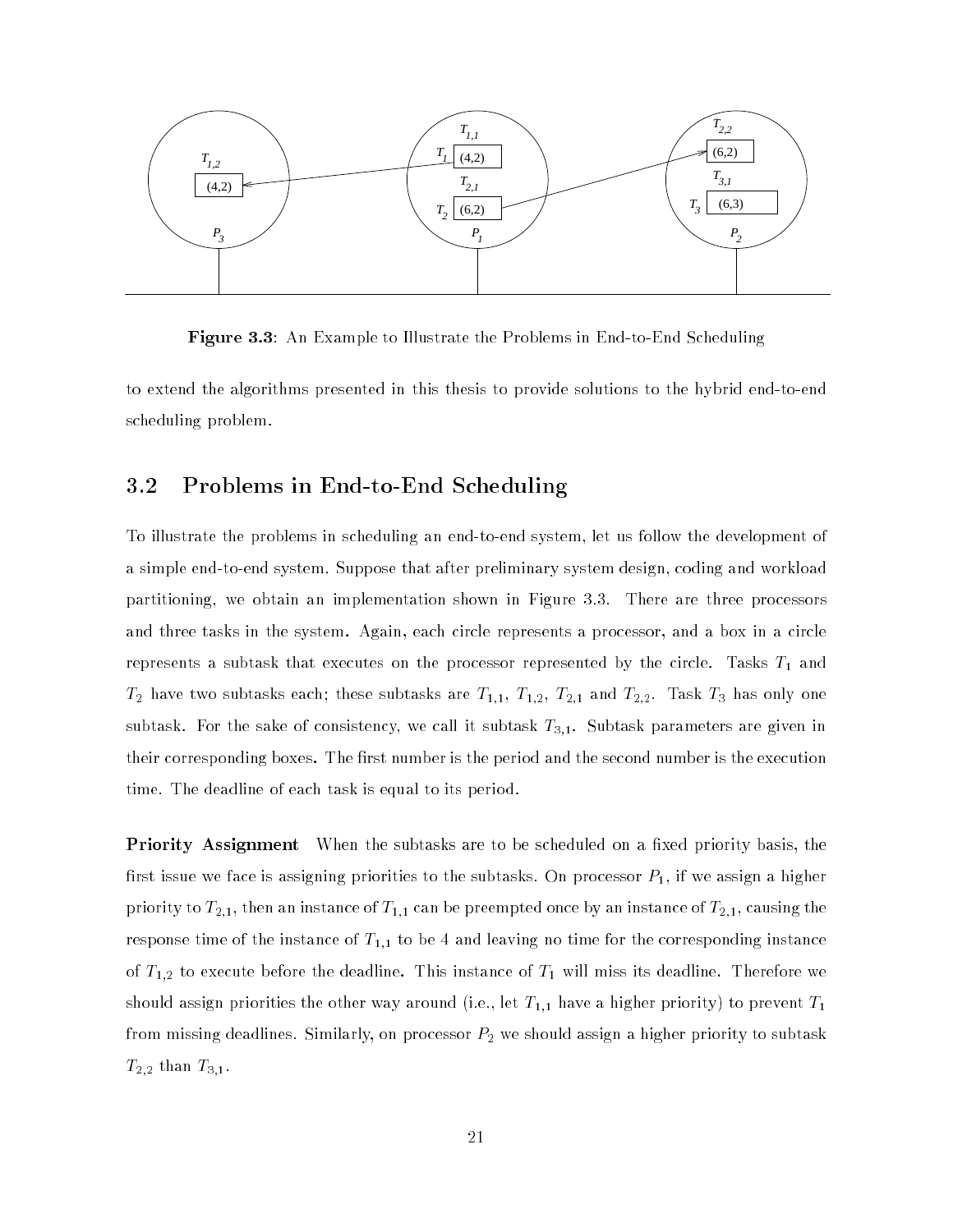In general, in a fixed-priority end-to-end system, assigning priorities to subtasks so that the system is schedulable is called the *priority assignment problem*. We say that a priority assignment is *feasible* if according to the assignment the system is schedulable. (A more precise definition of feasible priority assignment can be found in Chapter 6.) Solutions to the priority assignment problem are priority assignment methods, where an *optimal* method always finds a feasible priority assignment if such an assignment exists, and a good heuristic method is more likely to yield feasible assignments than a random assignment. In Chapter 6 we will see that the priority assignment problem is in fact a family of sub-problems which are not likely to have efficient optimal solutions. We will present several heuristic methods there.

**Execution Synchronization** The second problem in end-to-end scheduling is concerned with the releases of subtask instances which are not of the first subtask in a chain. Consider subtask  $T_{2,2}$  in Figure 3.3 for example. When an instance of  $T_{2,1}$  completes, we can release a corresponding instance of  $T_{2,2}$  on  $P_2$  immediately. However, we are not obligated to do so. In fact, we may want to intentionally delay the release of the corresponding instance of  $T_{2,2}$  if by doing so we can improve the schedulability of the system.

Figure 3.4 shows the first 10 time units in the schedules on  $P_1$  and  $P_2$  if we release an instance of  $T_{2,2}$  immediately after the corresponding instance of  $T_{2,1}$  completes. Each dotted arrow in the figure represents a synchronization signal sent from  $P_1$  to  $P_2,$  indicating that an instance of  $T_{2,1}$ has just completed. Upon receipt of this signal, an instance of  $T_{2,2}$  is released immediately. In the schedule, we let the phase of  $T_3$  be 4 and the phases of all other tasks be 0. We notice that  $T_3$  misses its deadline at time 10 because the first instance of  $T_{3,1}$  is preempted twice by  $T_{2,2}$ . This situation happens because the completion time of subtask  $T_{2,1}$  is not periodic, either due to interference of  $T_{1,1}$  or due to the fact that the actual execution time can be shorter than the maximum execution time. Since an instance of  $T_{2,2}$  is released immediately after the completion of the corresponding instance of  $T_{2,1}$ , two instances of  $T_{2,2}$  may be released within a 6-time-unit interval, as shown in Figure 3.4, causing  $T_{3,1}$  to miss its deadline. In contrast, if instances of  $T_{2,2}$ were released periodically at the period of 6,  $T_{3,1}$  surely would never miss any deadline because  $T_{2,2}$  and  $T_{3,1}$  have the same periods and their total utilization is less than 1.

One way to improve the schedulability of  $T_3$  is to always release an instance of  $T_{2,2}$  4 time units after the release of the corresponding instance of  $T_{2,1}.$  It is always feasible for us to do so,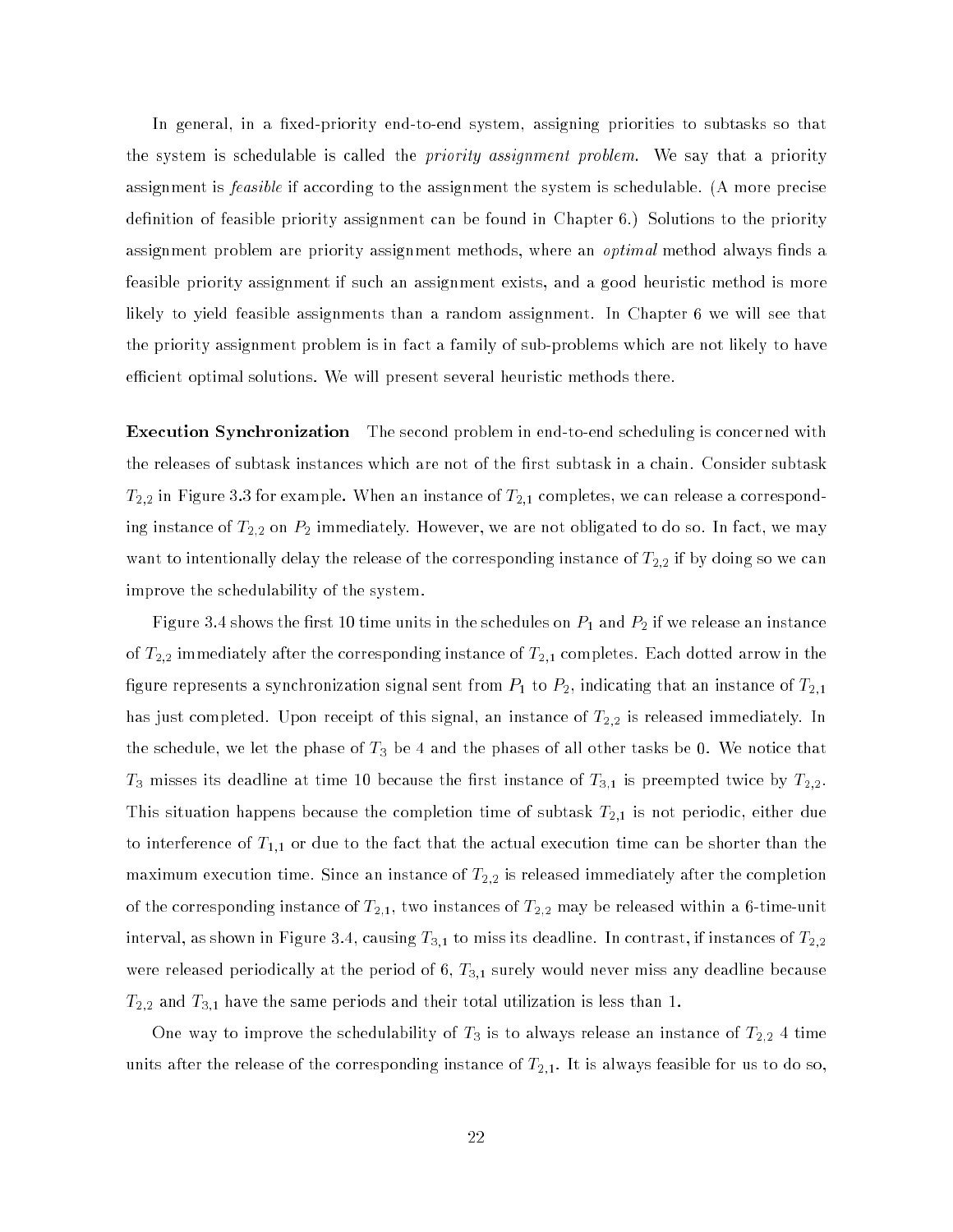

*T3* misses its deadline

**Figure 3.4**: The Schedule of the System in Figure 3.3 when Every Instance of  $T_{2,2}$  is Released Immediately after the Corresponding Instance of  $T_{2,1}$  Completes

because the worst-case response time of  $T_{2,1}$  is no more than 4 time units. In other words, 4 time units after the release of an instance of  $T_{2,1}$  the instance has surely completed. Consequently we are able to release the corresponding instance of  $T_{2,2}$  at that time without violating the precedence constraint between  $T_{2,1}$  and  $T_{2,2}$ . Thus, the release of  $T_{2,2}$  is made periodic, and any instance of  $T_{3,1}$  can only be preempted once by an instance of  $T_{2,2}$ . The worst-case response time of  $T_{3,1}$  is no more than 5 time units, which is less than the relative deadline.  $T_3$  becomes schedulable.

In general, the *execution synchronization problem* is concerned with when instances of a subtask should be released when the subtask is not the first in the chain. As solutions to this problem, we propose several *synchronization protocols*, which will be presented in detail in Chapter 4. In addition to the impact on system schedulability, which we have seen in the previous paragraphs, synchronization protocols also have impact on other aspects of system performance. For example, tasks may have different average end-to-end response times when different protocols are used. Also, different protocols may have different overhead and require different scheduling support. Qualitative comparisons of some aspects of their performance are discussed in Chapter 4, while a quantitative performance comparison of these issues is covered in Chapter 7.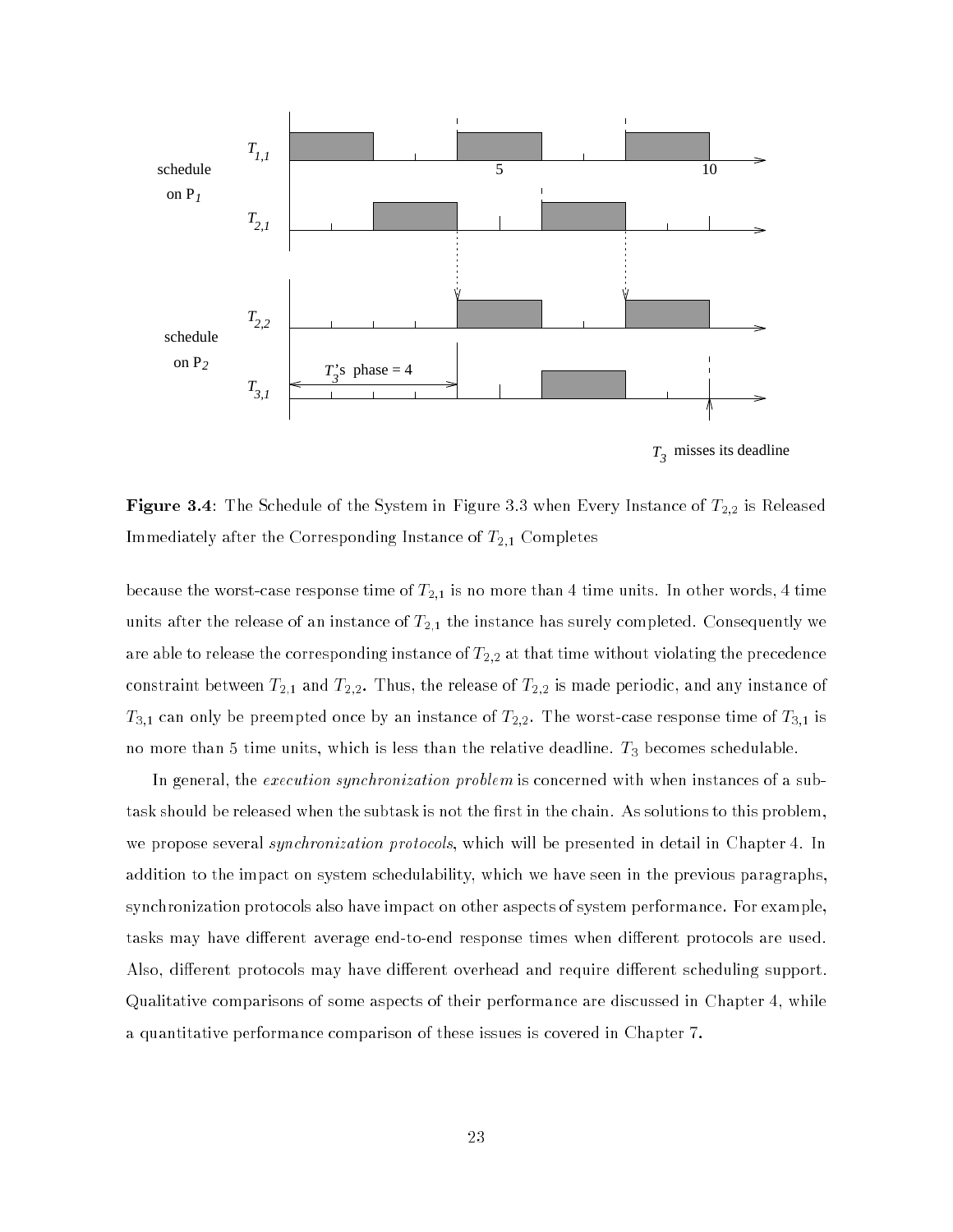**Schedulability Analysis** Once we have assigned the priorities to subtasks and chosen an appropriate synchronization protocol, the next question is whether every instance of each task will meet its deadline. Earlier, we determined the schedulability of tasks in Figure 3.3 in an ad hoc fashion. This is possible only because the system is small and tasks are simple. We need a general, systematic method to determine the system schedulability. This is the third problem in the end-to-end scheduling, namely the *schedulability analysis problem*, which entails verifying the schedulability of an end-to-end system for a given priority assignment and a given synchronization protocol that is used to schedule the system.

To solve this problem, we need *schedulability analysis algorithms*. We may need different schedulability analysis algorithms for different synchronization protocols because the protocols yield different timing behavior of a system, as we have demonstrated by the simple example above. Oftentimes, the schedulability analysis algorithm is not optimal in the sense that it does not give a necessary and sufficient condition for schedulability. In other words, the algorithm may report that the system is not schedulable when it actually is. For this reason, another important issue in schedulability analysis is how to refine and improve the algorithms to yield more accurate predication about the system schedulability.

Relation Among the Three Problems We have identied and illustrated the three problems in end-to-end scheduling. These problems are closely related. For example, given a priority assignment alone, we cannot assert that a system is schedulable without knowing the synchronization protocol used in the system, and *vice versa*. Even if a system using a particular priority assignment and a particular synchronization protocol is indeed schedulable, we cannot tell it from systems which are indeed not schedulable if the best existing schedulability analysis algorithm reports that the system is not schedulable. From this perspective, the performance of a priority assignment method and a synchronization protocol is with respect to the best schedulability analysis algorithm, not with respect to the actual system schedulability they yield. In the following three chapters, we will address these three problems in detail. Due to the logical dependency between these three problems, we will discuss the execution synchronization and schedulability analysis problems first and the priority assignment problem last. In our discussion on the execution synchronization and schedulability analysis, we will assume that a certain fixed priority assignment is given for the system.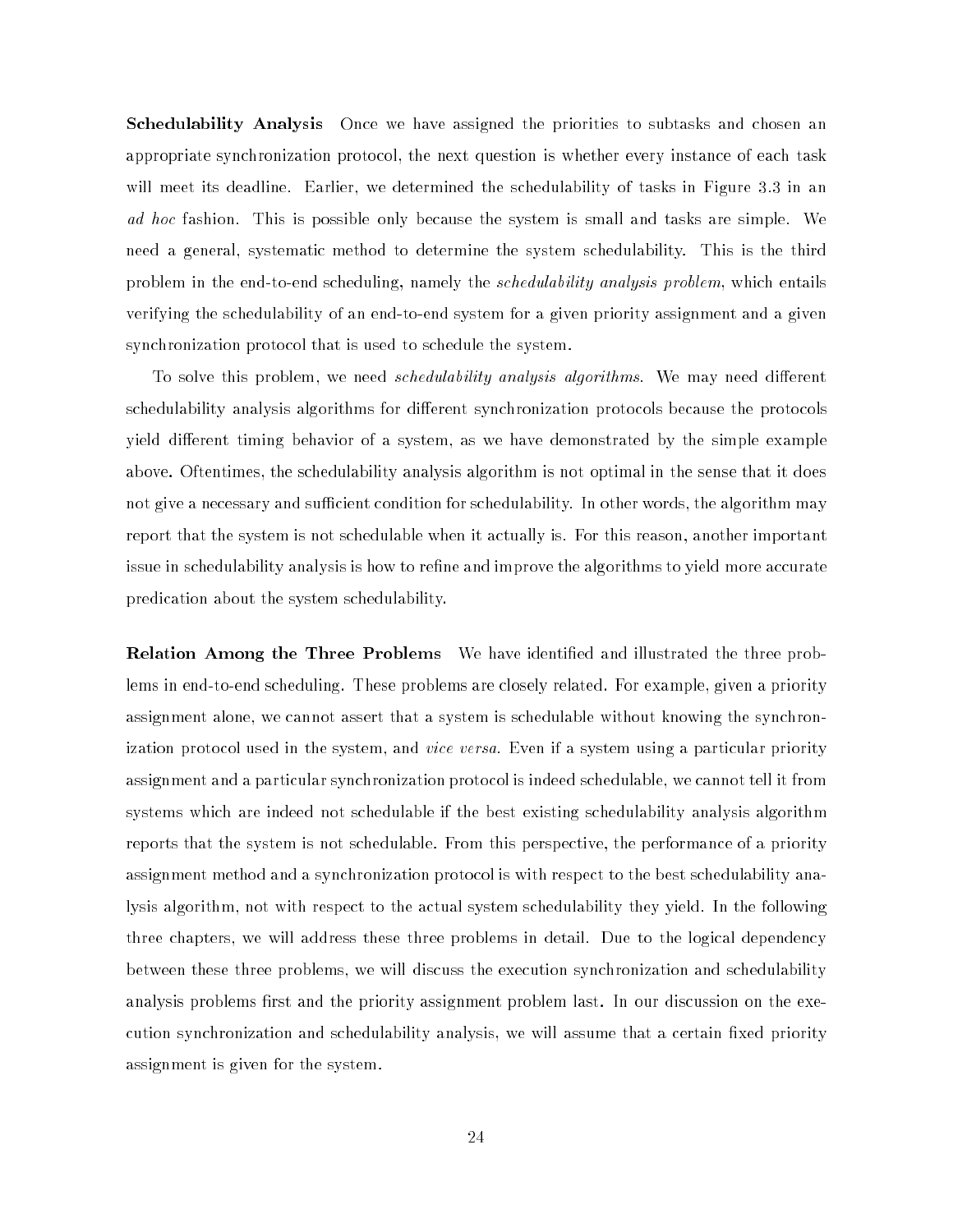# Chapter 4

# Synchronization Protocols

#### **Introduction** 4.1

In this chapter, we describe five synchronization protocols that govern the release of subtasks and control the execution of subtasks. A valid protocol must satisfy two necessary conditions.

- 1. The precedence constraints among subtasks in the same task must be satised. No protocols should release an instance of a subtask before the corresponding instance of its predecessor has completed.
- 2. The synchronization protocol must render itself to schedulability analysis. In other words, we must be able to bound the end-to-end response times of tasks in a system using the protocol. For easy reference in later discussion, we abbreviate the end-to-end response times as the EER times.

We use the following criteria to measure the performance of each valid protocol.

- **Bounds on Task EER Times :** When the best schedulability analysis algorithm for a synchronization protocol can yield finite upper bounds on task EER times, we refer to the bounds as the bounds yielded by the synchronization protocol. For a hard real-time system, we prefer synchronization protocols to yield small bounds on task EER times.
- Average EER Times : In many applications, we want the average EER times to be as short as possible while in other applications we see no advantage if a task finishes earlier than the worst case.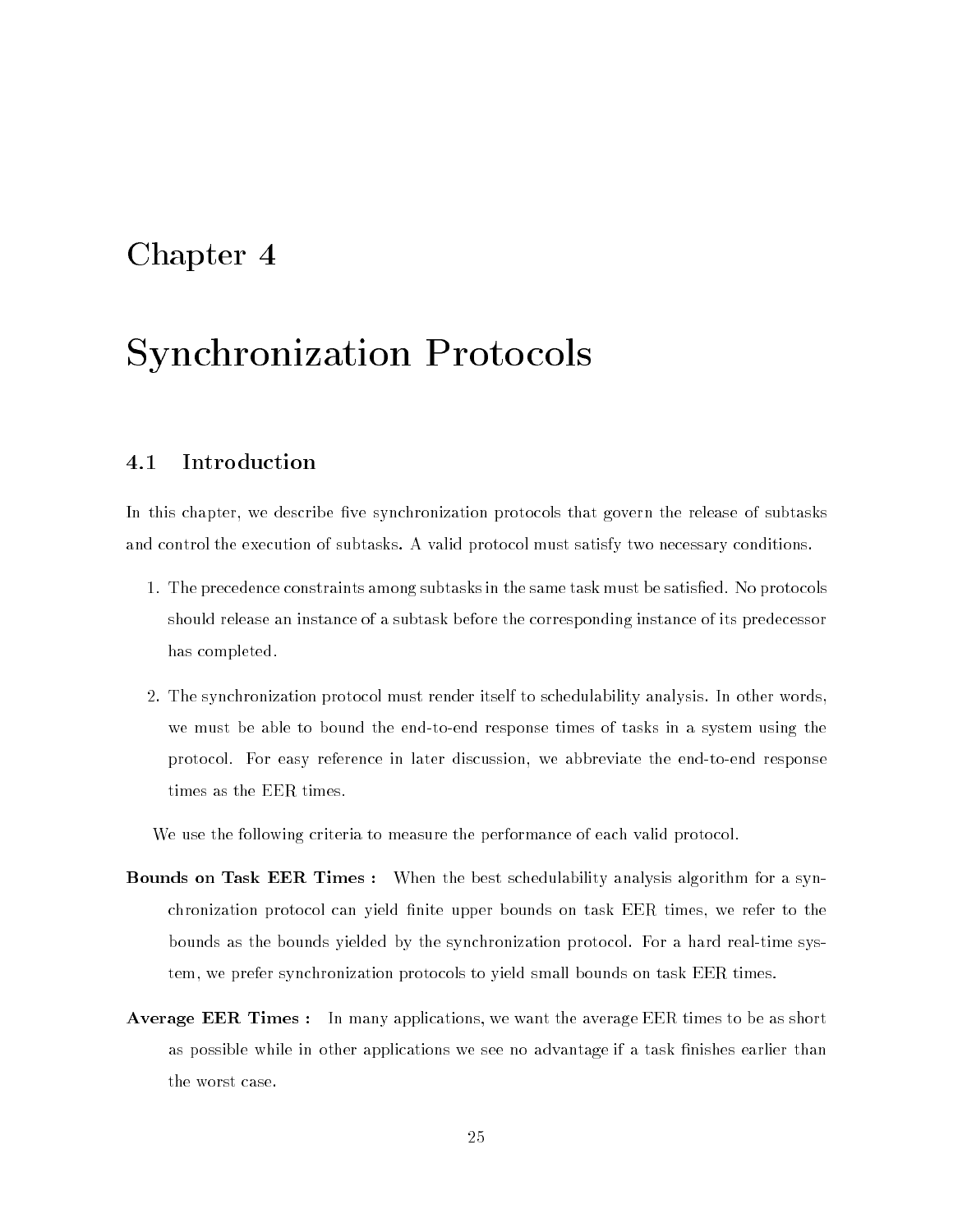- **Complexity** : A more complex algorithm is more difficult to implement, and oftentimes incurs a greater run-time overhead.
- $\rm{Run\text{-}Time\ Overhead: \ \ }$  The overhead includes the number of interrupts and the number of context switches associated with each subtask instance. Ideally these numbers should be bounded and small for each subtask instance.
- **Output Jitter**: For an individual task, the output jitter is the difference between the worstcase EER time (or the upper bound on the EER time) and the best-case EER time (or the lower bound on the EER time). The smaller the difference, the smoother the output. Large output jitter often leads a large amount of buffering space required to hold the intermediate and final results computed by the subtasks.

It is impossible to optimize a synchronization protocol with respect to all these performance measures simultaneously. For example, given a fixed worst-case EER time, a smaller average EER time can imply a larger output jitter. Consequently, no protocol is superior to another with respect to all the above performance measures. Our study intends to reveal the strengths and the weaknesses of the protocols.

# 4.2 The Synchronization Protocols

In the following description of each protocol, we discuss the complexity of the algorithm and the run-time overhead while leaving other performance issues to Chapter 7. For the run-time overhead, we include the number of context switches and the number of interrupts associated with each subtask instance. Interrupts are further classied into timer interrupts and synchronization interrupts. A timer interrupt happens at each time instant set by the scheduler. A synchronization interrupt happens when an instance of a subtask completes, and a synchronization signal is sent to notify the scheduler on the processor where the immediate successor of the subtask executes. By assumption, each instance of the first subtask in each task is triggered by a timer interrupt". For example, suppose a task Ti has two subtasks, Ti;1 and Ti;2, on two processors P1 and P2. A time interrupt happens periodically with the interval to pinal to pinal to pinal to pinal to pinal to each  $\alpha$ 

<sup>1</sup> In practice, the instance of the rst subtask might be triggered by an external event. As far as cost is concerned, the overhead is the same as a timer interrupt.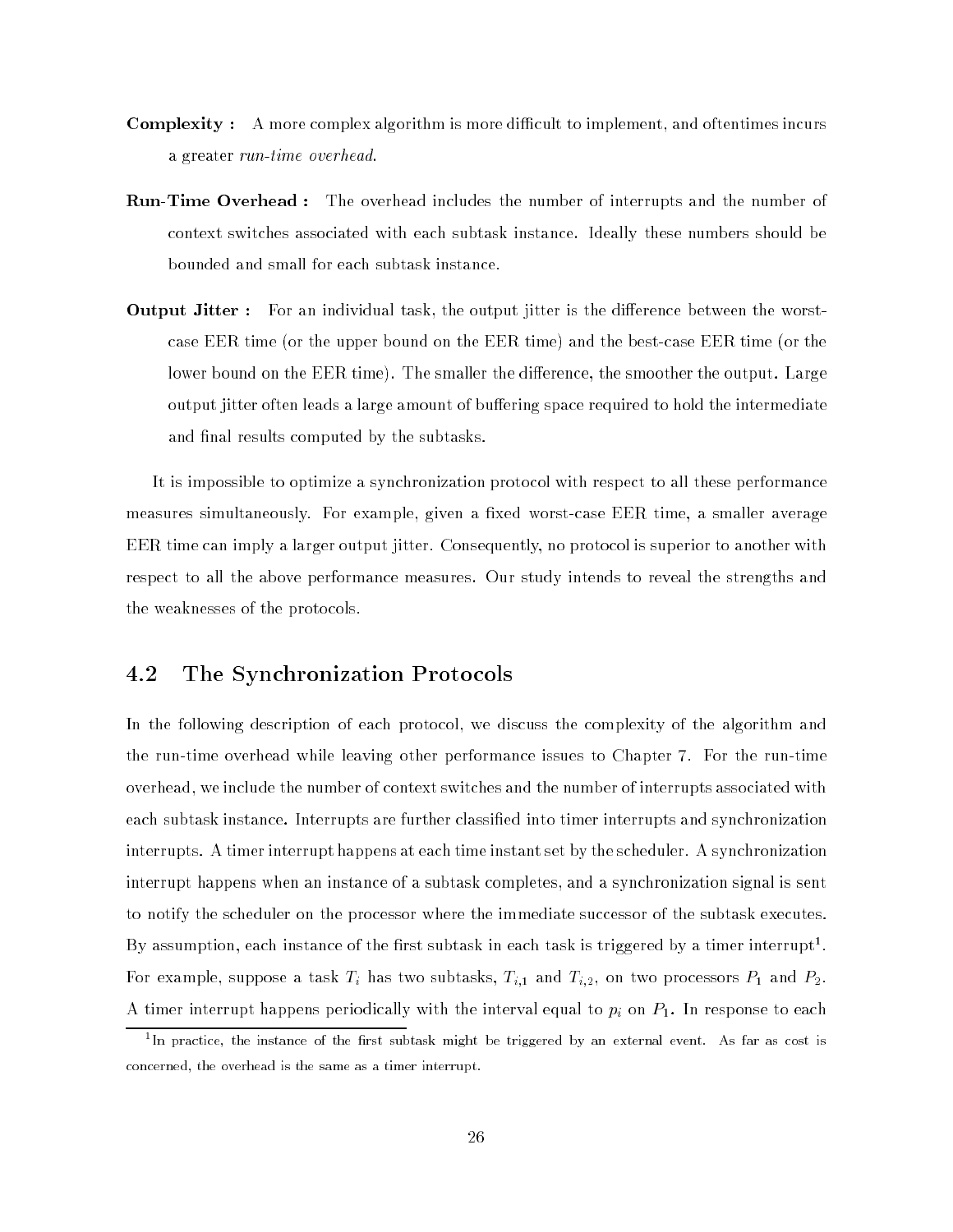interrupt, the scheduler on  $P_1$  releases an instance of  $T_{i,1}$  and puts it in the ready queue for execution. After an instance of  $T_{i,1}$  completes, depending on the synchronization protocol, the scheduler on  $P_1$  immediately or sometime later sends a synchronization signal to the scheduler on  $P_2$ . A synchronization signal causes a synchronization interrupt on  $P_2$ . Upon receipt of the synchronization signal, the scheduler on  $P_2$  may release an instance of  $T_{i,2}$  immediately or later, depending on the synchronization protocol used.

# 4.2.1 Direct Synchronization (DS) Protocol

Recall that in the previous chapter we discussed a simple way to control the release of subtasks, i.e., an instance of a subtask is released as soon as its immediate predecessor completes. We call this protocol the Direct Synchronization Protocol, or simply the DS protocol. One way to implement this protocol is as follows. When an instance of a subtask completes, the scheduler of the subtask sends a synchronization signal to the scheduler on the processor where the immediate successor of the subtask executes. Upon receipt of this synchronization signal, the scheduler on the later processor releases one instance of the successor subtask and puts it in the ready queue. As mentioned earlier, each instance of the first subtask in a task is released upon a timer interrupt.

This protocol is obviously easy to implement. Each subtask instance incurs the cost of one interrupt. Due to the nature of priority-driven scheduling, one subtask instance preempts at most one other subtask instance with a lower priority. Therefore, each subtask instance involves an overhead of at most two context switches.

Despite the simple implementation and low overhead, there are two problems associated with the DS protocol, making it a poor choice for a hard real-time system. As we have seen in the example in the previous chapter, the DS protocol may yield longer worst-case EER times and cause tasks to miss their deadlines. As a matter of fact, we will show in the next chapter that the upper bound on the EER time of a task yielded by the DS protocol is always greater than or equal to the upper bound yielded by other protocols. The second problem is that the schedulability analysis of a system using the DS protocol is very complicated. In fact, we may not obtain nite upper bounds on the task EER times for some systems using the DS protocol. These shortcomings motivated us to design new protocols presented in the rest of this section.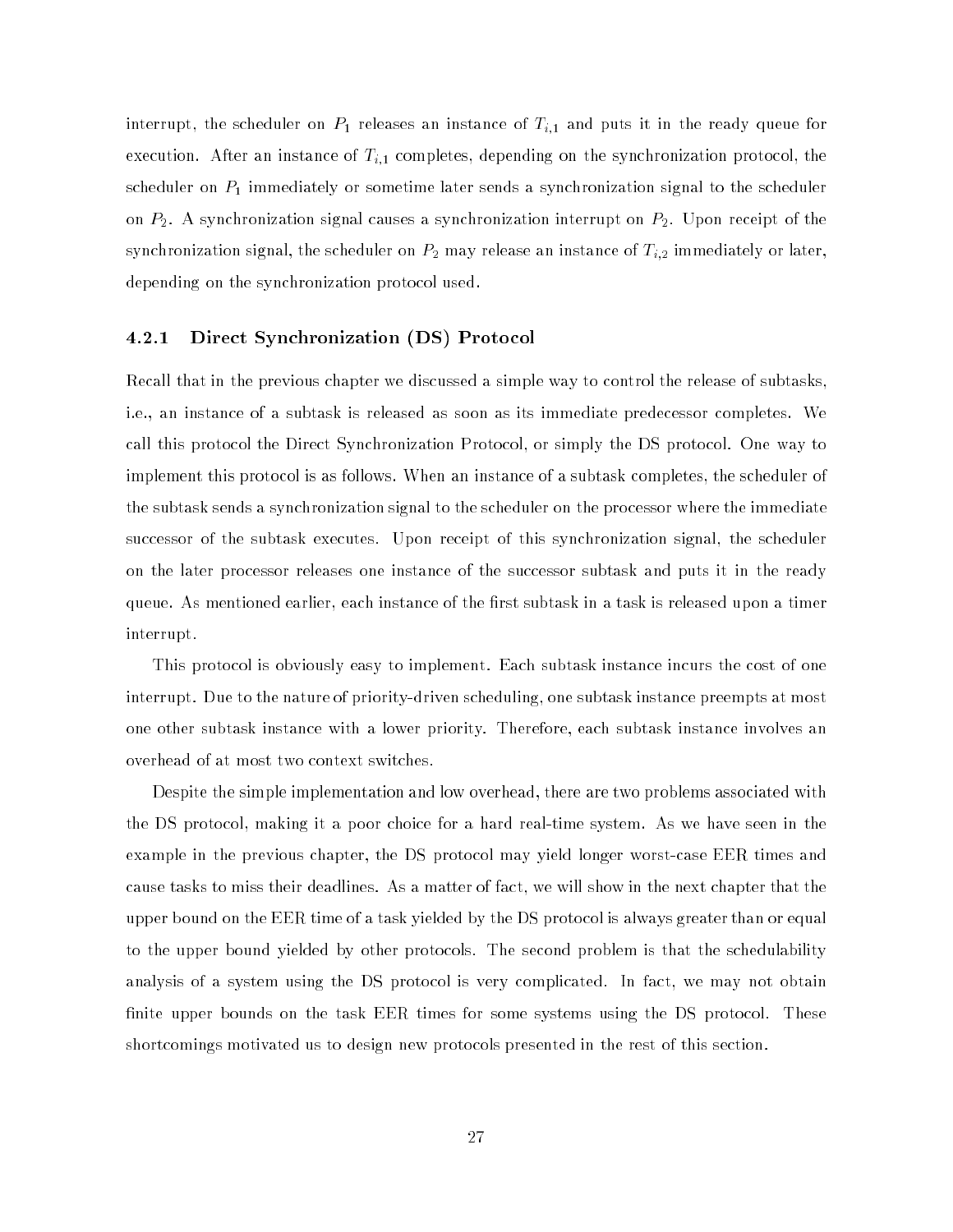

Figure 4.1: Illustration of the Phase Modication Protocol

## 4.2.2 Phase Modication (PM) Protocol

The Phase Modification protocol was proposed by Bettati [13] to schedule periodic flow-shop tasks. The Phase Modification protocol, or the PM protocol, requires that we first bound the worst-case response time of each subtask Ti;j . Let Ri;j denote an upper bound on the response time of Ti;j . If the phase of Ti is ji;j . If the according to the PM protocol we adjust the phase fi;j of each subtask  $T_{i,j}$  to be  $f_i + \sum_{k=1}^{j-1} R_{i,k}$ , and at run-time we release each subtask periodically according to its adjusted phase and the period of its parent task. This is illustrated in Figure 4.1. Each shaded box represents the execution time of the corresponding subtask instance, and the shaded box plus the adjacent white box represents the response time of the corresponding subtask instance. We see from the absence of the synchronization signals that an instance of  $T_{i,2}$  is released independent of the completion time of the corresponding instance of  $T_{i,1}$ . Instead, it is released according to the adjusted phase and the period of  $T_i$ . It is easy to verify that whenever an instance of a subtask is released, the immediate predecessor of the subtask instance has completed, (i.e., the precedence constraints are satisfied,) provided that  $T_{i,1}$  is strictly periodic and the bound  $\mathbb{R}^n$  is a correct upper bound on the response time of Ti; . The response time of Ti; . The response time of Ti;

From the above description, we can see the PM protocol is tightly intertwined with the schedulability analysis algorithm. They are mutually dependent. To schedule an end-to-end system using the PM protocol, we first use the schedulability analysis algorithm to obtain upper bounds on the response times of subtasks. We then adjust the phases of subtasks and schedule them according to the adjusted phases. On the other hand, as will become clear in Chapter 5,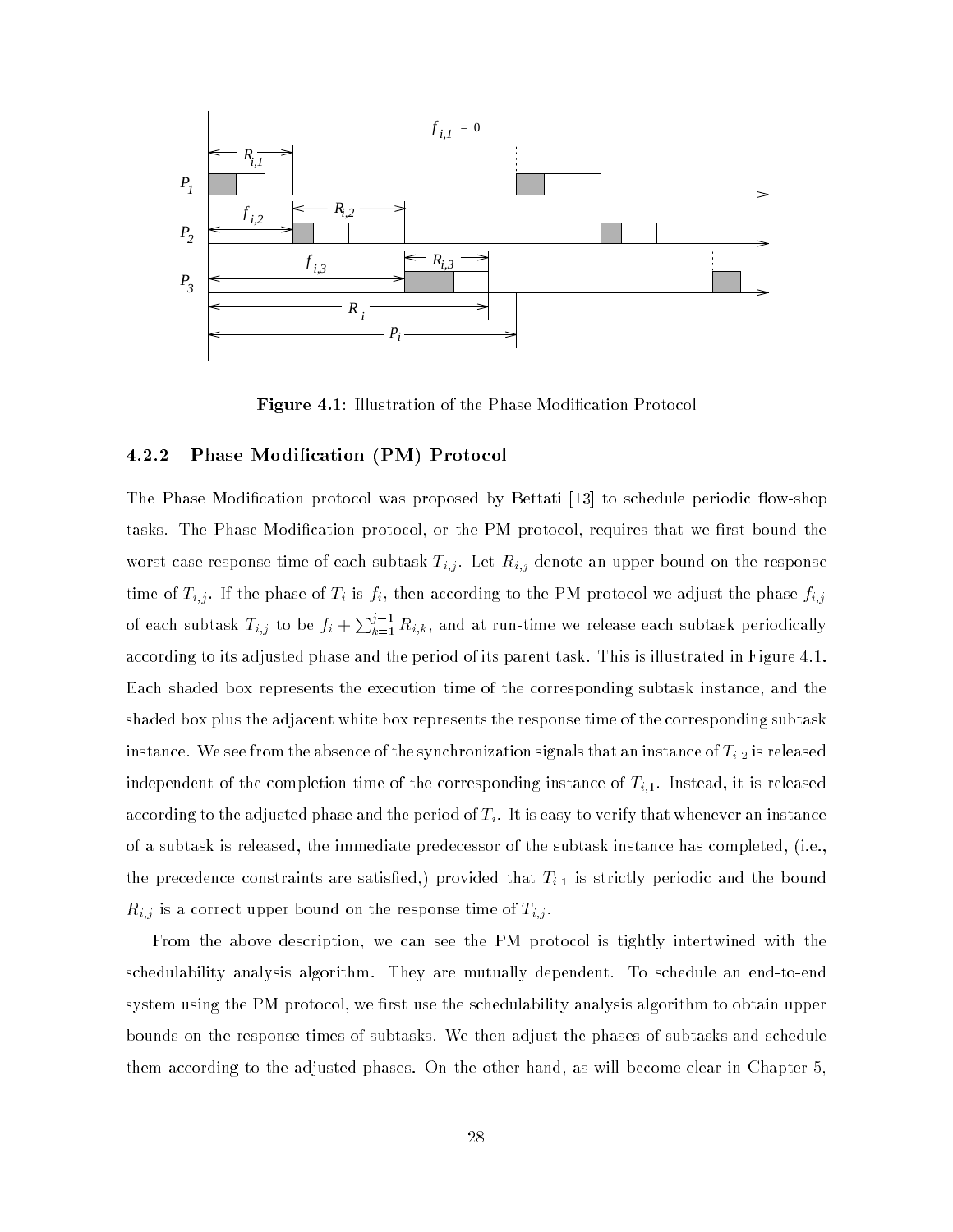

**Figure 4.2:** A Simple End-to-End System (reproduced from Figure 3.3)

when bounding the response times of subtasks we need to assume that all subtasks are periodic so that we can treat subtasks on different processors independently.

In implementation, each subtask instance is triggered by a timer interrupt, and no synchronization interrupt is necessary. The interrupt cost associated with each subtask instance is one. Similar to the DS protocol, we can verify that the number of context switches associated with each subtask instance is at most two.

For convenience, we reproduce Figure 3.3 in Figure 4.2, and use it to illustrate the PM protocol. Recall that subtask  $T_{1,1}$  has a higher priority than  $T_{2,1}$  on  $P_1,$  and  $T_{2,2}$  has a higher priority than  $T_{3,1}.$  The phases of  $T_1$  and  $T_2$  are 0 and the phase of  $T_3$  is 4. The relative deadlines of the tasks are equal to their periods. Using the schedulability analysis algorithm which will be presented in the next chapter, we obtain a bound on the response time of  $T_{2,1},$  which is 4  $\,$ time units. Hence we adjust the phase of  $T_{2,2}$  to 4. We also obtain an upper bound on the response time of  $T_{1,1},$  which is equal to its maximum execution time, 2. Thus  $T_{1,2}$  has a phase of 2. The phases of all other subtasks are equal to the phases of their corresponding parent tasks. Figure 4.3 shows the schedule  $P_1$  and  $P_2$  for the first 10 time units when the PM protocol is used. According to this schedule, the first instance of  $T_{3,1}$  completes at time 9, and hence the first instance of  $T_3$  meets its deadline. Compared with the schedule in Figure 3.4 when the DS protocol is used, the difference in this schedule is the release time of the second instance of  $T_{2,2}$ . Although the second instance of  $T_{2,1}$  completes at time 8, the second instance of  $T_{2,2}$  is not released until time 10, because the adjusted phase of  $T_{2,2}$  is 4 and the period of  $T_{2,2}$  is 6. Thus we ensure that the first instance of  $T_{3,1}$  is preempted only once by  $T_{2,2}$ . In fact, every instance of  $T_{3,1}$  will be preempted at most once by an instance of  $T_{2,2}$ , and thus  $T_3$  becomes schedulable.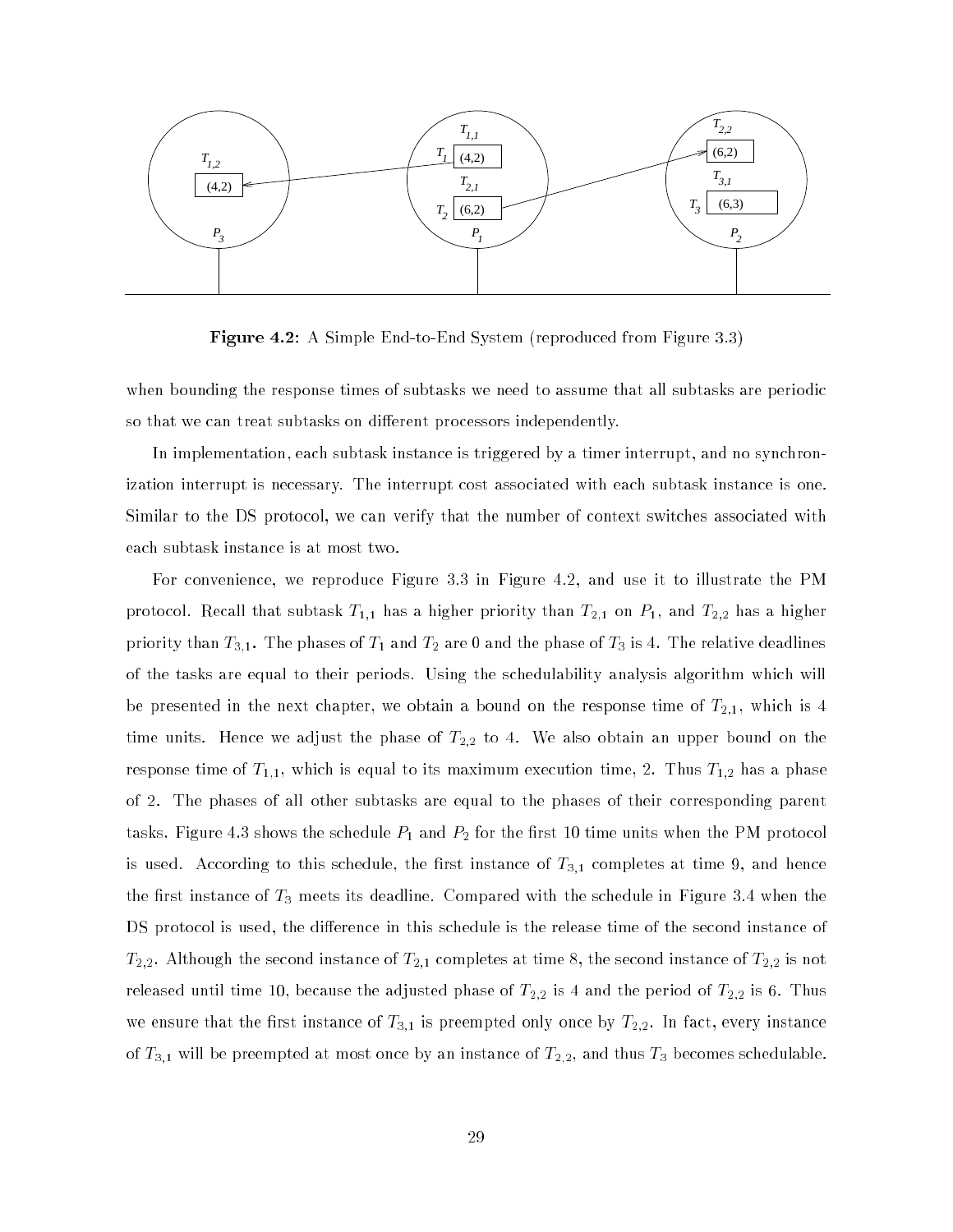

Figure 4.3: The Schedule According to the PM Protocol

As we will show in the next chapter, the bounds yielded by the PM protocol are always smaller than or equal to the bounds yielded by the DS protocol.

The PM protocol has its own shortcomings, however. First, the release time of each subtask instance is critical. If an instance is released a little earlier, its immediate predecessor may not have completed yet, and the precedence constraint will be violated. On the other hand, if it is released a little later, this instance may not complete before its immediate successor is released. As a consequence, no clock skewing is allowed in the system; either the schedulers on all processors use a centralized clock, or the clocks on all processors are strictly synchronized. In practice, either case can be difficult to achieve in a distributed computing environment.

Second, the PM protocol will not work if the inter-release time of the first subtask can be greater than the period. For example, in Figure 4.1, if the inter-release time between the first and the second instance of  $T_{i,1}$  is greater than  $p_i$  while the second instance of  $T_{i,2}$  is still released "on time" according to its phase and period, the precedence constraint between the second instance of  $T_{i,1}$  and the second instance of  $T_{i,2}$  can be violated. This problem is rather limiting because, according the periodic task model, the period of a task means the minimum inter-release time of two consecutive instances. In the context of end-to-end scheduling, the period of an end-to-end task is the minimum inter-release time of two consecutive instances of its first subtask. This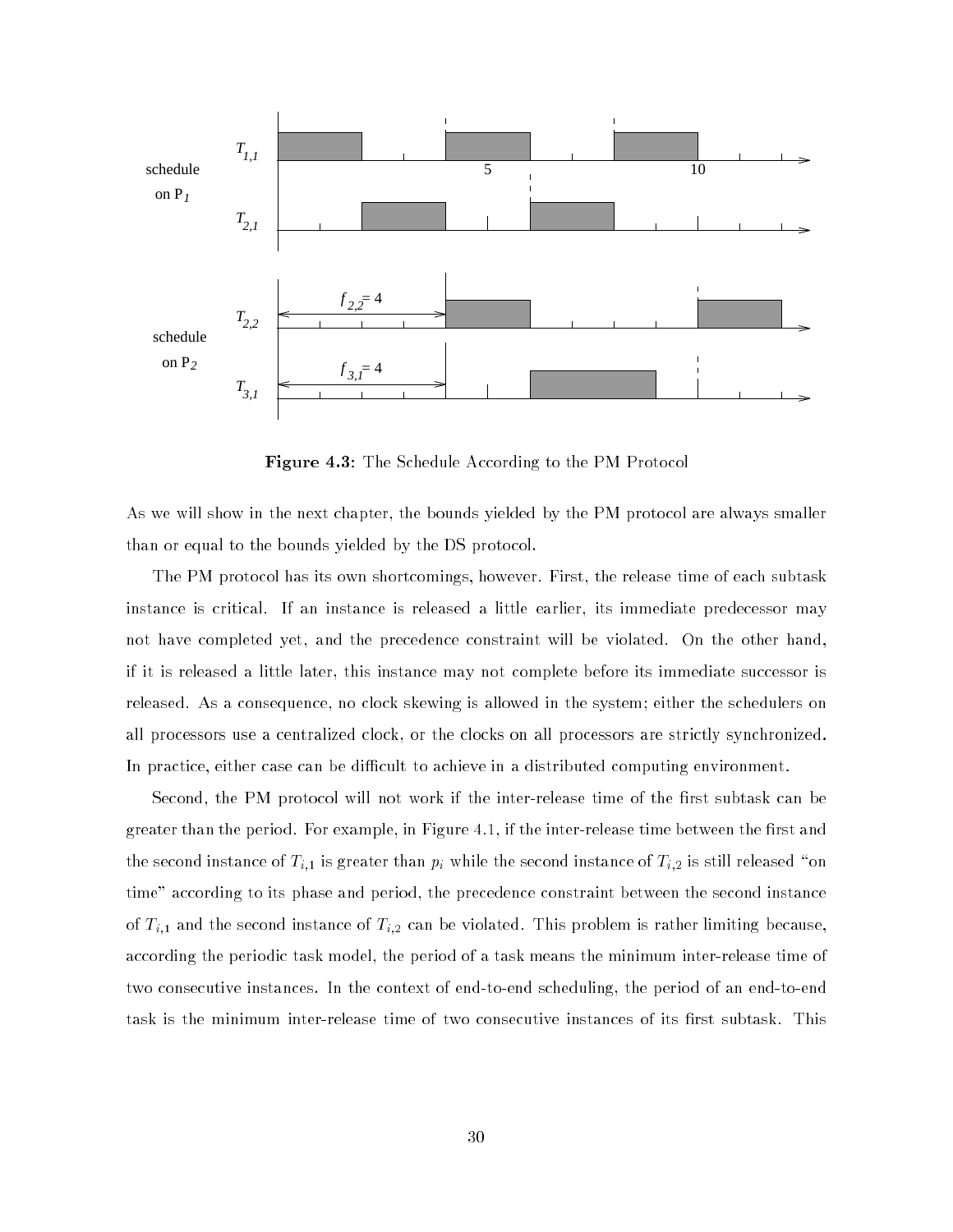shortcoming of the PM protocol limits its application to a smaller set of end-to-end systems where the first subtasks of all tasks are strictly periodic.

The third problem arises if a subtask occasionally overruns. In this case, the precedence constraint between the subtask and its immediate successor can be violated, due to the same reason mentioned above.

All these problems root from the same fact, i.e., the lack of explicit synchronization between the completion of a subtask instance and the release of its immediate successor in the PM protocol. In many situations it is not sufficient to rely solely on timing bounds and timer interrupts. This observation leads us to a modified version of the PM protocol, called the *Modified Phase Modification* protocol, or the *MPM* protocol, which overcomes these problems at a slightly higher cost.

# 4.2.3 Modied Phase Modication (MPM) Protocol

According to the MPM protocol, when a subtask instance completes, the scheduler checks if the response time of the instance is less than the upper bound on its response time. Suppose that the response time of subtask Time of subtask Time  $\mu$ ; . According to the MPM protocol, according to the MPM protocol, and MPM protocol, according to the MPM protocol, according to the MPM protocol, according to the MPM if the completion time of an instance of Ti;j released at time <sup>t</sup> is earlier than <sup>t</sup> <sup>+</sup> Ri;j , <sup>a</sup> timer interrupt is set to t + Ri;j . When the timer interrupt is due, a synchronization signal is sent to the processor where subtask  $T_{i,j+1}$  executes. On the other hand, if the completion time of this instance is greater than or equal to t + Ri;j , a synchronization signal is sent immediately to the processor where  $T_{i,j+1}$  executes. In either case, upon receipt of the signal, the scheduler of  $T_{i,j+1}$ releases an instance of  $T_{i,j+1}$  immediately and puts it into the ready queue.

Figure 4.4 is applied to task Times the MPM protocol when it is applied to task Times  $\mu$  in Figure 4.1. A dotted arrow represents the sending of a synchronization signal, and the line with double arrows represents the duration from the completion of a subtask instance until the sending of a corresponding synchronization signal. Although the schedule in Figure 4.4 is identical to the one in Figure 4.1, the underlying mechanism to achieve this schedule is totally different. For example, in Figure 4.1, the release time of the first instance of  $T_{i,2}$  is solely dependent on the phase of  $T_{i,2}$ , while in Figure 4.4 it depends on when the synchronization signal from processor  $P_1$  is received.

The following lemma states the relation between the PM and MPM protocols.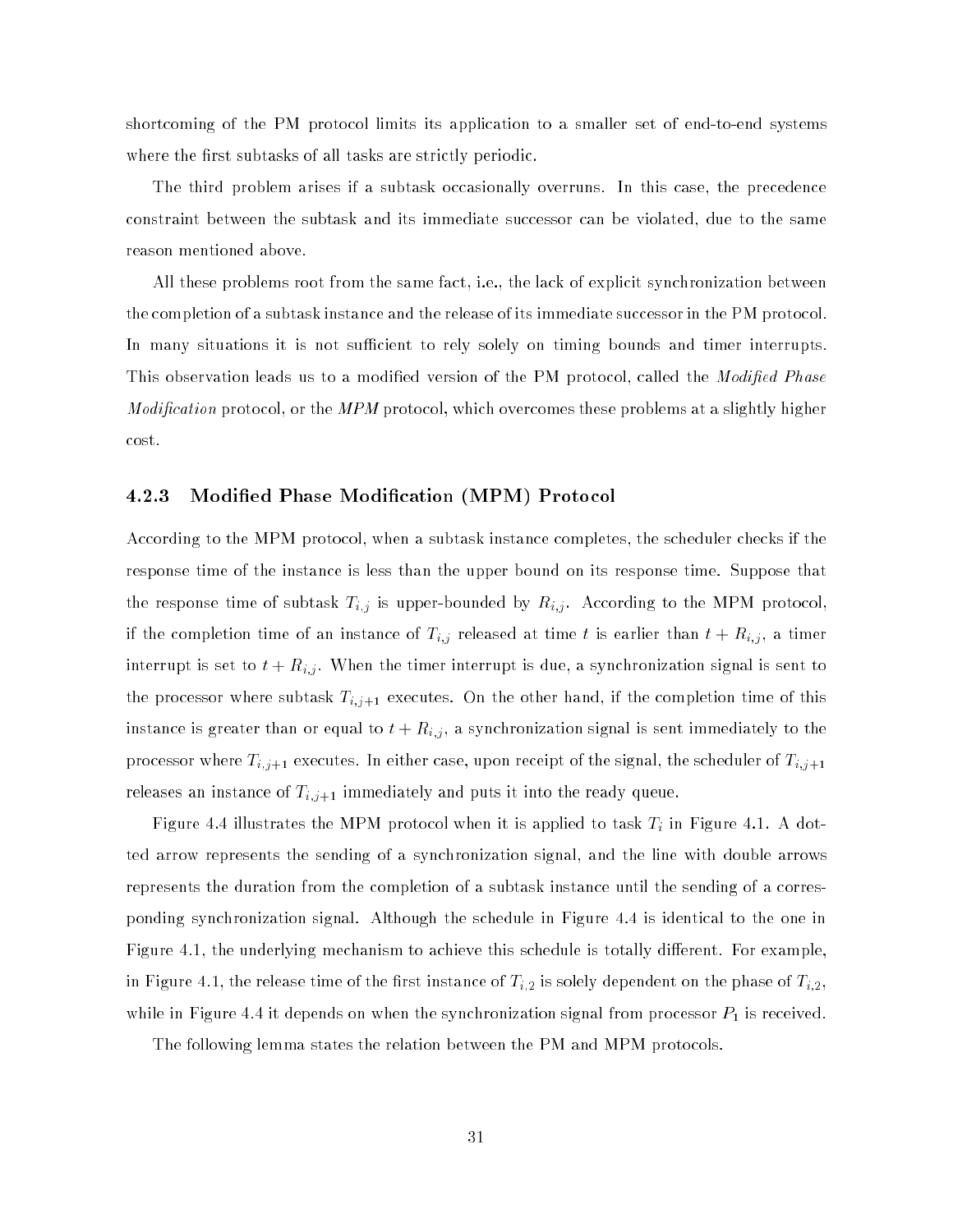

: delay in sending a synchronization signal *D*

**Figure 4.4:** Illustration of the Modified Phase Modification Protocol

**Lemma 1** Under the following conditions, a system using the MPM protocol has exactly the same schedule as the system using the PM protocol:  $(1)$  schedulers on different processors use a centralized clock or the clocks on different processors are strictly synchronized; (2) the response time of subtasting instance of subtasting the upper bound on the upper bound on the upper bound on the upper bound on the upper bound on the upper bound on the upper bound on the upper bound on the upper bound on the uppe Ti;j ; (3) the rst subtasks are strictly periodic; and (4) interrupt overhead is negligible.

To show that Lemma 1 is correct, let us examine the release times of subtask instances. If we use the PM protocol, the gth instance of a subtask  $T_{i,j}$  is released at time  $f_i + \sum_{k=1}^{j-1} R_{i,k}$  + (g 1) - pi under the conditions stated in the lemma. If we use the MPM protocol, the gth instance of Ti; instance of Ti; instance of the release of the release of the gth instance of the gth instance of Ti; provided that the response time of  $T_{i,j-1}$  is never greater than  $R_{i,j-1}.$  Given that the first subtask is strictly periodic, we have that the gth instance of Ti;1 is released at fi + (g 1) - pi. Hence the gth instance of  $T_{i,j}$  is released at time  $f_i + \sum_{k=1}^{j-1} R_{i,k} + (g-1) \times p_i$ , the same time as it is released when the PM protocol is used. As a result, we have identical schedules for both the PM protocol and the MPM protocols.

When one or more above conditions do not hold, the PM and MPM protocols produce different schedules. If a system is scheduled according to the MPM protocol, we observe the following facts when one of the conditions does not hold.

Clocks on different processors are not synchronized : The release time of a subtask which is not the first subtask in the chain depends solely on when the synchronization signal is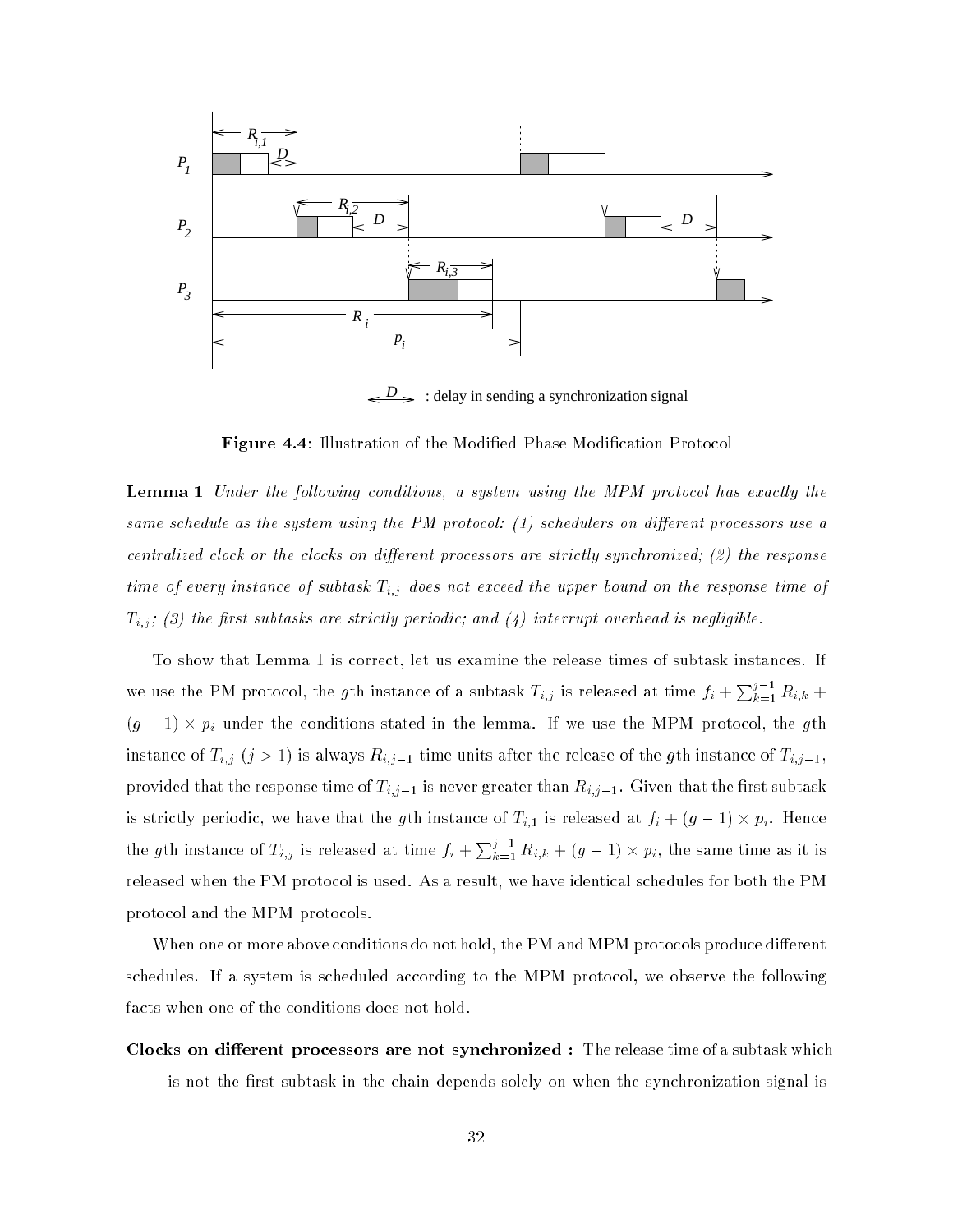received and does not depend on the local clock. It does not matter if the clocks are synchronized or not.

- The response time of a subtask instance exceeds the upper bound : This situation can happen when subtasks occasionally overrun, the system experiences a transient overload, or the schedulability analysis is incorrect. Although this may cause some schedulability problem, the precedence order between the overrun subtask and its successor is preserved gracefully.
- The first subtask of each task is not strictly periodic : Again, the precedence order among subtasks is preserved. Furthermore, we can verify that the minimum inter-arrival time of and the subtast Times Times Times Times Times Times Times Times Times Times Times Times Times Times Times Times
- **Interrupts have overhead:** In most cases, there are two interrupts associated with each subtask instance. One is the timer interrupt for completing before the worst-case completion time, and the other is the synchronization interrupt. By contrast, only one interrupt cost is associated with each subtask instance according to the PM protocol. If the overhead of interrupt cannot be ignored, the additional cost of using the MPM protocol instead of the PM protocol will eventually lead to longer EER times of tasks.

Even though the MPM protocol overcomes some problems of the PM protocol, two aspects of these protocols can still be problematic. First, the PM and MPM protocols depend on a schedulability analysis algorithm to compute the bounds on the response times of subtasks in order to schedule the subtasks properly. Consequently, whenever the work load changes, e.g., when a task is added to the system, the upper bounds on the subtask response times may change, and accordingly the schedulers must adjust the phases of the subtasks in the case of the PM protocol or the intervals for setting timer interrupts in the case of the MPM protocol. In other words, the PM and MPM protocols are not easily adaptable to workload changes. Secondly, according to the PM and MPM protocols, the EER time of task  $T_i$  is at least  $\sum_{l=1}^{n_i-1} R_{i,l}$ , which is close to the worst-case EER time, i.e.,  $\sum_{l=1}^{n_i} R_{i,l}$ . Therefore, we expect that the average EER time of a task is very close to the worst-case EER time as well. If shorter average EER times are desired, such as in many interactive applications, the performance of the PM and MPM protocols may be unacceptable in terms of average EER times.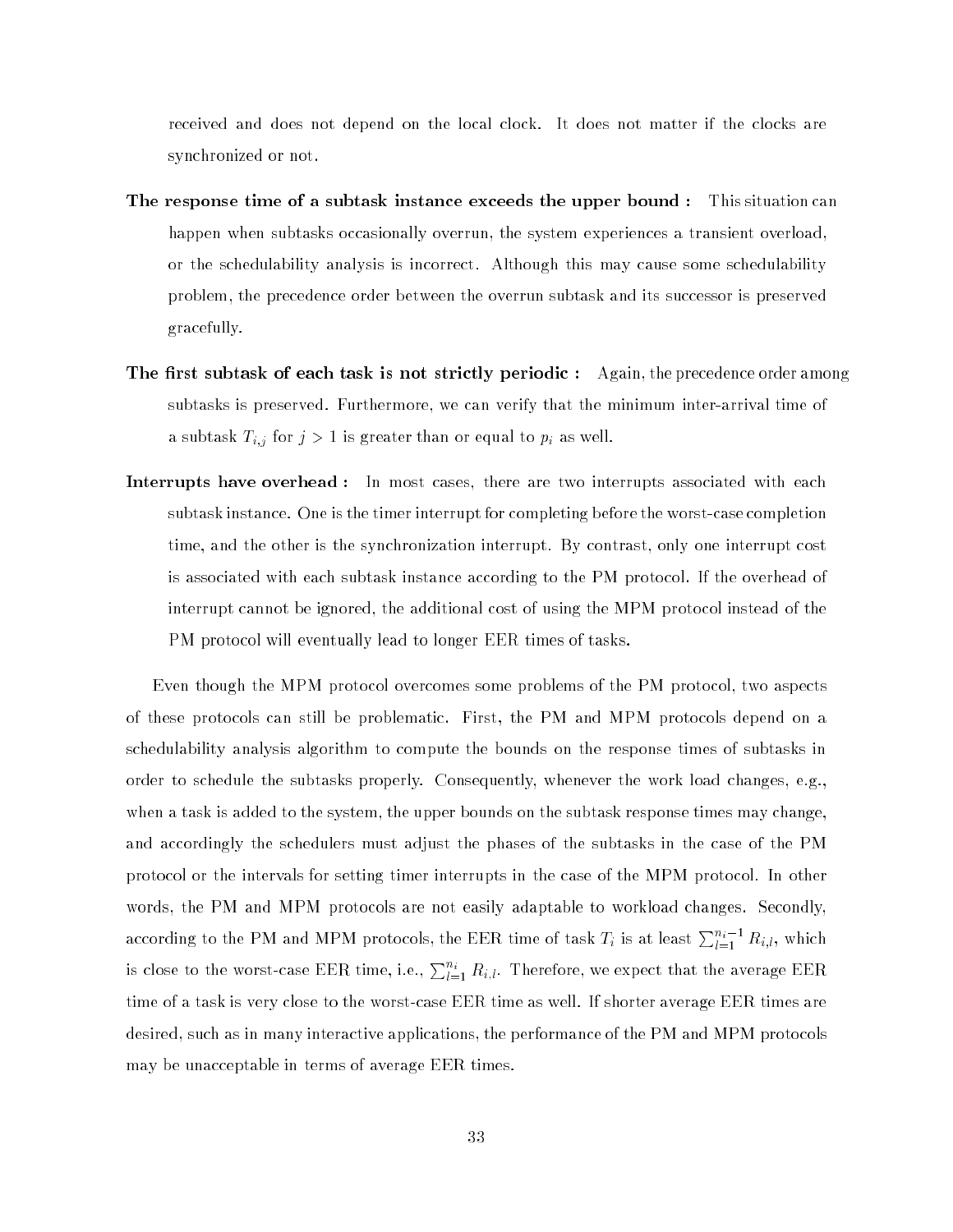# 4.2.4 Release Guard (RG) Protocol

The motivation behind the Release Guard protocol, or the RG protocol, is to yield the same upper bounds on task EER times as the PM and MPM protocols but overcomes the two shortcomings of these protocols. The idea in the RG protocol is to release instances of each subtask such that the interval between any two consecutive releases is no shorter than the period of the subtask. By doing so, we can treat each subtask as a periodic subtask in schedulability analysis and obtain the same tight upper bounds on the response times of subtasks and eventually the same upper bounds on task EER times as the PM and MPM protocols. To yield shorter average EER times of tasks, the RG protocol allows the scheduler to release a subtask instance at the earliest possible time while still ensures that the previous constraint on the inter-release times is satisfied.

To describe the RG protocol, we introduce a variable given a variable given given  $q$  and  $r$  events guard, for every  $q$ subtask Ti;j . At time transformation of a subtast specific time instant possible time instant possible time instant possible time instant possible time instant possible time instant possible time instant possible time in when the next instance of the subtask can be released. We say that a time instant  $t$  is a processor *idle point*, or simply an *idle point*, if all subtask instances that are released before  $t$  have completed by t. The scheduler of Ti;j maintains its release guard gi;j and updates the release guard according to the following rules.

- 1. gi;j is initially equal to 0.
- $2.9.01$  and the instance of subtance  $\sim$   $\mu$ ; is released by the current  $g_{i,j}$  to the current time plus the period pi of Ti;j .
- 3. Update gi;j to the current time if the current time is a processor id le point on the processor where  $\mathbf{r} = \mathbf{r}_i$  , where  $\mathbf{r}_i$  are  $\mathbf{r}_i$

The rule to release an instance of a subtask which is not the first subtask becomes very simple:

release and instance of time equal to gi; at the time equal to gi; or when the immediate predecessor  $\mathcal{V}$ of the instance completes, whichever is later.

By Rule (2) alone, the inter-release time of any two consecutive instances of a subtask can never be smaller than its period. Rule (3) allows us to reset the release guards to a possibly earlier time instant. The only system parameters that the RG protocol needs to know are task periods, which makes the RG protocol easily adaptable to workload changes.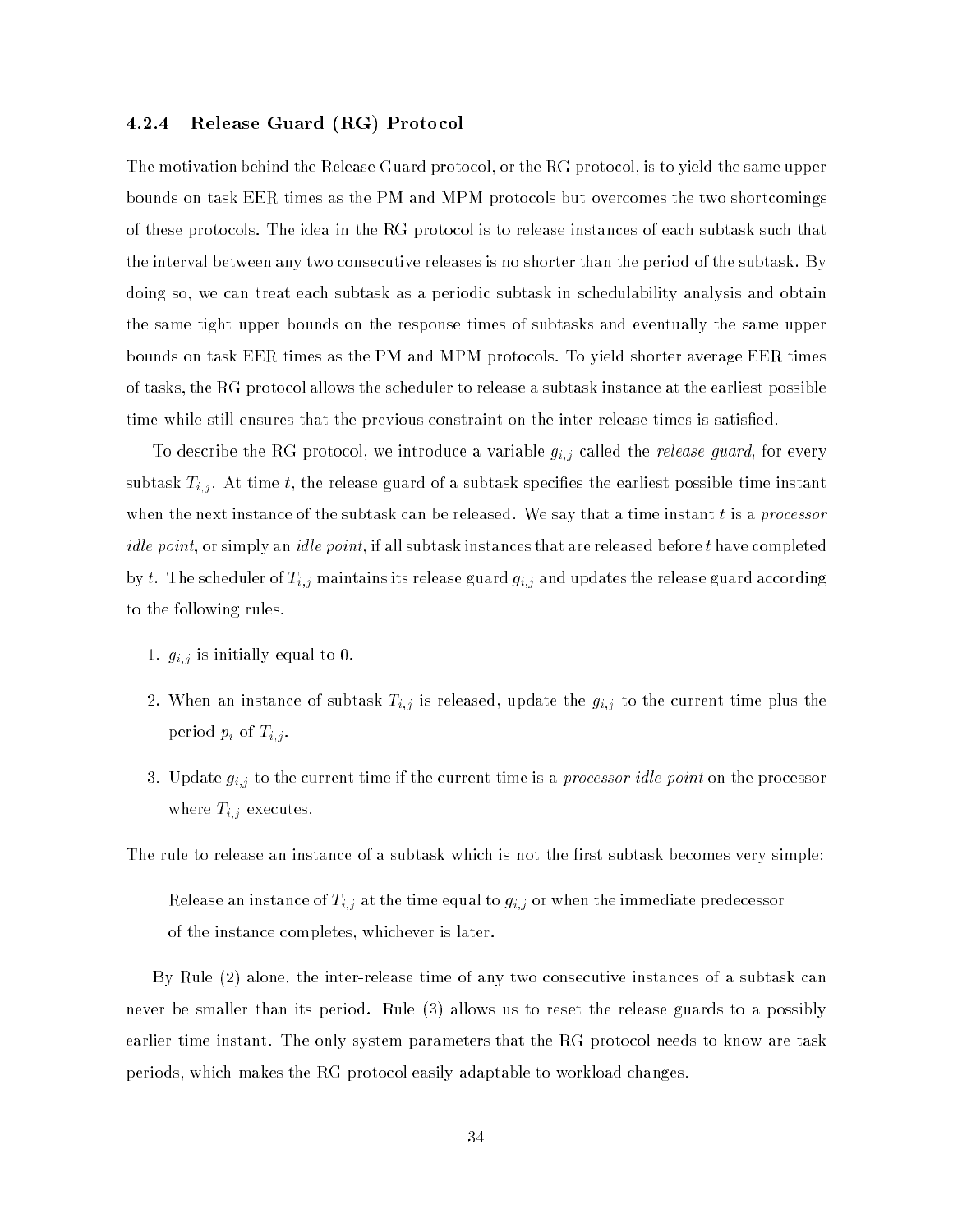

Figure 4.5: The Schedule of the System in Figure 4.2 According to the RG Protocol

Let us apply the RG protocol to the example in Figure 4.2, and the schedule on processor  $P_1$ and  $P_2$  is shown in Figure 4.5. We notice that at time 8 in the schedule the second instance of  $T_{2,1}$  completes but the second instance of  $T_{2,2}$  is not released on  $P_2$ . This is because at time 8, the release guard  $g_{2,2}$  is 10, which is the release time of the first instance of  $T_{2,2}$  plus the period of  $T_{2,2}$ . The release guard  $g_{2,2}$  being equal to 10 at time 8 means that the second instance of  $T_{2,2}$  should not be released until time 10. As a result, the first instance of  $T_{3,1}$  gets a chance to execute to completion at time 9, and the first instance of  $T_3$  thus meets its deadline. At time 9 when the first instance of  $T_{3,1}$  completes, the processor  $P_2$  becomes idle, i.e., time 9 is an idle point of processor  $P_2$ . By Rule (3), the release guard of  $T_{2,2}$  is updated to 9, and accordingly the second instance of  $T_{2,2}$  is released and ready to execute. In general, the RG protocol yields better schedulability for every system than the DS protocol. In addition, the RG protocol leads to shorter average EER times than the PM and MPM protocols due to its aggressiveness in releasing subtask instances. We will return to prove these statements.

According to the RG protocol, each subtask instance is associated with two interrupts in the worst case: one is the synchronization interrupt for signaling the completion of its immediate predecessor, and the other is the timer interrupt when the release guard expires. At most two context switches are associated with each subtask instance.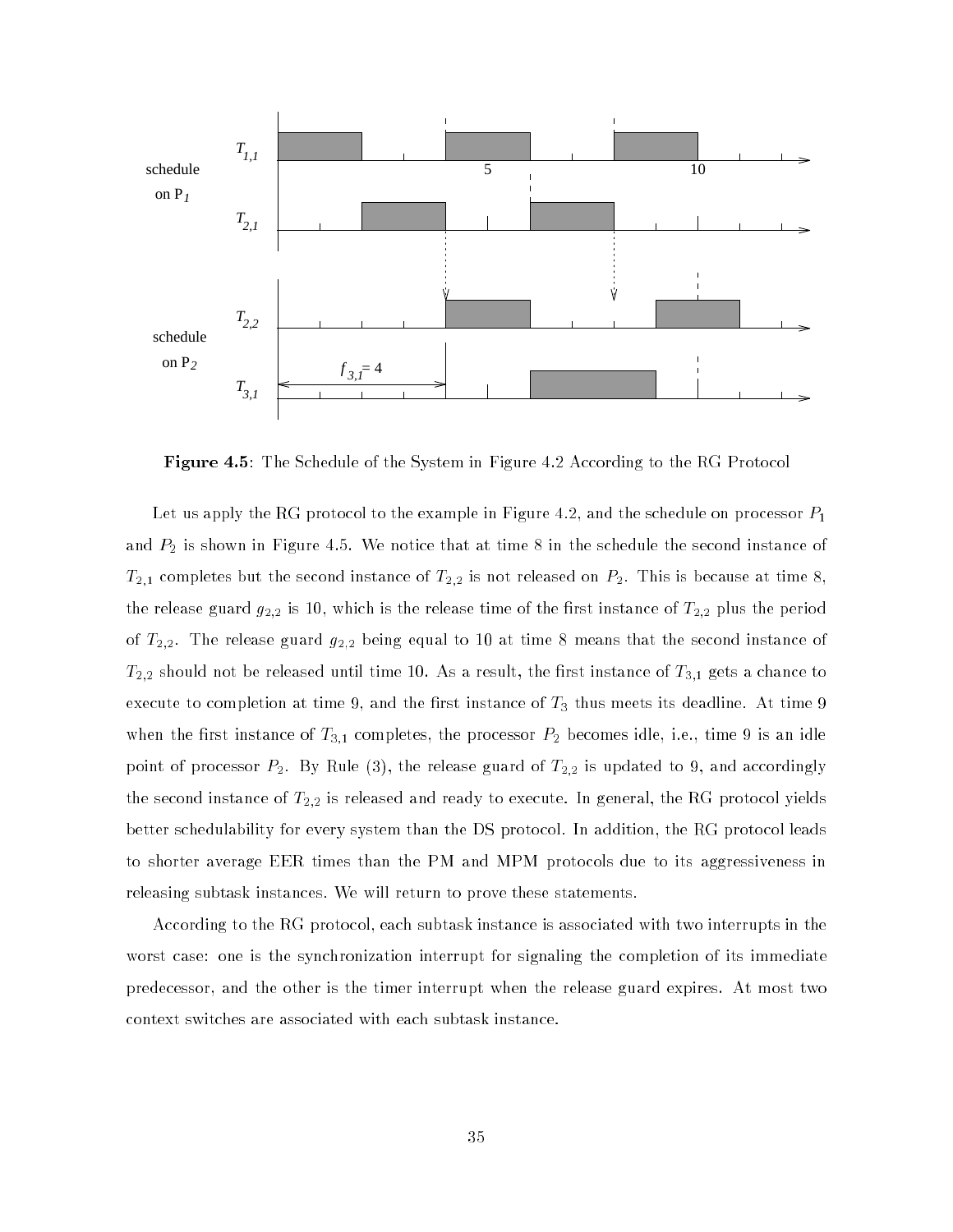# 4.2.5 Sporadic Server (SS) Protocol

The sporadic server was initially proposed by Sprunt et al. [52] to handle sporadic requests in a periodic environment. From the schedulability analysis point of view, a sporadic server is just another periodic task with its own period and execution time. At run-time, however, the execution of the sporadic server may exhibit no periodicity. Instead, its execution depends on the arrivals of the sporadic requests and a set of rules regarding its eligibility for execution at any time instant. The original sporadic server algorithm proposed in [52] is not correct. In Appendix A, we give an example to illustrate the mistake in the original algorithm. A closer look at this mistake reveals that the idea of the sporadic server encompasses a family of algorithms which are differentiated by their complexity and aggressiveness in competing for the processor. A detailed description of this family of sporadic server algorithms is included in Appendix A.

The sporadic server algorithms can be used for the end-to-end scheduling of periodic tasks. The resultant protocol is called the *Sporadic Server* protocol or the SS protocol. According to the SS protocol, we use a sportate server to execute each subtast Time that  $\mathbb{F}_k$  , the mean of the server for subtask  $T_{i,j}$  is equal to the period of  $T_i,$  and the server execution time is equal to  $\tau_{i,j}$  (or  $\tau_{i,j}^*$  ). Unlike the PM, MPM or RG protocols, the SS protocol does not control the releases of subtasks. Instead, it controls the execution of a subtask, namely, it determines when to execute a subtask instance and for how long. Whenever a subtask instance completes, its immediate successor is released right away. The instance executes whenever its own sporadic server is scheduled.

Because the sporadic servers can be treated as periodic tasks in schedulability analysis, we will obtain the same upper bounds on the response times of subtasks and the same upper bounds on task EER times as the PM, MPM and RG protocols. In addition, the SS protocol will yield  $\frac{1}{2}$ shorter average EER times than the RG protocol for more  $\frac{1}{2}$  urgent  $\frac{1}{2}$  tasks because the execution time of a subtask instance is often smaller than the maximum execution time, and the sporadic server can reclaim some of the "unused quota" to serve the next instance of the same subtask.

According to the description given in Appendix A, the sporadic server algorithms are fairly complicated. For the purpose of implementing the SS protocol, it is possible to simplify the

<sup>2</sup> Since a task has many subtasks and each subtask has its own priority, we cannot say one task has higher priority than another anymore. However, according to the priority assignment methods proposed in this thesis, subtasks with shorter periods are generally assigned higher priorities. Loosely speaking, more "urgent" tasks are tasks with shorter periods.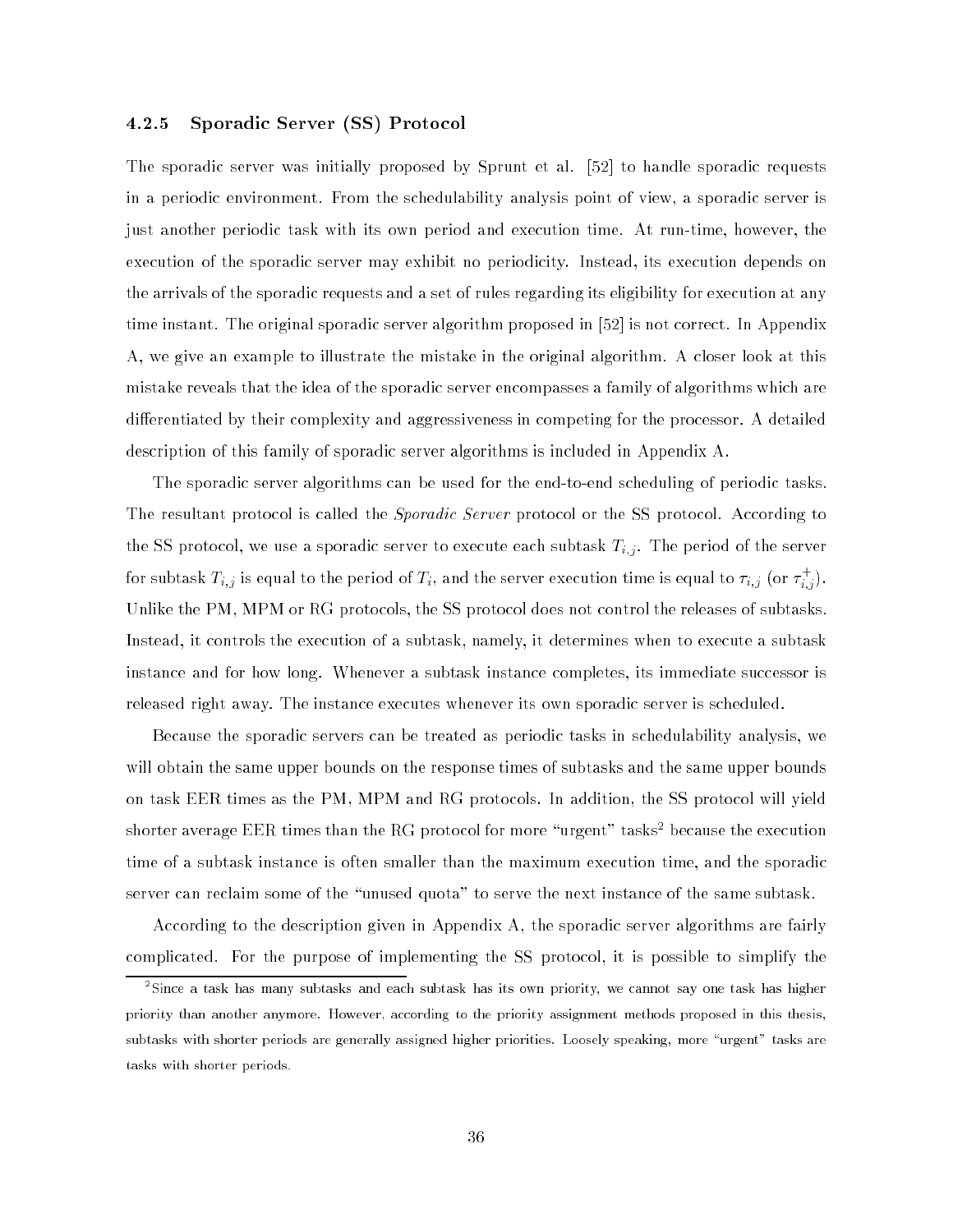algorithms because each server only serves one subtask. (For example, we do not need a queue to hold the sporadic requests.) In fact, we may totally eliminate the sporadic servers in implementation. For each subtask, its scheduler only needs to maintain a budget account and update the account according to the budget replenishment rules used in the sporadic server algorithms. An subtask instance is eligible to execute only if its budget account is non-zero. Nevertheless, the simplied implementation is still signicantly more complex than the previous protocols.

The execution of a subtask instance can be suspended before the instance completes. This situation happens when its server has no more execution budget. The execution is resumed when the budget is replenished (through a timer interrupt). Theoretically, the number of suspensions and resumptions can be arbitrarily large for a subtask instance. This implies that the number of context switches and interrupts associated with a subtask instance can be unbounded as well. This shortcoming, plus its complexity, make the SS protocol less appealing when it is compared with the previous protocols, especially the RG protocol.

#### 4.3 Complexity and Run-Time Overhead

This section summarizes the various issues related to the implementation and run-time overhead of the synchronization protocols discussed in the previous section. Table 4.1 lists the comparison of the five protocols with respect to the algorithm complexity, number of context switches and number of interrupts associated with each subtask instance.

| Protocol                    | Complexity   | $\#$ of context switches | $#$ of interrupts |
|-----------------------------|--------------|--------------------------|-------------------|
| Direct Synchronization      | simple       |                          |                   |
| Phase Modification          | intermediate |                          |                   |
| Modified Phase Modification | intermediate |                          | 2                 |
| Release Guard               | intermediate | 2                        | 2                 |
| Sporadic Server             | complex      | unbounded                | unbounded         |

Table 4.1: Comparison of Protocols with Respect to Complexity and Overhead

As for complexity, the DS protocol requires the least extra support (synchronization interrupt) from the operating system and is clearly the simplest. The PM protocol needs only timer interrupt support, but it requires synchronized clocks on different processors. The MPM and RG protocols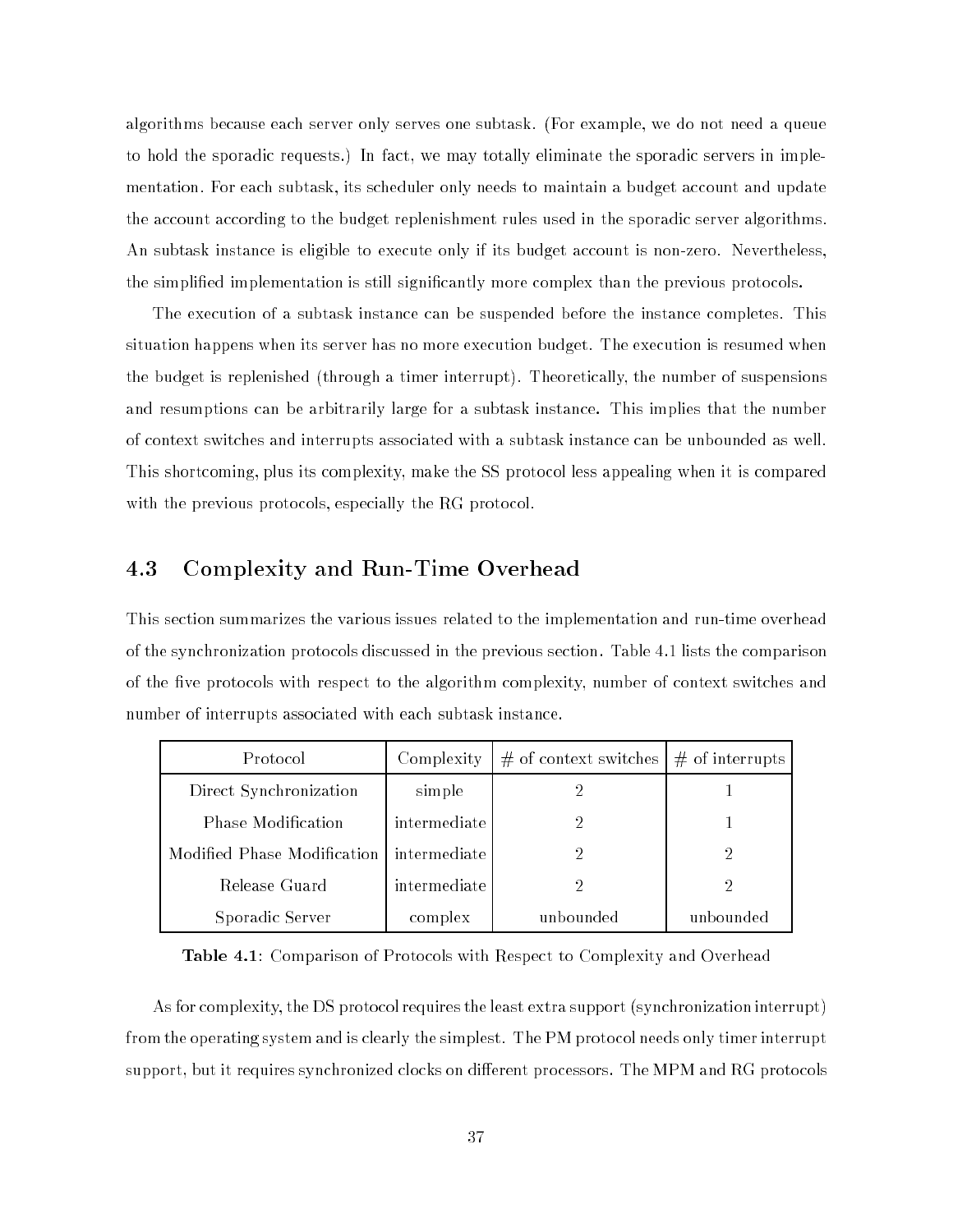require both synchronization interrupt and timer interrupt support. Furthermore, the PM and MPM protocols rely on the results of schedulability analysis, which makes them not suitable for systems where tasks are frequently deleted and added. For these reasons, the PM, MPM and RG protocols are classified as "intermediate" in terms of their complexity. The SS protocol is the most complicated due to the complexity of the Sporadic Server algorithms.

As for the number of context switches associated with each subtask instance, it is bounded by 2 for the DS, PM, MPM and RG protocols. The number follows directly from the following rules which "charge" the context switch cost to appropriate subtask instances. A context switch can occur in two cases: (1) a subtask instance is released and it has higher priority than the currently executing one; or  $(2)$  the currently executing subtask instance completes. In the first case, we charge the context switch cost to the preempting subtask instance, and in the second case we charge the cost to the completed subtask instance. By doing so, we find that every context switch cost is charged to some subtask instance, and obviously no subtask instance is charged more than twice. If the context switch overhead is not negligible in practice, we simply add the overhead of two context switches to the maximum execution time of each subtask, and we can then perform the schedulability analysis as if the context switch overhead is zero.

In the case of the SS protocol, an instance can be switched out due to the server running out of time budget. Theoretically, there can be an unbounded number of context switches for any single subtask instance. Consequently, in schedulability analysis we will have difficulty in computing the context switch overhead if the overhead is not negligible.

As for the number of interrupts associated with each subtask instance, it is equal to one for the DS protocol because the release of each subtask instance is triggered by a synchronization interrupt (except the release of the first subtask, which is triggered by a timer interrupt or an external event). According to the PM protocol, the release of each subtask is controlled by the timer, and each instance requires one timer interrupt. For the MPM and RG protocols, each subtask instance is associated with no more than two interrupts, one for the timer interrupt and one for the synchronization interrupt. For the similar reason discussed in the previous paragraph, each subtask instance in SS protocol can have an unbounded number of interrupts.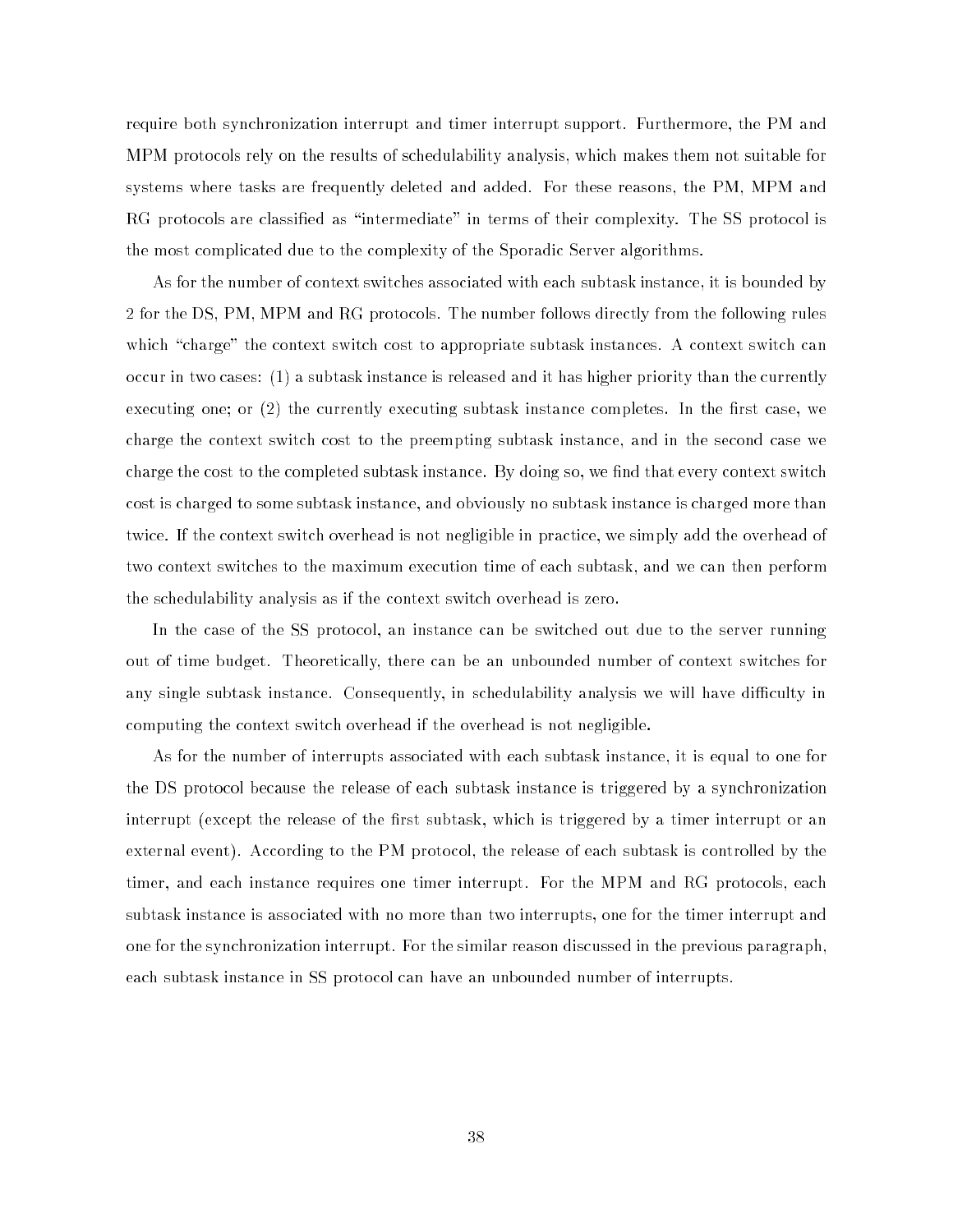#### **Execution Control** 4.4

We say a subtask instance is available for release when its immediate predecessor has completed, and it is ready to execute after it is released. A synchronization protocol is said to have execution control if a subtask instance can be intentionally withheld from release when it is available for release or it can be withheld from execution after it is released. In other words, the protocol is not greedy. On the other hand, a greedy synchronization protocol does not have execution control: it never allows the delay in releasing or executing a subtask instance.

Clearly, only the DS protocol is greedy and does not have execution control. The PM protocol releases subtask instances depending on the clock rather than the completion of the immediate predecessors of subtask instances. Delay in releasing a subtask instance happens when its immediate predecessor completes earlier than its release time. According to the MPM or RG protocol, we need to check conditions other than the completion of its immediate predecessor to release a subtask instance, and an intentional delay in releasing a subtask instance can happen. According to the SS protocol, the release of a subtask instance is never delayed. However, the execution of a subtask instance may be suspended before it completes. Consequently, the SS protocol is a synchronization protocol with execution control. Figure 4.6 shows the classification. In Chapter 5, we will see that similar schedulability analysis methods can be used for the protocols with execution control.



Figure 4.6: Classification of Scheduling Protocols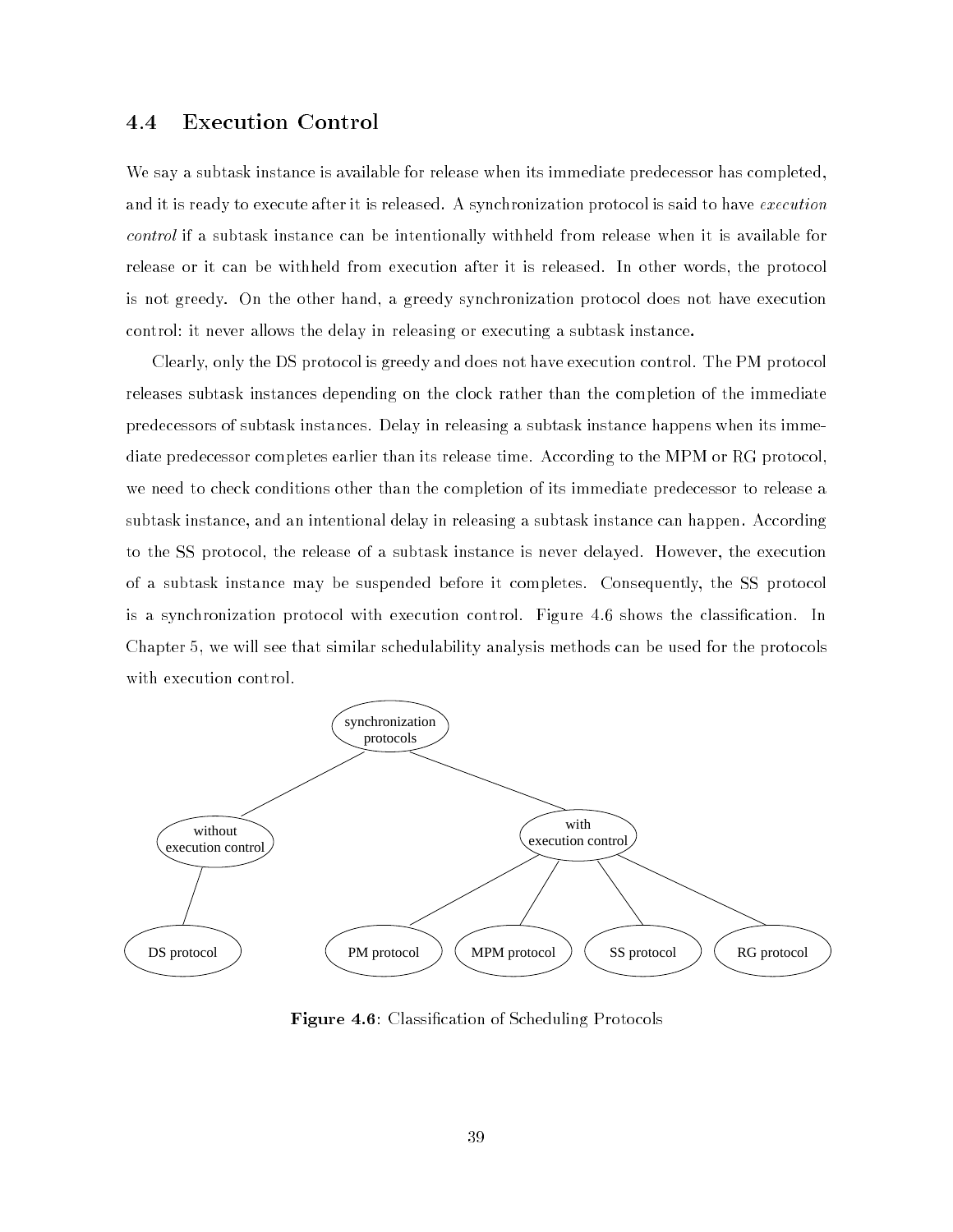# Chapter 5

# Schedulability Analysis

In this chapter, we focus on schedulability analysis algorithms for the synchronization protocols proposed in Chapter 4. In most cases, to verify the schedulability of each task and hence the schedulability of a system, we bound the end-to-end response (EER) time of each task and compare the bound with the end-to-end relative deadline of the task.

We first present the schedulability analysis algorithms for the Phase Modification (PM) and Modied Phase Modication (MPM) protocols. These protocols are the easiest to analyze because according to these protocols subtasks fit in the periodic task model. We then present the algorithms for the Release Guard (RG) and Sporadic Server (SS) protocols. These algorithms are largely the same as the algorithms for the PM and MPM protocols. The similarity between these schedulability analysis algorithms is not a coincidence. As protocols with execution control, the PM, MPM, SS and RG protocols are designed to ensure that the behavior of each subtask is no worse than a periodic subtask, and one schedulability analysis algorithm for periodic systems can be applied to all of them. On the other hand, the Direct Synchronization (DS) protocol does not have execution control and is much more difficult to analyze. In the second half of this chapter, we present an algorithm that bounds the EER times of tasks in a system using the DS protocol.

All these algorithms are based on a technique called busy period analysis, which was first proposed by Lehoczky [5, 6] and later extended by Audsley [7], Tindell [8, 19, 53], and Burns [17]. Before we present the schedulability analysis algorithms, we introduce the notation used in the busy period analysis and describe this technique under the context of the end-to-end scheduling.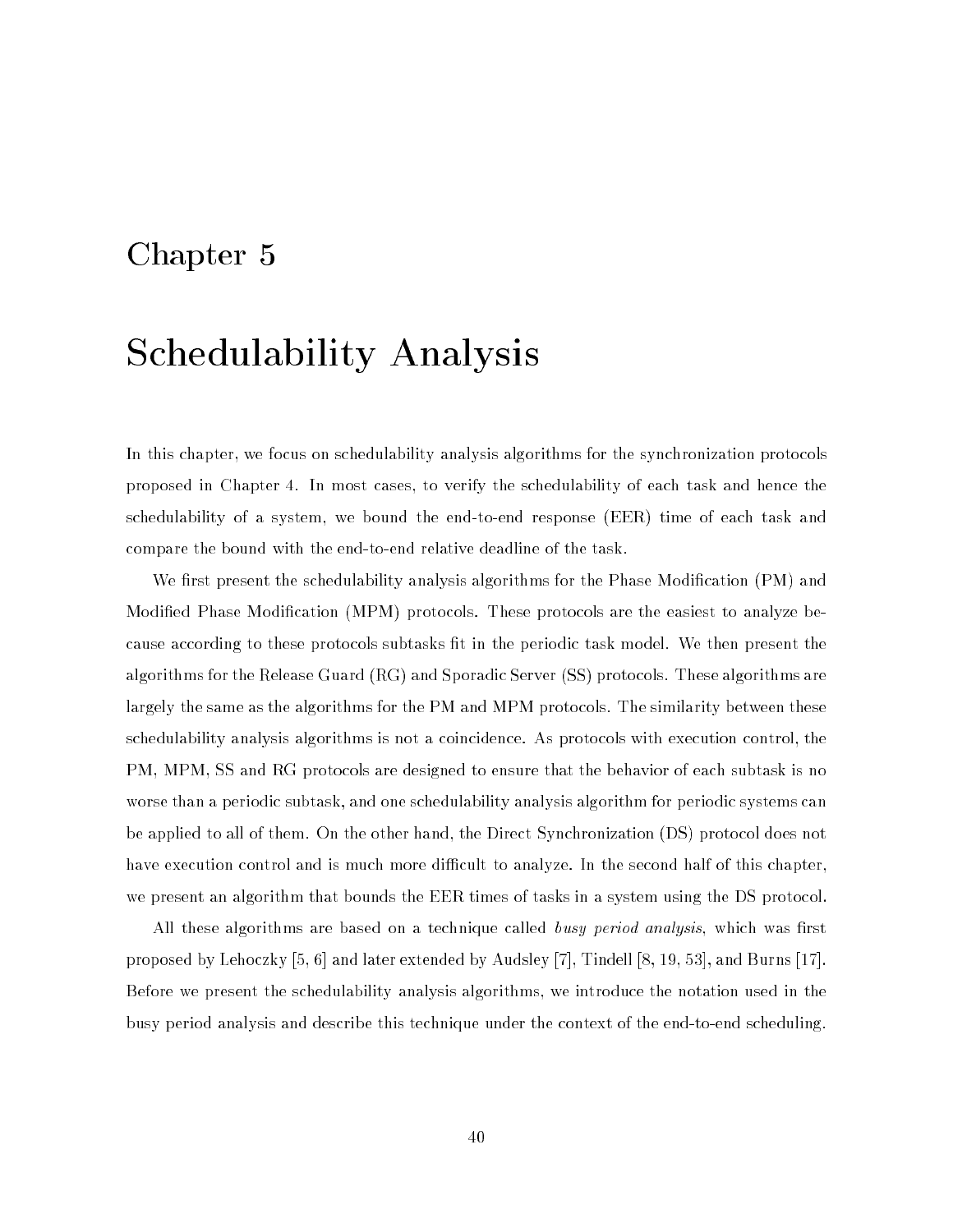

**Figure 5.1**: Two  $\phi_{1,1}$ -Level Busy Periods

# 5.1 Busy Period Analysis

The busy period analysis method is also called *time demand analysis*. In this thesis, we will use these two terms interchangeably. We now introduce the concept of a  $\phi$ -level idle point and a  $\phi$ -level busy period in an arbitrary schedule on a processor.

**Definition 1** In the schedule of a processor P, a time instant t is a  $\phi$ -level idle point if and only if every subtask instance that is released on P before time t and has priority higher than or equal to  $\phi$  has completed by time t.

**Definition 2** A  $\phi$ -level busy period is a time interval of non-zero length between two consecutive  $\phi$ -level idle points in a schedule.

Intuitively, a  $\phi$ -level busy period is simply a continuous time interval during which only subtasks with priorities higher than or equal to  $\phi$  execute. Although intuitive, this description of a busy period can be misleading. For example, in Figure 5.1, subtask  $T_{2,1}$  has higher priority than  $T_{1,1}.$  In interval  $(t_1, t_3)$  subtasks with priorities higher than or equal to  $\phi_{1,1}$  execute continuously. However,  $(t_1,t_3)$  is not a single  $\phi_{1,1}$ -level busy period. Instead, according to Definition  $(2),$  it consists of two  $\phi_{1,1}$ -level busy periods,  $(t_1, t_2)$  and  $(t_2, t_3)$ , because  $t_2$  is a  $\phi_{1,1}$ -level idle point.

By denition, a i;j -level busy period can exist in the schedule of any processor, where i;j is the priority of subtask Ti;j . By convention, however, when we say a i;j -level busy period we always mean a i;j -level busy period in the schedule of the processor where Ti;j executes.

Obviously, the execution of any instance Ti;j (m) of Ti;j must be contained in a i;j -level busy period. Let  $T_{i,j}$  (m) denote the minimum instance of  $T_{i,j}$  in an arbitrary schedule. Figure 5.2 shows that release and completion of the intervals of generality, we assume that the i;  $\mu$  -level  $\mu$  -level  $\mu$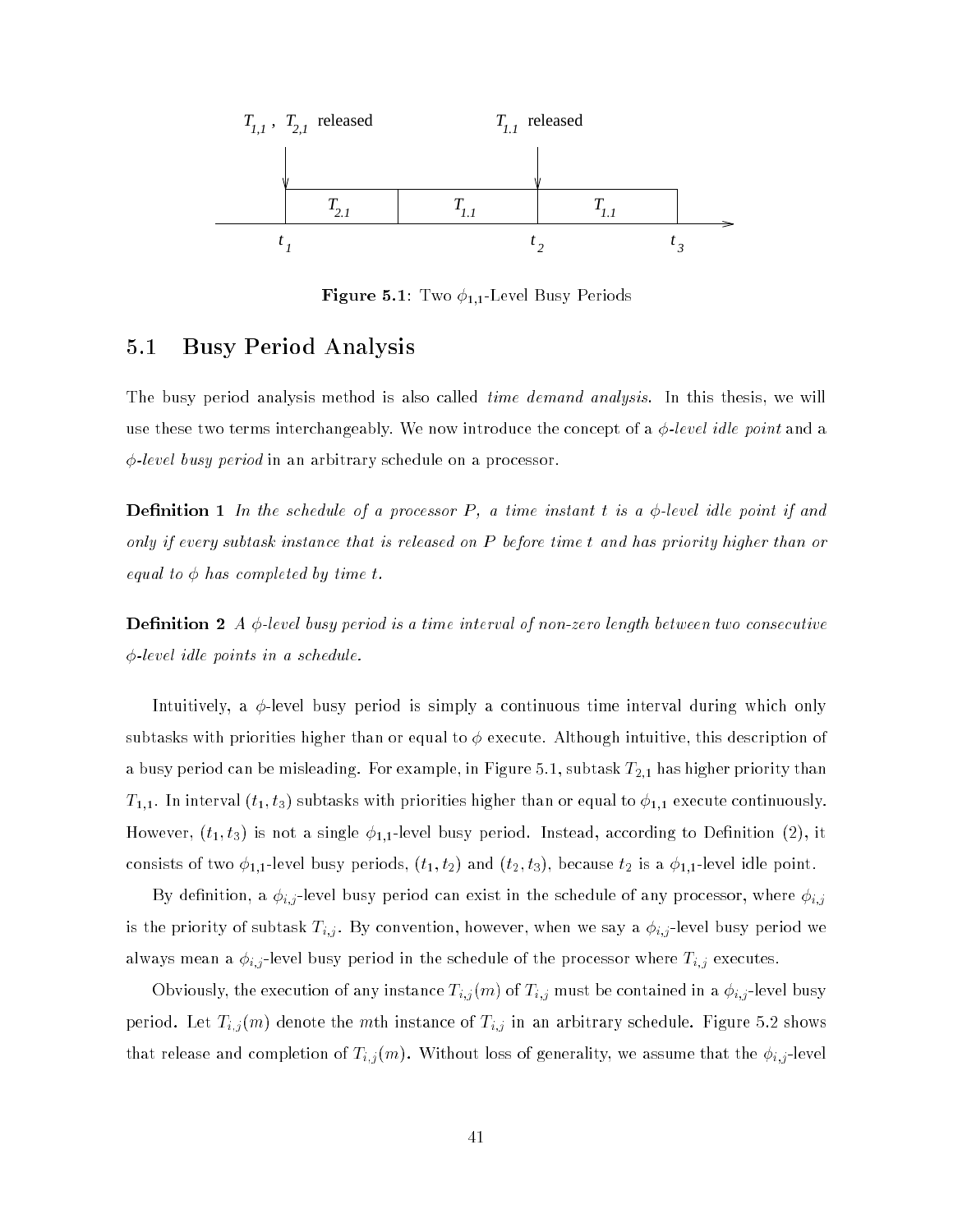

Figure 5.2: A i;j -Level Busy Period

busy period within which Ti;j(m) executes starts from time time  $\alpha$  is the  $\alpha$   $\alpha$ release time of  $\mathcal{L}_{i,j}$  (m), and  $\mathcal{L}_{i,j}$  (m), and the completion time of  $\mathcal{L}_{i,j}$  (m).

To compute the completion time  $C_{i,j}(m),$  we need to analyze  $\it time~demand~$ generated by manyother subtask instances, especially those which must be scheduled ahead of Ti;j (m). We say a piece of time demand is generated at time  $t$  on a processor if an instance of a subtask is released (and ready for execution) at time t on the processor. The amount of the time demand is equal to the execution time of the instance, and the priority level of the time demand is equal to the priority of the subtask. The *time demand function with respect to*  $T_{i,j}(m),$  denoted by  $W(t),$ is the total amount of time demand generated in interval [0; t) (t Ci;j (m)) by Ti;j (m) and subtastive instances that are released before the state  $\alpha$  must be seen which before Ti;  $j$  (m). The must demand function  $W(t)$  has two attributes: [1] at any time  $t$  after time zero and before the completion time Ci;j (m), the total time demand W(t) is strictly larger than the time supply t; and (2) at the completion time Ci; (m), the time demand W(Ci;j), the time supply Ci;j (m), put the time supply Ci;j (m). Put t into mathematic equations, these two attributes can be expressed as follows.

$$
W(t) > t, \quad \text{for } 0 < t < C_{i,j}(m)
$$
\n
$$
W(C_{i,j}(m)) = C_{i,j}(m)
$$

Combining these two, we can express  $C_{i,j}(m)$  as

$$
C_{i,j}(m) = \min\{t > 0 \mid t = W(t)\}\tag{5.1}
$$

which implies that the completion time  $\{y_j\}$  (m) is the earliest time instance when the time demand  $\pi$ is met by the time supply.

Thease note that these two attributes only hold when the  $\phi_{i,j}$  level busy period starts from time 0. It may not hold otherwise.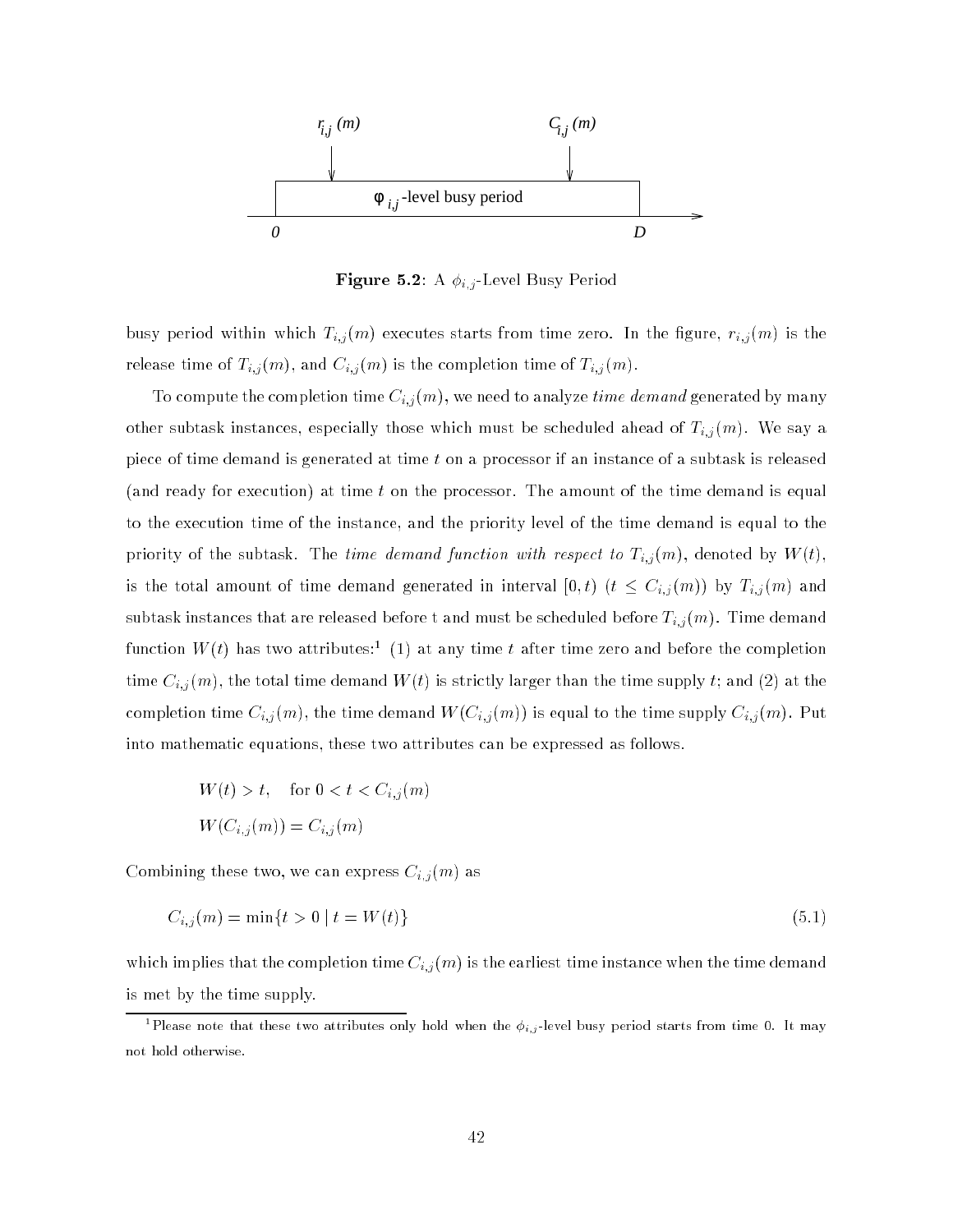If we know the time demand function  $W(t)$ , we can use an iterative process to obtain a solution for  $C_{i,j}(m)$ . We let  $S_0 = W(0^+)$ , where  $0^+$  stands for a time instant immediate after time  $\{a_1,\ldots,a_n\}$  for  $\{a_1,\ldots,a_n\}$  for  $\{a_1,\ldots,a_n\}$  and  $\{a_i,\ldots,a_n\}$  is the series of the series  $S = \{i,j \mid j \in \{m,n\} \mid j \in \{m,n\} \text{ is a finite number of } j \text{ and } j \text{ is a finite number of } j \text{ and } j \text{ is a finite number of } j \text{ and } j \text{ is a finite number of } j \text{ and } j \text{ is a finite number of } j \text{ and } j \text{ is a finite number of } j \text{ and } j \text{ is a finite number of } j \text{ and } j \text{ is a finite number of } j \text{ and } j \text{ is a finite number of } j \text{ and } j \text{ is a finite number of } j \text{ and } j \text{ is a finite number of } j \text{ and } j \text{ is a finite number of } j \text{ and } j$ 

In general, we may not know ri;j and W(t) exactly. However, we may know an upper bound on the time demand that can be generated by Ti; and other subtast instances which can denote which can delay  $\mathcal{L}$ the completion of  $T_{i,j}(m)$ . In other words, we may know a function  $W_{i}(t)$  which is such that  $W(t) \geq W(t)$  for  $0 \leq t \leq C_{i,j}(m)$ . Let  $C_{i,j}(m) = \min\{t > 0 | t = W(t)\}$ . It is easy to verify that  $C_{i,j}(m) \geq C_{i,j}(m)$ , i.e.,  $C_{i,j}(m)$  is an upper bound on the completion time of  $T_{i,j}(m)$ . If we also know a lower bound on  $r_{i,j}(m),$  we can compute an upper bound on the response time of  $T_{i,j}(m)$ . In the rest of this chapter, we will always work with the upper-bound  $W^*(t)$  and  $C_{i,j}(m)$ in a busy period analysis. For the sake of convenience, we will say a time demand function  $W(t)$ while we mean its upper bound function  $W_-(t)$ , and we may say the completion time  $C_{i,j}(m)$ while we mean an upper bound  $C_{i,j}(m)$  on the completion time obtained from  $W_-(t)$ .

The above method can be easily modied to compute the duration of a i;j -level busy period as well-demond function with respect to a indicate the time demond of the isomorphism of the isomorphism of the  $d$ by  $W(t)$  as well, to be the total amount of the time demand with priority level higher than or equal to if generated in interval as in a interval from time  $\alpha$  is a if a starting from time  $\alpha$ duration of this busy period is

$$
D_{i,j} = \min\{t > 0 | t = W(t)\}\
$$

If  $W(t)$  is an upper bound of the total amount of time demand rather than the actual amount of time demond, the solution for Di; is an upper bound on the duration of the duration of the duration of the busy period.

# 5.2 Schedulability Analysis for the PM and MPM Protocols

For the purpose of schedulability analysis, we assume that clocks on different processors are synchronized, subtasks do not over-run, and the overhead for interrupts and context switches are negligible. The behavior of the PM protocol is thus identical to that of the MPM protocol. The algorithms presented here are applicable to both protocols.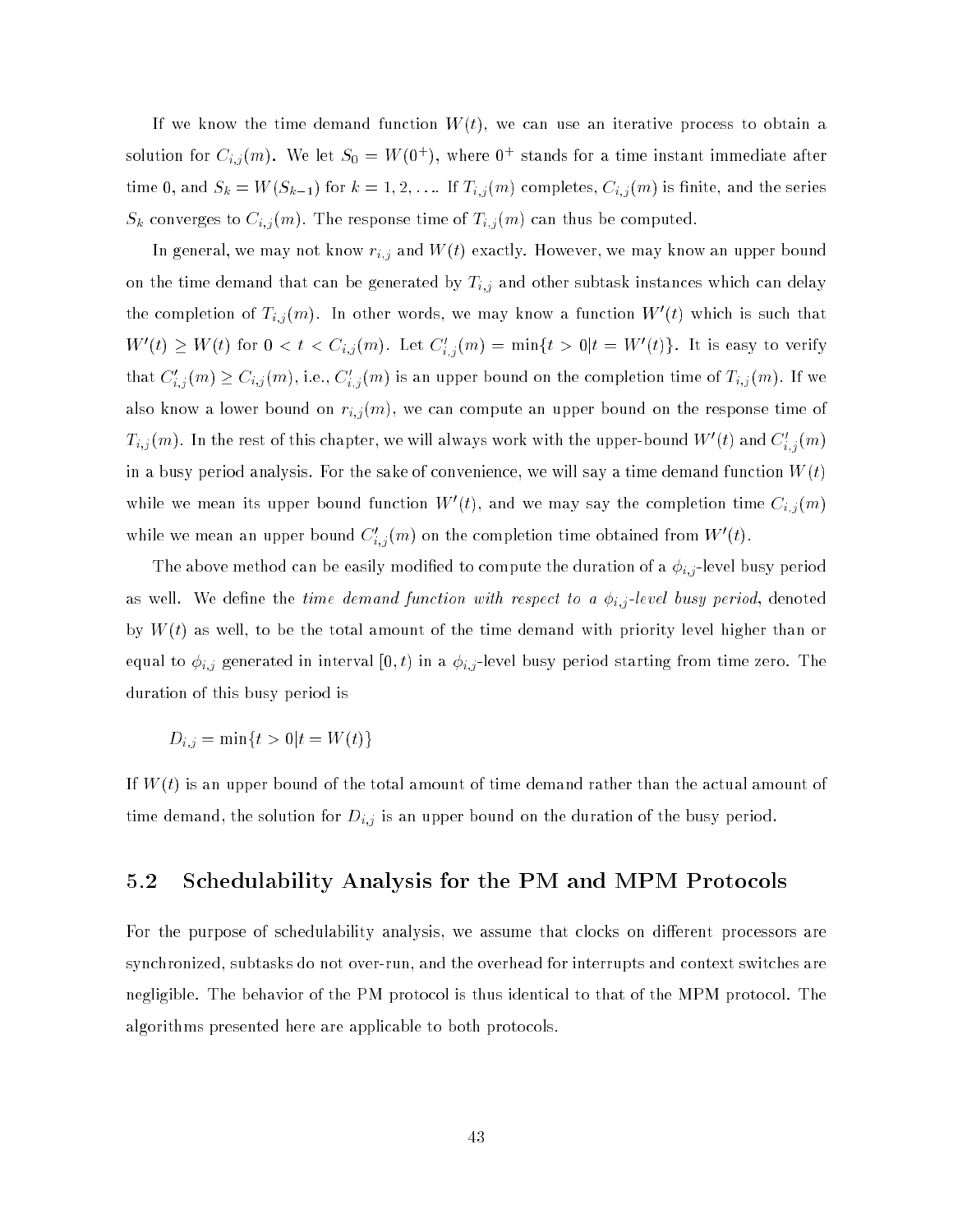From Figure 4.1, a natural bound on the EER time of a task is the sum of the bounds on the response times of individual subtasks on the chain. Therefore we will first concentrate on bounding the response times of individual subtasks.

# 5.2.1 Algorithm SA/PM

According to the PM and MPM protocols, subtasks fit in the periodic task model. In the case of the PM protocol, subtasks are strictly periodic. In the case of the MPM protocol, the interrelease time between any two consecutive instances of a subtask is no shorter than the period. Thus, according to both the PM and MPM protocols, we have a set of periodic subtasks on each processor.

In this thesis, we assume that the response time of a subtask may be longer than its period, unless stated otherwise. Given a set of periodic subtasks on each processor, the busy period analysis [6] can be readily applied to obtain an upper bound on the response time of each subtask. In  $[6]$ , Lehoczky presented an analysis algorithm as a sufficient condition. Below we describe his algorithm in consistency with the busy period analysis method presented in the previous section.

In the following discussion, we following discussion, whose response time is to be bounded. In the subtast whose response time is to be bounded. In the subtast whose response time is to be bounded. In the subtast whose re We follow the following four steps to obtain a bound on the response time of  $\mu$  in an end-to-end-to-end-to-end-to-end-to-end-to-end-to-end-to-end-to-end-to-end-to-end-to-end-to-end-to-end-to-end-to-end-to-end-to-end-tosystem.

- 1. Bound the duration of an arbitrary i;j -level busy period.
- 2. Bound the number of instances of the i $\mu$  in a i;  $\mu$  is a if  $\mu$  period.
- 3. For each possible instance of Ti;j in a i;j -level busy period, we obtain an upper bound on its response time.
- 4. We take maximum of the bounds on the response times obtained in Step 3 as the bound on the response time of Time of Time of Time of Time of Time of Time of Time of Time of Time of Time of Time o

Let  $\mathcal{L}_{i,j}$  denote the set of subtasting the subtangular  $\mathcal{L}_{i,j}$  , that (1) are on the same processor as  $\mathcal{L}_{i,j}$ and (2) have priorities higher than or equal to Ti; instances of subtasts of subtasks of subtasks of subtasks o in Hi;j w jij ji can execute in a i;j ecles dig, period. The time distribution function with  $\{ \cdot \}$  with respect to a interespect to a instance busy period is the total amount of time demonstrated by instances of tim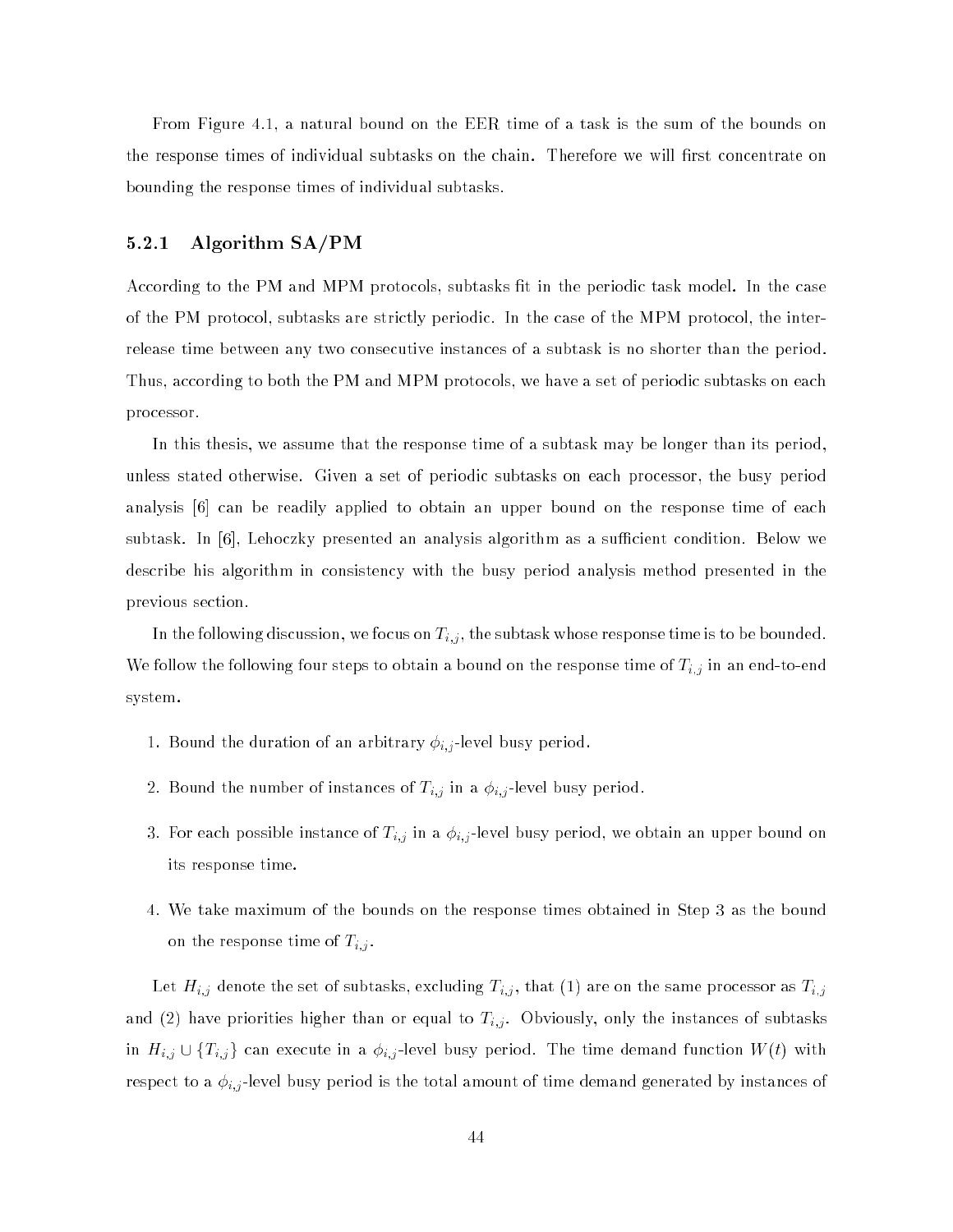subtasks in Hi;j e in Hi;j g during the interval for interval the fact that that subtasks are periodic, the time demand function  $W(t)$  can be bounded from above by

$$
\sum_{T_{k,l}\in H_{i,j}\cup\{T_{i,j}\}}\left\lceil \frac{t}{p_k}\right\rceil \tau_{k,l}
$$

**Service State State State State State** 

According to the busy period analysis presented in the previous section, an upper bound Di;j on the duration of a i;j -level busy period can be computed by the following equation :

$$
D_{i,j} = \min \left\{ t > 0 \mid t = \sum_{T_{k,l} \in H_{i,j} \cup \{T_{i,j}\}} \left\lceil \frac{t}{p_k} \right\rceil \tau_{k,l} \right\} \tag{5.2}
$$

<sup>9</sup>

The iterative process described before can be applied to obtain the value of  $\mathcal{V}_i$  . A transformation the value of Di; . A transformation the value of Di; . A transformation the value of Di; . A transformation the val shows that  $D_{i,j}$  has a finite value if  $\sum_{T_{k,l}\in H_{i,j}\cup\{T_{i,j}\}}\tau_{k,l}/p_k$  is no greater than 1.

Given the upper bound Di;j on the duration of any i;j -level busy period, we can determine and might of instances  $\{i\}$  on the number of instances of Ti; in a if  $j$  is due to in a is due to make to the fact that  $\mathbf{b}$  is  $\mathbf{f}$  is periodic. The fact that Times is periodic.

$$
M_{i,j} = \left\lceil \frac{D_{i,j}}{p_i} \right\rceil \tag{5.3}
$$

The time demand function with respect to the maximum instance  $\mathbb{F}_k$ ; (10) (1  $\mathbb{F}_m$  and  $\mathbb{F}_m$  and  $\mathbb{F}_m$ i;j -level busy period is bounded from above by

$$
m\tau_{i,j} + \sum_{T_{k,l} \in H_{i,j}} \left\lceil \frac{t}{p_k} \right\rceil \tau_{k,l}
$$

Thus, according to the time demand analysis, an upper bound Ci;j (m) on the completion time of the computation of the computation of the computation of the computation of the computation of the computation of the computation of the computation of the computation of the computation of the computation of the comput

$$
C_{i,j}(m) = \min \left\{ t > 0 \mid x = m\tau_{i,j} + \sum_{T_{k,l} \in H_{i,j}} \left[ \frac{t}{p_k} \right] \tau_{k,l} \right\}
$$
(5.4)

 $C_{i,j}(m)$  has a solution if  $\sum_{T_{k,l}\in H_{i,j}}\tau_{k,l}/p_k$  is less than 1, which is the same condition for the existence of an upper bound on a i;j -level busy period. The iterative process described in the previous section can be applied to obtain the solution.

A lower bound of the release time  $\{a,b,c\}$  is  $\{a,b,c\}$  . Hence an upper bound  $\{b,c\}$  (m) on the response time of  $\mathbb{F}_q$  (if  $\mathbb{F}_q$  and  $\mathbb{F}_q$  is given by

$$
R_{i,j}(m) = C_{i,j}(m) - (m-1)p_i
$$
\n(5.5)

Again, even yinstance of Times and complete instance of Times and completed in a isomorphism of  $\Gamma$ response time is upper-bounded by Ri;j (m) if it is the mth instance of Ti;j released in that busy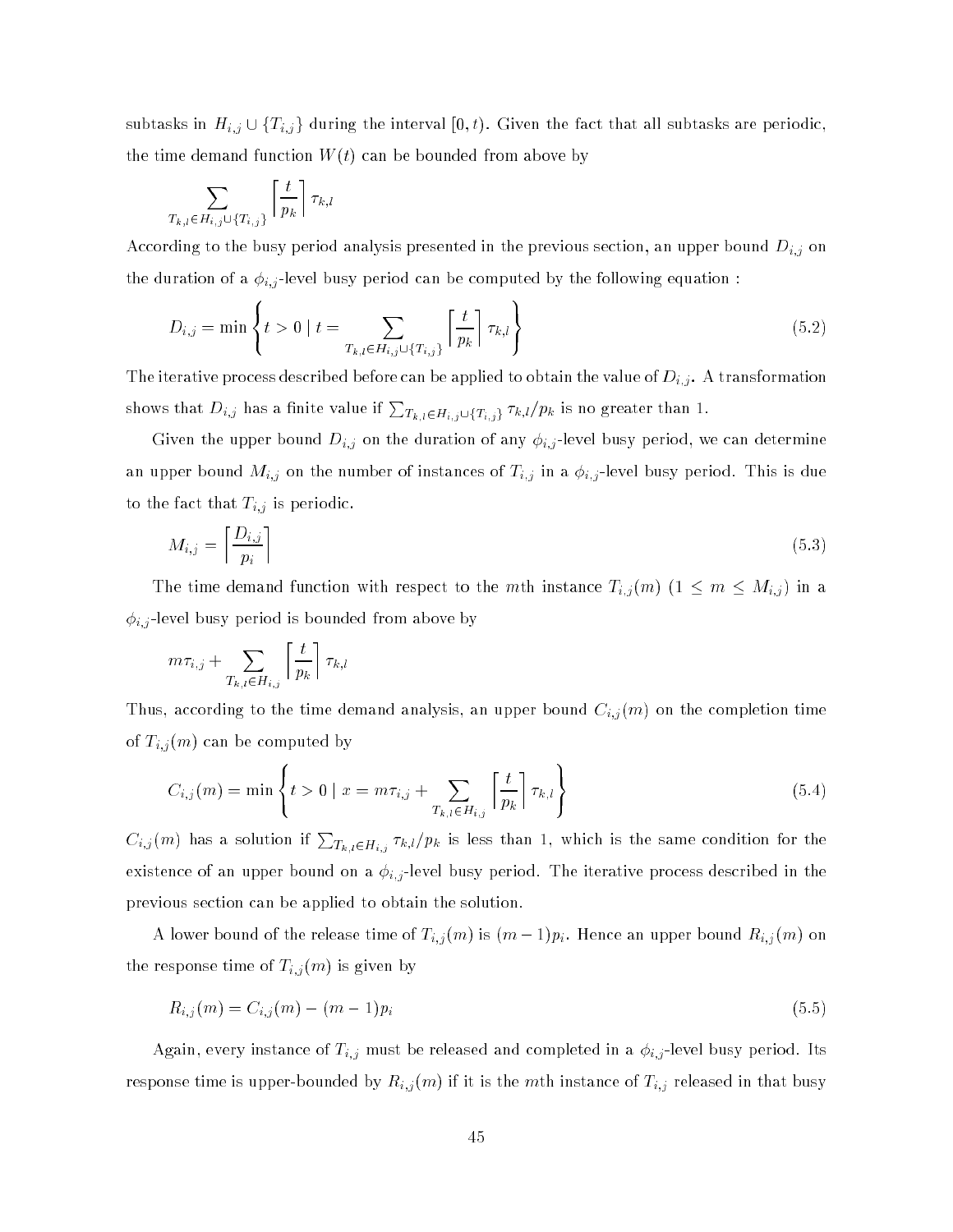| $T_{i,j}$ | host  | $p_i$         | $ \tau_{i,j} $ | $\phi_{i,j}$                | $R_{i,j}$ |
|-----------|-------|---------------|----------------|-----------------------------|-----------|
| $T_{1,1}$ | $P_1$ | 70            | 26             | 70                          | 26        |
| $T_{2,2}$ | $P_1$ |               |                | $100 \mid 62 \mid 100 \mid$ | 118       |
| $T_{2,1}$ | $P_2$ | $100 \mid 50$ |                | $\mid$ 100                  | 50        |

Table 5.1: Subtask Parameters of an End-to-End System

period. Hence the maximum of  $R_{i,j}(m)$ 's  $(1 \le m \le M_{i,j})$  must be a correct upper bound on the response time of any instance of Ti;j and, therefore, an upper bound on the response time of Ti;j .

Once we obtain upper bounds on the response times of subtasks, we can sum up the bounds on the response times of all its subtasks to obtain an upper bound Ri on the end-to-end response time of a task. We call the algorithm based on the above steps Algorithm SA/PM, standing for the schedulability analysis algorithm for the PM protocol. Figure 5.3 lists the pseudo-code of Algorithm SA/PM.

As an example, let us look at an end-to-end system containing two tasks.2 The subtask parameters are listed in Table 5.1, together with the bounds on the response times of subtasks computed by Algorithm SA/PM. Take subtask  $T_{2,2}$  for example. By Eq.(5.2), we obtain an upper bound on the duration of a  $\phi_{2,2}$ -level busy period, which is 696. Hence there can be up to 7 instances of  $T_{2,2}$  released and completed in a  $\phi_{2,2}$ -level busy period. It turns out that the 5th instance in the busy period has the largest upper bound on its response time, which is 118. The upper bound on the response time of  $T_{2,2}$  is thus 118. The bounds on the EER times of  $T_1$  and  $T_2$  are 26 and 168, respectively.

# 5.2.2 An Improvement of Algorithm SA/PM

An end-to-end task is said to be *recurrent* if it has two or more subtasks on a same processor and these subtasks are not adjacent. Under the following two additional conditions, we are able to obtain tighter bounds on task EER times by using an improved algorithm, called Algorithm SA/IPM, rather than by using Algorithm SA/PM.

- Some tasks are recurrent.
- The relative deadline of each task is shorter than or equal to its period.

<sup>2</sup> This example is extracted and modied from an example in [6] by Lehoczky.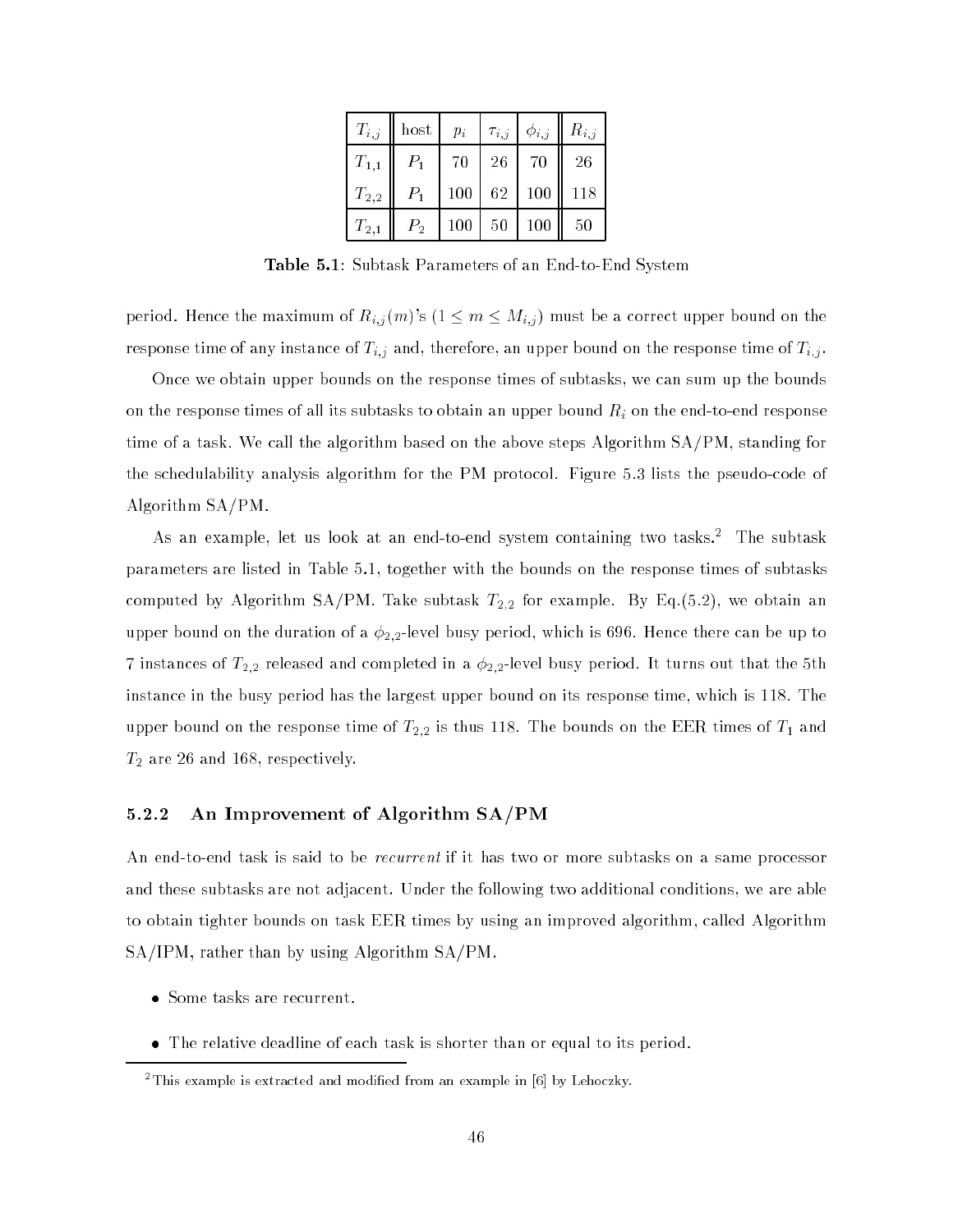Algorithm SA/PM

 $\textbf{Input:} \quad \text{Subtask set }\{T_{i,j}\}$  and the subtask parameters.

**Output :** For each task  $T_i$ , the bound  $R_i$  on its end-to-end response time.

**8.12 Street** 

# Algorithm :

- 1. For each subtask  $T_{i,j}$ ,
	- (a) Compute an upper bound  $D_{i,j}$  on the duration of a  $\phi_{i,j}$ -level busy period by

$$
D_{i,j} = \min \left\{ t > 0 \mid t = \sum_{T_{k,l} \in H_{i,j} \cup \{T_{i,j}\}} \left\lceil \frac{t}{p_k} \right\rceil \tau_{k,l} \right\}
$$

(b) Compute an upper bound  $M_{i,j}$  on the number of instances of  $T_{i,j}$  in a  $\phi_{i,j}$ -level busy period by

99.99

99.99

$$
M_{i,j} = \left[\frac{D_{i,j}}{p_i}\right]
$$
  
(c) For  $m = 1, 2, ..., M_{i,j}$ ,

i. Compute an upper bound  $C_{i,j}(m)$  on the completion time of the mth instance of  $T_{i,j}$ in the busy period by

$$
C_{i,j}(m) = \min \left\{ t > 0 \mid t = m\tau_{i,j} + \sum_{T_{k,l} \in H_{i,j}} \left[ \frac{t}{p_k} \right] \tau_{k,l} \right\}
$$

ii. Compute an upper bound  $R_{i,j}(m)$  on the response time of the mth instance of  $T_{i,j}$ in the busy period by

$$
R_{i,j}(m) = C_{i,j}(m) - (m-1)p_i
$$

**8.12 Street** 

(d) Compute the bound  $R_{i,j}$  on the response time of  $T_{i,j}$  by

 $R_{i,j} = \max\{R_{i,j}(m)\},\ for\ m = 1,2,\ldots,M_{i,j}$ 

2. For each task  $T_i$ , compute the bound on the end-to-end response time by

$$
R_i = \sum_{j=1}^{n_i} R_{i,j}
$$

Figure 5.3: Pseudo-Code of Algorithm SA/PM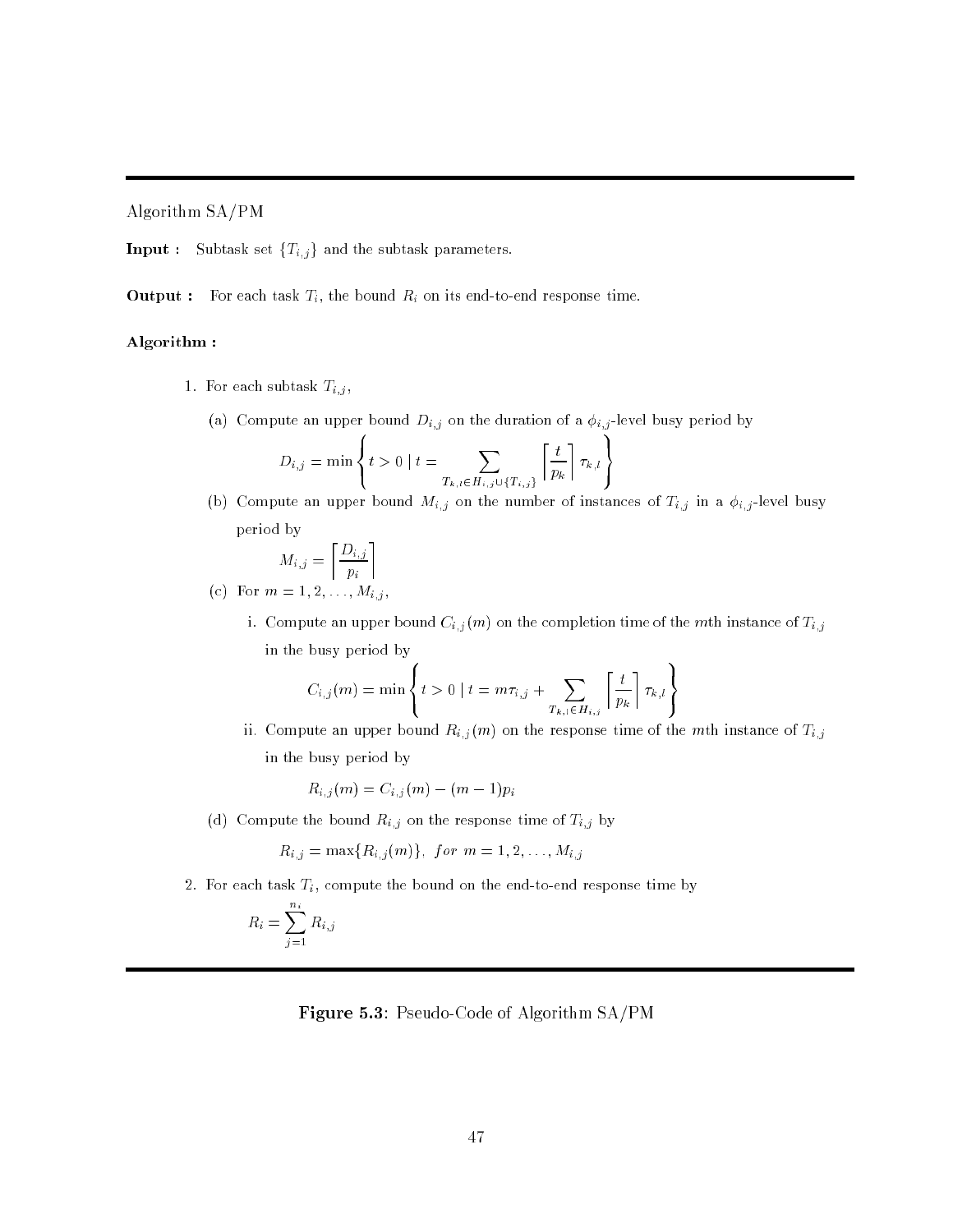#### An Example

As an example, Figure 5.4 shows a system that satisfies these conditions. The system has two tasks. Task  $T_1$  has four subtasks, and it is recurrent. Task  $T_2$  has only one subtask. Their relative deadlines are equal to their periods. The subtask parameters are listed in Table 5.2. Column labeled as i;j lists the priorities of subtasks. The smaller the number, the higher the priority.



Figure 5.4: A Simple Recurrent End-to-End System

| $T_{i,j}$           | host    | $p_{i,j}$ | $\tau_{i,j}$   | $\phi_{i,j}$ |
|---------------------|---------|-----------|----------------|--------------|
| $T_{1,1}$           | $P_1$   | 15        | 3              | 3            |
| $\mathcal{T}_{1,3}$ | $P_1$   | 15        | 4              | 1            |
| $\mathcal{T}_{2,1}$ | $P_1$   | 8         | $\overline{2}$ | 5            |
| $T_{1,2}$           | $P_{2}$ | 15        | 3              | 3            |
| $\mathcal{T}_{1,4}$ | $P_2$   | 15        | 3              | 3            |

Table 5.2: Subtask Parameters for the Example in Figure 5.4

Suppose that we want to bound the EER time of  $T_2$ , i.e., the response time of  $T_{2,1}$ . By applying Algorithm SA/PM, we find that the bound on the response time of  $T_{2,1}$  is 9, and hence the bound on the EER time of  $T_2$  is 9. Consequently, we cannot guarantee that  $T_2$  will always meet its deadline because its relative deadline is 8.

An instance of  $T_{2,1}$  can have a response time of 9 time units only if it is preempted by both  $T_{1,1}$  and  $T_{1,3}$ . However, we observe that the phase of  $T_{1,1}$  is  $f_1$ , and the phase of  $T_{1,3}$  is  $f_1 + 6$ . It is impossible for any instance of  $T_{2,1}$  to be preempted by both  $T_{1,1}$  and  $T_{1,3}$ . The worst-case response time  $T_{2,1}$  never exceeds 6 time units, and  $T_2$  is schedulable.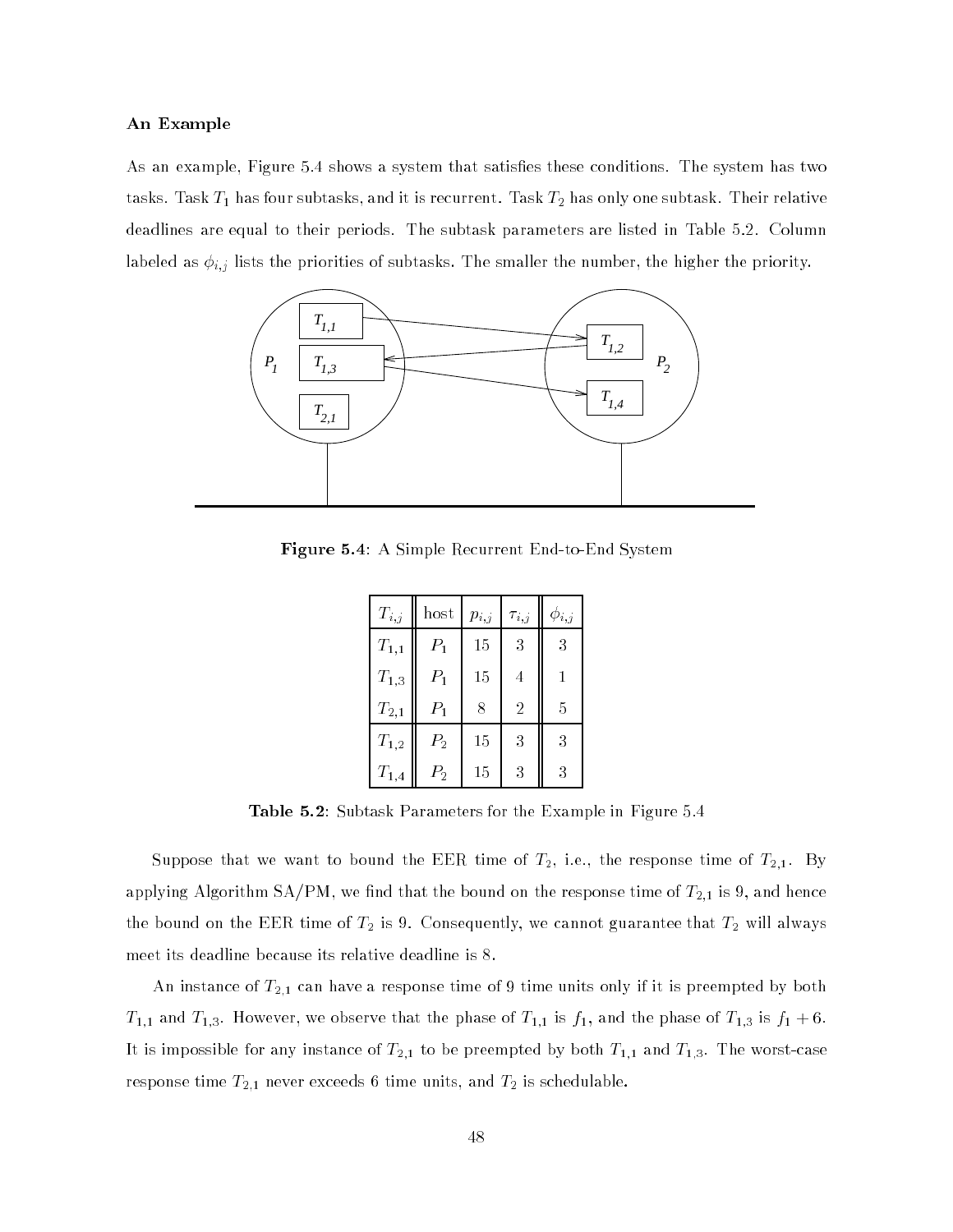In the previous example, we know exactly the phases of  $T_{1,1}$  and  $T_{1,3}$ , and it is possible for us to bound together their interference to the execution of  $T_{2,1}$  and obtain a tighter bound on the response time of  $T_{2,1}.$  In general, however, we may not be fortunate enough to know the adjusted phases of all interfering subtasks when we want to bound the response time of  $\ell_{\rm B}$  . Nevertheless,  $\ell_{\rm B}$ it is safe for us to assume that other tasks are schedulable when we bound the response time of the following reason. If at the following reason. If at the schedulability analysis all tasks are found of the schedulability and schedulability analysis all tasks are found to the schedulability analysis are found to schedulable, any upper bound on the response time of a subtask Ti;j based on this assumption is indeed correct. Otherwise, the upper bound on the response time of Ti;j may not be correct. In the latter case, we will find some task not schedulable and hence the system not schedulable. In other words, as far as system schedulability is concerned, we reach the same conclusion that the system is not schedulable, no matter if the upper bound on the response time of Ti;j is indeed correct. In subsequent discussion, we will assume that all tasks other than Ti are schedulable when we bound the response time of a subtask of  $T_i$ .

We now describe a general method that computes a tighter upper bound on the response time of a subtask Ti;j , which is the core step in Algorithm SA/IPM. Let us take subtask T2;1 as an example. Assuming that  $T_1$  is schedulable, the phases of  $T_{1,1}$  and  $T_{1,3}$  must be adjusted such that  $f_{1,1} < f_{1,3} < f_{1,1} + p_i$ . Thus an instance of  $T_{1,1}$  and an instance of  $T_{1,3}$  cannot be released at the same time. Suppose an instance of  $T_{2,1}$  is released at the same time as an instance of  $T_{1,1}.$ Let this time be  $t_0.$  At time 3 after  $t_0,$  the instance of  $T_{1,1}$  completes, and the corresponding instance of  $T_{1,3}$  will not be released earlier than time 6 after  $t_0$  because it must wait for at least 3 time units for the corresponding instance of  $T_{1,2}$  to execute and complete on  $P_2.$  Consequently the instance of  $T_{2,1}$  released at time  $t_0$  gets a chance to execute and completes 5 time units later. On the other hand, suppose that an instance of  $T_{2,1}$  is released at the same time as an instance of  $T_{1,3}$  at time  $t_0$ . At time 4 after  $t_0$ , the instance of  $T_{1,3}$  completes, and the corresponding instance of  $T_{1,4}$  may start to execute on  $P_2$ . If  $T_1$  is schedulable, the corresponding instance of  $T_{1,4}$  should complete before the next instance of  $T_{1,1}$  is released on  $P_1$ . In other words, the next instance of  $T_{1,1}$  will not be released before time  $t_0 + 7$ , which is the earliest possible completion time of the instance of  $T_{1,4}$ . Consequently the instance of  $T_{2,1}$  released at time  $t_0$  can execute and complete at time  $t_0 + 6$ . It is easy to verify that under any other situation, the response time of  $T_{2,1}$  never exceeds 6 time units. As a result, we can guarantee that  $T_2$  is schedulable.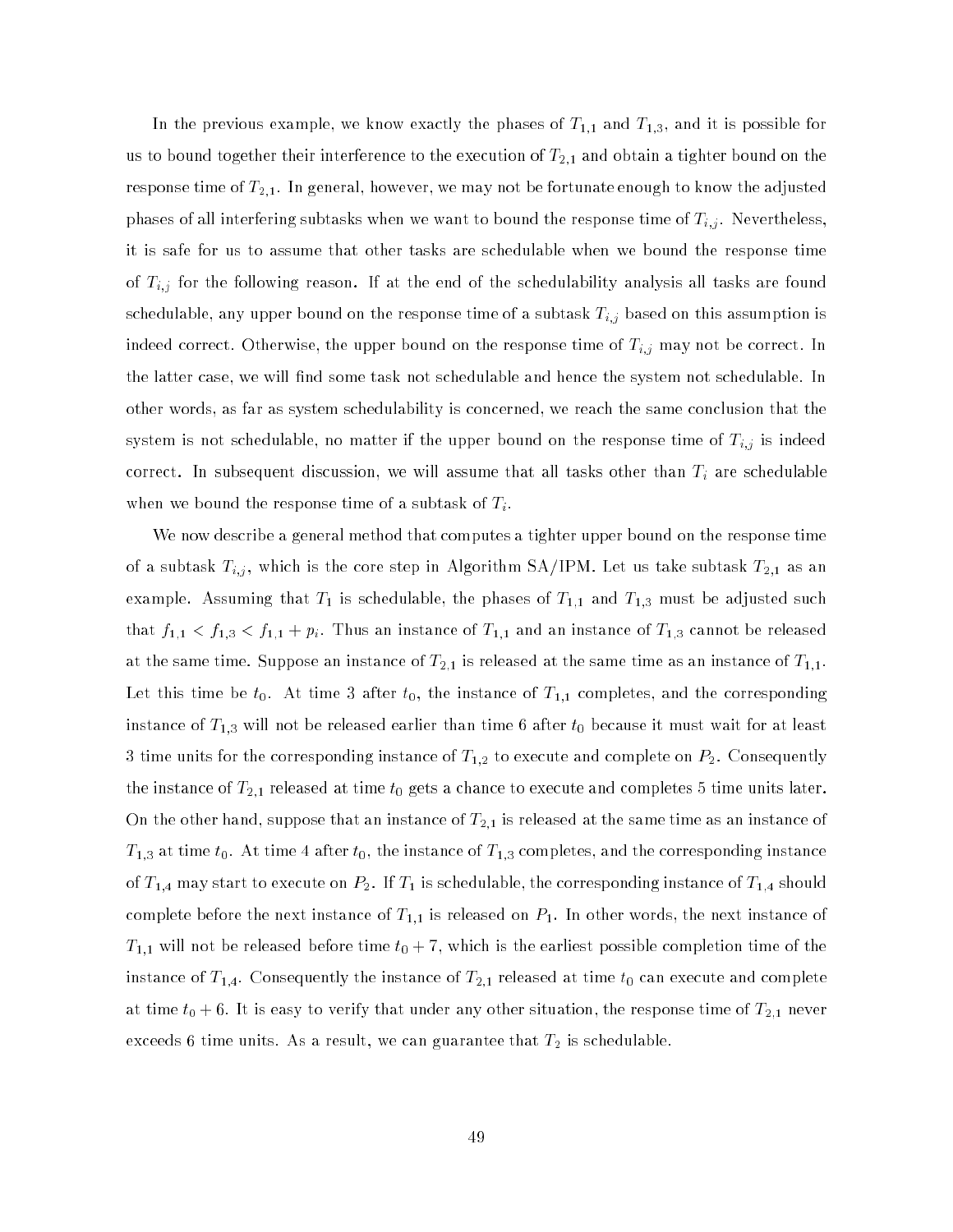### Algorithm SA/IPM

The above example shows us that if we explore the dependency relationship among sibling subtasks, we may obtain a tighter upper bound on the response time of a subtask of another task on the same processor. This is the idea behind our first improvement of Algorithm  $SA/PM$ .

To explore the dependency relationship among sibling subtasks, we bound the total time demand that can be generated by these subtasks as a whole. For this purpose, we introduce the *interference function*  $M_k^{\gamma_\sigma}(t)$  of a task  $T_k$  with respect to a subtask  $T_{i,j}$ .  $M_k^{\gamma_\sigma}(t)$  gives the maximum amount of y<sub>i</sub>j -level time time demand generated by subtance at the interval the interval  $[t_0, t_0 + t)$  in a  $\phi_{i,j}$ -level busy period starting from time  $t_0$ . Given the interference function of every task T<sub>h</sub> with respect to T<sub>i</sub>;j , we can bound the response time of T<sub>i</sub>;; . The time demand function  $W(t)$  at time  $t_{0}+t$  with respect to a  $\phi_{i,j}$  level busy period starting from time  $t_{0}$  can be expressed as

$$
W(t) = \left\lceil \frac{t}{p_i} \right\rceil + \sum_{T_k} M_k^{i,j}(t)
$$

and the time demonstration with the multiplication with respect to the multiplication  $\mathbb{R}^d$  is in the multiplication of  $\mathbb{R}^d$  is a set of  $\mathbb{R}^d$  is a set of  $\mathbb{R}^d$  is a set of  $\mathbb{R}^d$  is a set of  $\mathbb$ busy period can be expressed as

$$
W(t) = m\tau_{i,j} + \sum_{T_k} M_k^{i,j}(t)
$$

We can modify Algorithm  $SA/PM$  according to these new time demand functions.

Since we focus on tasks with relative deadlines shorter than their periods, we can take a short-cut by only bounding the response time of the rst instance of Ti;j in <sup>a</sup> i;j -level busy period [1]. If the bound is smaller than the relative deadline, which is no greater than the period of Ti;j , and all other tasks are schedulable, the bound is correct. If the bound is greater than the period of Ti; , we know the bound may not be correct. However, the correct bound is surely bound is surely bound is surely bound is surely bound is surely bound is surely bound is surely bound is surely bound is surel  $\alpha$  and the period of Ti; , and we cannot guarantee that Ti will be schedulable. We thus draw the correct conclusion about the schedulability of the system in both cases.

As a result, we compute an upper bound Ci;j (1) on the completion time only for the rst instance of Times and Times period. In a in a in a isotropic busy period. In a in a in a in a in a in a in a i

$$
C_{i,j}(1) = \min\left\{t > 0 \mid t = \tau_{i,j} + \sum_{T_k} M_k^{i,j}(t)\right\} \tag{5.6}
$$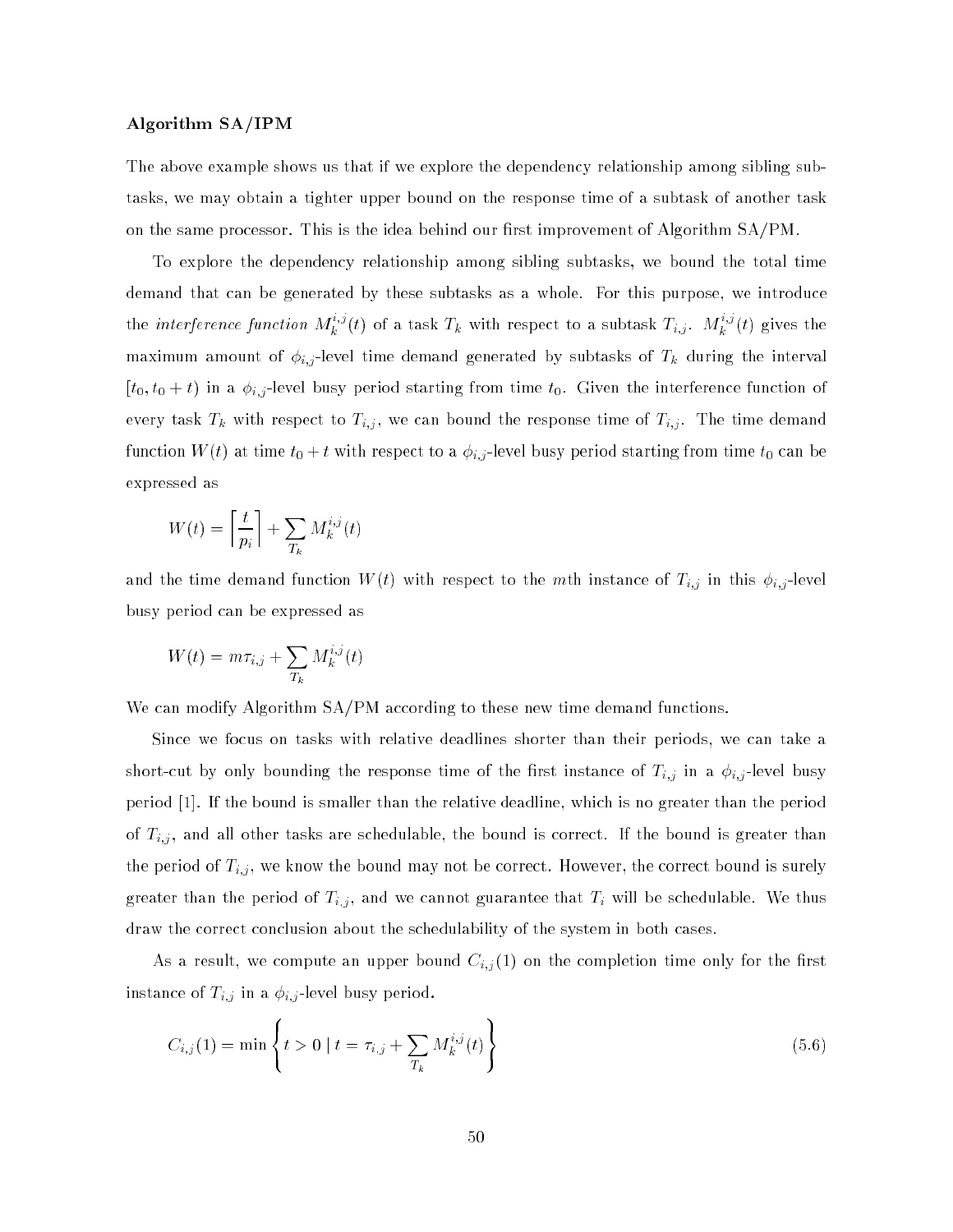Algorithm SA/IPM

**Input :** Subtask set  ${T_{i,j}}$  and subtask parameters.

**Output :** The bound  $R_i$  on the end-to-end response time of each task  $T_i$ .

## Algorithm :

1. For each subtask  $T_{i,j}$ 

For each task  $T_k$   $(k \neq i)$ 

compute the interference function  $M_k^{\gamma,\sigma}(t)$ .

2. For each subtask  $T_{i,j}$ ,

determine the upper bound  $R_{i,j}$  on the response time of the first instance of  $T_{i,j}$  in a  $\phi_{i,j}$ -level busy period by

)

$$
R_{i,j} = \min \left\{ t > 0 \mid t = \tau_{i,j} + \sum_{T_k} M_k^{i,j}(t) \right\}
$$

3. For each task  $T_i$ , compute the bound on the EER time by

$$
R_i = \sum_{j=1}^{n_i} R_{i,j}
$$

Figure 5.5: Pseudo-Code of Algorithm SA/IPM

Since Ti;j (1) is released institute institute the institute busy period, Ci;j(1) is also an upper bound on upper bound on upper bound on upper bound on upper bound on upper bound on upper bound on upper bound on upper bo the response time. Eq.(5.6) forms the base of our improved schedulability analysis algorithm, Algorithm SA/IPM. Its pseudo-code is listed in Figure 5.5.

### Compute the Interference Functions

So far, we have not discussed how to compute an interference function. To see how, let us look back at the example in Figure 5.4 and try to compute the interference function  $M_1^{++}(t)$ . We identify that two subtasks,  $T_{1,1}$  and  $T_{1,3}$ , in  $T_1$  can generate  $\phi_{2,1}$ -level time demand on  $P_1$ . If an instance of  $T_{1,1}$  is released at time 0, the corresponding instance of  $T_{1,3}$  cannot be released before time 6, as we discussed earlier. The combined time demand from both  $T_{1,1}$  and  $T_{1,3}$  can be bounded from above by the staircase functions in Figure  $5.6(a)$ . On the other hand, if an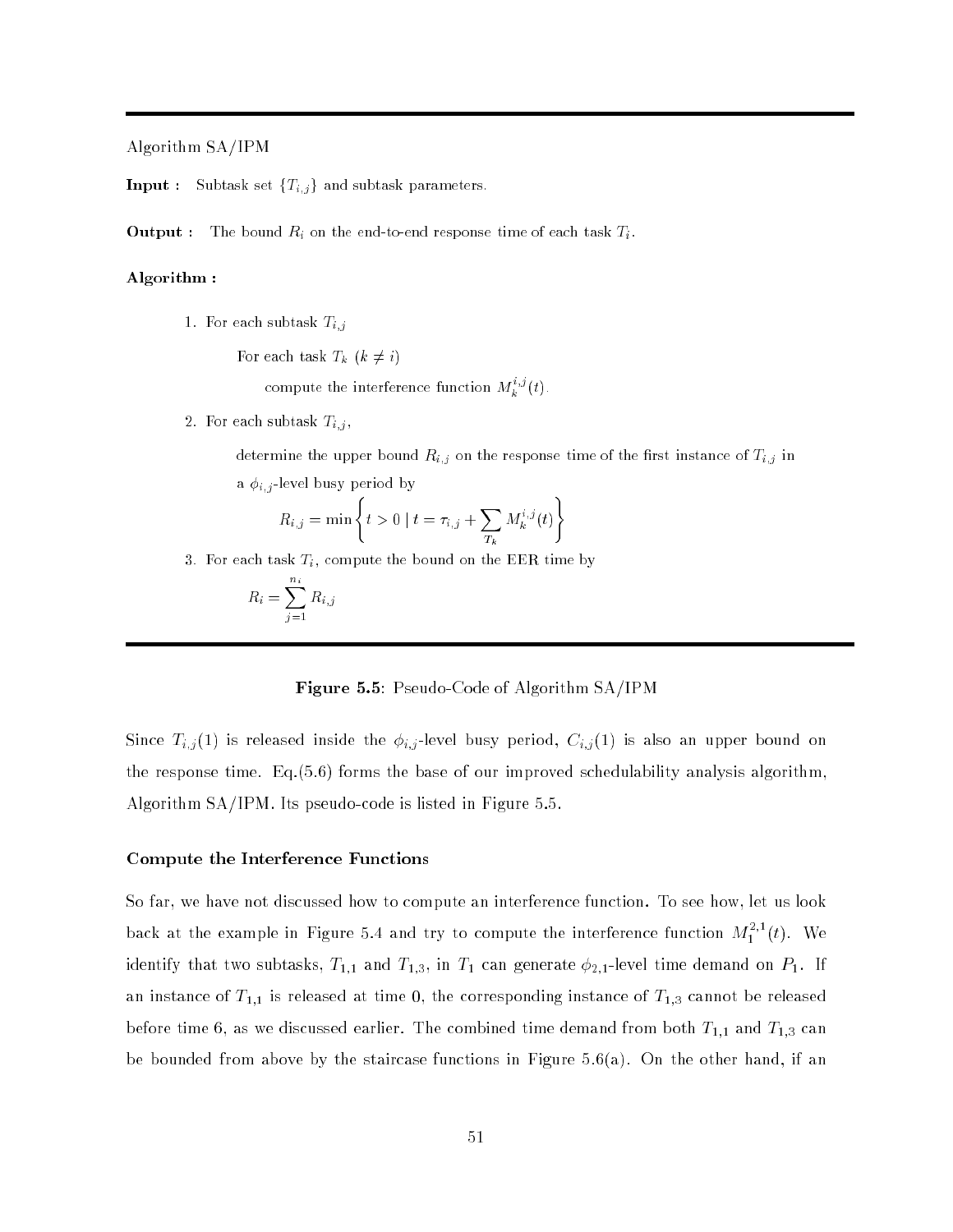

**Figure 5.6:** The Time Demand Functions of  $T_1$  in the Example in Figure 5.4

instance of  $T_{1,3}$  is released at time 0, the next instance of  $T_{1,1}$  cannot be released till after time  $R_{1,3} + R_{1,4}$  (at least 7 time units later), assuming that  $T_1$  is schedulable. The combined time demand from  $T_{1,1}$  and  $T_{1,3}$  is no more than the staircase function given in Figure 5.6(b).

We define the *maximum function*  $F(x)$  of functions  $F_1(x)$ ,  $F_2(x)$ , ...,  $F_n(x)$  to be the function whose value at x is the maximum value of  $F_1(x)$ ,  $F_2(x)$ , ...,  $F_n(x)$  for every x. We represent the maximum function as  $F(x) = \max\{F_1(x), F_2(x), \ldots, F_n(x)\}$ . Let  $M_{1,1}^{(1)}(t)$  denote the staircase function in Figure 5.6(a), and  $M_{1,3}^{-1}(t)$  denote the one in Figure 5.6(b). We argue that  $\max\{M_{1,1}^{+}(t),M_{1,3}^{+}(t)\},$  shown in Figure 5.6(c), is an interference function of  $T_1$  with respect to  $T_{2,1}$ . In other words,  $M_1^{++}(t) = \max\{M_{1,1}^{++}(t),M_{1,3}^{-+}(t)\}.$ 

To verify this statement, let us examine a  $\phi_{2,1}$ -level busy period starting from time 0. If an instance of  $I_{1,1}$  is released at time  $\iota$  in the busy period and it is the first subtask instance of  $I_1$ released in the busy period, then the amount of time demand from  $T_{1}$  as a whole is no more than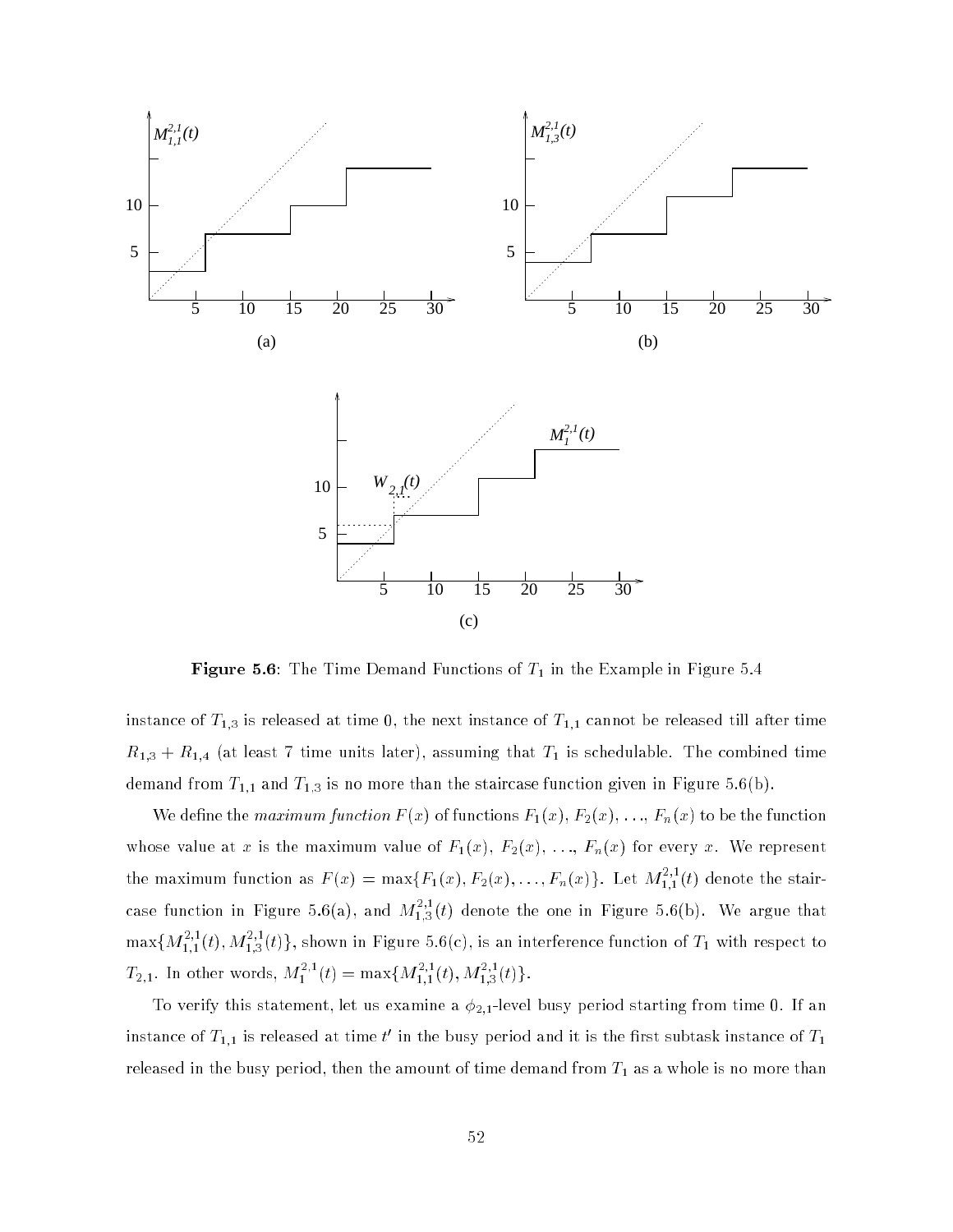Algorithm SA/IPM/IF1

# Input :

- 1. Subtask  $T_{i,j}$ .
- 2. Task  $T_k$   $(k \neq i)$ .

## Output :  $M_k^{\bullet,\bullet}(t)$

### Algorithm :

- 1. For every  $T_{k,l}$  in  $H_{i,j}$ 
	- (a) Set the phase  $f_{k,l}$  of  $T_{k,l}$  equal to 0.
	- (b) Set  $f_{k,1}$  equal to  $f_{k,n_k} + \tau_{k,n_k}$ , if  $l \neq 1$ .
	- (c) Set  $f_{k,m}$  equal to  $f_{k,m-1} + \tau_{k,m-1}$  if  $m \neq l$  and  $m \neq 1$ .
	- (d) Compute the total time demand  $M_{k,l}^{(l)}(t)$  generated during the interval [0, t] by all subtasks of  $T_k$  that are in  $H_{i,j}$ , according to the above specified phases.
- 2. Return max $\{M_{k,l}^{(i)}(t)\}$  for all  $T_{k,l}$  in  $H_{i,j}$  as the interference function  $M_{k}^{(i)}(t)$ .

# Figure 5.7: Pseudo-Code of Algorithm SA/IPM/IF1

 $\max\{0, M_{1,1}^{-1}(t-t')\}$ , which is smaller than or equal to  $M_{1,1}^{-1}(t)$ . On the other hand, if an instance of  $T_{1,3}$  is released at time  $\iota$  in the busy period and it is the first subtask instance of  $T_1$  released in the busy period, the amount of time demand at time  $t$  from  $T_1$  as a whole is no more than  $\max\{0, M_{1,3}^{+}(t-t')\}$ , which is smaller than or equal to  $M_{1,3}^{-1}(t)$ . In either case, the total time demand from  $T_1$  is no greater than  $M_1^{++}(t) = \max\{M_{1,1}^{++}(t), M_{1,3}^{++}\}$ . In general, an interference function  $M_k^{\geqslant 0}\left( t \right)$  (k  $\neq$   $i$ ) can be computed by Algorithm SA/IPM/IF1, whose pseudo-code is listed in Figure 5.7.

We now describe how to compute the interference function  $M_i^{\infty}(t)$  of a parent task to its subtast Ti;j; , or more accurately speaking, the interference from the sixteen  $\alpha$  subtasks of Ti;j . In  $\begin{array}{cccc} |1&1|&1&1&1 \end{array}$ released in the interval between the release and completion of an instance of Ti;j . Consequently, there is no interference and the interference function of  $\mathbb{I}$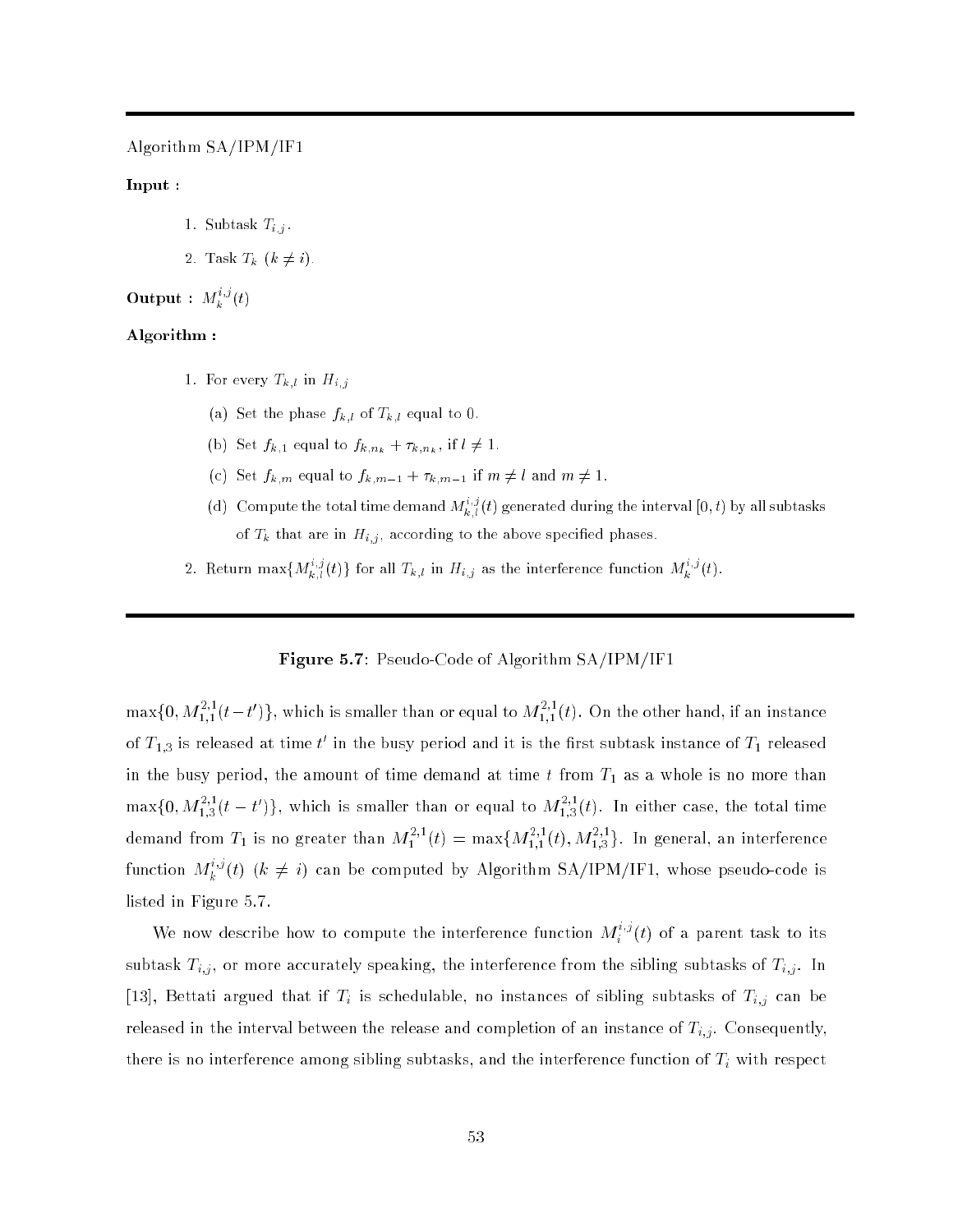| $\uparrow$ first instance of<br>$T_{1,1}$ and $T_{2,1}$<br>released |  | $T_{1,3}$ released | second instance of<br>$T_{2,1}$ released |  |  | $T_{1,3}$ completes |  |  |
|---------------------------------------------------------------------|--|--------------------|------------------------------------------|--|--|---------------------|--|--|
|                                                                     |  | 1 <sub>21</sub>    | 121                                      |  |  |                     |  |  |
|                                                                     |  |                    |                                          |  |  |                     |  |  |

Figure 5.8: The Schedule of the System in Table 5.3

to Ti;j should be 0. The following example, however, shows that this argument is not correct. In this example, the system has two tasks and two processors. The task parameters are listed in Table 5.3.

| $T_i$               | proc    | $\phi_{i,j}$ | $p_{i,j}$ | $\tau_{i,j}$   |
|---------------------|---------|--------------|-----------|----------------|
| $\mathcal{T}_{1,1}$ | $P_1$   |              | 20        | 3              |
| $T_{1,3}$           | $P_1$   | 5            | 20        | $\overline{2}$ |
| $T_{2,1}$           | $P_1$   | 3            | 5         | $\overline{2}$ |
| $T_{1,2}$           | $P_2\,$ | 2            | 20        |                |

Table 5.3: An Example to Illustrate the Interference among Sibling Subtasks

If the interference function  $M_1^{**}(t)$  is equal to 0 for all  $t > 0$ , an upper bound on the response time of  $T_{1,3}$  is 4 according to Algorithm SA/IPM. Suppose that  $T_1$  and  $T_2$  have zero phases. According to the PM protocol, the phases of  $T_{1,1}$  and  $T_{2,1}$  are 0, and the phase of  $T_{1,3}$  is 4, which is equal to the sum of the upper bound on the response time of  $T_{1,1}$  and the upper bound on the response time of  $T_{1,2}$ . Figure 5.8 shows the schedule of this example for the first 9 time units on  $P_1.$  The first instance of  $T_{1,3}$  has a response time of 5 time units! Clearly, the previous schedulability analysis is wrong. A careful examination shows that the interference from  $T_{2,1}$  is worse in the presence of  $T_{1,1}$  than when  $T_{2,1}$  were the only other subtask on  $P_1$ .  $T_{1,1}$  interferes with the execution of  $T_{1,3}$  in an indirect way. Therefore the interference function  $M_1^{**}(t)$  needs to count the amount of this interference properly.

In general, a simple way to count the interference from sibling subtasks on the same processor as Ti; is to treat them as independent subtases. The interference function of Ti with respect to  $\Gamma$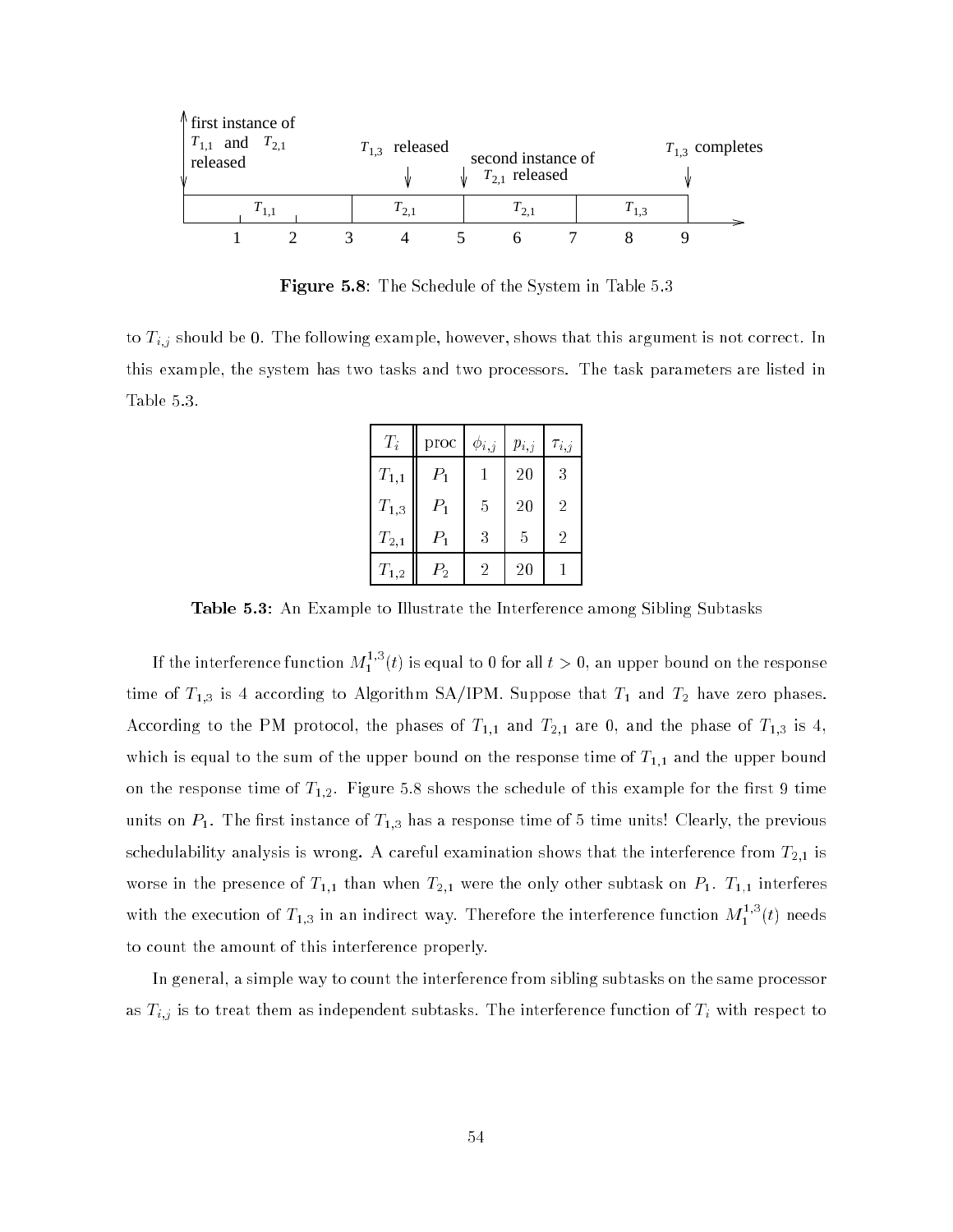Times by computed by computed by computed by computed by computed by computed by computed by computed by computed by computed by computed by computed by computed by computed by computed by computed by computed by computed

$$
M_i^{i,j}(t) = \sum_{T_{i,k} \in H_{i,j}} \left\lceil \frac{t}{p_i} \right\rceil \tau_{i,k} \tag{5.7}
$$

Although correct, such a simple treatment can lead to pessimistic upper bounds on the response times of subtasks. For example, if we use Eq.  $(5.7)$  to compute the interference functions of  $T_1$  to its subtasks in Figure 5.4, the upper bounds on the response times of  $T_{1,1}$ ,  $T_{1,2}$  and  $T_{1,4}$  are 7, 6, and 6 respectively, which are clearly greater than the actual worst-case response times. How we can improve the schedulability algorithm further by computing tighter interference functions of a parent task to its subtasks is an open question.

### Relation between Algorithm SA/PM and Algorithm SA/IPM

The time demand function in Algorithm SA/PM, which is with respect to the mth subtask instance Ti;j (m) in <sup>a</sup> i;j -level busy period, can be expressed in terms of interference functions as well. Specifically, we can express the time demand function  $W(t)$  by  $m\tau_{i,j}+\sum_{T_k}M_k^{i,j}(t)$  and each interference function  $M_k^{\gamma,\sigma}(t)$   $(k \neq i)$  by

$$
\sum_{T_{k,l}\in H_{i,j}} \left\lceil \frac{t}{p_k} \right\rceil \tau_{k,l}
$$

In this way, Algorithm SA/PM can be viewed as a special case of Algorithm SA/IPM where the interference function is computed according to the above expression. (Here, we ignore the factories and Algorithm SA/IPM only computes and the rest instance of Ti; in an upper bound for the  $k,l$ i;j -level busy period.) Because the interference function used in Algorithm SA/IPM is tighter than the one used in Algorithm SA/PM, Algorithm SA/IPM computes a tighter upper bound on the response time of the method instance of Ti;; in a i; j in a subject busy period than Algorithm SA/PM. As we have discussed before, for a system where the relative deadlines of tasks are shorter than or equal to their respective periods, we only need an upper bound on the response time of the first instance of every subtast Ti; to verify the system. As a result, Algorithm  $\mathcal{A}$  result, Algorithm  $\mathcal{A}$ SA/PM may predict a system to be not schedulable while Algorithm SA/IPM may predict it schedulable.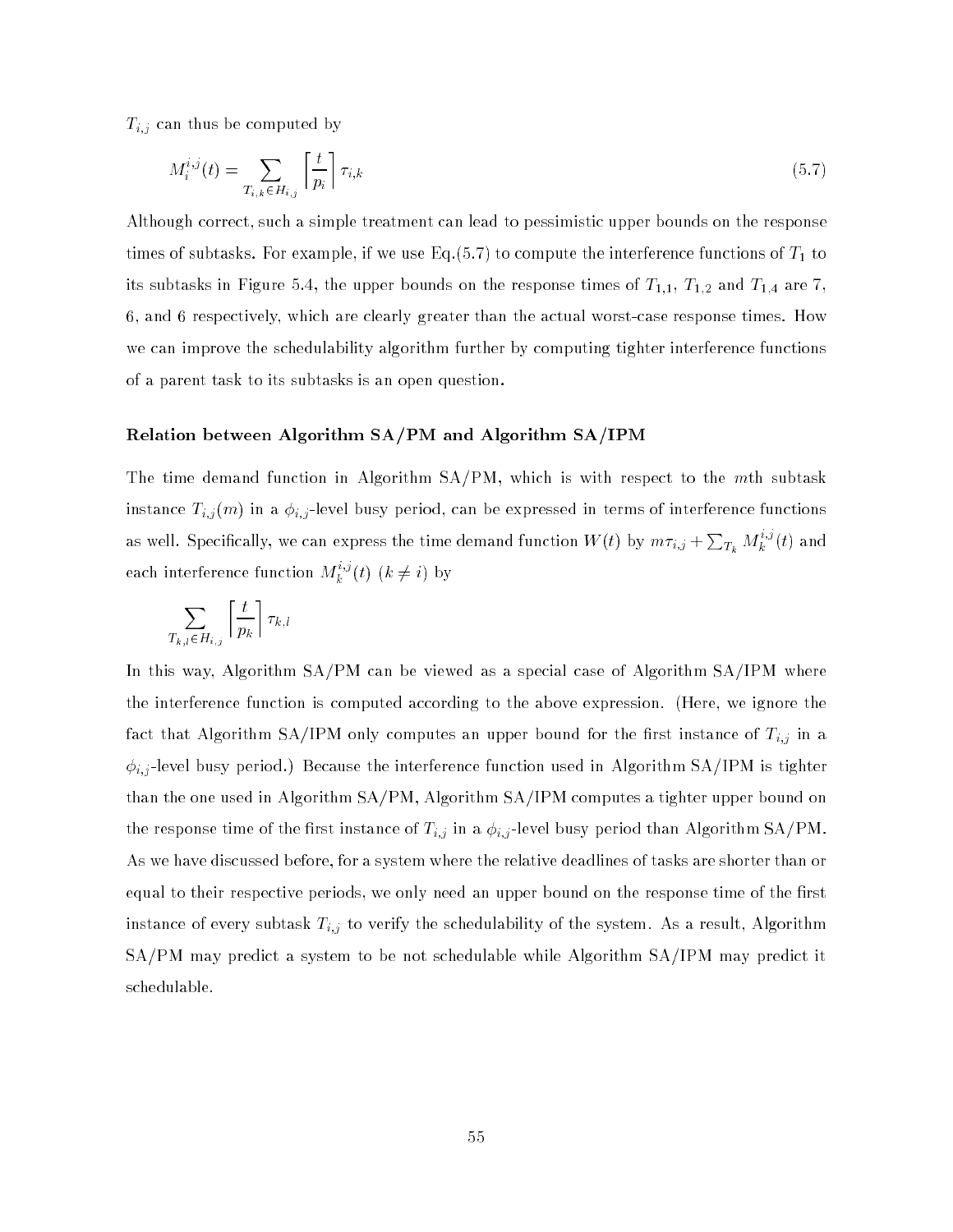

Figure 5.9: An Example to Illustrate the Second Improvement of Algorithm SA/PM

### 5.2.3 A Further Improvement of Algorithm SA/PM

Given that tasks may be recurrent and have relative deadlines shorter than or equal to their periods, we can further improve Algorithm SA/PM by a tighter interference function. Let  $\mathbb{P}_{i,j}$ be the set of subtasks that executive on the same processor as Ti; and have priorities lower than  $\Gamma$  $\tau_{i,j}$  . If a task Tk  $\tau_{i,j}$  , the interference function function of Tk with respect to Tk  $\tau_{i,j}$  , then be smaller than the one computed by Algorithm SA/IPM/IF1. To illustrate, let us look at the task  $T_1$  depicted in Figure 5.9.  $T_1$  has nine subtasks, among which  $T_{1,1}$ ,  $T_{1,3}$ ,  $T_{1,5}$ ,  $T_{1,7}$ , and  $T_{1,9}$ execute on the same processor as  $T_{2,1}$ .  $T_{1,3}$  and  $T_{1,9}$  have higher priorities than  $T_{2,1}$ , but  $T_{1,1}$ ,  $T_{1,5}$  and  $T_{1,7}$  have lower priorities than  $T_{2,1}$ . In the picture, the subtasks of  $T_1$  that execute on the same processor as Ti; are denoted as Ti; are denoted as the solid line segments, and the other subtasks of T are denoted by dashed line segments. The length of each line segment represents the maximum execution time of its corresponding subtask, and the higher a line segment is drawn in the picture, the higher the priority of the corresponding subtask. The period and the relative deadline of  $T_1$ is 50.

If we use Algorithm SA/IPM/IF1 to compute the interference function  $M_1^{\gamma^*}(t),$  we obtain the time demand function  $M^{-2}_{1,3}(t)$  depicted in Figure 5.10(a) and time demand function  $M^{-1}_{1,9}(t)$  depicted in Figure 5.10(b). The interference function  $M_1^{++}(t) = \max\{M_{1,3}^{++}(t), M_{1,9}^{++}(t)\}$  is depicted in Figure 5.10(c). However, because  $T_1$  has three subtasks  $T_{1,1}$ ,  $T_{1,5}$  and  $T_{1,7}$  in  $L_{2,1}$ , the actual time demand that  $T_1$  can generate in a  $\phi_{2,1}$ -level busy period is much less than the interference function given in Figure  $5.10(c)$ .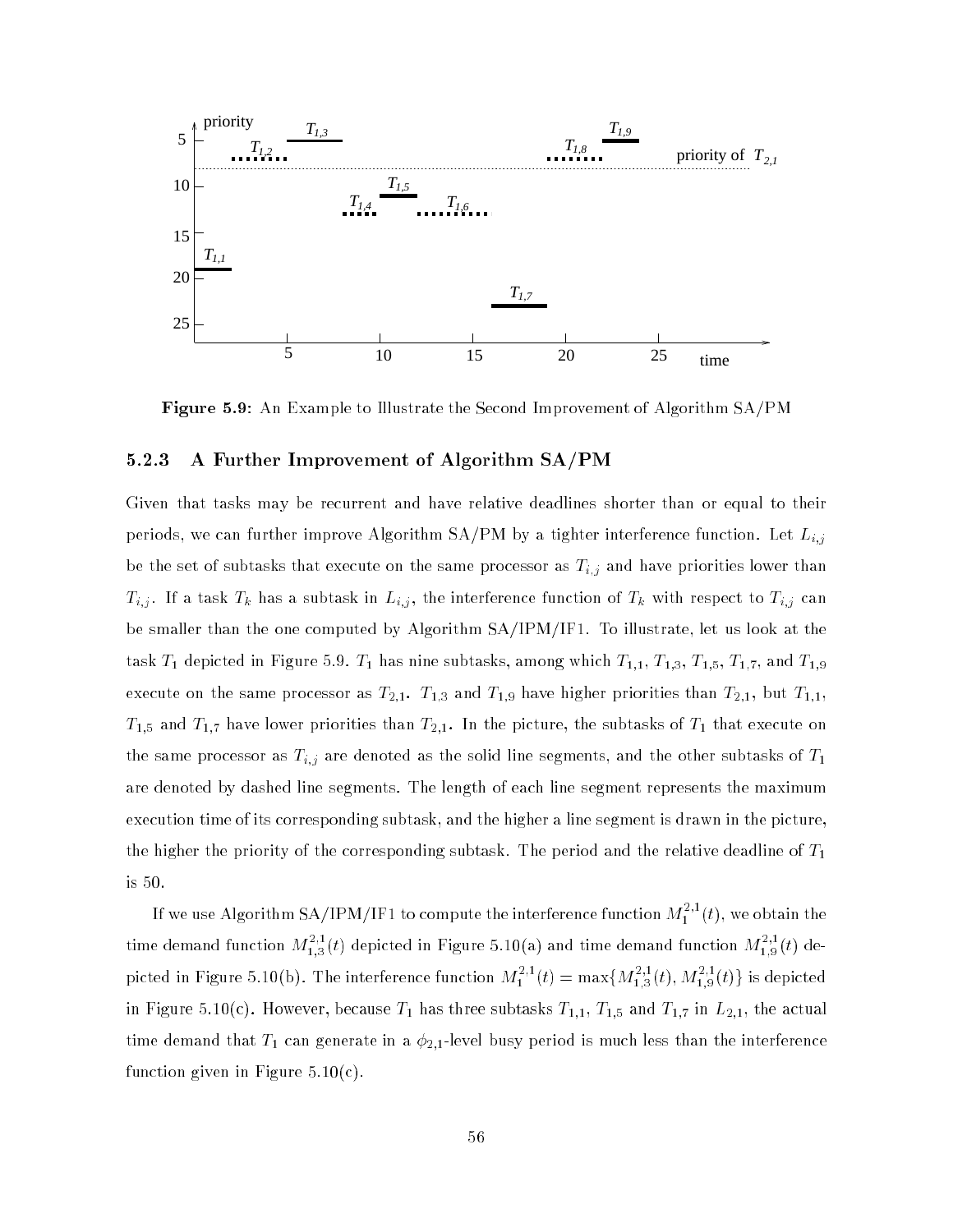

Figure 5.10: Time Demand Functions of  $T_1$  in Figure 5.9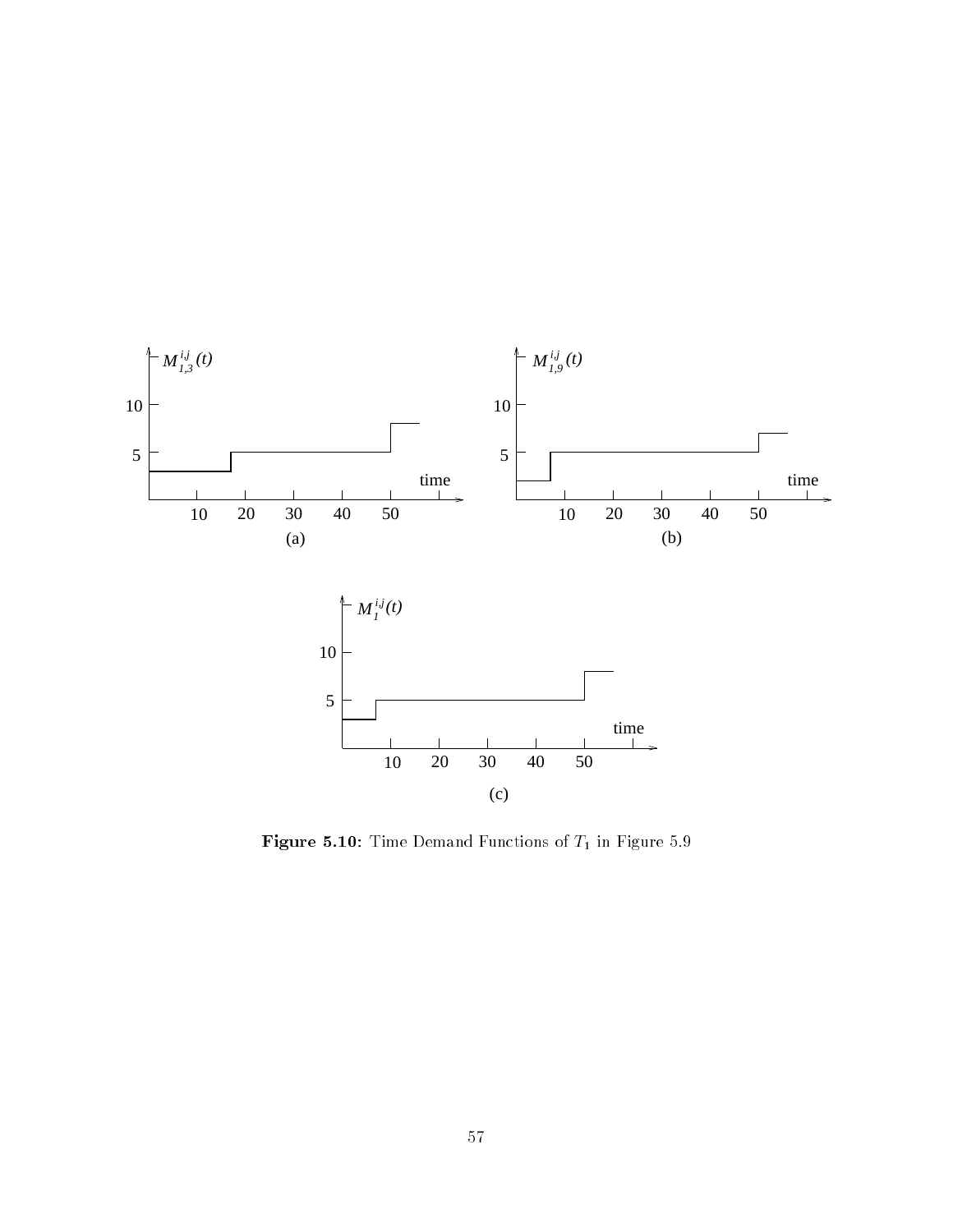To see why, we suppose that an instance of  $T_{1,3}$  is released and completed in a  $\phi_{2,1}$ -level busy period. The corresponding instance of  $T_{1,5}$  is released sometime later and must be completed after the busy period because  $T_{1,5}$  has a lower priority than  $\phi_{2,1}.$  According to the PM protocol, the corresponding instances of the successors of  $T_{1,5},$  including  $T_{1,9},$  must be released after this  $\phi_{2,1}$ -level busy period ends. In this case, the total time demand generated by task  $T_1$  is no more than the maximum execution time of  $T_{1,3}$ , which is 3 time units.

On the other hand, suppose an instance of  $T_{1,9}$  is released and completed in a  $\phi_{2,1}$ -level busy period. By the assumption that  $T_1$  is schedulable, the next instance of  $T_{1,1}$  must be released later than the completion of the instance of  $T_{1,9}$  and complete after the busy period ends. According to the PM protocol, the next instance of  $T_{1,3}$  must be released after the busy period ends as well. In this case, we see that the total time demand generated by  $T_1$  is no more than the maximum execution time of  $T_{1,9}$ , which is 2 time units. Overall, we can conclude that the time demand that  $T_1$  can generate in a  $\phi_{2,1}$ -level busy period is no more than 3 time units, much less than what the interference function in Figure  $5.10(c)$  gives.

To take into account the eect of subtasks Tk;l in Li;j , we devise Algorithm SA/IPM/IF2 to compute the interference function of Tk with respect to Ti; is a set  $\mathbf{r}$  . The pseudo-code of  $\mathbf{r}$ SA/IPM/IF2 is listed in Figure 5.11. The structure of Algorithm SA/IPM remains the same, except now Algorithm SA/IPM/IF2 is used to compute the interference function instead of Algorithm SA/IPM/IF1. In the rest of this thesis, by Algorithm SA/IPM, we will mean Algorithm SA/IPM that uses Algorithm SA/IPM/IF2 to compute the interference functions, unless specied otherwise.

### 5.3 Schedulability Analysis for the RG Protocol

According to the RG protocol, an instance of a subtask is released when its immediate predecessor completes or when the time is equal to its release guard, whichever is later. There are three rules regarding how to update the value of a release guard, listed in Section 4.2.4. In this section, we show that Algorithm SA/PM presented in the previous section can be applied to a system using the RG protocol to obtain bounds on task EER times. We first establish the following lemma.

**Lemma 2** In an end-to-end system using the RG protocol, the response time of a subtask is upper-bounded by the bound computed by Algorithm SA/PM.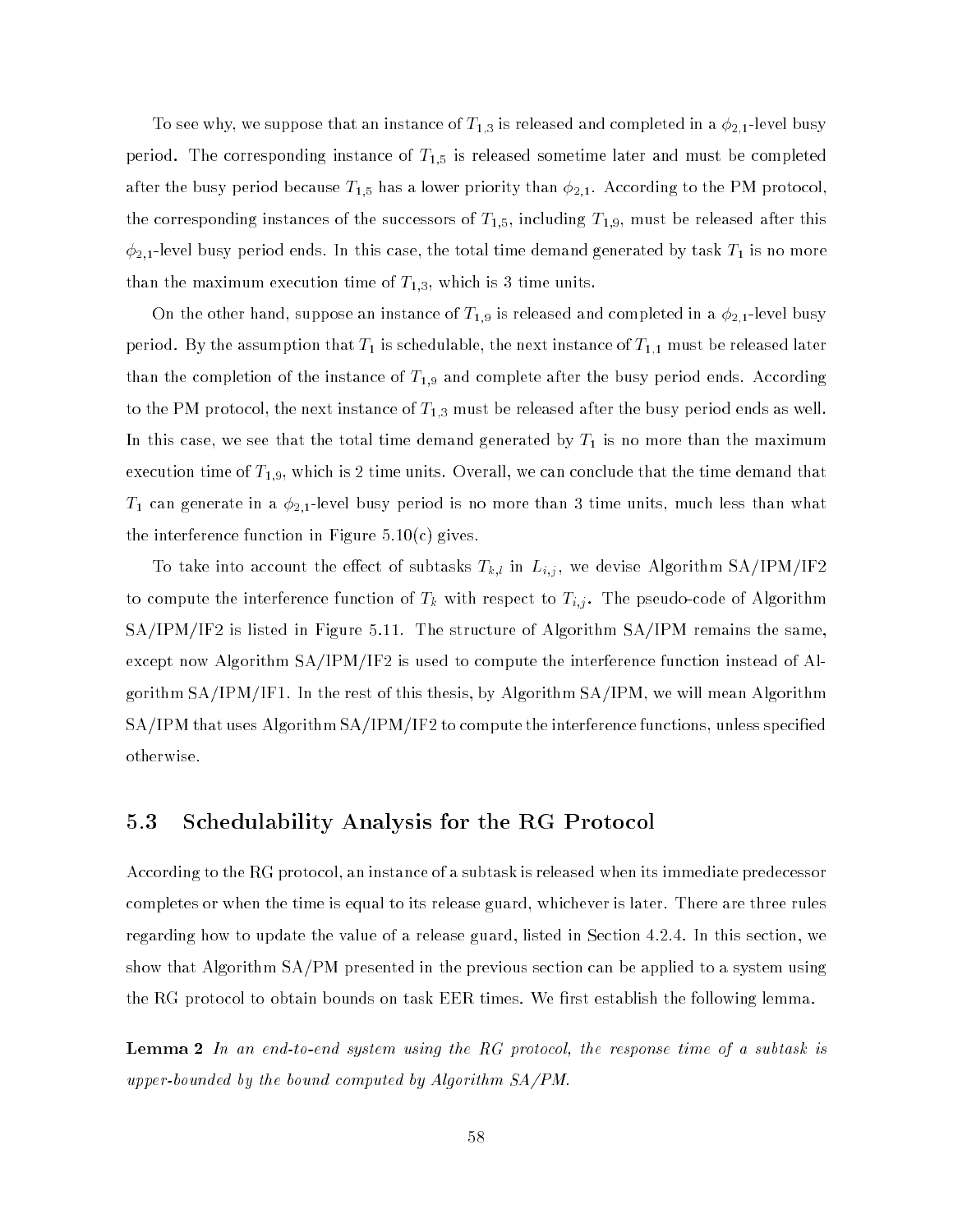### Algorithm SA/IPM/IF2

### Input :

- 1. Subtask  $T_{i,j}$ .
- 2. Task  $T_k$   $(k \neq i)$

**Output** : The interference function  $M_k^{\{s\}}(t)$  of  $T_k$  with respect to  $T_{i,j}$ 

### Algorithm :

- 1. For every  $T_{k,l}$  in  $H_{i,j}$ 
	- (a) Set the phase  $f_{k,l}$  of  $T_{k,l}$  equal to 0.
	- (b) If  $l \neq 1$ , set  $f_{k,1}$  equal to  $f_{k,n_k} + \tau_{k,n_k}$ .
	- (c) Set  $f_{k,m}$  equal to  $f_{k,m-1} + \tau_{k,m-1}$  if  $m \neq l$  and  $m \neq 1$ .
	- (d) According to the above phase adjustment, let  $\iota$  be the release time of the first instance of some  $I_{k,l}$  in  $L_{i,j}$  if  $I_k$  has subtasks in  $L_{i,j}$ . Utherwise let the  $\infty$ .
	- (e)  $M_{k,l}^{(u)}(t)$  is equal to the time demand generated by all the subtasks of  $T_k$  that are in  $H_{i,j}$ during the time interval  $[0,t)$  for  $0 \le t \le t'$ ;  $M_{k+l}^{-3}(t)$  is equal to  $M_{k+l}^{+3}(t')$  for  $t > t'$ .
- 2. Return max $\{M_{k,l}^{i,j}(t)\}$  for all  $T_{k,l}$ 's in  $H_{i,j}$  as the interference function  $M_{k}^{i,j}(t)$ .

### Figure 5.11: Pseudo-Code of Algorithm SA/IPM/IF2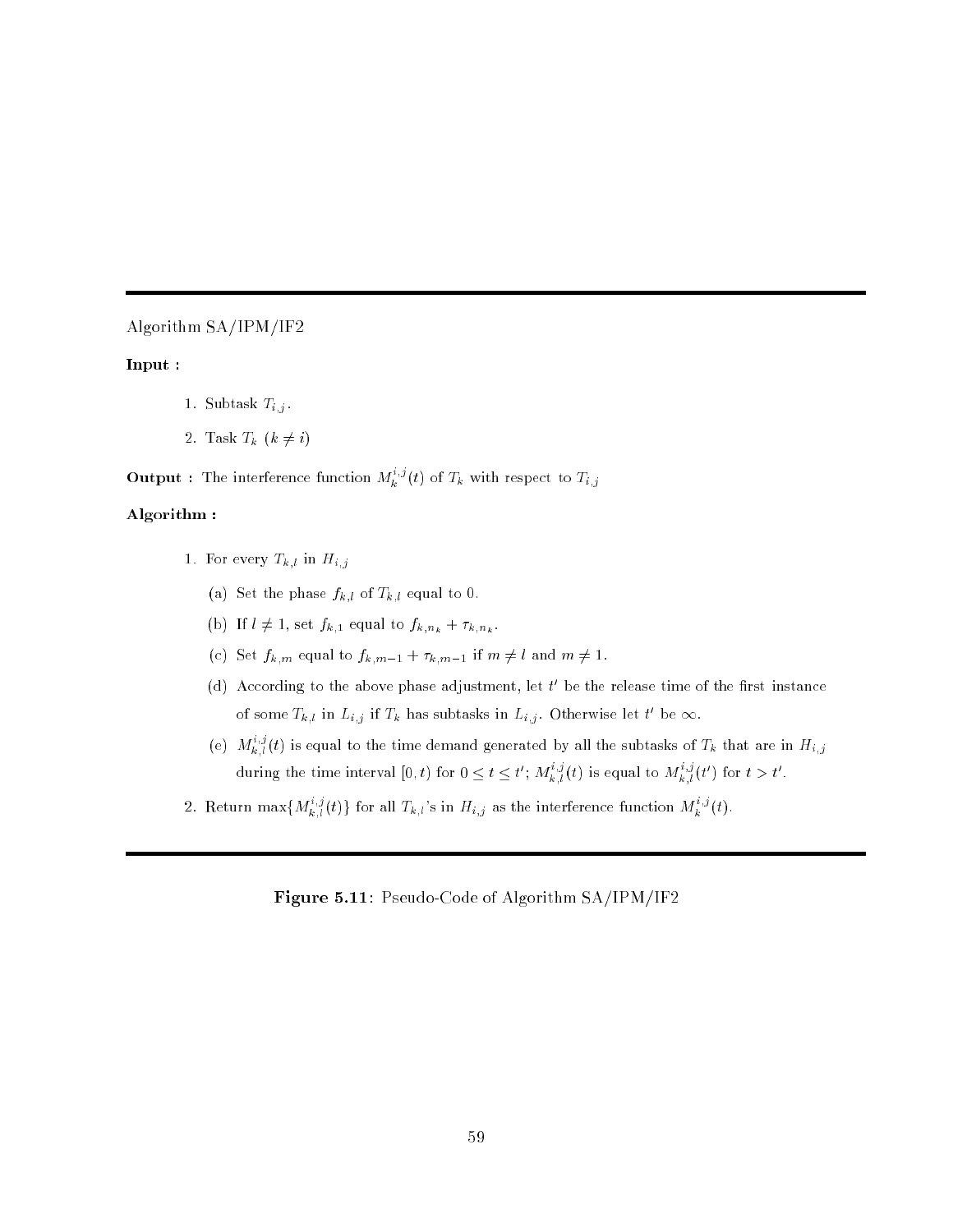Proof :

In a if there is no processor is no processor in processor in processor in processor in processor in the update  $\mathcal{L}$ the value of a release guard at a processor idle point is not applicable. By Rule (1) and (2) alone, the inter-release time of every subtask on the processor where  $\ell_{\rm eff}$ period is a result subtant for the subtast, dt=public  $a, b, \ldots$  and  $a$  public on the time demonstration  $\alpha$ subtask Tu;v in Hi;j in Hi;j and generate during an interval [t0; t0 + t) in a i;j -level busy period starting from time  $t_0$ . According to the busy period analysis, we will obtain the same bound on the response time of  $\mathbb{Z}^d$  as Algorithm SA/PM. 2013



Figure 5.12: The EER Time of a Task in a System Using the RG Protocol

Lemma 2 alone cannot support our claim that Algorithm SA/PM is applicable to the RG protocol to find upper bounds on the task EER times. The reason is illustrated by Figure 5.12. Other than the response times of all its subtasks, the EER time of a task also includes delays in releasing instances of subtasks. (In the figure, delay due to  $g_{i,2}$  is an example of such delays.) Let  $\mathcal{L}_{i,j}$  (i.e. the main instance of subtance of subtance  $\mathcal{L}_{i,j}$  in an arbitrary schedule. We define intermediate end-to-end-to-end-to-end-to-end response ( $\ell=1$  to be the completion time of Ti; (m) to be the completion time of Ti; (m) to be the completion time of Ti; (m) to be the completion time of Ti; (m) to be the c minus the release time of  $T_{i,1}(m),$  the corresponding instance of the first subtask in  $T_i.$  The IEER time of the first subtask in a task is simply its response time and the IEER time of the last subtask in a task is the EER time of the task. We now try to establish Lemma 3.

**Lemma 3** The IEER time of every subtask  $T_{i,j}$  is bounded by  $\sum_{k=1}^j R_{i,k},$  where  $R_{i,j}$  is an upper bound on the response time of Ti;j .

Proof:

If Ti;j is the rst subtask in Ti, i.e., <sup>j</sup> = 1, its IEER time is its response time, and hence is no greater than  $R_{i,1}.$  The lemma holds trivially in this case.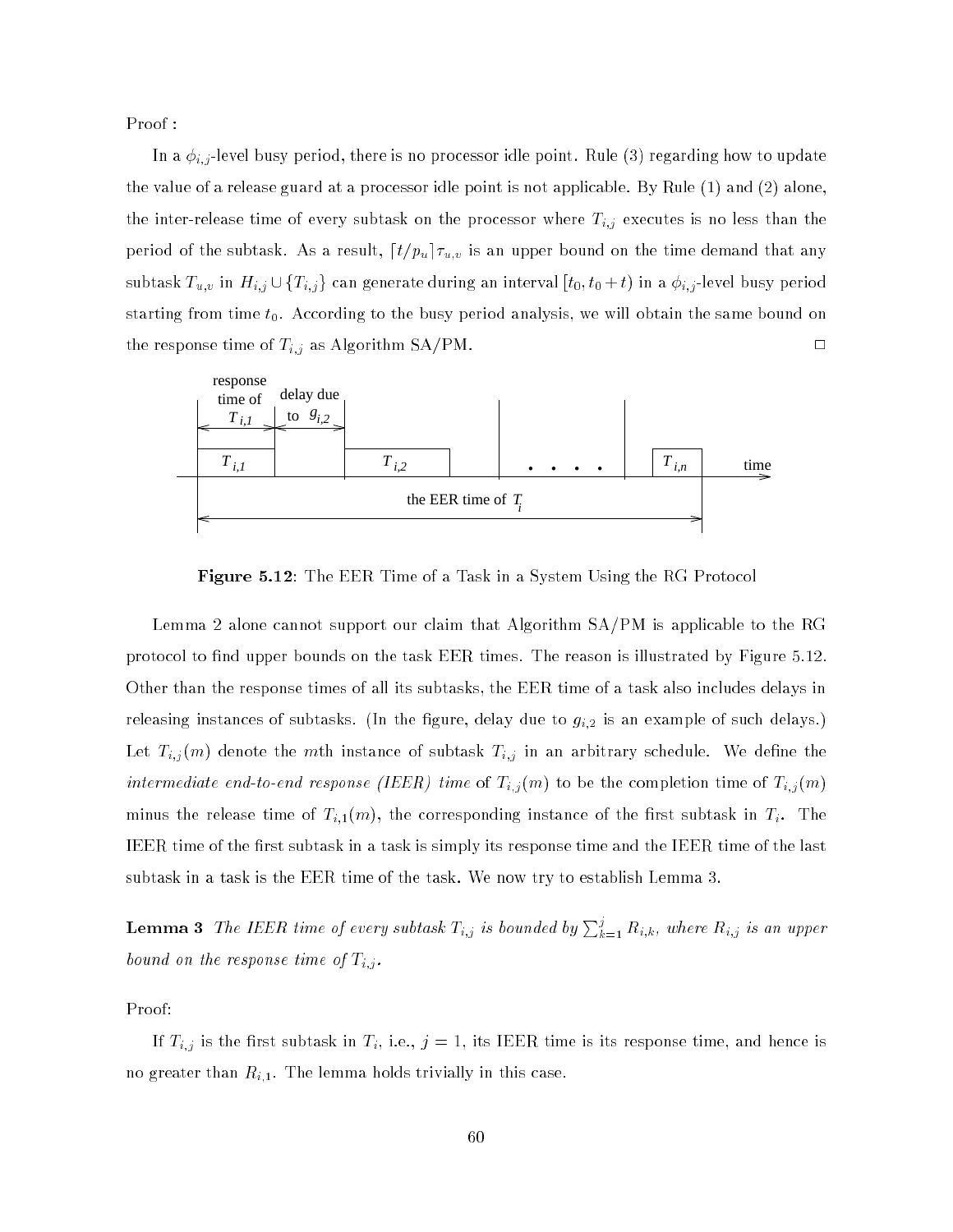We now consider the case when j  $\mu$  instance of  $\mu$  instance of Ti; instance of Ti; instance of Ti; instance of Ti; instance of Ti; instance of Ti; instance of Ti; instance of Ti; instance of Ti; instance of Ti; instanc and arbitrary schedule. Let  $\mathcal{V}$  and  $\mathcal{V}$  and  $\mathcal{V}$  and  $\mathcal{V}$  and  $\mathcal{V}$  and  $\mathcal{V}$  and  $\mathcal{V}$  denote the release time of Ti;  $\mathcal{V}$  and  $\mathcal{V}$  and  $\mathcal{V}$  and  $\mathcal{V}$  and  $\mathcal{V}$  and  $\mathcal{V}$  a completion time of  $T_{i,j}$  (m). To prove the lemma, we need to demonstrate that  $C_{i,j}$  (m)  $r_{i+1}(m) \geq 1$  $\sum_{k=1}^j R_{i,k}$  for  $j=2,3,\ldots,n_i$  and  $m=1,2,\ldots$  In order to do so, it suffices to prove  $r_{i,j}(m)\leq$  $r_{i,1}(m) + \sum_{k=1}^{j-1} R_{i,k}$ , because  $C_{i,j}(m) - R_{i,j} \leq r_{i,j}(m)$ . We will prove this by an induction on  $m$ , the instance index of a subtask instance  $T_{i,j}(m)$ .

 $\ell : I \setminus I$  of each subtast instance Ti; (iii) is released as soon as soon as soon as soon as soon as soon as soon as soon as soon as soon as soon as soon as soon as soon as soon as soon as soon as soon as soon as soon as as  $T_{i,j-1}(1)$  completes because  $g_{i,j}$  is initially set to 0 and delay due to  $g_{i,j}$  never occurs. Therefore, the IEER time of Ti;j (1) is equal to the sum of response times times of its compact  $\sim$ its predecessor. In other words, the IEER time is no greater than  $\sum_{k=1}^j R_{i,k}$ .

**Induction hypothesis**: Suppose that  $r_{i,j}(m-1) \leq r_{i,1}(m-1) + \sum_{k=1}^{j-1} R_{i,k}$   $(m \geq 1)$ .

**Induction** : We now try to establish that  $r_{i,j}(m) \leq r_{i,1}(m) + \sum_{k=1}^{j-1} R_{i,k}$ . According to the RG protocol, the release times the subtask instance  $\frac{1}{2}$   $\frac{1}{2}$   $\frac{1}{2}$  ,  $\frac{1}{2}$  ,  $\frac{1}{2}$  and  $\frac{1}{2}$  ,  $\frac{1}{2}$  ,  $\frac{1}{2}$  ,  $\frac{1}{2}$  ,  $\frac{1}{2}$  ,  $\frac{1}{2}$  ,  $\frac{1}{2}$  ,  $\frac{1}{2}$  ,  $\frac{1}{2}$  ,  $\frac{1}{$ immediate predecessor completes or when its release guard is due, whichever is later. By Rules (2) and (3) for updating the release guard, we have

$$
r_{i,j}(m) \le \max\{C_{i,j-1}(m), r_{i,j}(m-1) + p_i\}
$$
  

$$
\le \max\{r_{i,j-1}(m) + R_{i,j-1}, r_{i,j}(m-1) + p_i\}
$$

By the induction hypothesis, we have  $r_{i,j}(m-1) \leq r_{i,1}(m-1) + \sum_{k=1}^{j-1} R_{i,k}$ . Because  $T_{i,1}$ is a periodic subtask, we have  $r_{i,1}(m-1) + p_i \leq r_{i,1}(m)$ . The above inequality can then be written as

99.99

$$
r_{i,j}(m) \le \max \left\{ r_{i,j-1}(m) + R_{i,j-1}, r_{i,1}(m) + \sum_{k=1}^{j-1} R_{i,k} \right\}
$$

<sup>8</sup>

We can expand the above inequality recursively and obtain  $r_{i,j}(m) \leq r_{i,1}(m) + \sum_{k=1}^{j-1} R_{i,k}$ . By induction, we know that this inequality holds for  $m = 1, 2, \ldots$  Therefore, we conclude that the lemma is correct when  $j > 1$ .

 $\Box$ 

**Theorem 1** The task EER times in an end-to-end system using the RG protocol can be bounded by Algorithm SA/PM.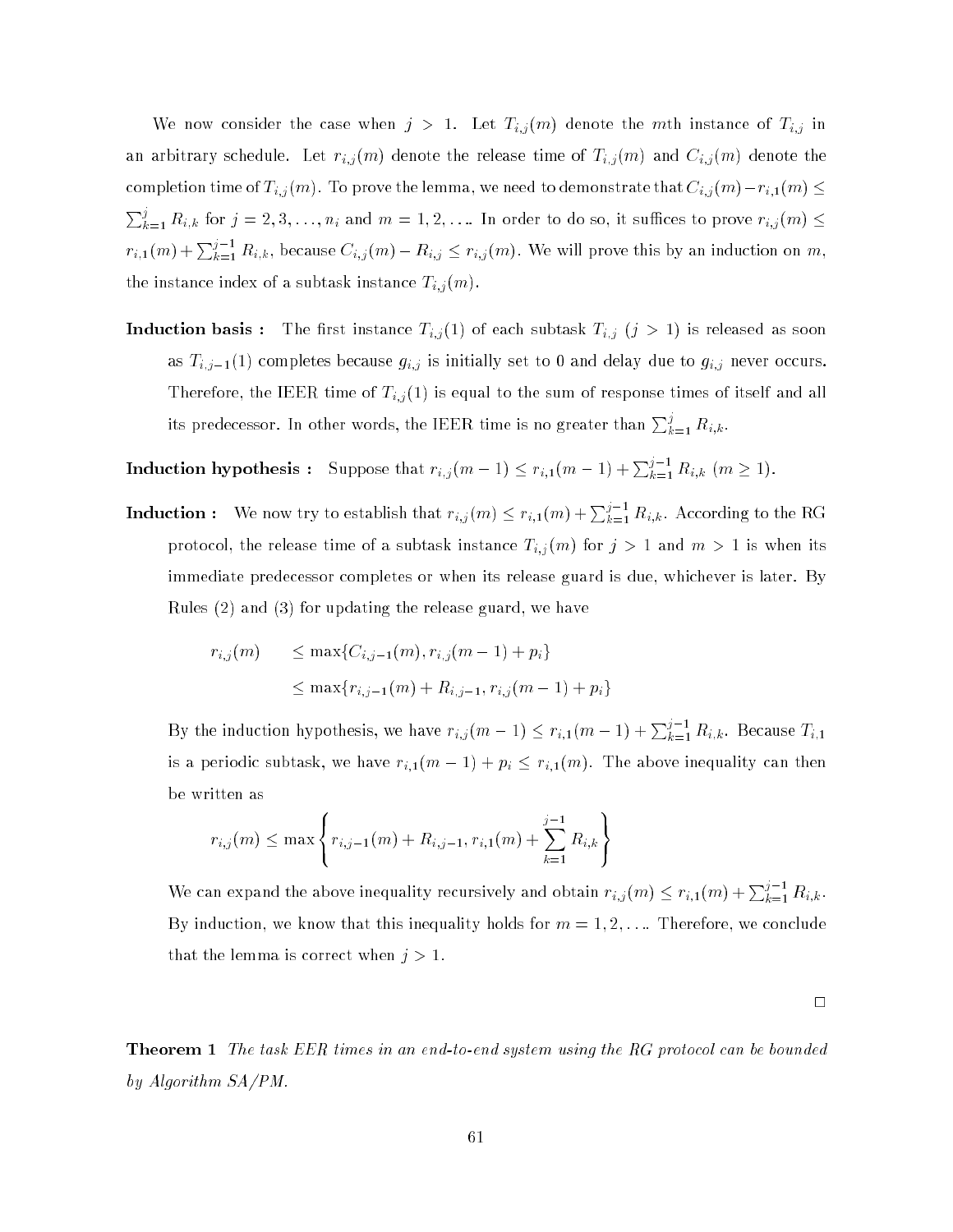Proof :

The EER time of a task is equal to the IEER time of its last subtask. The theorem thus follows Lemma 2 and Lemma 3.  $\Box$ 

Unfortunately, the improvement to Algorithm SA/PM, Algorithm SA/IPM, is not applicable to a system using the RG protocol. Take the system in Figure 5.4 for example. According to the PM or MPM protocol, the lengths of the interval between the completion time of an instance of  $T_{1,1}$  and the release time of the corresponding instance of  $T_{1,3}$  and the interval between the completion time of an instance of  $T_{1,3}$  and the release time of the next instance of  $T_{1,1}$  are at least 2 time units due to the adjusted phases of the subtasks. This gives a chance for an instance of  $T_{2,1}$  to execute and complete. We hence obtain a tighter bound on the response time of  $T_{2,1}$ . According to the RG protocol, however, we do not have a guaranteed minimum length. For example, if subtask instance  $T_{1,1}(1)$  and  $T_{2,1}(1)$  are released at time 0 and every subtask instance has the maximum execution time except that  $T_{1,2}(1)$  has the execution time of 1 time unit, the interval between the completion time of  $T_{1,1}(1)$  and the release time of  $T_{1,3}(1)$  becomes 1 time unit. As a consequence,  $T_{2,1}(1)$  will be preempted by both  $T_{1,1}(1)$  and  $T_{1,3}(1)$ , resulting in a response time of 9 time units and causing the first instance of  $T_{\rm 2}$  to miss its deadline.

### 5.4 Schedulability Analysis for the SS Protocol

The task behavior in a system using the SS protocol is much more complicated than in a system using other protocols. According to the PM, MPM, and RG protocols, only the releases of subtasks are controlled. Once a subtask instance is released, it executes to completion according to its own fixed priority. In other words, these synchronization protocols only govern the release but not the execution of a subtask instance. According to the SS protocol, however, a subtask instance is released as soon as its immediate predecessor completes, but its execution can be suspended at any point if the server runs out its budget. In a sense, the SS protocol governs the execution rather than the release of a subtask instance.

To simplify our discussion, let us first consider the case where every subtask instance has the maximum execution time. It can be easily shown that in this case the amount of budget replenished every time is always equal to the server execution time, i.e., there is no partial replenishment. This further implies that at any time the server either has just enough budget to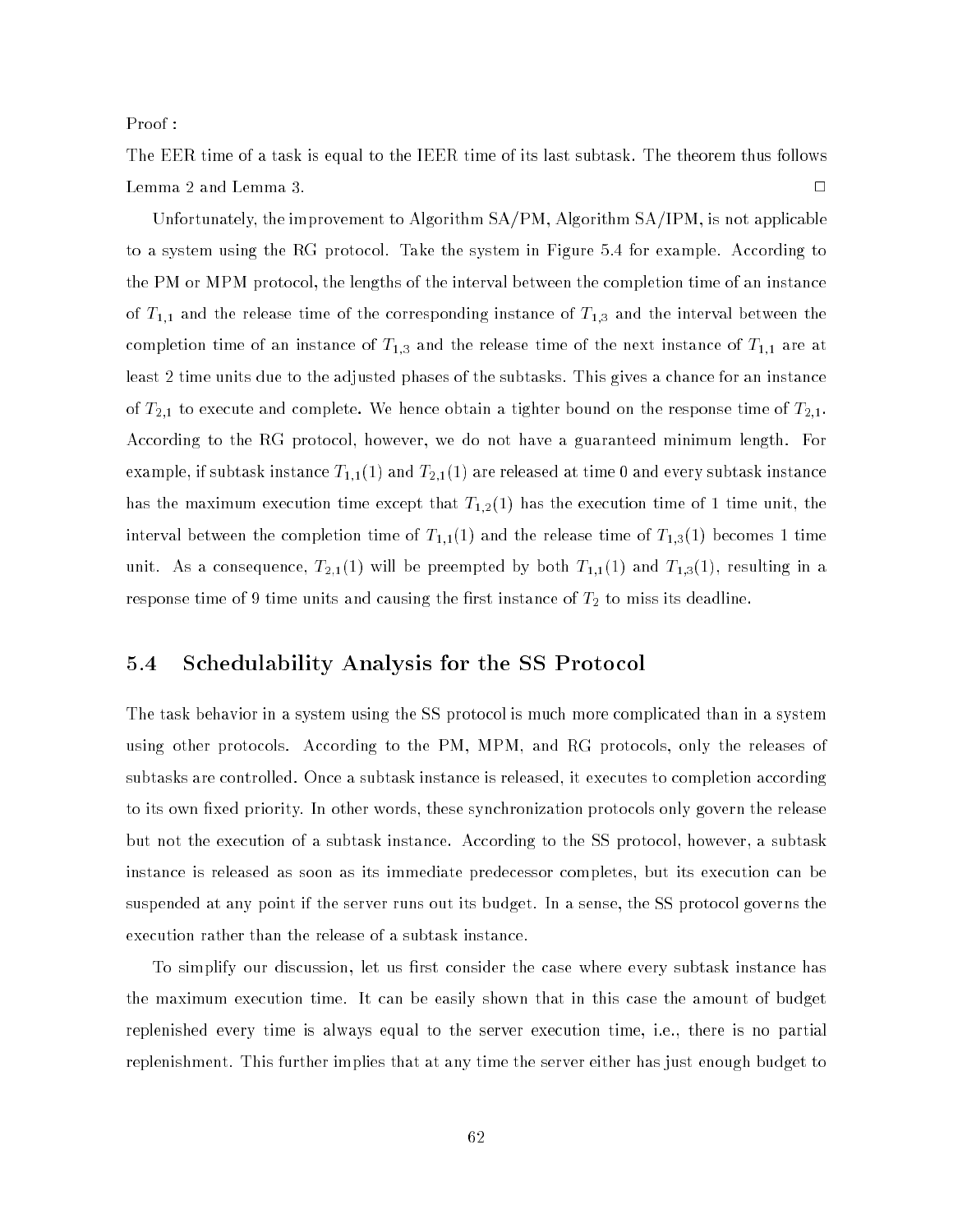execute a whole number of waiting subtask instances to completion or does not have any budget at all. In this case, we argue that the schedule obtained by the SS protocol is exactly the same as the schedule obtained by RG protocol. Rather than proving this statement, we list the one-to-one mapping between events in these two protocols in Table 5.4. This mapping gives an intuitive explanation of why this argument is true.

| Events in the RG protocol           | Events in the SS protocol                               |
|-------------------------------------|---------------------------------------------------------|
| $T_{i,j}(m)$ is released as soon as | $T_{i,j}(m)$ is released.                               |
| $T_{i,j-1}(m)$ completes,           | and its server has enough budget to complete it.        |
| $T_{i,j-1}(m)$ completes, but       | $T_{i,j}(m)$ is released, but its                       |
| $T_{i,j}(m)$ is not released.       | server does not have budget for it                      |
| $T_{i,j}(m)$ is released when       | the budget of the server of $T_{i,j}$ gets replenished, |
| the current time is $g_{i,j}$ .     | and the server now has enough budget for $T_{i,j}(m)$ . |

Table 5.4: One-to-One Mapping of Events in the RG Protocol and the SS Protocol

Since we have the same schedules for both the SS protocol and the RG protocol under the assumption that every subtask instance has the maximum execution time, obviously Algorithm SA/PM is equally applicable to bound the EER times of tasks in the SS protocol. For the similar reasons as we discussed for the RG protocol, the improved version of Algorithm SA/PM, Algorithm SA/IPM, is not applicable to the SS protocol either.

In general, the assumption that every subtask instance has the maximum execution time is not true. However, Algorithm SA/PM remains applicable to the SS protocol even after the assumption is removed. If subtask instances have execution times shorter than their maximum execution times, they may not use up all of the budget, and some later instances of the same subtask may get served earlier than they get served otherwise. Subtasks getting served earlier should shorten the overall EER times of their parent tasks. Due to the property of sporadic servers, doing so does not hurt the response times of other subtasks.

### 5.5 Schedulability Analysis for the DS Protocol

In a system that uses the DS protocol, the *time demand analysis* for periodic task systems [1, 5, 6] cannot be used directly to obtain a bound on the response time of each subtask. Several instances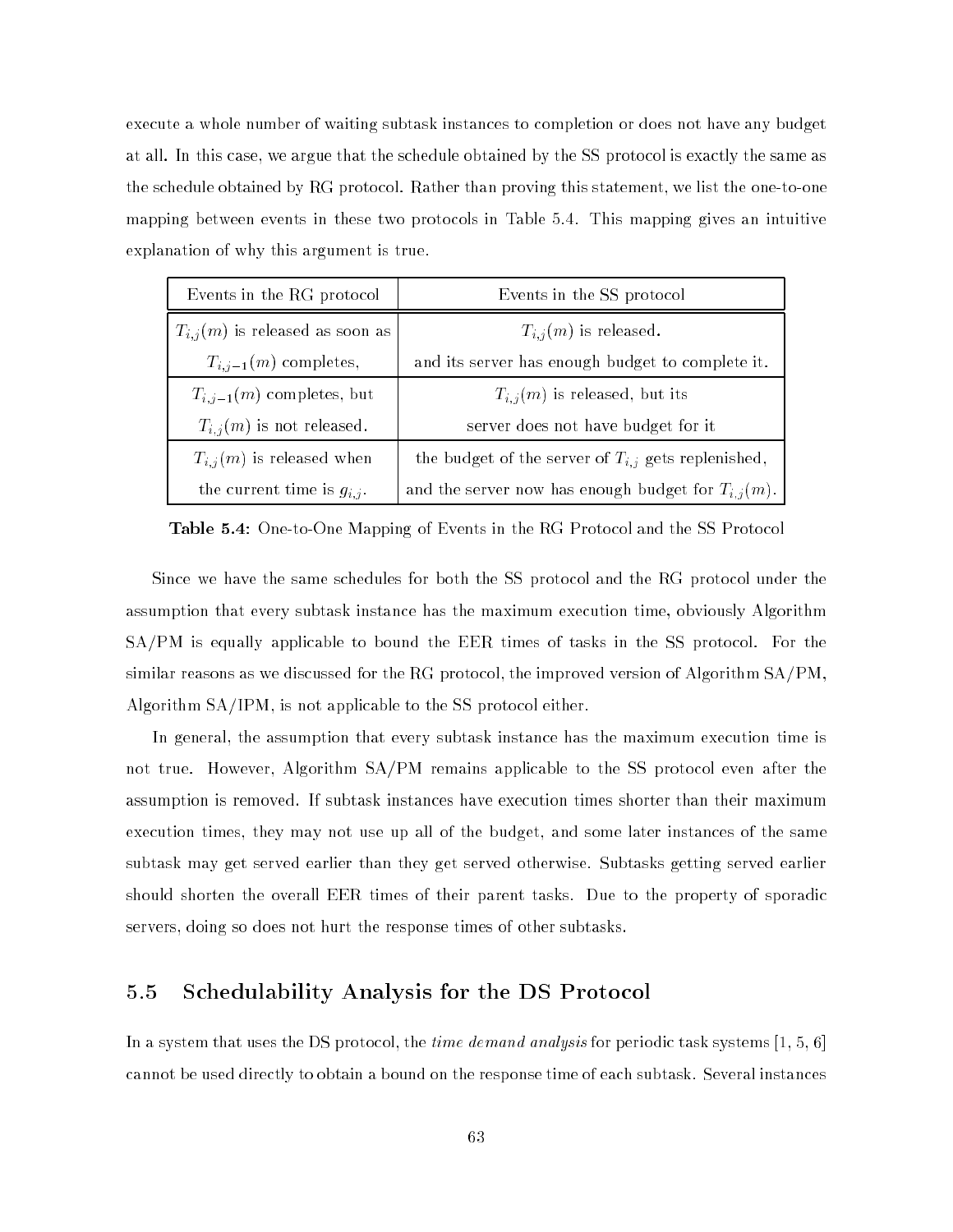

Figure 5.13: An Example to Illustrate the Clumping Effect

of a higher-priority subtask may execute back-to-back consecutively or rather closely together in time, a phenomenon called the *clumping effect*. Because of the *clumping effect*, the problem in bounding the task EER times in a system using the DS protocol is quite different from that of the previous four protocols due to a phenomenon called *clumping effect*. In this section, we first demonstrate the clumping effect and then present Algorithm SA/DS that bounds the task EER times in an end-to-end system using the DS protocol.

### 5.5.1 Clumping Effect

The example in Figure 5.13 illustrates the clumping effect. The system is a part of the system shown in Figure 3.3. The end-to-end relative deadline for each task is equal to its period.

On  $P_1$  subtask  $T_{1,1}$  has higher priority than  $T_{2,1},$  and on  $P_2$  subtask  $T_{2,2}$  has higher priority than  $T_{3,1}$ . Task  $T_3$  has a phase of 4 and others have zero phases. A schedule for the first 10 time units of this system was shown in Figure 3.4. It is copied here as Figure 5.14 for easy reference. In the schedule, we notice that the first two instances of  $T_{2,1}$  complete at time 4 and 8, causing two instances of  $T_{2,2}$  to be released at those times. As a result, the first two instances of  $T_{2,2}$ execute closely together, which causes the first instance of  $T_{3,1}$  to be preempted twice by  $T_{2,2}$ and  $T_3$  misses its deadline at time 10. On the other hand, if  $T_{2,2}$  were released periodically at the period of 6,  $T_{3,1}$  would never be preempted twice by  $T_{2,2}$  because they have the same period.

In general, the completion time of a subtask can vary widely, especially if the subtask is near the tail of a long subtask chain. The variation is not only caused by preemption by higher priority subtasks but also due to variations in the execution times of subtasks. If one instance of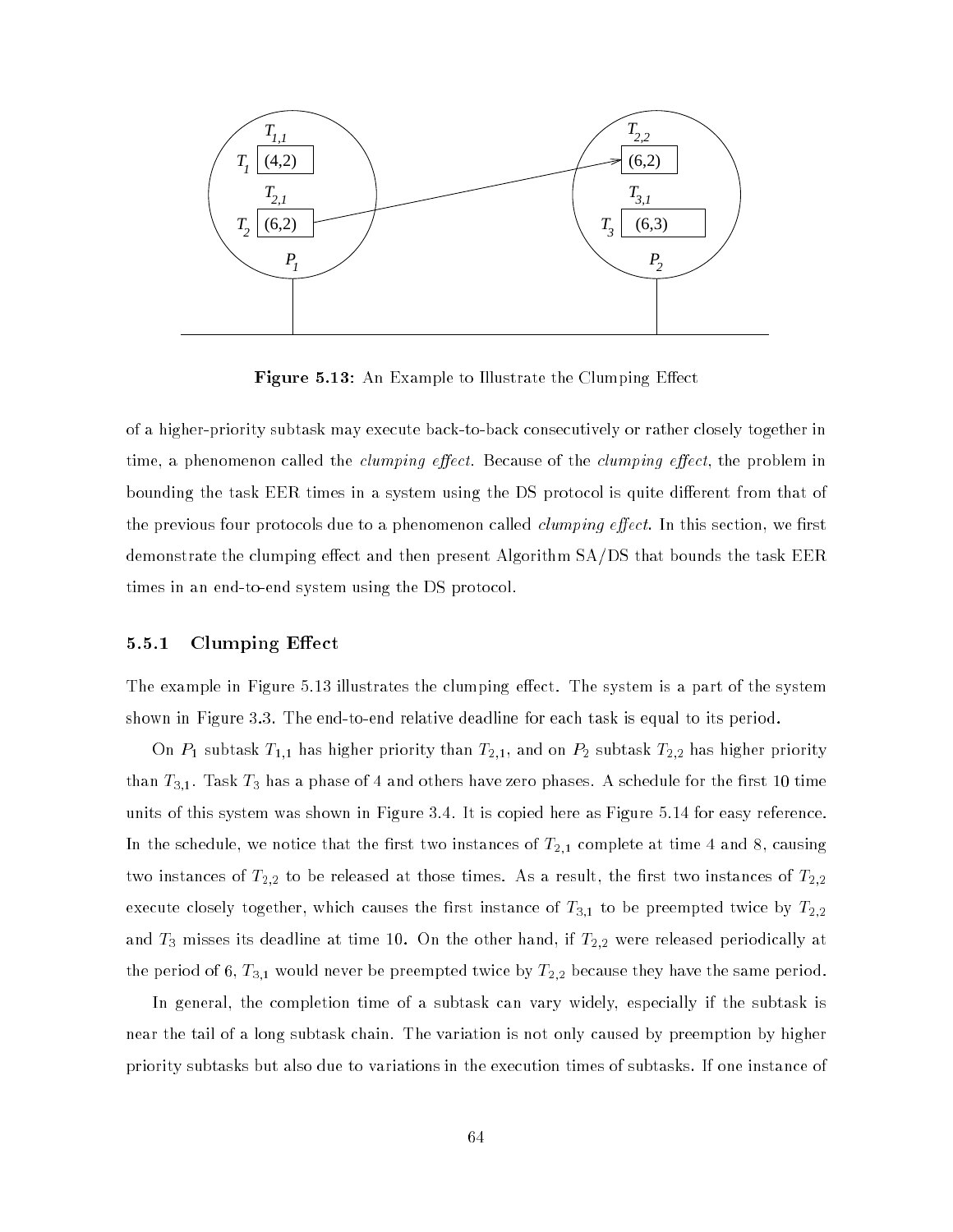

 $T_{3}$ misses its deadline

**Figure 5.14:** A Schedule of the System in Figure 5.13

Ti; completes rather late but all subsequent instances complete relatively early, it is conceivable relatively early, it is concerned to the complete relative of  $\mathbb{I}$ that many instances of  $T_{i,j+1}$  can be released and ready for execution rather close together in time. If there is another subtask on the same processor as  $T_{i,j+1}$  but with a lower priority, its execution will be delayed much longer than if  $T_{i,j+1}$  were released periodically. As a consequence, the schedulability of the whole system is affected negatively. This is what we call the *clumping*  $effect.$ 

In Algorithm SA/PM and SA/IPM, we bound the response times of all the subtasks of a task and then sum the bounds together as an upper bound on the EER time of the task. The clumping effect, however, causes many difficulties for this approach. We notice, from the previous example, that a subtask whose execution is synchronized according to the DS protocol interferes with the execution of a lower priority subtask on the same processor much more than a periodic subtask. To bound the extra interference precisely, we end up with a mutually dependent system to analyze [19]. Furthermore, since many instances of the same subtask can be released almost simultaneously, they may interfere with each other (because later instances need to wait until previous instances complete before they can start). Under this situation, the bound on the response time of a subtask may be quite pessimistic.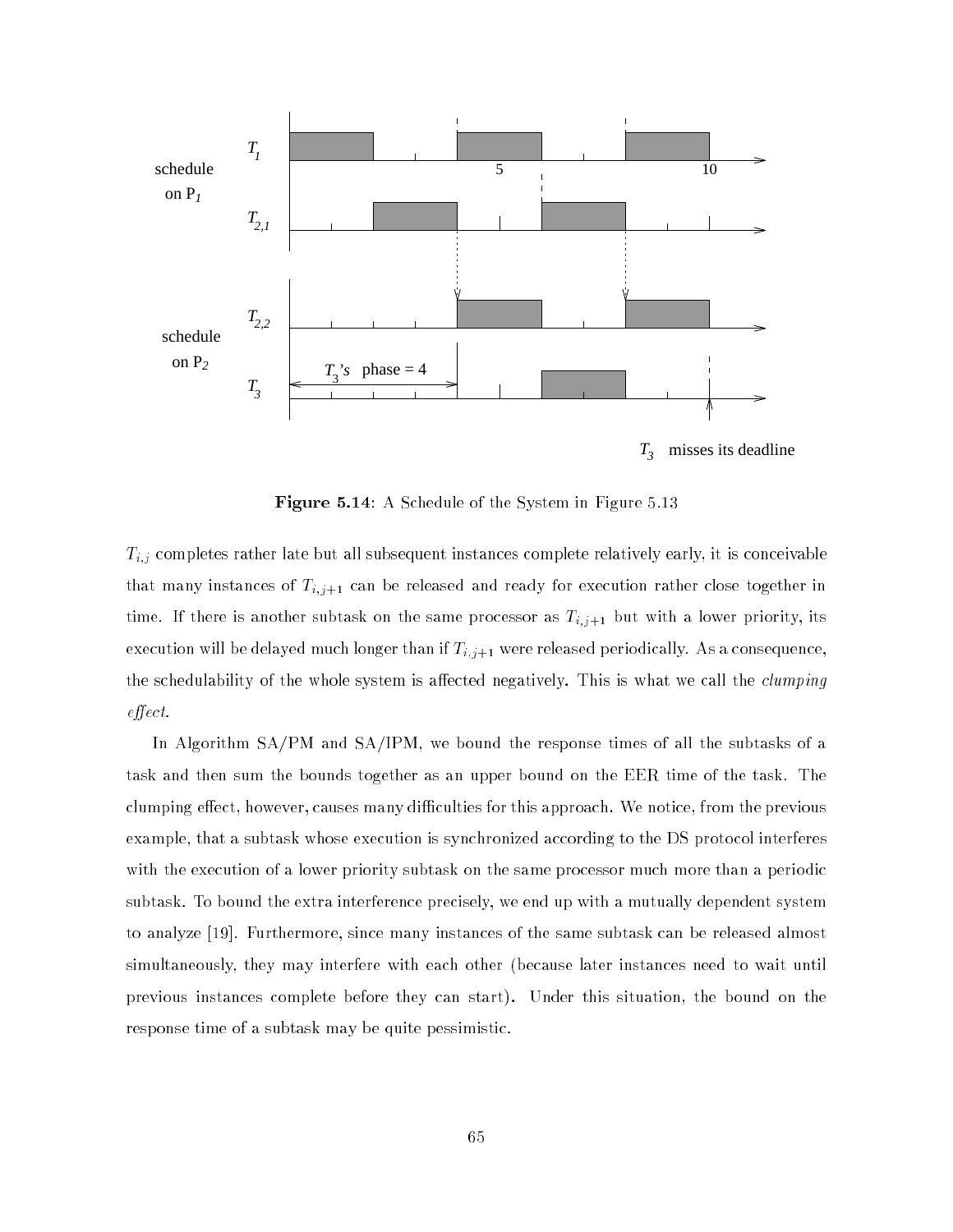We therefore take a different approach to bounding the EER times of tasks in a system using the DS protocol. We bound the IEER times of subtasks instead of the response times of subtasks, and, naturally, the bound on the IEER time of the last subtask is the bound on the EER time of the parent task.

### 5.5.2 Overall Structure of Algorithm SA/DS

Algorithm  $SA/DS$  uses the above described strategy to bound the task EER times in a system using the DS protocol. Figure 5.15 shows its structure. The input to Algorithm SA/DS consists of the parameters of a set of end-to-end periodic tasks,  $\{T_i\}$ , and the output is a set  $\{R_i\}$  of correct upper bounds on the task EER times. According to Algorithm  $SA/DS$ , we first obtain an initial upper bound Vi;j on the IEER time for each subtask Ti;j . This initial bound may be too optimistic, i.e., the bound may be incorrect because it can be smaller than the actual worst-case IEER time of the subtask. We then feed both the parameters of the tasks and the initial bounds to Algorithm IEERT, which computes a set  $\{V_{i,j}\}$  of new upper bounds on subtask IEER times. If all the new bounds are equal to their corresponding bounds provided at input, the bound  $V_{i,n_i}$ on the IEEE subtast subtask of the last subtask of each task is the (correct) upper bound Ri on the task EER time obtained by Algorithm SA/DS. Otherwise, we set  $v_{i,j}$  to be equal to  $v_{i,j}$  for every subtask, use the new input and apply Algorithm IEERT again. We repeat this iterative process until all the new bounds are equal to their corresponding input bounds. In the following subsections we first describe Algorithm IEERT and then prove that the bounds obtained by Algorithm SA/DS are correct upper bounds on task IEER times when the iteration terminates. Lastly, we address the termination issue of Algorithm SA/DS and relate our work to existing work.

### 5.5.3 Algorithm IEERT

Algorithm IEERT takes as input the parameters of a set of end-to-end periodic tasks in the system and upper bounds on the IEER times of subtasks. The algorithm computes a set of new upper bounds on the IEER times of subtasks as the output. In the following discussion, we focus on subtask Ti;j , the target subtask, whose IEER time is to be bounded.

The key technique used in Algorithm IEERT is the busy period analysis discussed earlier in this chapter. Similar to Algorithm SA/PM, we rst derive a bound Di;j on the duration of a i; a i;j -level busy period. Suppose a i;j -level busy period starts at time to time to time the time to tim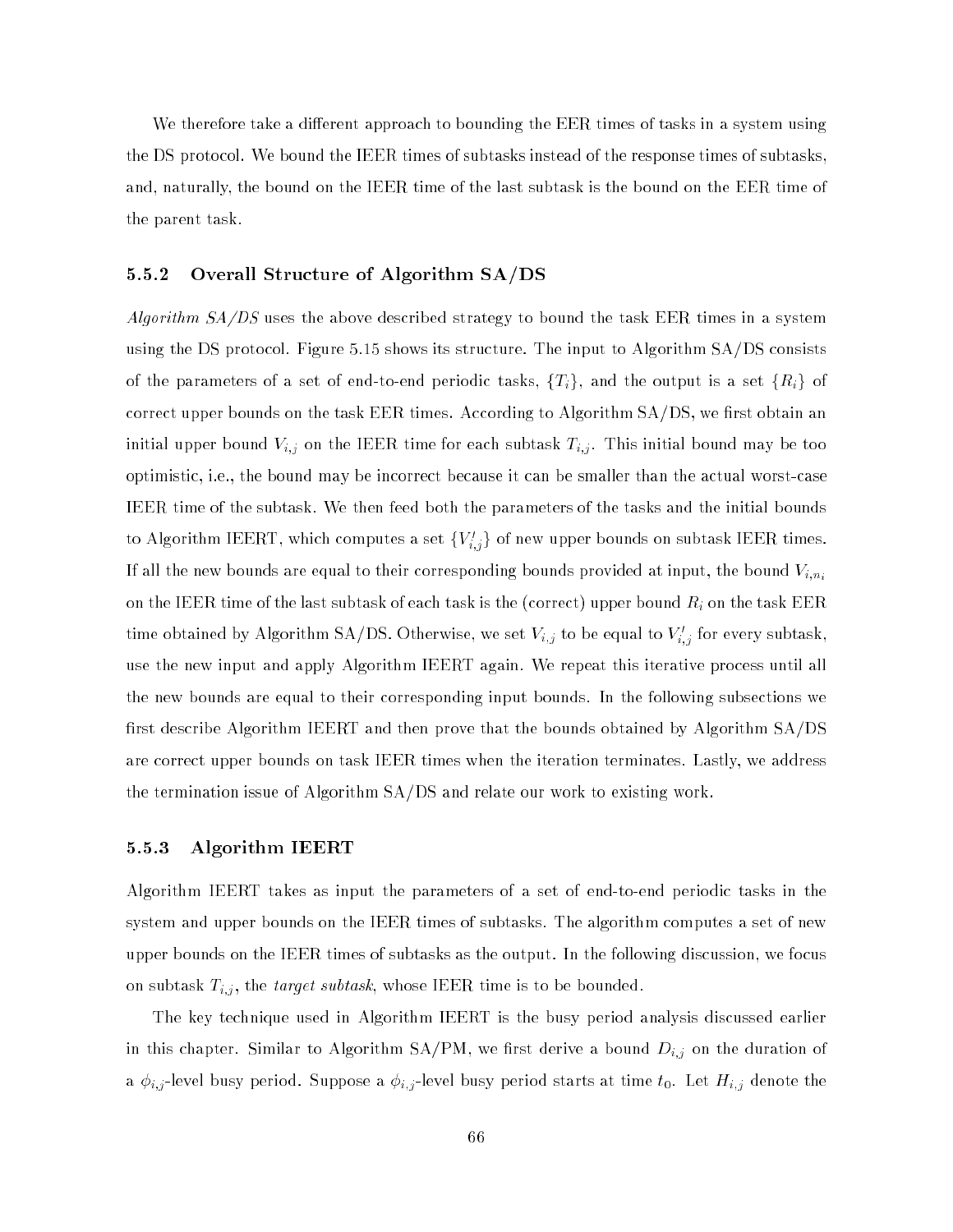

Figure 5.15: The Flow Control Diagram of Algorithm SA/DS

set of subtasks, excluding Ti;j , that are on the same processor as Ti;j and have priorities higher than or equal to Ti; . The time demonstration  $\mathcal{M}(t)$  with respect to the busy period is equal to the busy period is equal to the busy period is equal to the busy period is equal to the busy period is equal to the busy to the sum of the matrixed by time demand generation  $\beta$  first, subtant in Hi;j  $\bullet$  [Fi;j] carring interval  $[t_0, t_0 + t)$ . During the interval, the amount of time demand generated by a subtask  $T_{u,i}$ in Hi;j w [H];j] cannot exceed the product of the number of the number of  $\alpha_{i,j}$  released in the interval and the maximum execution time use  $u,v$  . Unlike  $V$  of Tu;v . Unlike Algorithm SA/PM, however, the maximum execution time  $v$ number of Tu;v that are released in interval  $\sim$  to  $\sim$  to the easily bounded because  $\sim w$ may not be released periodically due to the clumping effect.

To bound the number of instances of Tu;v (in Hi;  $j \in \{1, 1, 1, \ldots, n\}$  and can be released during interval  $[t_0, t_0 + t)$  in a  $\phi_{i,j}$ -level busy period starting from time  $t_0$ , we examine Figure 5.16 which illustrates the releases of instances of  $\alpha$  in the interval, as well as well as the corresponding instances of the predecessors of the predecessors of  $\alpha$  indicates the release time of subtask instance time of subtask instance time of subtask instance time of subtask instance time of subtask instance time of subtask instance t Tx;y(x). Suppose there are  $\alpha$  in the case of Tu;v released in interval  $\alpha$  (to  $\alpha$ ). Let  $\alpha$  (v (  $\alpha$ ) (x)). Let and the contraction of the busy period. Tu; released in the busy period. Tu; the busy period in the busy period. Tu;  $\mathbf{u}_i$ instance of the first subtask  $T_{u,1}$  corresponding to  $T_{u,v}(1)$   $(T_{u,v}(k))$ . Obviously the number of instances of Tu;v in the busy period is equal to the number of instances of  $\alpha$ ; in intervalsed in intervalsed in intervalsed in intervalsed in intervalsed in intervalsed in intervalsed in intervalsed in intervalsed in i  $[r_{u,1}(1), r_{u,1}(k)]$ . Since subtask  $T_{u,1}$  is a periodic subtask, we can bound the number of instances of  $T_{u,1}$  released in interval  $[r_{u,1}(1), r_{u,1}(k)]$  if we can bound the duration of the interval. From the figure, we can derive an upper bound on the duration of interval  $[r_{k,1}(1), r_{u,1}(k)]$  as follows.

$$
r_{u,1}(k) - r_{u,1}(1) \quad < \quad ((t_0 + t) - t_0) + (r_{u,v}(1) - r_{u,1}(1))
$$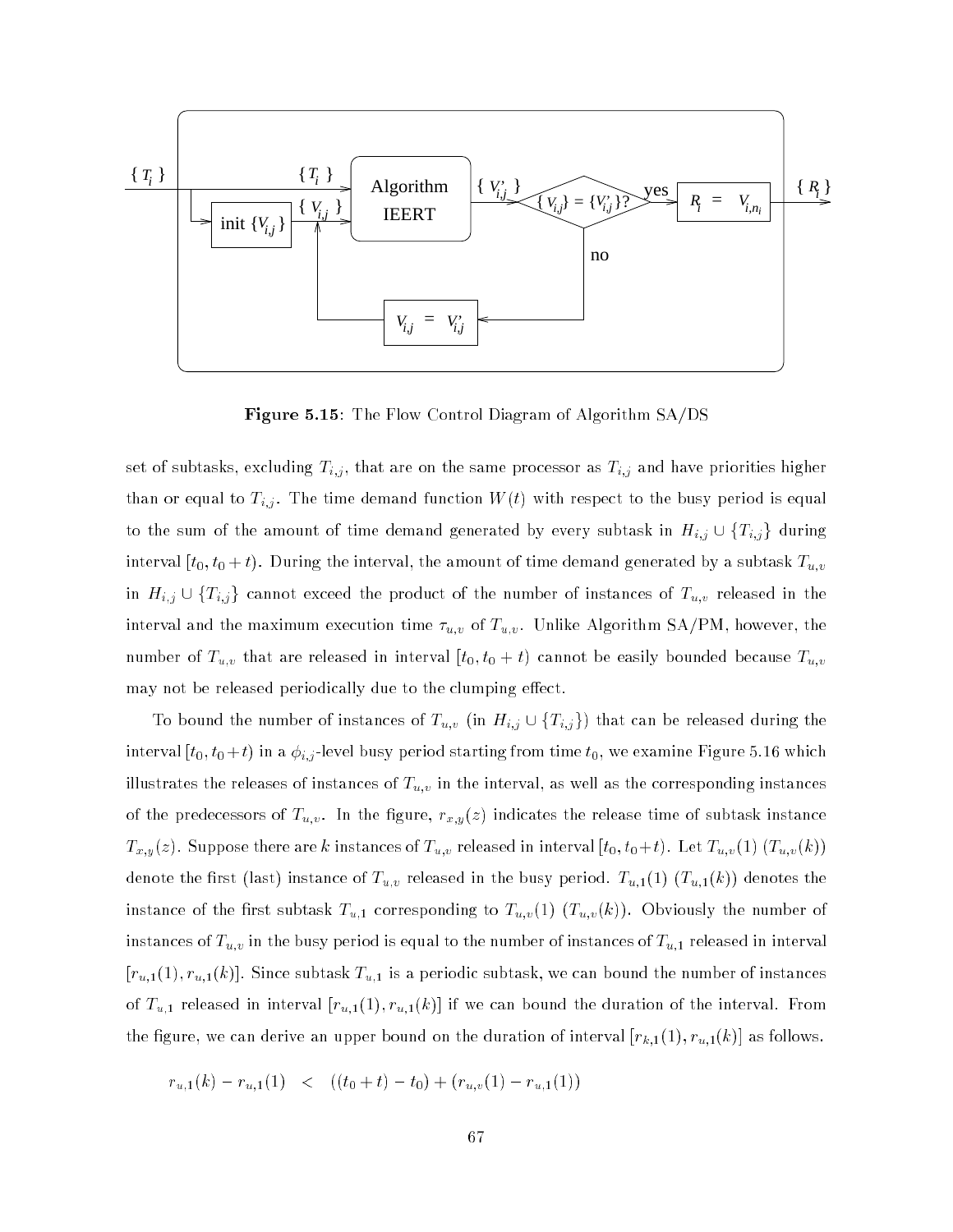

Figure 5.16: Maximal Duration of a isotropic of a if  $k,l$ 

$$
\leq t+V_{u,v-1}
$$

where  $V_{u,v-1}$  is the input upper bound on the IEER time of  $T_{u,v-1}$ . (By assumption,  $V_{i,0}$  is equal to 0 for any i.e.  $\alpha$  i.e. the number k of instances of the number k of instances of the number  $\alpha$ be bounded by  $\lfloor (D + R_{u,v-1})/p_u \rfloor$ . The time demand function with respect to a  $\phi_{i,j}$ -level busy period can be upper-bounded by

$$
\sum_{T_{u,v}\in H_{i,j}\cup\{T_{i,j}\}} \left\lceil \frac{t+R_{u,v-1}}{p_u} \right\rceil \tau_{u,v}
$$

According to the busy period analysis, an upper bound Di;j on the duration of a i;j -level busy period can be computed by

$$
D_{i,j} = \min \left\{ t > 0 \mid t = \sum_{T_{u,v} \in H_{i,j} \cup \{T_{i,j}\}} \left\lceil \frac{t + R_{u,v-1}}{p_u} \right\rceil \tau_{u,v} \right\}
$$
(5.8)

There exists a solution for  $D_{i,j}$  if  $\sum_{T_u,v\in H_{i,j}\cup\{T_{i,j}\}}\tau_{u,v}/p_u$  is less than 1. The iterative process described in Section 5.1 can be employed to obtain the solution if it exists.

Given the maximum duration  $\mathbb{Z}^{\{1\}}$  of any i;  $\mathbb{Z}^{\{1\}}$  of any is period, the maximal number  $\mathbb{Z}^{\{1\}}$  of instances of Ti; in the busy period is given by period in the busy period is given by period in the busy period

$$
M_{i,j} = \left\lceil \frac{D_{i,j} + V_{i,j-1}}{p_i} \right\rceil \tag{5.9}
$$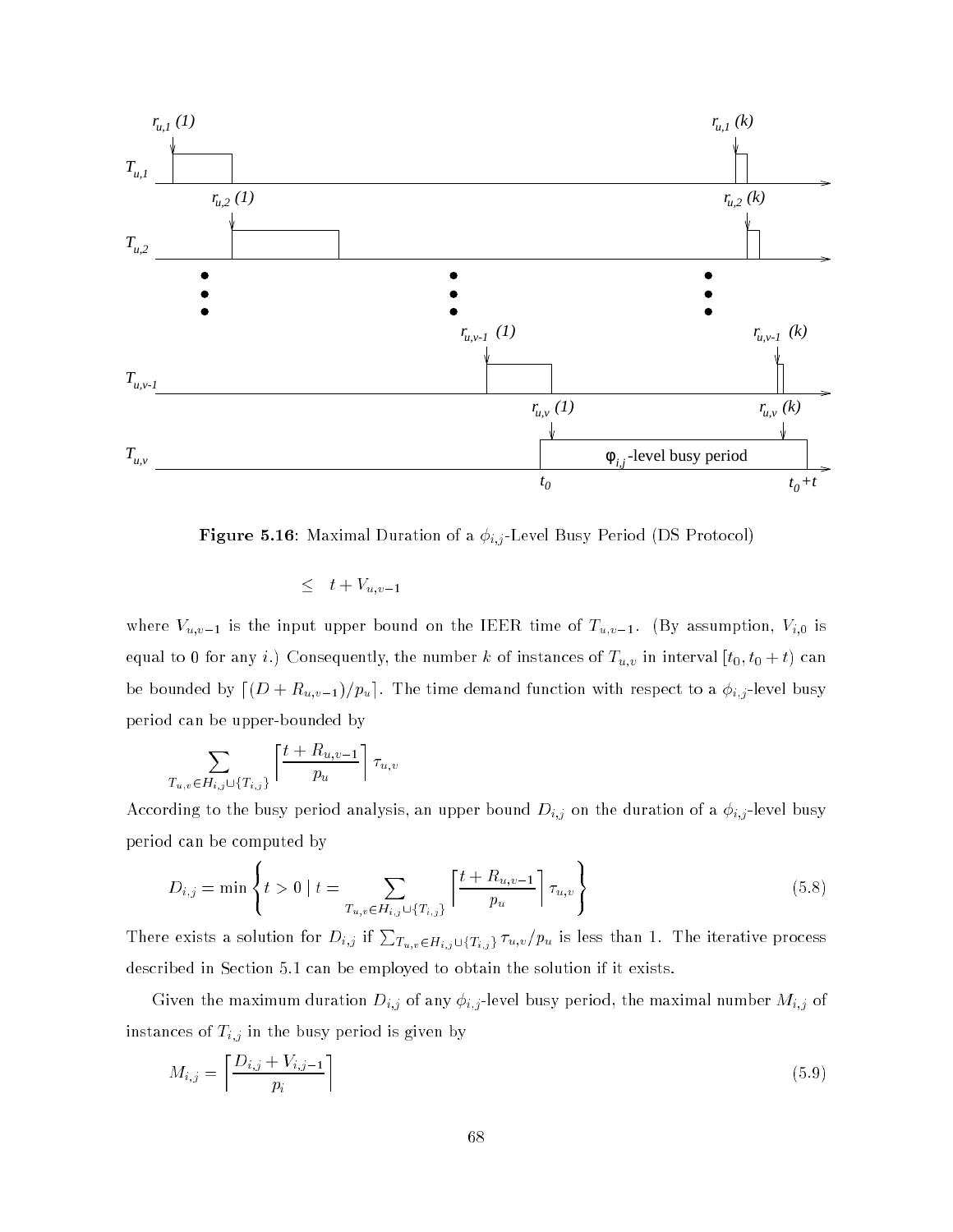We now try to obtain a bound on the IEER time of an arbitrary instance of Ti;j . Since any instance of Ti; and complete in a i; and completed in a i; -level busy period, let this arbitrary, let this arbitrary, let this arbitrary, let this arbitrary, let this arbitrary, let this arbitrary, let this arbitrary, le instance  $\pm_{i,j}$  (m) be the mth (1  $\pm$  m  $\pm$  Mi; ) instance of  $\pm_{i,j}$  released in the busy period. By an analysis similar to the one described in the previous paragraph, the time demand function with respect to  $T_{i,j}(m)$  is bounded from above by

$$
m\tau_{i,j} + \sum_{T_{u,v} \in H_{i,j}} \left\lceil \frac{t + V_{u,v-1}}{p_u} \right\rceil \tau_{u,v}
$$

<sup>8</sup>

According to the time demand analysis,  $t_0 + C_{i,j}(m)$  is an upper bound on the completion time of time to the time when the time when the time when the time when the busy period starts and Ci; might by the

$$
C_{i,j}(m) = \min \left\{ t > 0 \mid t = m\tau_{i,j} + \sum_{T_{u,v} \in H_{i,j}} \left\lceil \frac{t + V_{u,v-1}}{p_u} \right\rceil \tau_{u,v} \right\}
$$
(5.10)

<sup>9</sup>

This equation has a solution for  $C_{i,j}(m)$  if  $\sum_{T_{u,v}\in H_{i,j}}\tau_{u,v}/p_u$  is less than 1. A lower bound for the release time of  $T_{i,1}(m)$  is  $t_0 - V_{i,j-1} + (m-1)p_i$ . Thus an upper bound  $V_{i,j}(m)$  on the IEER time of  $\mathcal{L}_{i,j}$  (m) can be computed by  $j$ 

$$
V_{i,j}(m) = C_{i,j}(m) + V_{i,j-1} - (m-1)p_i
$$
\n(5.11)

Since Vi;j (m) is an upper bound on the IEER time of the mth instance of Ti;j in any i;j -level busy period, the maximum of Vi)), the m  $\pm 1$  for  $\pm 1$  is  $\pm 1$  for  $\pm 1$  , we define an upper bound on the IEER time of  $T_{i,j}$  in general. This is the new bound  $V_{i,j}$  computed by Algorithm IEERT. The pseudo-code of the Algorithm IEERT is listed in Figure 5.17. From the above analysis, we can see that the correctness of  $v_{i,j}$  depends on the correctness of the input bounds. As long as an the input bounds are correct, the output bounds computed by Algorithm IEERT are correct.

### 5.5.4 Algorithm SA/DS

Let  ${\bf v}=\{v_{i,j}\},\,{\bf 1}=\{I_{i,j}\},$  and  $IELRI\,({\bf 1},{\bf v})$  denote the set  ${\bf R}\,$   $(\{R_{i,j}\})$  of new upper bounds obtained by Algorithm IEERT, i.e.,  $\mathbf{R}' = I E E R T(\mathbf{T}, \mathbf{R})$ . Figure 5.18 lists the pseudo-code of Algorithm SA/DS. In the initialization step, we use the sum of the maximum execution times of Ti;j and its predecessors as an initial estimate of the bound on the IEER time of Ti;j . Obviously, this estimate may be overly optimistic. After the iteration terminates, the bound on the IEER time of  $\mathcal{L}_{i},n_{i}$  computed during the last iteration is the bound on the EER time of Ti.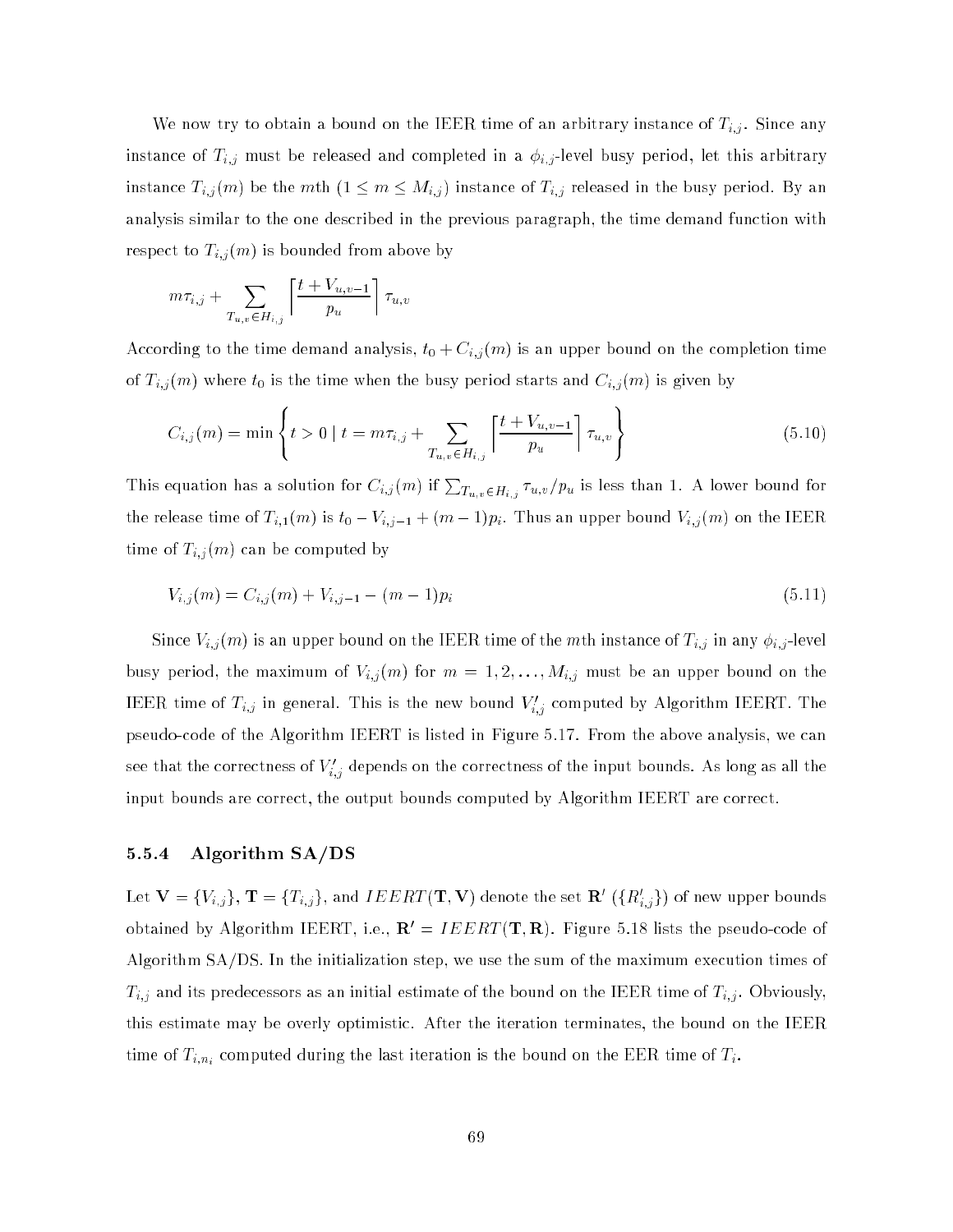Algorithm IEERT

### Input :

- 1. A set  ${T<sub>i</sub>}$  of end-to-end periodic tasks.
- 2. A set  $\{V_{i,j}\}$  of bounds on the IEER times of subtasks.

**Output** : A set  $\{V_{i,j}\}\)$  of new bounds on the IEER times of subtasks.

### Algorithm :

For each subtask  $\bar{T}_{i,j}$ 

1. Compute an upper bound  $D_{i,j}$  on the duration of a  $\phi_{i,j}$ -level busy period

$$
D_{i,j} = \min \left\{ t > 0 \mid t = \sum_{T_{u,v} \in H_{i,j} \cup \{T_{i,j}\}} \left\lceil \frac{t + V_{u,v-1}}{p_u} \right\rceil \tau_{u,v} \right\}
$$

2. Compute an upper bound  $M_{i,j}$  on the number of instances of  $T_{i,j}$  in a  $\phi_{i,j}$ -level busy period

<sup>9</sup>

99.99

$$
M_{i,j} = \left\lceil \frac{D_{i,j} + V_{i,j-1}}{p_i} \right\rceil
$$

**88 September 200** 

3. For  $m=1$  to  $M_{i,j}$  do

 $\mathcal{L}_{\mathcal{A}}$  compute  $\mathcal{L}_{\mathcal{A}}$  (m) by solving the following equation.

$$
C_{i,j}(m) = \min \left\{ t > 0 \mid t = m\tau_{i,j} + \sum_{T_{u,v} \in H_{i,j}} \left\lceil \frac{t + V_{u,v-1}}{p_u} \right\rceil \tau_{u,v} \right\}
$$

(b) Compute an upper bound  $V_{i,j}(m)$  on the IEER time of the mth instance in a  $\phi_{i,j}$ -level busy period

$$
V_{i,j}(m) = C_{i,j}(m) + V_{i,j-1} - (m-1)p_i
$$

4. Compute the new bound  $V_{i,j}$  by

$$
V'_{i,j} = \max\{V_{i,j}(m)\}, \quad for \ 1 \le m \le M
$$

### Figure 5.17: Pseudo-Code of Algorithm IEERT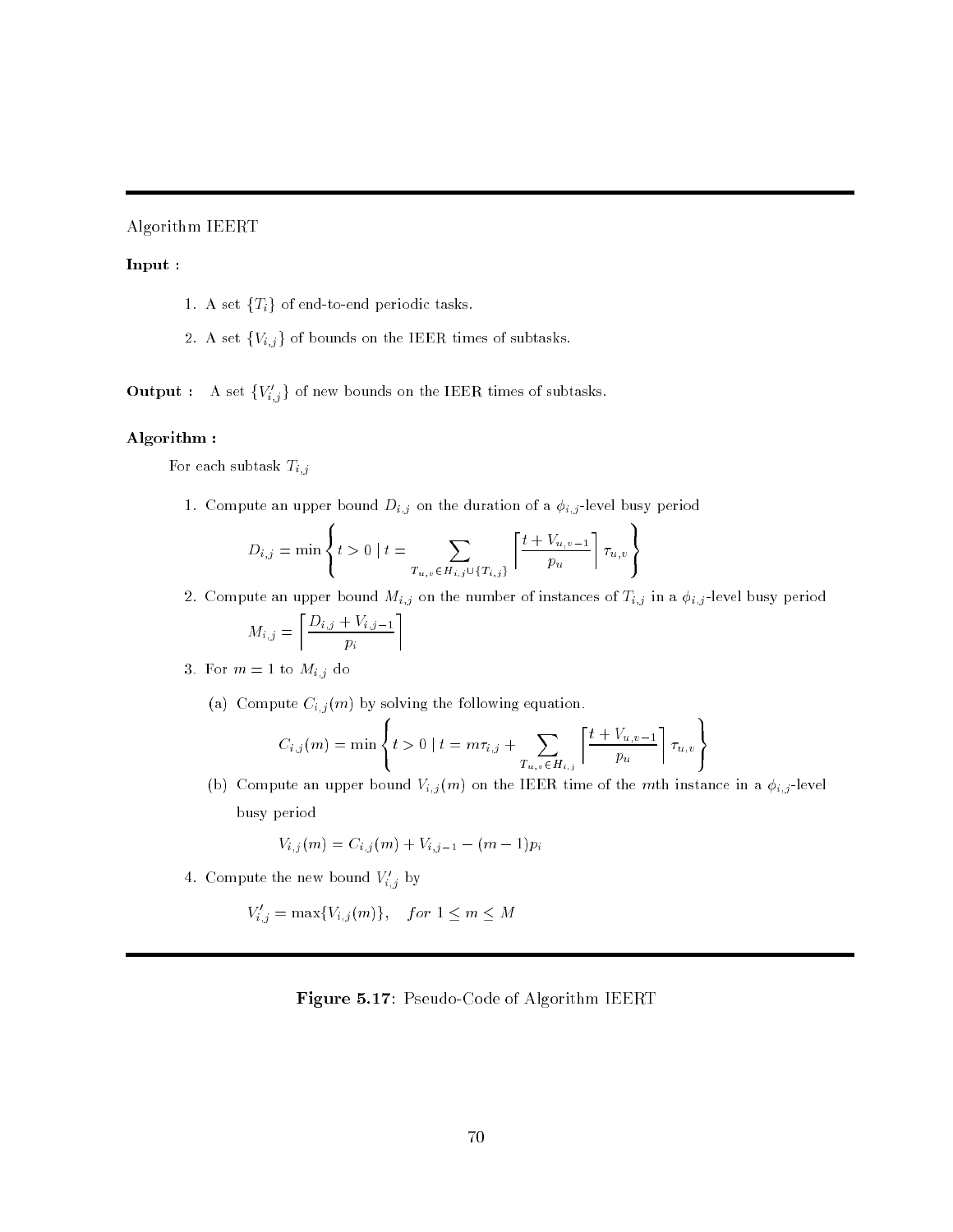Algorithm SA/DS

Input : Task set T.

Output : The set R of upper bounds on the EER times of tasks.

### Algorithm :

1. For each subtask  $\mathcal{T}_{i,j}\,,$ 

$$
V'_{i,j} = \sum_{m=1}^{j} \tau_{i,m}
$$
  

$$
V_{i,j} = 0
$$

- 2. Repeat until  $(V_{i,j} \equiv V_{i,j}$  for every subtask  $T_{i,j}$ 
	- $(a) \mathbf{v} = \mathbf{v}$ .

(b) 
$$
\mathbf{V}' = IEERT(\mathbf{T}, \mathbf{V})
$$
.

 $3.5.$  For each task  $\frac{1}{2}$   $\frac{1}{2}$   $\frac{1}{2}$   $\frac{1}{2}$   $\frac{1}{2}$   $\frac{1}{2}$   $\frac{1}{2}$   $\frac{1}{2}$   $\frac{1}{2}$   $\frac{1}{2}$   $\frac{1}{2}$   $\frac{1}{2}$   $\frac{1}{2}$   $\frac{1}{2}$   $\frac{1}{2}$   $\frac{1}{2}$   $\frac{1}{2}$   $\frac{1}{2}$   $\frac{1}{2}$   $\frac{1}{2}$ 

Figure 5.18: Pseudo-Code of Algorithm SA/DS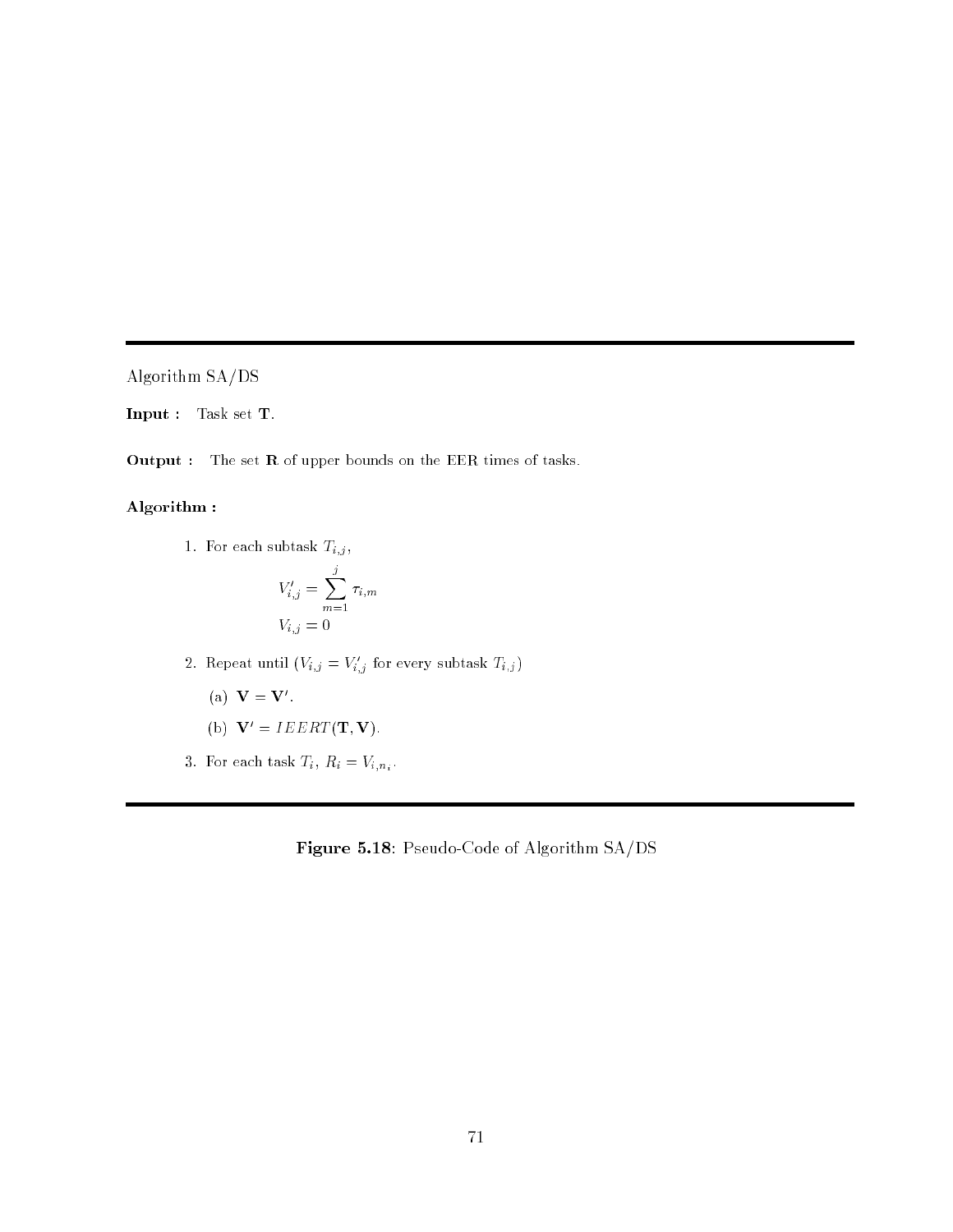Theorem 2 states an important attribute of Algorithm IEERT, which can be applied directly to prove that Algorithm SA/DS is correct. The proof of this theorem makes use of the following lemma.

Lemma 4 Suppose that a subtask instance Ti;j (m) completes at time t. If the IEER time of every subtask instance Tu;v(w) that completes before t is no greater than some Xu;v <sup>&</sup>gt; 0, then the IEER time of  $T_{i,j}(m)$  is no greater than  $\Lambda_{i,j}$ , where  $\mathbf{X} = \mathbf{I} E E R \mathbf{I} (\mathbf{T}, \mathbf{X}).$ 

### Proof:

The correctness of Lemma 4 follows from the busy period analysis presented in the previous  $\Box$ 

Theorem 2 Let X = fXi;j <sup>g</sup> be a set of positive numbers, where there is a one-to-one mapping between IF  $j$  and Ti;j . If IEERT (Time IEE), then IF  $j$  is a correct upper bound on the IEER time of  $\mathcal{F}$  . The operator of  $\mathcal{F}$ 

### Proof:

Suppose that the system starts to run at time origin  $(t = 0)$ . We prove the theorem by an induction over all the subtask instances in an arbitrary schedule in the order of their completion times.

- **Induction basis:** Starting from time 0, the first completed subtask instance in the system must be the first instance of the first subtask of a task. Let this subtask instance be  $T_{i,1}(1)$ . Suppose that  $T_{i,1}(1)$  completes at time  $t_0$ . Obviously on the processor where  $T_{i,1}$  executes,  $T_{i,1}(1)$  has the highest priority among all subtask instances that are released before time  $t_0$ . The response time of  $T_{i,1}(1)$  is then equal to its execution time which is less than or equal to  $\tau_{i,1}$ . On the other hand, the condition of the theorem that  $\mathbf{X} = I E E R T(\mathbf{T}, \mathbf{X})$  allows us to say that Xi;j must be greater than or equal to i;j for every subtask Ti;j . Therefore, the response time of  $T_{i,1}(1)$ , or the IEER time of  $T_{i,1}(1)$  in this case, must be less than or equal to  $X_{i,1}$ .
- **Induction hypothesis :** The IEER time of every subtask instance  $T_{u,v}(w)$  that completes before the time than than  $\alpha$  is no longer than the corresponding  $\alpha$  . The corresponding  $\alpha$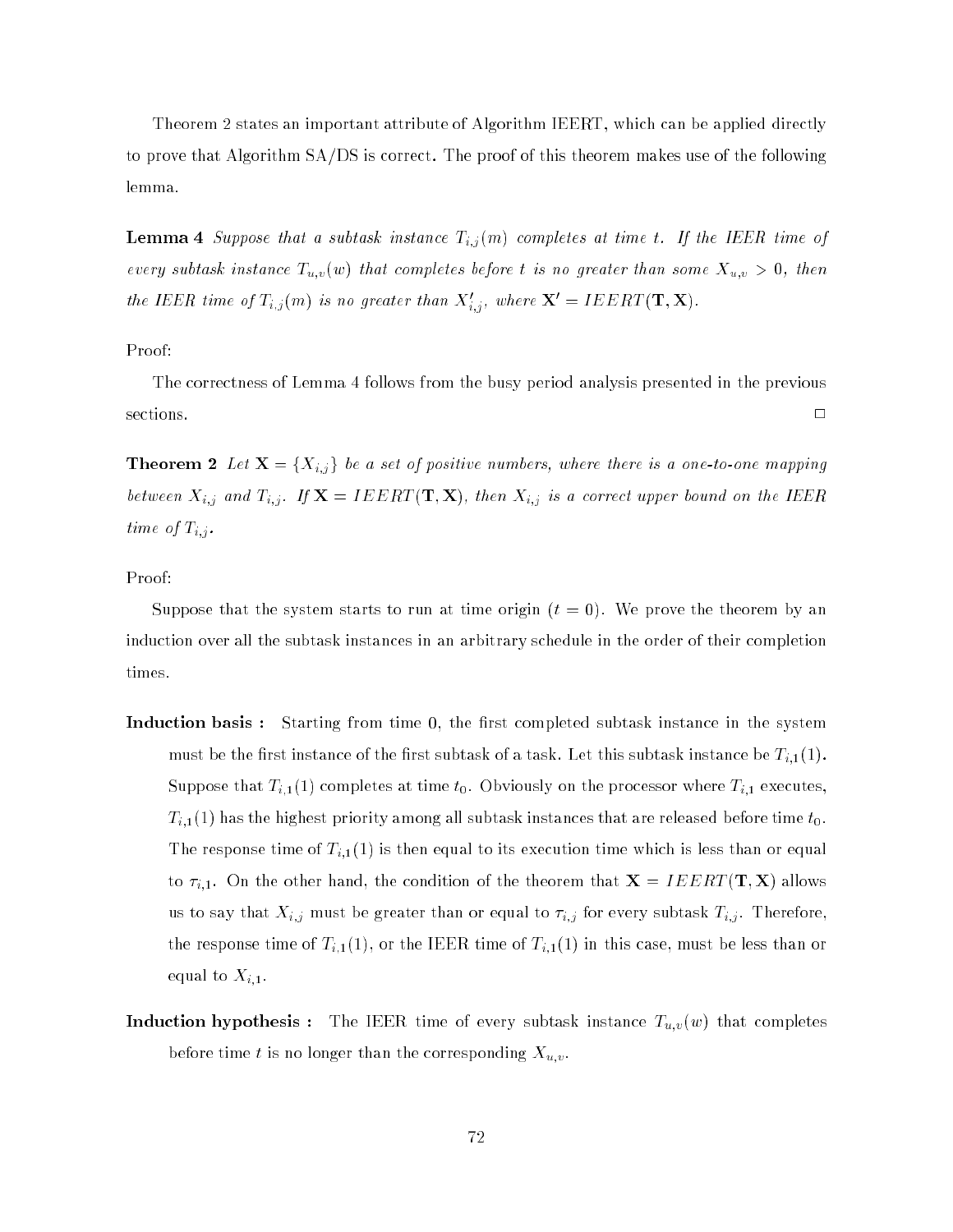Induction : Suppose an arbitrary subtast instance Ti; (m), which is not the rst completed in the rst completed in subtask instance in the system, completes at time  $t$ . According to Lemma 4, the IEER time of  $T_{i,j}(m)$  is no greater than  $\Lambda_{i,j}$ , where  $\mathbf{X} = IELRI$  (T,  $\mathbf{X}$ ). By the condition specified in the theorem, we have  $\mathbf{\Lambda}=\mathbf{\Lambda}$ . Thus the IEER time of  $T_{i,j} (m)$  is no greater than  $\Lambda_{i,j}$ . By induction, the IEER time of every subtask instance in this schedule is no greater than  $X_{i,j}$ .

Corollary 1 When Algorithm SA/DS terminates, it yields correct upper bounds on task EER times.

### 5.5.5 Termination of Algorithm SA/DS

Unfortunately, Algorithm SA/DS does not always terminate, as shown by an example in Figure 5.19. In this example, there are 6 processors and 2 tasks. The period of each task is 3 time units, and the maximum execution time of each subtask is 1 time unit. On each processor the subtask whose corresponding box is drawn higher in the processor circle has a higher priority.



Figure 5.19: An Example to Show that Algorithm SA/DS May Never Terminate

We now show that if we apply Algorithm SA/DS to this system, the algorithm will never terminate. To do so, we follow the iteration steps in Algorithm SA/DS. Specically, we start with  $T_{1,1}$ ,  $T_{1,2}$  and  $T_{1,3}$ .

- 1. Initially,  $V_{1,1}$ ,  $V_{1,2}$  and  $V_{1,3}$  are equal to 1, 2, and 3, respectively.
- 2. After the first iteration,  $V_{1,1}, V_{1,2}$  and  $V_{1,3}$  will increase by at least 1 time unit due to the presence of  $T_{2,4}$ ,  $T_{2,5}$  and  $T_{2,6}$ .
- 3. After at most 5 iterations,  $V_{1,3}$ ,  $V_{1,4}$  and  $V_{1,5}$  will increase by at least 3 time units compared with their initial values. This is because the increases of  $V_{1,1}$ ,  $V_{1,2}$  and  $V_{1,3}$  in Step 2 are propagated to the bounds of later subtasks in the subtask chain. (See Step 3(b) in Algorithm IEERT.)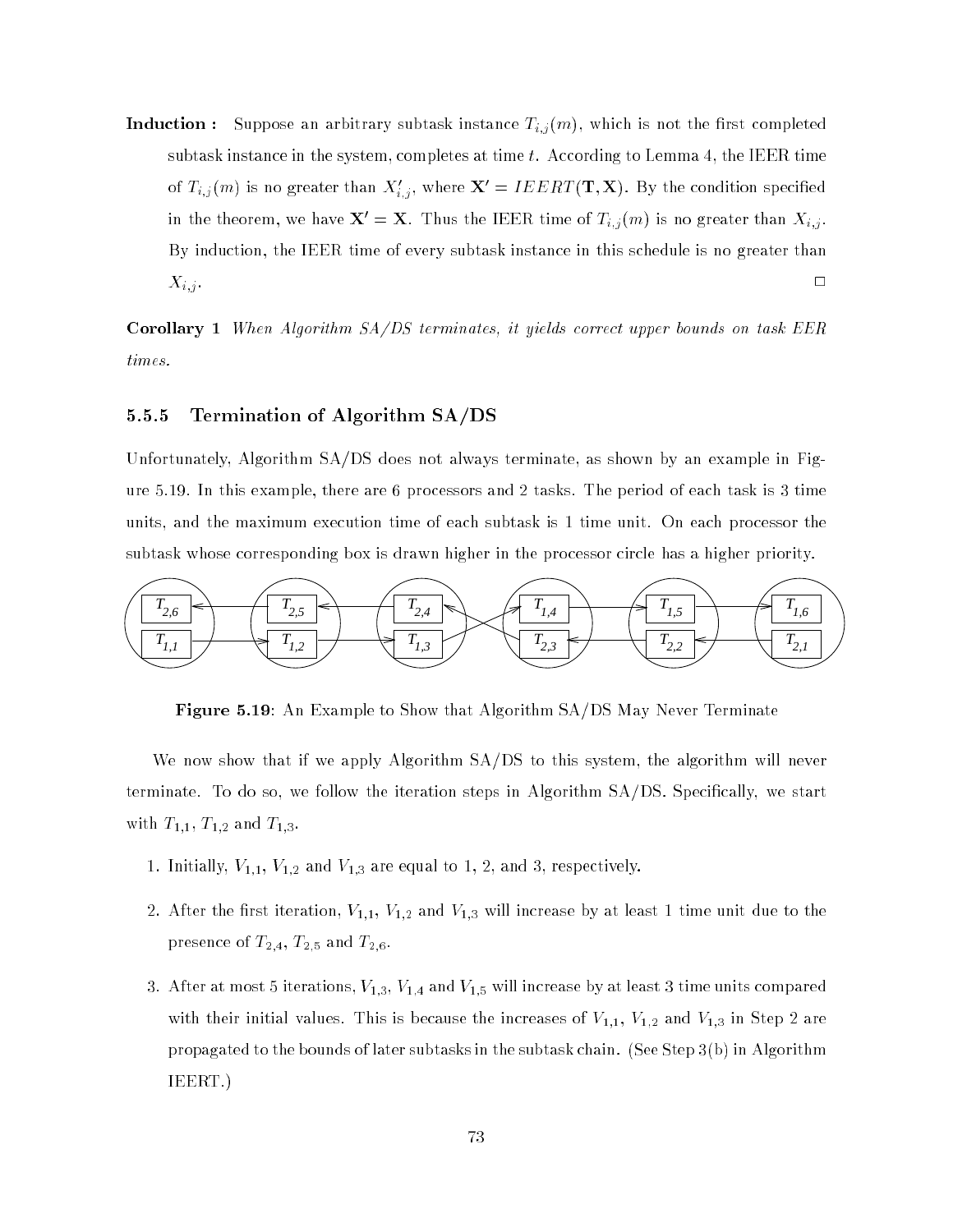- 4. Due to the fact that  $V_{1,3},\ V_{1,4}$  and  $V_{1,5}$  have values 3 units larger than their respective initial values,  $V_{2,1}$ ,  $V_{2,2}$  and  $V_{2,3}$  will increase by at least 1 time unit compared with their initial value in the next iteration step. (See Step 3(a) in Algorithm IEERT.)
- 5. Similar to Step 3, we see that, at most 5 iterations after step 4,  $V_{2,3}$ ,  $V_{2,4}$ , and  $V_{2,5}$  will increase by at least 3 time units compared with their initial values, due to the propagation of increases of  $V_{2,1}$ ,  $V_{2,2}$  and  $V_{2,3}$ . In the next iteration,  $V_{1,1}$ ,  $V_{1,2}$  and  $V_{1,3}$  will be further increased by at least 1 time unit. This essentially put us back to the similar situation as when we started from step 2.

From the above description, we can see that the iteration in Algorithm SA/DS essentially forms a positive feedback loop. As a consequence, the bounds on subtask IEER times never converge. In practice, we are not interested in a bound which can be arbitrarily large. In particular, when tasks have relative deadlines, we are not interested in the bounds anymore once we know that the bounds are larger than the deadlines. In this case, we can set up an additional termination condition for Algorithm SA/DS so that it terminates either when a solution is obtained or when the bounds exceed the relative deadlines.

### 5.5.6 Relation with Previous Work

Tindell et al. proposed a solution in [19] for a very similar problem. In their approach, the irregular release times are called *release jitters*, and the extra interference to a target subtask caused by release jitters is counted in their extended busy period analysis method [7, 8]. The release jitters are propagated along the subtask chains. The response time of each subtask is thus bounded and the bound on the EER time of each task is simply the sum of the bounds on the response times of all its subtasks.

However, although the release jitters of the interfering subtasks (i.e., subtasks that are in Hi;j ) are correctly taken into account in their approach, release jitters of the target subtask are not taken into account. Tindell et al. assumed that the target subtask is periodic [8]. This is only the form the rest subtask in each end-to-end-to-end-to-end task. When a target subtask (Ti; ) is not the  $\ell$ subtask, Ti;j itself has release jitter. In an extreme case, several instances of Ti;j may be released closely total together in time, and the worst-case response time of Ti; is longer than the one when Ti; is longer than the one when Ti; is longer than the one when Ti; is longer than the one when Ti; j is longer than the is periodic, which is obtained by the method in [8]. Since the approach proposed in [19] uses the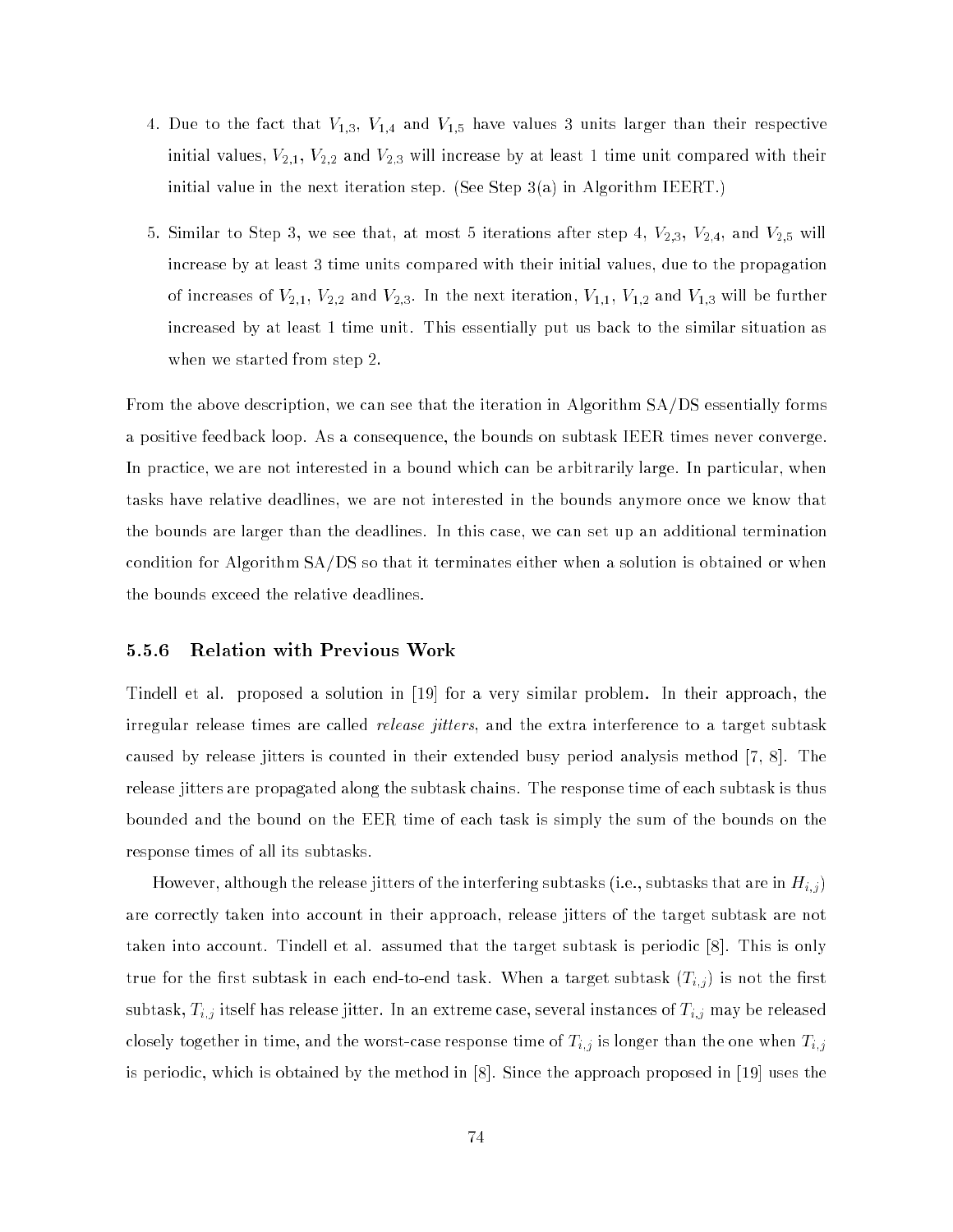method in [8] to obtain an upper bound on the response time of a subtask, we expect that in general Tindell's approach will not yield correct upper bounds on the end-to-end response times of tasks.

### 5.6 Summary

In a system using a synchronization protocol with execution control, (e.g., one of the PM, MPM, SS, and RG protocols), the IEEER time of subtasting time of subtasting by the sum of the sum of the sum of the bounds  $\mu$  the sum of the bounds by the sum of the bounds by the bounds by the sum of the bounds by the bound on the response times of Ti;j and its predecessors. An induction over the second index of Ti;j can show that the bound on IEER time of Ti;j yielded by protocols with execution control is smaller than or equal to the bound yielded by the DS protocol, which does not have execution control. This implies that the bound on the EER time of a task yielded by any of the protocols with execution control is also smaller than or equal to the bound yielded by the DS protocol. Smaller bounds on the EER times imply a better schedulability of the system. This fact motivated us to devise protocols with execution control.

For all protocols with execution control, Algorithm SA/PM can be applied to obtain the bounds on the EER times of tasks. Additionally, if the relative end-to-end deadlines are no longer than the periods, Algorithm SA/IPM, which is an improvement of Algorithm SA/PM, can be applied to obtained tighter bounds for systems using the PM and MPM protocols. Algorithm SA/DS bounds the EER times of tasks in a system using the DS protocol.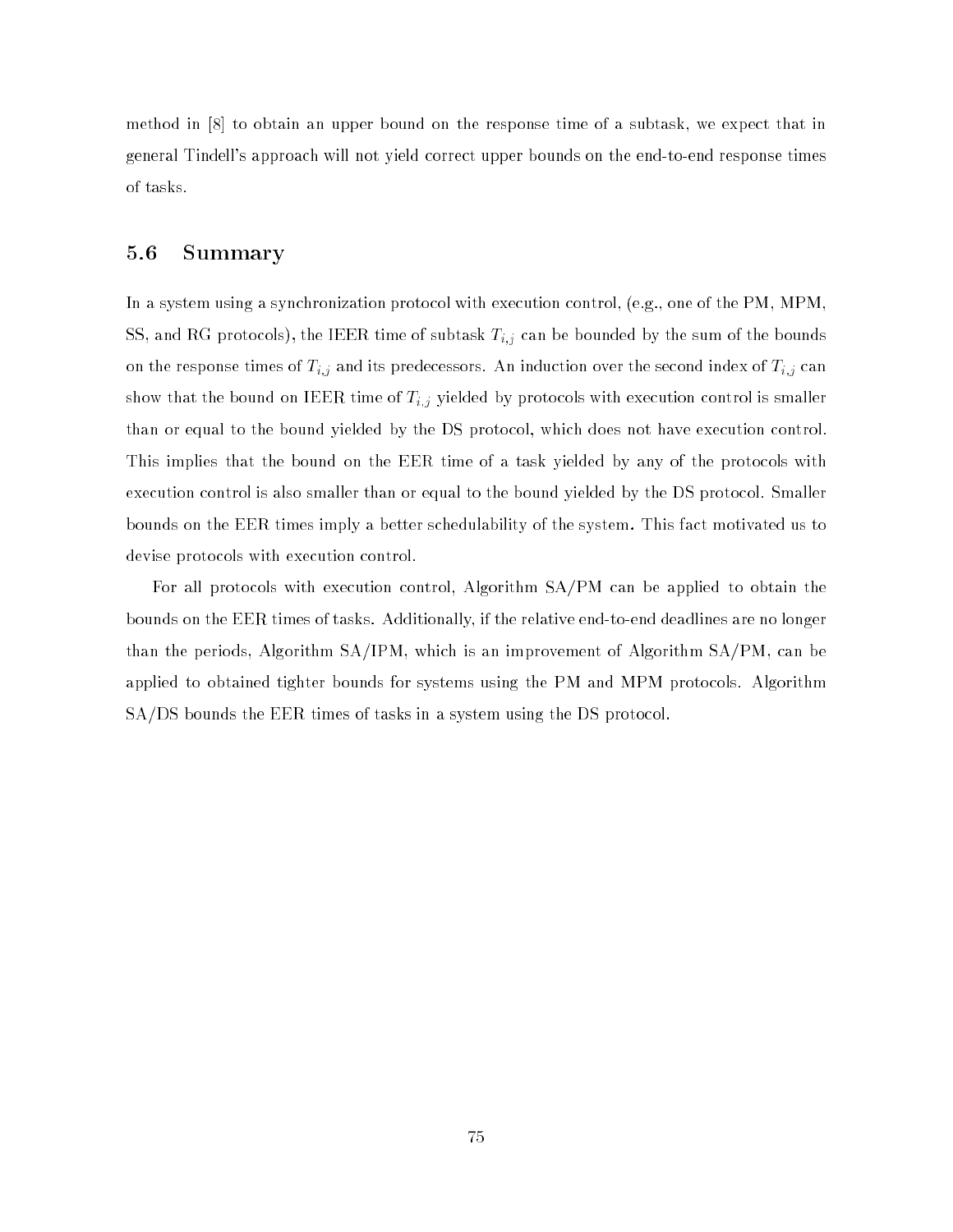### Chapter 6

# Priority Assignment

In the previous two chapters, we assumed that we are given priorities for all subtasks. In this chapter we look into the priority assignment problem. We first show that the priority assignment problem is in fact a family of sub-problems, and unfortunately these problems are all NP-hard. Several heuristic methods are described, including some existing ones.

### 6.1 Priority Assignment Problem

We say that a priority assignment is *feasible* if the resultant system is schedulable. Loosely speaking, the priority assignment problem is to find a feasible priority assignment for a given system. Because the schedulability of an end-to-end system also depends on the synchronization protocol used in the system, a priority assignment may be feasible for a system using the PM protocol but not for the same system using the DS protocol. Consequently the priority assignment problem branches into several sub-problems corresponding to all existing synchronization protocols. In other words, each sub-problem corresponding to a specific synchronization protocol is to find a feasible priority assignment for a given system using the particular synchronization protocol.

To complicate the matter further, an end-to-end system may be indeed schedulable with a given priority assignment but cannot be veried schedulable by any existing schedulability analysis algorithm, because schedulability analysis algorithms are in general not optimal. In practice, if a system cannot be veried schedulable by any existing schedulability analysis algorithm, we really do not have any other effective means to determine whether it is schedulable. (Exhaustive simulation is in general not feasible for all but the smallest systems because the solution space is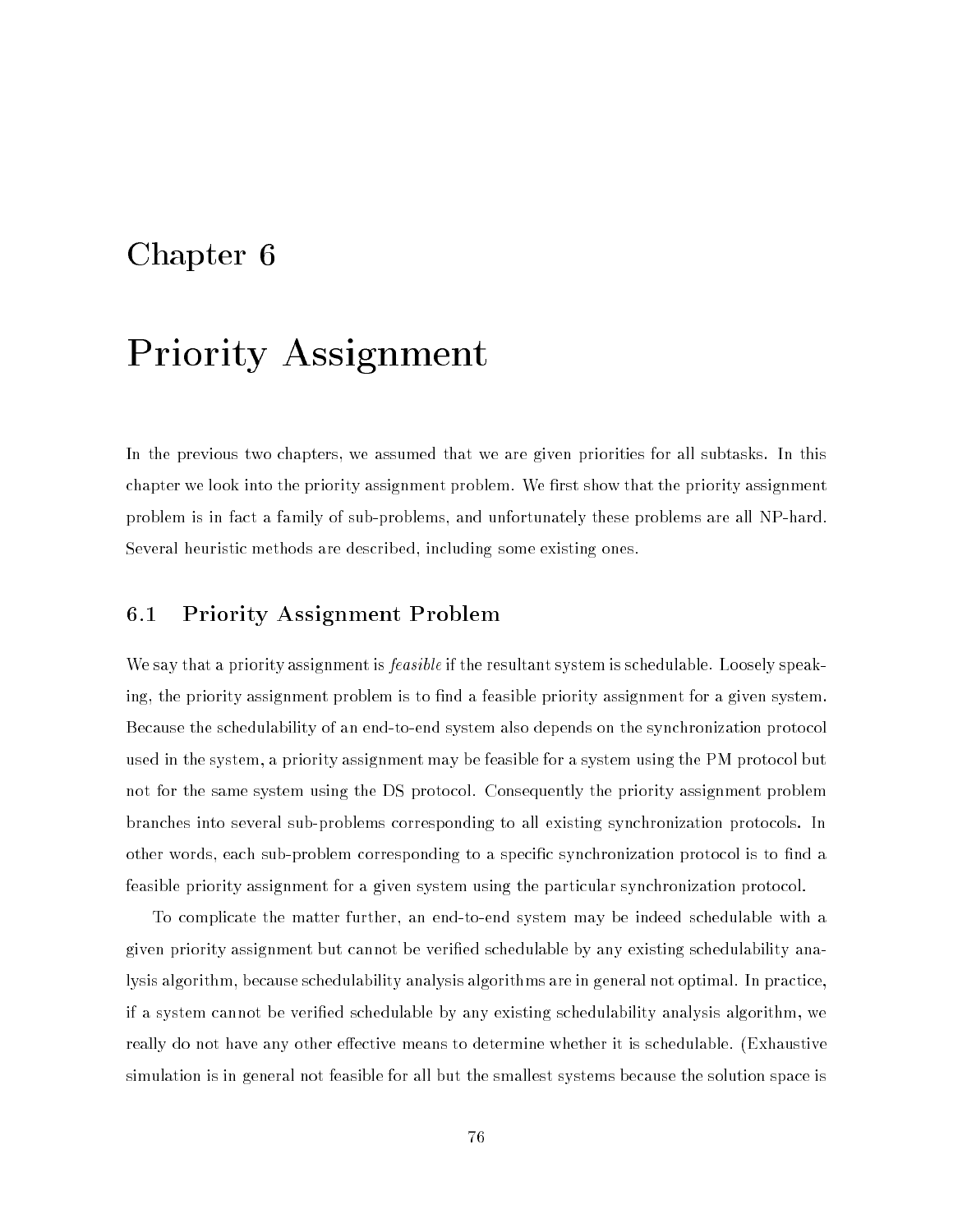usually too huge to search.) For this reason, we are only interested in finding a feasible priority assignment whose feasibility can be veried by existing schedulability analysis algorithms. In the rest of this chapter, when we say a feasible priority assignment, we specically mean an assignment whose feasibility can be veried by some existing schedulability analysis algorithm.

In summary, the priority assignment problem is a family of subproblems, where each subproblem is: Given an end-to-end system using a specific synchronization protocol, find a priority assignment which can be veried feasible by an existing schedulability analysis algorithm. Since there exist several synchronization protocols and at least one schedulability analysis algorithm for each protocol, there are many such subproblems. Unfortunately, Theorem 3 states that all these subproblems for different synchronization protocols and schedulability analysis algorithms proposed in this thesis are NP-hard.

**Theorem 3** Every subproblem of the priority assignment problem for the case of any synchronization protocol and schedulability analysis algorithm proposed in this thesis is NP-hard.

### Proof :

We prove this theorem by reducing a SET-PARTITION problem [54] to a priority assignment problem.<sup>1</sup> The SET-PARTITION problem can be stated as follows: for a given set  $\{S_i\}$  of numbers, partition them into two subsets such that sums of the numbers in both subsets are equal. We first transform a SET-PARTITION problem to a priority assignment problem by a polynomial algorithm. We then illustrate that a SET-PARTITION problem has a solution if and only if the corresponding priority assignment subproblem has a solution as well.

Given a set  $\{S_i\}$  of n numbers, we construct an end-to-end system with n processors. There are two identical tasks in the system,  $T_1$  and  $T_2.$  Each task has  $n$  subtasks. The  $j$ th subtask in each task executes on processor  $P_i$  and has a maximum execution time  $S_i$ . Let  $S = \sum S_i$ . The periods of both tasks are  $4S$ , and relative deadlines of both tasks are  $1.5S$ .

Suppose that there exists a solution for the SET-PARTITION problem. Let A be one of the subset of numbers. We have  $\sum_{S_j \in {\bf A}} S_i = S/2.$  On each processor  $P_i,$  if  $S_i \in {\bf A},$  then we assign  $T_{1,i}$  a higher priority than  $T_{2,i}$ . Otherwise, we assign  $T_{1,i}$  a lower priority than  $T_{2,i}$ . It is easy to verify that according to every synchronization protocol and applicable schedulability analysis algorithm proposed in this thesis, we obtain the same upper bound on the EER time of  $T_1,$  which

<sup>1</sup> This proof was inspired by a similar proof given by Bettati in [13].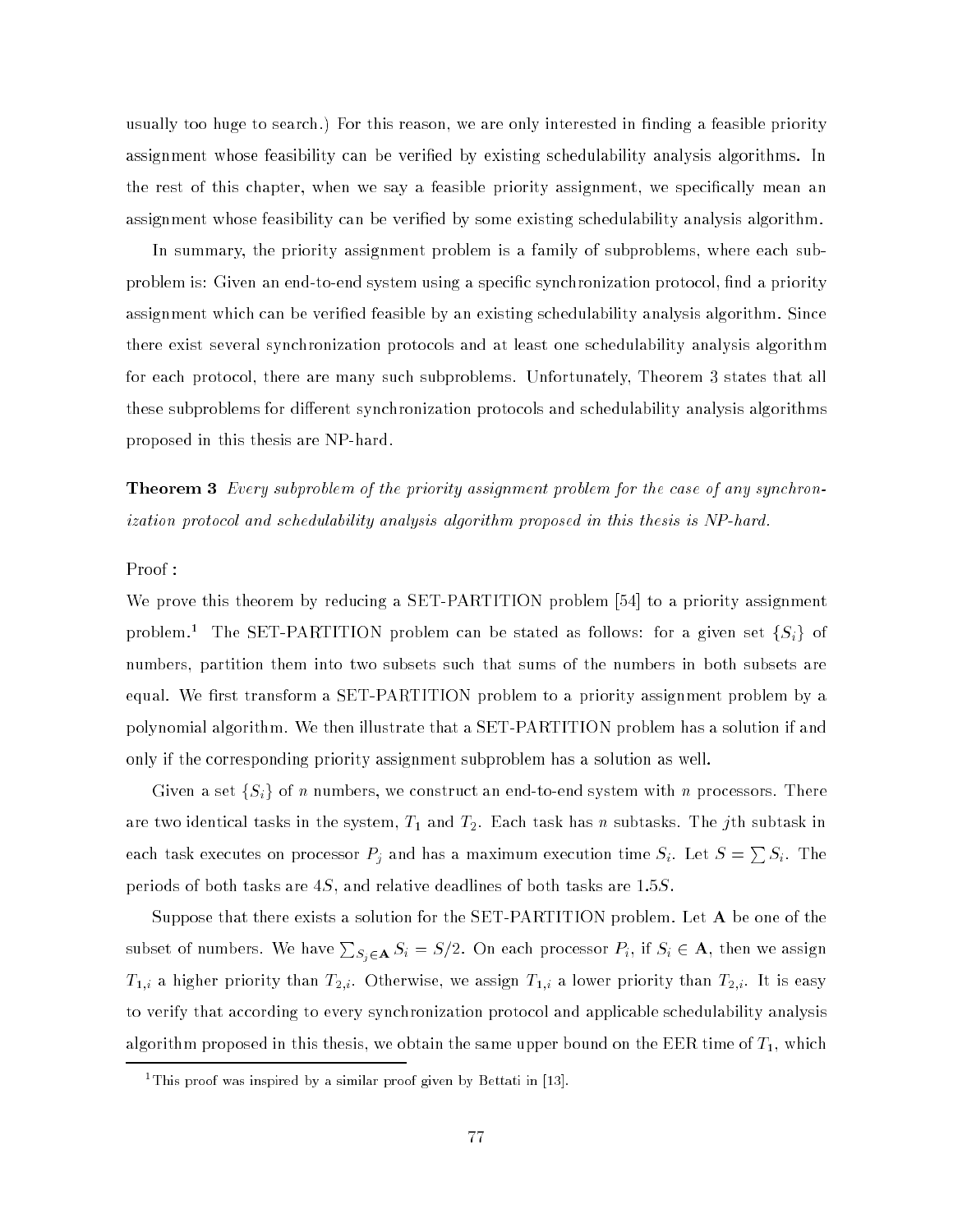is  $S+\sum_{S_i\in\{S_i\}-{\bf A}}S_i,$  and the same upper bound on the EER time of  $T_2,$  which is  $S+\sum_{S_i\in\mathbf{A}}S_i.$ Given that  $\sum_{S_i\in{\bf A}}S_i=S/2,$  both bounds are equal 1.5 $S,$  and both tasks will be schedulable. The priority assignment is thus a feasible assignment.

On the other hand, suppose that we obtain a feasible priority assignment with respect to a synchronization protocol and a specic schedulability analysis algorithm. On each processor, the two subtasks cannot have the same priority because, otherwise, the sum of the bounds on the EER times of both tasks would exceed  $3S$ , implying that they cannot both be guaranteed schedulable. We let Si belong to set <sup>A</sup> if and only if subtask T2;i has a higher priority than T1;i on processor  $T_{1,i}$ . Similar to the above case, we have  $\sum_{S_i\in{\bf A}}S_i=S/2.$  Thus we obtain a solution for the SET-PARTITION problem.

We see that there exists a solution for a SET-PARTITION problem if and only if there also exists a solution for a corresponding priority assignment subproblem. Since the transformation between these two problems is polynomial time, there exists a polynomial solution for each priority assignment subproblem if and only there exists a polynomial solution for the SET-PARTITION problem. Since the SET-PARTITION problem is proven NP-hard, each subproblem in the priority assignment problem is thus  $NP$ -hard.  $\square$ 

### 6.2 Heuristic Priority Assignment Methods

Since no efficient optimal algorithms have been found for any NP-hard problem and exhaustive solutions are impractical for all but extremely small systems, we focus now on heuristic solutions to the priority assignment problem. Heuristic priority assignment methods can be classied into three categories: rate-based methods, deadline-based methods, and optimization-based methods.

### Rate-Based Methods

The rate-monotonic (RM) priority assignment for single-processor systems can be straightforwardly applied to end-to-end systems. We assign every subtask a priority inversely proportional to the period of its parent task. Obviously, this assignment is not optimal. As a matter of fact, as we will see in Chapter 7, the performance of this assignment is in general inferior to other heuristic methods.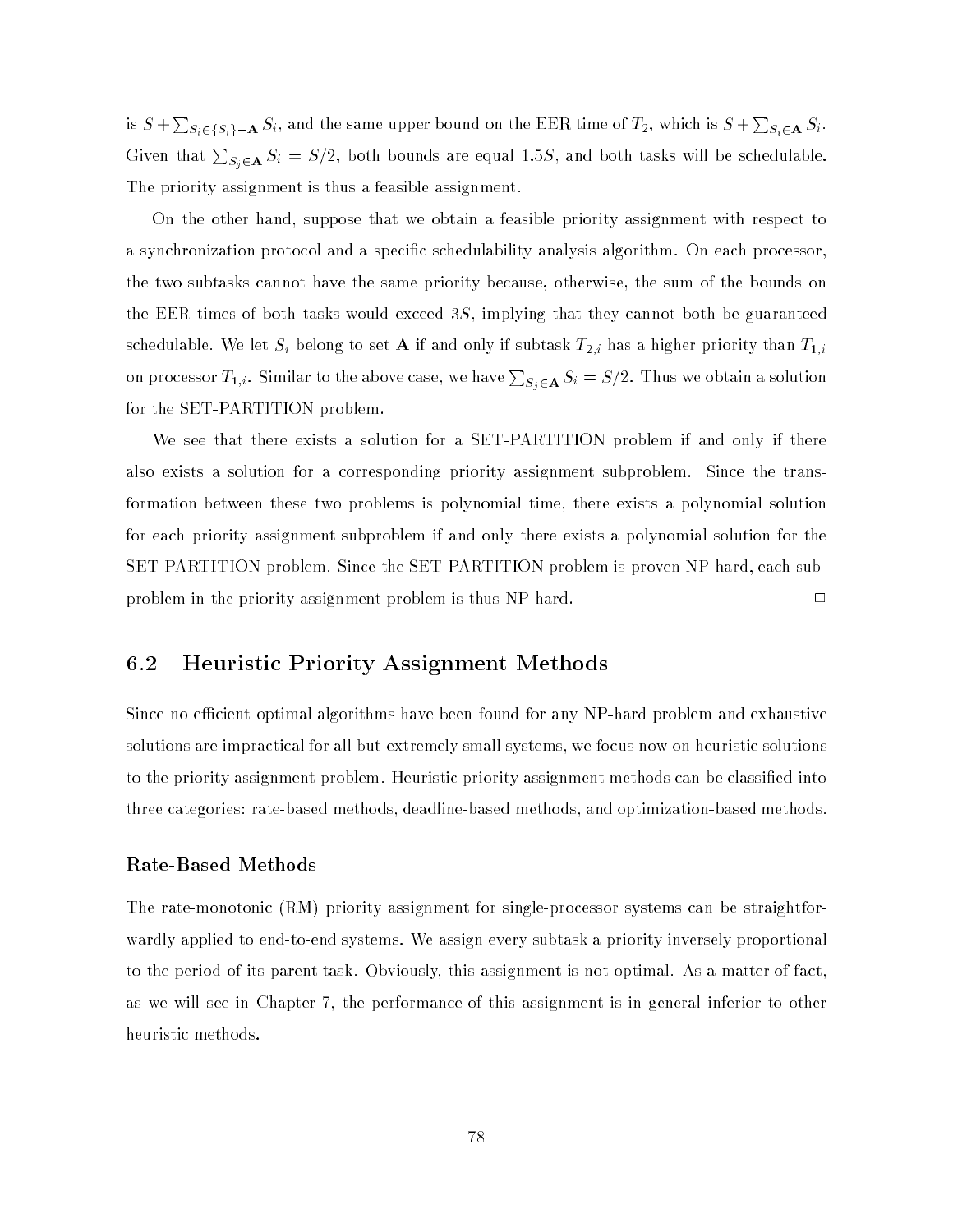### Deadline-based methods

Kao and Garcia-Molina [11] studied the deadline-based priority assignment in the context of a soft real-time system. According to the deadline-based method, we assign a relative deadline to each subtask and then assign to a subtask a priority inversely proportional to its relative deadline. A shorter relative deadline implies a higher priority. We compute the relative deadline of each subtask only for the purpose of assigning priority. It is all right for an instance of a subtask to miss the computed relative deadline, as long as the end-to-end deadline of its parent task is met. Difference priority assignment methods compute the relative deadlines in different ways. Below are several examples.

Global-deadline-monotonic (GDM) assignment : The global deadline of a subtask Ti;j in task Ti, denoted by GDi;j , is the relative deadline of Ti, i.e.,  $\mu$  i.e., GDI;  $\mu$ , GDI;  $\mu$ , GDI;  $\mu$ , GDI;  $\mu$ , GDI;  $\mu$ , GDI;  $\mu$ , GDI;  $\mu$ , GDI;  $\mu$ , GDI;  $\mu$ , GDI;  $\mu$ , GDI;  $\mu$ , GDI;  $\$  $D_i$ .

**Effective-deadline-monotonic (EDM)** assignment: The effective deadline  $\mathbf{E} = \mathbf{E} \cdot \mathbf{E}$  of a subtable as follows: the subtask Times  $\mathbf{E} \cdot \mathbf{E}$ 

$$
ED_{i,j} = D_i - \sum_{k=j+1}^{n_i} \tau_{i,k}
$$

In other words, the eective deadline of a subtask Ti;j is equal to its global deadline minus the total execution time of the successors of the successors of time of the successors of  $\mathbf{z}$ 

Proportional-deadline-monotonic (PDM) assignment: The proportional deadline (PDI;j is obtained by different by distanced by dividing the relative deadline of its parents task Times to the subtasks proportionally to the subtasks proportionally to the  $\mathcal I$ 

$$
PD_{i,j} = \frac{\tau_{i,j}}{\tau_i} D_i
$$

where i  $_i$  is the total maximum execution time of the task Time  $\pm_i$  .

Normalized-proportional-deadline-monotonic (NPDM) assignment : This assignment is similar to the PDM assignment except that the processor utilization is taken into account. In the PDM assignment, if two sibling subtasks have equal execution times, they have equal proportional deadlines. In the NPDM assignment, however, if a subtask executes on a more heavily utilized processor than the other, it is assigned a relatively longer deal  $\mathcal{A}$  . We use  $1, 2, 1, 1, 1, 2, 2, \ldots$  :  $1, 1, 1, 2, 3, \ldots$  :  $1, 1, 1, 2, 3, \ldots$  :  $1, 1, 1, 2, 3, \ldots$  :  $1, 1, 1, 2, 3, \ldots$  :  $1, 1, 1, 2, 3, \ldots$  :  $1, 1, 1, 2, 3, \ldots$  :  $1, 1, 1,$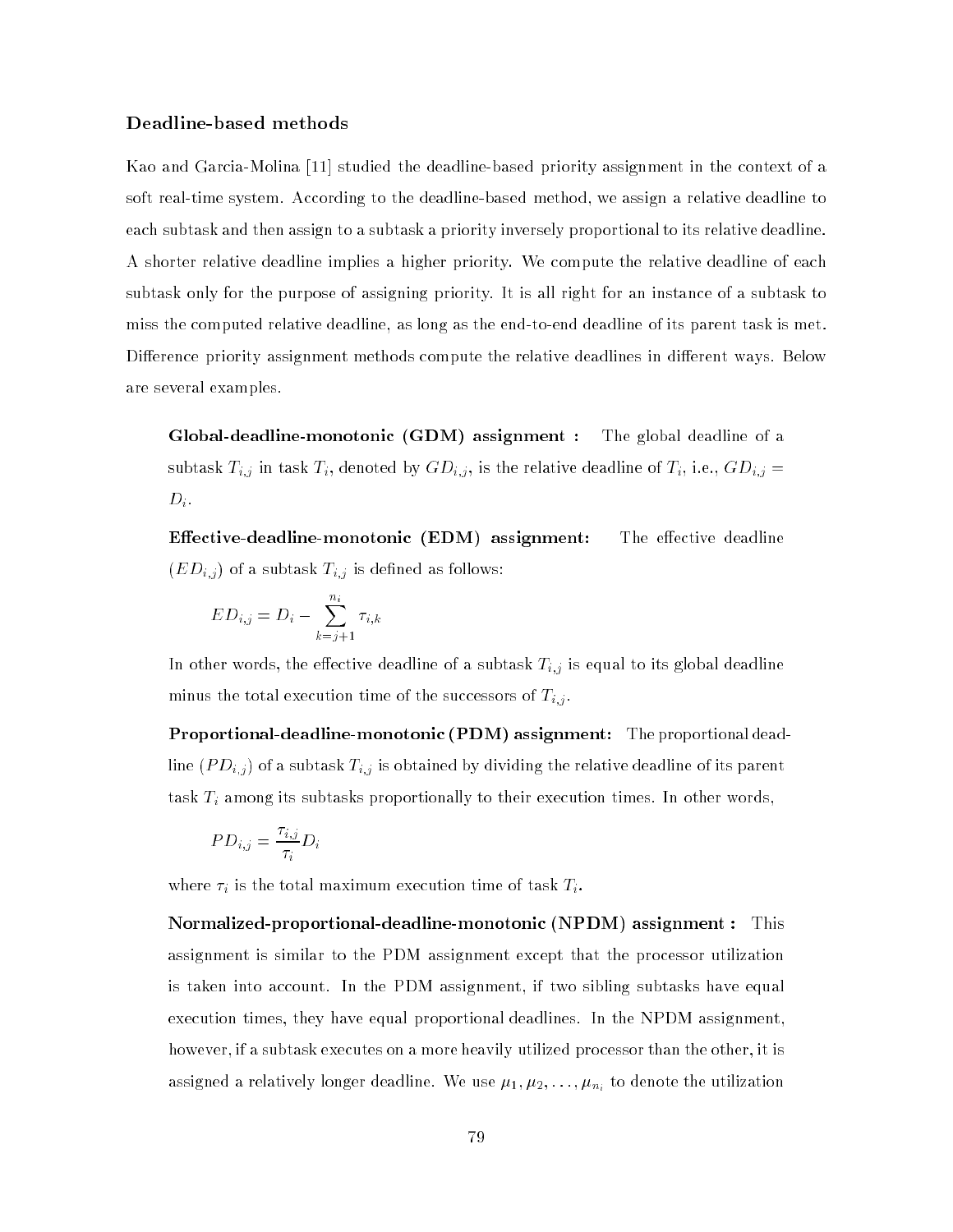| $T_{i,j}$ | host  | $p_{i,j}$ $\tau_{i,j}$ |    | $ GD_{i,j} $ | $E D_{i,j}$ | $1PD_{i,j}$ | $NPD_{i,j}$ |
|-----------|-------|------------------------|----|--------------|-------------|-------------|-------------|
| $T_{1,1}$ | $P_1$ | 80                     | 30 | 80           | 80          | 80          | 80          |
| $T_{2,1}$ | $P_1$ | 100                    | 50 | 100          | 75          | 66.7        | 82.4        |
| $T_{2,2}$ | $P_2$ | 100                    | 25 | 100          | 100         | 33.3        | 17.6        |
| $T_{3,1}$ | $P_2$ | 40                     | 5  | 40           | 40          | 40          | 40          |

Table 6.1: Subtasks with Calculated Relative Deadlines

factors of processors where  $T_{i,1}, T_{i,2}, \ldots, T_{i,n_i}$  execute. Let  $\Lambda = \sum_{k=1}^{n_i} \tau_{i,k} \mu_k$ . The normalized proportional relative deadline N PDI; is given by the N PDI; is given by the N PDI; is given by the

$$
NPD_{i,j} = \frac{\tau_{i,j}\mu_j}{\sum_{k=1}^{n_i} \tau_{i,k}\mu_k} D_i
$$

Based on the normalized proportional deadlines, priorities are assigned to subtasks in a deadline-monotonic manner.

As an example, the left half of Table 6.1 shows the subtask parameters of a simple end-to-end system. The relative deadline of each task is equal to its period. The right half of the table shows the global deadline, effective deadline, proportional deadline and normalized proportional deadline of each subtask. For this particular system, we see that each deadline-based priority assignment method leads to a different priority assignment. In this example, the EDM assignment and the PDM assignment are feasible assignments for all synchronization protocols and schedulability analysis algorithms while the other two assignments are not feasible.

### Optimization-Based Methods

In recent years, we have seen several research efforts on the priority assignment problem in an end-to-end system. Tindell et al.  $[9]$  used the simulated annealing technique to find a feasible priority assignment and a feasible load partition at the same time. An improved algorithm, in terms of efficiency and the likelihood of finding a feasible solution, was proposed by Garcia and Harbour [10]. Their algorithm is called Algorithm HOPA. Both approaches start with a random priority assignment or a priority assignment according to a basic assignment method, and then continually adjust the assignment until a feasible solution is found. A certain criterion is used in directing the adjustment of priorities. A good criterion more likely leads to a feasible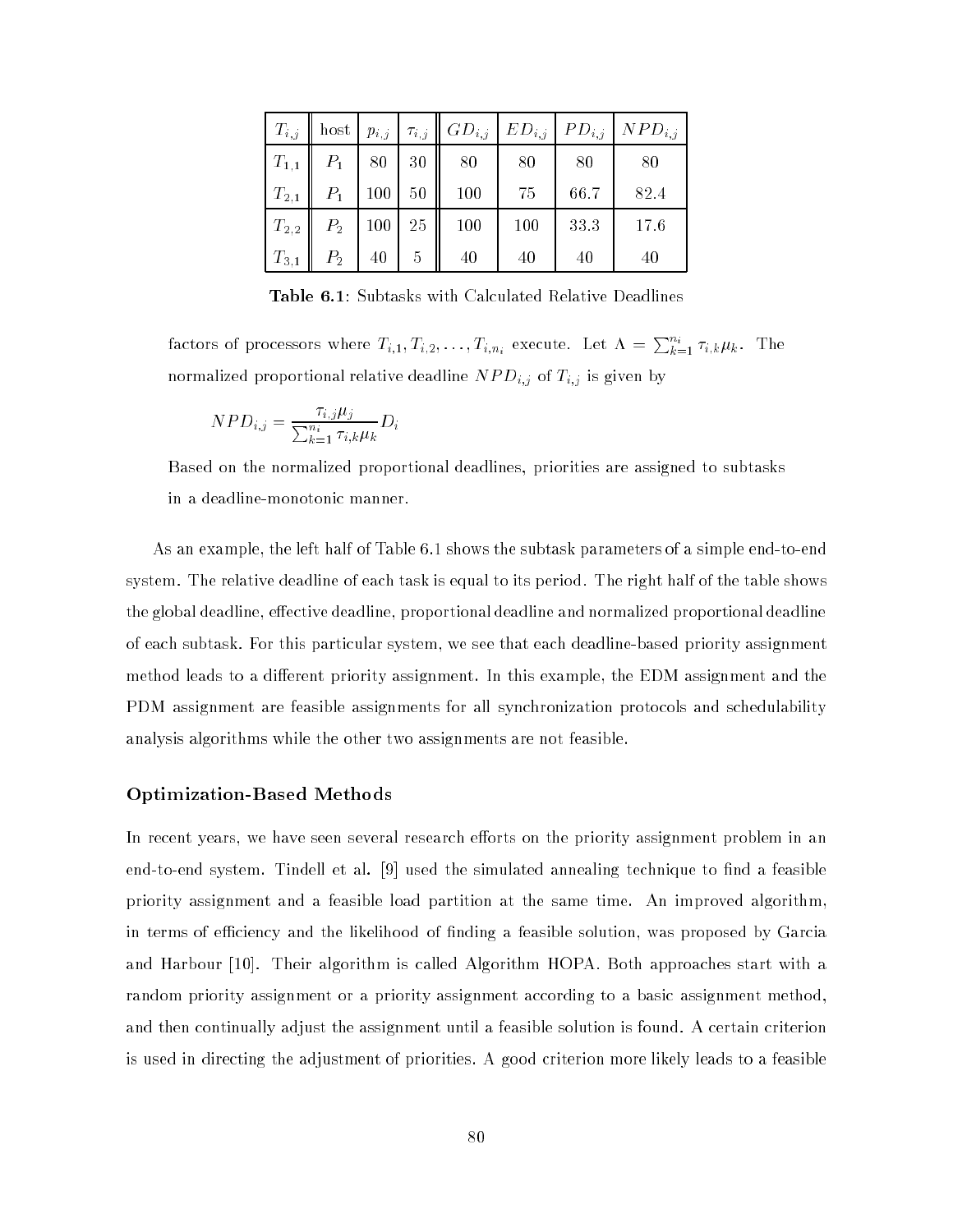solution than a bad one. The performance of optimization-based methods is in general better than rate-based or deadline-based methods although they run at higher costs.

### 6.3 Local Assignment Methods vs. Global Assignment Methods

All heuristic priority assignment methods can be classified along another dimension: *local as*signment methods vs. global assignment methods. A local assignment method assigns a priority to a subtask based solely on the information of the subtask and its parent task, including the execution times and the period. A global assignment method, on the other hand, requires information of other tasks in the system. Clearly, the RM, GDM, EDM and PDM assignments are local assignment methods, and the NPDM assignment and optimization-based methods are global assignment methods.

One advantage of local assignment methods is that the priorities of existing subtasks need not change when a task is added or removed. In other words, they are more adaptive to workload change than global assignment methods. Another advantage of local assignment methods come from the simplicity in computing priorities. Because the priority of a subtask is only dependent on the parameters of the subtask and its parent task and the computation is simple, it is possible to determine the priorities of subtasks by an on-line algorithm, i.e., when a task is added to the system. By contrast, for global assignment methods, it is more appropriate to compute the priorities off-line due to the complexity in the computation and dependency on the global system information.

The disadvantage of local assignment methods is their performance. In general, we expect that global assignment methods will lead to better system schedulability because they take the whole system into consideration when assigning priorities.

### 6.4 Summary

We have shown that in the context of the end-to-end scheduling, the priority assignment problem is NP-hard. Heuristic methods are thus developed. These methods can be classified into three categories: rate-based method, deadline-based methods and optimization-based methods. The performance of deadline-based methods were studied by Kao and Garcia-Molina [11] in the context of soft real-time scheduling. In Chapter 7, we will compare their performance in the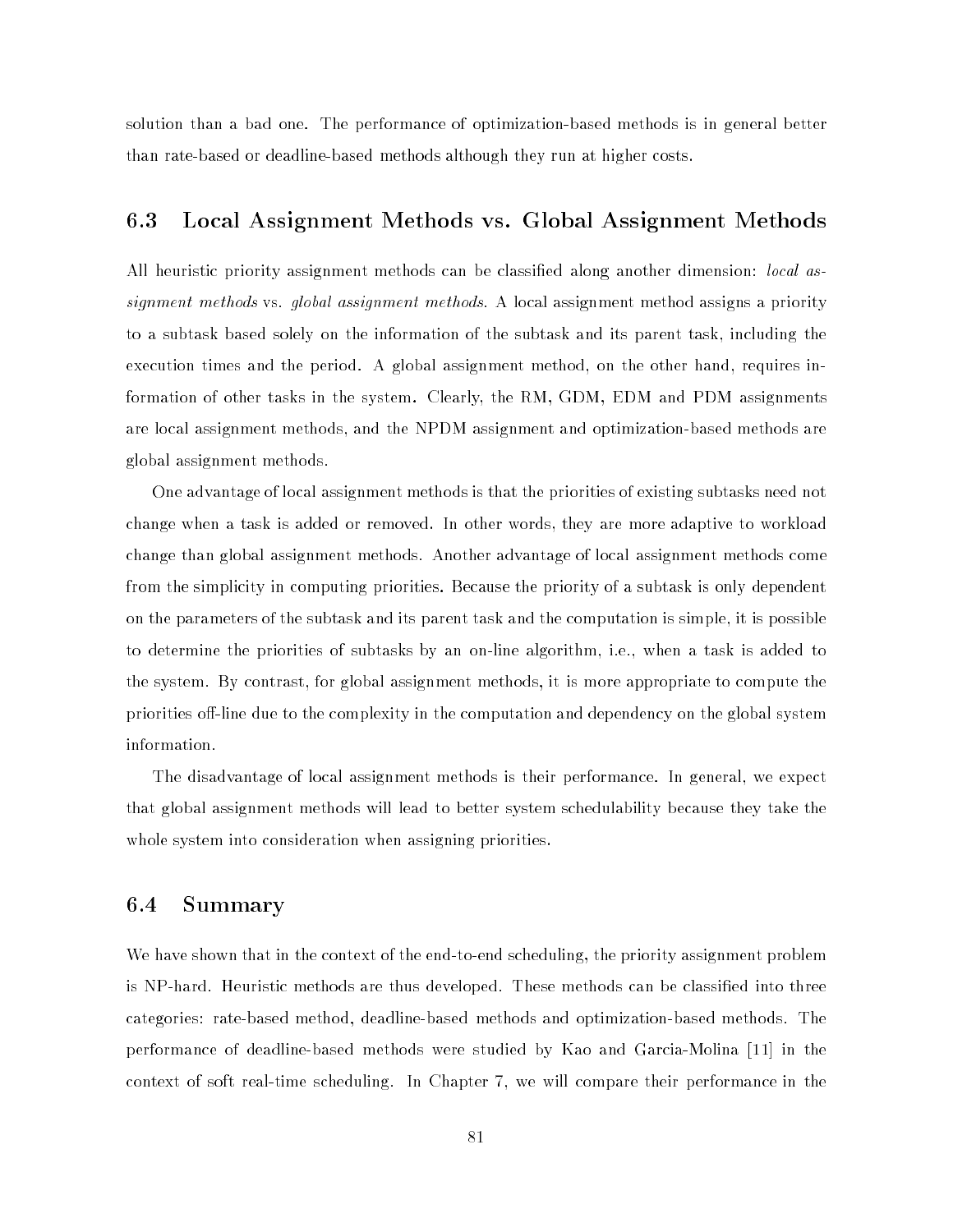context of end-to-end scheduling. In [10], Garcia and Harbour provided some insight into the performance of optimization-based methods.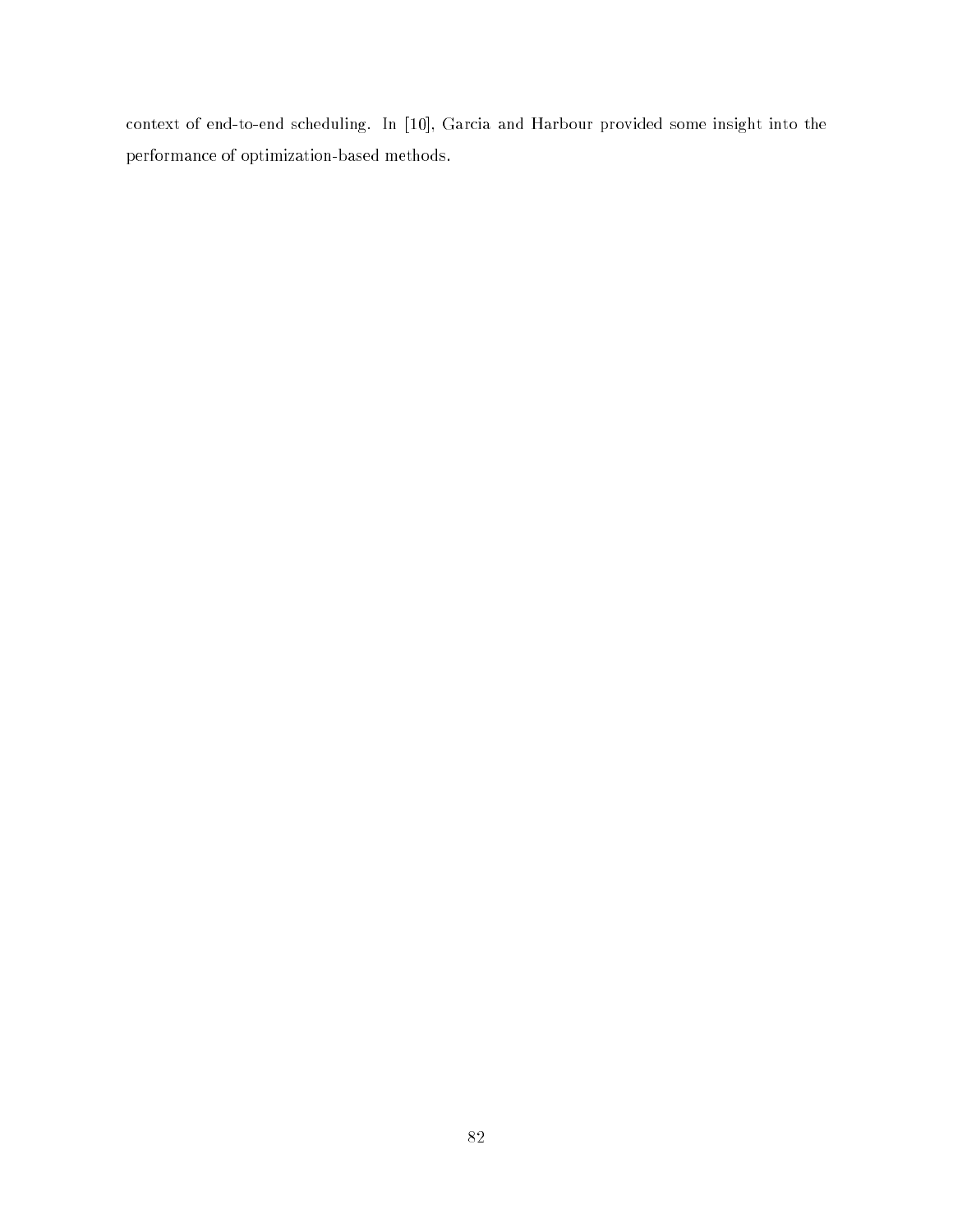## Chapter 7

# Performance of End-to-End Scheduling Algorithms

From the previous three chapters, we see that end-to-end scheduling is a family of scheduling algorithms. We described four deadline-based heuristic methods to assign priorities to subtasks. In fact we can devise a fifth "meta-method" by simply trying all four methods and looking for one which makes a system schedulable. We also have five choices to synchronize the execution of subtasks on different processors. They require different system support and yield different performance. For each synchronization protocol, we developed a schedulability analysis algorithm. In the case of the PM and MPM protocol, we have an improved but restricted version of the schedulability analysis algorithm, in addition to the basic one.

Hereafter, when we say an end-to-end scheduling algorithm, we mean a combination of a priority assignment method, a synchronization protocol and the schedulability analysis algorithm for the synchronization protocol. For example, if a system is scheduled according to an end-to-end scheduling algorithm that consists of the PDM priority assignment method, the PM synchronization protocol and Algorithm SA/IPM, then we assign the subtask priorities according to the PDM method, synchronize the execution of subtasks according to the PM protocol, and analyze the schedulability according to Algorithm  $SA/IPM$ . Hence, there are many different combinations, i.e., many end-to-end scheduling algorithms proposed in this thesis.

It is necessary for us to understand the strength and weakness of these scheduling algorithms. Some of the performance issues have already been discussed in previous chapters. These issues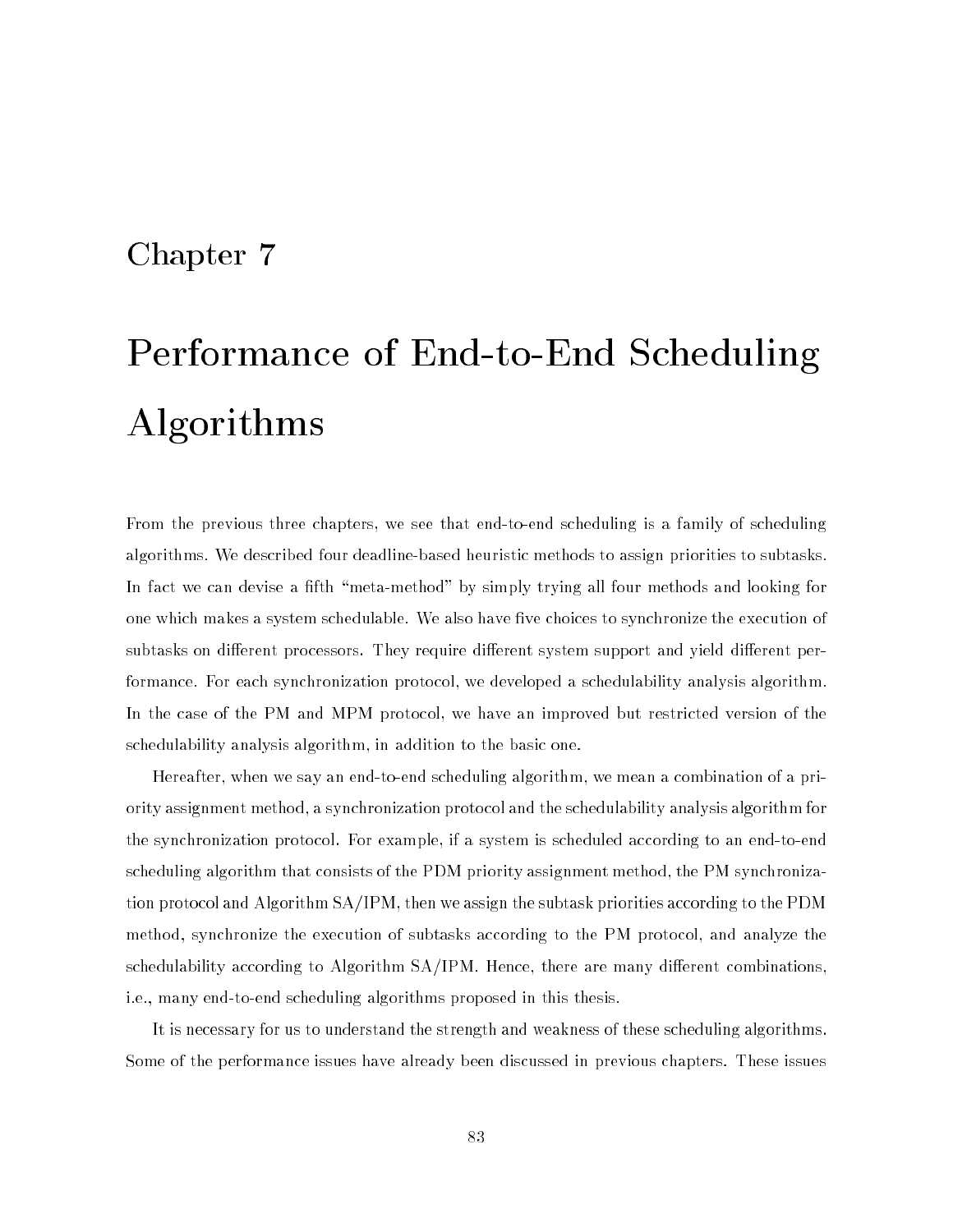are the complexity and run-time overhead of synchronization protocols, qualitative comparison of different synchronization protocols, qualitative comparison of Algorithm  $SA/DS$  and  $SA/PM$ . etc.. In this chapter, we focus on quantitative comparisons of these protocols and algorithms. Specifically, we performed four experiments for this purpose.

**Experiment I:** Comparison of the deadline-based priority assignment methods.

Experiment II : Comparison of Algorithm SA/DS and Algorithm SA/PM.

Experiment III : Comparison of Algorithm SA/PM and Algorithm SA/IPM.

**Experiment IV** : Comparison of average task EER times yielded by different synchronization protocols.

We describe below the work generation, performance criteria and the experiment results for each of these experiments.

### $7.1$ Experiment I - Deadline-Based Priority Assignment Methods

In Chapter 6, we gave an example of an end-to-end system, whose parameters are listed in Table 6.1. For this example, we see that the EDM method and the PDM method yield feasible solutions while others do not. In general, we can always devise a pathological example for which one particular assignment yields a feasible solution, and others do not. We want to understand how well they perform relative to each other in general.

In practice, a system designer should try all deadline-based methods till a feasible solution is found because these methods are quick to apply. This is the idea behind the fth method we introduce in this simulation, the *meta-method*. We will give a precise definition of the metamethod later.

### 7.1.1 Workload Generation

Through preliminary testing, we found that the relative performance of different priority assignment methods is stable and insensitive to changes of many system parameters. Consequently, when generating a synthetic system, we fixed these system parameters and randomized others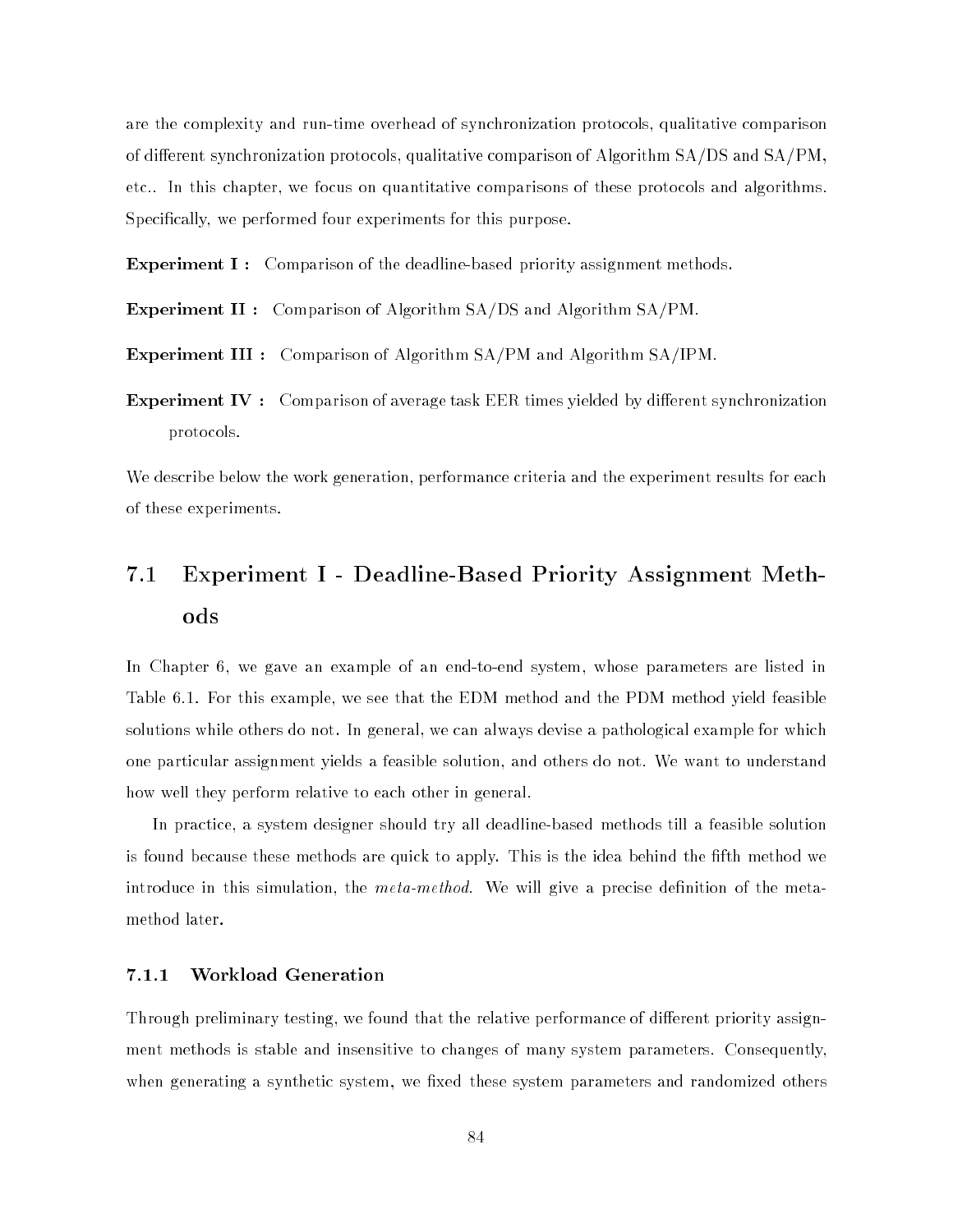to obtain representative samples. Specically, the parameters that are kept invariant are the number of processors and the number of tasks. In our experiment, each system has 4 processors and 12 tasks. We first generated the period for each task, which is exponentially distributed between 100 and 10000. The number of subtasks in each task is randomly distributed between 1 and 8. Subtasks are randomly assigned to processors as long as two consecutive subtasks in a same task are not assigned to the same processor. The processor utilization is randomly distributed between 0.5 and 0.8. On each processor, all the subtasks randomly divide the processor utilization. Specically, to determine the utilizations of individual subtasks on a processor, we generated a random number between 0.001 and 1 for each subtask and called it the utilization factor of the subtask. We then divided the utilization factor of each subtask by the sum of the utilization factors of all subtasks on the same processor and obtained the normalized utilization factor of the subtask. The utilization of a subtask is the product of the processor utilization and its normalized utilization factor. The execution time of each subtask is simply its utilization multiplied by the period of its parent task.

We focused our attention on systems in which the relative deadline of every task is a constant factor of its period, and the constant factors of all tasks are the same. For such a system, the priority assignment yielded by all deadline-based methods is independent of the actual value of the constant factor. Therefore we do not need to specify the exact value of this constant factor. Moreover, the RM method and the GDM method produce the same priority assignment for any given system. Hence, the performance of the GDM method presented in the rest of this section represents the performance of the RM method as well.

### 7.1.2 Performance Criteria

When the relative deadlines of tasks are a constant factor of their respective periods, an important value to indicate the schedulability of a task is the ratio between the upper bound on its EER time and its period. We call this ratio the *schedulability index* of the task. The *worst-case* schedulability index of a system is equal to the maximum of the schedulability indices of all tasks, and the *average schedulability index* is the average of the schedulability indices of all tasks.

The worst-case schedulability index of a system indicates the most "stringent" timing constraint that the system can satisfy. For example, a worst-case schedulability index of 1.5 indicates that the system is schedulable as long as the relative deadline for each task in the system is no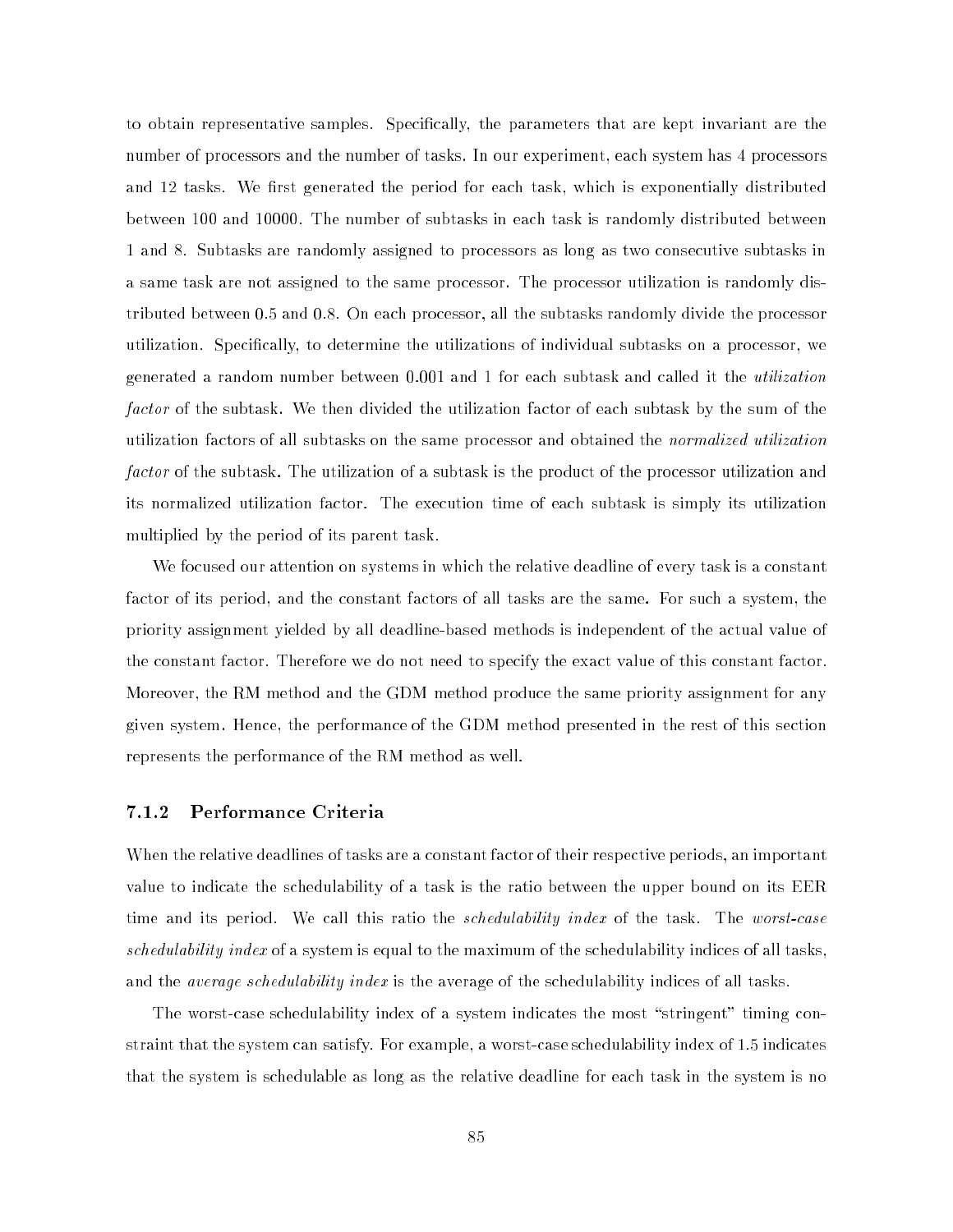shorter than 1.5 times of its period. Suppose that when we change the priority assignment for this system, we reduce its worst-case schedulability index from 1.5 to 1. The system can then be schedulable even if we set the relative deadline for every task to be equal to its period. By comparing the worst-case schedulability indices yielded by different priority assignment methods for each system generated in our experiment, we compare the relative performance of these methods. A smaller index indicates a better performance.

On the other hand, the average schedulability index of a system is an indication of the schedulability of tasks other than the most "troubled" one in the system. A system having a relatively high worst-case schedulability index but with a relatively low average schedulability index indicates that a few tasks in the system are causing the \trouble" while most of the tasks are fine.

In the simulation, we introduce a new priority assignment method, the *meta-method*. For a given system, we assign subtask priorities according to all the four deadline-based priority assignment methods and perform schedulability analysis. In the end, we choose the assignment that yields the smallest worst-case schedulability index of the system. Obviously, the metamethod should always be used to achieve better schedulability when the priorities are assigned off-line. In the experiment, we included the simulation results for the meta-method so that we could measure how well a particular assignment method performs by comparing its performance with the performance of the meta-method.

### 7.1.3 Simulation Results

In the simulation, we used a synchronization protocol with execution control and applied Algorithm SA/PM to analyze the schedulability of the system. We chose Algorithm SA/PM because it has two merits that other schedulability analysis algorithms do not have: Algorithm SA/PM always terminates while Algorithm SA/DS may not, and Algorithm SA/IPM requires the relative deadlines of tasks to be no longer than their periods while Algorithm SA/PM does not have this restriction. These attributes make Algorithm SA/PM an ideal choice for Experiment I. We found that the results obtained according to other algorithms are similar to the ones we present here.

We generated 1000 systems according to the method described earlier. Table 7.1 lists the average of the worst-case schedulability indices and the average schedulability indices over these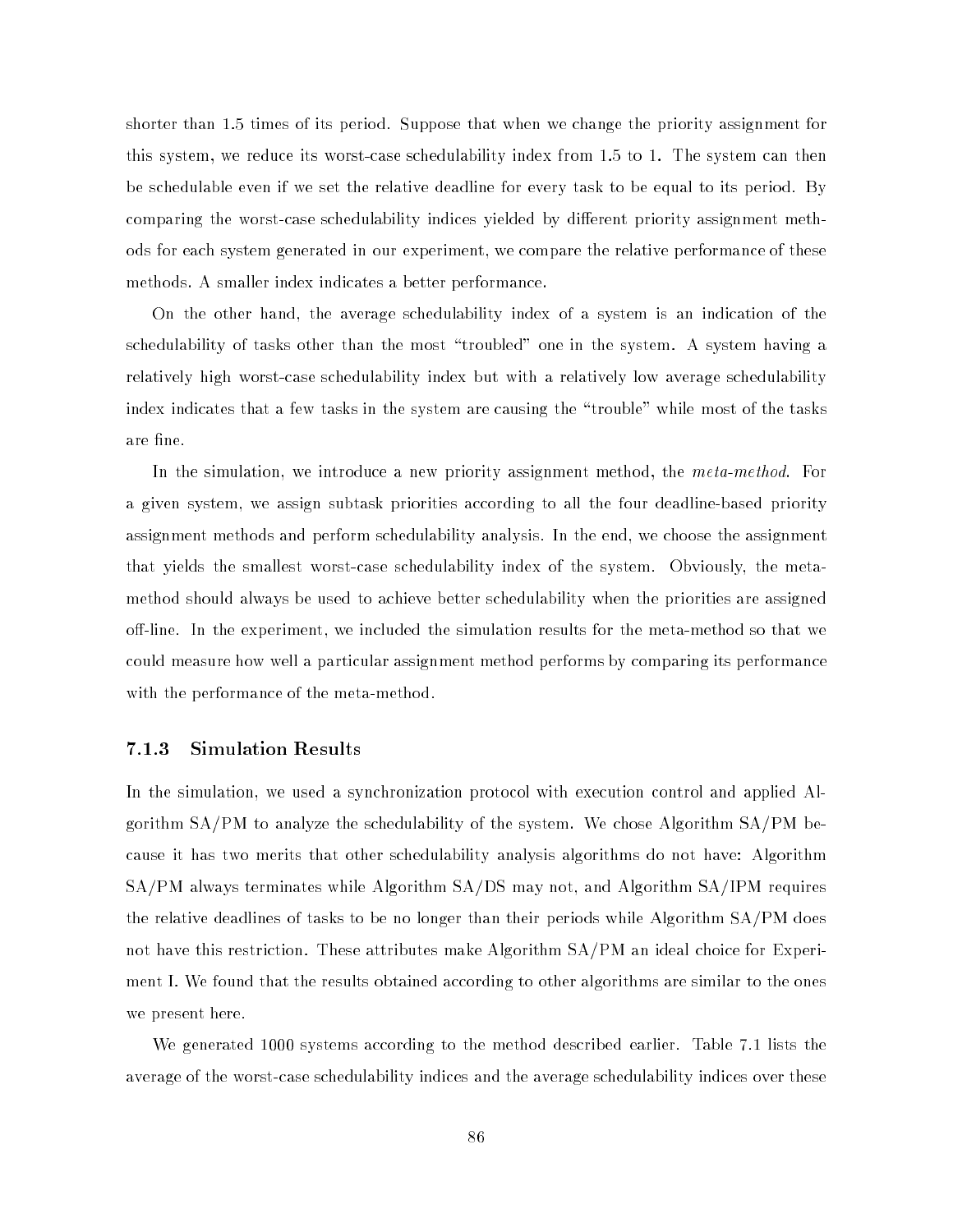systems for each of the four deadline-based priority assignment methods and the meta-method. In terms of the worst-case schedulability index, the PDM and NPDM methods are much better than the other two deadline-based methods. In fact, for every system tested in the experiment, the worst-case schedulability indices yielded by the PDM and NPDM methods are always smaller than those yielded by the GDM and EDM methods. The difference between the PDM and NPDM methods are negligibly small. As a consequence, the performance of the meta-method is entirely determined by these two methods.

|                                                             | <b>GDM</b> |  |      | EDM   PDM   NPDM    meta-method |
|-------------------------------------------------------------|------------|--|------|---------------------------------|
| worst-case index $\ $ 2.495 $\ $ 2.005 $\ $ 1.514 $\ $      |            |  | 1.51 | 1.494                           |
| average index $\parallel$ 0.9793   0.8762   0.9437   0.9478 |            |  |      | 0.9432                          |

Table 7.1: Schedulability Indices Yielded by Different Priority Assignment Methods

We notice that the EDM method yields noticeably smaller average schedulability indices than other methods. A closer look reveals that in a system where the EDM method is used, tasks with shorter periods are strongly favored and thus have much smaller schedulability indices. As a consequence, the average schedulability index of the system is small as well. The same situation occurs when the subtask priorities are assigned according to the GDM method. However, according to the GDM method, sibling subtasks have the same priorities. The bounds on the response times of the subtasks are negatively affected when sibling subtasks happen to be on the same processor. The net effect is that the bound on the end-to-end response time of a task is much longer than the one produced by the EDM method. As a result, the average schedulability indices yielded by the GDM method are no smaller than other methods.

### 7.2 Experiment II - Algorithm SA/DS vs. Algorithm SA/PM

In Chapter 5, we demonstrated that the bound yielded by Algorithm DS is always greater than or equal to the bound yielded by Algorithm SA/PM for the same task in a system. The purpose of this experiment is to determine (1) under what conditions the performance of Algorithm SA/DS is close to the performance to Algorithm SA/PM; (2) under what conditions Algorithm SA/DS has much worse performance than Algorithm SA/PM; and (3) under what conditions SA/DS is likely not to terminate.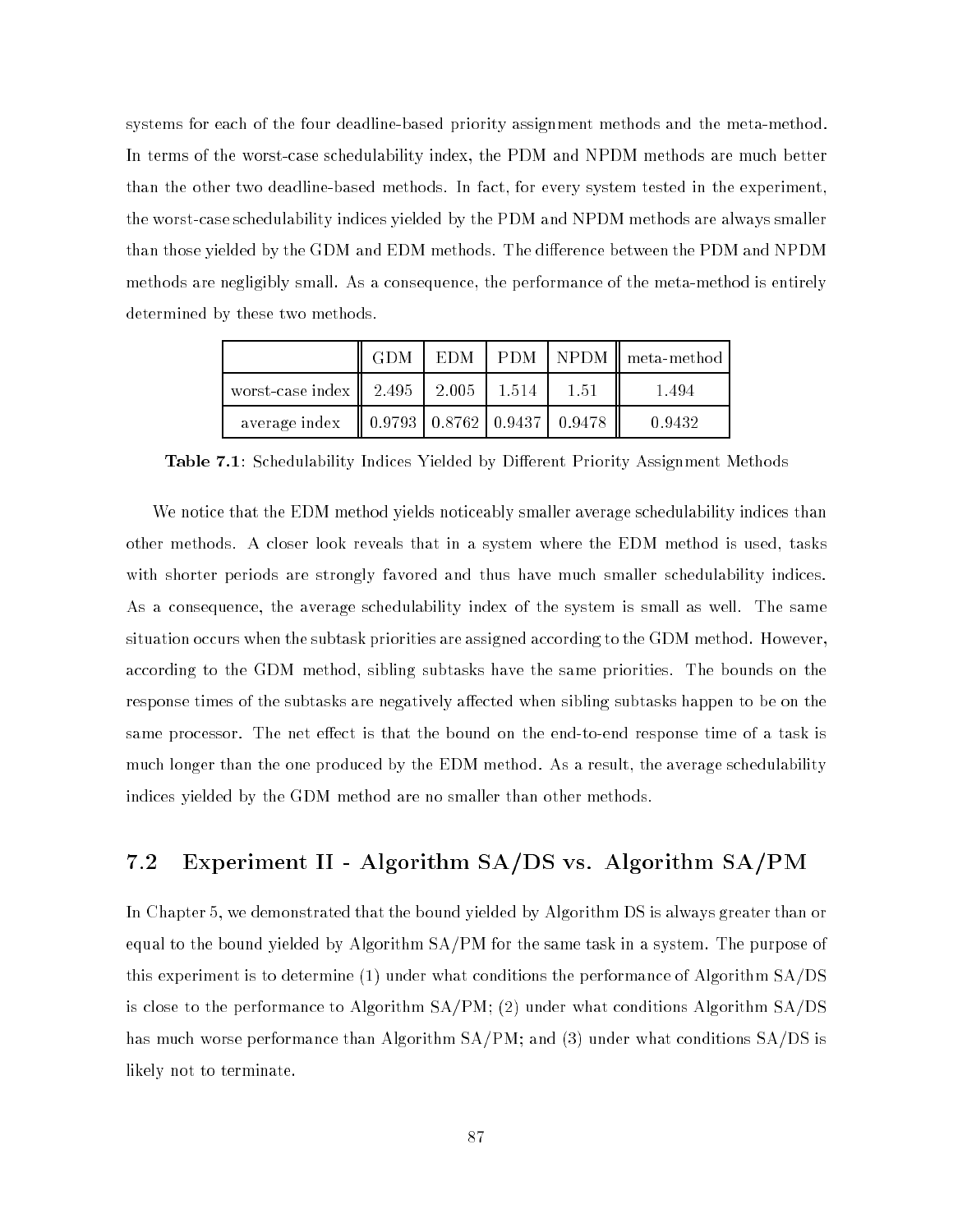### 7.2.1 Workload Generation

The difference in performance between Algorithm  $SA/DS$  and  $SA/PM$  depends mostly on two system parameters: the processor utilization and the number of subtasks in each task. To simplify the analysis, we let every processor have the same utilization and every task have the same number of subtasks. Each *configuration*, denoted by a pair  $(\kappa, \mu)$ , is a unique combination of the number of subtasks in each task and the processor utilization. For example, configuration (5,60) represents systems where each task has 5 subtasks and the utilization of each processor is 60%. In the configurations evaluated, the number of subtasks in each task ranges from 1 to 8 and the utilization of each processor is 50%, 60%, 70%, 80%, or 90%. Consequently, we have a total of 28 configurations.

For each configuration  $(\kappa, \mu)$ , we generated 1000 systems in a way similar to Experiment I. The only difference is that, instead of a random number of subtasks in each task and a random processor utilization on each processor, each task has  $\kappa$  subtasks and each processor has a utilization of  $\mu$  when the system is generated according to the configuration  $(\kappa, \mu)$ .

### 7.2.2 Performance Criteria

As we saw in Chapter 5, Algorithm SA/DS may not terminate for certain systems. Given a finite amount of time, however, we cannot tell if Algorithm  $SA/DS$  is failing to terminate or if it will terminate with very large upper bounds for a system. For practical purposes, we say that Algorithm SA/DS fails for a system if the worst-case schedulability index is greater than 100. Such a situation can be detected when Algorithm SA/DS fails to find an upper bound on the EER time of a task which is no greater than 100 times the period of the task. We measure the likelihood for Algorithm  $SA/DS$  to fail by the *failure rate*. The failure rate of a specific configuration is the total number of systems for which Algorithm SA/DS fails divided by the total number of systems generated according to the configuration. The failure rate is an approximate indication of the likelihood that Algorithm SA/DS will not terminate.

For systems where Algorithm SA/DS can obtain upper bounds on task EER times, we use the worst-case schedulability index ratio, or simply index ratio, to measure the relative performance of Algorithm  $SA/DS$  and  $SA/PM$ . Specifically, the index ratio of a system is the worst-case schedulability index of the system computed according to Algorithm SA/DS divided by the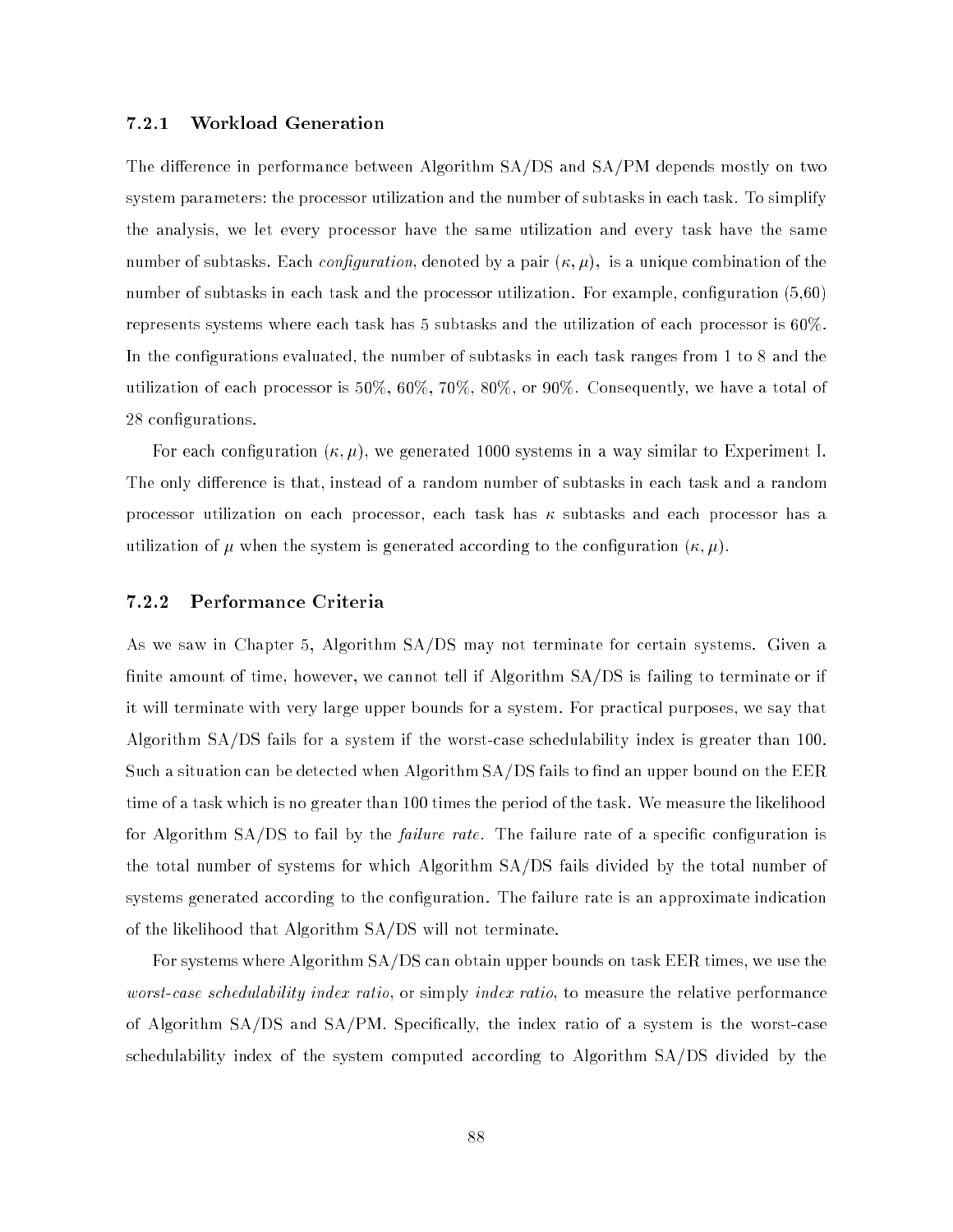worst-case schedulability index of the system computed according to Algorithm SA/PM. The index ratio is always greater than or equal to 1. We define the index ratio of a configuration to be the average index ratio of all systems generated according to this configuration.

### 7.2.3 Simulation Results

Table 7.2 lists the failure rates for all the configurations we simulated. Each entry in the first column gives the processor utilization for the congurations in the corresponding row. Each entry in the first row gives the number of subtasks in a task. We notice that the failure rates are zeros for most configurations, indicating that Algorithm  $SA/DS$  is very likely to terminate for a system generated according to these congurations. However, for congurations at the bottom-right of the table, the failure rates are greater than 0.1, indicating that there is a good chance for Algorithm  $SA/DS$  to fail for systems generated according to one of these configurations. Configuration  $(8, 8)$ 80%) is an extreme case, where Algorithm SA/DS failed for 90% of the time. Overall, Algorithm SA/DS rarely fails for systems with low processor utilizations or short subtask chains, while it can fail for systems with high processor utilizations and long subtask chains.

|                    | $2^{\circ}$                       | $\overline{3}$ | 5              |                |                                                   |                      |
|--------------------|-----------------------------------|----------------|----------------|----------------|---------------------------------------------------|----------------------|
| $50\%$ 0 0         |                                   |                |                |                |                                                   |                      |
| $60\%$ 0 0         |                                   |                | 0              | $\overline{0}$ |                                                   | $0.04 \,   \, 0.028$ |
| $70\%$             | $\begin{bmatrix} 0 \end{bmatrix}$ | $\overline{0}$ | $\overline{0}$ |                | $0.019 \mid 0.121 \mid 0.369$                     |                      |
| $\vert 80\% \vert$ | $\mathbf 0$                       | $\overline{0}$ |                |                | $\mid 0.005 \mid 0.074 \mid 0.31 \mid 0.683 \mid$ | 0.9                  |

Table 7.2: Failure Rates for Algorithm SA/DS

Table 7.3 lists the index ratios of the systems for which Algorithm SA/DS does not fail. We observe that when the length of subtask chains approaches 7 and 8 and the processor utilization approaches 70% and 80%, the index ratio becomes larger than 2, making the DS protocol much less desirable for systems having these characteristics. In the case of configuration  $(8, 80\%)$ , the index ratio is 17.05. It is very unlikely for a system with this configuration to be schedulable according to the DS protocol.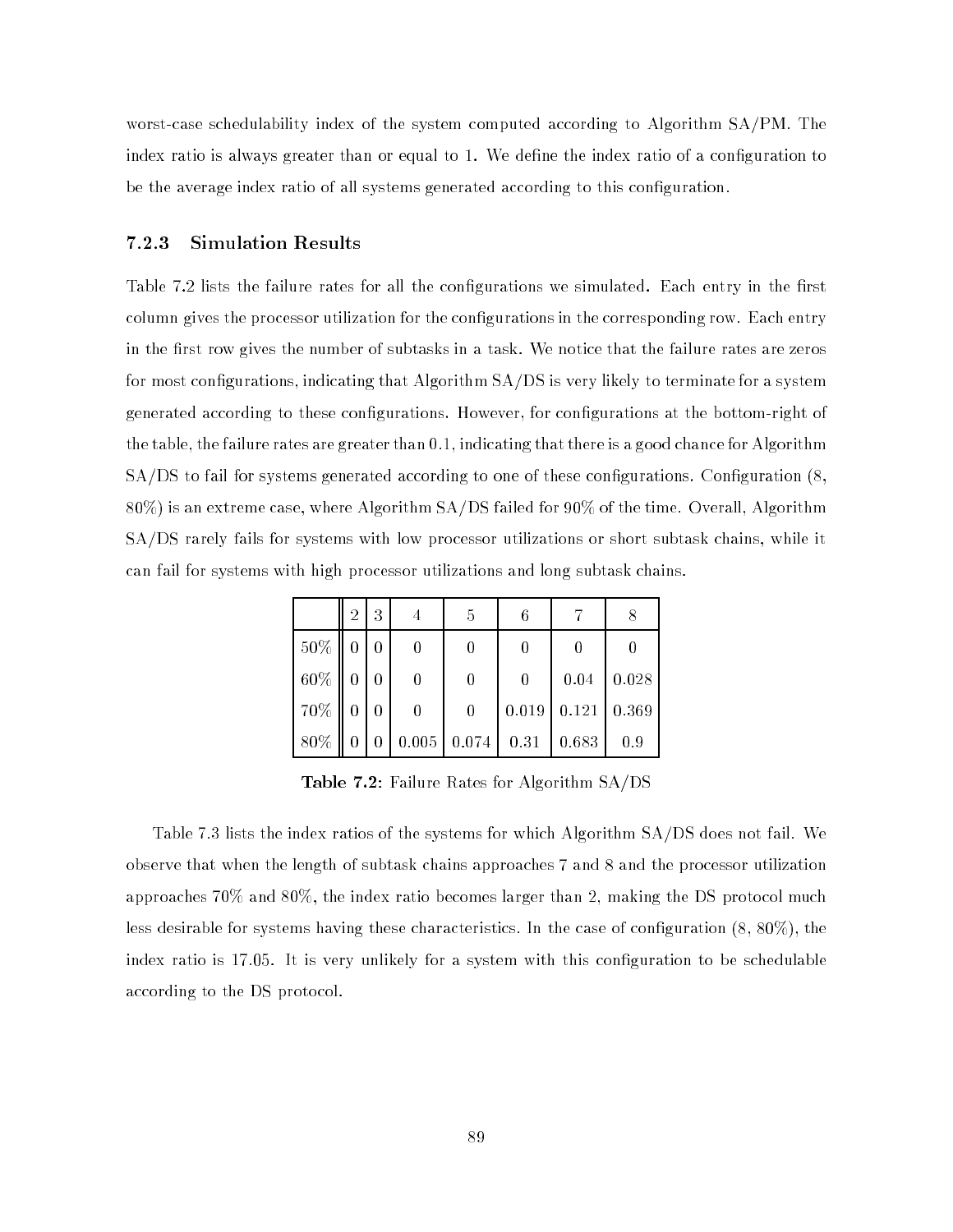| $\overline{2}$                                                 | $-3$ | $-4$ | $\frac{1}{5}$ | $-6$ |  |
|----------------------------------------------------------------|------|------|---------------|------|--|
| $50\%$   1.014   1.032   1.068   1.149   1.26   1.49   1.848   |      |      |               |      |  |
| $60\%$   1.034   1.183   1.327   1.575   1.933   2.613   3.768 |      |      |               |      |  |
| $70\%$   1.129   1.364   1.692   2.364   3.652   6.425   9.174 |      |      |               |      |  |
| $80\%$   1.211   1.692   2.55   5.196   8.403   12.67   17.05  |      |      |               |      |  |

Table 7.3: Worst-Case Schedulability Index Ratios of Algorithm SA/DS over Algorithm SA/PM

## 7.3 Experiment III - Algorithm SA/PM vs. Algorithm SA/IPM

Algorithm SA/IPM is an improved version of Algorithm SA/PM. It takes advantage of recurrent tasks but is applicable only when tasks have relative end-to-end deadlines shorter than their respective periods. We studied the performance difference between these two algorithms and describe the results in this section.

#### 7.3.1 Workload Generation

Different from the previous experiments, we need to generate workloads with recurrent end-to-end tasks in this experiment. We used the *recurrence degree of a task* as a control parameter, where the recurrence degree of a task is the maximum number of its subtasks that execute on a same processor. If a task Ti has a recurrence degree of 3, it means that Ti has 3 subtasks executing on the same processor. We let the system still have 4 processors and 12 tasks. However, we assigned 3 tasks to each processor, called their *host processor*. If the recurrence degree is n, we generated 2n subtasks for each task  $T_i$ . We let all odd-numbered subtasks execute on the host processor of Ti and the even-numbered subtasks execute randomly on the other three processors. By doing this, we can guarantee that every task in the system has the same recurrence degree.

The other control parameter is the processor utilization. Again, every processor was given the same utilization. Similar to the previous experiments, we used a pair of control parameters to specify a particular configuration. If an end-to-end system is generated according to configuration  $(\mu, \alpha)$ , every processor has a utilization of  $\mu$  and every task has a recurrence degree of  $\alpha$ . In the experiment, we vary the processor utilization from 0.3 to 0.8 at 0.1 increments. (We will soon see why we included low processor utilizations, such as 0.3, in this experiment.) The recurrence degree is between 2 and 8. We thus have 42 configurations.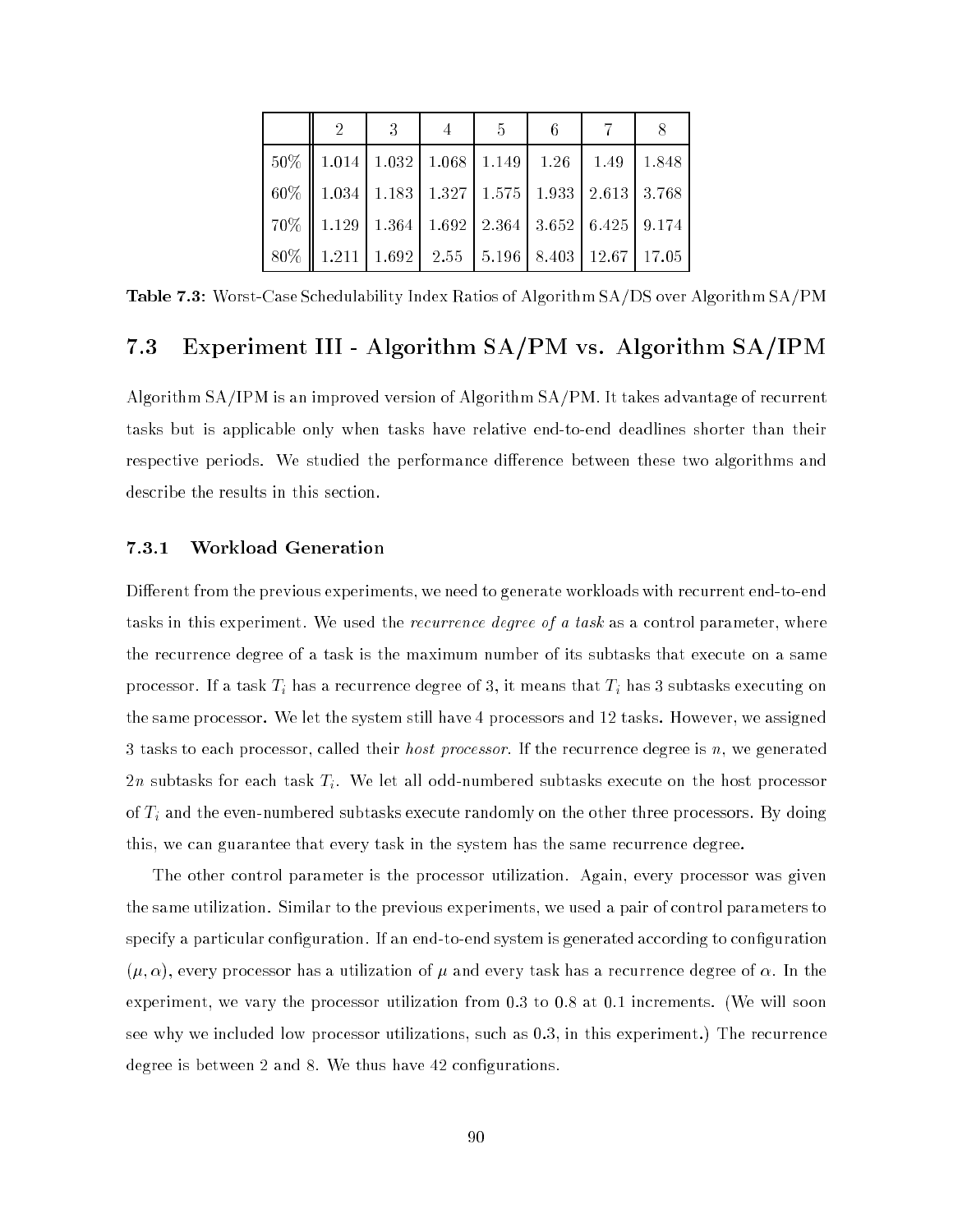The other system parameters were generated in a similar way as in Experiment I, i.e., the task periods are exponentially distributed between 100 and 10000 and subtasks on the same processor randomly divide the processor utilization. Since Algorithm SA/IPM requires that tasks have relative deadlines shorter than or equal to their periods, we let the relative deadline of every task be equal to its period in this experiment.

#### 7.3.2 Performance Criteria

We generated 1000 systems according to each configuration. The *success rate* is the percentage of systems generated according to a configuration that was found schedulable according to Algorithm SA/IPM. A low success rate of a configuration indicates that Algorithm SA/IPM is not suitable for systems with that configuration.

For systems that are schedulable according to Algorithm SA/IPM, we also applied Algorithm SA/PM to analyze their schedulability. Similar to the previous experiments, we used the worstcase schedulability index ratio to measure the relative performance of these two algorithms: The index ratio of a system is the worst-case schedulability index computed by Algorithm SA/PM divided by the one computed by Algorithm SA/IPM. Clearly, the index ratio is always greater than 1. Similarly, the worst-case schedulability index ratio of a conguration is the average of the index ratios of all systems that are generated according to the configuration and are schedulable according to Algorithm SA/IPM. In addition to the worst-case schedulability index ratios, we also use average schedulability index ratios to measure the improvement achieved by Algorithm SA/IPM for the overall system. The definition of the average schedulability index ratio is similar to the one of the worst-case schedulability index ratio.

#### 7.3.3 Simulation Results

Table 7.4 lists the success rates of Algorithm  $SA/IPM$ . Each entry in the first row gives the recurrence degree while each entry in the first column gives the processor utilization. We notice that very few systems with a recurrence degree above 4 can be schedulable according to Algorithm SA/IPM, unless the processor utilization drops to 0.3. This indicates that, for schedulability concerns, the relative deadline of a task being no greater than the period is a stringent requirement for systems with a non-trivial recurrence degree. This conclusion is not surprising. To see why, let us suppose that every task has its relative deadline equal to its period and has a recurrence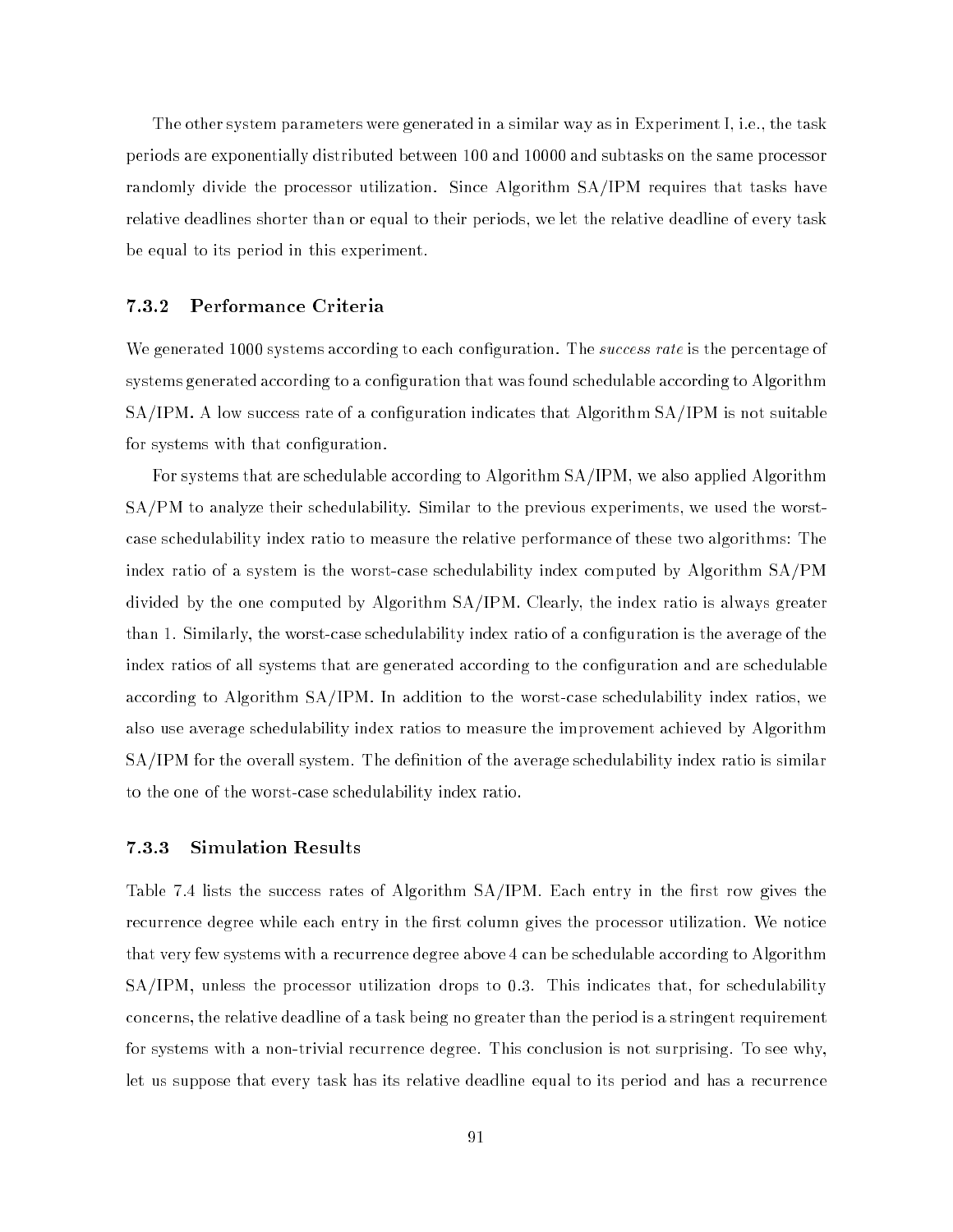|     | $\overline{2}$ | 3        | 4    | -5       | 6                |          |     |
|-----|----------------|----------|------|----------|------------------|----------|-----|
| 0.3 | 100            | 100      | 100  | 96.5     | 67.9             | 21.5     | 2.4 |
| 0.4 | 100            | 98.9     | 69.7 | 10       | 0                | 0        |     |
| 0.5 | 98.7           | $49.3\,$ | 0.8  | 0        | $\theta$         | $\theta$ |     |
| 0.6 | 63.7           | 0.4      | 0    | $\bf{0}$ | $\theta$         | $\theta$ |     |
| 0.7 | 1.3            | 0        | 0    | 0        | $\theta$         | 0        |     |
| 0.8 | 0              |          |      |          | $\left( \right)$ |          |     |

Table 7.4: Success Rates for Algorithm SA/IPM

degree of  $\alpha$ . Every subtask in a task should have a response time roughly within a factor of  $1/2\alpha$  of the period of the task in order for the task to be schedulable. This requirement is rather demanding and brings down the usable processor utilization in order satisfy it. Lehoczky found similar phenomena in  $[6]$ . For example, in his study, if tasks have deadlines equal to  $1/4$  of their periods, the schedulable utilization bound drops to 25%.

For congurations with nonzero success rates, we list the worst-case schedulability index ratios in Table 7.5 and the average schedulability index ratios in Table 7.6. Algorithm SA/IPM is more effective for configurations with large recurrence degrees. Nevertheless, the overall performance difference between Algorithm  $SA/IPM$  and Algorithm  $SA/PM$  is small. Most of the time, improvement is within  $1\%$  in terms of scheduling index. When the worst-case schedulability indices approach one, i.e., when systems becomes difficult to schedule, such a small improvement may result in a more obvious increase in the success rate. We will see such an effect of this improvement in the next chapter.

#### Experiment IV - Average Task EER Times  $7.4$

The purpose of Experiment IV is to study the average task  $EER$  times achievable by different synchronization protocols. In Chapter 4, we introduced five synchronization protocols, the Direct Synchronization (DS), Phase Modication (PM), Modied Phase Modication (MPM), Sporadic Server (SS), and Release Guard (RG) protocols. As we have discussed there, the PM and MPM protocols yield the same schedule under the ideal situation, which is the case in our simulation.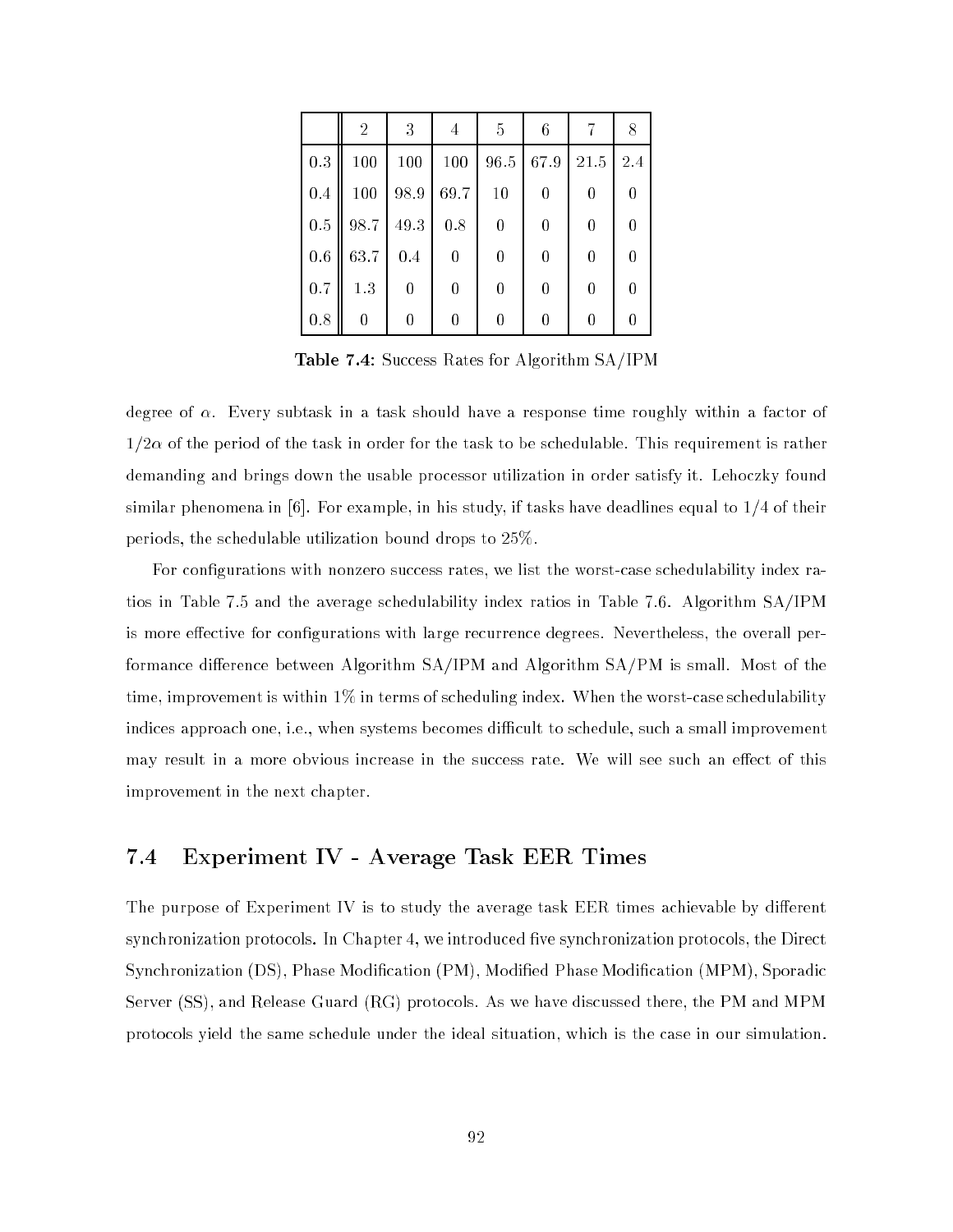|     | $\overline{2}$ | 3     | 4     | 5     | 6     | 7     | 8     |
|-----|----------------|-------|-------|-------|-------|-------|-------|
| 0.3 | 1.000          | 1.001 | 1.005 | 1.011 | 1.019 | 1.026 | 1.042 |
| 0.4 | 1.001          | 1.001 | 1.005 | 1.014 | na    | na    | na    |
| 0.5 | 1.001          | 1.002 | 1.008 | na    | na    | na    | na    |
| 0.6 | 1.001          | 1     | na    | na    | na    | na    | n a   |
| 0.7 | 1.001          | na    | na    | na    | na    | na    | na    |
| 0.8 | na             | na    | na    | na    | na    | na    | na    |

Table 7.5: Worst-Case Schedulability Index Ratios of Algorithm SA/PM over Algorithm SA/IPM

|     | $\overline{2}$ | 3     | 4     | 5     | 6     | 7     | 8     |
|-----|----------------|-------|-------|-------|-------|-------|-------|
| 0.3 | 1.001          | 1.003 | 1.009 | 1.017 | 1.027 | 1.036 | 1.047 |
| 0.4 | 1.001          | 1.003 | 1.009 | 1.017 | na    | na    | na    |
| 0.5 | 1.001          | 1.003 | 1.008 | na    | na    | na    | na    |
| 0.6 | 1.002          | 1.003 | na    | na    | na    | na    | n a   |
| 0.7 | 1.002          | na    | na    | na    | na    | na    | n a   |
| 0.8 | na             | na    | na    | na    | na    | na    | na    |

Table 7.6: Average Schedulability Index Ratios of Algorithm SA/PM over Algorithm SA/IPM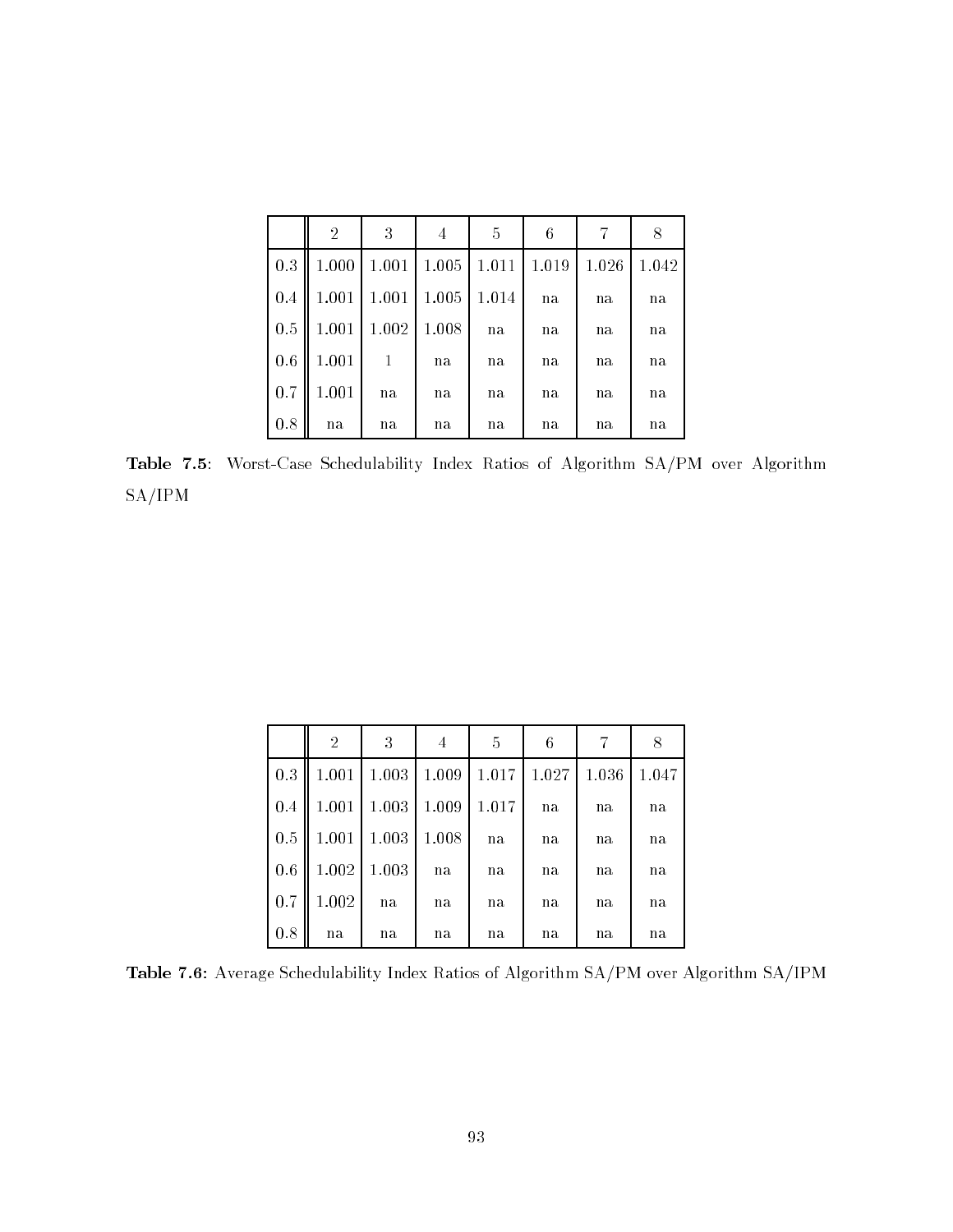Thus we only need to compare the performance of the PM protocol with others. We also did not evaluate the SS protocol for the following reasons.

- 1. The original sporadic server algorithm proposed in [52] contains a mistake. In Appendix A, we point out the mistake and give the corrections. We also illustrate that the idea of a sporadic server encompasses a family of algorithms. However, it is not clear which implementation is the most efficient one. Choosing a less efficient implementation of the sporadic server algorithm in this experiment may result in less representative figures and causes unfair comparison against the SS protocol.
- 2. According to the SS protocol, a task instance may have an unbounded number of context switches due to budget consumption and replenishment. This attribute makes the SS protocol undesirable for a hard real-time system in practice.
- 3. In our simulation, the task execution time is not variable, and the run-time overhead caused by each protocol is not counted either. Thus the RG and SS protocol will yield the same schedule for any system. It suffices to consider only the performance of the RG protocol.

As a result, in this experiment, we compared the average task EER times yielded by the DS, PM, and RG protocols.

#### 7.4.1 Workload Generation

Like Experiment II, we found that the relative performance primarily depends on the processor utilization and the number of subtasks in each task. Consequently, we generated the workload in the same way as in Experiment II. In other words, we also had 28 congurations and generated 1000 systems for each configuration. Additionally, for each task we generated a phase which is randomly distributed between 0 and the task period.

#### $7.4.2$ Performance Criterion

Here, we use the  $PM/DS$  ratio to measure the difference in performance between the PM and DS protocol. For each task, the PM/DS ratio is the average EER time of the task when the PM protocol is used over the average EER time of the task when DS protocol is used. For each system, the  $PM/DS$  ratio is the average PM/DS ratio of all tasks in the system, and for each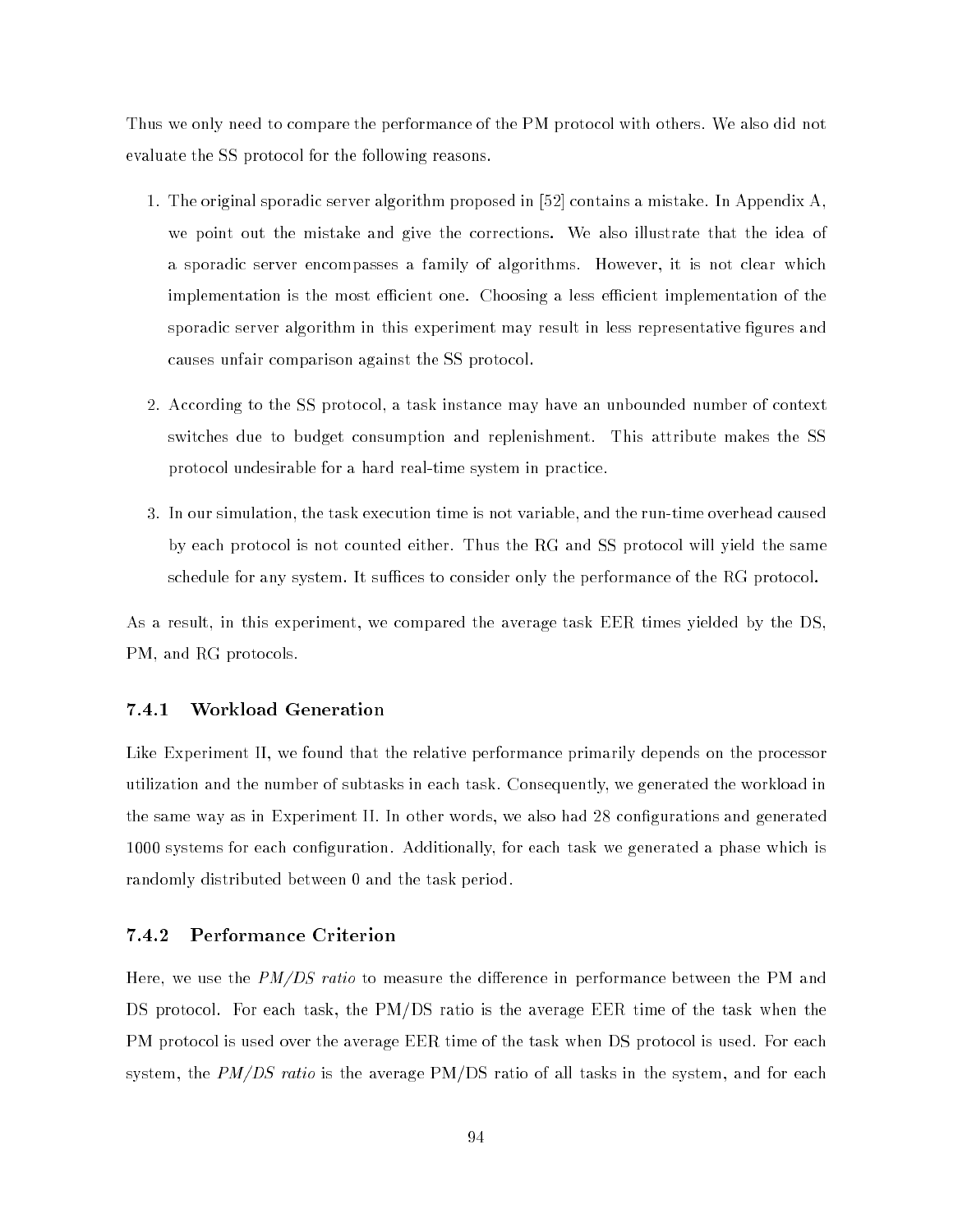configuration the  $PM/DS$  ratio is the average  $PM/DS$  ratio of all systems generated according to the configuration. A higher  $PM/DS$  ratio ( $> 1$ ) indicates that the PM protocol yields a longer average task EER time than the DS protocol. Similarly, we also use the  $PM/RG$  ratios and  $RG/DS$  ratios to compare the performance of the corresponding two protocols.

#### 7.4.3 Simulation Results

For each system generated in the experiment, we first assigned priorities to subtasks according to the PDM method. In the previous sections, we saw that the performance of the PDM and NPDM methods are better than other methods. Since each processor has the same utilization in this experiment, the PDM method and the NPDM method are equivalent. We then simulated the actual run of the system according to the task periods, task phases, subtask execution times, the assigned priorities and each of three synchronization protocols. Each simulated run was terminated when every task in the system had at least 1000 instances released and completed. The average EER time of a task is the average of the EER times of all its instances completed during the simulated run. Based on the average EER times of tasks, we computed the PM/DS ratio, RG/DS ratio, and PM/RG ratio for each task, each system, and each conguration. The PM/DS, RG/DS ratios as functions of configurations are plotted in Figures 7.1 and 7.2. The  $90\%$  confidence intervals are negligibly small for all configurations.



Figure 7.1: The PM/DS Ratios

As we expected, the PM/DS ratios are all greater than 1 in Figure 7.1, indicating that the average task EER times are shorter when the DS protocol is used than when the PM protocol is used. Specifically, given a fixed number of subtasks in each task, the PM/DS ratio goes down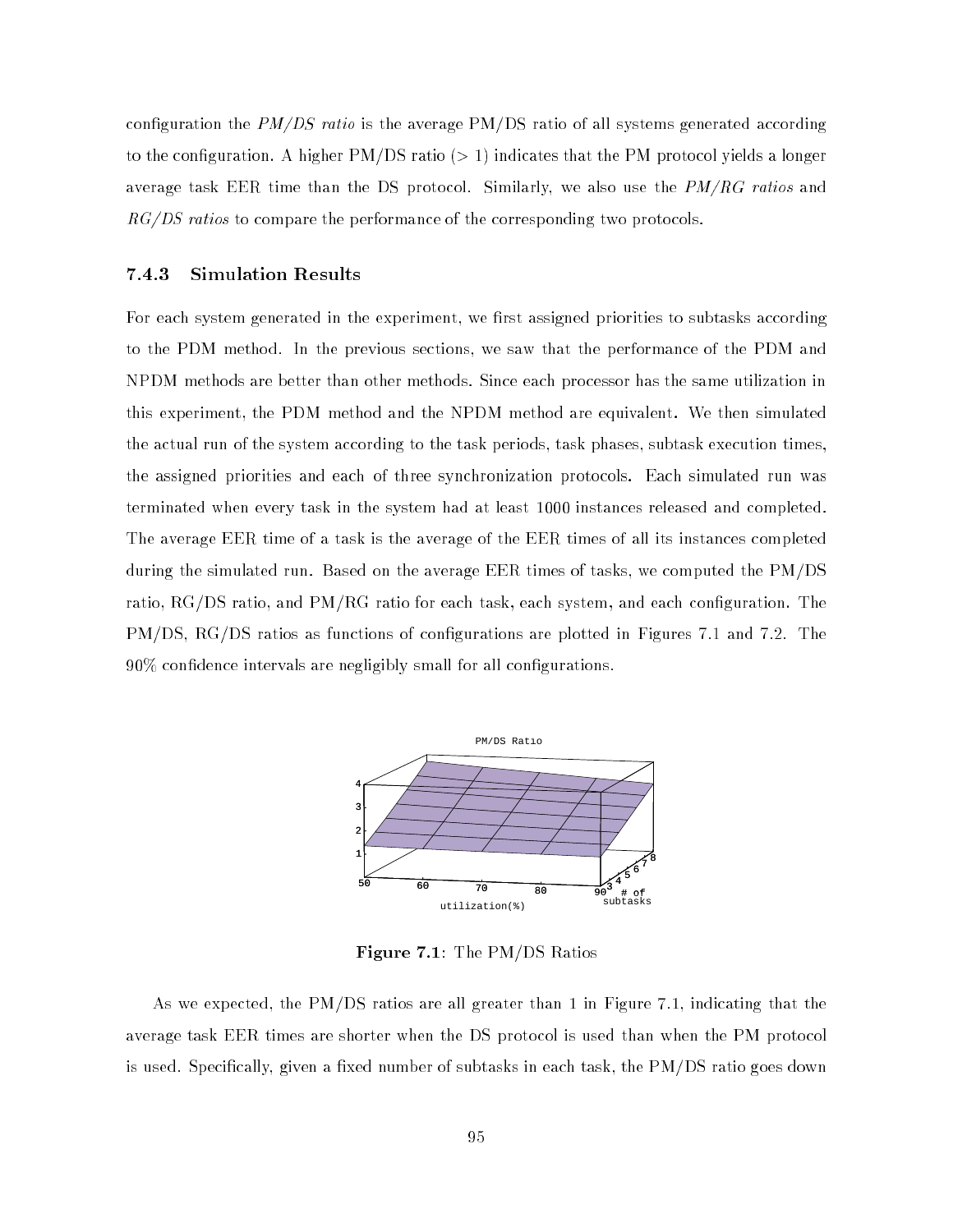

Figure 7.2: The RG/DS Ratios

when the utilization of each processor goes up. This is because with low processor utilizations there are many idle intervals in the schedules caused when the releases of subtasks are postponed according to the PM protocol. Therefore the average EER times are much larger than those yielded by the DS protocol with no such delays. The PM/DS ratio increases as the number of subtasks in each task increases. For configurations with 5 or more subtasks in each task, the values of the ratio are all greater than 2, indicating that for these kinds of configurations, the average EER times of tasks synchronized according to the PM protocol are more than twice than when tasks are synchronized according to the DS protocol. For configurations with 8 subtasks in each task, the ratio is around 3 or 4.

The RG/DS ratio varies mostly from 1 to 2 for all configurations, indicating that the performance of the RG protocol in terms of the average task EER time is close to the performance of the DS protocol. As shown in Figure 7.2 the RG/DS ratio increases when the processor utilization increases. When the processor utilization is high and the processors are busy almost all the time, the releases of subtasks according to the RG protocol become almost periodic. The delays in releasing subtasks caused by release guards can lead to longer average EER times. Overall, however, we see that the RG protocol performs much better than the PM protocol with respect to the average task EER times. This is further confirmed by the PM/RG ratio shown in Figure 7.3; the ratio is consistently higher than 1. For congurations with 6, 7 or 8 subtasks in each task, the PM/RG ratio even reaches 2 or 3.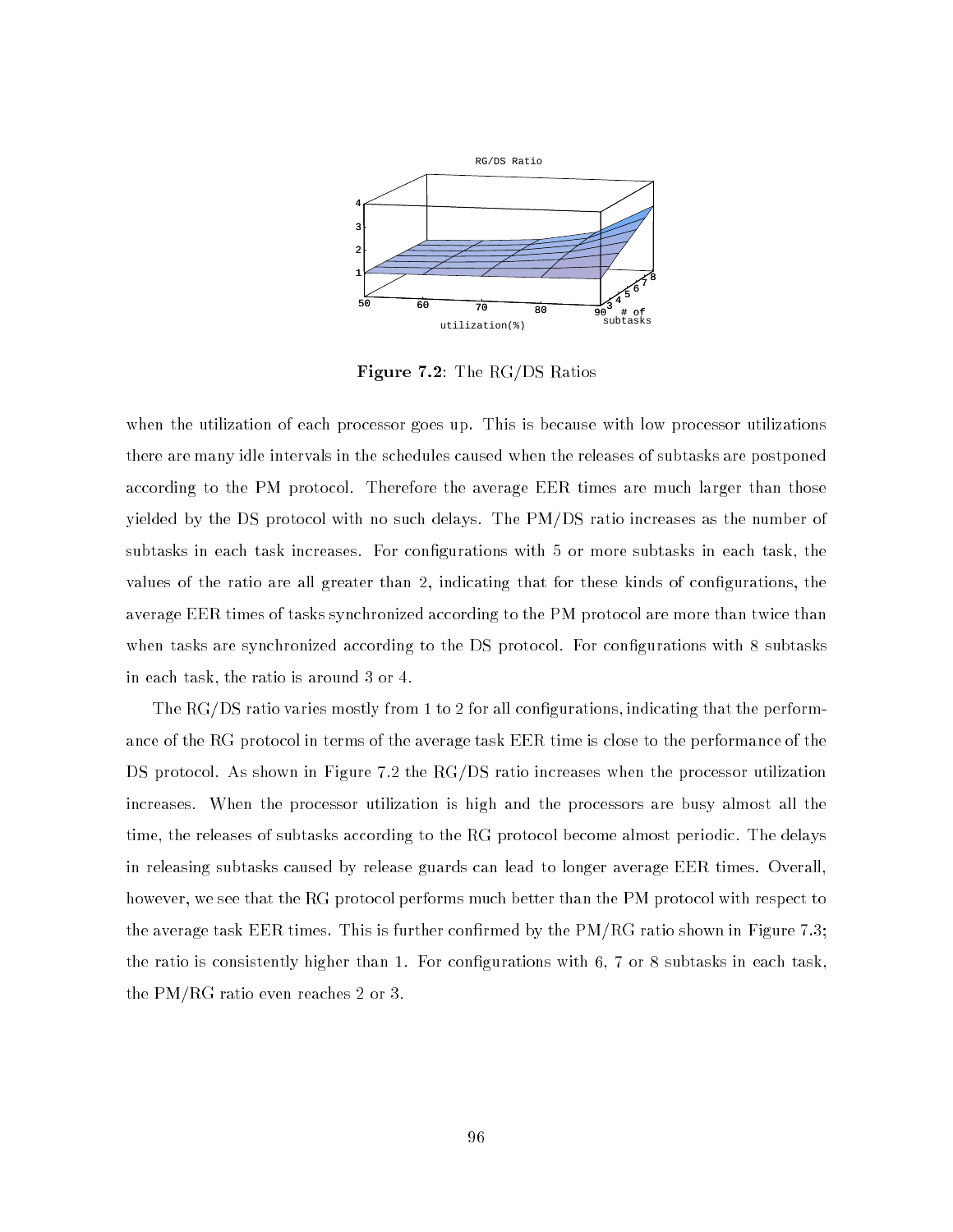

Figure 7.3: The PM/RG Ratios

#### 7.5 Summary

In this chapter, we described four experiments and presented the experiment results. These experiments systematically compare the performance of all aspects of end-to-end scheduling algorithms proposed in this thesis. In Experiment I, we compared the performance of the four deadline-based priority assignment methods. According to the experiment result, the PDM and NPDM methods are superior to the other two methods. However, when priority assignment is done off-line or when run-time overhead is not a serious consideration, a system designer should try all four methods and choose the assignment which gives the smallest worst-case schedulability index, i.e., the meta-method.

Experiment II is a study on the performance of Algorithm SA/PM and SA/DS. Since Algorithm SA/PM is applicable to all synchronization protocols with execution control, in this experiment we essentially studied the relative performance in terms of system schedulability of the DS protocol and other protocols. The results show that the DS protocol has an acceptable performance when the processor utilization is low or tasks have short chains. Since the DS protocol has a low overhead and is simple to implement, it is an attractive choice for this kind of systems. However, when the processor utilization is high and tasks have long chains, the DS protocol yields poor performance and even fails to provide a solution when Algorithm SA/DS fails to terminate.

In Experiment III we saw that requiring tasks to have short relative deadlines (e.g., being shorter than their respective periods) is a stringent requirement for systems with a non-trivial recurrence degree. This requirement leads to low schedulable processor utilizations. When this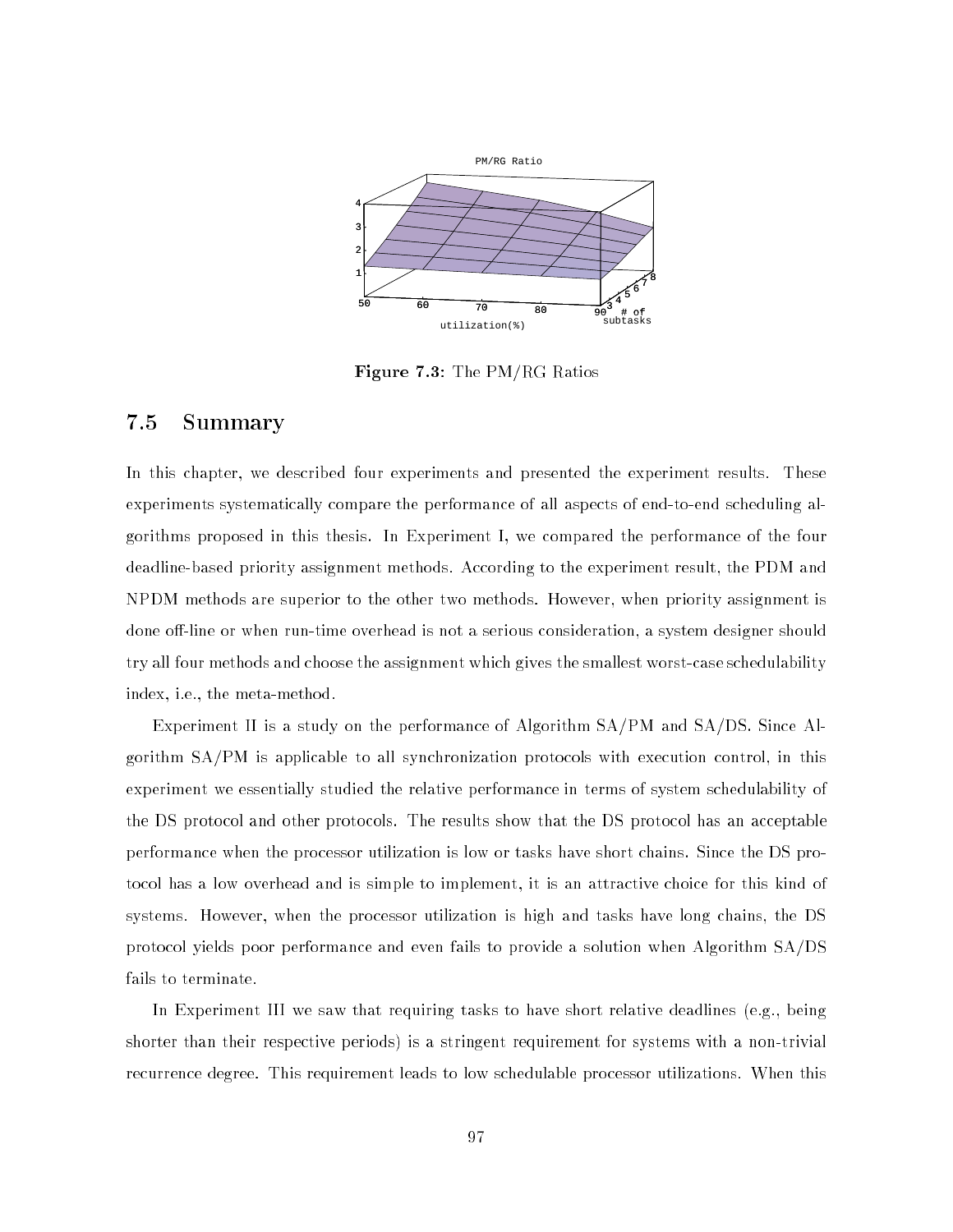requirement is satisfied, the performance of Algorithm  $SA/IPM$  is slightly better than Algorithm SA/PM.

In Experiment IV, we studied the impact of different synchronization protocols to the average task EER times. As we expected, the DS protocol yields the shortest average task EER times, while the PM and MPM protocols yield the longest ones. The performance of the RG protocol is fairly close to the DS protocol in most cases.

In conclusion, the PDM and NPDM methods have better performance among deadline-based priority assignment methods. The RG protocol delivers satisfactory performance with respect to both the worst-case EER times and the average EER times of tasks. Under some circumstances, other protocols may be more suitable than the RG protocol. As an example, if a system has low processor utilizations and tasks have short subtask chains, the DS protocol can be a better choice because it is simpler and yields shorter average EER times of tasks. As another example, if every task has a relative deadline no longer than its period, we may choose the PM or MPM protocol because they allow us to use Algorithm SA/IPM for better system schedulability.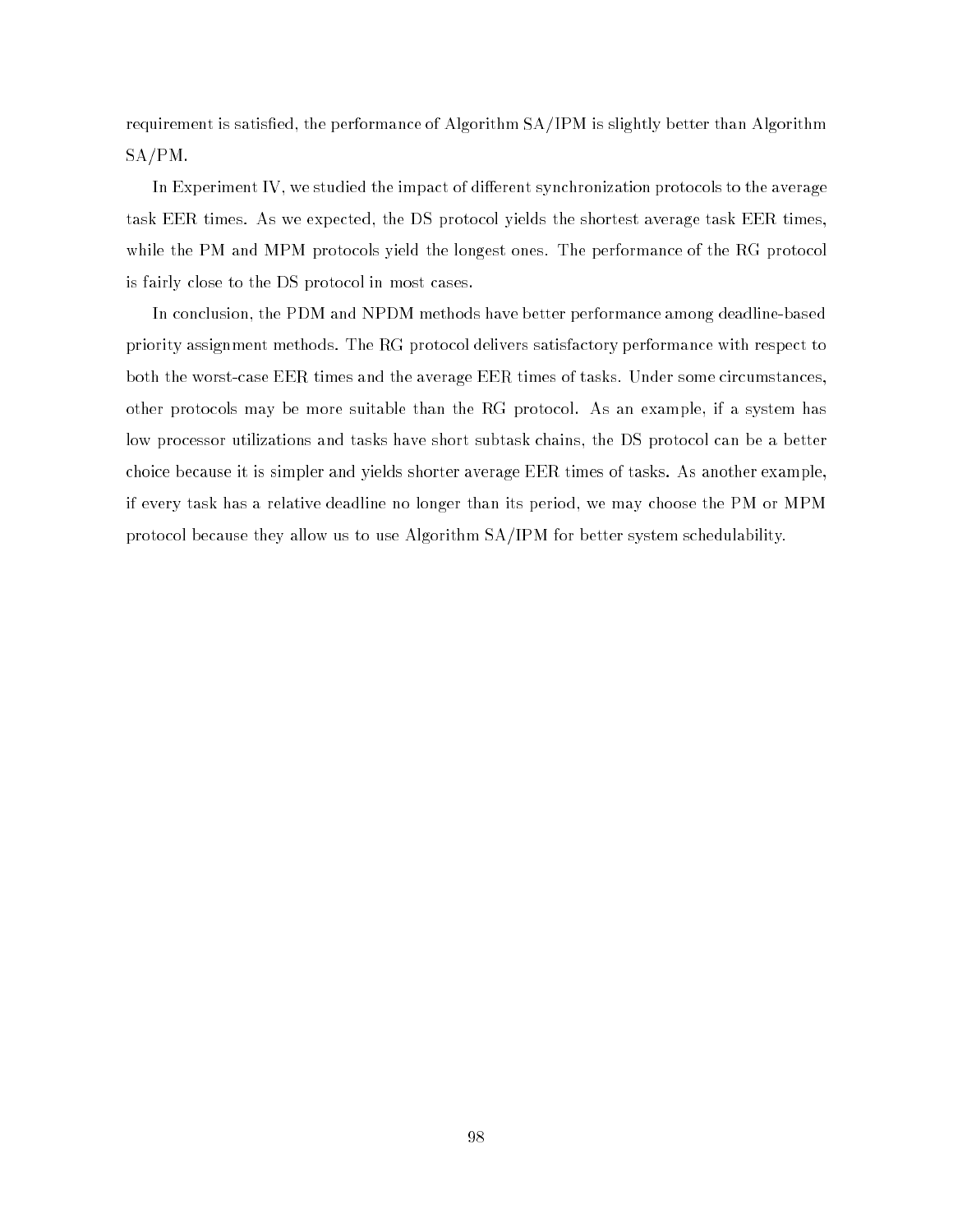# Chapter 8

# End-to-End Scheduling Approach to the Resource Contention Problem

In the previous chapters, we presented an integrated end-to-end scheduling framework, which encompasses three problems: priority assignment, execution synchronization and schedulability analysis. Solutions to these problems form the building blocks of the framework. If an end-to-end system fits the system model described in Chapter 3, we can apply the framework to schedule such a system and analyze its schedulability. In this chapter, we investigate the application of this framework to the resource contention problem in a multi-processor real-time system. The system model assumed in the resource contention problem is formulated by Rajkumar et al.[21] and is different from the end-to-end system model that we assumed in the previous chapters. In Rajkumar's model, the multiprocessor system can be viewed as a collection of single-processor systems. Each task has a host (local) processor and has a local relative deadline. The complication arises from the fact that a task may request a resource which is on a different processor from its host processor. Scheduling and schedulability analysis of tasks in such a system become more complicated than the case of single-processor systems.

In this chapter, we first lay out the background on the resource contention problem, followed by a formal description of the system model used in this chapter. We then introduce the Multiprocessor Priority Ceiling Protocol (MPCP), the only known solution to the resource contention problem in a multi-processor environment. We will also point out a couple of mistakes in the original MPCP and propose a few straightforward improvements over the original MPCP. Sec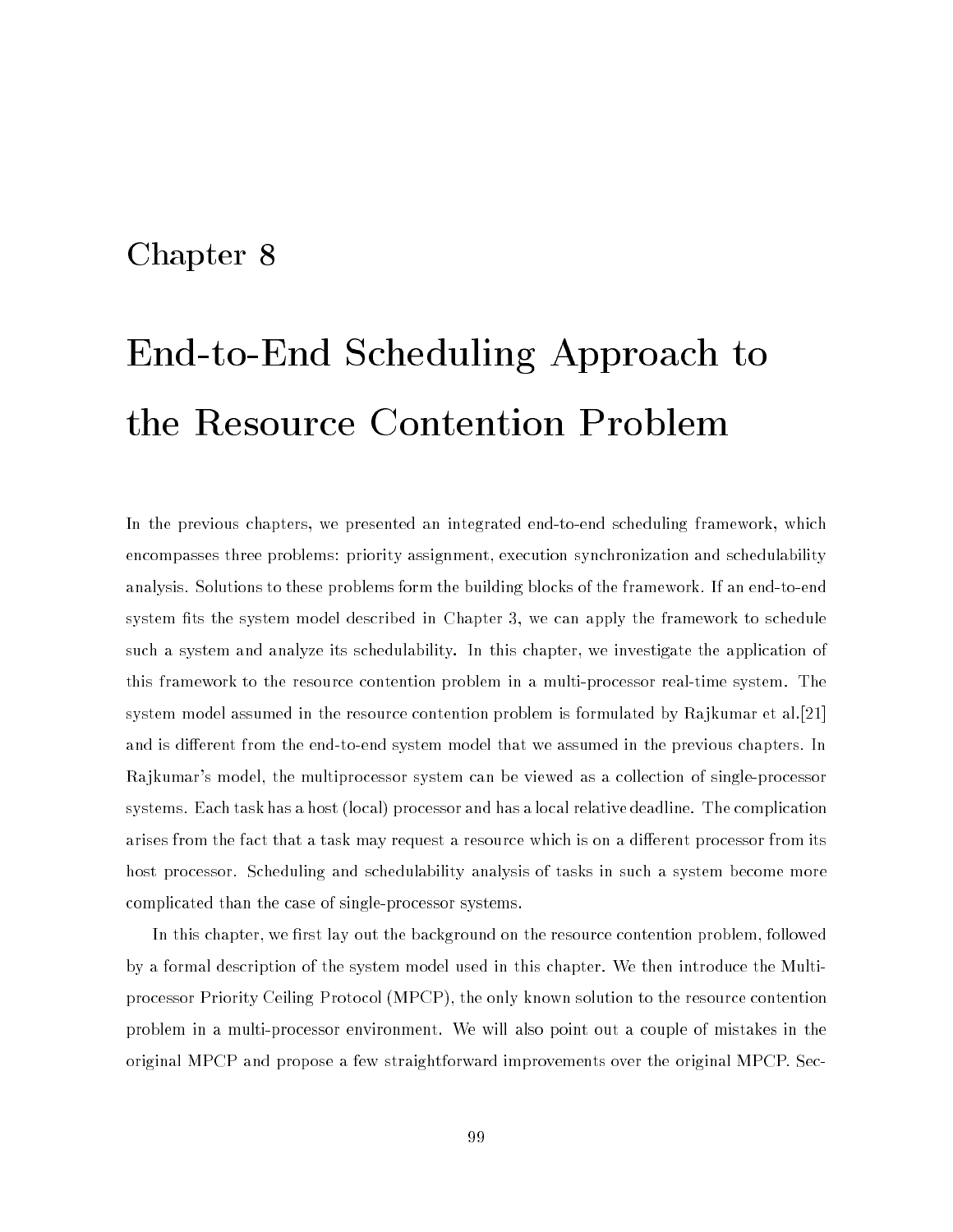tion 8.4 presents in detail the end-to-end scheduling approach to the same problem addressed by the MPCP. Finally, we conclude this chapter by comparing the performance of these two approaches.

#### 8.1 Background

Semaphore-like operations are typically used to control the access to a shared resource by tasks in order to guarantee mutually-exclusive accesses to critical sections. Sha et al. [15] have shown that careless use of semaphore operations can cause *uncontrolled priority inversion*, which occurs when a high-priority task is blocked by some low-priority tasks for an unpredictable amount of time. On a single-processor system, we refer to the total length of time during which a task is blocked by lower-priority tasks due to resource contention as its *blocking time*. To ensure predictability, it is imperative to keep the blocking time of each task bounded from above [20]. Several effective solutions have been proposed for single-processor systems; two well-known examples are the Priority Ceiling Protocol (PCP) [15] and the Stack Based Protocol (SBP) [16]. By using either one of the protocols, the blocking time of each task is guaranteed to be no more than the duration of one critical section of some other tasks.

In multiprocessor or distributed systems, concurrency and distribution complicate the resource contention problem. A task Ti can be blocked not only by local tasks on the same processor but also by remote tasks that need the same resources that Ti needs as well. Accordingly, in a multiprocessor or distributed system the blocking time of a task includes the time when the task is blocked by both local lower-priority tasks and remote tasks. Rajkumar et al. [21] extended the PCP for single-processor systems to multiprocessor systems and provided a solution for this problem. The extended protocol is known as the *Multiprocessor Priority Ceiling* Protocol (MPCP). According to the MPCP, the blocking time of a task due to both local resource contention and global resource contention is bounded, and the schedulability of the system can be determined by applying a schedulability analysis method for single-processor systems [1, 5] on each individual processor.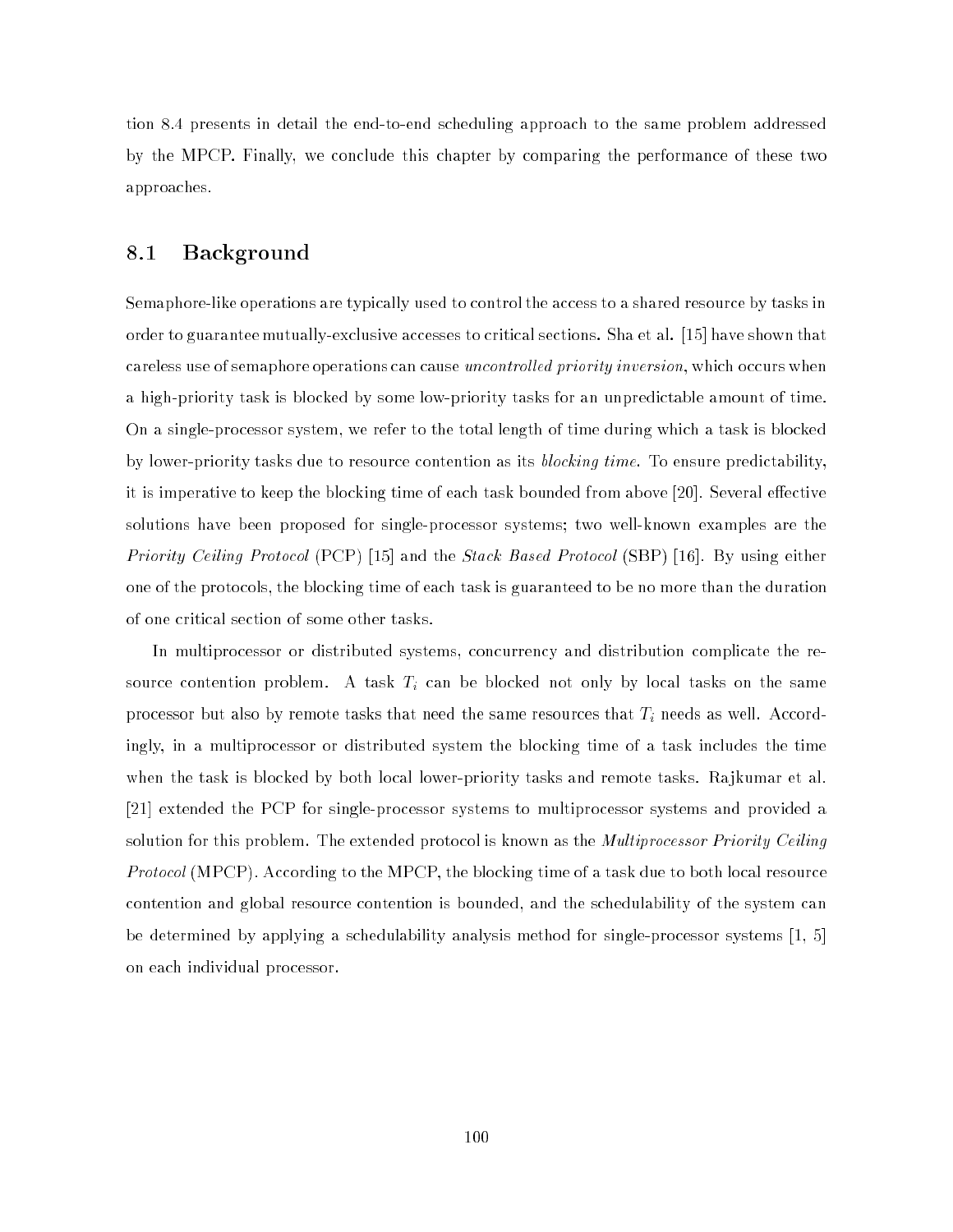#### 8.2 System Model

In Rajkumar's system model, every resource and every task has a *host processor*. (In [21], the host processor of a global resource is called a synchronization processor of the global resource.) Later in this chapter, when we say a task Ti (or a resource Ri ) is on a processor Pj , we mean that Pj is the host processor of task Ti (or resource Ri). According to the MPCP, resources are classied into two categories, local resources and global resources. A local resource is needed only by tasks on its host processor. A global resource is needed by tasks on processors different from its host processor. Relative to a task, a global resource is a remote global resource, or simply a remote resource, if the task and the resource are on different processors. A global resource is a local global resource to a task if they are on the same host processor.

Figure 8.1 gives an illustrative example. This example is referred to as Example 1 later on in this chapter. In this example, there are two processors,  $P_1$  and  $P_2$ , and two resources, *Printer* (PR) and Database (DB). The host processor of  $PR$  is  $P_1;$  the host processor of DB is  $P_2.$   $T_1$ and  $T_2$  are on  $P_1$ . The host processor of  $T_3$  and  $T_4$  is  $P_2$ . The resource access relations are denoted by dotted arrows in the figure. Since  $PR$  is accessed only by  $T_1$  and  $T_2$  which are on its host processor,  $PR$  is a local resource.  $DB$  is accessed by  $T_1$  and  $T_4.$  Since  $T_1$  is on a different processor from the host processor of  $DB, \, DB$  is a global resource. Specifically,  $DB$  is a remote global resource to  $T_1$  and a local global resource to  $T_4$ .



Figure 8.1: The Simple System in Example 1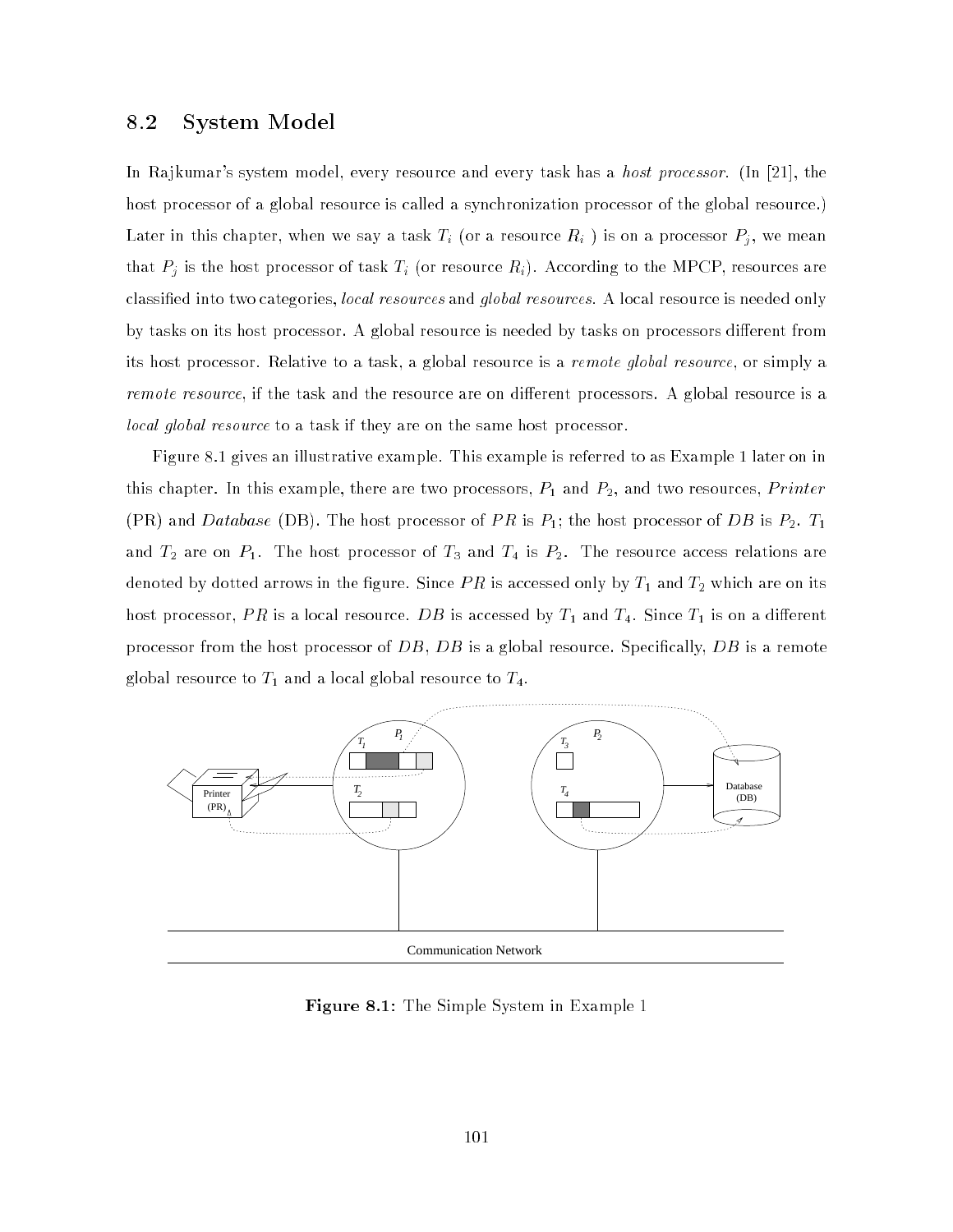A resource can only be accessed from its host processor. When a task requests a remote global resource, the execution thread of the task is suspended on the host processor of the task, and another execution thread is initiated on the host processor of the global resource on behalf of the task. According to the MPCP, the execution thread on the host processor of the global resource is called a *global critical section*  $(GCS)$  server [21]. The GCS server accesses the resource according to the given resource access protocol. Once the GCS server completes on the host processor of the global resource, it terminates and sends back the results; its corresponding task resumes the execution on its host processor. Figure 8.2 illustrates this situation for task  $T_1$ in Example 1. The migration of the execution thread is depicted by the dashed lines in the figure. The execution of  $T_1$  is suspended when it requests  $DB;\,GCS_1$  starts execution and accesses  $DB$ on behalf of  $T_1$  on  $P_2$ , following the guidance of the given resource access protocol on  $P_2$ . When  $GCS<sub>1</sub>$  completes, it returns the result to  $T<sub>1</sub>$ , and  $T<sub>1</sub>$  resumes execution on  $P<sub>1</sub>$ .



**Figure 8.2:** The GCS Server of  $T_1$  in Example 1

According to the MPCP, a similar scenario happens even when a task requests a local global resource. The only difference is that both the task and the GCS server execute on the same processor. As we shall see in the next section, the task and its GCS server have different priorities. Figure 8.3 illustrates the scenario when task  $T_4$  accesses the local global resource  $DB$ in Example 1. Later, we will see that the classification of resources and the notion of GCS servers are only relevant to the MPCP. Such a distinction is not necessary in the end-to-end scheduling approach,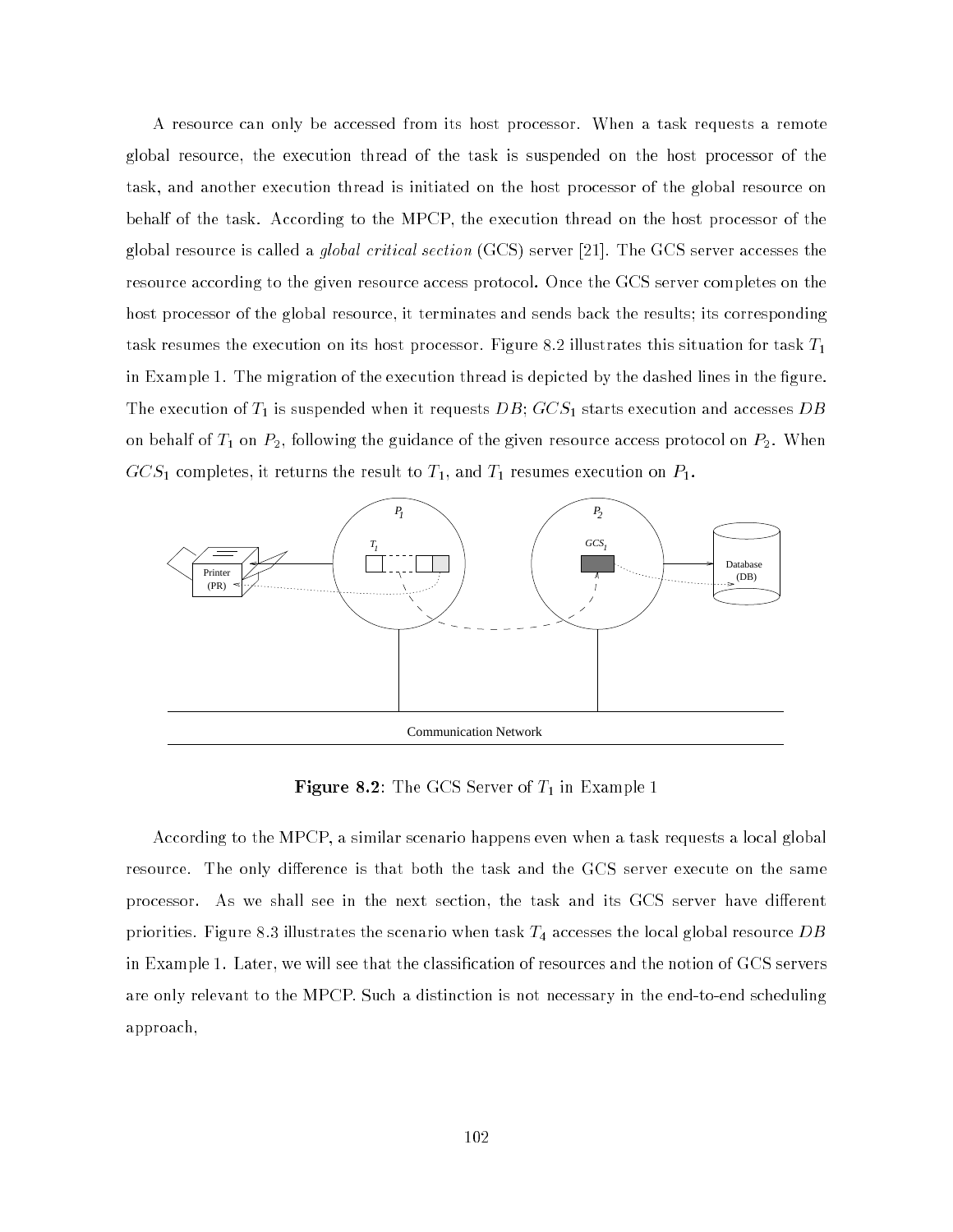

**Figure 8.3:** The GCS Server of  $T_4$  in Example 1

According to the MPCP, resource accesses within a task must be properly nested. Furthermore the resources accessed in one nested critical section must reside on the same processor. In other words, accesses to resources on different processors cannot be nested within each other. Hereafter, by a critical section, we mean the outermost of a group of properly nested critical sections.

Additionally, we make the following assumptions about other aspects of the system.

- 1. Each task Ti is a periodic task, with period pi and maximum execution time i.
- 2. The relative deadline Di of each task Ti is no longer than its period.
- 3. Tasks are scheduled on a fixed-priority basis.

Assumption 2 is a restriction of the MPCP. As we will see, this assumption is not necessary in the end-to-end scheduling approach.

# 8.3 MPCP Approach

If a system fits the system model described in the previous section, we say it is an  $MPCP$ system. The MPCP itself, as a resource access protocol, only specifies the assignment of the GCS server priorities, the protocol for tasks and GCS servers to access shared resources, and the computation of upper bounds on task blocking times. To schedule an MPCP system and analyze its schedulability, we need additionally to specify the task priority assignment and the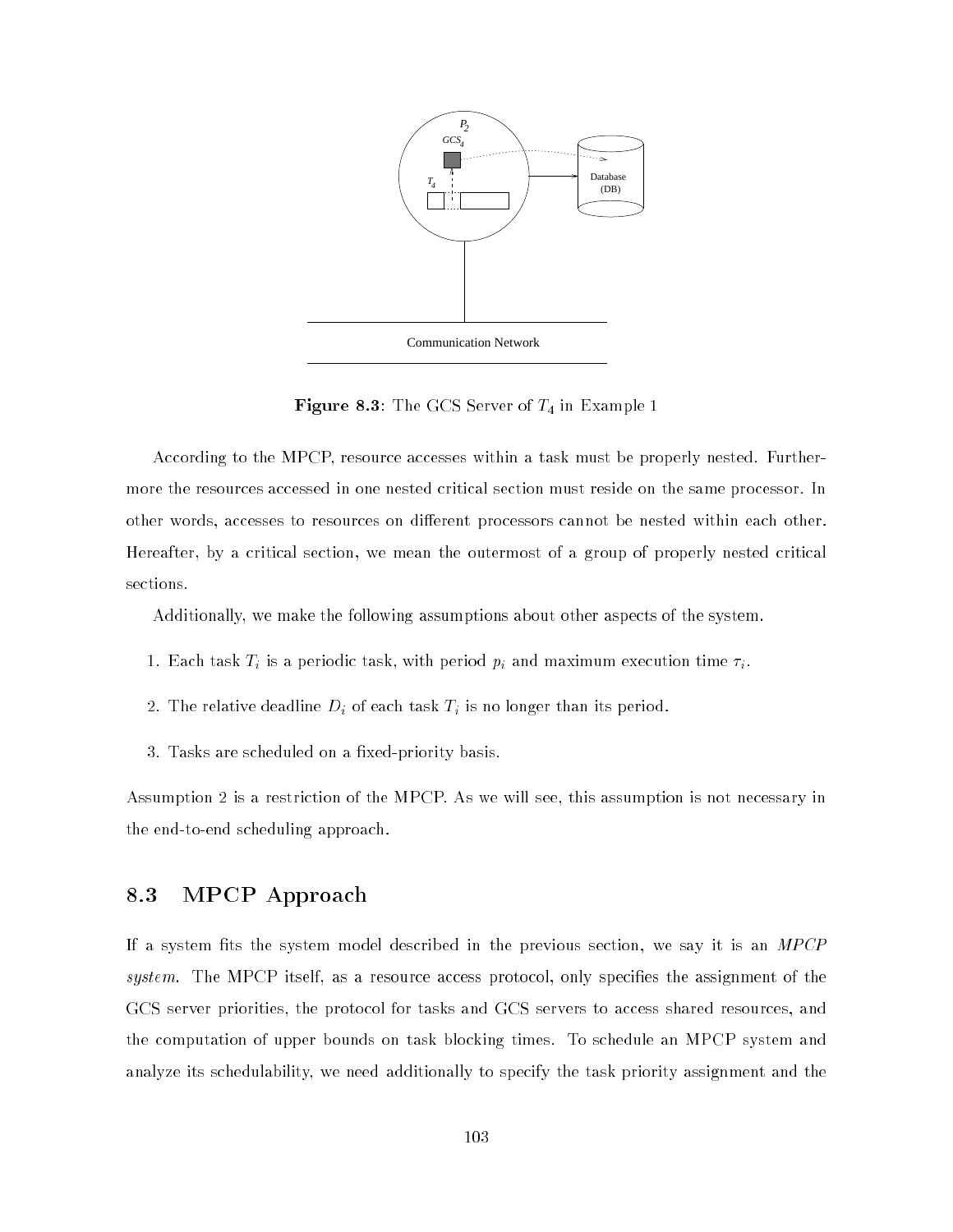schedulability analysis algorithm. Later, we use \the MPCP" in a strict sense to mean the resource access protocol itself. We use the term, the MPCP approach, to refer to the overall approach that uses the MPCP to solve the resource contention problem in an MPCP system. As we just suggested, the MPCP approach consists of three important parts: (1) priority assignment to both tasks and GCS servers, (2) the resource access protocol, which dictates when a resource access is granted and yields a way to compute upper bounds on blocking times of tasks, and (3) schedulability analysis of the system. We describe the three parts in detail in the following subsections.

#### 8.3.1 Priority Assignment

According to the MPCP, each task is assigned a fixed priority. The optimum priority assignment method for an MPCP system is deadline-monotonic assignment, i.e., the priority of a task is inversely proportional to its relative deadline [2]. In the rest of this chapter, we assume deadlinemonotonic priority assignment for tasks in an MPCP system.

According to the MPCP, each global critical section of a task, accessing either local global resources or remote resources, corresponds to a GCS server. The GCS servers have fixed priorities as well. Priorities for GCS servers are such that (1) all GCS servers have higher priorities than normal tasks; and (2) if task  $T_1$  has a priority higher than (equal to) task  $T_2$ , the GCS servers of  $T_1$  have priorities higher than (equal to) those of  $T_2$ . Assuming that a smaller (or more negative) number represents a higher priority, a practical scheme of assigning GCS server priorities is to give the GCS server of task  $T_i$  the priority  $\varphi_i = \varphi$ , where  $\varphi_i$  is the priority of  $T_i$ and  $\varphi$  ( $\varphi > 0$ ) is the lowest priority of all tasks.

As an Example, suppose that the task parameters of Example 1 are as shown in Table 8.1. There are two GCS servers in the system,  $GCS_1$  for  $T_1$  and  $GCS_4$  for  $T_4$ . According to the deadline-monotonic priority assignment, the priority of a task can be set equal to its relative deadline. The task priorities are listed in Table 8.2. The priorities of GCS servers can be computed according the above mentioned method, which are also listed in the table.

#### 8.3.2 Upper Bounds of Blocking Times

On each processor in an MPCP system, GCS servers contend for global resources on behalf of their corresponding tasks. From this point of view, tasks on each processor only contend for local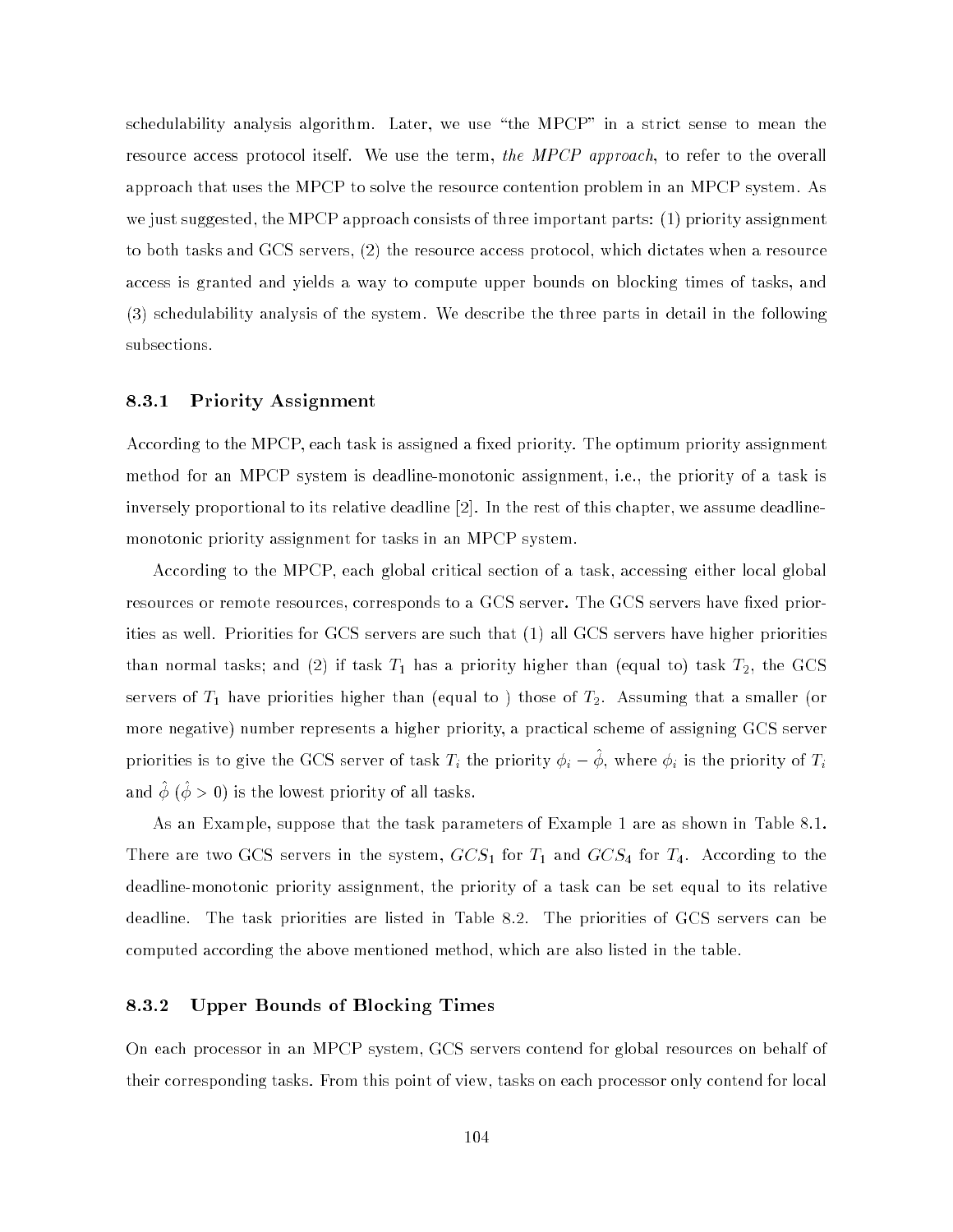| $T_i$   | host           | $p_i$          | $ D_i $        | $\tau_i$       | Segments   |       |   |       |  |  |
|---------|----------------|----------------|----------------|----------------|------------|-------|---|-------|--|--|
| $T_1$   | $P_1$          | 15             | $15\,$         | $\bf 5$        | 2(DB)<br>1 |       |   | 1(PR) |  |  |
| $T_2$   | $P_1$          | 20             | $20\,$         | $\overline{4}$ | 2          | 1(PR) |   |       |  |  |
| $T_3$   | P <sub>2</sub> | $\overline{2}$ | $\overline{2}$ |                |            |       |   |       |  |  |
| $T_{4}$ | P <sub>2</sub> | 20             | 20             | 5              |            | 1(DB) | 3 |       |  |  |

Table 8.1: Task Parameters of the System in Example 1

| $\scriptstyle T_i$ | host           | $D_i$          | $\phi_i$       |
|--------------------|----------------|----------------|----------------|
| $T_{1}$            | $P_1$          | 15             | 15             |
| $\scriptstyle T_2$ | P <sub>2</sub> | 20             | 20             |
| $T_{3}$            | $P_{2}$        | $\overline{2}$ | $\overline{2}$ |
| $\scriptstyle T_4$ | $P_{2}$        | 20             | 20             |
| $GCS_1$            | $P_{2}$        | na             | $-5$           |
| $GCS_4$            | $P_{2}$        | na             | 0              |

Table 8.2: Task and GCS Server Priorities in Example 1

resources. A resource access control protocol for single-processor systems, such as the PCP [15] or the SBP [16], is used to control their accesses to the resources. As a consequence of using such a resource access control protocol, we can bound the blocking time that a GCS server can experience due to global resource contention or that a task can experience due to local resource contention. Suppose task  $T_i$  has  $n_i^s$  $i$  global critical sections. Let  $GCS_{i,j}$   $(1 \leq j \leq n_i^2)$  $i$  ) denote the  $i$ jth GCS server of  $T_i$ . We use  $blk(T_i)$  (or  $blk(GCS_{i,j}))$  to denote the blocking time computed according to the PCP or SBP for Ti (orGCSi;j). According to the MPCP, the total blocking time  $(B_i)$  that a task can experience is the sum of five factors.

**Local blocking time**  $(LB_i)$  The local blocking time of a task is the blocking time a task can experience due to local resource contentions. It is given by

$$
LB_i = blk(T_i) \times (n_i^g + 1) \tag{8.1}
$$

**Global blocking time**  $(GB_i)$  The global blocking time of a task is the blocking time that the GCS servers of the task experience when the servers access the global resources. It is given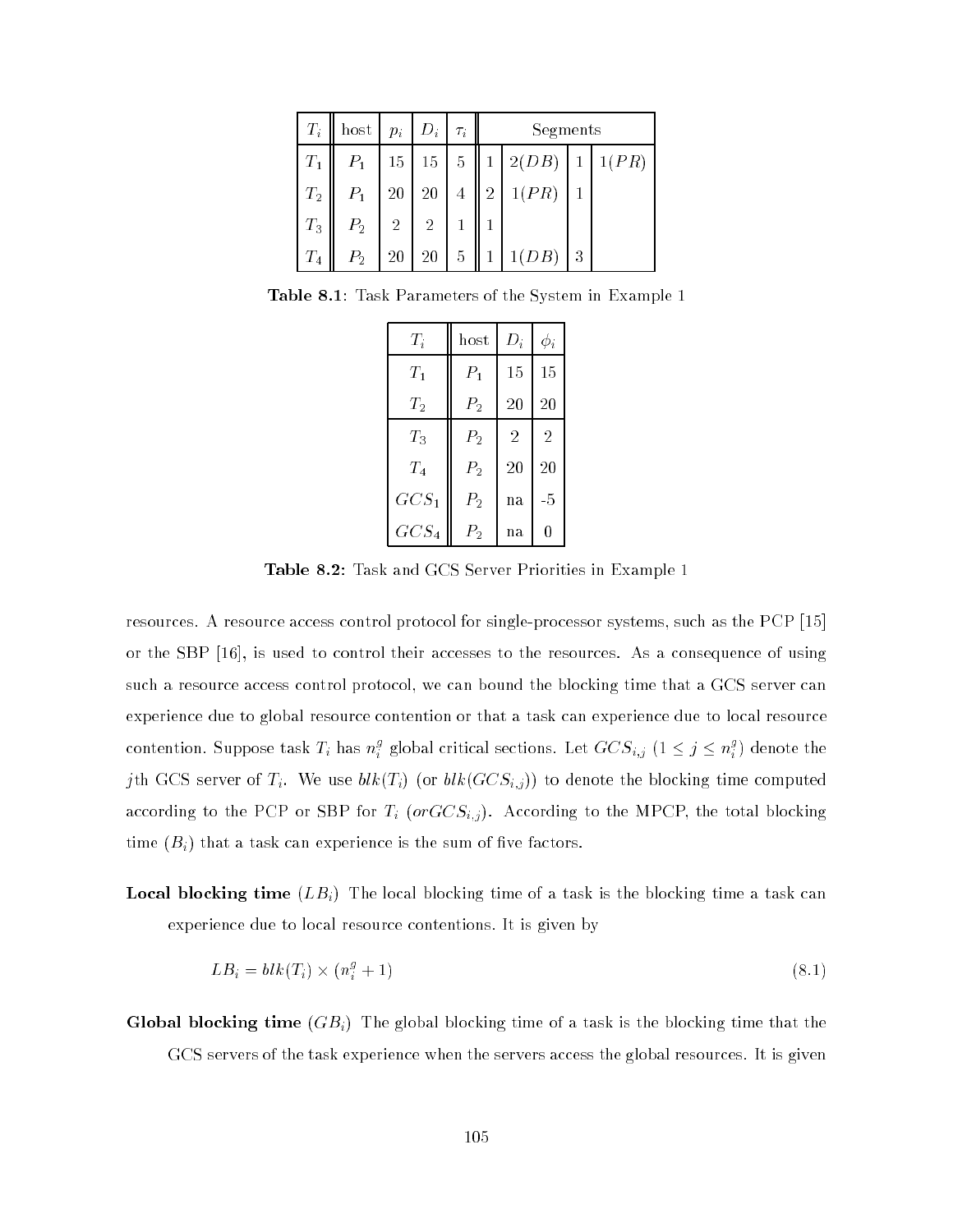by

$$
GB_i = \sum_{j=1}^{n_i^*} blk(GCS_{i,j})
$$
\n(8.2)

**Remote waiting time**  $(RW_i)$  When a GCS server  $(GCS_{i,j})$  of a task  $(T_i)$  is ready to execute on the host processor of the global resource that Ti needs to access, some GCS servers of other tasks with higher priorities may periodically priorities may periodically precisely precisely  $\mathcal{L}^{\text{c}}$ If a GCS server GCSu;v is such <sup>a</sup> periodically preempting server, its interference to the execution of GCSi;j is counted in the schedulability analysis if task Tu is on the same processor as the interference from  $\alpha$  the interference from GCSu;  $\alpha$  is  $\alpha$  in the counted as the counted as remote watter watter was time time. Let  $\Gamma$  accessors on which Ti needs to accessors on which Ti needs to access gives the set of remote the set of remote the set of remote tasks, i.e., i.e., the set of tasks, i.e., the set of tasks, i.e., the set of tasks, i.e., the set of tasks, i.e., the set of tasks, i.e., the set of tasks, i.e. that have priorities higher than or equal to Ti and are on dierent host processors from the  $\mu$ host processor of Ti. Let  $\infty$   $\mathbb{R}^{D}$  ) denote the sum of the durations of all the global critical sections of Tk that executes on Pj . The remote waiting time of a then the most wave of  $\mathbb{R}^n$ as

$$
RW_i = \sum_{P_j \in GP_i} \left( \sum_{T_k \in RH_i} \left[ \frac{p_i}{p_k} \right] CS_k(P_j) \right) \tag{8.3}
$$

 $D = \{D \mid \mathcal{U} = \mathcal{U} \mid \mathcal{U} = \mathcal{U} \}$ that have priorities higher than or equal to Ti and are on the same processor as Ti. Because  $\mu$ a task in LH in LH is access to a global resume its access to a global resume its access to a global resume i execution later, it delays the completion of Ti further than if the task in LH  $\sim$   $\sim$   $\sim$   $\sim$   $\sim$   $\sim$   $\sim$ periodic. The extra amount of interference is counted as the deferred blocking time of  $T_i$ .  $\Omega$  denote the remaining execution time of Tk after its after it after it after it after it after it after it after it after it after it after it after it after it after it after it after it after it after it after it af resource. If the response time of a task is never longer than the task period, the deferred blocking time of a task can be computed by

$$
DF_i = \sum_{T_k \in LH_i} \delta_k \tag{8.4}
$$

GCS server blocking time  $(GCSB_i)$  This factor accounts for the inference from all the GCS servers that execute on the same processor as task  $T_i$ . Let  $Host(T_i)$  denote the host processor of Ti and Dura(gcs) denote the duration of a GCS server gcs. The GCS server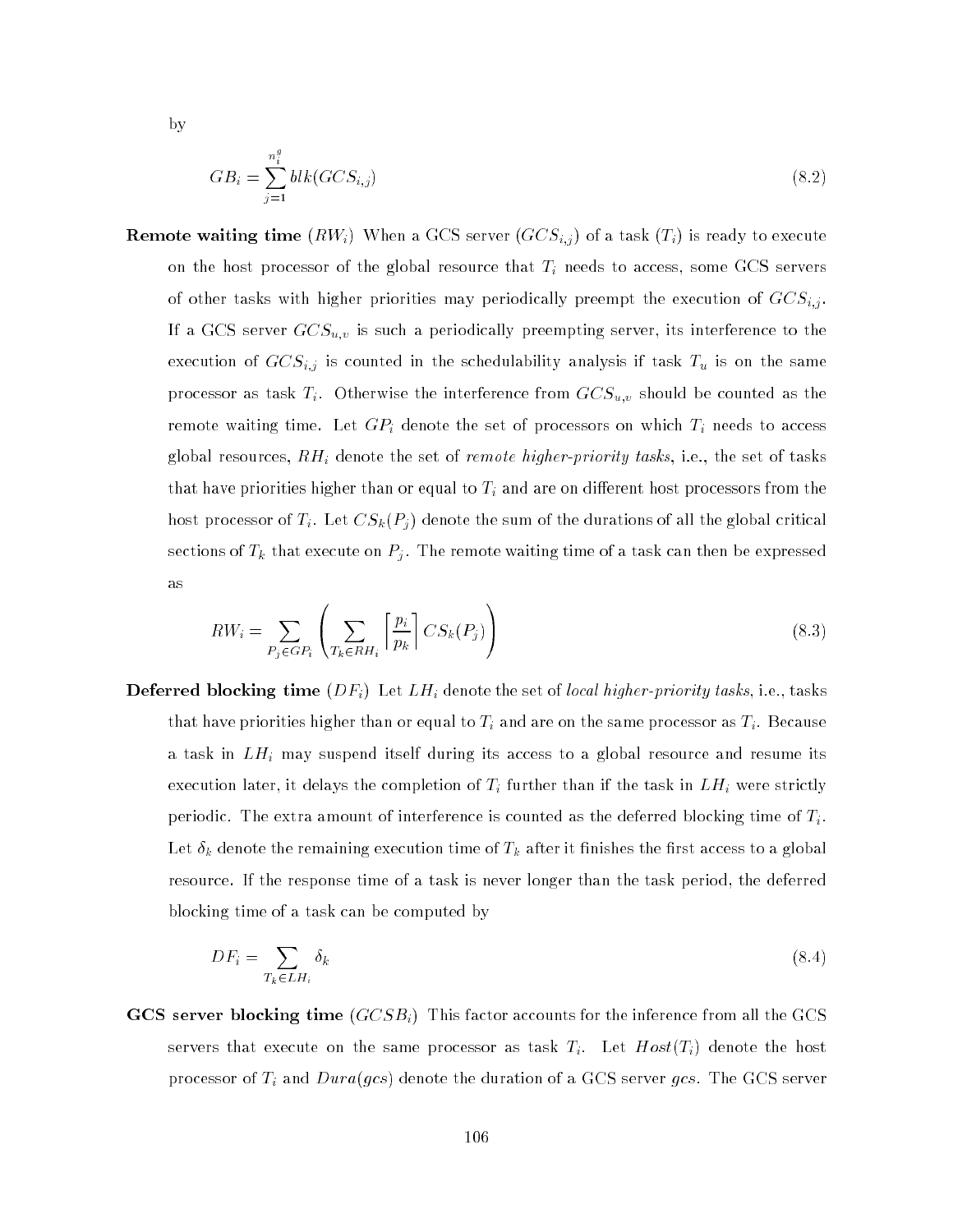blocking time can be computed by

$$
GCSB_i = \sum_{GCS_{j,k} \text{ is on } Host(T_i)} \left[ \frac{p_i}{p_j} \right] Dura(GCS_{j,k}) \tag{8.5}
$$

The total blocking time Bi that task Ti can experience is the sum of above ve factors.

$$
B_i = LB_i + GB_i + RW_i + DB_i + GCSB_i \tag{8.6}
$$

The deferred blocking time is termed dierently in  $[21.2, 21.2]$  for any task Ti any task Ti any task Ti any task Ti any task Ti any task Ti any task Ti any task Ti any task Ti any task Ti any task Ti any task Ti any task  $T_{\kappa}$  2 LH interference from the extra interference from the execution suspension  $\kappa$  is minimized ; Interference in  $\kappa$  ; Interference is minimized in  $\kappa$  ; Interference in  $\kappa$  , Interference in  $\kappa$  , Interf where  $\mathbf{n}$  is the maximum amount of time that Tk suspends itself. However, the definition and definition and definition and definition and definition and definition and definition and definition and definition and defi the computation of Ik are not given in the original paper, and the justication is not given for the minimum of the minimum of these two items. In this case two items. In this case the amount of extra  $n$ interference from  $\mathbb{F}_n$  .

The computation of the deferred blocking time depends on the condition that the response time of a task is never longer than the period. If a task is veried to be schedulable, this condition is effectively satisfied because of the assumption that the relative deadline of a task is no longer than its period.

As an example, Table 8.3 lists the blocking times, as well as individual break down factors, of tasks in Example 1. Interested readers can verify the results by following the formula given above.

| $T_i$   |                |                |   |  |   | host $B_i \parallel LB_i \parallel GB_i \parallel GW_i \parallel DB_i \parallel GCSB_i$ |
|---------|----------------|----------------|---|--|---|-----------------------------------------------------------------------------------------|
| $T_1$   | $P_1$          | 3              | 2 |  |   |                                                                                         |
| $T_2$   | $P_1$          | $\overline{2}$ |   |  | 2 |                                                                                         |
| $T_3$   | P <sub>2</sub> | 3              |   |  |   | 3                                                                                       |
| $T_{4}$ | $P_{2}$        | 9              |   |  |   | ה                                                                                       |

Table 8.3: Blocking Times of Tasks in Example 1

#### 8.3.3 Schedulability Analysis

The schedulability analysis of the MPCP approach is based on the single-processor schedulability analysis, which can be the utilization bound analysis [1] or the more accurate time demand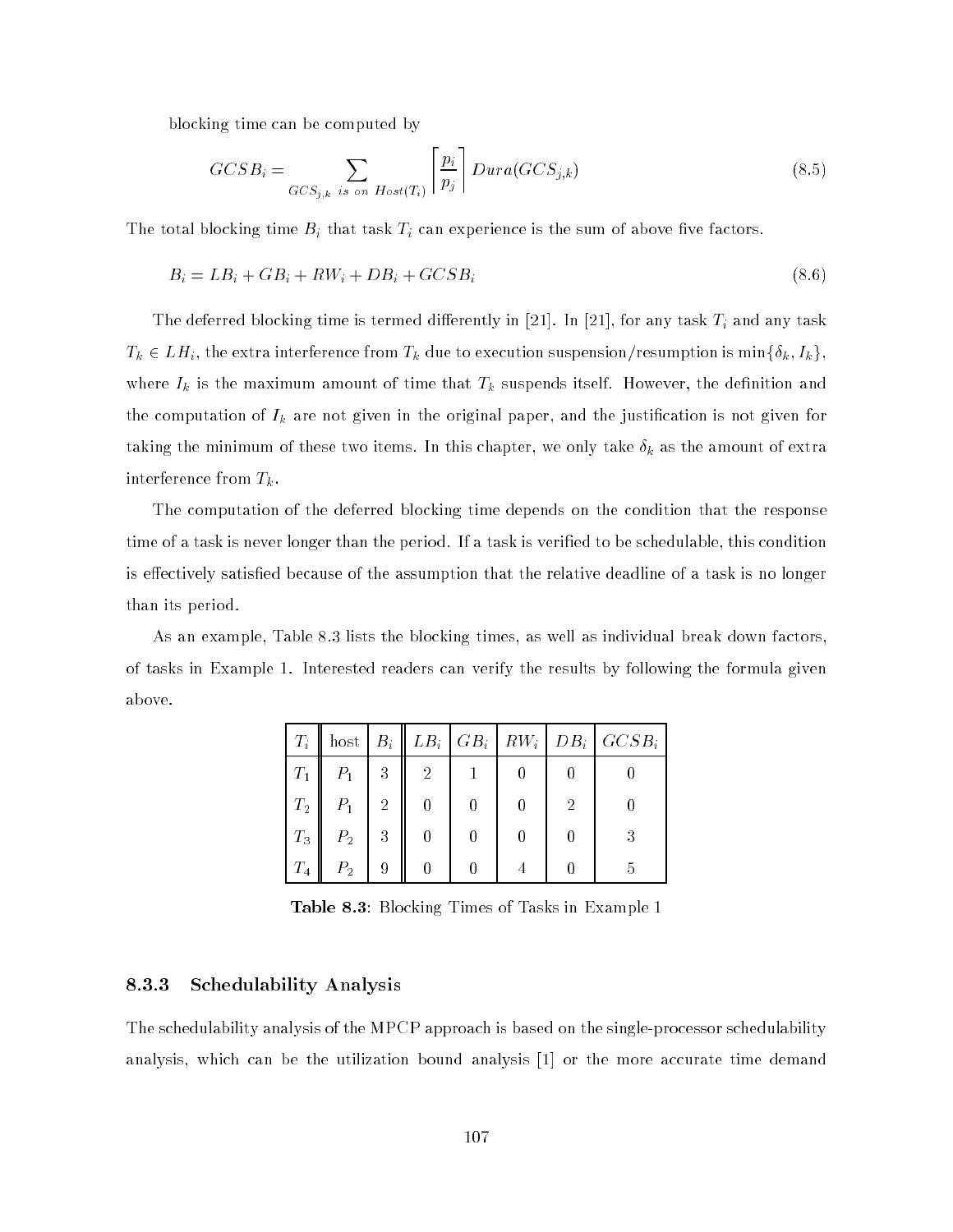analysis [5, 17]. According to the time demand analysis, the upper bound Ri on the response time of  $\mathbf{r}$  can be obtained from the following equation. The following equation  $\mathbf{r}$ 

$$
R_i = \min \left\{ t > 0 | t = \tau_i + B_i + \sum_{T_j \in LH_i} \left\lceil \frac{t}{p_j} \right\rceil \tau_j \right\}
$$
\n
$$
(8.7)
$$

It is easy to verify that there exists a solution for  $R$  if the total utilization of tasks in LH is the tasks in LH is the tasks in LH is the tasks in LH is the tasks in LH is the tasks in LH is the tasks in LH is the ta less than 1, i.e.,  $\sum_{T_j\in LH_i}(\tau_j/p_j)< 1.$  As we have discussed in Chapter 5, an iterative procedure can be applied to compute the solution for  $R_i$ . The schedulability of a task can be verified by comparing the upper bound with its relative deadline, and the schedulability of the system can be veried by verifying the schedulability of every task in the system.

The above method for computing the upper bound on the response time of a task gives the correct answer if the upper bound is less than the period. It may give a wrong answer if the upper bound is greater than the period [6]. For the purpose of verifying the schedulability of a task, however, we obtain the same conclusion as if we would with the correct upper bound, because this incorrect upper bound is greater than the period of the task and hence the relative deadline of the task. Therefore we do not need to modify the above method for the purpose of schedulability analysis.

Under the column  $R_i$ , Table 8.4 gives the upper bounds on the response times of tasks according to the time demand analysis. For task  $T_3$  and  $T_4,$  the bounds are greater than the corresponding task periods. The bounds may not be correct, but the conclusion about the schedulability of  $T_3$  and  $T_4$  is still right, i.e., we cannot guarantee that  $T_3$  and  $T_4$  are schedulable.

| $T_i$   | host           |                | $p_i$ $\tau_i$ | $B_i$          | $D_i$          |                | $R_i$ schedulability |
|---------|----------------|----------------|----------------|----------------|----------------|----------------|----------------------|
| $T_1$   | $P_1$          | 15             | $\sqrt{5}$     | 3              | 15             | 8              | yes                  |
| $T_2$   | $P_{1}$        | 20             | 4              | $\overline{2}$ | 20             | 11             | yes                  |
| $T_3$   | P <sub>2</sub> | $\overline{2}$ |                | 3              | $\overline{2}$ | $\overline{4}$ | nо                   |
| $T_{4}$ | $P_{2}$        | 20             | 5              | 9              | 20             | 28             | no                   |

Table 8.4: The Bounds on the Response Times of Tasks in Example 1 According to the MPCP

#### 8.3.4 Corrections of the MPCP

Despite the careful analysis by the authors, there still exist some errors in bounding task blocking times. Table 8.5 lists the parameters of tasks in our second example, Example 2. Resource  $R$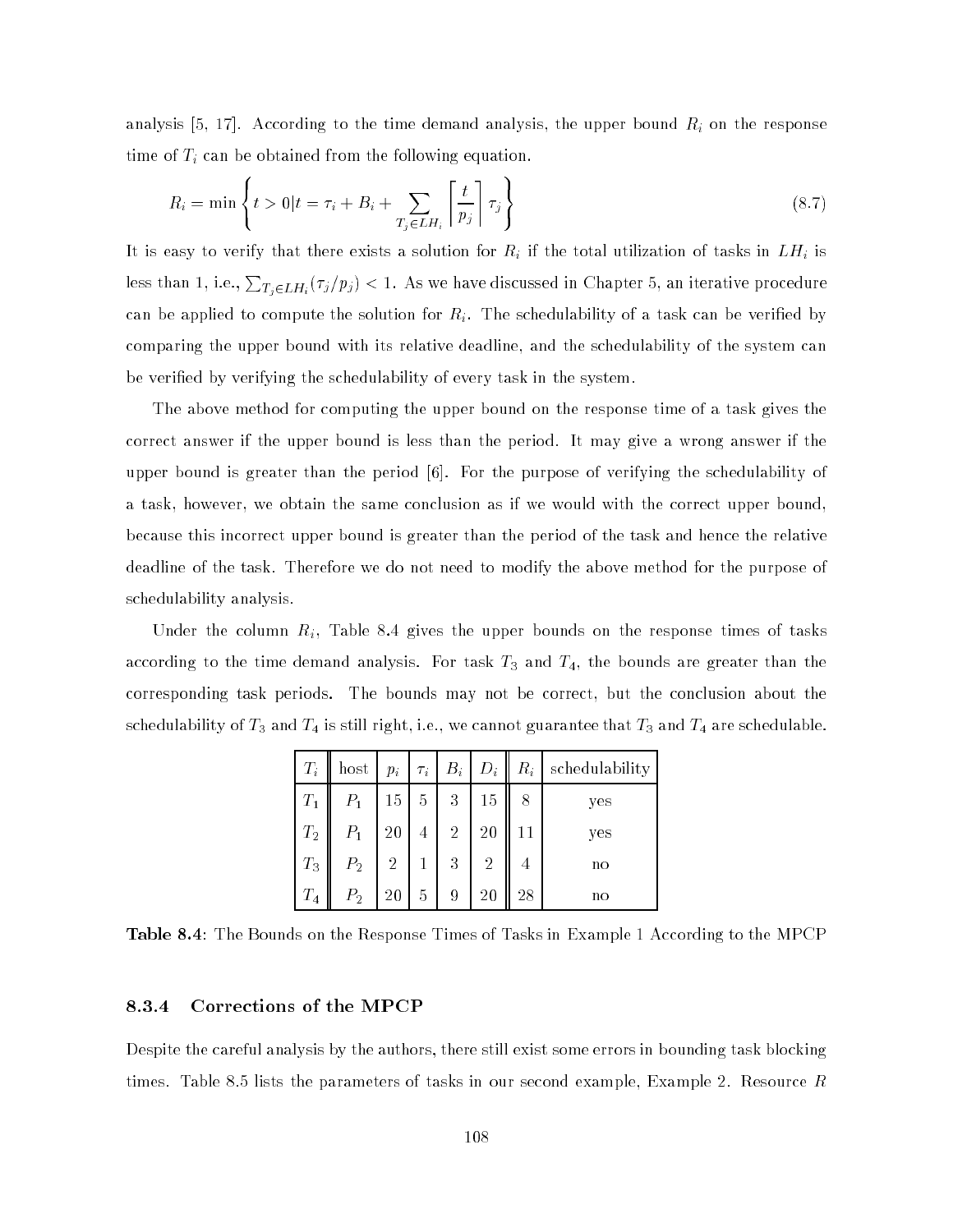is on processor  $P_2$ , and it is a global resource. According to the MPCP, the blocking times and bounds on the response times of tasks are given in Table 8.6. All tasks are schedulable according to the result of the schedulability analysis.

| $T_i^-$            |         | host   phase $ p_i D_i $ |    |                 | $\tau_i$       |              | Segments |  |
|--------------------|---------|--------------------------|----|-----------------|----------------|--------------|----------|--|
|                    | $P_{1}$ |                          | 10 | 10              | 5              |              |          |  |
| $T_2$              | $P_{1}$ |                          | 13 | 13 <sup>1</sup> | $\overline{4}$ | $\mathbf{1}$ | 2(R)     |  |
| $\scriptstyle T_3$ | $P_{2}$ | 6                        | 25 | 25              | -20            |              |          |  |

Table 8.5: Task Parameters in Example 2

| $\mid T_i \mid$ |  |  |  | $\parallel LB_i$ $GB_i$ $RW_i$ $DB_i$ $GCSB_i$ $B_i$ $R_i$ schedulability |
|-----------------|--|--|--|---------------------------------------------------------------------------|
|                 |  |  |  | ves                                                                       |
| $T_{\rm 2}$     |  |  |  | yes                                                                       |
| $T_3$           |  |  |  | ves                                                                       |

Table 8.6: The Upper Bounds on the Blocking Times and Response Times of Tasks in Example 2

However, it is easy to verify that the first instance of  $T_3$  misses its deadline at time 31, as shown in Figure 8.4. Clearly, something is wrong in the schedulability analysis. In particular, the GCS server blocking time of  $T_3$  is 4, which according to Eq.(8.5) includes the interference of two instances of  $GCS_2$ . In the schedule, however, the first instance of  $T_3$  is preempted by three instances of  $GCS_2$  and, hence, misses the deadline. Therefore the calculation of GCS server blocking time is not correct. According to Eq.(8.5), the number of instances of a GCS server GCS just can delay the completion of a task Time  $\mathcal{L}_k$  is determined by dpi=pin=planet completion would be correct if GCSj were <sup>a</sup> periodic task. However, the execution of GCSj is jittery, due to the varying completion times of its preceding task segments. Therefore, the Eq.(8.5) must be modified to count this jittery effect of a GCS server. Assuming that the response time of every task is no longer than the period, the following equation corrects the mistake.

$$
GCSB_i = \sum_{GCS_{j,k} \in GCS(Host(T_i))} \left[ \frac{p_i}{p_j} + 1 \right] Dura(GCS_{j,k}) \tag{8.8}
$$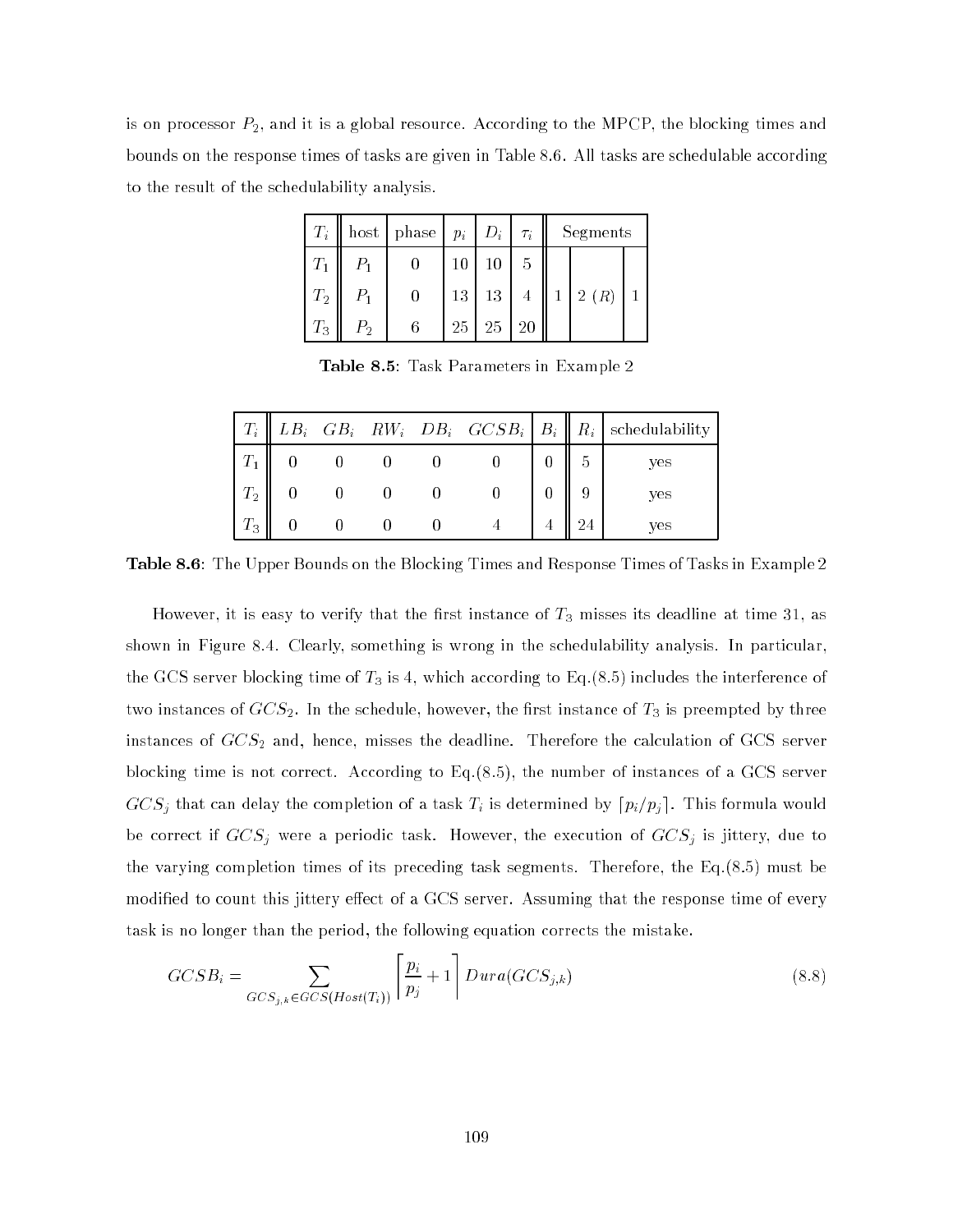For the same reason, when computing the remote waiting factor, we should also add one more instance of the interfering servers into the remote waiting time.

 $\sim$ 

$$
RW_i = \sum_{P_j \in GP_i} \left( \sum_{T_k \in RH_i} \left[ \frac{p_i}{p_k} + 1 \right] CS_k(P_j) \right) \tag{8.9}
$$



Figure 8.4: The Schedule of the System in Example 2

Taking into account the corrections, we compute the blocking times again for the tasks in Example 1. The new blocking times are listed in Table 8.7, which are obviously larger than those in Table 8.3.

| $T_i$              | host $B_i$     |                 |   |   |   | $LB_i   GB_i   RW_i   DB_i   GCSB_i$ |
|--------------------|----------------|-----------------|---|---|---|--------------------------------------|
| $\scriptstyle T_1$ | $P_1$          | 3               | 2 |   |   |                                      |
| $T_2$              | $P_1$          | $\overline{2}$  |   | 0 | 2 |                                      |
| $T_3$              | P <sub>2</sub> | $6\phantom{.}6$ |   |   |   |                                      |
| $T_{4}$            | P <sub>2</sub> | 14              |   | 6 |   |                                      |

Table 8.7: Blocking Times of Tasks in Example 1 According to the Corrected MPCP

#### 8.3.5 Improvement to the MPCP

 $\overline{\phantom{a}}$ 

There are many ways to tighten the upper bounds on blocking times of tasks under the MPCP. Here we only discuss a couple of improvements that are obvious and have relatively signicant impact on the performance of the MPCP.

In Table 8.7 the interference of  $GCS<sub>1</sub>$  to  $T<sub>4</sub>$  is counted twice, as in the remote waiting time and the GCS server blocking time. To eliminate the double counting, we can exclude from the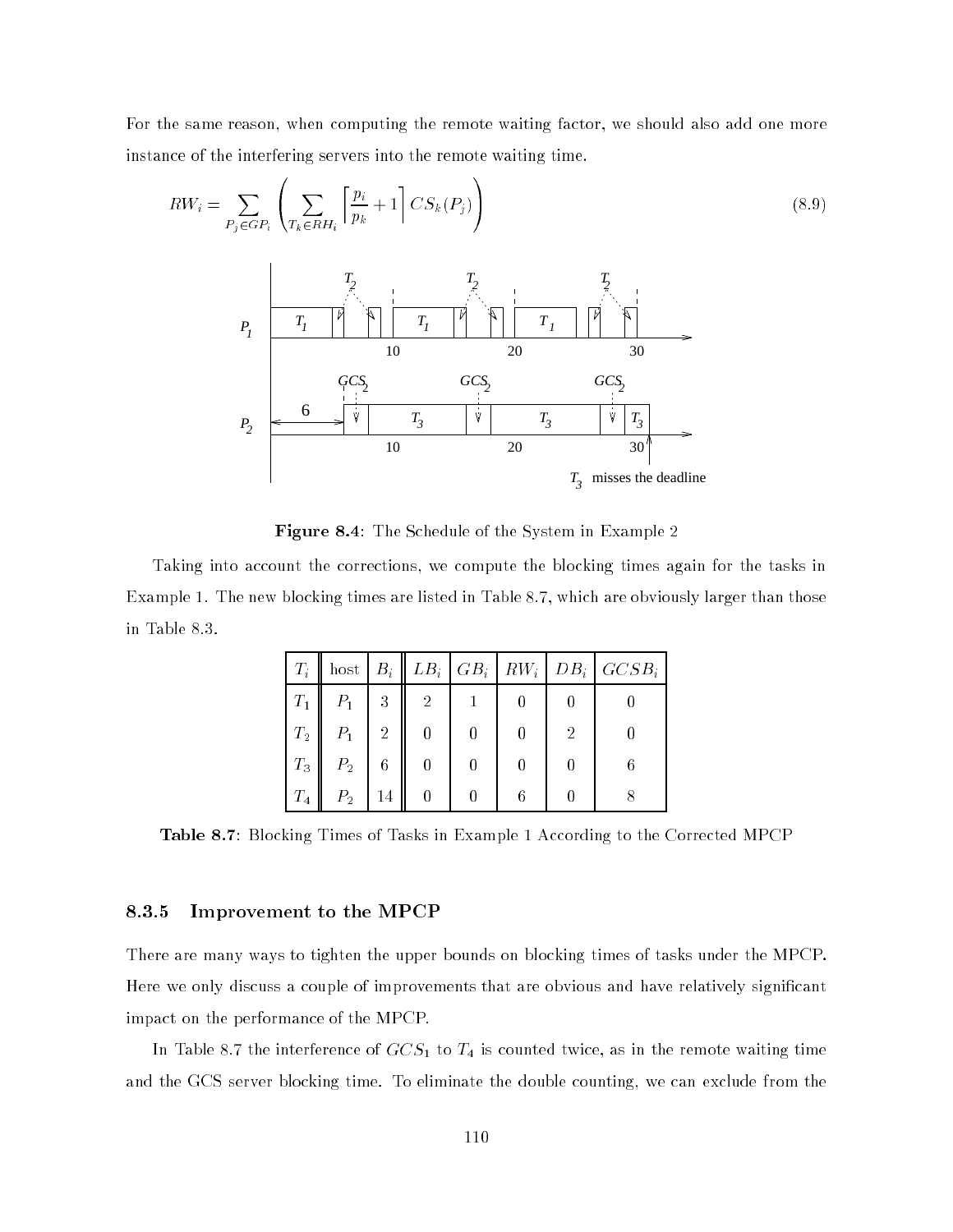remote waiting time the interference of GCS servers that access local global resources. Eq.(8.9) can thus be written as

$$
RW_i = \sum_{P_j \in GP_i - \{Host(T_i)\}} \left( \sum_{T_k \in RH_i} \left\lceil \frac{p_i}{p_k} + 1 \right\rceil CS_k(P_j) \right) \tag{8.10}
$$

 $\sim$ 

Two other straightforward improvements are related to the GCS server blocking time.

 $\overline{\phantom{a}}$ 

- 1. If a task accesses local global resources, its own GCS servers execute on its own host processor. The blocking times from its own GCS servers should not be counted into the GCS server blocking time of the task.
- $2.$  If a comment  $\mathcal{L}_{10}$  and  $\mathcal{L}_{20}$  accesses a local global resource, The local server on the local resource processor. The interference from this GCS server of Th showledge in the counted in the counted in the counted in the counted in the counted in the counted in the counted in the counted in the counted in the counted in the GCS server blocking time of  $T_i$ , because this amount of interference is counted in the schedulability analysis as a higher-priority task Th executing on the same processor.

Based on these two rules, we can modify Eq.(8.8) correspondingly. Table 8.8 lists the blocking times of tasks in Example 1 computed by the improved formula. We notice that the blocking time of  $T_4$  is reduced from 14 time units in Table 8.7 to 6 time units.

|       |                |                 |                |  |   | $T_i$ host $B_i$ $\parallel$ $LB_i$ $\mid$ $GB_i$ $\mid$ $RW_i$ $\mid$ $DB_i$ $\mid$ $GCSB_i$ |
|-------|----------------|-----------------|----------------|--|---|-----------------------------------------------------------------------------------------------|
| $T_1$ | $P_1$          | 3               | $\overline{2}$ |  |   |                                                                                               |
| $T_2$ | $P_1$          | $\overline{2}$  | 0              |  | 2 |                                                                                               |
| $T_3$ | $P_2$          | $6\phantom{.}6$ | 0              |  |   |                                                                                               |
| $T_4$ | P <sub>2</sub> | 6               |                |  |   |                                                                                               |

Table 8.8: Blocking Times of Tasks in Example 1 According to the Improved MPCP

In later discussion, we will refer to the formula introduced in [21] as the *original formula* of computing task blocking times, the formula described in Section 8.3.4 as the corrected formula of computing task blocking times, and the formula described in this subsection as the improved formula of computing task blocking times. In most cases, however, such a distinction is not necessary, and we simply use "the MPCP" without specifying a specific version of the formula of computing task blocking times.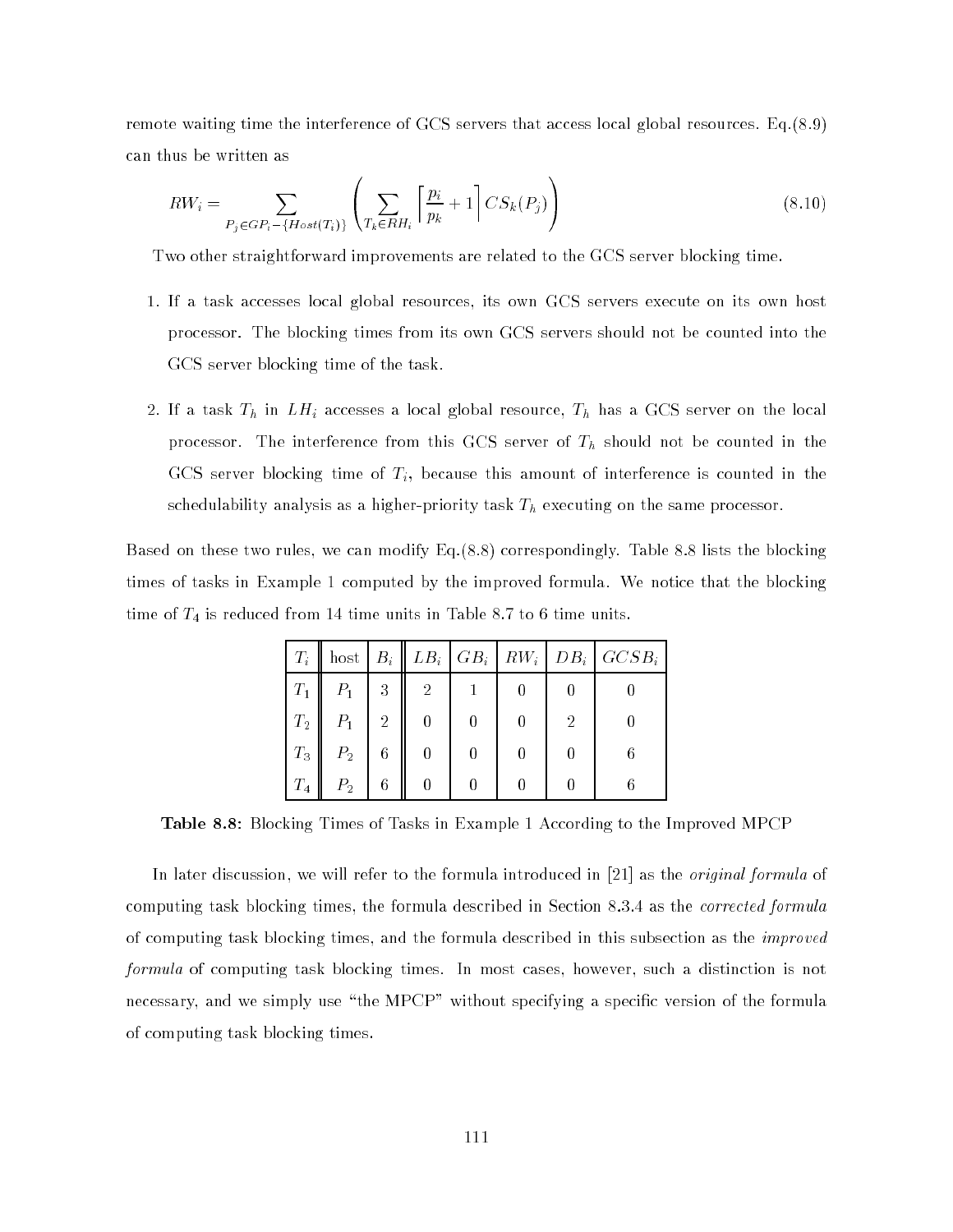#### 8.4 End-to-End Scheduling Approach

If a task in an MPCP system accesses a remote global resource, it can be naturally viewed as an end-to-end task. The GCS server accessing the remote global resource is a subtask executing on the host processor of the global resource, and the other segments of the task may form other subtasks that execute on the host processor of the task. For example, task  $T_1$  in Example 1, which accesses the remote global resource  $DB$ , can be viewed as an end-to-end task with 3 subtasks. as shown in Figure 8.5. Its GCS server  $GCS_1$  in the MPCP approach is a subtask  $T_{1,2}$  executing on the host processor  $P_2$  of  $DB$ , and the other segments of  $T_1$  form two other subtasks,  $T_{1,1}$ and  $T_{1,3},$  executing on the host processor  $P_1$  of  $T_1.$  The other tasks in Example 1 do not access remote global resources, and each of them can be viewed as a trivial case of an end-to-end task with only one subtask.



Figure 8.5: An End-to-End View of the System in Example 1

Viewing an MPCP system as an end-to-end system has several advantages. The first advantage is that all resource contention becomes local. In such an end-to-end system, a set of subtasks execute on each processor that require no remote resources. Therefore, we can use the PCP or SBP to control their accesses to the local resources and keep their blocking times bounded.

Another advantage is that we can use the rich set of end-to-end scheduling algorithms, described in the previous chapters, to schedule the subtasks and have more flexible control over the scheduling of such a system. For example, according to the MPCP approach, all the segments of a task that do not access global resources have the same priority. According to the end-to-end scheduling approach, however, subtasks in the same task may have different priorities, depending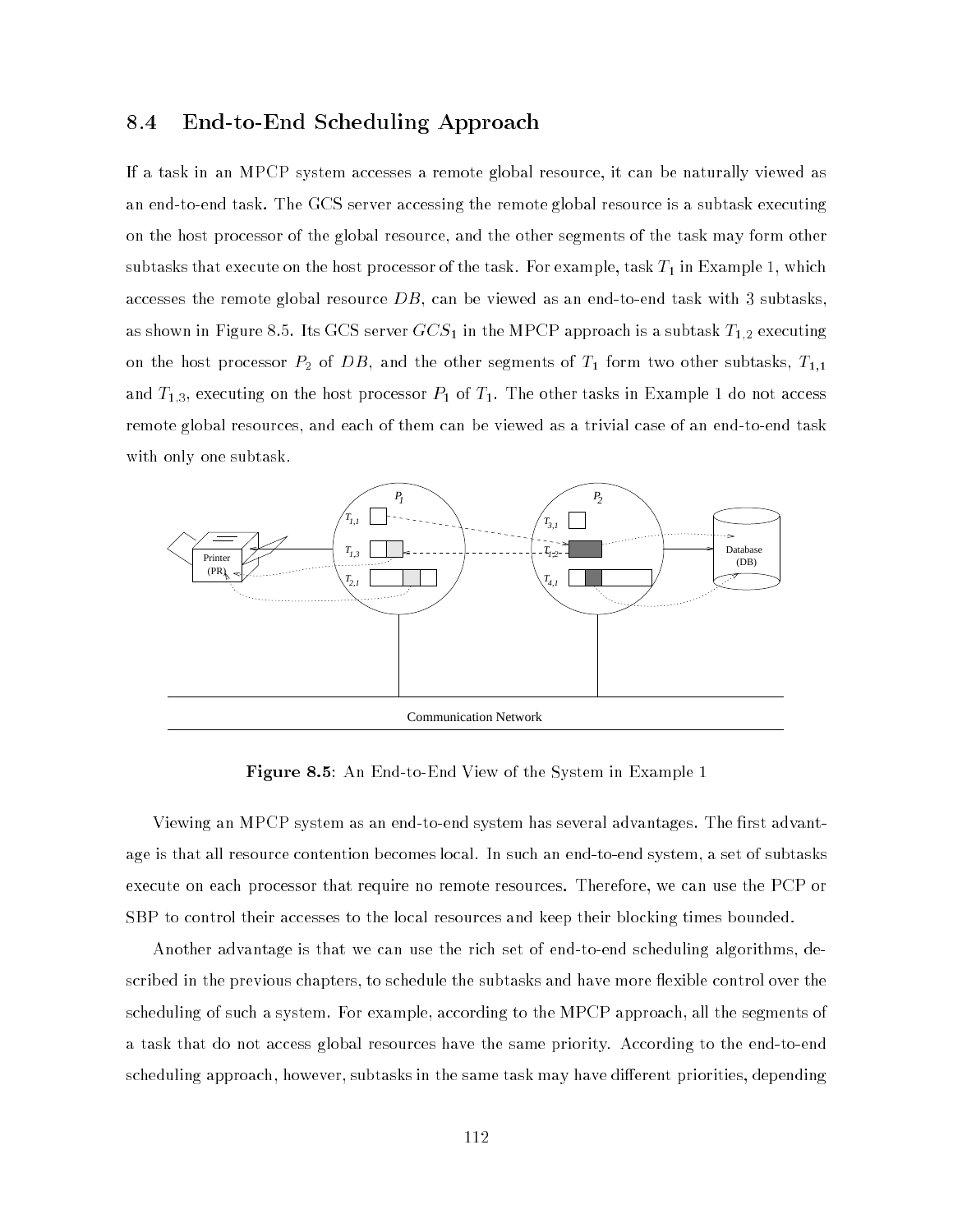on the particular priority assignment method used in the system. The other flexibility introduced in the end-to-end scheduling approach is the control over the releases of subtasks. We can choose one of the synchronization protocols described in Chapter 4 to govern the release of subtasks and synchronize the execution of them.

In general, according to the end-to-end scheduling approach, the solution to the resource contention problem in a distributed or multiprocessor real-time system consists of four steps:

**Step 1:** Map the given MPCP system to an end-to-end system.

**Step 2:** Assign priorities to subtasks, and find the upper bound on the blocking time of each subtask according to the PCP or SBP.

Step 3 : Choose a synchronization protocol.

Step 4: Analyze the schedulability of each task and the system.

#### 8.4.1 Mapping an MPCP System to an End-to-End System

We use the following rules to map a task in an MPCP system to a task in an end-to-end system.

- 1. For each task  $T_i$ , each outermost global critical section that accesses one or more remote global resources is a subtask. This subtask executes on the host processor of the remote global resource(s).
- 2. Among the remaining segments of  $T_i$ , each contiguous group of segments is a subtask that executes on the host processor of  $T_i$ .

The end-to-end scheduling algorithms does not prevent two consecutive subtasks from executing on the same processor. Theoretically, we could map a local critical section or a local global critical section into a subtask. However, it is better to combine contiguous segments into a single subtask. As a result, in the end-to-end scheduling approach, accesses to a local global resource is treated in the same way as accesses to a local resource. In contrast, in the MPCP approach, accesses to a local global resource are treated in a way similar to accesses to a remote global resource.

Let us look at the system in Example 1 again. The parameters of subtasks after the mapping process are listed in Table 8.9. The second segment in  $T_1$  needs to access a remote global resource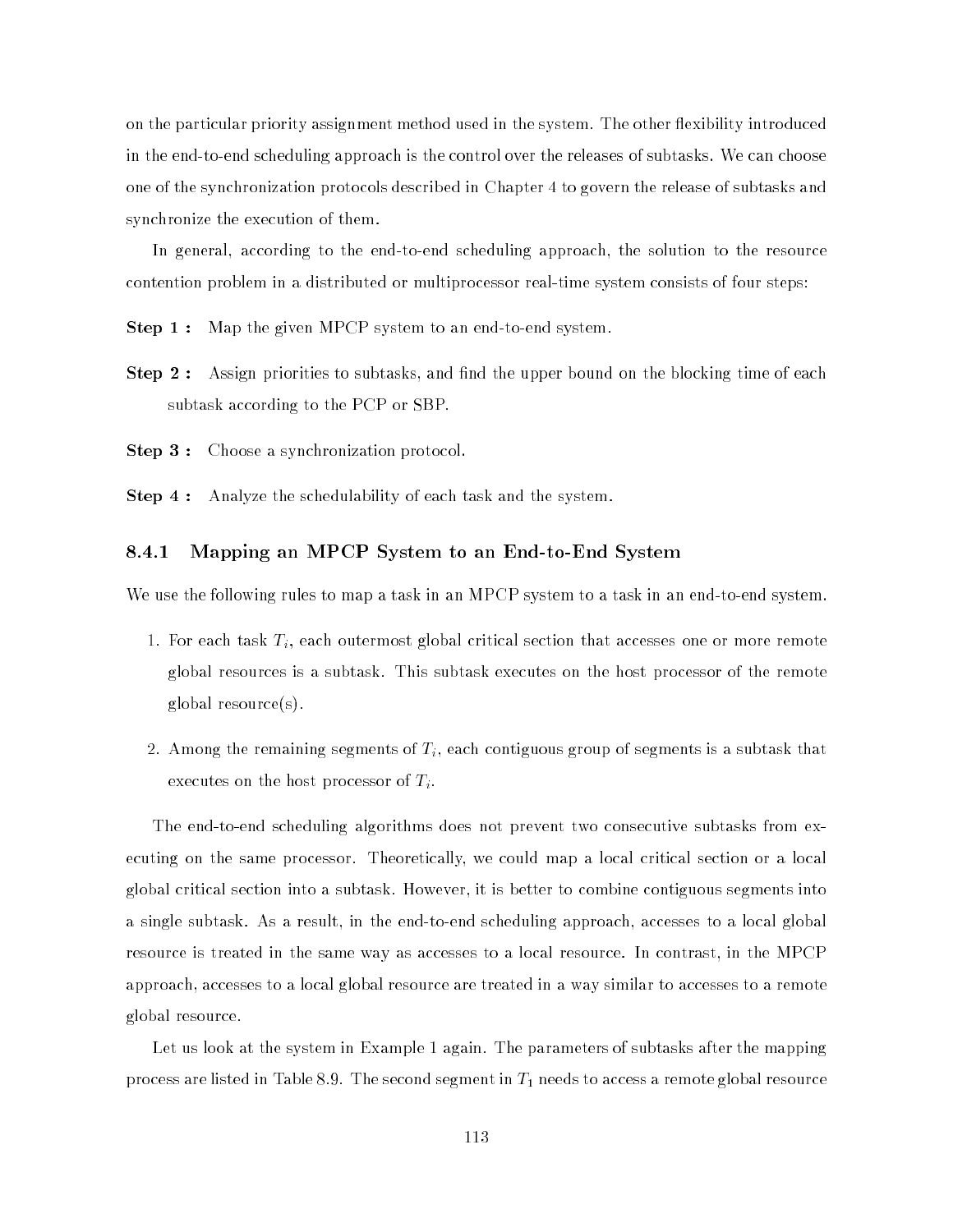$\overline{DB},$  and therefore it is mapped as a subtask  $T_{1,2}$  by itself, executing on  $P_2.$  The first segment in  $T_1$  forms a subtask  $T_{1,1}$ , and the other two segments form another one  $T_{1,3}$ . Both of them execute on  $P_1$ . We notice that  $T_{1,3}$  actually contains two segments, including one local critical section. In the case of  $T_4$ , although it accesses the global resource  $DB$ , all three segments still form a single subtask  $T_{4,1}$ , because the global resource is a local global resource.

| $T_i$               | proc           | $p_{i,j}$      | $\tau_{i,j}$   |                | segments |   |
|---------------------|----------------|----------------|----------------|----------------|----------|---|
| $T_{1,1}$           | $P_1$          | 15             | 1              |                |          |   |
| $T_{1,3}$           | $P_1$          | 15             | $\overline{2}$ | 1              | 1(PR)    |   |
| $T_{2,1}$           | $P_1$          | 20             | 4              | $\overline{2}$ | 1(PR)    | 1 |
| $\mathcal{T}_{1,2}$ | P <sub>2</sub> | 15             | $\overline{2}$ | 2(DB)          |          |   |
| $T_{3,1}$           | $P_{2}$        | $\overline{2}$ | 1              |                |          |   |
| $T_{4,1}$           | $P_2$          | 20             | 5              |                | 1(DB)    | 3 |

Table 8.9: Subtask Parameters of the System in Example 1

#### 8.4.2 Priority Assignment and Execution Synchronization

In Chapter 6, we have proposed several deadline-based priority assignment methods. They can be readily applied here. Table 8.10 lists the global deadlines, effective deadlines, proportional deadlines and normalized proportional deadlines of subtasks in Example 1. In order to compute the normalized proportional deadlines of subtasks, we first compute the utilization factors of  $P_1$ and  $P_2$ . They are 0.4 and 0.88 respectively.

| Task      | Proc           | Period         | $\tau_{i,j}$   | $GD_{i,j}$     | $ED_{i,j}$     | $PD_{i,j}$     | $NPD_{i,j}$    |
|-----------|----------------|----------------|----------------|----------------|----------------|----------------|----------------|
| $T_{1,1}$ | $P_1$          | 15             | 1              | 15             | 11             | 3              | 2.0            |
| $T_{1,3}$ | $P_1$          | 15             | $\overline{2}$ | 15             | 15             | 6              | 4.1            |
| $T_{2,1}$ | $P_1$          | 20             | 4              | 20             | 20             | 20             | 20             |
| $T_{1,2}$ | $P_{2}$        | 15             | $\overline{2}$ | 15             | 13             | 6              | 8.9            |
| $T_{3,1}$ | P <sub>2</sub> | $\overline{2}$ |                | $\overline{2}$ | $\overline{2}$ | $\overline{2}$ | $\overline{2}$ |
| $T_{4,1}$ | $P_{2}$        | 20             | 5              | 20             | 20             | 20             | 20             |

Table 8.10: Different Deadlines for Subtasks in Example 1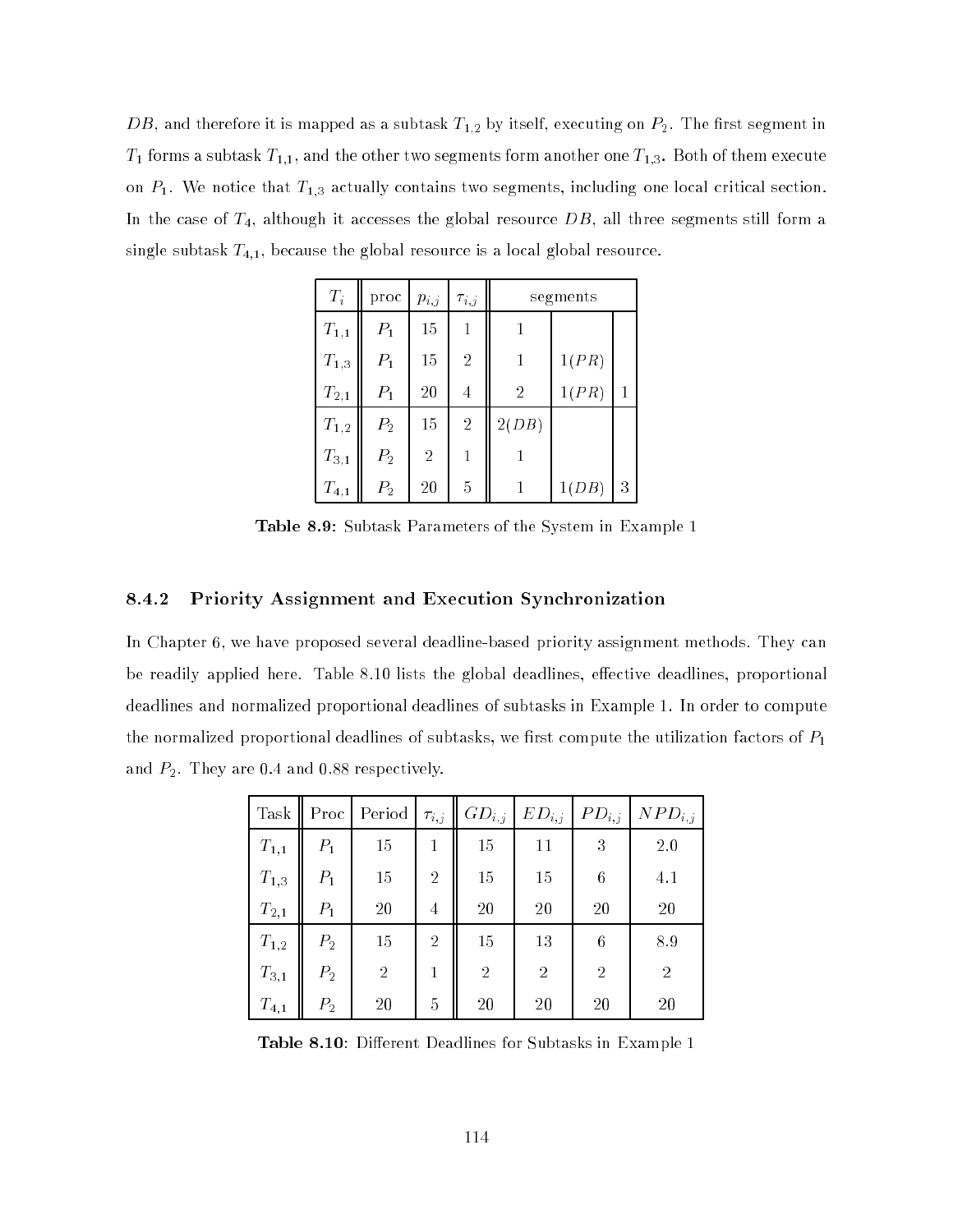Hereafter, we assume that the PDM assignment is used for the system in Example 1. Given the priorities assigned according to the PDM method, the blocking time of each subtask can be bounded according to the PCP or SBP. The maximum blocking times of subtasks in Example 1 are listed in Table 8.11.

| Task                | Proc    | $PD_{i,j}$     | $\phi_{i,j}$   | $B_{i,j}$ |
|---------------------|---------|----------------|----------------|-----------|
| $T_{1,1}$           | $P_1$   | 3              | 3              | 0         |
| $T_{1,3}$           | $P_1$   | 6              | 6              | 1         |
| $\mathcal{T}_{2,1}$ | $P_1$   | 20             | 20             | 0         |
| $T_{1,2}$           | $P_2$   | 6              | 6              | 1         |
| $T_{3,1}$           | $P_2$   | $\overline{2}$ | $\overline{2}$ | 0         |
| $T_{4,1}$           | $P_{2}$ | 20             | 20             | 0         |

Table 8.11: Different Deadlines for Subtasks in Example 1

We can choose to use any one of the synchronization protocols described in Chapter 4. The decision usually depends on the constraints of the system.

#### 8.4.3 Schedulability Analysis

Depending on the synchronization protocol we choose, we apply an appropriate schedulability analysis algorithm described in Chapter 5 to analyze the schedulability of the system. Here, when we perform the schedulability analysis, we need to take the blocking time of each subtask into account. To do so, we just add the blocking time of Ti;j to the appropriate time demand function with respect to an instance of Times of Times  $\mathbb{R}^d$  and Let Bi; a i; a i; let  $\mathbb{R}^d$  busy period. Let maximum blocking time that a subtast Ti; can experience. The above-mentioned modication to the time demand function is correct because  $B$  ; if  $\mathcal{S}$ demand that can be generated by some subtasting with priority lower than i;  $j$  in a i;  $j$  in a i; period.

Take Algorithm SA/PM for example. The time demand function  $W(t)$  with respect to a i; i), and busy period, counting time busy period, counting time Bi; , becomes time Bi; , becomes time Bi; , becomes

$$
B_{i,j} + \sum_{T_{k,l} \in H_{i,j} \cup \{T_{i,j}\}} \left\lceil \frac{t}{p_k} \right\rceil \tau_{k,l}
$$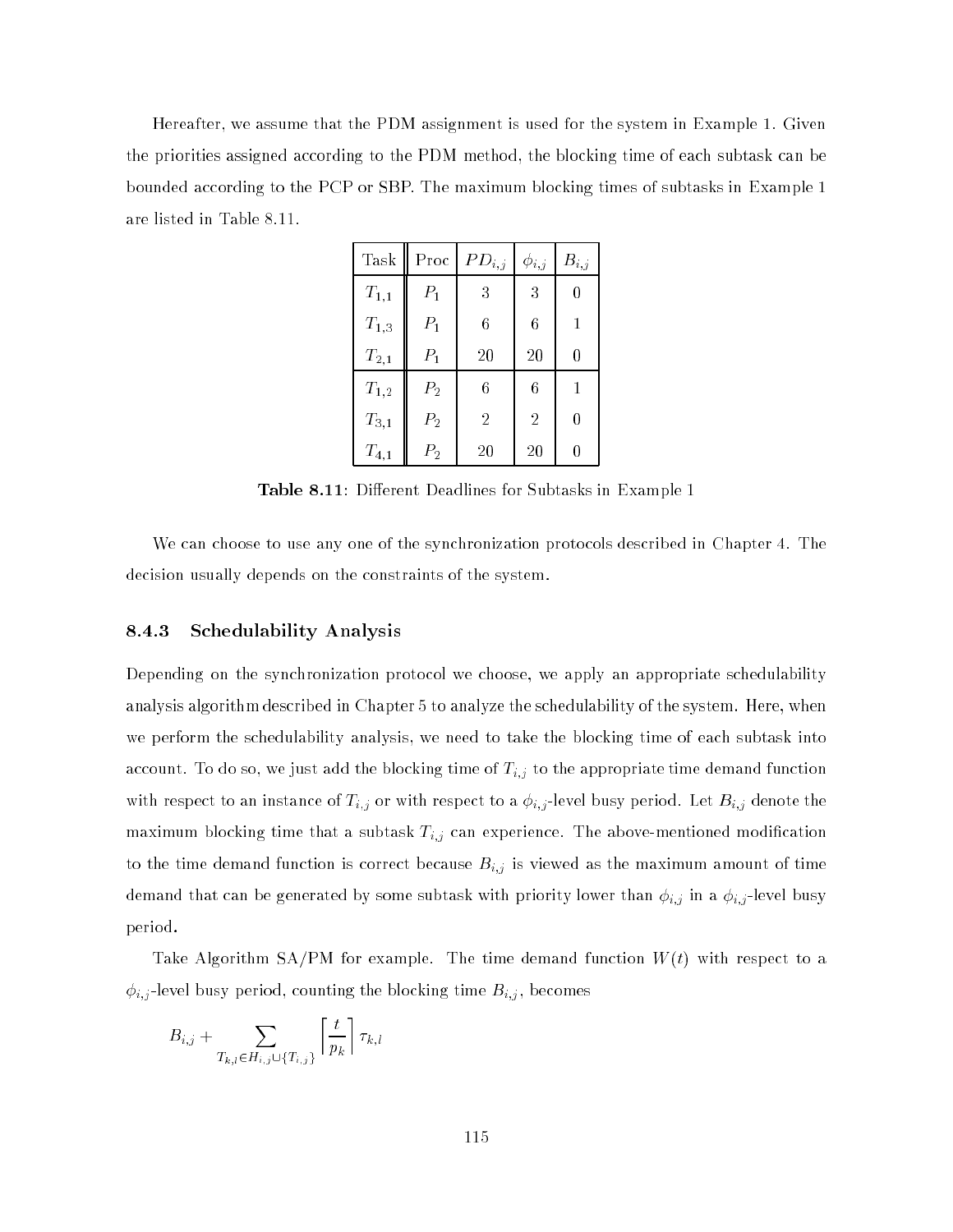and the upper bound on the duration of the busy period is accordingly given by

$$
D_{i,j} = \min \left\{ t > 0 \mid t = B_{i,j} + \sum_{T_{k,l} \in H_{i,j} + \{T_{i,j}\}} \left\lceil \frac{t}{p_k} \right\rceil \tau_{k,l} \right\}
$$

<sup>8</sup>

instead of Eq.(5.2). Similar changes can be made for other time demand functions.

As an example, we apply Algorithm SA/DS, SA/PM and SA/IPM to the system in Example 1 and obtain the same upper bounds on task EER times. The upper bounds are listed in Table 8.12. We see that every task is schedulable and the system is schedulable.

99.99

| $T_i$              | host           | $D_i$          | $R_i$ | schedulability |
|--------------------|----------------|----------------|-------|----------------|
| $T_1$              | $P_1$          | 15             | 11    | yes            |
| $T_2$              | $P_1$          | 20             |       | yes            |
| $T_3$              | P <sub>2</sub> | $\overline{2}$ |       | yes            |
| $\scriptstyle T_4$ | $P_{2}$        | 20             | 14    | yes            |

Table 8.12: Upper Bounds on Task EER Times in Example 1

### 8.5 Performance Comparison

We see that the system in Example 1 is not schedulable according to the MPCP but schedulable according to the end-to-end scheduling approach. We can also construct systems which are schedulable according to the MPCP approach but not schedulable according to the end-to-end scheduling approach. This motivates us to study the performance of these two approaches. To compare their performance, we generated a set of synthetic systems with shared resources and scheduled these systems according to these two approaches. In this section, we first discuss the workload generation, followed by the criteria we use to evaluate the performance of the two approaches, which in turn is followed by the simulation results.

#### 8.5.1 Workload Generation

In order to reveal the strength and weakness of the MPCP approach and the end-to-end scheduling approach, we generated synthetic systems in a controlled fashion. As fixed parameters, each system has five processors, and each processor has five tasks. Task periods are exponentially distributed between 10000 and 100000. We chose these numbers because they represent real-life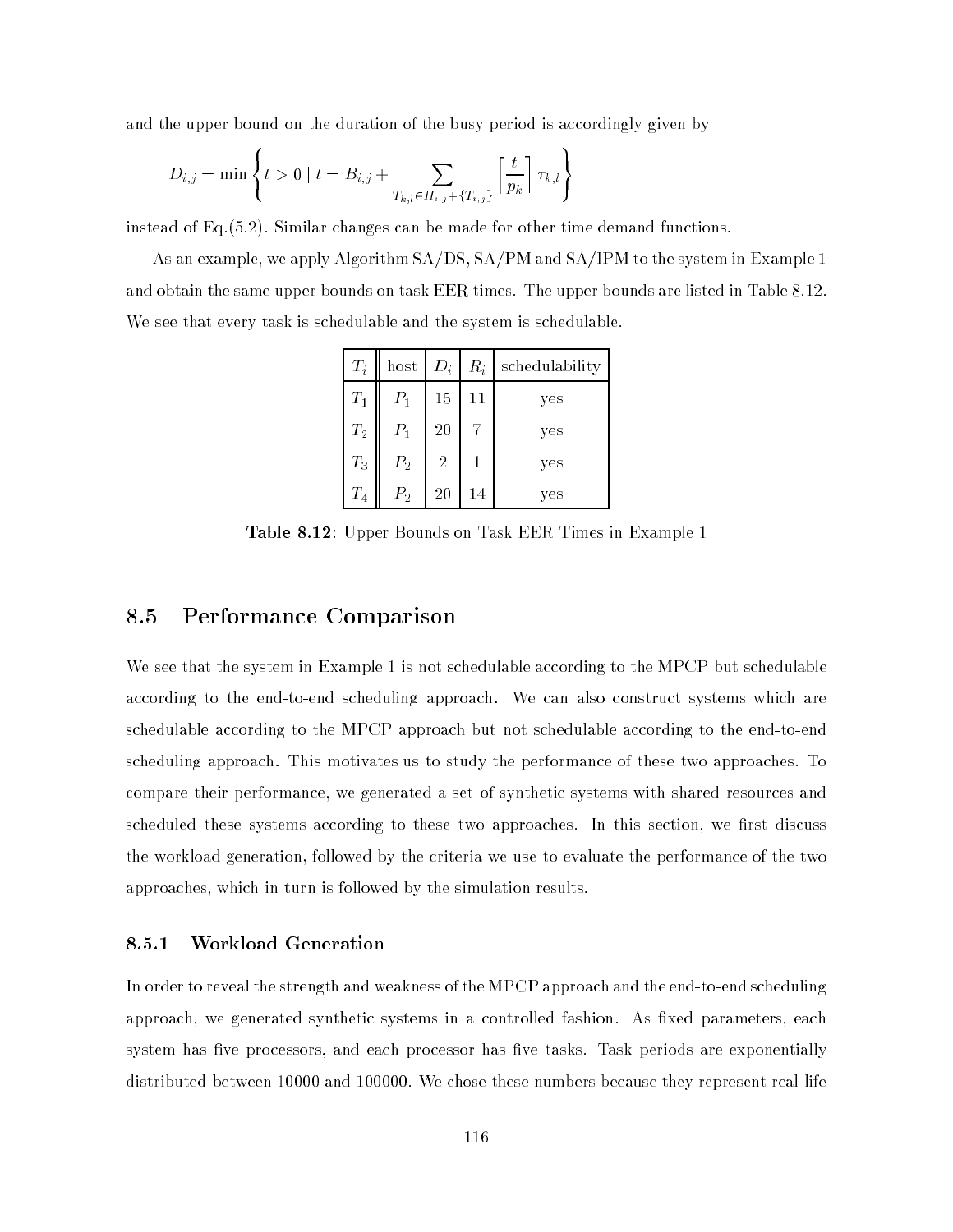applications to a certain extent on one hand. On the other hand, these numbers are small enough to keep the simulation practical. We found that varying these numbers made little impact on the relative performance of both approaches and hence did not affect the conclusions we draw from the simulation.

Other parameters of each generated system are specified by a *configuration*. Each configuration is a 4-tuple (; ), where  $\alpha$  is the utilization on each processor, contribution on each processor, contribution on each processor, contribution on each processor, can be numbered by  $\alpha$ of critical sections in each task,  $\lambda$  is the method to determine the duration of each critical section and  $\eta$  is the *critical section duration factor*, or *CSD factor*, which we will explain later. For simplicity, we let every processor have the same utilization and let tasks on each processor evenly divide the processor utilization. In other words, the utilization of each task is  $\mu/5$ , and the execution time of task is equal to  $\mu/5$  times the task period. We also let every task have the same number control to the control to control the control to control the control to control the control to control the control to control the control to control the control to control the control to control the control to

The method to determine the duration of a critical section can be either the *fixed duration* (fixed) method or the variable duration (variable) method. In the case of the variable duration method, the duration of a critical section is proportional to the execution time of the task, and CSD factor  $\eta$  specifies the fraction of the duration over the task execution time. A real-life example might be a critical section which accesses the printer resource; the length of time when the task uses the printer is proportional to the execution time of the task. In the case of fixed duration method, the duration of a critical section is not proportional to the execution time of the task. Instead, it is a fixed amount of time, and CSD factor  $\eta$  specifies the fraction of the duration over the minimum possible task execution time. If the processor utilization is  $\mu$ , the minimum possible task execution time is  $1000\mu/5$ , and the fixed duration is  $1000*\mu*\eta/5$ . An example of a fixed critical section might be an exclusive access to a database. When a task has more than one critical section, we randomly distribute them over the task execution time, as long as no two critical sections overlap with each other.

The last issue is to determine which resource each critical section accesses. We assign a resource to each processor and associate each critical section randomly with a resource in the system. A resource can be a local resource if all the tasks that need to access it happen to be on the same host processor as the resource, but more than likely resources are global resources.

In our simulation, we let the processor utilization be 0.5, 0.6, 0.7 and 0.8, the number of critical sections in each task be  $1, 2, \ldots, 6$ , and the CSD factor be  $0.01, 0.02, \ldots, 0.08$ . Since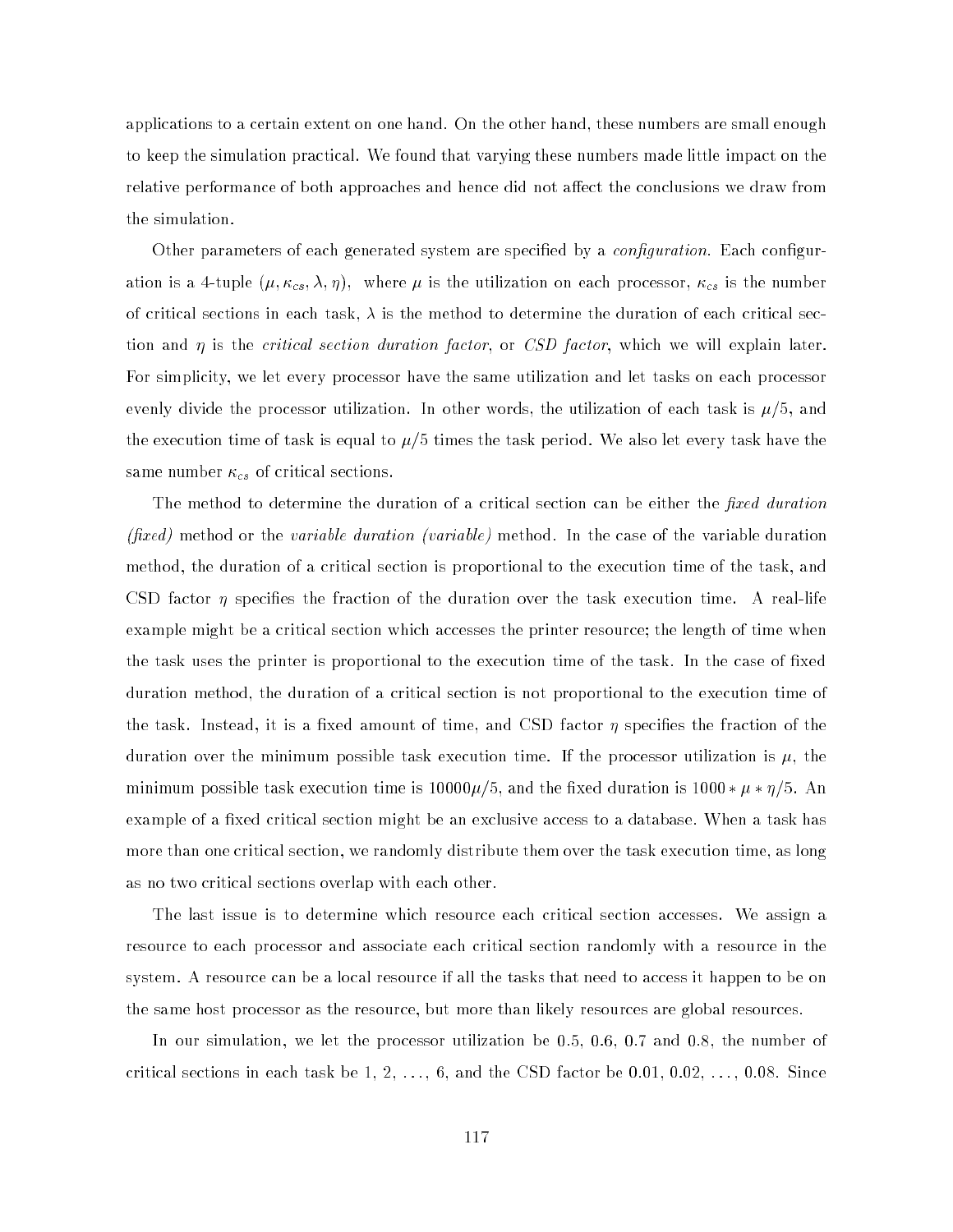we have two different methods to generate the duration of a critical section, we thus have a total of 384 congurations. For each conguration, the number of systems generated depends on the performance criteria, which we will explain in the next section.

Let us look at an example. Suppose a system is generated according to the configuration  $(0.5, 4, variable, 0.02)$ . In the system, there are five processors, on each of which there are one resource and five tasks. The processor utilization of each processor is  $0.5,$  and the utilization for each task is 0.1. The task periods are distributed according to an exponential probability density function which is truncated within the range [10000,100000], and the execution time of a task is one-tenth of its period. Each task has four critical sections, each of which accesses a resource chosen at random and has a duration equal to 2% of the task execution time.

#### 8.5.2 Performance Criteria

For each generated system, we first verified its schedulability according to the MPCP approach. using both the corrected formula and the improved formula of computing the task blocking times. Obviously, if a system is schedulable by using the corrected formula, it is also schedulable by using the improved formula. We say a system is schedulable according to the MPCP approach if it is veried schedulable by using the improved formula of computing task blocking times.

For the end-to-end scheduling approach, we first assign subtask priorities according to the PDM method or the NPDM method, because in general the PDM and NPDM methods have better performance than other methods. Among the three schedulability analysis algorithms in the end-to-end scheduling approach, Algorithm SA/IPM gives the best prediction on system schedulability. (We notice that Algorithm SA/IPM is applicable here because the relative deadlines of tasks are no longer than the respective periods and many tasks are recurrent.) If a system is schedulable according to the Algorithm SA/DS it must be schedulable according to Algorithm SA/PM, and if a system is schedulable according to Algorithm SA/PM it must be schedulable according to Algorithm SA/IPM. We say a system is schedulable according to the end-to-end scheduling approach if it uses the PDM or NPDM priority assignment method and is schedulable according to Algorithm SA/IPM. To compare the overall performance of the MPCP approach and the end-to-end scheduling approach, it suffices for us to verify the schedulability of a system according to Algorithm SA/IPM alone. For other performance comparison, as we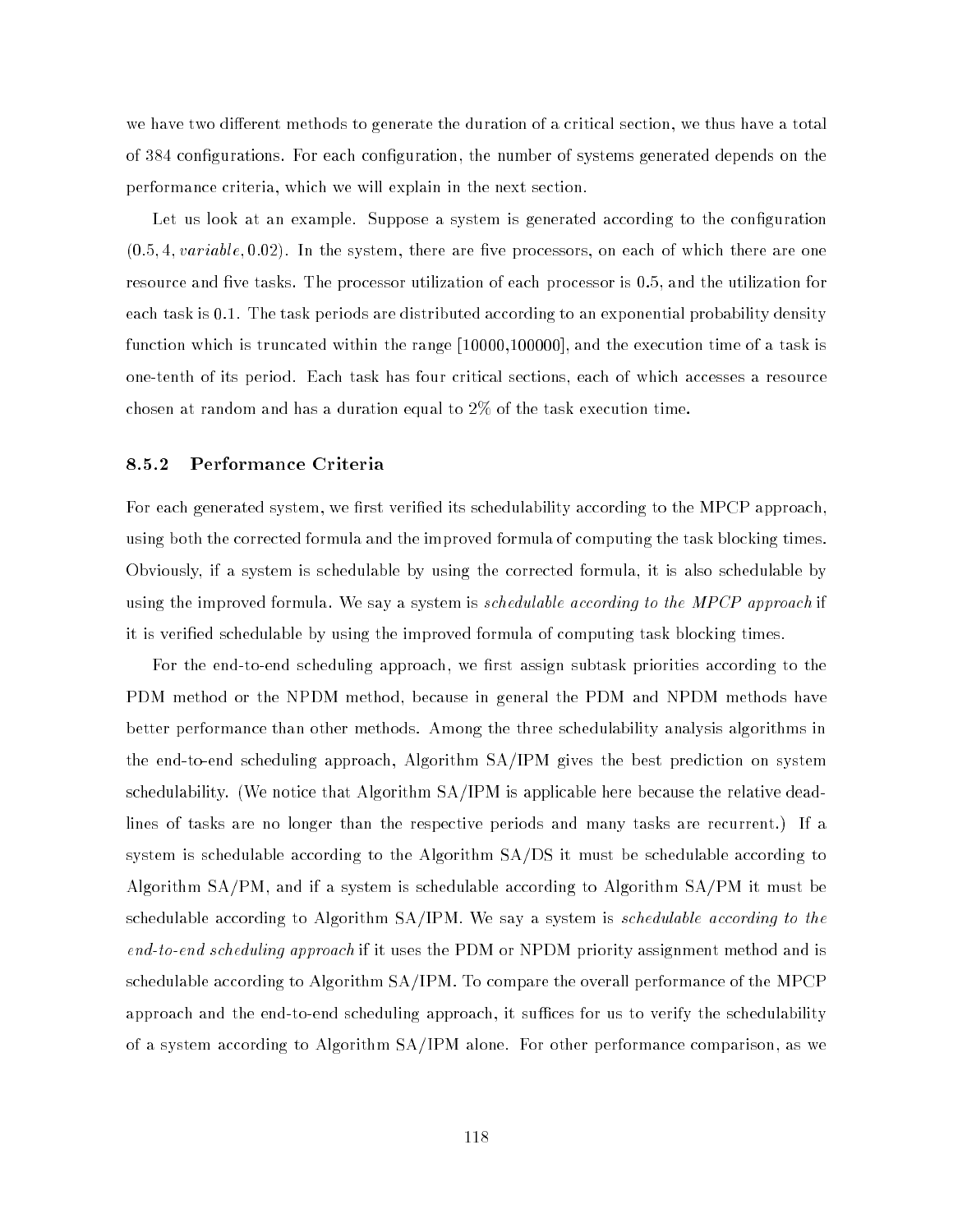will see later, we also verify the schedulability of a system according to Algorithm SA/DS and Algorithm SA/PM.

For a given set of synthetic systems, a good performance indicator of a certain approach is the success rate of the approach, which is the percentage of systems predicted schedulable according to the approach over all the systems which are indeed schedulable according to an optimal approach. However, we do not know such an optimal algorithm and hence do not know which system is indeed schedulable. Consequently, we cannot obtain an absolute success rate. For this reason, we approximate the success rate of an approach by the number of systems schedulable according to this approach over the total number of *valid systems*, where a valid system is one that is schedulable according to either the MPCP approach or the end-to-end scheduling approach. The approximate success rates tell us how well these two approaches perform relative to each other. In later discussion, by success rates, we mean the approximate success rates.

In order to gain statistical significance, we kept generating systems according to a specified configuration till the number of valid systems reached 1000. For a configuration, the valid rate is the number of valid systems over the total number of systems generated. When the valid rate is too low (such as in the case of configurations with high utilization, many critical sections in each task and long critical section durations) the time required to generate the sufficient large number valid system becomes too long to be practical. We dropped the simulation for congurations whose valid rates are below  $4\%$  and marked such configurations as *invalid configurations*. All other configurations are marked as *valid configurations*.

For some configurations, the valid rate is 1, and the success rates of both the MPCP approach and the end-to-end scheduling approach are 100%. This indicates that systems generated according to these configurations are very easy to schedule. The performance indicators tell little about the performance difference between these two approaches. We mark these configurations as non-effective configurations. In later discussion, we focus on configurations which are both valid and effective.

#### 8.5.3 Overall Performance Comparison 8.5.3

Table 8.13(a) lists the success rates of the MPCP approach and the end-to-end scheduling approach when the processor utilization is 0.5 and the duration of each critical section is determined according to the fixed duration method. Each entry in the first row lists the CSD factor and each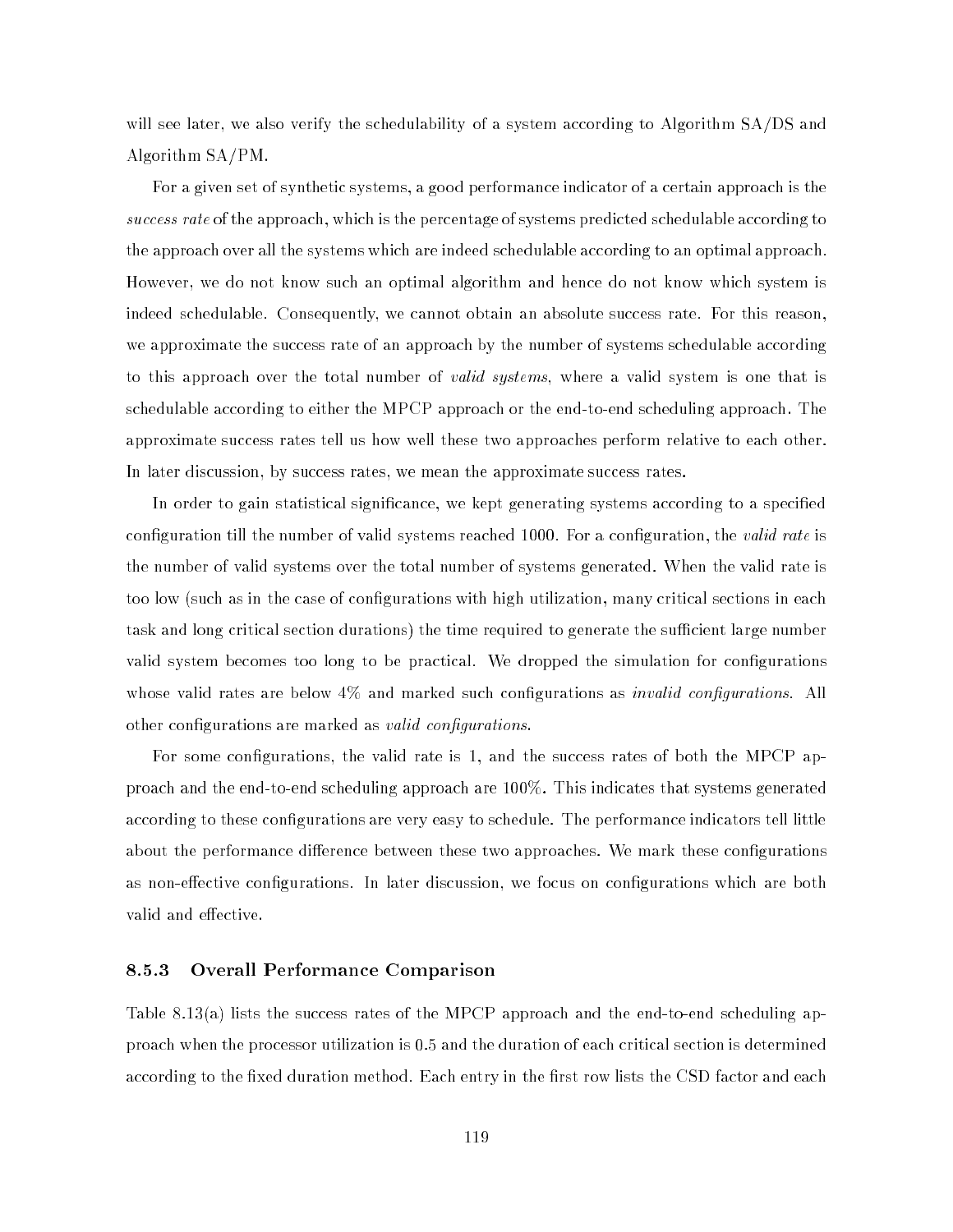entry in the first column indicates the number of critical sections in each task. Table  $8.13(b)$ lists the success rates under the similar situation except that the duration of each critical section is determined according to the variable duration method. In the table, an entry marked " $-/-$ " indicates the corresponding configuration is not effective, and an entry marked " $xx/xx$ " indicates the corresponding configuration is not valid. All other entries correspond to valid and effective configurations. Inside each of such entries, the number before  $\sqrt{n}$  is the success rate (in percentage) of the MPCP approach, and the number after "/" is the success rate of the end-to-end scheduling approach.

| # of $CS$      | 0.01   | 0.02   | 0.03  | 0.04  | 0.05                                                                  | 0.06            | 0.07                                                | 0.08   |
|----------------|--------|--------|-------|-------|-----------------------------------------------------------------------|-----------------|-----------------------------------------------------|--------|
|                |        |        |       |       |                                                                       |                 |                                                     |        |
| $\overline{2}$ |        |        | $-/-$ | $-/-$ |                                                                       | $99/100$ 99/100 | 96/100                                              | 93/100 |
| $\sqrt{3}$     |        | 99/100 |       |       | $\mid 98/100 \mid 93/100 \mid 85/100 \mid 71/99 \mid 53/99$           |                 |                                                     | 39/100 |
| $\overline{4}$ | 100/90 | 96/87  | 88/86 |       | 74/82   54/85   32/86   17/90                                         |                 |                                                     | 6/96   |
| $5\,$          | 99/42  | 97/36  |       |       | $91/30$ 84/28 xx/xx                                                   |                 | $\mathbf{xx}/\mathbf{xx}$ $\mathbf{xx}/\mathbf{xx}$ | XX/XX  |
| $6\,$          | 100/5  | 100/2  |       |       | $100/1$ $\left $ xx/xx $\right $ xx/xx $\left $ xx/xx $\right $ xx/xx |                 |                                                     | XX/XX  |

| # of CS $\parallel$ | $0.01\,$ | $\vert$ 0.02 | 0.03                                                                                                                                                                    | 0.04 | $0.05\,$ | 0.06 | 0.07 | 0.08 |
|---------------------|----------|--------------|-------------------------------------------------------------------------------------------------------------------------------------------------------------------------|------|----------|------|------|------|
|                     |          |              | $\begin{vmatrix} -/ - & -/ - & -/ - & 99/100 & 98/100 & 97/100 & 96/100 \end{vmatrix}$                                                                                  |      |          |      |      |      |
| $\overline{2}$      |          |              | $-/-$   98/100   91/100   75/100   49/ 99   22/100   4/100   1/100                                                                                                      |      |          |      |      |      |
| 3 <sup>1</sup>      |          |              |                                                                                                                                                                         |      |          |      |      |      |
| $\overline{4}$      |          |              | $\left[\right.91/77\left.\right 60/56\left.\right $ xx/xx $\left.\right $ xx/xx $\left.\right $ xx/xx $\left.\right $ xx/xx $\left.\right $ xx/xx $\left.\right $ xx/xx |      |          |      |      |      |
| $\overline{5}$      |          |              | $\parallel$ 97/ 14 $\mid$ xx/xx $\mid$ xx/xx $\mid$ xx/xx $\mid$ xx/xx $\mid$ xx/xx $\mid$ xx/xx $\mid$ xx/xx                                                           |      |          |      |      |      |
| 6                   |          |              | $100/0$   xx/xx   xx/xx   xx/xx   xx/xx   xx/xx   xx/xx   xx/xx                                                                                                         |      |          |      |      |      |
|                     |          |              |                                                                                                                                                                         |      |          |      |      |      |

Table 8.13: The Success Rates When the Processor Utilization is 0.5

(b)

If for a particular configuration there is less than  $10\%$  difference in success rates of the MPCP approach and the end-to-end approach, we say the two approaches have similar performance. In both tables, each valid and effective configuration falls into three categories,  $(1)$  where both approaches have similar performance (the neutral zone), (2) where the MPCP approach has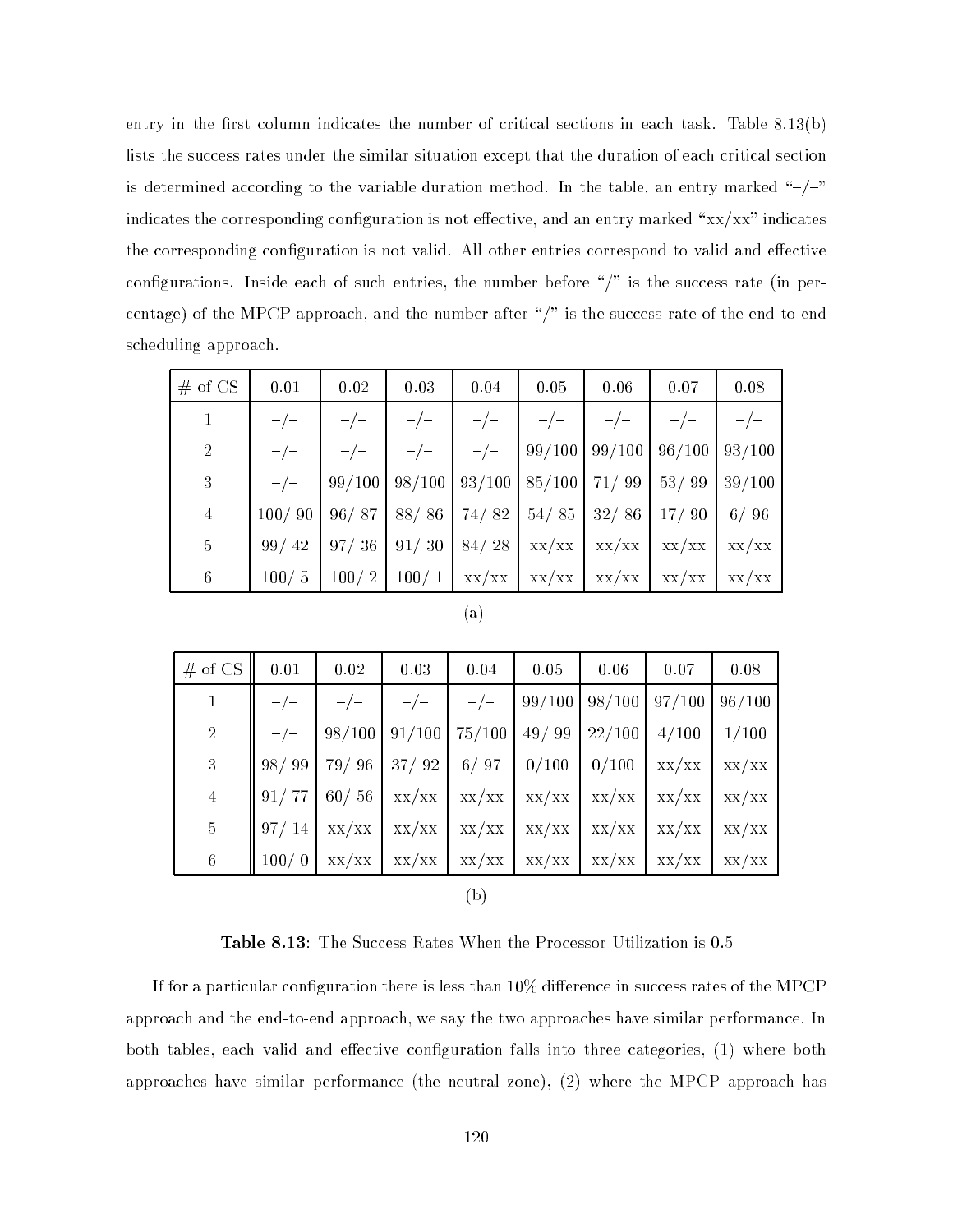better performance (the MPCP zone), and (3) where the end-to-end scheduling approach has better performance (the EE zone). Clearly, the configurations in the MPCP zone cluster around left-bottom corner. They have large numbers of critical sections in each task and small CSD factors. On the other hand, configurations in the EE zone cluster around upper right corner, and they have small numbers of critical sections in each task and large CSD factors. This indicates that when each task has a large number of (global) critical sections, the MPCP approach is favored. and when the duration of each critical section is long, the end-to-end scheduling approach is favored.

To see the reason for the difference in the performance, let us examine how the system schedulability is veried according to either of the two approaches. According to the end-to-end scheduling approach, specifically Algorithm  $SA/PM$  and  $SA/IPM$ , the schedulability of a system is veried by comparing the upper bound on the end-to-end response time of each task with its relative deadline, and the upper bound of each task is equal to the sum of upper bounds on the response times of all its subtasks. When bounding the response time of a subtask Ti;j , we count the worst-case interference from other tasks (subtasks) to Ti;  $j$  . When  $\alpha$  is the response time response time of a since  $k$ ,  $\mathbf{0}$  ,  $\mathbf{0}$  , as Ti; as Ti; as Ti;  $p$ art of the worst-case interference interference interference interference interference interference interference interference interference interference interfe counted for Ti;j may be counted again. In reality, such an interference may never  $\sim$  $\ell_{i,j}$  and Ti; and Ti; and Ti instance. For example, suppose that subtask T1;1,1, and suppose that subtask T1;1,1,1,  $T_{1,3}$  and  $T_{2,1}$  are on the same processor and  $T_{2,1}$  has the highest priority and a longer period. When bounding the response time of  $T_{1,1}$  and  $T_{1,3}$  according to Algorithm SA/PM, we count the execution time of  $T_{2,1}$  as part of the interference to them in each case. However, since the period of  $T_{2,1}$  is longer than the period of  $T_1$ , for one instance of  $T_1$ , we know that  $T_{1,1}$  and  $T_{1,3}$ cannot both be preempted by  $T_{2,1}$  when the end-to-end response time of  $T_1$  is no longer than its period. Yet in the upper bound on the end-to-end response time of  $T_1,$  the execution time of  $T_{2,1}$ is counted twice. A similar situation happens when Algorithm SA/IPM is used. Unfortunately, for the PM and RG protocols to work correctly, this repetitive counting cannot be eliminated. When a task has a large number of global critical sections, this problem becomes more serious.

On the other hand, since the schedulability analysis in the MPCP approach is based on the schedulability analysis for single-processor systems, the repetitive counting problem does not exist. This is why the MPCP approach is favored when each task has a large number of critical sections. However, complicated blocking situations make the bounds on task blocking times rather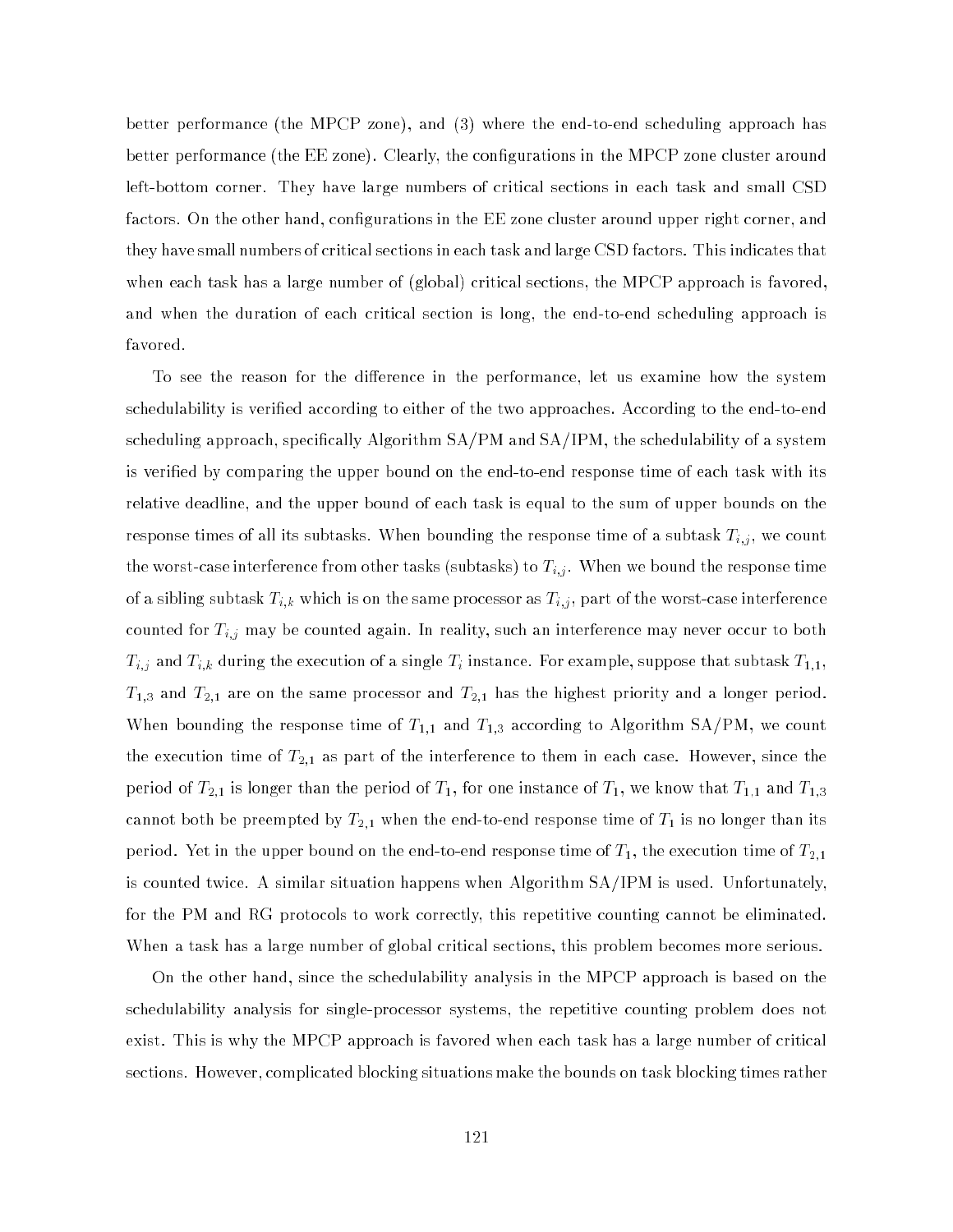pessimistic under the MPCP approach. When the duration of critical sections becomes longer, this problem is "magnified," and eventually makes the end-to-end approach more favorable under such situations.

In Table 8.14, 8.15 and 8.16, we list the success rates of the MPCP approach and the endto-end scheduling approach when the processor utilization is 0.6, 0.7, and 0.8 respectively. The systems are more difficult to schedule when the utilization goes up. We notice that although a similar partition of three different zones is still visible, valid configurations gradually shift to those with a small number of critical sections in each task, where the end-to-end scheduling approach is favored. As a consequence, among the valid configurations in these tables, the success rates of the MPCP approach become worse compared with those of the end-to-end scheduling approach. However, from these numbers alone, we cannot draw the conclusion that the endto-end scheduling approach is better when the processor utilization is high, because we do not know how long the critical section is in reality. It is conceivable that if we create some new configurations with higher processor utilization and large number of critical sections in each task but very short critical section durations, the MPCP approach may perform better than the endto-end scheduling approach. In this sense, this study only reveals the shape of the performance curve and gives insight to the performance difference. How much actual difference between the performance of these two approaches depends on exactly where the system sits in the curve in terms of the four system parameters. We will return to this issue again in Section 8.5.7.

#### 8.5.4 Improvement to the MPCP

In our simulation, we veried the schedulability of each system according to the MPCP approach using both the corrected formula and the improved formula of computing task blocking times. We can determine how much improvement in performance we achieve by the improved formula. We define the *average success rate* of using a particular formula of the MPCP to be the average of the success rates for all valid and effective configurations. Table 8.17 lists the two average success rates of using the corrected formula and the improved formula. We see on average a 27% increase on the average success rate of the improved formula over the corrected formula.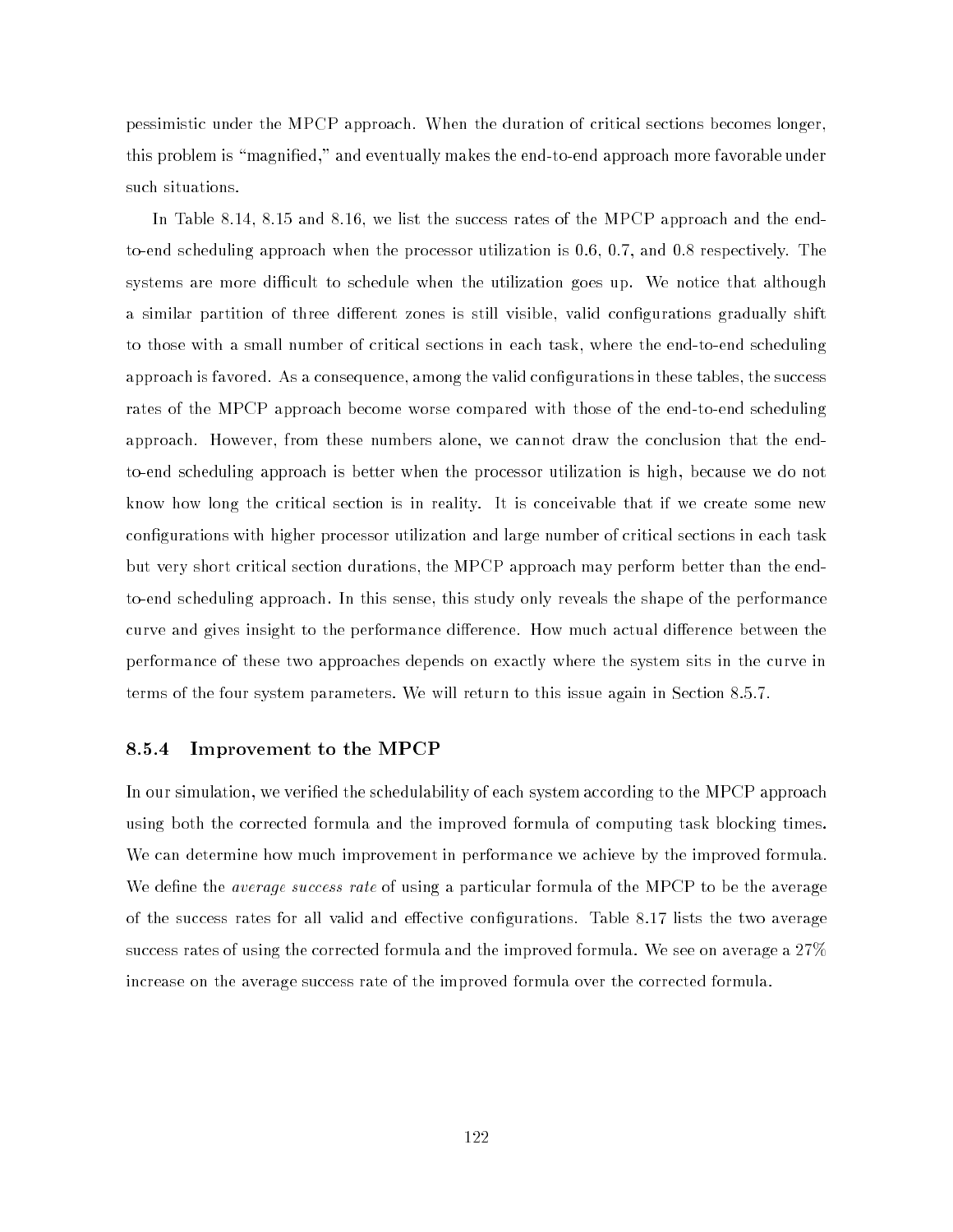| $#$ of CS      | 0.01   | 0.02   | 0.03   | 0.04                                                | 0.05   | 0.06                                             | 0.07            | 0.08   |
|----------------|--------|--------|--------|-----------------------------------------------------|--------|--------------------------------------------------|-----------------|--------|
|                | 95/100 | 96/100 |        | $95/100$   93/100   91/100   91/100   88/100        |        |                                                  |                 | 85/100 |
| <sup>2</sup>   | 81/99  | 73/100 | 58/100 | 48/100                                              | 36/100 | $26/100$ 17/100                                  |                 | 11/100 |
| $\mathbf{3}$   | 67/86  | 48/89  | 28/93  | 13/97                                               | 4/99   | 1/100                                            | 0/100           | 0/100  |
| $\overline{4}$ | 86/29  | 70/42  |        | $32/72$ xx/xx xx/xx                                 |        |                                                  | $XX/XX$ $XX/XX$ | XX/XX  |
| $5\,$          | 100/1  | XX/XX  | XX/XX  | XX/XX                                               | XX/XX  |                                                  | $XX/XX$ $XX/XX$ | XX/XX  |
| $\,6\,$        | 100/0  | XX/XX  | XX/XX  | $\mathbf{xx}/\mathbf{xx}$ $\mathbf{xx}/\mathbf{xx}$ |        | $\mathbf{X} \times \mathbf{X} \times \mathbf{X}$ |                 | XX/XX  |

| I |  |
|---|--|
|   |  |

| # of $CS$       | 0.01   | 0.02         | 0.03    | 0.04                                                            | 0.05            | 0.06                            | 0.07   | 0.08   |
|-----------------|--------|--------------|---------|-----------------------------------------------------------------|-----------------|---------------------------------|--------|--------|
|                 | 95/100 | 89/100       | 84/100  | $75/100$ 62/100                                                 |                 | 49/100                          | 36/100 | 24/100 |
| $\overline{2}$  | 63/100 | 33/99        | $7/100$ | 1/100                                                           | 0/100           | 0/100                           | 0/100  | 0/100  |
| $\overline{3}$  |        | $40/88$ 3/98 | XX/XX   |                                                                 | $xx/xx$ $xx/xx$ | $xx/xx$ $xx/xx$ $xx/xx$         |        |        |
| $\overline{4}$  | 73/30  | xx/xx        | XX/XX   |                                                                 | $XX/XX$ $XX/XX$ |                                 |        |        |
| $5\overline{)}$ | XX/XX  | XX/XX        | XX/XX   |                                                                 | $xx/xx$ $xx/xx$ | $\vert xx/xx \vert xx/xx \vert$ |        | XX/XX  |
| $\,6\,$         | XX/XX  | XX/XX        | XX/XX   | $\vert$ xx/xx $\vert$ xx/xx $\vert$ xx/xx $\vert$ xx/xx $\vert$ |                 |                                 |        | XX/XX  |
|                 |        |              |         | b.                                                              |                 |                                 |        |        |

Table 8.14: The Success Rates When the Processor Utilization is 0.6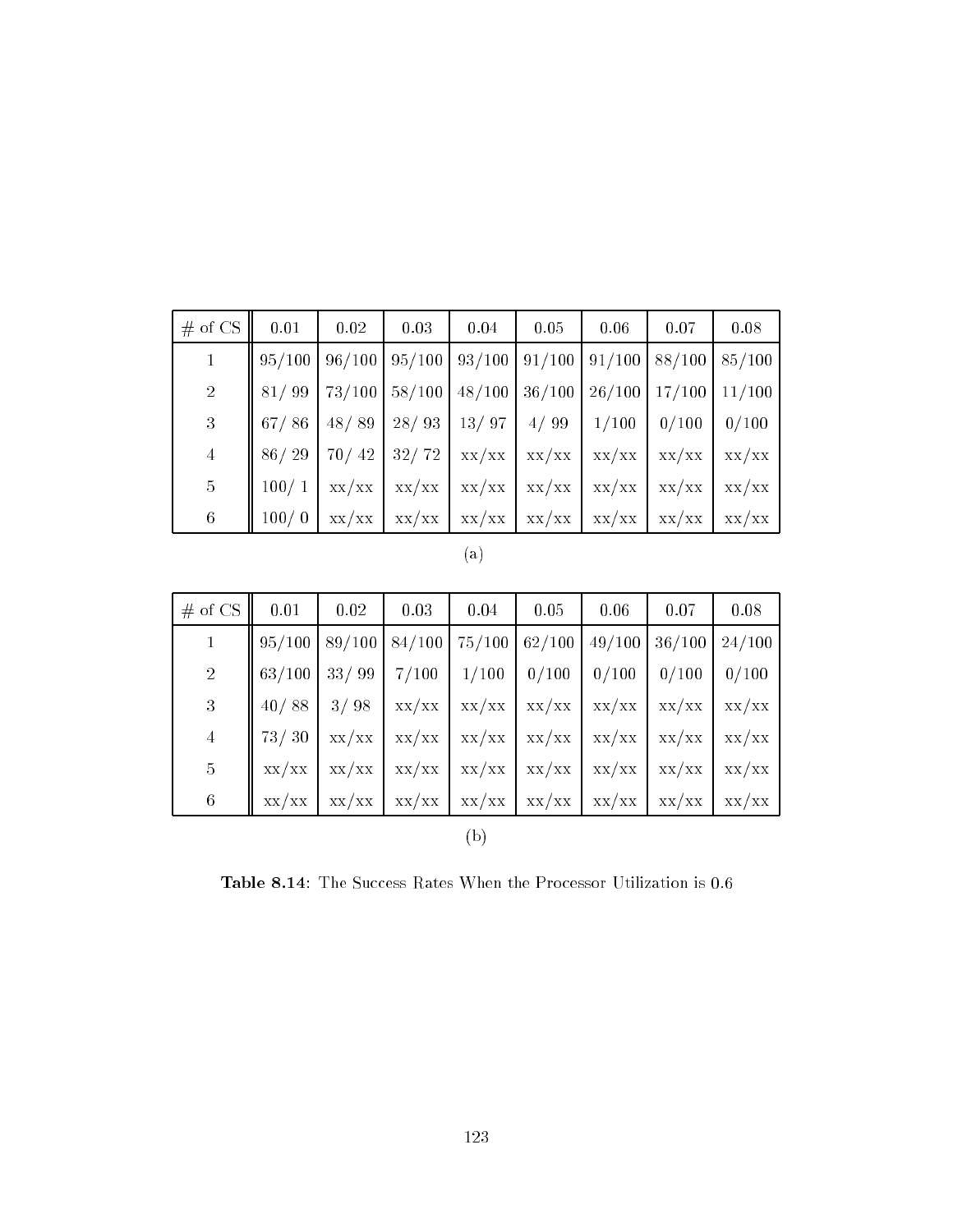| $#$ of CS      | 0.01               | 0.02 | 0.03 | $\begin{array}{c} \begin{array}{c} \end{array} \end{array}$ | 0.05                                                                                                                                                                          | $\vert 0.06$ | 0.07 | 0.08 |
|----------------|--------------------|------|------|-------------------------------------------------------------|-------------------------------------------------------------------------------------------------------------------------------------------------------------------------------|--------------|------|------|
|                | $\parallel$ 31/100 |      |      |                                                             | $\frac{25}{100}$ $\frac{21}{100}$ $\frac{20}{100}$ $\frac{17}{100}$ $\frac{14}{100}$ $\frac{9}{100}$ $\frac{8}{100}$                                                          |              |      |      |
| $\overline{2}$ |                    |      |      |                                                             | $8/97$   4/98   1/100   1/100   0/100   0/100   0/100   0/100                                                                                                                 |              |      |      |
| 3              | 18/84              |      |      |                                                             | $xx/xx$   $xx/xx$   $xx/xx$   $xx/xx$   $xx/xx$   $xx/xx$   $xx/xx$   $xx/xx$                                                                                                 |              |      |      |
| $\overline{4}$ |                    |      |      |                                                             | $xx/xx$   $xx/xx$   $xx/xx$   $xx/xx$   $xx/xx$   $xx/xx$   $xx/xx$   $xx/xx$   $xx/xx$                                                                                       |              |      |      |
| $\overline{5}$ |                    |      |      |                                                             | $xx/xx$   $xx/xx$   $xx/xx$   $xx/xx$   $xx/xx$   $xx/xx$   $xx/xx$   $xx/xx$   $xx/xx$                                                                                       |              |      |      |
| $\,6\,$        | XX/XX              |      |      |                                                             | $\left  \frac{xx}{xx} \right  \frac{xx}{xx} \left  \frac{xx}{xx} \right  \frac{xx}{xx} \left  \frac{xx}{xx} \right  \frac{xx}{xx} \left  \frac{xx}{xx} \right  \frac{xx}{xx}$ |              |      |      |

| # of CS $\parallel$ | 0.01 | 0.02                                                                                    | 0.03 | 0.04 | 0.05 | 0.06 | 0.07 | 0.08  |
|---------------------|------|-----------------------------------------------------------------------------------------|------|------|------|------|------|-------|
| $\mathbf{1}$        |      | $26/100$   14/100   8/100   4/100   1/100   1/100   0/100                               |      |      |      |      |      | 0/100 |
| 2 <sup>1</sup>      |      | $2/100$   0/100   0/100   xx/xx   xx/xx   xx/xx   xx/xx   xx/xx                         |      |      |      |      |      |       |
| 3                   |      | $xx/xx$   $xx/xx$   $xx/xx$   $xx/xx$   $xx/xx$   $xx/xx$   $xx/xx$   $xx/xx$   $xx/xx$ |      |      |      |      |      |       |
| $\overline{4}$      |      | $xx/xx$   $xx/xx$   $xx/xx$   $xx/xx$   $xx/xx$   $xx/xx$   $xx/xx$   $xx/xx$   $xx/xx$ |      |      |      |      |      |       |
| $\sqrt{5}$          |      | $xx/xx$   $xx/xx$   $xx/xx$   $xx/xx$   $xx/xx$   $xx/xx$   $xx/xx$   $xx/xx$   $xx/xx$ |      |      |      |      |      |       |
| 6                   |      | $xx/xx$   $xx/xx$   $xx/xx$   $xx/xx$   $xx/xx$   $xx/xx$   $xx/xx$   $xx/xx$   $xx/xx$ |      |      |      |      |      |       |
|                     |      |                                                                                         |      |      |      |      |      |       |

Table 8.15: The Success Rates When the Processor Utilization is 0.7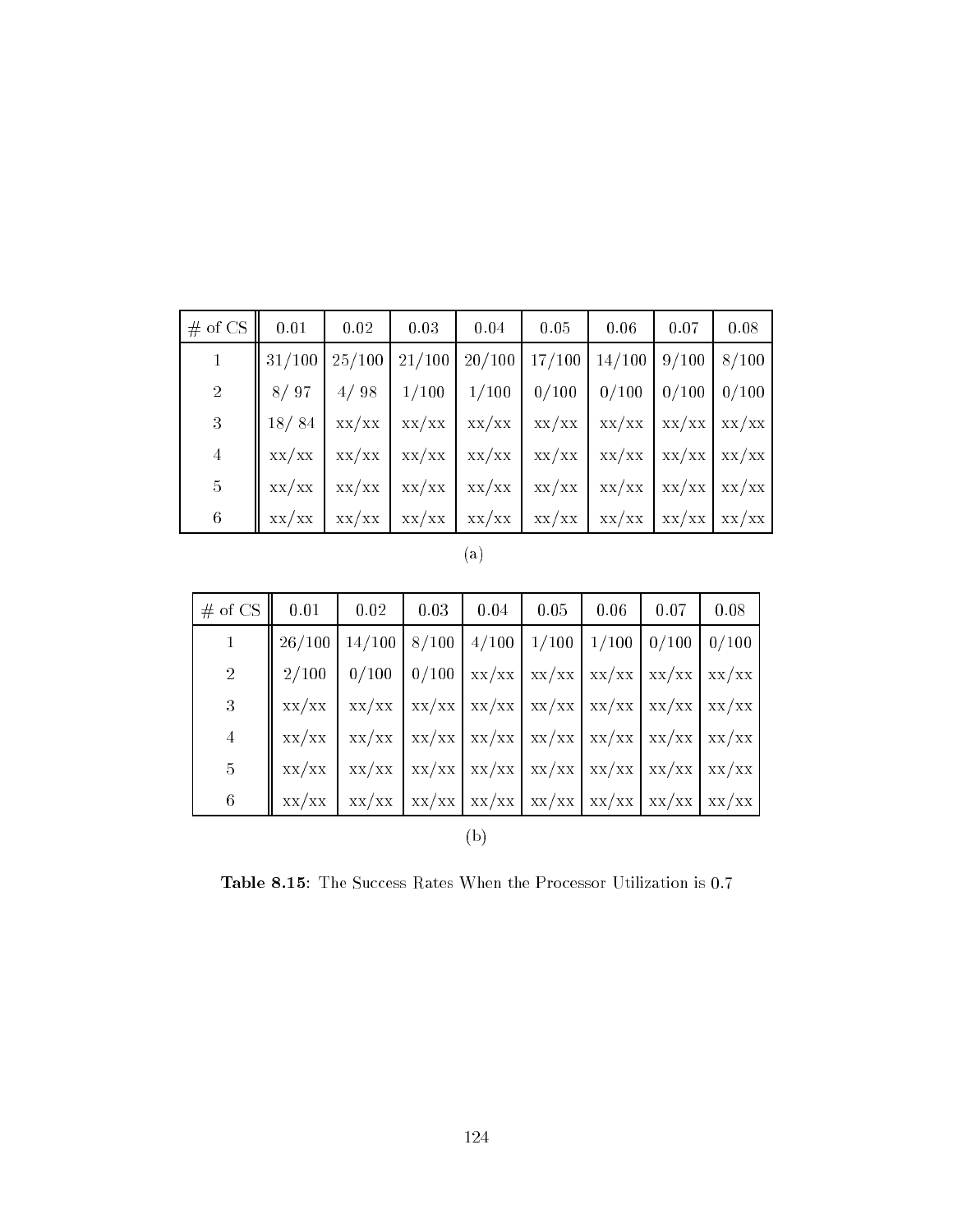| $\#$ of CS $\parallel$ 0.01 $\parallel$ 0.02 $\parallel$ 0.03 $\parallel$ 0.04 $\parallel$ 0.05 $\parallel$ 0.06 $\parallel$ 0.07 |                                                                                                                                                 |  |  |  | 0.08 |
|-----------------------------------------------------------------------------------------------------------------------------------|-------------------------------------------------------------------------------------------------------------------------------------------------|--|--|--|------|
| $\mathbf{1}$                                                                                                                      | $\parallel$ 0/100 $\parallel$ 0/100 $\parallel$ 0/100 $\parallel$ 0/100 $\parallel$ 0/100 $\parallel$ 0/100 $\parallel$ 0/100 $\parallel$ 0/100 |  |  |  |      |
| 2 <sup>1</sup>                                                                                                                    | xx/xx   xx/xx   xx/xx   xx/xx   xx/xx   xx/xx   xx/xx   xx/xx                                                                                   |  |  |  |      |
| 3 <sup>1</sup>                                                                                                                    | $\int$ xx/xx $\int$ xx/xx $\int$ xx/xx $\int$ xx/xx $\int$ xx/xx $\int$ xx/xx $\int$ xx/xx $\int$ xx/xx                                         |  |  |  |      |
| $\overline{4}$                                                                                                                    | $\parallel$ xx/xx $\parallel$ xx/xx $\parallel$ xx/xx $\parallel$ xx/xx $\parallel$ xx/xx $\parallel$ xx/xx $\parallel$ xx/xx $\parallel$ xx/xx |  |  |  |      |
| $\overline{5}$                                                                                                                    | $\parallel$ xx/xx $\parallel$ xx/xx $\parallel$ xx/xx $\parallel$ xx/xx $\parallel$ xx/xx $\parallel$ xx/xx $\parallel$ xx/xx $\parallel$ xx/xx |  |  |  |      |
| 6                                                                                                                                 | xx/xx   xx/xx   xx/xx   xx/xx   xx/xx   xx/xx   xx/xx   xx/xx                                                                                   |  |  |  |      |

|--|--|

| $\#$ of CS $\parallel$ 0.01 $\parallel$ 0.02 $\parallel$ 0.03 $\parallel$ 0.04 $\parallel$ 0.05 $\parallel$ 0.06 |                                                                                                                                                 |  |  | $\begin{array}{c} \begin{array}{c} \end{array}$ 0.07                                              | 0.08 |
|------------------------------------------------------------------------------------------------------------------|-------------------------------------------------------------------------------------------------------------------------------------------------|--|--|---------------------------------------------------------------------------------------------------|------|
|                                                                                                                  |                                                                                                                                                 |  |  | $0/100$   $0/100$   $0/100$   $0/100$   $0/100$   $0/100$   $0/100$   $0/100$                     |      |
| $\overline{2}$                                                                                                   |                                                                                                                                                 |  |  | $xx/xx$ $\int$ $xx/xx$ $\int$ $xx/xx$ $\int$ $xx/xx$ $\int$ $xx/xx$ $\int$ $xx/xx$ $\int$ $xx/xx$ |      |
| 3                                                                                                                | $\int$ xx/xx $\int$ xx/xx $\int$ xx/xx $\int$ xx/xx $\int$ xx/xx $\int$ xx/xx $\int$ xx/xx $\int$ xx/xx                                         |  |  |                                                                                                   |      |
| $\overline{4}$                                                                                                   | $\parallel$ xx/xx $\parallel$ xx/xx $\parallel$ xx/xx $\parallel$ xx/xx $\parallel$ xx/xx $\parallel$ xx/xx $\parallel$ xx/xx $\parallel$ xx/xx |  |  |                                                                                                   |      |
| 5 <sup>5</sup>                                                                                                   | $\parallel$ xx/xx $\parallel$ xx/xx $\parallel$ xx/xx $\parallel$ xx/xx $\parallel$ xx/xx $\parallel$ xx/xx $\parallel$ xx/xx $\parallel$ xx/xx |  |  |                                                                                                   |      |
| $\,6$                                                                                                            |                                                                                                                                                 |  |  | $xx/xx$   $xx/xx$   $xx/xx$   $xx/xx$   $xx/xx$   $xx/xx$   $xx/xx$   $xx/xx$   $xx/xx$           |      |
|                                                                                                                  |                                                                                                                                                 |  |  |                                                                                                   |      |

(b)

Table 8.16: The Success Rates When the Processor Utilization is 0.8

|                          | the corrected formula the improved formula |      |
|--------------------------|--------------------------------------------|------|
| the average success rate | 0.34                                       | 0.43 |

Table 8.17: The Average Success Rates of the Fixed MPCP and the Improved MPCP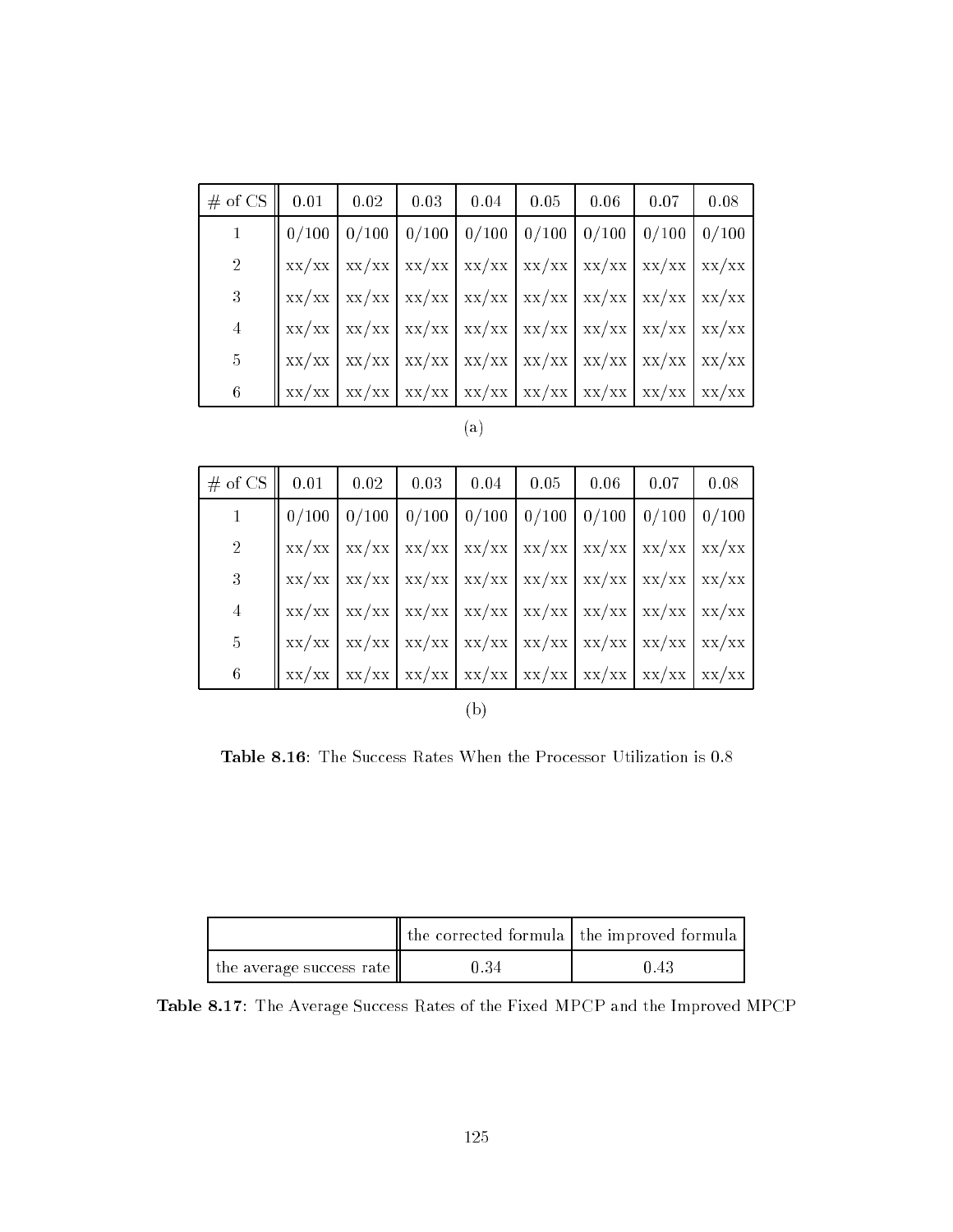#### 8.5.5 Performance of End-to-End Scheduling Algorithms

It is educational to study the performance of different end-to-end scheduling algorithms. Since in each generated system, each processor has the same processor utilization,1 the PDM and NPDM priority assignment methods give the same priority to each subtask and hence have the same performance. This allows us to focus on the performance difference of Algorithm SA/DS, SA/PM and SA/IPM. Table 8.18 lists the average success rates of these three algorithms for all valid and effective configurations. Compared with Algorithm  $SA/PM$  and  $SA/IPM$ , Algorithm SA/DS does not yield satisfactory performance. However, it is meaningful to include the DS protocol and Algorithm SA/DS in the end-to-end scheduling approach, as we will see shortly.

|                          |      |      | $\parallel$ Algorithm SA/DS $\parallel$ Algorithm SA/PM $\parallel$ Algorithm SA/IPM $\parallel$ |  |
|--------------------------|------|------|--------------------------------------------------------------------------------------------------|--|
| the average success rate | 0.36 | 0.86 | 0.90                                                                                             |  |

Table 8.18: The Average Success Rates of Algorithms SA/DS, SA/PM and SA/IPM

In Chapter 7, we saw a tiny reduction ( 0.2%) in schedulability index of Algorithm SA/IPM over Algorithm SA/PM. Here we see that the tiny reduction in schedulability index translates to an increase of about 4% in the success rate of Algorithm SA/IPM over Algorithm SA/PM.

The average success rate of Algorithm SA/IPM is essentially the average success rate of the end-to-end scheduling approach. Similarly, the average success rate of the MPCP with the improved formula of computing task blocking times is the average success rate of the MPCP approach. By comparing these two numbers, we see that the end-to-end scheduling approach is more effective to schedule the systems generated in our simulation.

#### 8.5.6 The MPCP Approach vs. the DS Synchronization Protocol

Among the end-to-end scheduling algorithms, the DS protocol and Algorithm SA/DS deserve special attention. Like the MPCP approach, the DS protocol does not require any special scheduling support, such as those required by the PM and RG protocol. Both of them employ straightforward fixed priority scheduling. From the scheduling point of view, the MPCP approach can be viewed as a special case of the end-to-end scheduling approach using the DS protocol. The difference is that it has its own priority assignment method and its own schedulability analysis

Due to remote resource accesses, each processor may have slightly different processor utilizations.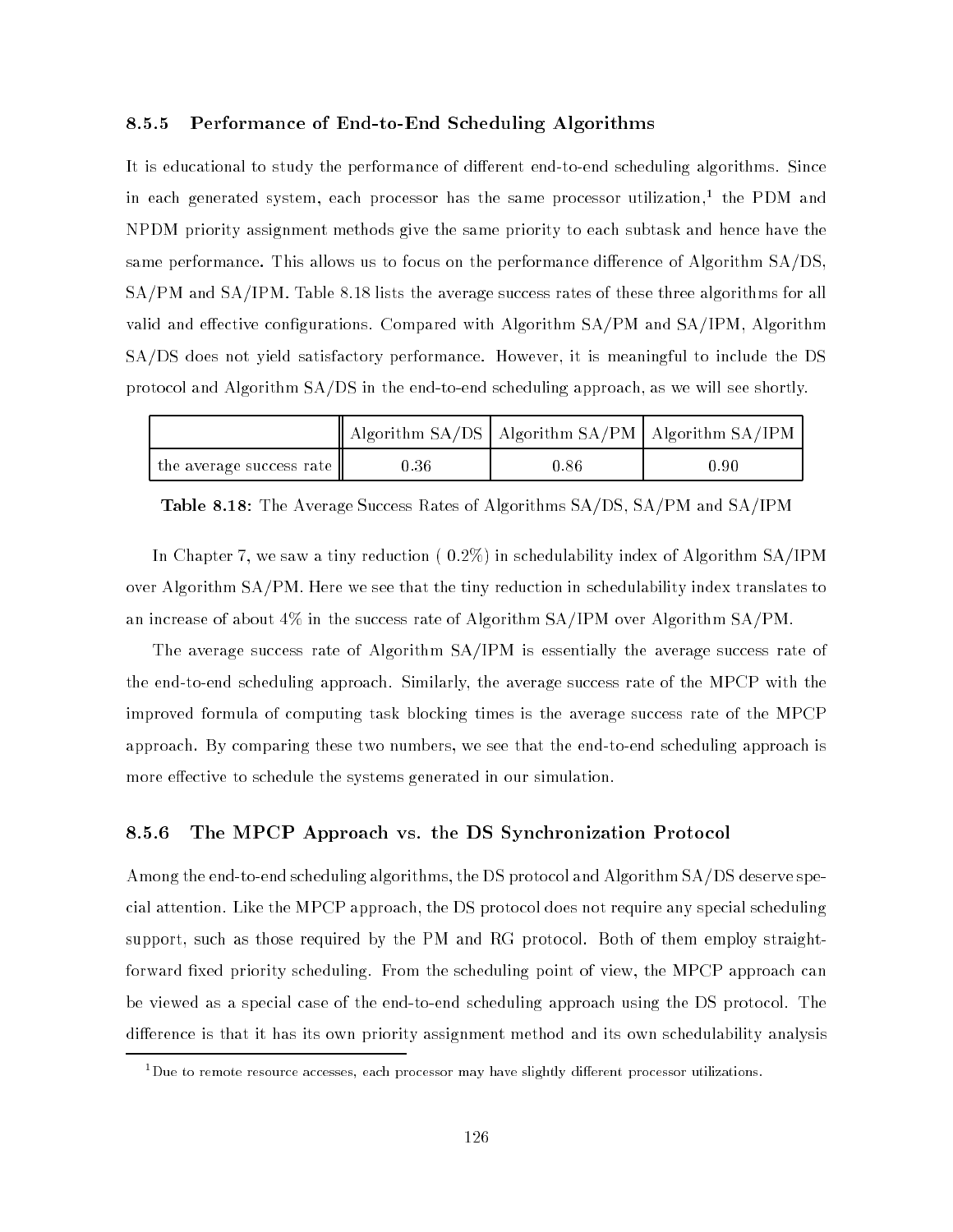algorithm. As a matter of fact, since the DS protocol does not assume any particular priority assignment, we can apply Algorithm SA/DS to analyze the schedulability of an MPCP system. However, we do not expect that this application will yield better performance than the current schedulability analysis algorithm used in the MPCP approach.

Since the underlying scheduling techniques are virtually the same for both the MPCP approach and the DS protocol, a system designer can easily switch from the MPCP approach to the endto-end scheduling approach using the DS protocol, by adjusting the priorities of subtasks (or the priorities of task segments in the context of an MPCP system). Therefore, a practical approach for a system designer is to try both the MPCP approach and the end-to-end scheduling approach using the DS protocol (combined with either the PDM or NPDM assignment). Table 8.19 lists the average success rates for Algorithm SA/DS, the MPCP approach and the combined approach. We see the obvious increase in the success rate of the combined approach over either the MPCP approach or the end-to-end scheduling approach using the DS protocol, indicating that combined approach is a valid and effective choice.

|                          |      |      | Algorithm $SA/DS$   the MPCP   the combined approach |
|--------------------------|------|------|------------------------------------------------------|
| the average success rate | 0.36 | 0.43 | 0.55                                                 |

Table 8.19: The Average Success Rates of the MPCP Approach, Algorithm SA/DS and the Combined Approach

#### 8.5.7 Overall Performance with a Mixed Workload

In section 8.5.3, we have studied the performance of the MPCP approach and the end-to-end scheduling approach with respect to controlled workload. In each synthetic system, we let every processor have the same processor utilization, the same number of tasks, and every task has the same number of critical sections whose duration is a fixed length of time or a fixed fraction of the execution time of the task. We can thus study the performance of these two approaches with respect to different parameters. However, the system parameters can never be so uniform in reality. The schedulability of a system is the result of a complicated interaction between the system parameters. The performance results for controlled workload may give us some idea how these two approaches perform for a mixed workload, where system parameters are randomized,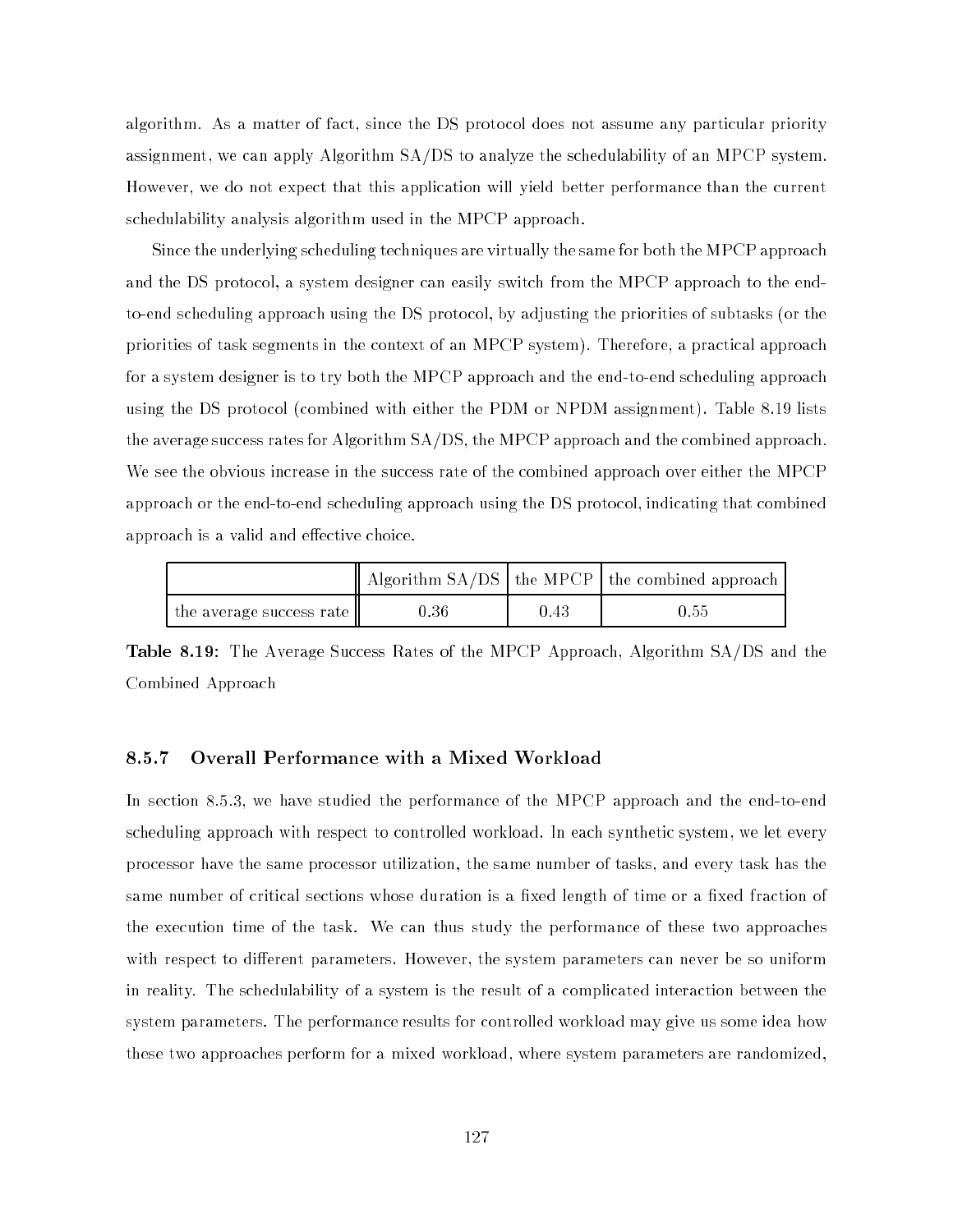but it will not provide the whole picture. In this section, we study their performance when the system parameters are randomized.

Similar to the method used in the previous experiment in Section 8.5.3, the workload were generated according to *configurations*, each of which is a doublet,  $(\kappa_{cs}^2, \hat{\eta})$ . Systems were generated in the way described in Section  $8.5.3$ , except for the following differences:

- 1. The processor utilization is randomly distributed between 0.5 and 0.7.
- 2. The number of critical sections in each task is randomly distributed between 1 and  $\kappa_{cs}^2$ .
- 3. The duration of each critical section is randomly determined according to the fixed duration method or the variable duration method.
- 4. The CSD factor is randomly distributed between 0.01 and  $\hat{\eta}$ .

In the simulation, we let  $\mathcal{A}$  it is strongly defined by  $\mathcal{A}$  and  $\mathcal{A}$ congurations. For congurations with larger ^cs and ^, the system parameters generated are more randomized and the systems are more difficult to schedule.

For each configuration, we kept generating systems until we have obtained 1000 valid systems or the valid rate becomes below 4%. Table 8.20 lists the success rates of the MPCP approach and the end-to-end scheduling approach for all configurations.

|         | $\#$ of CS    0.01-0.01   0.01-0.02   0.01-0.03 |        |        |        | $0.01 - 0.04$   0.01 - 0.05 | $0.01 - 0.06$ | $0.01 - 0.07$ | $0.01 - 0.08$ |
|---------|-------------------------------------------------|--------|--------|--------|-----------------------------|---------------|---------------|---------------|
| $1 - 1$ | 80/100                                          | 77/100 | 76/100 | 74/100 | 70/100                      | 69/100        | 66/100        | 65/100        |
| $1-2$   | 66/100                                          | 62/99  | 58/100 | 55/99  | 45/100                      | 42/100        | 35/100        | 31/100        |
| $1-3$   | 58/96                                           | 49/98  | 39/97  | 34/98  | 25/99                       | 20/99         | 17/100        | 12/100        |
| $1-4$   | 58/88                                           | 44/93  | 35/94  | 27/95  | 19/98                       | 15/98         | 9/99          | 6/99          |
| $1-5$   | 56/78                                           | 44/85  | 35/87  | 22/93  | 15/96                       | 10/98         | 7/99          | 4/98          |
| $1-6$   | 67/59                                           | 53/69  | 37/79  | 27/83  | 17/91                       | XX/XX         | XX/XX         | XX/XX         |

Table 8.20: Success Rates of the MPCP Approach and the End-to-End Scheduling Approach for Mixed Workload

In the table, we notice that the end-to-end scheduling approach consistently performs much better than the MPCP approach, except for one configuration. Each configuration in mixed workload corresponds to several configurations in controlled workload. Compared with the tables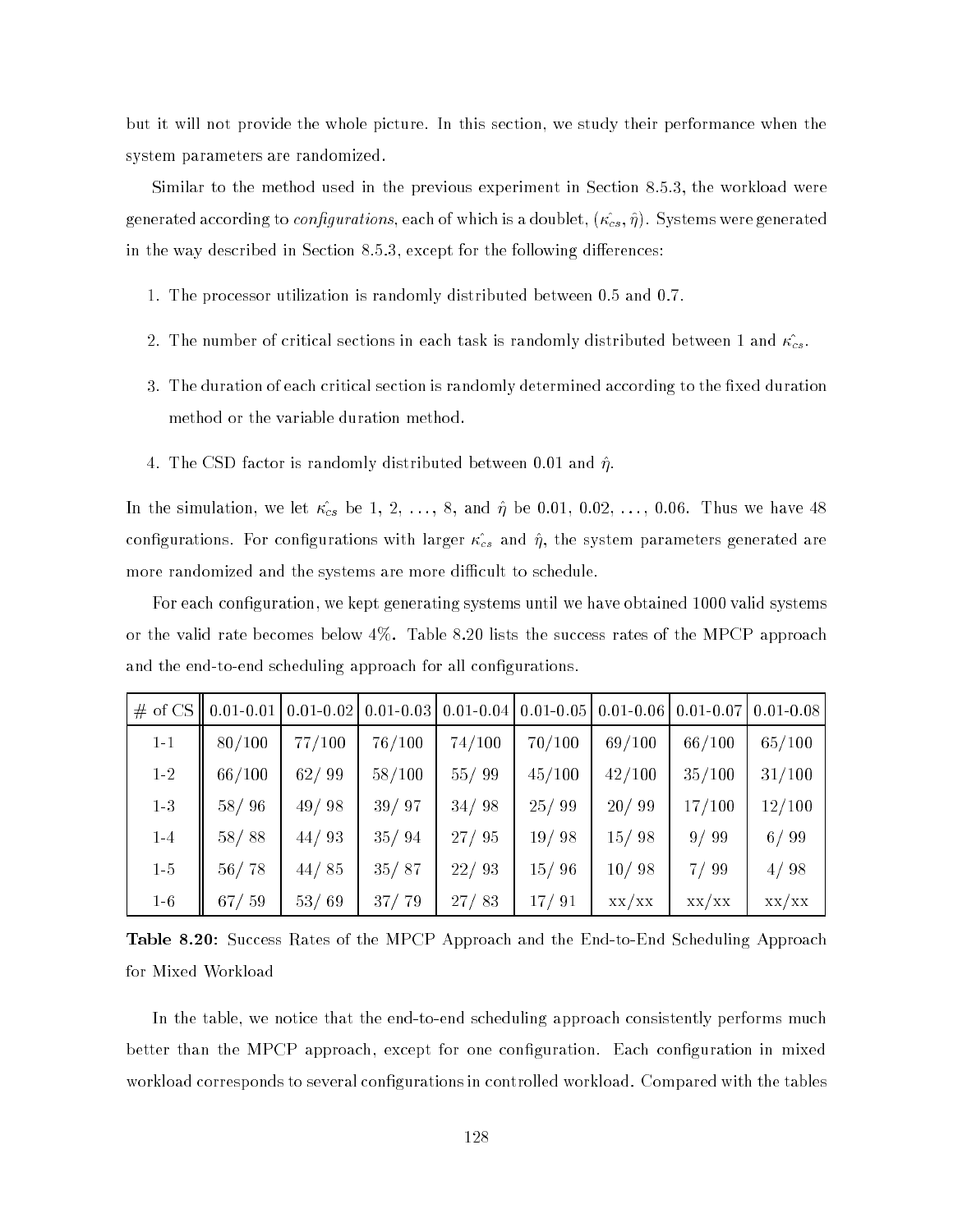presented in Section 8.5.3, it is easy to verify that the success rate of the end-to-end scheduling approach for a configuration in mixed workload is better than the the average of the success rates for the corresponding configurations in the controlled workload. This indicates that for a mixed workload the end-to-end scheduling approach is more resilient to negative factors than the MPCP approach.

## 8.6 Summary

In this chapter, we introduced the MPCP, an existing solution to the resource contention problem in a multi-processor or distributed real-time system. We also pointed out two mistakes in the original formula of computing task blocking times in the MPCP and proposed a couple of straightforward improvements. We then described the end-to-end scheduling based approach to the same problem. We showed that the end-to-end scheduling algorithms we proposed earlier in this thesis can be applied to solve this problem. Simulation was performed to compare the performance of these two approaches.

From the simulation results, we see that the end-to-end scheduling approach is more suitable for systems where tasks have long critical sections, and the MPCP approach performs better for systems where each task has many critical sections. Overall, the end-to-end scheduling approach performs better for the systems we tested in this chapter.

Compared with the MPCP approach, the end-to-end scheduling approach is more flexible. It allows sibling subtasks to have different priorities and different protocols to release subtasks and synchronize the execution of subtasks. The system designer can choose one which fits the application best.

Another advantage of the end-to-end scheduling approach is that the relative deadlines of tasks do not have to be shorter than or equal to their periods, except when the PM or MPM protocol and Algorithm SA/IPM are used. This makes the end-to-end scheduling approach applicable to more applications.

We can extend the system model in this chapter to a general end-to-end system model, where each task is a chain of subtasks, and we still allow each subtask to access any resource in the system. In this extended model, the end-to-end scheduling approach can be extended accordingly. The mapping process will transform an end-to-end system with global resource contention to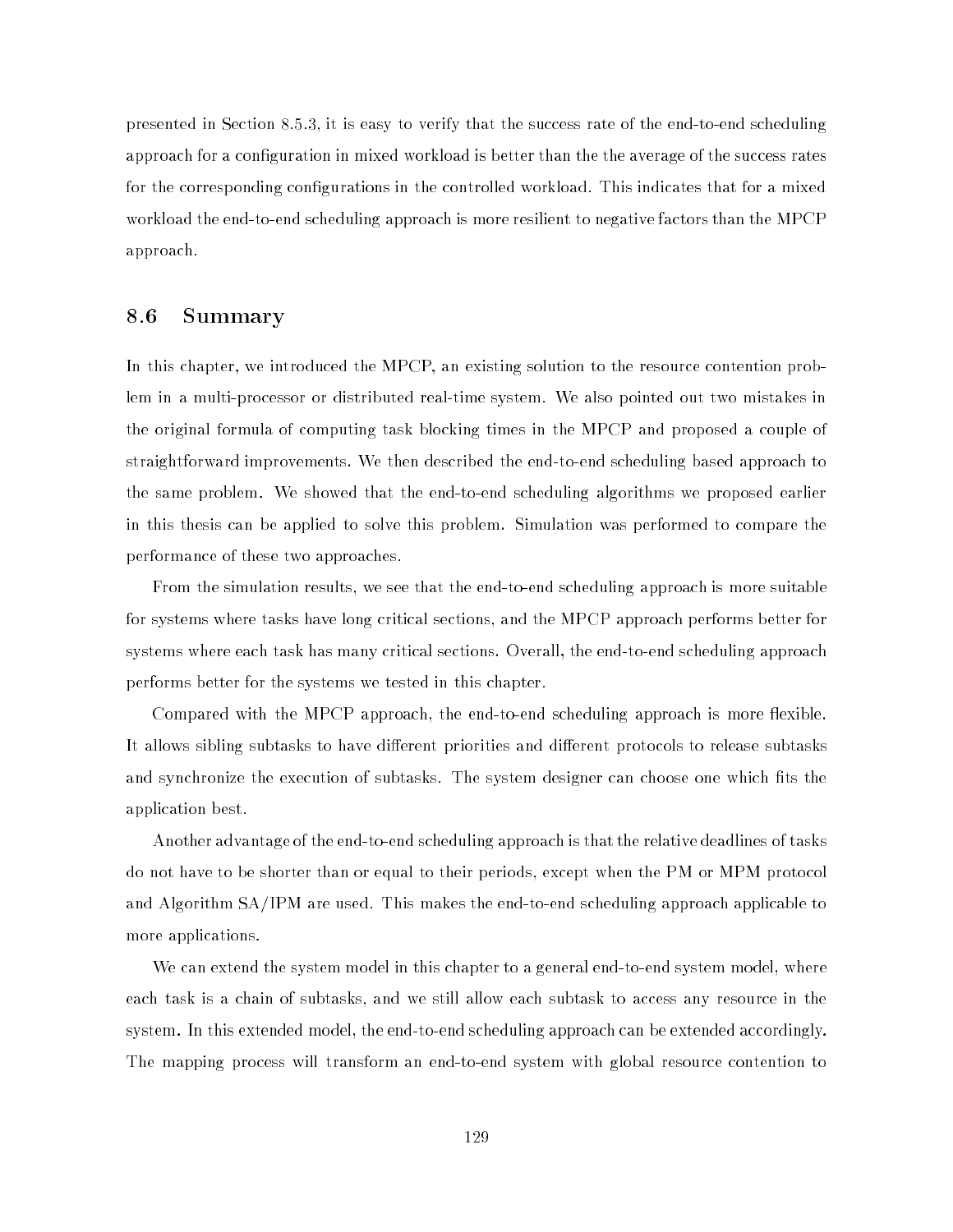another (more refined) end-to-end system with only local resource contention among subtasks on the same processor. The schedulability analysis is applicable as before. In this general case, the MPCP approach cannot be applied because its schedulability analysis algorithm is based on single-processor schedulability analysis.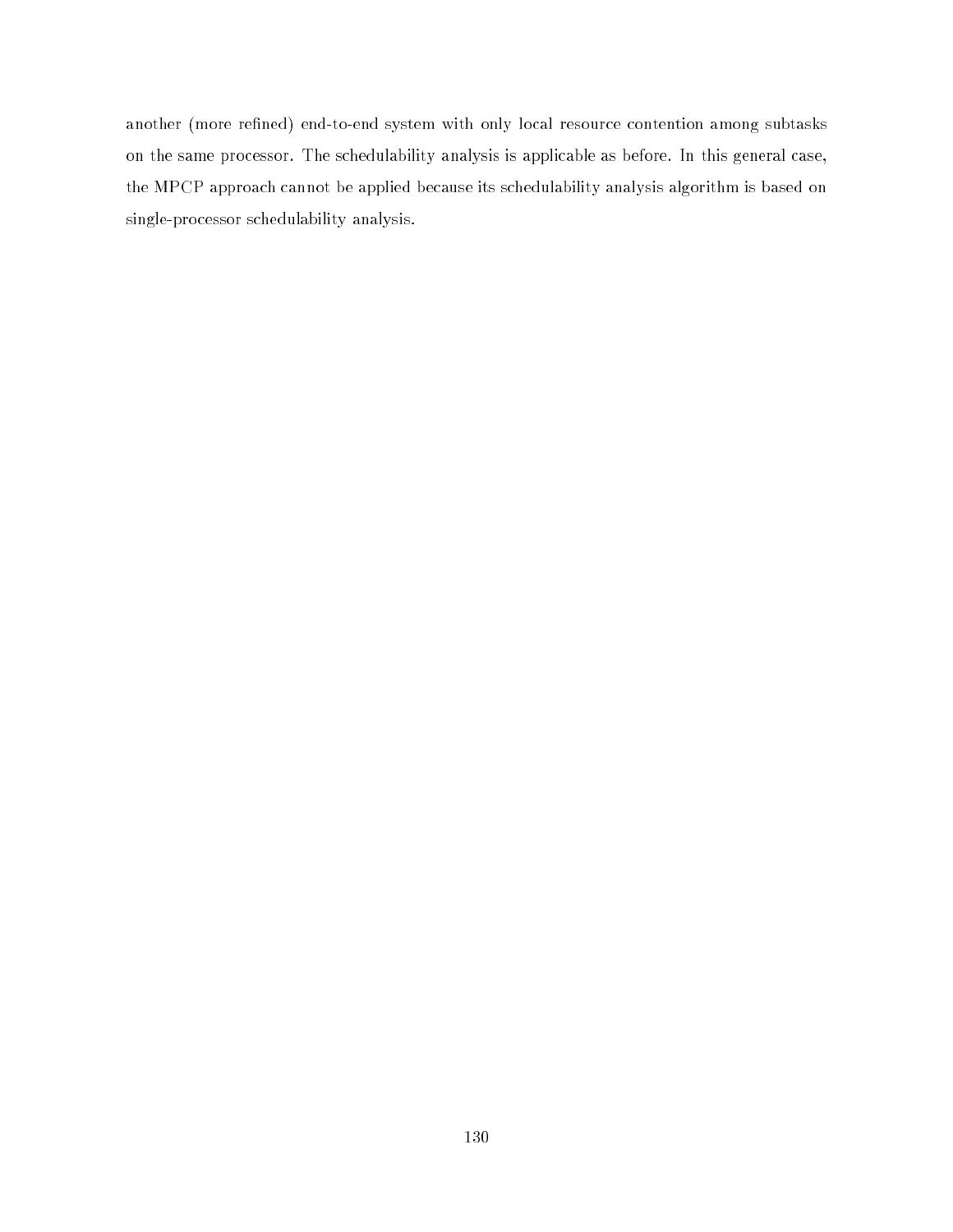# Chapter 9

# Future Research Directions

In this thesis, we have presented an integrated, unified framework of fixed-priority end-to-end scheduling. By no means is the work on the end-to-end scheduling complete. The future work involves extending the system model, removing certain constraints and dealing with practical situations. In this chapter, we discuss the future work along these three lines.

### 9.1 General Subtask Precedence Constraints

Throughout the thesis, we assume that the precedence constraint among subtasks of a same parent task is linear, and in many cases we suggest that no two adjacent subtasks should execute on the same processor. In practice, these assumptions may not be true. We now discuss what impact it has when these assumptions are removed and how the algorithms presented in this thesis can be modied to deal with these general cases.

#### 9.1.1 Multiple Adjacent Subtasks Execute on the Same Processor

The end-to-end scheduling algorithms proposed in this thesis do not prohibit adjacent subtasks from executing on the same processor. However, the performance will not be satisfactory. For example, suppose that task  $T_1$  has two subtasks,  $T_{1,1}$  and  $T_{1,2}$ , on processor  $P_1$ . Task  $T_2$  has one subtask  $T_{2,1}$  also on  $P_1$ .  $T_1$  and  $T_2$  has the same period, but subtask  $T_{2,1}$  has a higher priority than  $T_{1,1}$  and  $T_{1,2}$ . According to the end-to-end scheduling algorithms, the bound on the endto-end response time of T1 is equal to 1;1 + 1;2 + 2;1 (assuming that the period of T1 and T2 is far greater than 1;1 <sup>+</sup> 1;2 + 2 - 2;1). Obviously, this bound is pessimistic because in one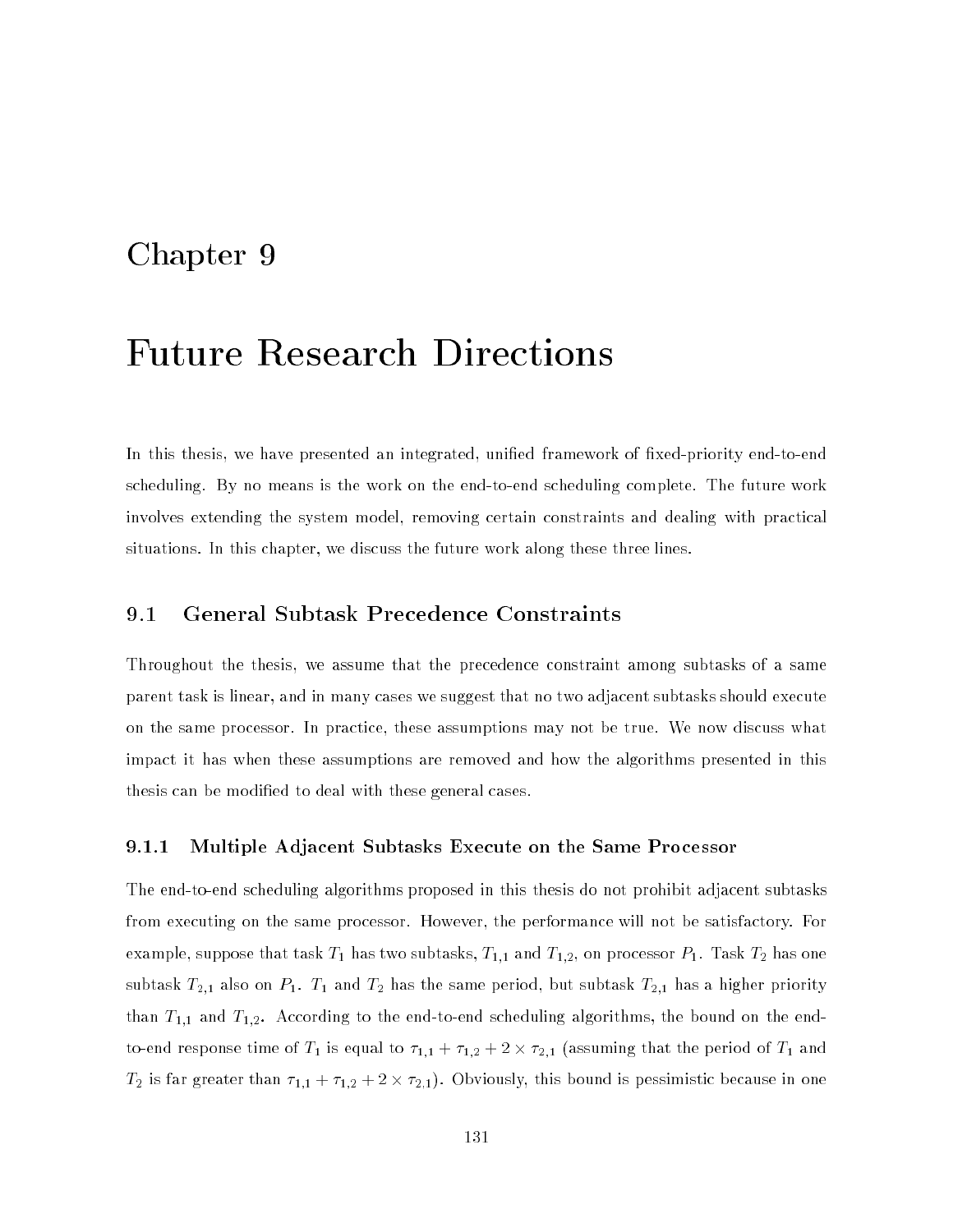period  $T_{2,1}$  cannot preempt both  $T_{1,1}$  and  $T_{1,2}.$  If we use the DS protocol, the actual worst-case end-to-end response time of  $T_1$  is no more than  $\tau_{1,1} + \tau_{1,2} + \tau_{2,1}$ . The reason that end-to-end scheduling algorithms do not yield a satisfactory upper bound in this case is that the subtasks of  $T_1$  are treated separately by the the schedulability analysis algorithms. The interference from subtask  $T_{2,1}$  is counted into the upper bounds of both  $T_{1,1}$  and  $T_{1,2}$ , and is then counted multiple times in the final upper bound on the end-to-end response time of  $T_1$ .

In general, when adjacent subtasks in a task execute on the same processor, we refer to all the subtasks as a *subtask group* of the parent task. The model used in earlier chapters can be viewed as a special case where each subtask group has only one subtask. We first argue that the DS protocol should be used for synchronizing the execution of subtasks within a subtask group. The DS protocol has a low overhead because the synchronization signal is sent within the processor and can be easily achieved by a semaphore operation. In addition, if we use an appropriate schedulability analysis algorithm, we will obtain a tighter bound on the response time of the whole subtask group.

Harbour et al. [49] proposed a schedulability analysis algorithm for such a case. In their model, a single-processor system has a set of periodic tasks, each of which is a chain of subtasks which may have different priorities. The DS protocol is used to synchronize the execution of subtasks. The algorithm computes an upper bound on the response time of each task. The bound is much tighter than the bound computed by Algorithm SA/DS, because Harbour's algorithm treats each task as a whole rather than a collection of individual subtasks.

Harbour's algorithm can be readily used in our new situation where adjacent subtasks execute on the same processor. It can be used to compute upper bounds on the response times of subtask groups, if each subtask group is released periodically. This calls for the synchronization protocols with execution control to synchronize the execution among subtask groups. The PM, MPM and RG protocols can serve for this purpose, while the SS protocol cannot because subtasks in a subtask group have different priorities and cannot be handled by a single sporadic server. For example, if we use the RG protocol to synchronize the execution among subtask groups, we have a released guard for each subtask group. The release guard controls the release of the first subtask in the subtask group. Inside the subtask group, we use the DS protocol to synchronize the execution of subtasks. We thus control the release of subtasks hierarchically at two levels. Details of this approach need to be further explored more thoroughly.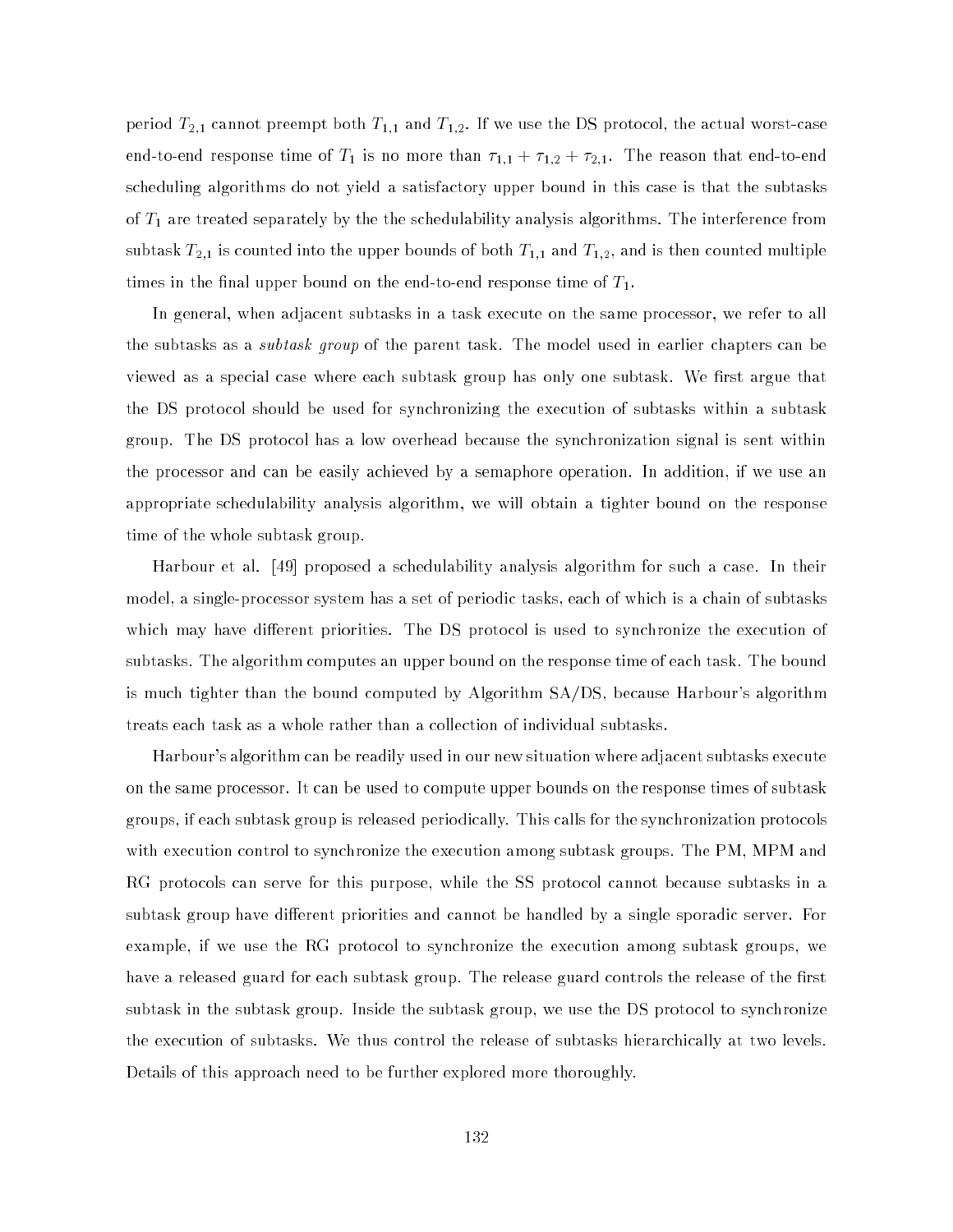

Figure 9.1: The Precedence Graph of Subtasks is a DAG

#### 9.1.2 The Precedence Graph is a Directed Acyclic Graph (DAG)

We now focus on the case where the precedence constraint among subtasks is not linear. The precedence graph in general is a directed acyclic graph (DAG). An example of such a task is shown in Figure 9.1.

If a subtask has two predecessors, such as subtask  $T_{1,4}$  in Figure 9.1, then the subtask can be either an *AND subtask* or an *OR subtask*, a case which was studied by Gillies and Liu [55]. If  $T_{1,4}$  is an AND subtask, then an instance of  $T_{1,4}$  cannot be released until both corresponding instances of  $T_{1,2}$  and  $T_{1,3}$  complete. Otherwise, if  $T_{1,4}$  is an OR subtask, an instance of  $T_{1,4}$ can be released when one of the corresponding instances of  $T_{1,2}$  and  $T_{1,3}$  completes. When a subtask has more than two predecessors, the precedence constraints between the subtask and its predecessors can be a combination of AND/OR relations, and scheduling such tasks becomes much more complicated.

The generalized DAG precedence graph has impact on all aspects of the end-to-end scheduling. For example, suppose that we want to apply the PM protocol to the system in Figure 9.1. If the precedence relation between  $T_{1,2} \to T_{1,4}$  and  $T_{1,3} \to T_{1,4}$  is an and-relation, the phase of  $T_{1,4}$ needs to be adjusted to  $R_{1,1}$  + max{ $R_{1,2}, R_{1,3}$ }, where  $R_{i,j}$  is an upper bound on the response time of Ti;j . Otherwise, the phase of T1;4 should be adjusted to R1;1 + minfR1;2; R1;3g. The schedulability analysis algorithm for the PM protocol should be modified accordingly. How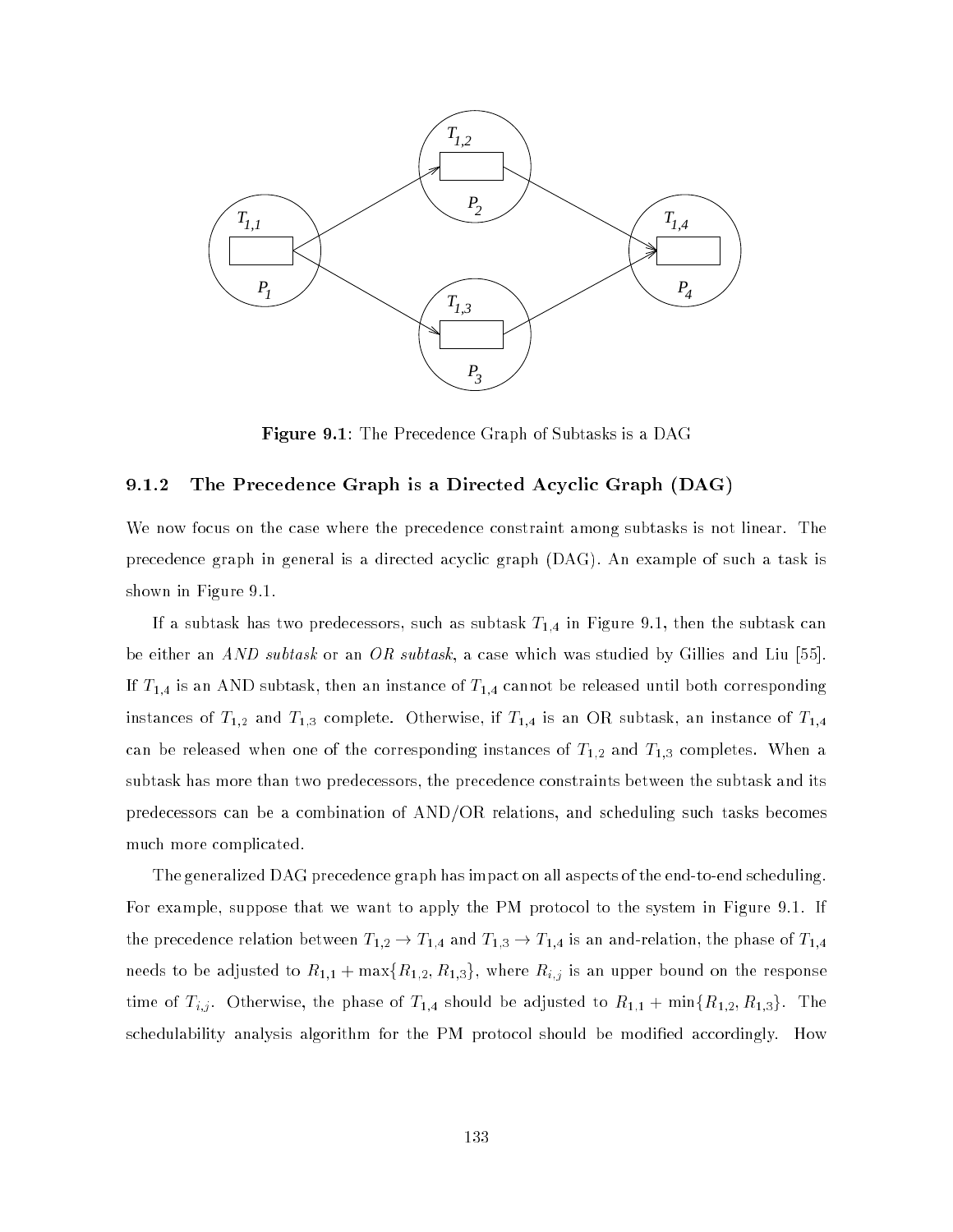priorities should be assigned in this case is also a challenging problem. The PDM and NPDM methods cannot be readily applied here anymore.

The most complicated case is when adjacent subtasks execute on the same processor and the precedence graph is a DAG. It is not clear what approach may be effective and how applicable the solutions to the previous two cases can be in this case.

# 9.2 Hybrid End-to-End Scheduling

In this thesis, we assume that fixed priority scheduling of subtasks is used on very processor. In addition, certain scheduling support (such as timer interrupts, synchronization signals, and a scheduler on each processor) is assumed to be available, While these assumptions generally hold for scheduling tasks on CPU's, they may not hold when processors model networks. The FDDI network is a good example. Suppose that a real-time system consists of several computers which are connected through an FDDI network. The network can be modeled as a processor, so that the whole system fits the end-to-end system model. However, a fixed priority scheduling algorithm cannot be used on this "network" processor. Furthermore, the underlying scheduling support, such as timer interrupts, release guard variables, and etc., does not exist on the "network" processor either. Nevertheless, since timing guarantee can be provided by the FDDI network [51], the whole system can be used to schedule tasks with end-to-end deadlines. In general, we call scheduling of such a system, where different scheduling paradigms may be used on different processors, the hybrid end-to-end scheduling.

Some end-to-end scheduling algorithms proposed in this thesis can be extended and applied to hybrid end-to-end scheduling. In the previous example with the FDDI network, many scheduling algorithms in this thesis can be modied and become applicable. For example, suppose that we want to implement the Release Guard protocol. We first store the release guard for each "message" subtask on the "network" processor on the CPU where the sender of the message executes. The scheduling of a "message" subtask becomes naturally the job of the scheduler which schedules the sender subtask. In the schedulability analysis, we can obtain an upper bound on the response time of a \message" subtask by the guarantee provided by the FDDI network and an upper bound on the response time of an CPU execution subtask by the busy period analysis. The sum of the upper bounds on the response time of all its subtasks is an upper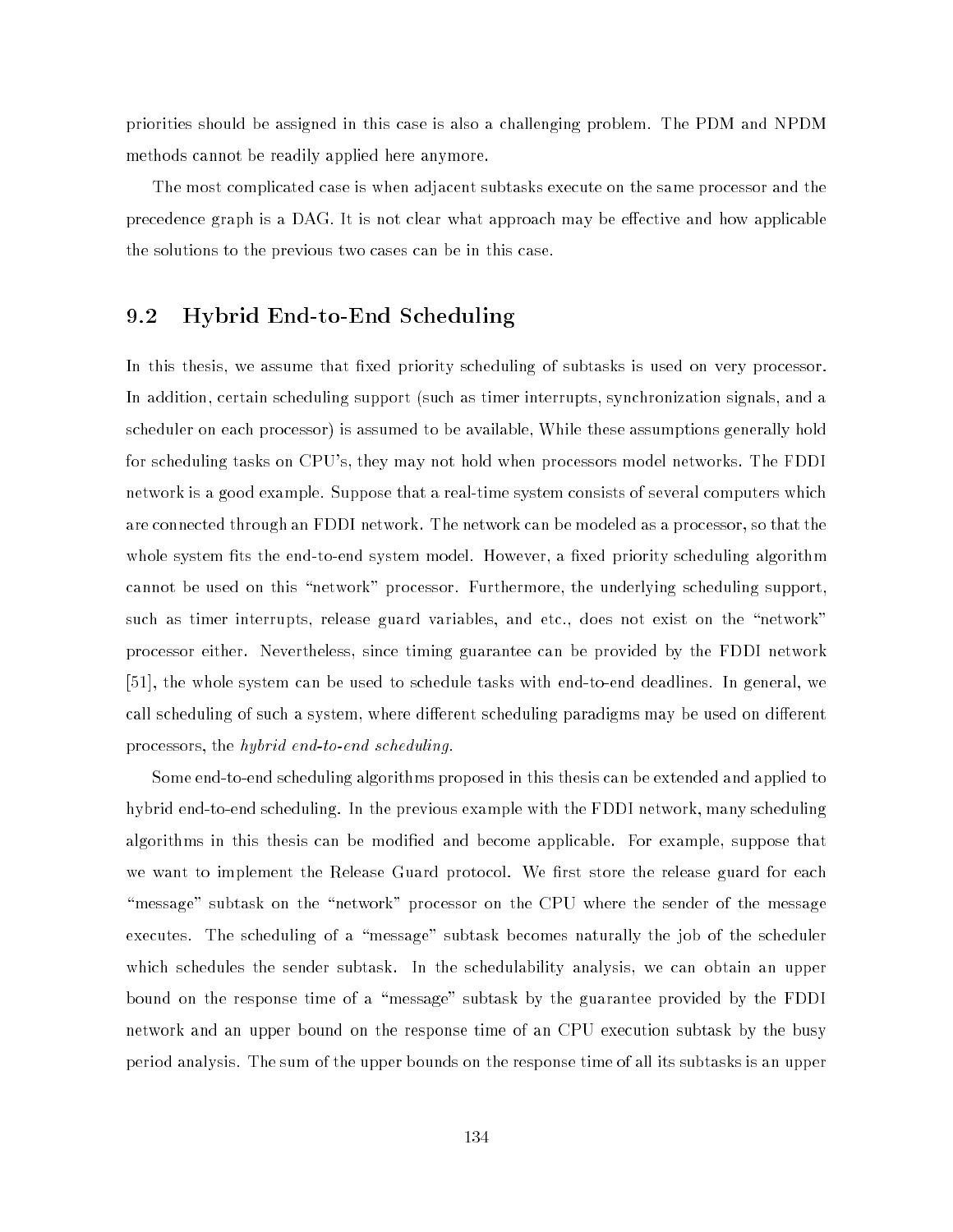bound on the end-to-end response time of a task. Many more issues on how to extend end-to-end scheduling algorithms and apply them to hybrid end-to-end scheduling need to be studied.

# 9.3 End-to-End Scheduling with Dynamic Priorities

In this thesis, we assume that subtasks are scheduled on a fixed-priority basis. Fixed-priority scheduling implies that every instance of a subtask has the same priority and the priority remains fixed from the release of a subtask instance till its completion. An alternative is to use a dynamicpriority scheduling algorithm where instances of a same subtask may have different priorities and the priority of a subtask instance may change during the course of its execution. (In practice, the second case of the dynamic-priority scheduling rarely happens because of the overhead of such an algorithm.) The first case of the dynamic-priority scheduling, such as the *Earliest Deadline* First (EDF) [1], is commonly used on a single-processor system.

In a distributed real-time system, Kao et al. [11, 12] have studied various issues in the context where tasks have soft (end-to-end) deadlines and are scheduled on a dynamic-priority basis. Many problems arise when tasks have hard end-to-end deadlines. Under certain circumstances, the scheduling of end-to-end tasks on a dynamic-priority basis can be simple, and the performance is relatively satisfactory. For example, suppose that every task in a system has ni subtasks, and its end-to-end-to-end-to-end deadline is equal to-end-to-end-to-end-to-end-to-end-to-end-to-end-to-end-to-endprotocols with execution control to schedule such a system. Each subtask is assigned a local deadline equal to the period of its parent task, and subtasks are scheduled on an EDF basis. It is easy to verify that as long as the utilization on each processor is less 1, each subtask will meet its assigned local deadline, and hence each task will meet its end-to-end deadline. More general cases of dynamic-priority, end-to-end scheduling need further investigation.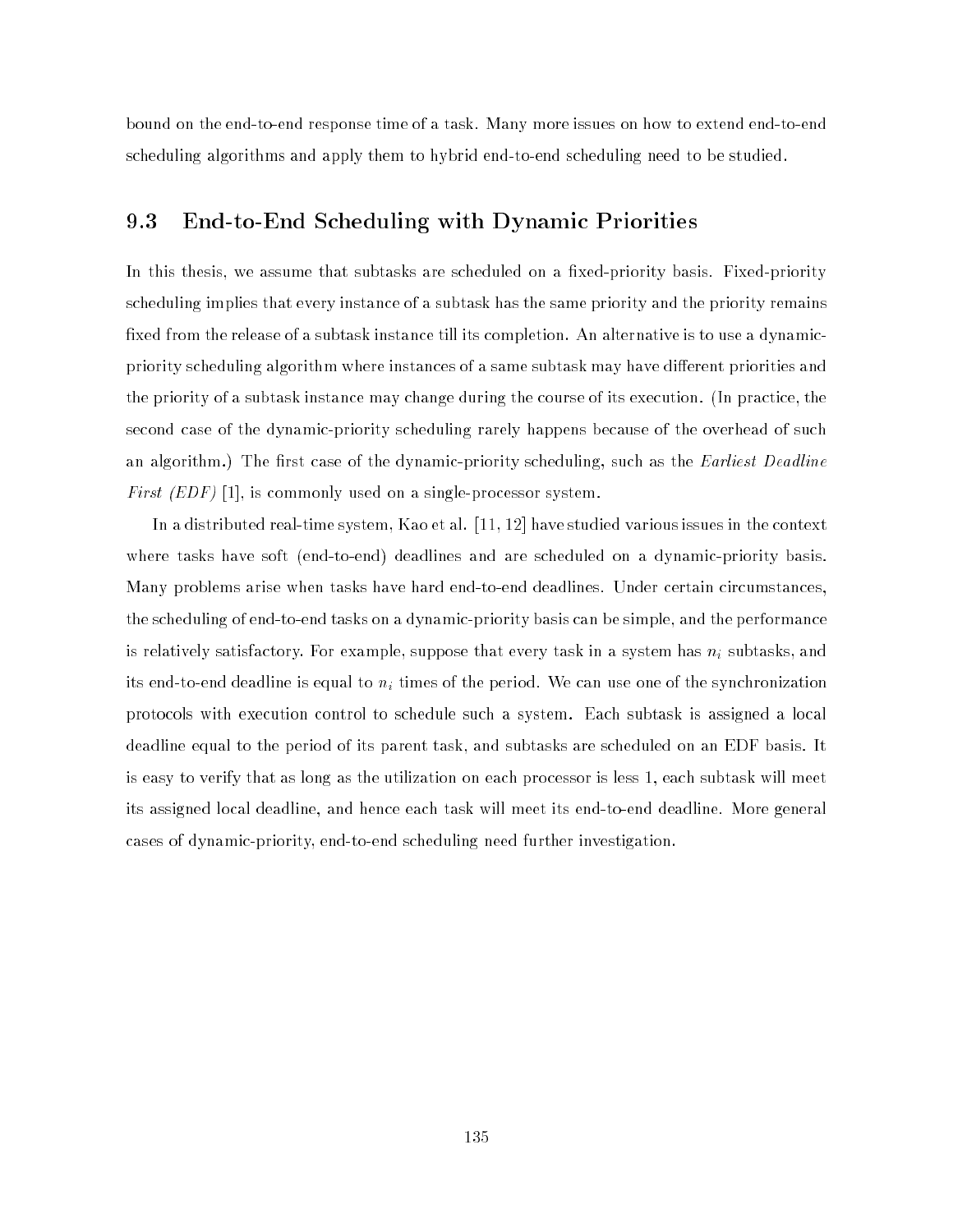# Appendix A

# Sporadic Server Algorithms

The notion of Sporadic Server was first introduced by Sprunt et al. [52, 56]. Like a periodic task, a sporadic server is specied by its period and its (maximum) execution time. We say that a periodic task and a sporadic server have the same size if they have the same period and the same execution time. A sporadic server can respond to sporadic requests as promptly as possible while still "behaving" like a periodic task so that the schedulability analysis for periodic tasks can be directly applied to a system with sporadic servers. This concept can lead to many different implementations, each of which we call a *sporadic server algorithm*. A sporadic server algorithm must be correct, i.e., if a system with sporadic servers is veried schedulable when servers are treated as periodic tasks, then under no circumstances will a periodic task miss a deadline.

In this appendix, we will focus on single-processor systems with periodic tasks and sporadic servers. We first show that the sporadic server algorithm proposed by Sprunt in [56] is not correct. A sporadic server implemented according to that algorithm is too aggressive in competing for the processor, and lower priority tasks may miss their deadlines while they would not if the server were indeed a periodic task with the same size. We then introduce the basic structure of a sporadic server, which lays the ground for our further discussion. We proceed to illustrate that the sporadic server consists of a family of algorithms, which are differentiated by their aggressiveness in competing for the processor. Four algorithms are presented here, each of which has different complexity, overhead, and has different aggressiveness in competing for the processor.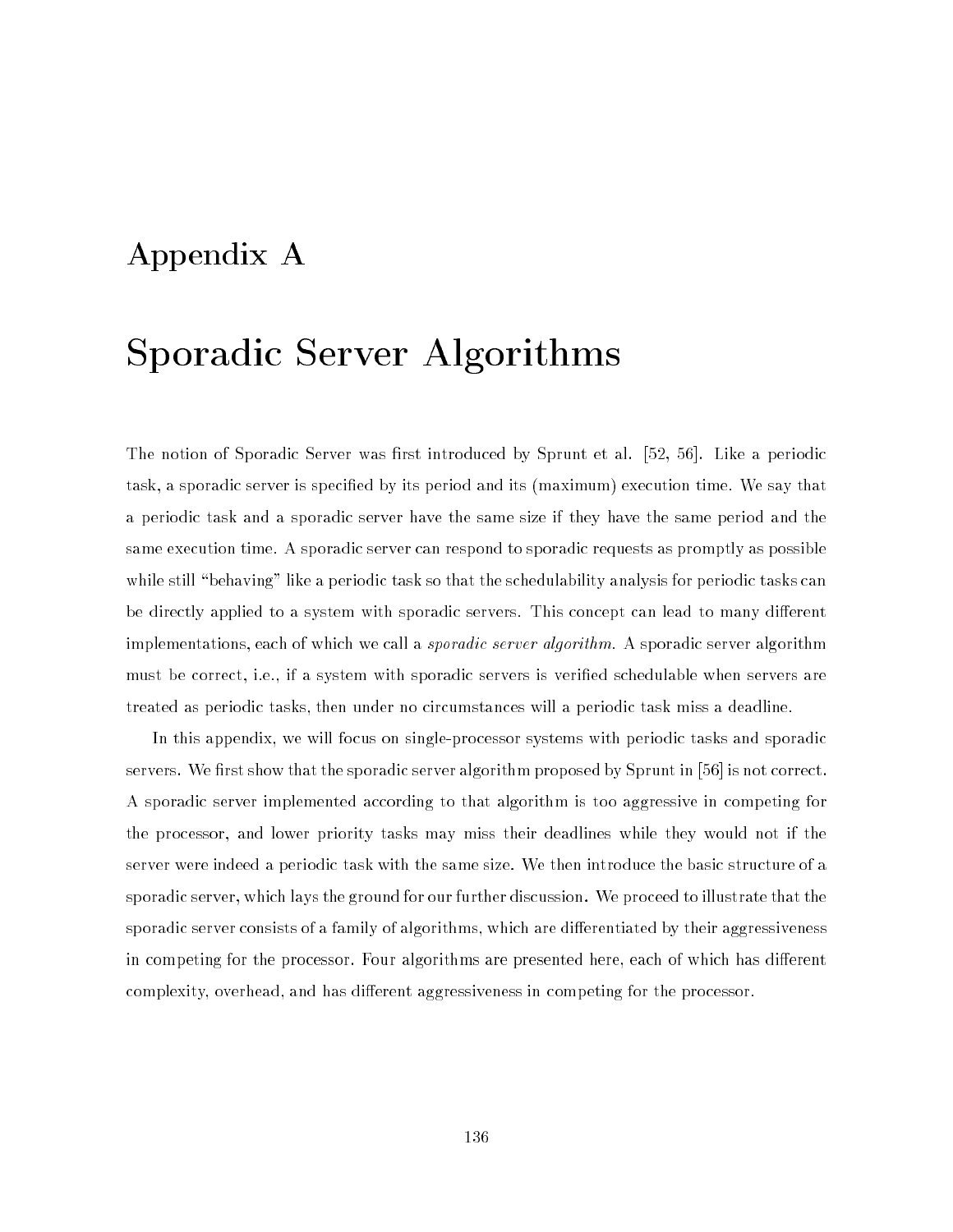# A.1 Background

One common way to control the behavior of sporadic servers is to have an *execution time budget*. or budget, for each server. A sporadic request can be served only when the server has (nonzero) budget. The budget gets consumed when the server serves requests and gets replenished at some time later. The following two rules regarding budget replenishment are copied from [56].

- 1. (a) If the server has execution time available, the replenishment time,  $RT$ , is set when priority level P becomes active. (b) If, on the other hand, the server capacity has been exhausted, then  $RT$  cannot be set until the SS's capacity becomes greater than zero and  $P$ is active. In either case, the value of  $RT$  is set equal to the current time plus the period of the SS.
- 2. The amount of execution time to be replenished can be determined when either (a) the priority level of the SS, namely  $P$ , becomes idle or (b) when the SS's available execution time has been exhausted. The amount to be replenished at  $RT$  is equal to the amount of server execution time consumed since the last time at which the status of  $P$  changed from idle to active.

In the description, priority level  $P$  is said to be active at time  $t$  if and only if time  $t$  is within a  $P$ -level busy period, a notion we discussed in Chapter 5. Otherwise, the priority level  $P$  is said to be idle.

To show that a sporadic server implemented this way has worse interference to lower priority tasks than a periodic task with the same size, and therefore is not correct, we consider a simple system containing three tasks.  $T_1$  is a periodic task; it has the highest priority.  $T_s$  is a sporadic server, and it has the second-highest priority.  $T_2$  is a periodic task with the lowest priority. Their periods are 3, 4, and 8 respectively. Their execution time (budget) are 1, 1 and 3 respectively.  $\omega$  is the schedule of the schedule of the schedule of the schedule of the shown in Figure A.1, assuming A.1, assuming  $\Omega$ that all tasks have zero phases. From the figure, we can see that task  $T_2$  is schedulable.

In Figure A.1 time 0 is a critical instant for task  $T_2$ . If  $T_s$  is implemented according to a correct sporadic server algorithm, we can conclude that  $T_2$  must be schedulable. This is not true with the implementation proposed by Sprunt et al. in [56]. A schedule of the system is shown in Figure A.2, where  $\alpha$  is in this implemented according to the rules described above. In this implemented above.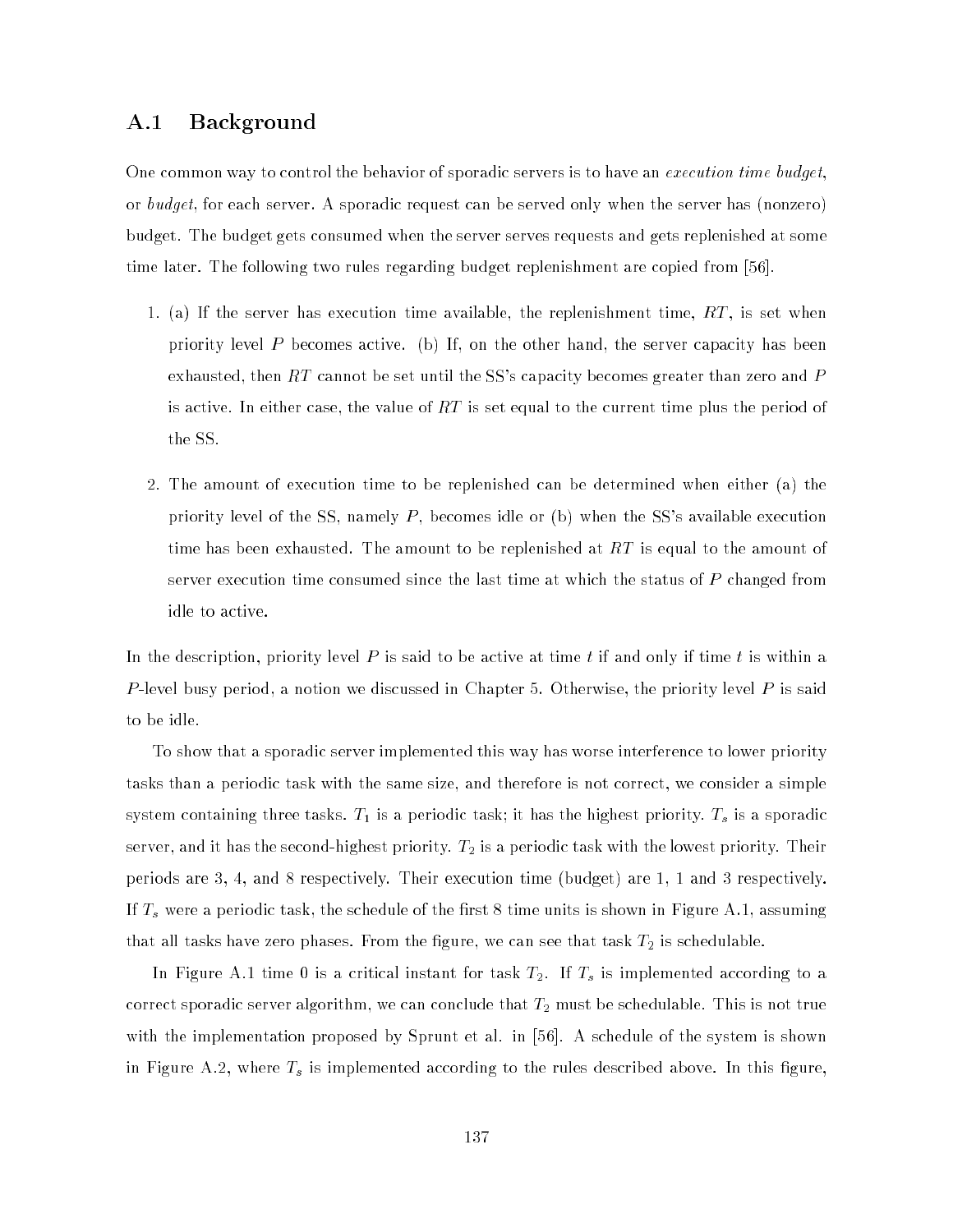

Figure A.1: The Schedule is  $\beta$  -state if Ts Were a Periodic Task Were a Periodic Task Were a Periodic Task Were a Periodic Task Were a Periodic Task Were a Periodic Task Were a Periodic Task Were a Periodic Task Were a

there is a sporadic request of  $0.5$  time unit at time  $0$  and another request of  $2$  time units at time 4. We use a 2-tuple  $(t, a)$  to represent a request, where t is the time the request arrives and a is the amount of execution time the request needs. We use a list of 2-tuples to represent all the requests sorted in the order of their arrival times and call this list the *request list*. In this case, the request list is  $[(0, 0.5), (4, 2)]$ . In Figure A.2, a solid arrow indicates the arrival of a request, and the number by the arrow is the execution time needed. A dotted arrow represents a budget replenishment, and the number by the arrow is the amount of the budget replenishment.



Figure A.2: A Schedule of the Example System

 $\begin{array}{ccc} 1 & \partial & 0 \\ \end{array}$ sausned. Ine next replenishment time is set to time 4.

TH this argument is not convincing, we can let  $T_2$  be released at time  $0-\varepsilon$  for some very small  $\varepsilon>0,$  so that the condition of rule  $1(a)$  is satisfied exactly.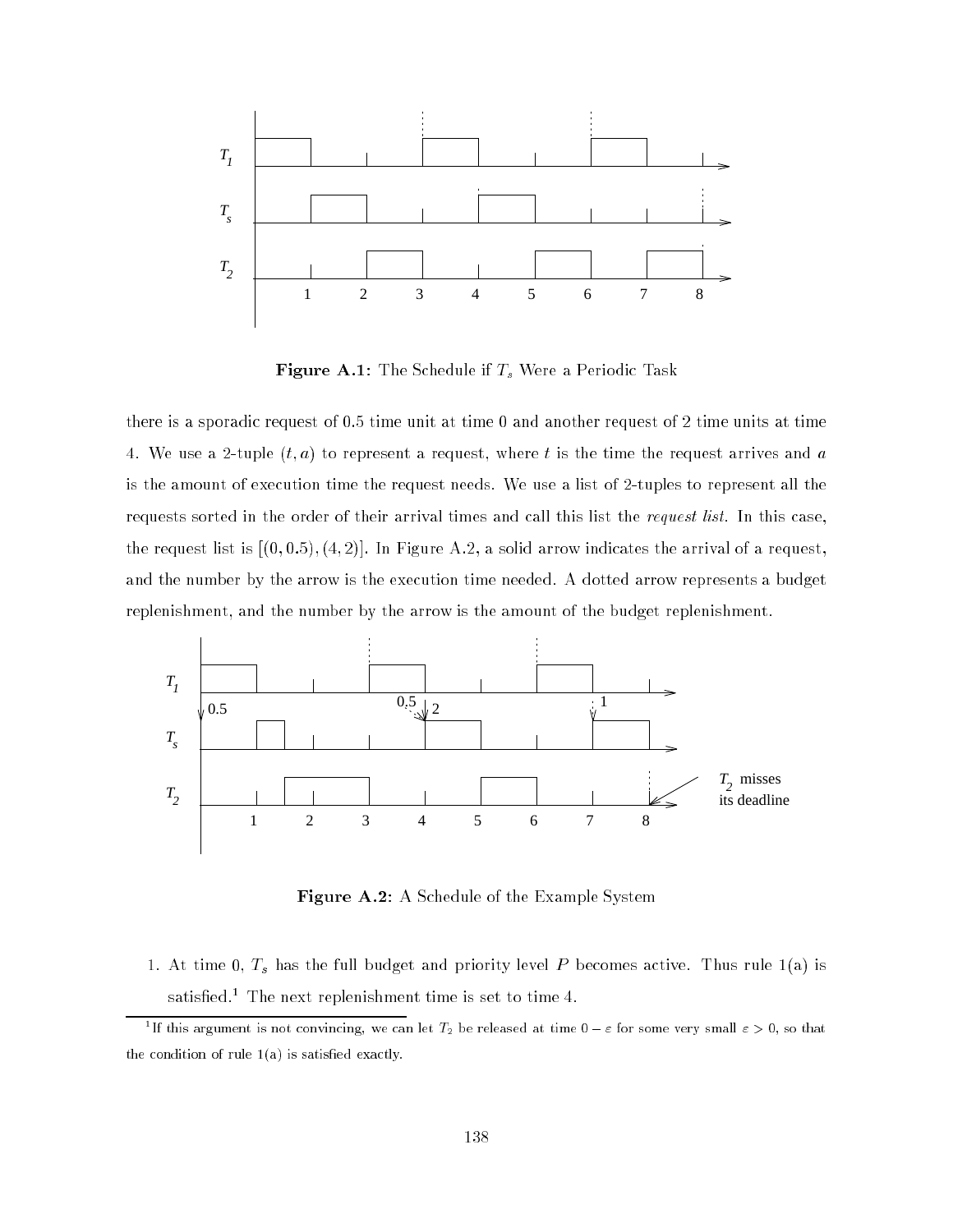- 2. At time 1:5, the priority level P becomes idle, and hence we can decide the amount of execution time to be replenished for the next replenishment. The amount is equal to the execution times consumed by T<sub>s</sub> from time 1.5, which field which is equal to 0.5, which is equal
- 3. At time 3, Ts still has a budget of 0.5 time unit, and the priority level <sup>P</sup> becomes active. Again, rule 1(a) is satised. Hence a second replenishment time is set to time 7.
- $\mathbf{A}$ , at time  $\mathbf{A}$ , the budget of Ts is able to serve the  $\mathbf{A}$ second sporadic request till time 5, when it runs out of budget.
- 5. At time 5, since Ts runs out of budget and the priority level <sup>P</sup> becomes idle, both rule 2(a) and 2(b) are satised. We determine the amount of budget to be replenished for the replenishment at time 7, which is equal to 1 time unit.
- 6. At time 6, although priority level P becomes active, Ts does not have any available budget. Therefore no rule is satisfied.
- $\begin{array}{ccc} \n\text{7.} & \text{7.} & \text{8.} \n\end{array}$ second sporadic request till time 8.
- 8. At time 8, task  $T_2$  misses its deadline, since it still has 0.5 time unit to execute.

From this example, we see clearly that the sporadic server algorithm proposed in [56] is not correct. The replenishment rules in this algorithm are too "greedy."

# A.2 The Structure of a Sporadic Server

Again, like a periodic task, each sporadic server has a period  $s\text{ }Period$ , an execution time  $s\_ExecTime$ , and a fixed priority  $s\_Priority$ . A correct implementation of a sporadic server allows us to analyze the system schedulability by treating the sporadic server as a periodic task with the same parameters. By convention, the prefix  $s$  indicates that the variable is a state variable of a sporadic server. If the following letter is a capital letter, then the state variable is "public," a term borrowed from  $C++$  language which implies that the scheduler or other entity in the system can query this state variable. On the other hand, if the following letter is not a capital letter, then the state variable is "private," meaning that only the sporadic server itself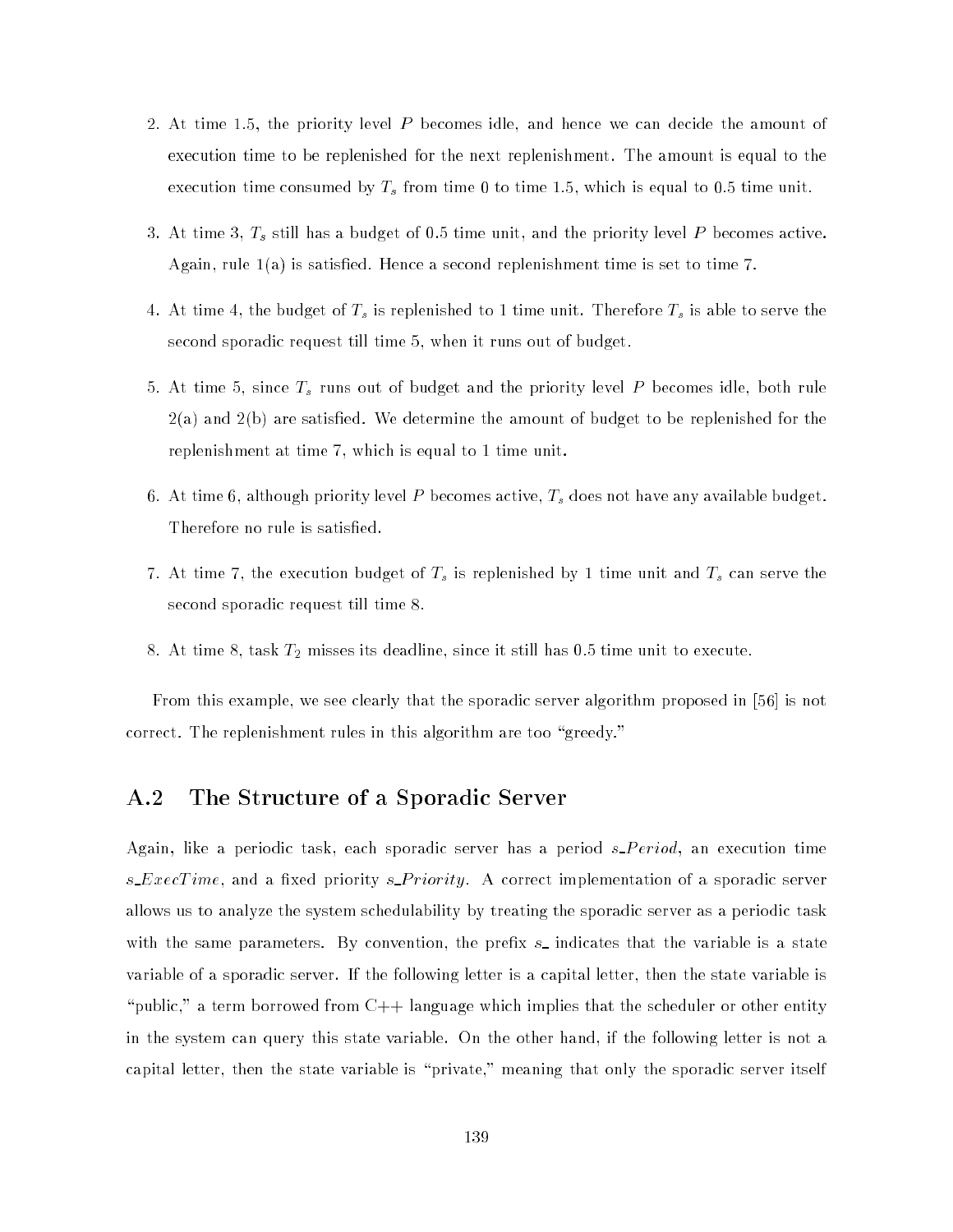is aware of its existence. Later on, when we introduce event handlers (functions) of a sporadic server, we follow the same convention.

A sporadic server has a request queue that holds sporadic requests it will handle. For now, we assume that when a request arrives, we know the exact amount of execution time the request needs. Later on, we will extend our algorithms to the general case where the execution time is not known when the request arrives. As a consequence of this assumption, we know the total amount of execution time needed by all outstanding requests in the request queue at any time. Let  $s\_{\ell q}$  denote this amount. A sporadic server also has a budget, which is the maximum amount of time it can execute without causing "troubles" to other tasks. Let  $s$ \_Budget denote the budget at the current time. The scheduling rules of a sporadic server are straightforward.

- 1. When s  $Req$  and s  $Budget$  are both greater than 0, the sporadic server is put in the ready queue and competes for the processor according to its priority  $s \text{ }$  Priority.
- 2. After a sporadic server executes for  $\delta$  time units, both s Req and s Budget are decremented by  $\delta$  time units.
- 3. Whenever s\_Req or s\_Budget becomes 0, the sporadic server is removed from the ready queue.

In this appendix, we assume that the scheduler enforces these rules.

Clearly, to be able to treat a sporadic server as a periodic task in the schedulability analysis, we need to adjust  $s$ -Budget wisely so that the interference of the sporadic server to a lowerpriority task is no worse than an equivalent periodic task. The adjustment of s\_Budget, and in general the change of any state variable of a sporadic server, are done through event handlers or functions of the sporadic server, which are invoked by the scheduler when certain events happen. A sporadic server typically includes the following functions. It is possible that a specic algorithm may not implement all the functions, and it is also possible that the algorithm may implement additional functions. We will mention the additional functions when such a situation arises.

s\_RequestArrive(amount): When a sporadic request arrives, the scheduler notifies the sporadic server by calling this function. The argument *amount* is the amount of execution time the request needs.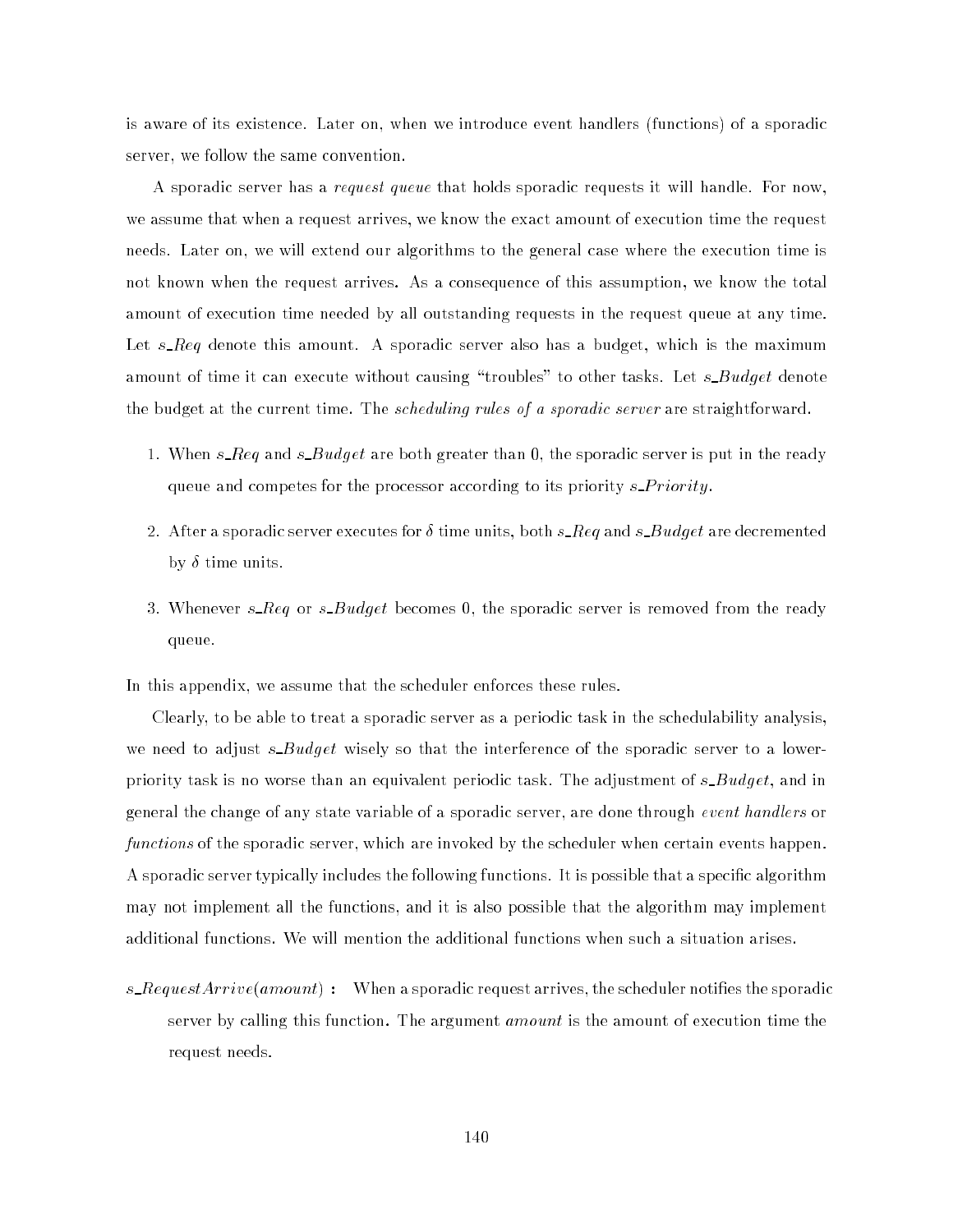- s\_ReplenishBudget(amount): By calling this function, the scheduler notifies the sporadic server that it should increase its budget by *amount* time units at the current time.
- s\_RequestFinished(): The scheduler calls this function to notify the sporadic server that  $s\_{Req}$ becomes 0.
- s\_NoBudget(): The scheduler calls this function to notify the sporadic server that s\_Budget becomes 0.

In order to implement these functions properly, the sporadic server requests services from the scheduler as well. We describe these services in the form of functions. The most important function provided by the scheduler is sched RequestReplenishment $(t, a)$ , which is called when a sporadic server needs to schedule a budget replenishment with amount  $a$  at time  $t$ . The other service provided the scheduler is  $sched\_CurrentTime$ ), which returns the current time. For convenience, we use  $CurrTime$  as an alias of this function. Some sporadic server algorithms may request additional service from the scheduler. We will mention them when such a situation occurs.

## A.3 Algorithm SS1

In this section and the next two sections, we will describe three sporadic server algorithms. All three algorithms assume that the computation time is known when a request arrives. The difference comes from different implementation of the event handlers and thus different aggressiveness in competing for the processor.

One way to ensure that a sporadic server can be treated as a periodic task is to let the sporadic server mimic the behavior of a periodic task. For a periodic task, the inter-release time between two consecutive instances is no shorter than the task period, and the execution time of each instance is no greater than the maximum execution time of the task. In the case of a sporadic server, its being put in the ready queue (when both  $s$ - $Req$  and  $s$ - $Budget$  are greater than 0) is equivalent to the release of an instance of a periodic task. The server being removed from the ready queue (when  $s$ - $B u dget = 0$  or  $s$ - $Req = 0$ ) is equivalent to the completion of an task instance. To mimic the behavior of a periodic task, we need to ensure that a sporadic server is not put in the ready queue more frequently than specied by its period and that each time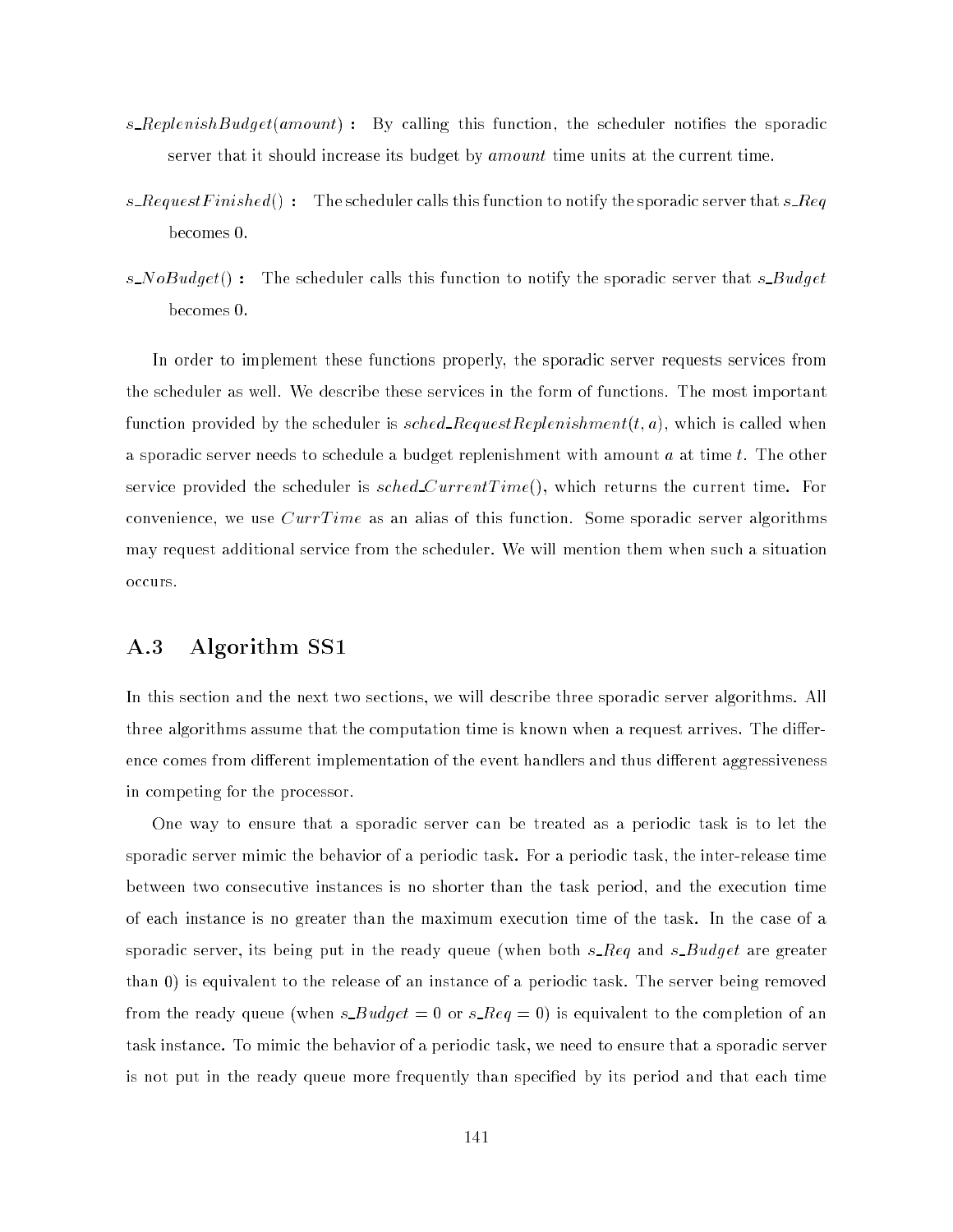the server executes it never executes longer than its maximum execution time. Assuming that a sporadic server initially has the full budget equal to its execution time, the following two rules make a sporadic server satisfy the above requirement.

- when a server is put in the ready queue, we schedule a budget reprenience at the current time plus the period of the server.
- When a server is removed from the ready queue, we discard all remaining budget, i.e., we set  $s\_Budget = 0$ .

Algorithm SS1 is based on the idea described in the previous paragraph. The pseudo-code of its event handlers are listed in Figure A.3 in C style. In addition to the event handlers discussed in the previous section, we also include  $s$ <sub>-Init</sub>(), which is invoked only once when the system starts up. It initializes the state variables of a sporadic server.

According to Algorithm SS1, the schedule of the previous simple system for the same request list used in Figure A.2 is shown in Figure A.4. Obviously, task  $T_2$  meets its deadline.

- 1. At time 0, the first request arrives, and  $s\text{-}RequestArrive(0.5)$  is called. A budget replenishment with amount equal to 1 is scheduled at time 4 by calling sched RequestReplenishment $(4, 1)$ . s\_ $Reg$  becomes 0.5.
- 2. At time 1.5, the first request is completed;  $s$ -RequestFinished() is called. The budget s  $B u dget$  drops to 0.
- 3. At time 4, request  $(4, 2)$  arrives, and the first replenishment is due. Two functions of the server are invoked, and they can be invoked in any order. As a net effect of these two function calls, a budget replenishment of 1 time unit is scheduled at time 8,  $s\text{-}Req = 2$ , and  $s$ -Budget = 1. By the scheduling rules of a sporadic server, the server is put in the ready queue and starts to compete for the processor again.
- 4. At time 5, the budget runs out, and the server is removed from the ready queue. The server does nothing.
- 5. At time 7.5, the first instance of task  $T_2$  finishes in time. The processor becomes idle.
- 6. At time 8, the second replenishment is due,  $s$  Budget becomes 1, and the server continues to serve the second request.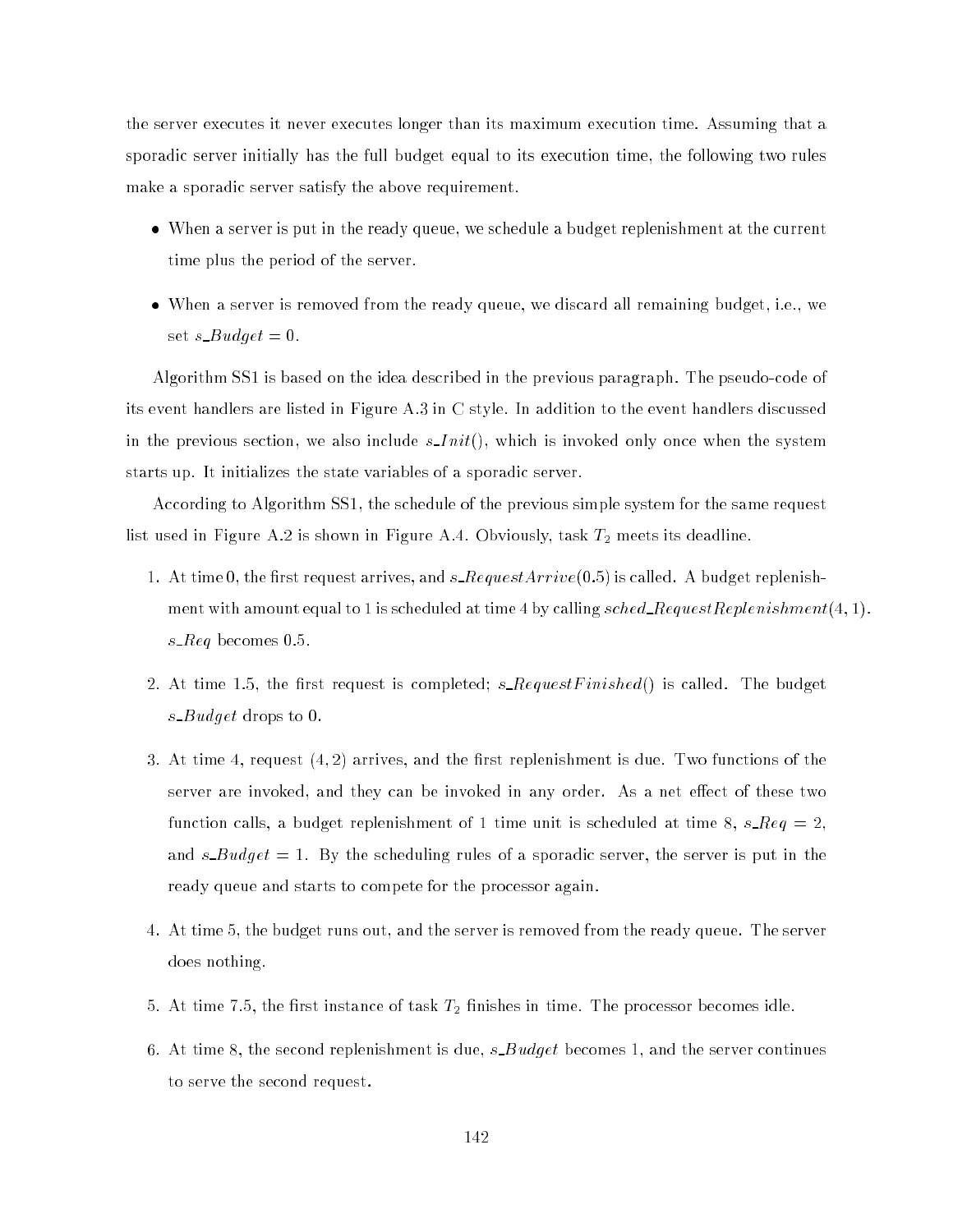```
1. s_Init() :
    s_Budget = s_ExecTime;
    s_R = 0;
2. s_RequestArrive(amount) :
    if (s_Req==0 && s_Budget >0)
       // the server will be put in the ready queue
```
sched\_RequestReplenishment(CurrTime + s\_Period, s\_ExecTime);

 $s_R = s_R$ eq + amount;

3. s\_ReplenishBudget(amount) :

```
s_Budget = s_Budget + amount;
```
if (s\_Req > 0 && s\_Budget==0)

// the server will be put in the ready queue

```
sched_RequestReplenishment(CurrTime + s_Period, s_ExecTime);
```
4. s\_RequestFinished() :

```
// the server is removed from the ready queue
```
 $s_Bu \, dy$ <sub>et</sub> = 0;





Figure A.4: The Schedule of the Simple System According to Algorithm SS1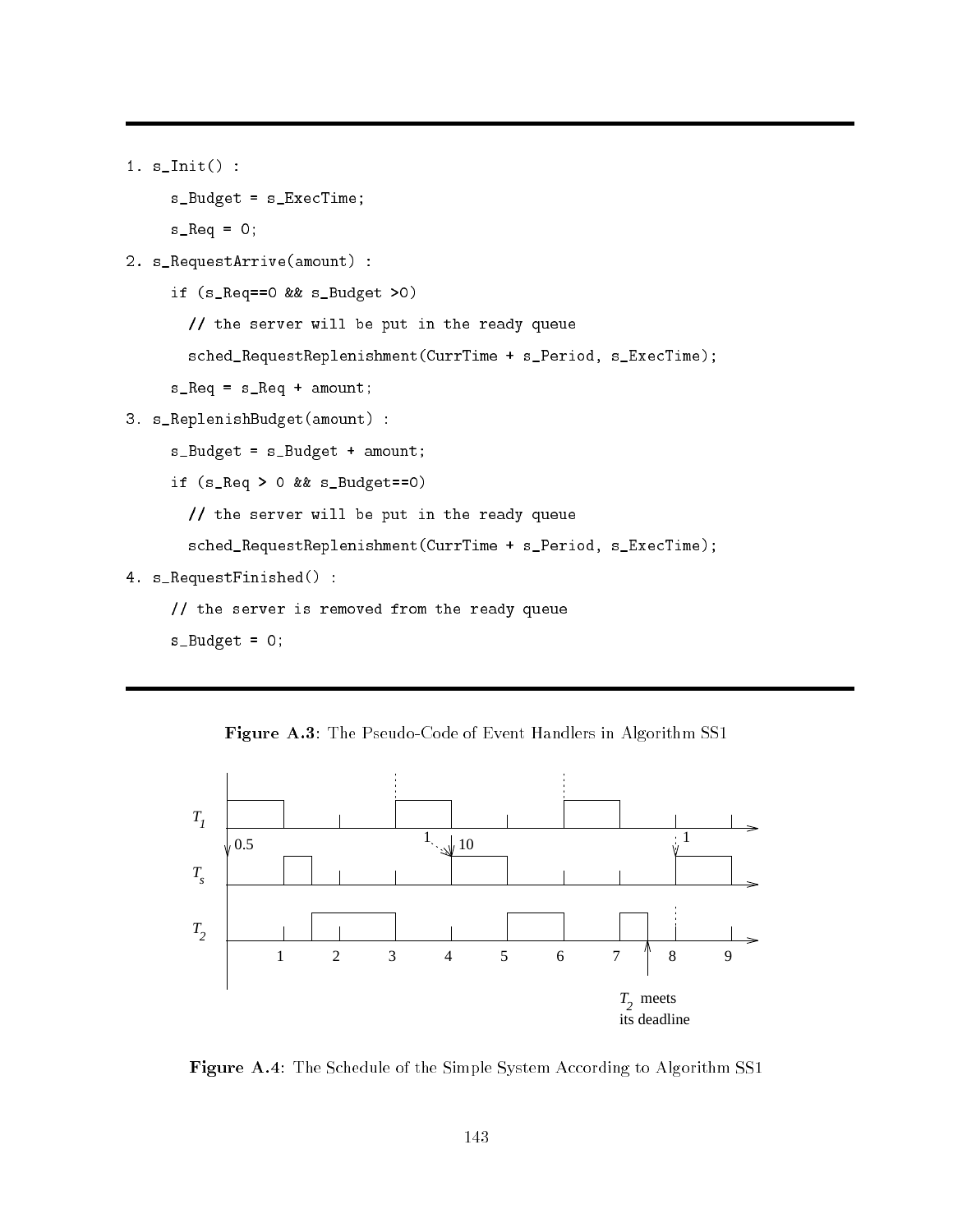If a sporadic server is implemented according to Algorithm SS1, we see that the interval between any two budget replenishments is no shorter than  $s\_Period,$  and the amount of time replenished is equal to  $s\_ExecTime$  . This limits the execution capability of a sporadic server to be equal to a periodic task with the same size and the same priority. The only visible difference between a sporadic server implemented this way and a periodic task with the same size is when the response time of an instance of the periodic task is longer than the period, multiple instances of the periodic task can appear in the ready queue. In the case of a sporadic server, the server keeps accumulating the budget, through function  $s\_ReplaceUnishBudget(amount)$  , instead of having multiple instances. The net interference to another periodic task with a lower priority is the same in both cases.

One obvious shortcoming of Algorithm SS1 is that it drops the budget to zero after one request is served. The unused budget could be used to improve the response time of later requests. For example, if the request list is  $[(0,0.5), (2,0.5), (4,2)]$  for the simple system, the completion time of the second request will be 4.5, as shown in Figure A.5. When the second request arrives at time 2, the server cannot start to execute because the server has no budget. However, the server "deserves" 1 time unit in its first period while it only uses 0.5 time unit. It should be fine for the server to serve the second request for another 0.5 time unit at time 2, and hence completes the request at time 2.5 - much sooner than time 4.5 shown in Figure A.5. On the other hand, we cannot simply remove function  $s$ -RequestFinished() in Algorithm SS1, because the algorithm may not be correct if we do so. For example, suppose that we remove  $s\_RequestFinite()$ in Algorithm SS1 and change the phase of  $T_2$  to time 2. We find that the first instance of  $T_2$ will miss its deadline. Other cares need to be taken if we want to preserve the unused budget in a sporadic server. This motivates us to investigate the second version of the sporadic server algorithm, Algorithm SS2.

## A.4 Algorithm SS2

Unlike Algorithm SS1 where we let a sporadic server to mimic the behavior of a periodic task, the idea behind Algorithm SS2 is to control the time demand generated by a sporadic server such that it is no more than the time demand generated by a periodic task with the same size. We can thus safely treat a sporadic server as a periodic task in the busy period analysis.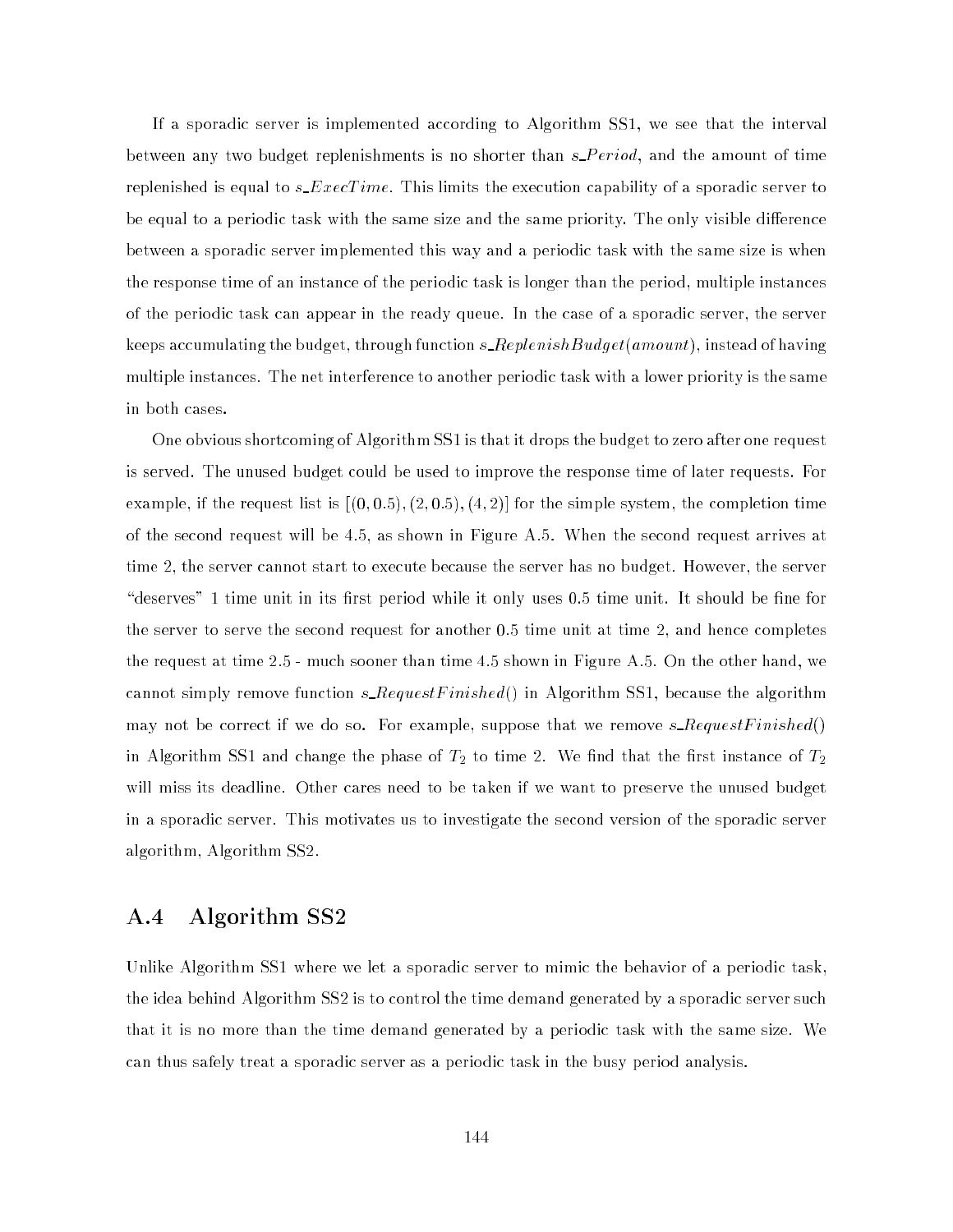

Figure A.5: Another Schedule of the Simple System According to Algorithm SS1

By definition, a piece of time demand generated by a task is a certain amount of time the scheduler must let the task execute. In the case of a sporadic server, the exact amount of time the scheduler must let the server execute is equal to the minimum of the total requests and the server budget. Hence this is the time demand generated by a sporadic server. It is generated when both the total request and the server budget become greater than zero. Specically, the time demand of a sporadic server is generated under one of the following two situations.

- a request arrives and  $s$ - $B u dget > s$ - $Req$ : If the request needs a time units, the amount of this time demand is equal to  $\min\{a, s\_{Budget} - s\_{Reg}\}.$
- a budget replenishment is due and  $s\_{Reg} > s\_{Bulget}$ : If the amount of budget replenishment is a time units, the amount of this time demand is equal to  $\min\{a, s\_{\text{Reg}}$ s  $Budget\}.$

According to the busy period analysis we discussed in Chapter 5, we can treat a sporadic server as a periodic task if during any interval  $[t_0, t_0 + t)$  the time demand generated by the server is no more than  $\left[t/s\_{Period}\right]s\_{ExecTime}$ . A simple rule can ensure such a constraint to be satisfied : If a piece of time demand with  $a$  time units is generated by the sporadic server at time t, the server budget will be replenished at time  $t+s\text{.}Period$  for the same amount. Given the fact that the server initially has the budget equal to its execution time, the total amount of time demand a sporadic server can generate in interval  $[0, s\_{eriod}]$  is no greater than  $s\_{ExecTime}$ . An induction shows that in any interval  $[t, t + s\_Period]$  the server cannot generate more than s\_ $Exercise 1$  ime units of time demand. A mathematic formation gives that the time demand generated in any interval  $[t_0, t_0 + t)$  by the server is no more than  $\lceil t/s\_Period \rceil s\_ExecTime$  . Hence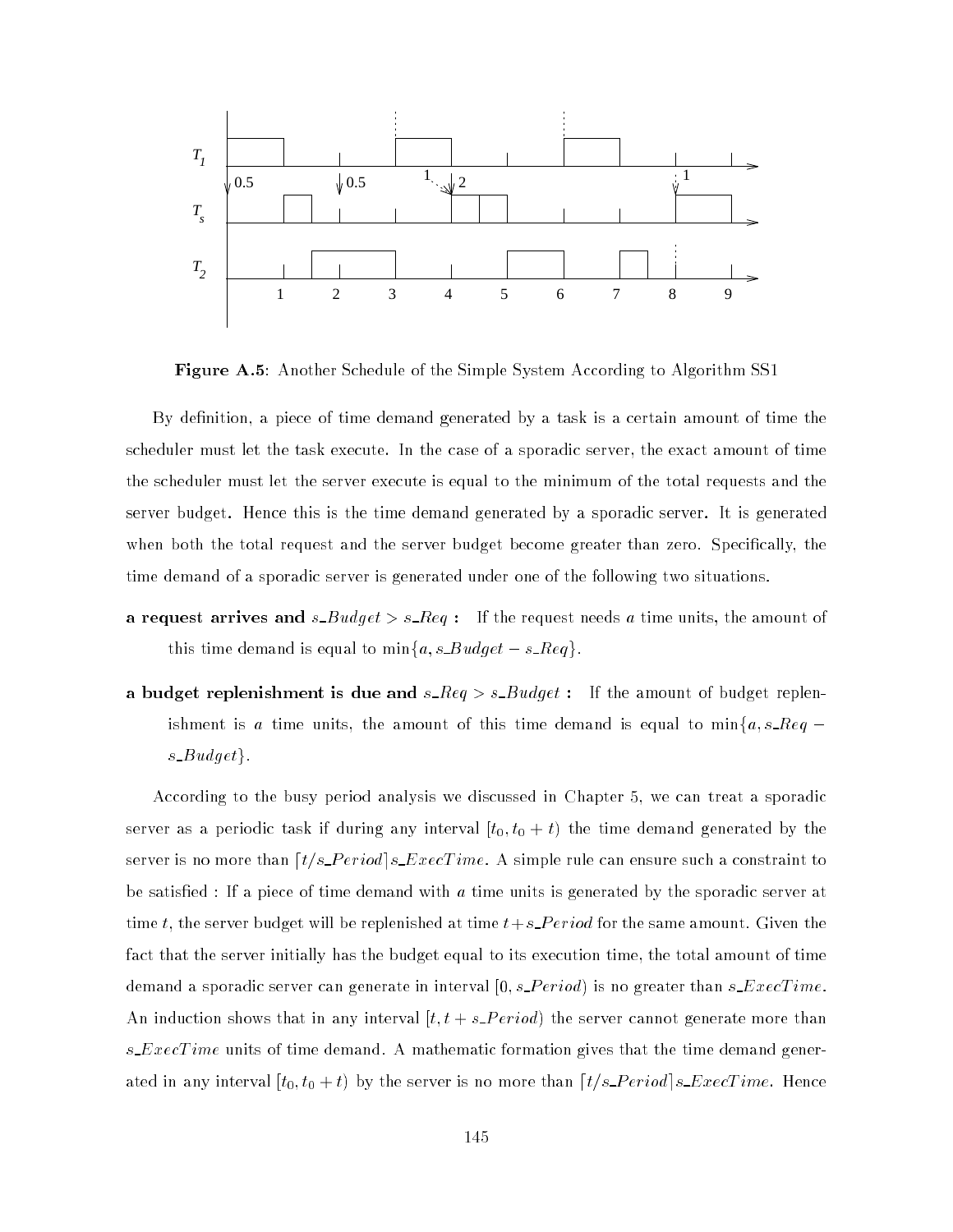```
1. s_Init()
     s_R = 0;
     s_Budget = s_ExecTime;
2. s_RequestArrive(amount)
     if (s_Budget - s_Req >0)
       \{ demand = min\{amount, s_Budget - s_Req};
         sched_RequestReplenishment(CurrTime + s_Period, demand);
       }
     s_Req = s_Req + amount;
3. s_ReplenishBudget(amount)
     if (s_{\text{Req}} - s_{\text{L}}Budget > 0){ demand = min{amount, s_Req - s_Budget};
         sched_RequestReplenishment(CurrTime + s_Period, demand);
       }
     s_Budget = s_Budget + amount;
```
Figure A.6: The Pseudo-Code of Event Handlers in Algorithm SS2

a sporadic server implemented this way can be treated as a periodic task in the schedulability analysis.

The pseudo-code of Algorithm SS2 is listed in Figure A.6, which implements the idea we discussed in the previous paragraph. Notice that in Algorithm SS2 we do not provide the function s\_RequestFinished(), where the unused budget is dropped in Algorithm SS1.

Figure A.7 shows the schedule of the simple system, where the server is implemented according to Algorithm SS2 and the request list is  $[(0, 0.5), (2, 0.5), (4, 2)]$ . We notice that the second request completes by time 2.5, much earlier than 4.5 obtained in Figure A.5. In the schedule, two pieces of time demand are generated by the sporadic server at time 0 and time 2, each of which has 0.5 time unit. As a consequence, two budget replenishments are set at time 4 and time 6, which in turn trigger the generation of another two pieces of time demand. So on and so forth.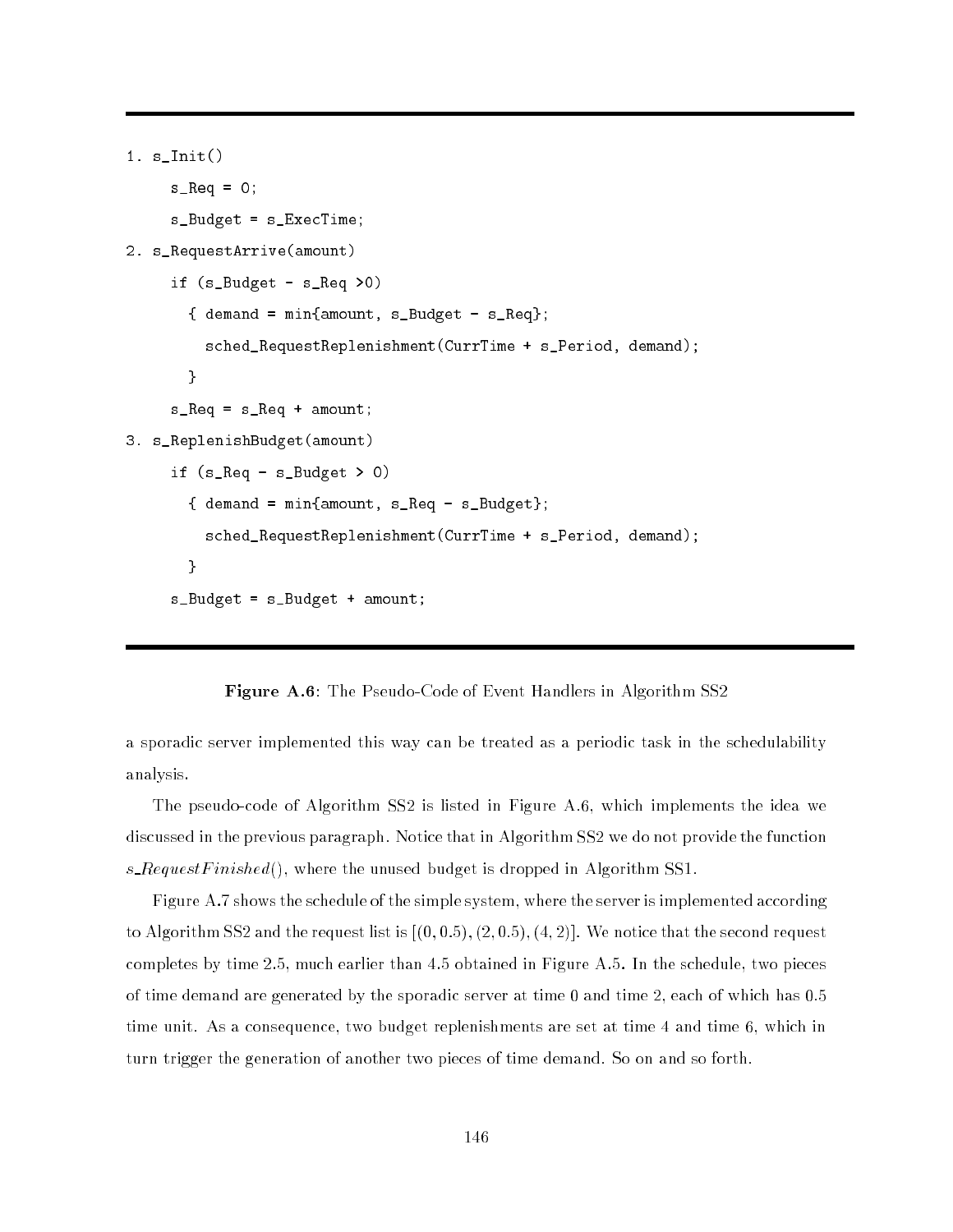

Figure A.7: The Schedule of the Simple System According to Algorithm SS2

#### A.5 Algorithm SS3

Algorithm SS2 can be further improved. Figure A.8 shows two schedules of the simple system with respect to two request lists,  $[(0, 0.5), (4, 1.5)]$  and  $[(0, 0.5), (3, 1.5)]$ . The sporadic server  $T_2$  is implemented according to Algorithm SS2. The difference between the two request lists is the arrival time of the second request. The two schedules are identical until time 7, when in Figure A.8(b) the sporadic server gets a budget replenishment of 0.5 time unit and completes the second request at time 7.5, while in Figure A.8(a) the sporadic server does not get a budget replenishment until time 8 and completes the second request at time 8.5. From the viewpoint of  $T_2$ , the second request arriving at time 3 is no different from its arriving at time 4, because  $T_2$  is not able to resume its execution until time 5 in either way. As a consequence, when the second request arrives at time 4 in Figure A.8(a), a more aggressive sporadic server will request two separate budget replenishments, like those in Figure A.8(b), instead of only one at time 8. In general, when a request arrives inside a s -level busy period, where s is the priority of the sporadic server, the server can schedule more aggressive budget replenishments by treating this request as if it arrives at the beginning of the busy period. This is the idea behind Algorithm SS3.

To be able to "move" a request to the beginning of the busy period and determine the exact amount of time demand generated due to the arrival of this request, we need to know the budget in the past. For this purpose, we keep a history of free budget of the server from the beginning of the busy period till the present time, where at any time the free budget of a sporadic server is equal to zero or the server budget minus the total amount of outstanding requests, whichever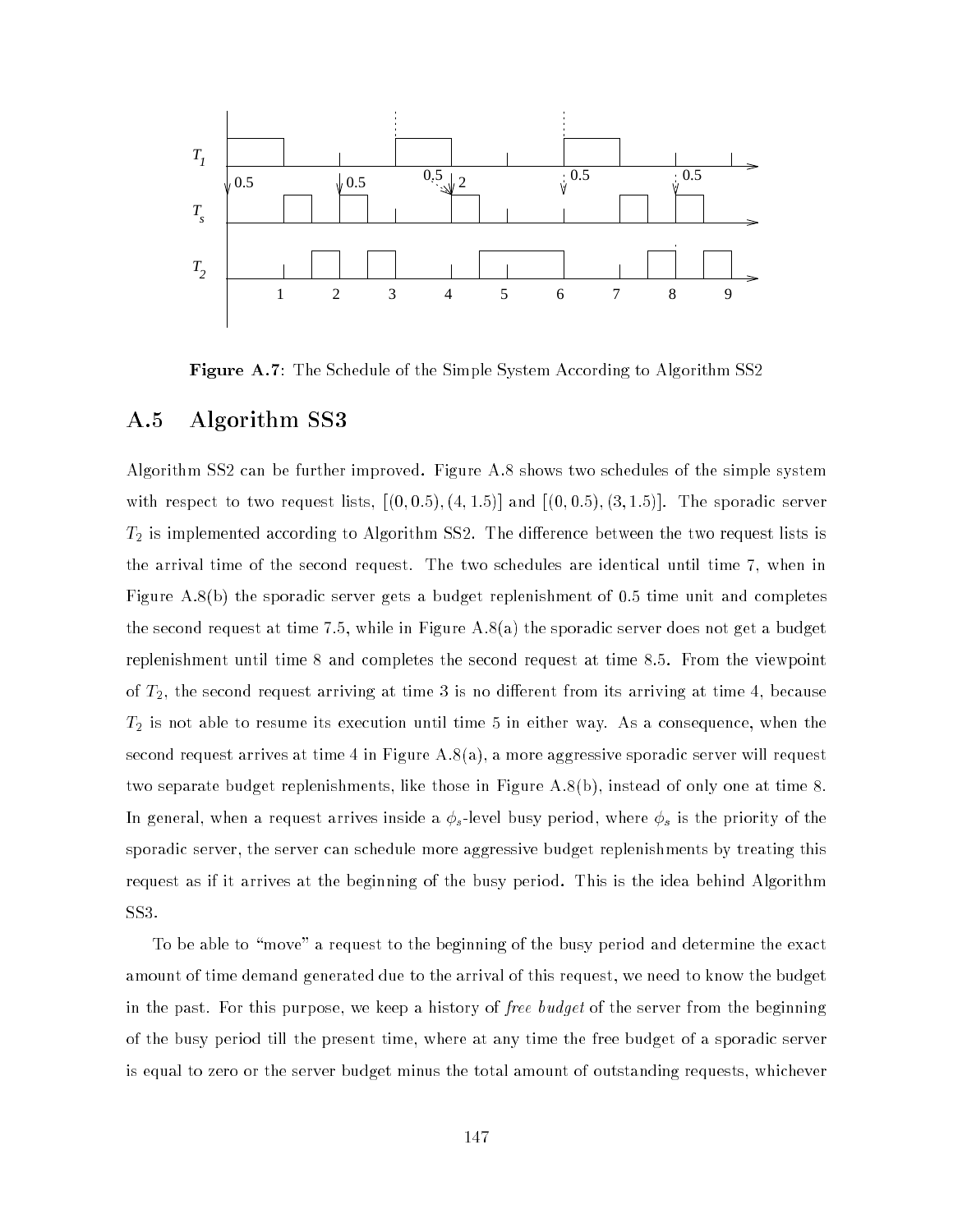

Figure A.8: Two Schedules of the Simple System According to Algorithm SS2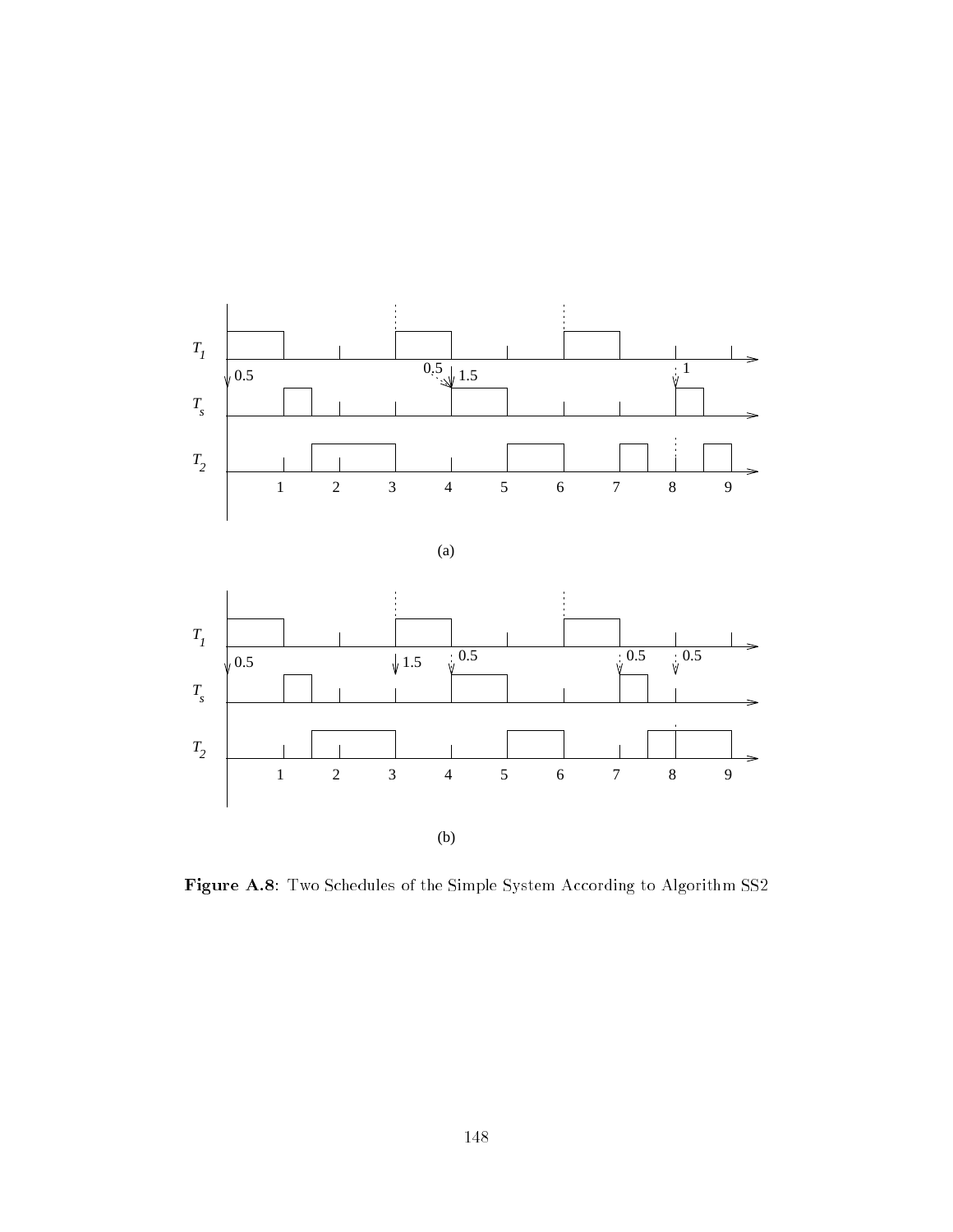is greater. In other words, the free budget is equal to  $max\{0, s\_Budget - s\_Reg\}$ . We define the history of the free budget of a sporadic server as a free budget function,  $s_f b(t)$ , which returns the amount of the free budget the server has at time t for  $t \leq CurrTime$ . Take Figure A.8(a) for example. Suppose that the current time is time 4. The current  $\phi_s$ -level busy period starts from time 3. By definition, we have  $s_f b[3, 4) = 0.5$ , where  $s_f b[3, 4) = 0.5$  is a short notion for  $s,bf(t) = 0.5$  for  $t \in [3,4)$ .  $s-fb(4)$  is increased to 1 at time 4, due to the first budget replenishment. The free budget function is a non-decreasing staircase function.

Based on the free budget function, we can set the budget replenishments in the following way. Suppose that a  $\phi_s$ -level busy period starts from time 0, and a request with  $a$  time units arrives at the current time. If  $t_1$  is the first time instant in  $[0, CurrTime)$  such that  $s\_fb(t_1)$  is greater than 0, then we declare that a piece of time demand is generated at time  $t_1$  with the amount equal to min $\{s\_fb(t_1), a\}$ . Let  $d = \min\{s\_fb(t_1), a\}$ . A budget replenishment with d time units is scheduled at time  $t_1 + s\_{Period.}$  Since d time units of the free budget are used at time  $t_1$ , the value of  $s$ <sub>-</sub> $fb(t)$  for  $t_1 \le t \leq CurrTime$  should decrease by  $d$  correspondingly. Similarly, the request amount a decreases by d time units as well. If a is still greater than zero, we search for the next time instant  $t_2$  where  $s\_fb(t_2)$   $(t_1 < t_2 \leq Current$  is greater than 0, and repeat the above process again.

To facilitate the description of Algorithm SS3, we dene a set of operations on the free budget function of a sporadic server. Two of them,  $s\_fb(t)$  and  $s\_fbFirstNonZeroPoint(),$  are queries that do not change the function itself, while other operations may change the free budget function. Figure A.9 defines these operations. For operations that change the free budget function, we use  $f(t)$  to denote the free budget function before the mutation and  $f(t)$  to denote the one after the mutation.

Figure A.10 lists the pseudo-code of Algorithm SS3. We define the *priority level of the system* to be equal to the priority of the current executing task or to an arbitrary small value if there is no task currently executing. In Algorithm SS3, we introduce a new service function provided by the scheduler, $sched\_SystemPriority(),$  which returns the current priority level of the system. One additional event handler of the sporadic server is also added,  $s\_BusyPeriodStarts()$ . This function is called by the scheduler when the system priority is changed from one below  $s\_Priority$ to a priority that is higher than or equal to  $s\_{Priority.}$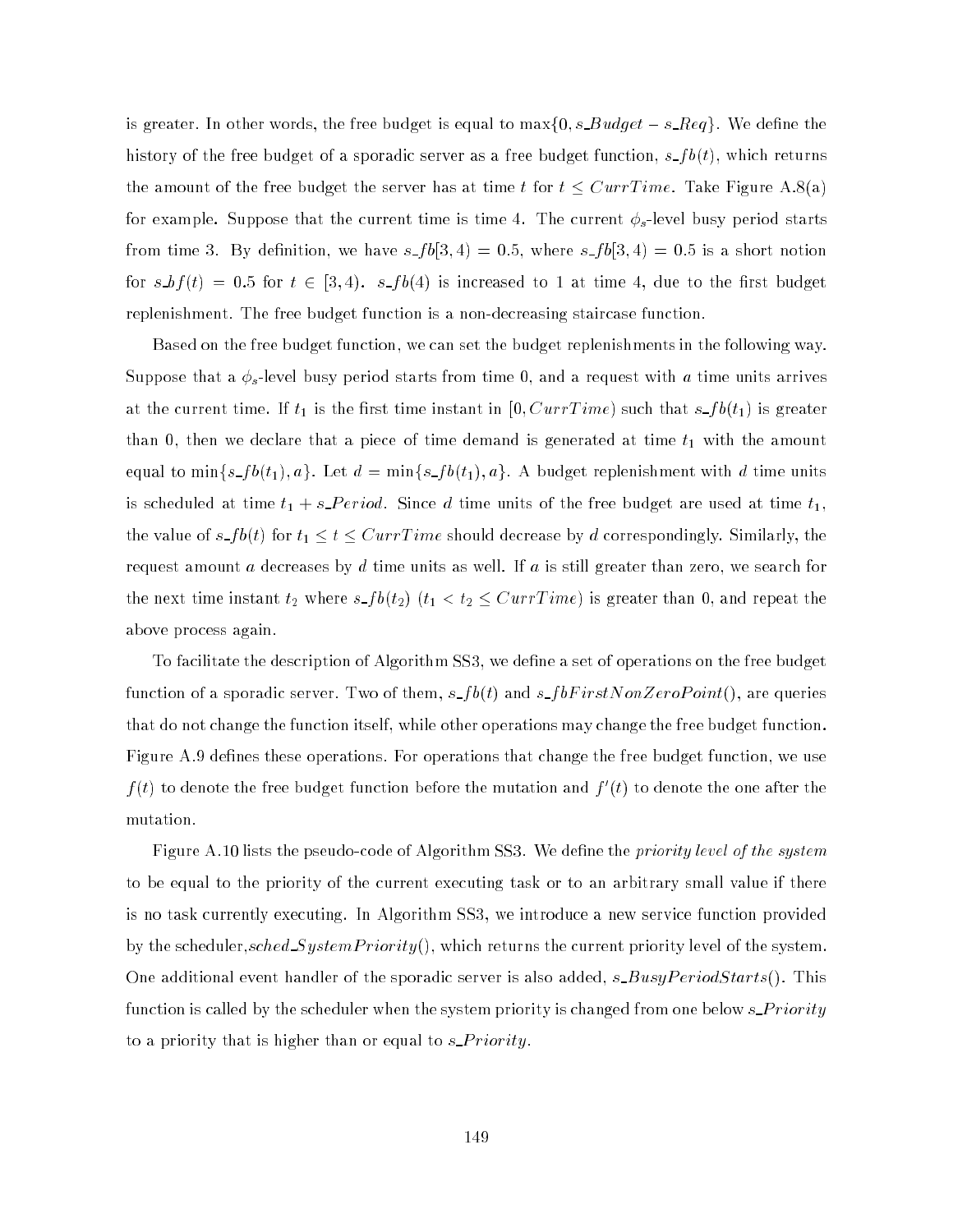$s\_{fb}(t)$  :

return the free budget at time  $t$ .

 $s_f bFirstNonZeroPoint()$ : return min ${t | f(t) > 0}.$ 

 $s_fblnit()$ :  $\overline{f}(t) = 0$  for all  $t$ .

 $s_fblncrease(time, amount)$ :

 $f(t) = f(t)$  for  $t < t$  and  $f(t) = f(t) + a$  mount for  $t > t$  and

 $s_f bDecrease(time, amount)$ :

 $f(t) = f(t)$  for  $t < t$  and  $f(t) = f(t) - a$  mount for  $t > t$  and  $t$ .

 $s_f bCollapse(time)$ :

 $f(t) \equiv 0$  for  $t < time$ , and  $f(t) \equiv f(t)$  for  $t > time$ .

Figure A.9: Description of Operations on the Free Budget Function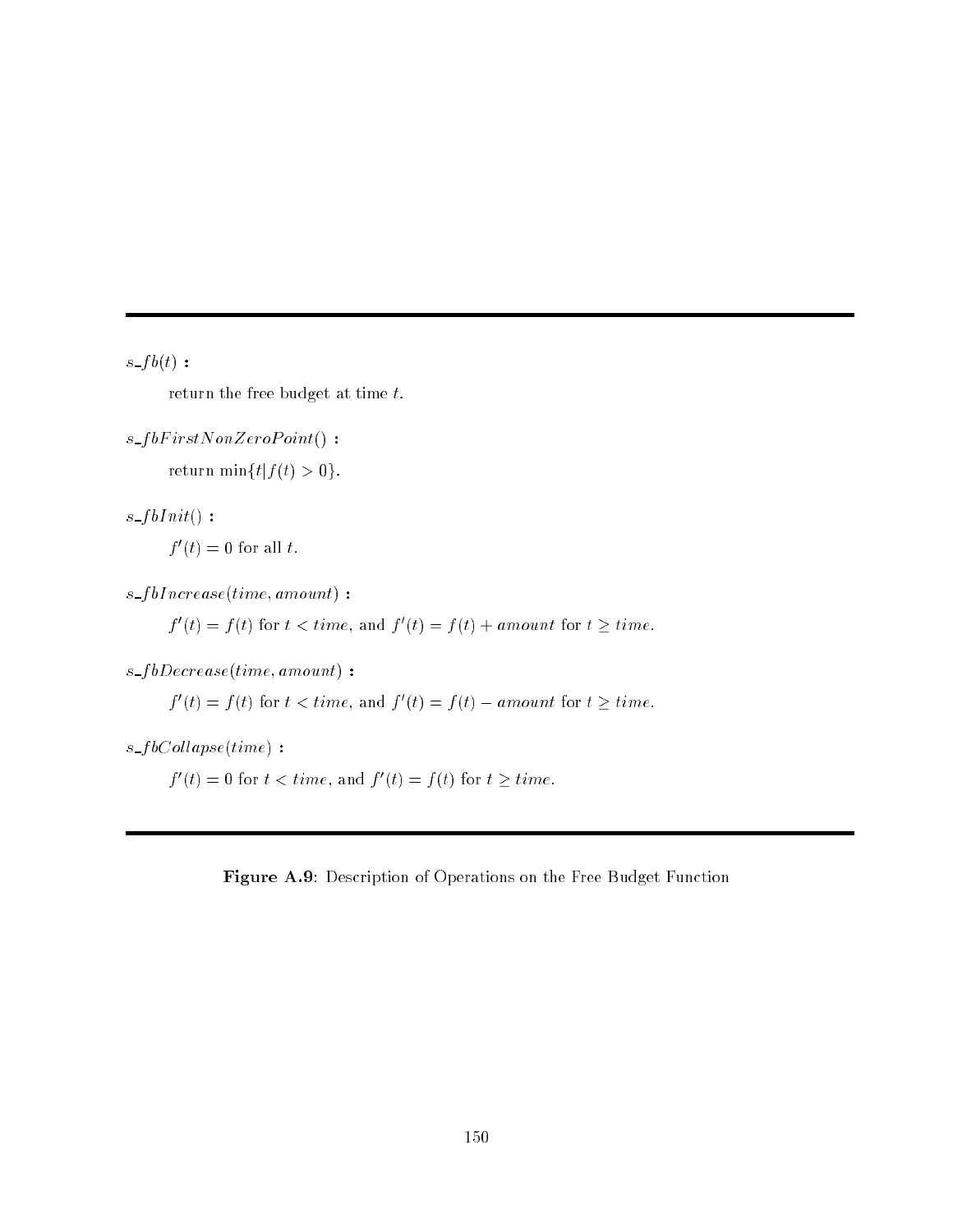```
1. s_Init() :
     s_Req = 0; s_Budget = s_ExecTime;
     s_fbInit(); s_fbIncrease(CurrTime,s_ExecTime);
2. s_RequestArrive(amount) :
     s_R = s_Req + amount;
     if (sched_SystemPriority() < s_Priority) // a possible starting
       s_fbCollapse(CurrTime); // point of a busy period
    for (; amount > 0 && s_fb(CurrTime) > 0; )
       \{ t = s_ffbFirstNonZeroPoint();
         assert (t \leq -CurrTime);
         demand = min{sfb(t), amount};if (t + s_Period < CurrTime)
           { s_f^b} s_fbIncrease(t + s_Period, demand); s_Budget = s_Budget + demand; }
         else
           sched_RequestReplenishment(t + s_Period, demand);
         s_fbDecrease(t,demand);
         amount -= demand;
       }
3. s_ReplenishBudget(amount) :
     if ( s_Req > s_Budget )
       \{ demand = min\{amount, s_Req - s_Budget\};sched_RequestReplenishment(CurrTime + s_Period, demand);
         amount1 = amount - demand;ļ.
       }
     s_fbIncrease(CurrTime,amount1);
     s_Budget = s_Budget + amount;
4. s_BusyPeriodStart() :
     s_fbCollapse(CurrTime);
```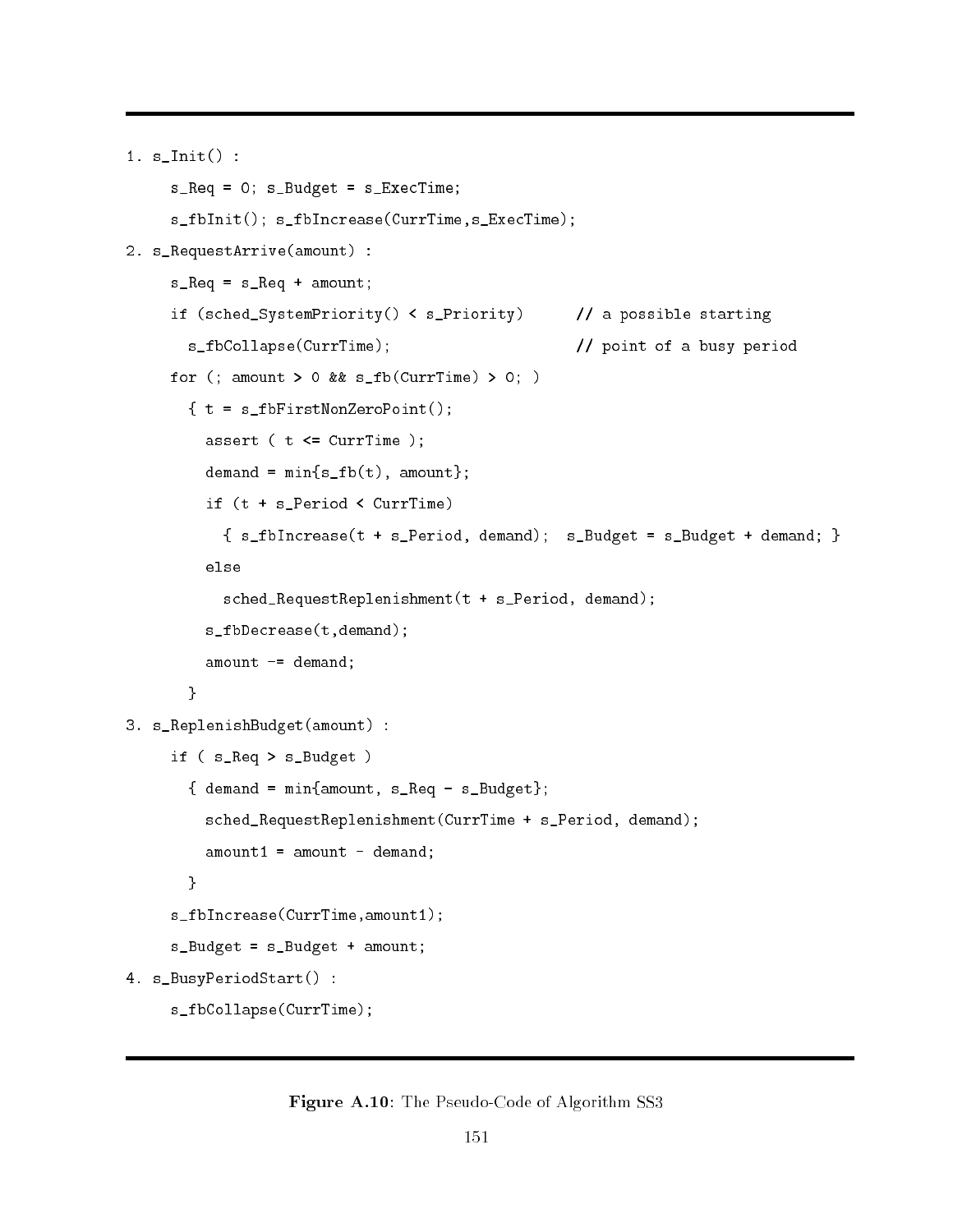As an example, suppose that the sporadic server is implemented according to Algorithm SS3 in Figure A.8(a).

- 1. At time 3, the system priority changes from  $\phi_2$  to  $\phi_1$ , and s BusyPeriodStart() is called. As a result, time 3 becomes the first non-zero point in the free budget function, and  $s$ <sub>-f</sub> $b(3) = 0.5$ .
- 2. At time 4, a replenishment with 0.5 time unit is due, and  $s$ -ReplenishBudget(0.5) is called.  $s$ - $fb(4)$  is increased to 1, while  $s$ - $fb[3, 4) = 0.5$ .
- 3. At time 4, the second request with 2 time units arrives, and  $s$ -RequestArrive(2) is called. We first find that time 3 is the first non-zero point in the free budget function, and declare that a piece of time demand is generated at time 3 with amount equal to  $\min\{s_f b(3), 2\}$  = 0:5. A budget replenishment is scheduled at time 7 with 0.5 time unit. We then decrease  $s_f b(t)$  by 0.5 for  $t \in [3, 4]$ , and time 4 becomes the first non-zero point in the free budget function. Since we still have 1.5 time units of "undeclared" request, we repeat the above process and eventually schedule another budget replenishment with 0.5 time unit at time 8.

As a result, we will observe the same schedule shown in Figure A.8(b). In the above description, there are two events that happen at time 4, and the server handles the replenishment first. The result will be the same if the server handles the request arrival first.

# A.6 Scheduling Sporadic Requests with Unknown Execution Times (Algorithm SS4)

In the previous discussion, we assume that we know how much execution time a sporadic request needs. In practice, this may not be possible. In this section, we extend the previous sporadic server algorithms to deal with this case. In fact, the extended versions produce exactly the same schedules as the corresponding original sporadic algorithms. Thus the extended versions are generalizations of the previous sporadic server algorithms.

Since we do not know the request size, the sporadic server structure discussed in Section A.2 needs to be modified accordingly. We do not have  $s\_{eq}$  in a sporadic server. Instead, we use a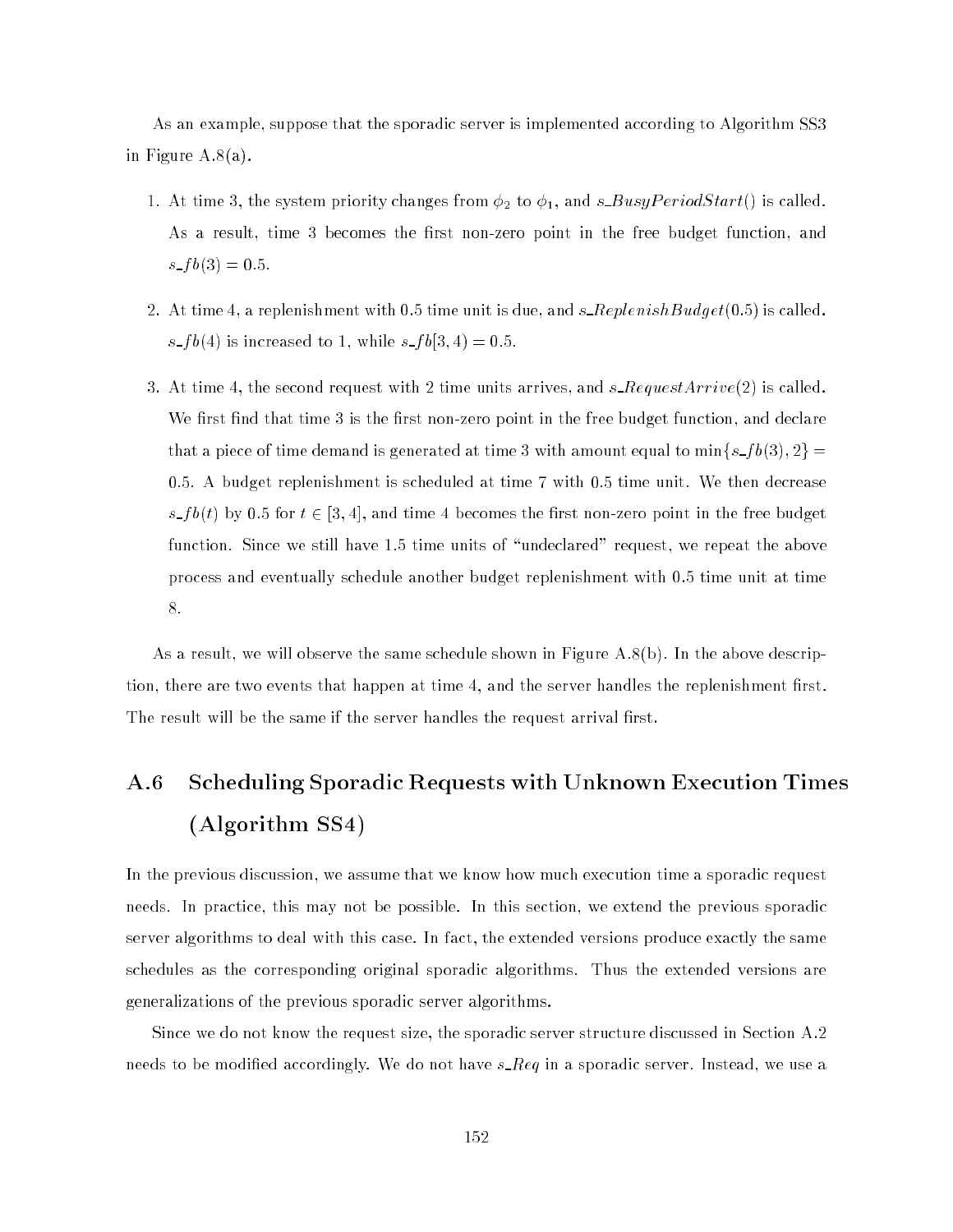Boolean variable,  $s\_RegFlag,$  to indicate whether there is any outstanding request in the request queue. As a result, a server is put in the ready queue when  $s\_{RegFlag}$  is true and  $s\_{Budget}$ is greater than 0. When a sporadic server executes, the scheduler decreases  $s$ -Budget based on how much time the sporadic server has executed and set  $s\_{RegFlag}$  false when there is no outstanding request in the server's request queue. The server is removed from the ready queue if the budget  $s$ -Budget is 0 or the request flag  $s$ -ReqFlag becomes false. The event handler s\_RequestArrive(amount) also needs to be changed to s\_RequestArrive() with no arguments.

Given this modication, we now examine the three algorithms we presented earlier. In the case of Algorithm SS1, we notice that we do not really need the execution time of a request, except when we accumulate the total amount of outstanding requests in  $s\_{RegestArrive(amount)}$ . This accumulation is not necessary anymore according to the modified scheduling rules of a sporadic server. On two other occasions when we refer to  $s\_{req}$  in Algorithm SS1, we simply check if  $s\_{eq}$  is 0. This can be replaced by checking if the variable  $s\_{eq}$   $Flag$  is false. Thus Algorithm SS1 needs little change to deal with requests with an unknown computation amount.

We now examine Algorithm SS2 and SS3. It is non-trivial to extend either of them. We only focus on extending Algorithm SS3 and call the new extended version Algorithm SS4.

According to Algorithm SS3, when a request arrives or when a budget replenishment is due, a piece of time demand may be generated. Relying on the free budget function, we can move the time instant when a piece of time demand is generated to an earlier time instant, by treating even arriving with a s -level busy period as -level busy period as if it arrives at the beginning of i the busy period. Since we do not know the request size, we do not know the exact amount of the piece of time demand generated by the server. Thus the server cannot schedule a future budget replenishment on these two occasions as it does in Algorithm SS3. However, the amount of time demand generated is known or partially known only when all outstanding requests are processed or the budget runs out. These are the two occasions when a sporadic server can schedule a future budget replenishment according to Algorithm SS4.

Figure A.11 lists the pseudo-code of Algorithm SS4. In event handler  $s\_RequestArrive()$ , we simply set the request flag to the truth value. In  $s$ -Replenish Budget(amount), we do a simple accounting of the free budget and the total budget. If a server runs out of budget, the total amount of time executed by the server from the beginning of the busy period till the current time is equal to  $s_f b(CurrTime)$ . This is the total amount of time demand the server generated so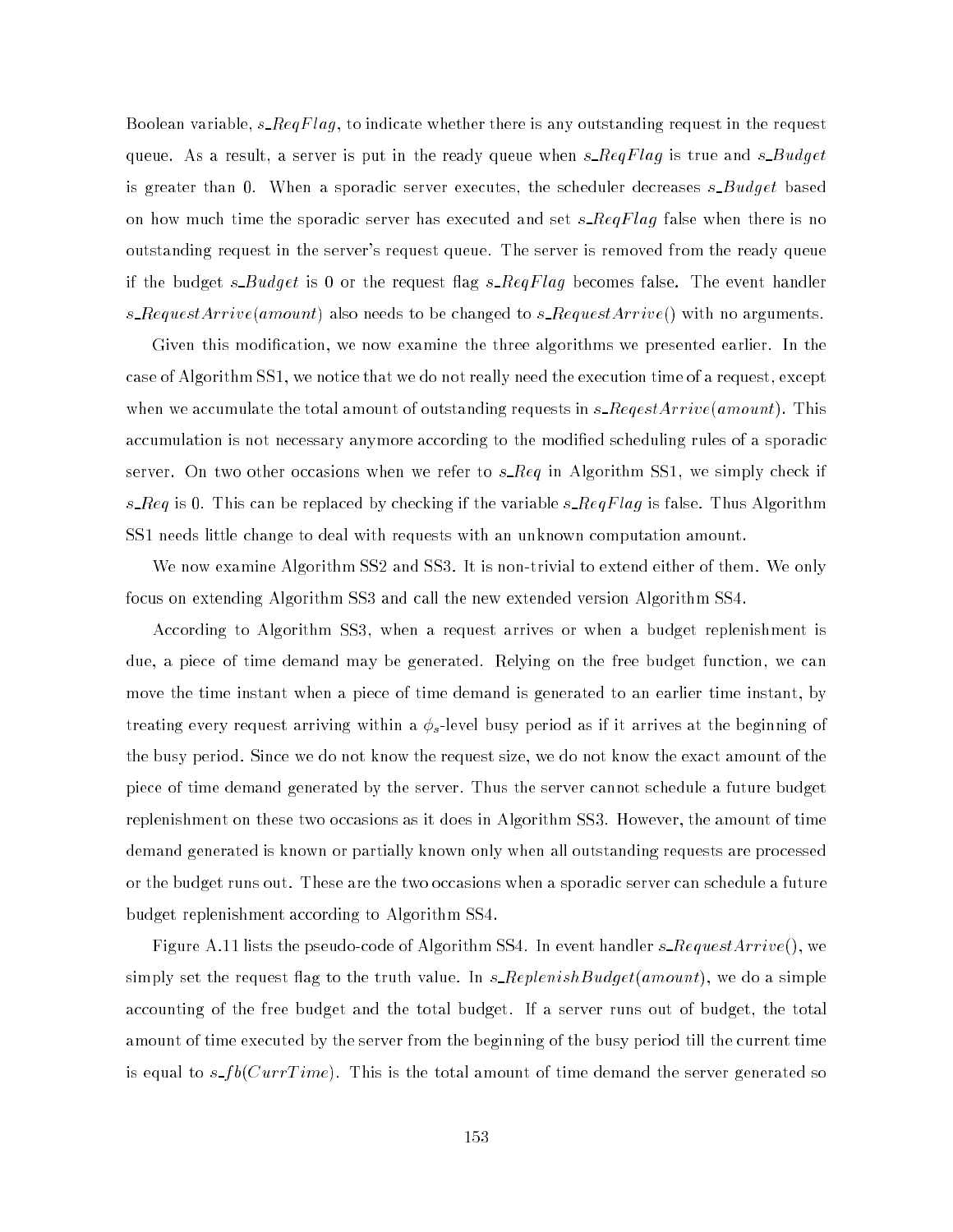far in the current  $\phi_s$ -level busy period. Relying on the free budget function, we can properly set the replenishments in a similar way as we did in Algorithm SS3. Similarly, when all requests in a server are completed, the total amount of time demand generated from the beginning of the current  $\phi_s$ -level busy period is  $s\_fb(CurrTime) - s\_Budget$ , and we can replenish the same amount of time to the budget properly based on the free budget function. As a matter of fact, the code for these two functions are identical, and we put them together in Figure A.11. Interested readers can apply Algorithm SS4 to the previous example with respect to different request lists. The resultant schedules will be identical to the ones according to Algorithm SS3.

### A.7 Discussion

#### Complexity and Overhead of Sporadic Server Algorithms

The complexity of a sporadic server algorithm can be measured by examining the code of its event handlers. In the case of Algorithm SS1 and SS2, we have  $O(1)$  memory space and  $O(1)$ computation time for each event handler. Algorithm SS3 and SS4 are more complicated, because they not only have iterations in event handlers but also manipulate complex data, the free budget function. Overall Algorithm SS3 and SS4 are more complex than the other two algorithms.

In addition to the algorithmic complexity, the overhead of a sporadic server algorithm also depends on how many event handlers are there and how often they are invoked. Algorithm SS1 has 4 event handlers; Algorithm SS2 has 3; Algorithm SS3 has 4; and Algorithm SS4 has 6 event handlers. In general,  $s$  Busy PeriodStart() is invoked much more often than other event handlers. Thus, the overhead by the algorithms that use  $s_BusyPeriodStart()$ , i.e., Algorithm SS3 and Algorithm SS4, is expected to be much higher than the other algorithms. Overall, we observe an increasing complexity and overhead in the order of Algorithm SS1, SS2, SS3 and SS4. As our discussion suggests, the performance of these algorithms is expected to increase in the same order.

#### Processor Idle Point

In Chapter 4, we define that a time instant  $t$  is a processor idle point if all task instances that are released by time t have completed by time t. For the similar reason we gave for the Release Guard protocol, we can reset the budget of a sporadic server to a full budget at a processor idle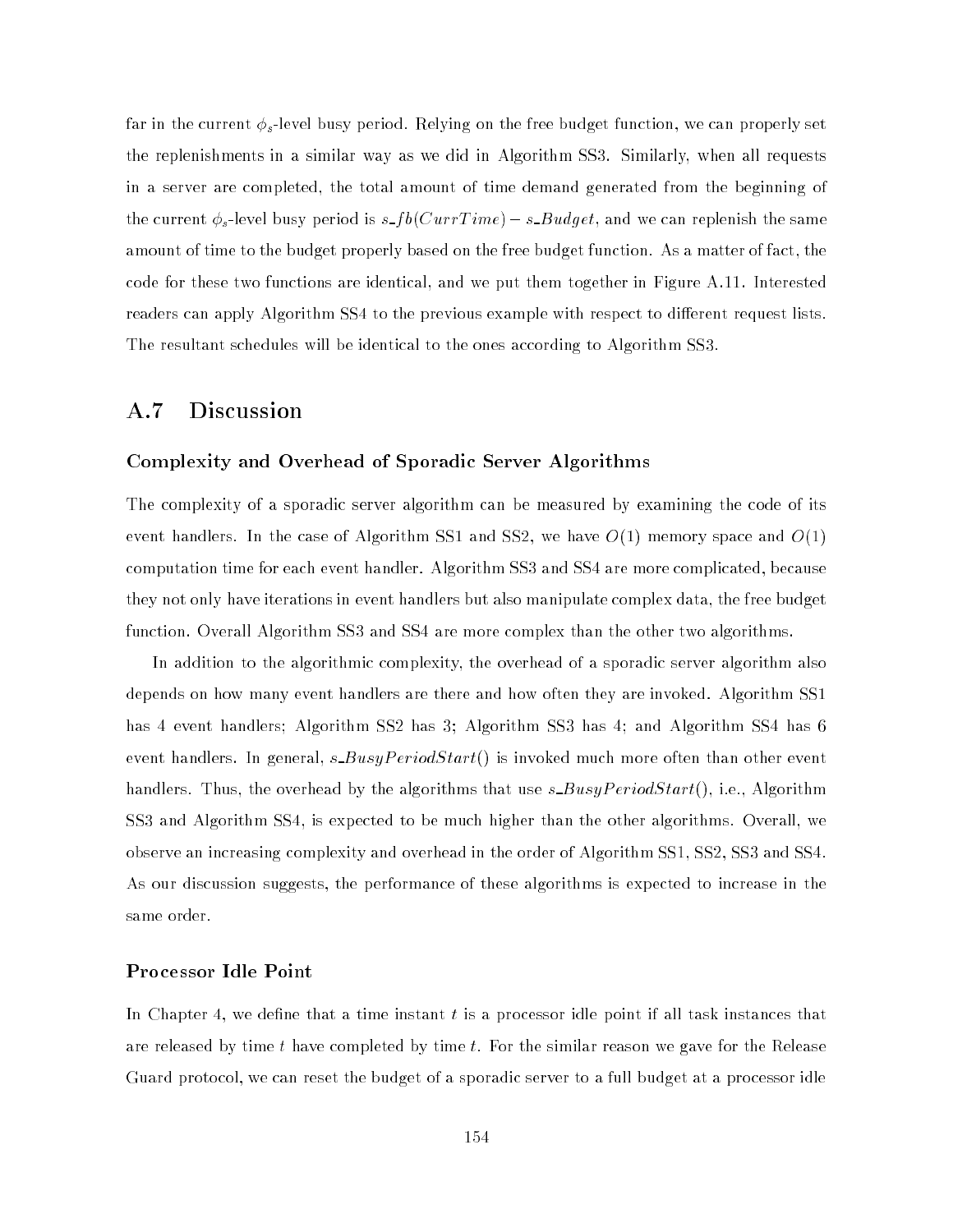1. initialization :

```
s_Req = 0; s_Budget = s_ExecTime;
     s_fbInit(); s_fbIncrease(CurrTime,s_ExecTime);
2. s_RequestArrive() :
     s_ReqFlag = true;
3. s_ReplenishBudget(amount) :
     s_fbIncrease(CurrTime,amount);
     s_Budget = s_Budget + amount;
4-5. s_NoBudget(), s_RequestFinished() :
     demand = s_fb(CurrTime) - s_Budget;for (; demand > 0; )
       \{ t = s_ffbFirstNonZeroPoint();
         d = min{demand, s_fbb(t)};
         if (t+s_Period < CurrTime)
           { s_Budget = s_Budget + d; s_fbIncrease(t+s_Period,d); }
         else
           sched_RequestReplenishment(t+s_Period,d);
         demand = demand - d;
         s_fbDecrease(t,d);
       }
6. s_BusyPeriodStart() :
     s_fbCollapse(CurrTime);
```
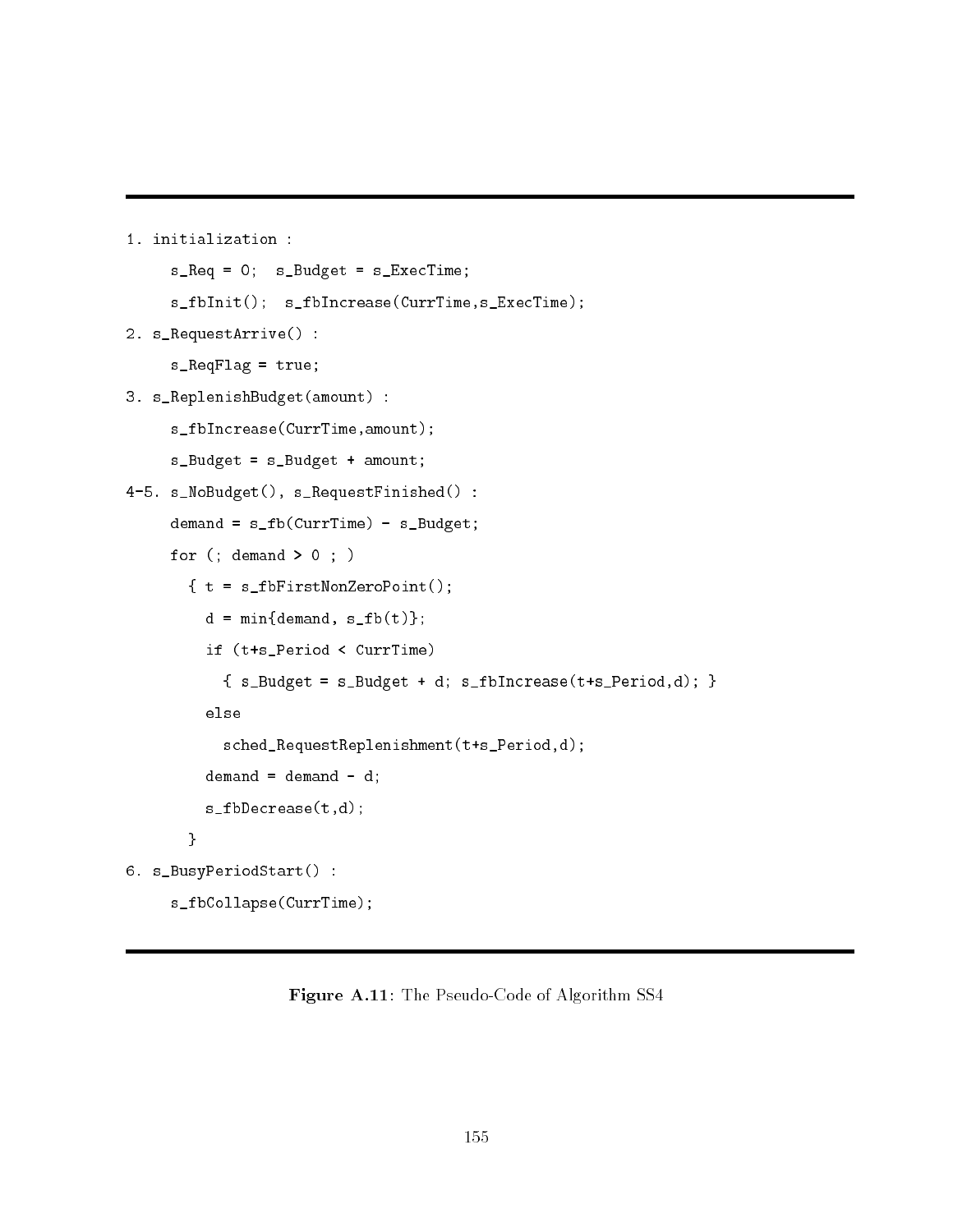point. Hence a sporadic server can achieve a better performance. For example, in Figure A.4, time 7.5 is an idle point. We can reset the server budget to 1, and the second request can complete 0.5 time unit earlier.

#### Multiple Sporadic Servers in a System

Unlike slack stealing algorithms [57], which exploit the capacity of the system, sporadic server algorithms exploit the capacity of a periodic task to serve sporadic requests. As a consequence, multiple sporadic servers can co-exist in the same system without interference. Certain desirable attributes of sporadic servers still hold in this case. For example, if there are sufficient outstanding requests for every sporadic server, each sporadic server will execute for no less amount of time than a periodic task with the same size. When analyzing the schedulability of a periodic task whose priority is lower than multiple sporadic servers, we can treat all the servers as periodic tasks.

One potential usage of multiple sporadic servers is to hierarchically schedule multiple realtime applications and provide timing protection between them. We notice that the requests can be scheduled in an arbitrary order inside a sporadic server. Thus if a real-time system runs multiple real-time applications, each application can be "served" by a sporadic server. In a sense, applications partition the CPU resource based on the fixed-priority periodic task model. Inside each application, different scheduling algorithms can be used to schedule its own tasks. Timing protection between applications is achieved naturally by sporadic server algorithms.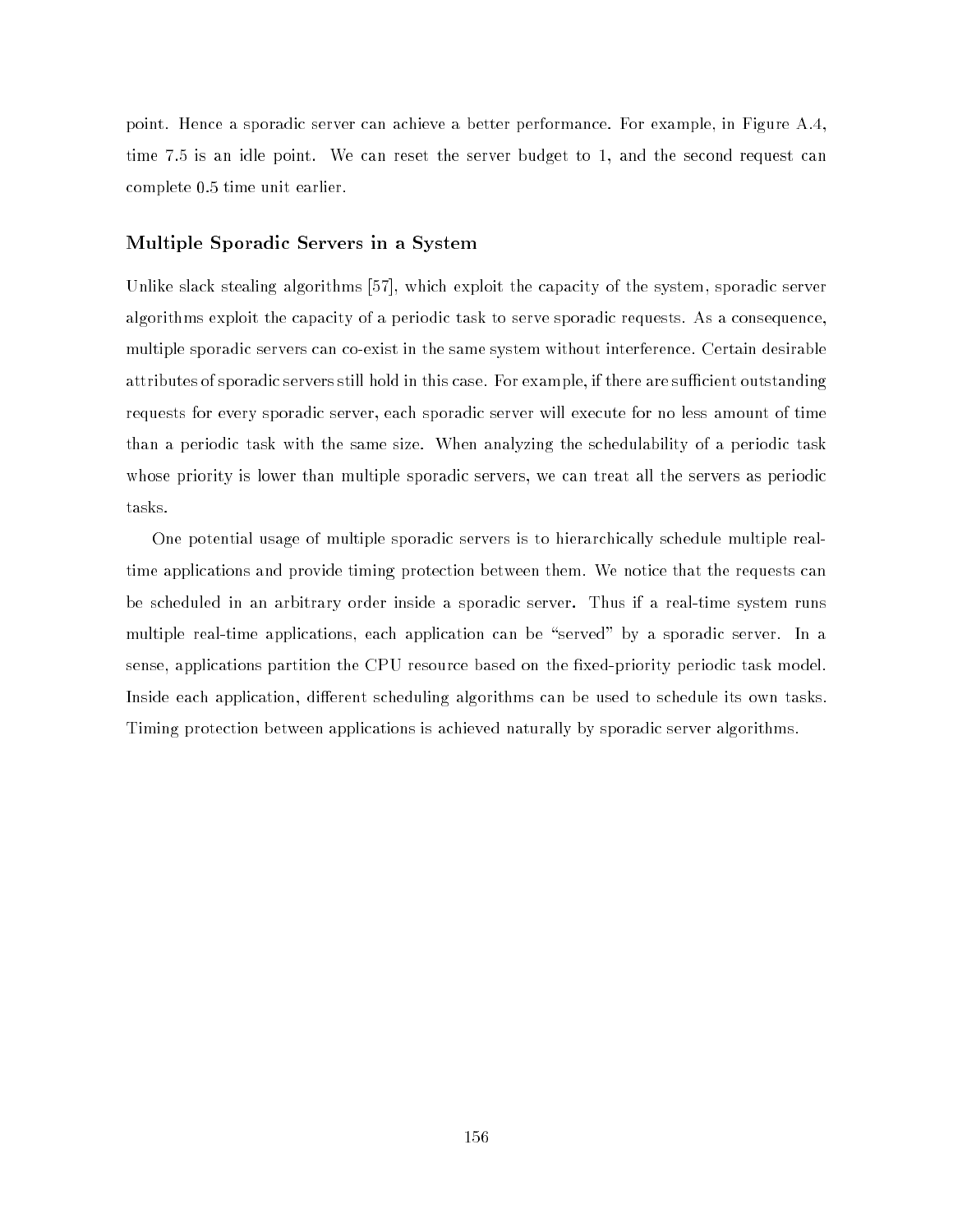# Bibliography

- [1] C. L. Liu and J. W. Layland. Scheduling algorithms for multiprogramming in a hardreal-time environment. Journal of the Association for Computing Machinery,  $20(1)$ :46-61. January 1973.
- [2] J. Leung and J. Whitehead. On the complexity of fixed-priority scheduling of periodic, real-time tasks. Performance Evaluation,  $2:237{-}250$ , 1982.
- [3] N. C. Audsley. Optimal priority assignment and feasibility of static priority tasks with arbitrary start times. Technical Report YCS 164, Dept. of Computer Science, University of York, December 1991.
- [4] M. Joseph and P. Pandya. Finding response times in a real-time system. The Computer Journal of the British Computer Society, 29(5):390-395, October 1986.
- [5] J. Lehoczky, L. Sha, and Y. Ding. The rate monotonic scheduling algorithm: Exact characterization and average case behavior. In IEEE Real-Time Systems Symposium, pages 166-171, December 1989.
- [6] J. Lehoczky. Fixed priority scheduling of periodic task sets with arbitrary deadlines. In 11th IEEE Real-Time Systems Symposium, pages  $201-209$ , December 1990.
- [7] N. Audsley, A. Burns, K. Tindell, M. Richardson, and A. Wellings. Applying new scheduling theory to static priority pre-emptive scheduling. Software Engineering Journal,  $8(5)$ :284– 292, 1993.
- [8] K. W. Tindell, A. Burns, and A. J. Wellings. An extendible approach for analyzing fixed priority hard real-time tasks. Real-Time Systems,  $6(2)$ :133-152, March 1994.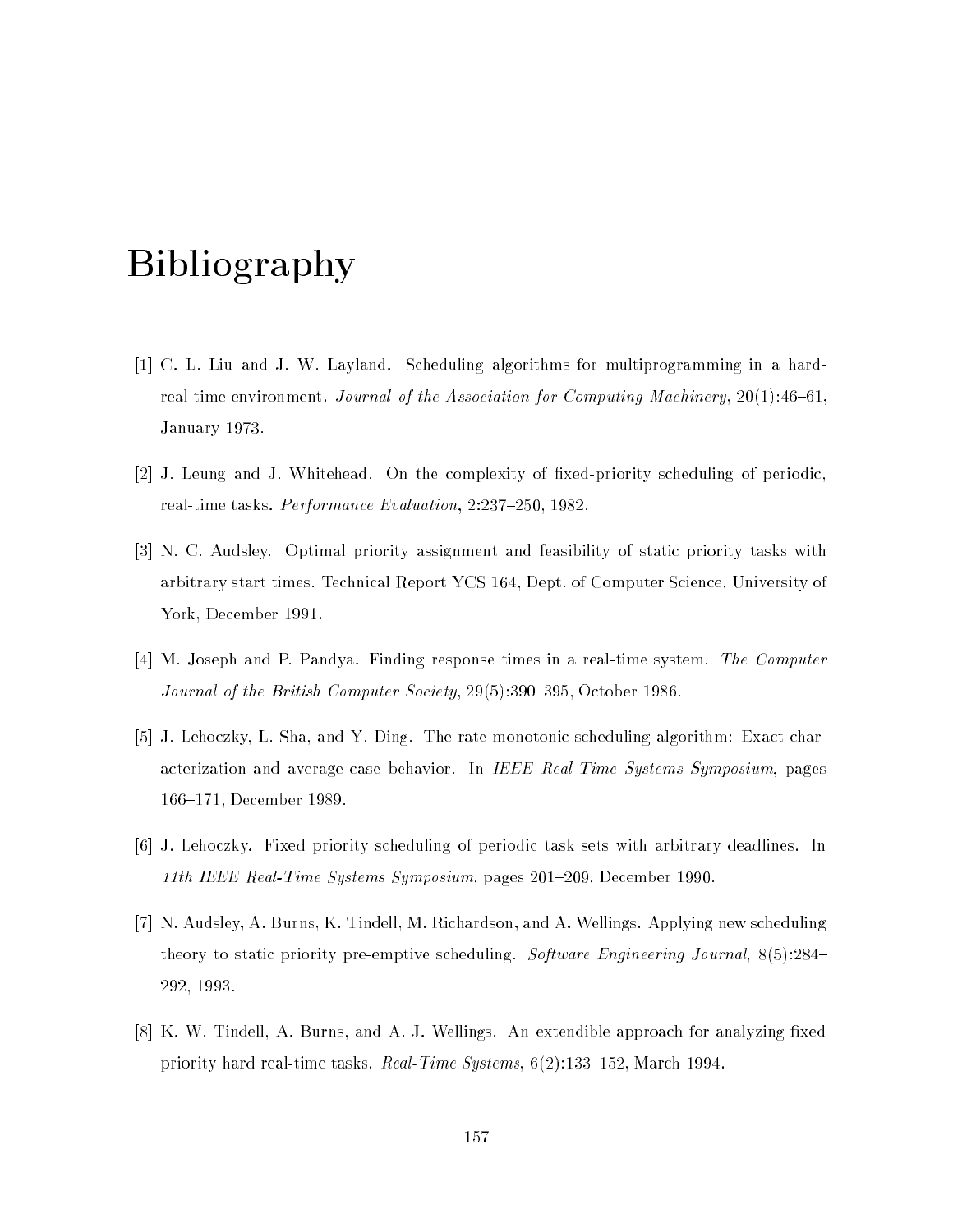- [9] K. Tindell, A. Burns, and A. Wellings. Allocating real-time tasks. An NP-hard problem made easy. Real-Time Systems Journal, 4(2), May 1992.
- [10] J. Garcia and M. Harbour. Optimized priority assignment for tasks and messages in distributed hard real-time systems. In *The Third Workshop on Parallel and Distributed Real-Time* Systems, pages  $124-132$ , April 1995.
- [11] B. Kao and H. Garcia-Molina. Deadline assignment in a distributed soft real-time system. In The 13th International Conference on Distributed Computing Systems, pages  $428{-}437$ . May 1993.
- [12] B. Kao, H. Garcia-Molina, and B. Adelberg. On building distributed soft real-time systems. In The Third Workshop on Parallel and Distributed Real-Time Systems, pages  $13-19$ , April 1995.
- [13] R. Bettati. *End-to-End Scheduling to Meet Deadlines in Distributed Systems*. PhD thesis, University of Illinois at Urbana-Champaign, 1994.
- [14] R. Rajkumar. Real-time synchronization protocols for shared memory multiprocessors. In Proceedings: The 10th International Conference on Distributed Computing Systems, pages 116-123, May 1990.
- [15] L. Sha, R. Rajkumar, and J. P. Lehoczky. Priority inheritance protocols: An approach to real-time synchronization. IEEE Transactions on Computers,  $39(9)$ :1175-1185, September 1990.
- [16] T. P. Baker. A stack-based resource allocation policy for real-time processes. In 11th IEEE Real-Time Systems Symposium, pages  $191-200$ , 1990.
- [17] A. Burns, K. Tindell, and A. J. Wellings. Fixed priority scheduling with deadlines prior to completion. In *Sixth Euromicro Workshop on Real-Time Systems*, pages 138–142, June 1994.
- [18] S. Chatterjee and J. Strosnider. Distributed pipeline scheduling: End-to-end analysis of heterogeneous, multi-resource real-time systems. In *The 15th International Conference on* Distributed Computing Systems, pages  $204-211$ , May 1995.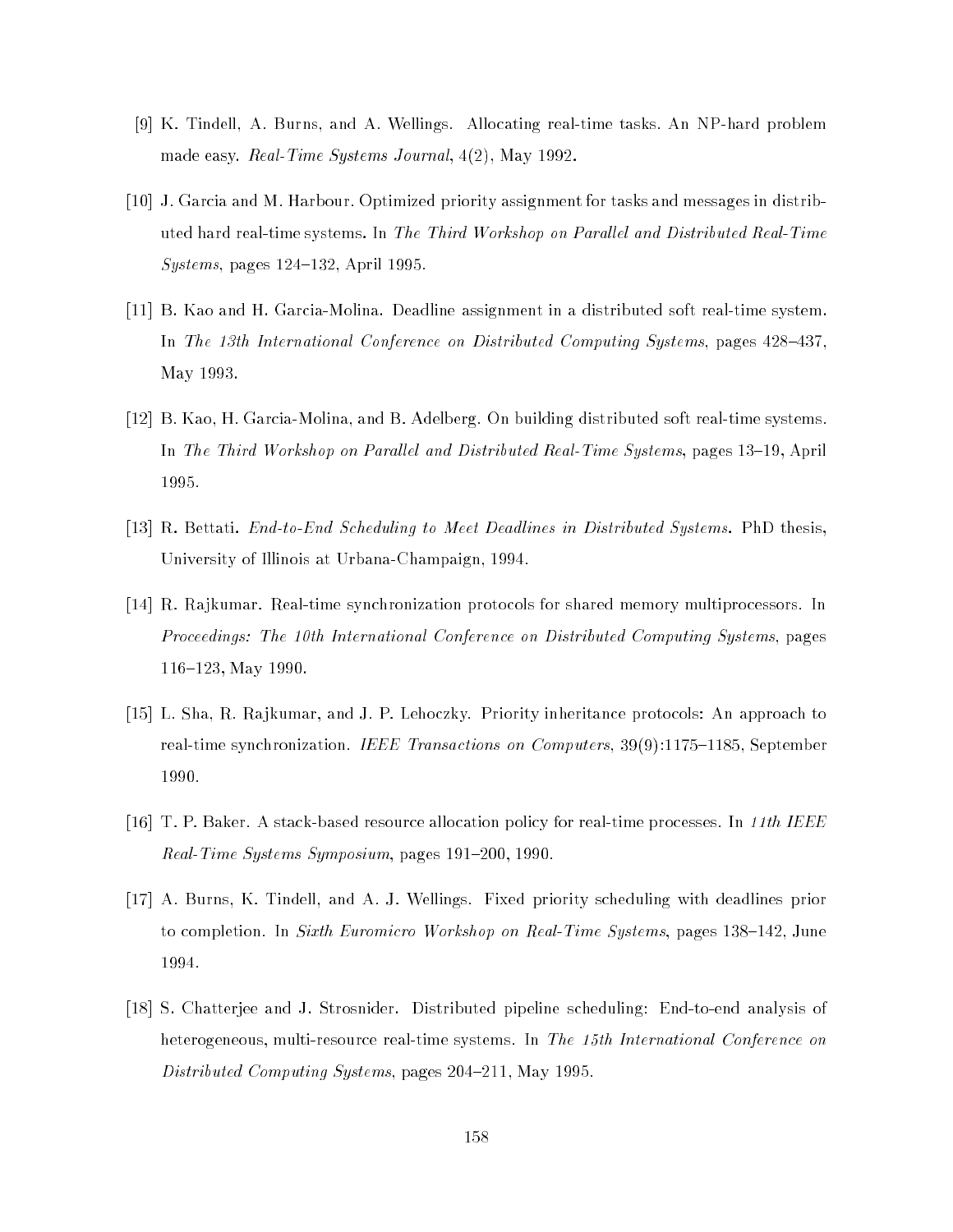- [19] K. Tindell and J. Clark. Holistic schedulability analysis for distributed hard real-time systems. *Microprocessing and Microprogramming*,  $50(2)$ :117–134, April 1994.
- [20] Ragunathan Rajkumar. Synchronization in Real-Time Systems A Priority Inheritance Approach. Kluwer Academic Publishers, 1991.
- [21] R. Rajkumar, L. Sha, and J. P. Lehoczky. Real-time synchronization protocols for multiprocessors. In IEEE Real-Time Systems Symposium, pages 259-269, December 1988.
- [22] H. Zhang and D. Ferrari. Rate-controlled service disciplines. Journal of High Speed Networks, 3(4), 1994.
- [23] R. Cruz. A calculus for network delay, Part I: Network elements in isolation. IEEE Transactions on Information Theory,  $37(1):114-131$ , January 1991.
- [24] R. Cruz. A calculus for network delay, Part II: Network analysis. IEEE Transactions on Information Theory,  $37(1):132-141$ , January 1991.
- [25] D. Ferrari and D. Verma. A scheme for real-time channel establishment in wide-area networks. IEEE Journal on Selected Areas in Communications,  $8(3):368-379$ , April 1990.
- [26] D. D. Kandlur, K. Shin, and D. Ferrari. Real-time communication in multi-hop networks. In Proceedings of 11th International Conference on Distributed Computer Systems, pages 300-307, May 1991.
- [27] Q. Zheng and K. Shin. On the ability of establishing real-time channels in point-to-point packet-switching networks. IEEE Transactions on Communications,  $42(2-4):1096{-}1105$ , March 1994.
- [28] L. Zhang. Virtual clock: A new traffic control algorithm for packet switching networks. In *Proceedings of ACM SIGCOMM'90*, pages 19–29, Philadelphia, Pennsylvania, September 1990.
- [29] A. Demers, S. Keshav, and S. Shenker. Analysis and simulation of a fair queueing algorithm. Journal of Inernetworking Research and Experience,  $1(1):3-26$ , October 1990.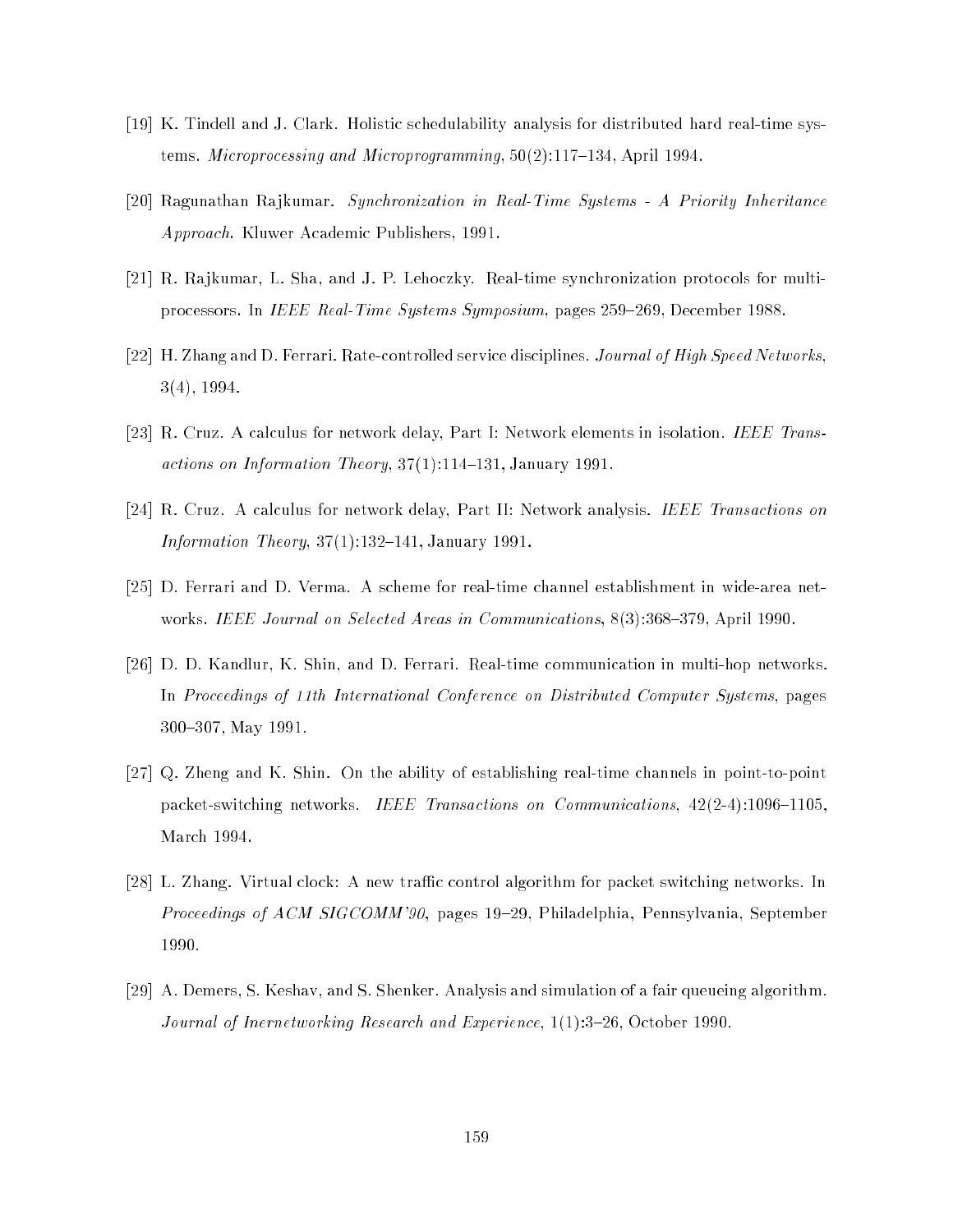- [30] A.K. Parekh and R.G. Gallager. A generalized processor sharing approach to flow control in integrated services networks: the single-node case. IEEE/ACM Transactions on Networking.  $1(3):344-357$ , June 1993.
- [31] A. K. Parekh and R. G. Gallager. A generalized processor sharing approach to flow control in integrated services networks: the multiple node case. IEEE/ACM Transactions on  $Networking, 2(2):137–150, April~1994.$
- [32] D. Verma, H. Zhang, and D. Ferrari. Guaranteeing delay jitter bounds in packet switching networks. In *Proceedings of Tricomm'91*, pages 35–46, Chapel Hill, North Carolina, April 1991.
- [33] S. J. Golestani. A stop-and-go queueing framework for congestion management. In Proceedings of ACM SIGCOMM'90, pages 8–18, Philadelphia, Pennsylvania, September 1990.
- [34] C. R. Kalmanek, H. Kanakia, and S. Keshav. Rate controlled servers for very high-speed networks. In *IEEE Global Telecommunications Conference*, pages 12–20, San Diego, California, December 1990.
- [35] E. L. Lawler, J. K.Lenstra, A. H. G. Rinnooy, and D. B. Shmoys. Sequencing and scheduling: Algorithms and complexity. Technical Report BS-R8909, Center for Mathematics and Computer Science, Erasmus University, Rotterdam, June 1989.
- [36] J. Blazewicz. Selected topics in scheduling theory. Annals of Discrete Mathematics,  $31(1):1-$ 59, 1987.
- [37] J. Xu and D. L. Parnas. On satisfying timing constraints in hard-real-time systems. IEEE Transactions on Software Engineering, 19(1):70-84, January 1993.
- [38] J. A. Stankovic, M. Spuri, M. D. Natale, and G. C. Buttazzo. Implications of classical scheduling results for real-time systems. *Computer*,  $28(6)$ :16-25, June 1995.
- [39] R. Graham. Bounds on the performance of scheduling algorithms. In E. G. Goffman, editor, Computer and Job Shop Scheduling Theory, pages 165-227. John Wiley and Sons, 1976.
- [40] R. Ha. Validating Timing Constraints in Multiprocessor and Distributed Systems. PhD thesis, University of Illinois, Urbana-Champaign, Department of Computer Science, 1995.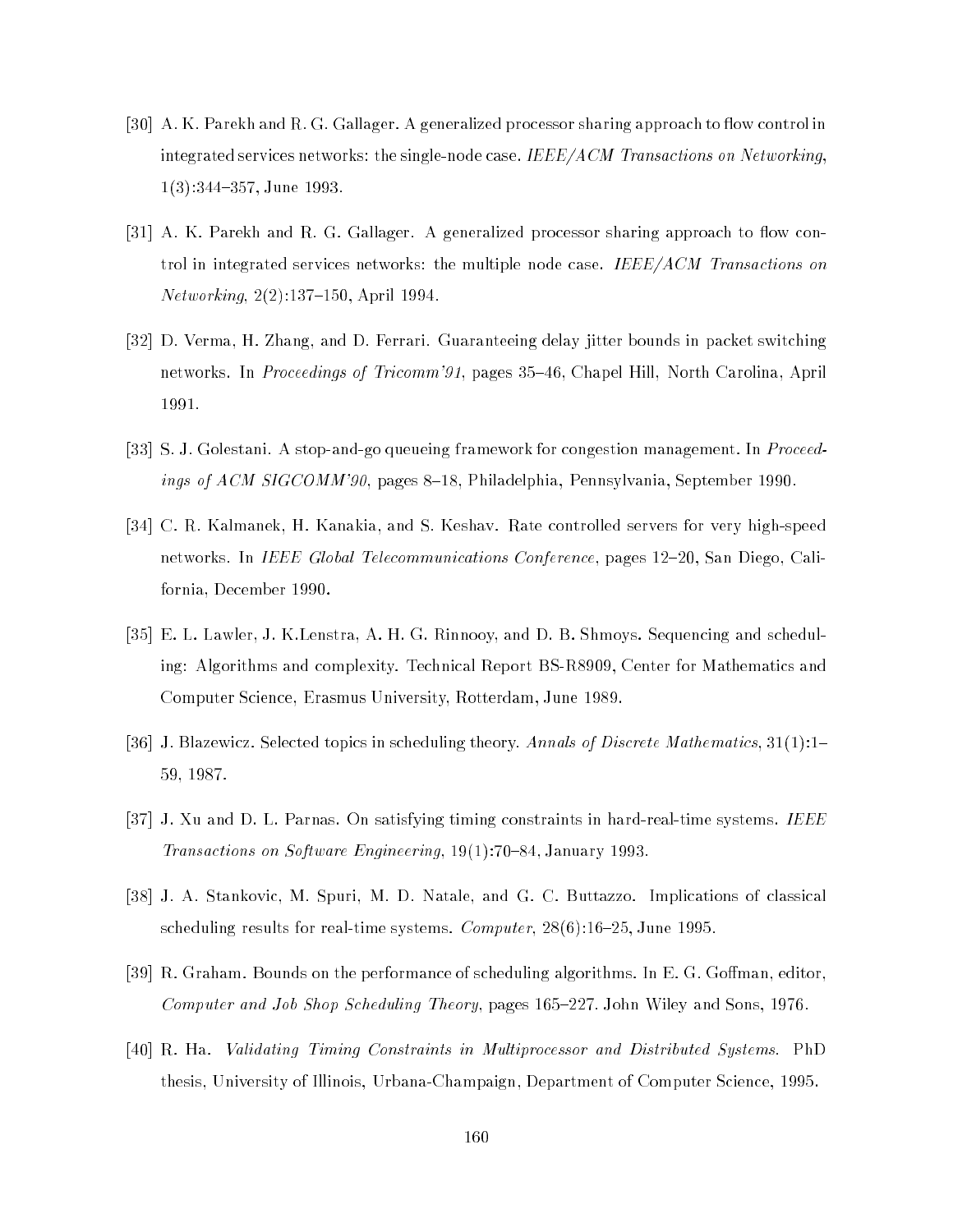- [41] S. M. Johnson. Optimal two- and three-stage production schedules with setup times included. Naval Research Logistics Quarterly, 1:61–68, 1954.
- [42] J. R. Jackson. An extension of Johnson's results on job lot scheduling. Naval Research Logistics Quarterly,  $3:201-203$ , 1956.
- [43] N. Hefetz and I. Adiri. An efficient optimal algorithm for the two-machines unit-time jobshop schedule-length problem. Mathematics of Operations Research,  $7:354{-}360, 1982$ .
- [44] P. Brucker. Minimizing maximum lateness in a two-machine unit-time job shop. Computing, 27:367-370, 1981.
- [45] P. Brucker. A linear time algorithm to minimize maximum lateness for the two-machine, unit-time, job-shop, scheduling problem. In R. F. Drenick and F. Kozin, editors,  $Lecture$ Notes in Control and Information Sciences 38, pages 566-571. Springer, Berlin, 1982.
- [46] J. K. Lenstra, A. H. G. Rinnooy Kan, and P. Brucker. Complexity of machine scheduling problem. Annals of Discrete Mathematics, 1:343-362, 1977.
- [47] T. Gonzalez and S. Sahni. Flowshop and jobshop schedules: Complexity and approximation. Operations Research,  $26:36-52$ , 1978.
- [48] J. K. Lenstra and A. H. G. Rinnooy Kan. Computational complexity of discrete optimization problems. Annals of Discrete Mathematics, 4:121-140, 1979.
- [49] M. G. Harbour, M. H. Klein, and J. P. Lehoczky. Timing analysis for fixed-priority scheduling of hard real-time systems. IEEE Transactions on Software Engineering,  $20(1):13-28$ . January 1994.
- [50] B. Hunting. The solution's in the CAN Part 1. *Circuit Cellar*, pages  $14-20$ , May 1995.
- [51] N. Malcolm and W. Zhao. The timed-token protocol for real-time communications. IEEE Computer,  $27(1)$ :35-41, January 1994.
- [52] B. Sprunt, L. Sha, and J. P. Lehoczky. Aperiodic task scheduling for hard real-time systems. Journal of Real-Time Systems,  $1:27{-}60, 1989$ .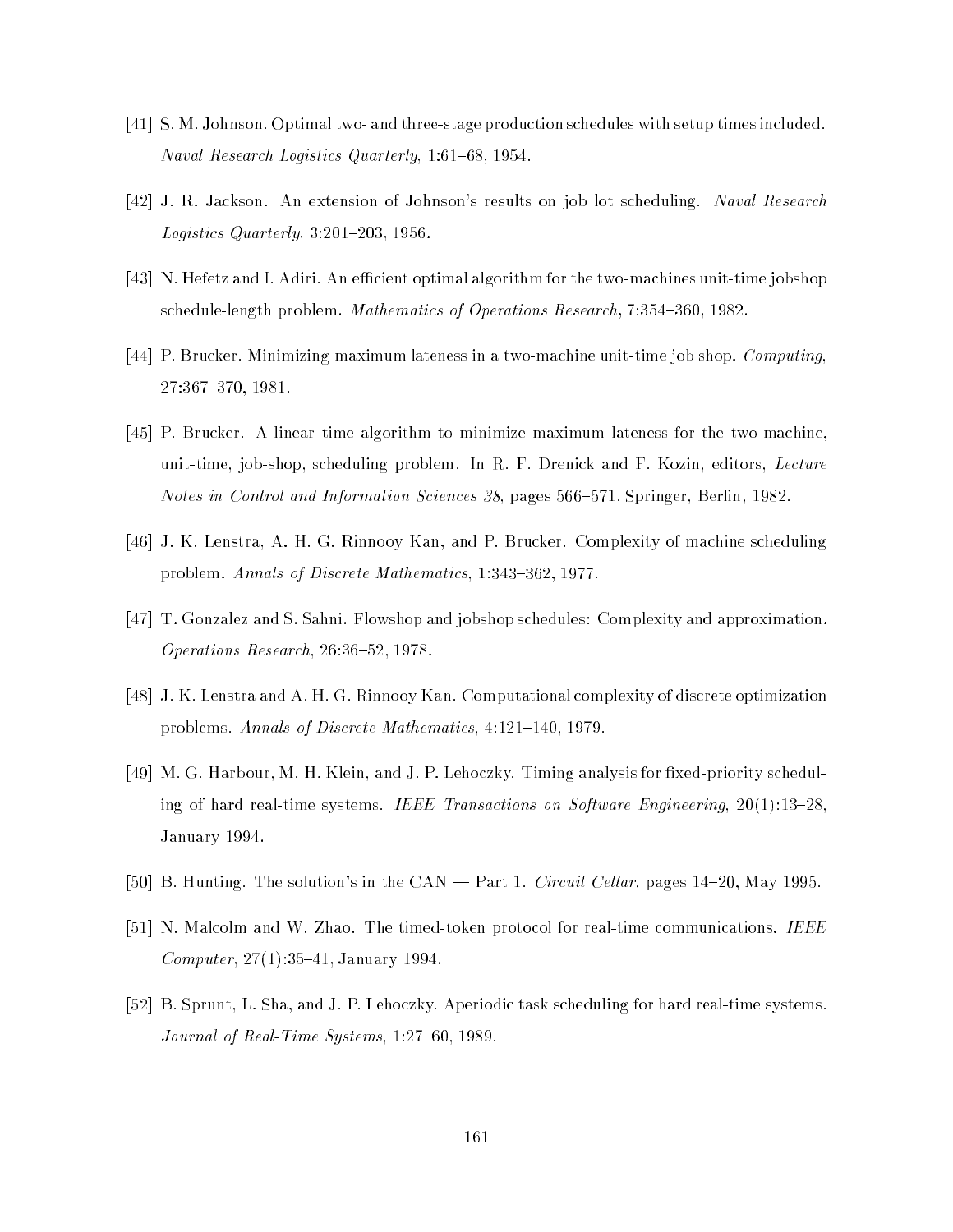- [53] K. W. Tindell. Fixed Priority Scheduling of Hard Real-Time Systems. PhD thesis, University of York, Department of Computer Science, 1994.
- [54] M. R. Garey and D. S. Johnson. Computers and Intractability: A Guide to the Theory of NP-Completeness. W. II. Freeman and Company, New York, 1979.
- [55] D. Gillies and J. Liu. Scheduling tasks with and/or precedence constraints. SIAM Journal on Computing,  $24(4)$ :797-810, August 1995.
- [56] B. Sprunt. Aperiodic Task Scheduling for Real-Time Systems. PhD thesis, Carnegie Mellon University, Department of Electrical and Computer Engineering, Pittsburgh, PA, August 1990.
- [57] S. Ramos-Thuel and J. Lehoczky. Algorithms for scheduling hard aperiodic tasks in fixedpriority systems using slack stealing. In Real-Time System Symposium, pages 22-33, 1994.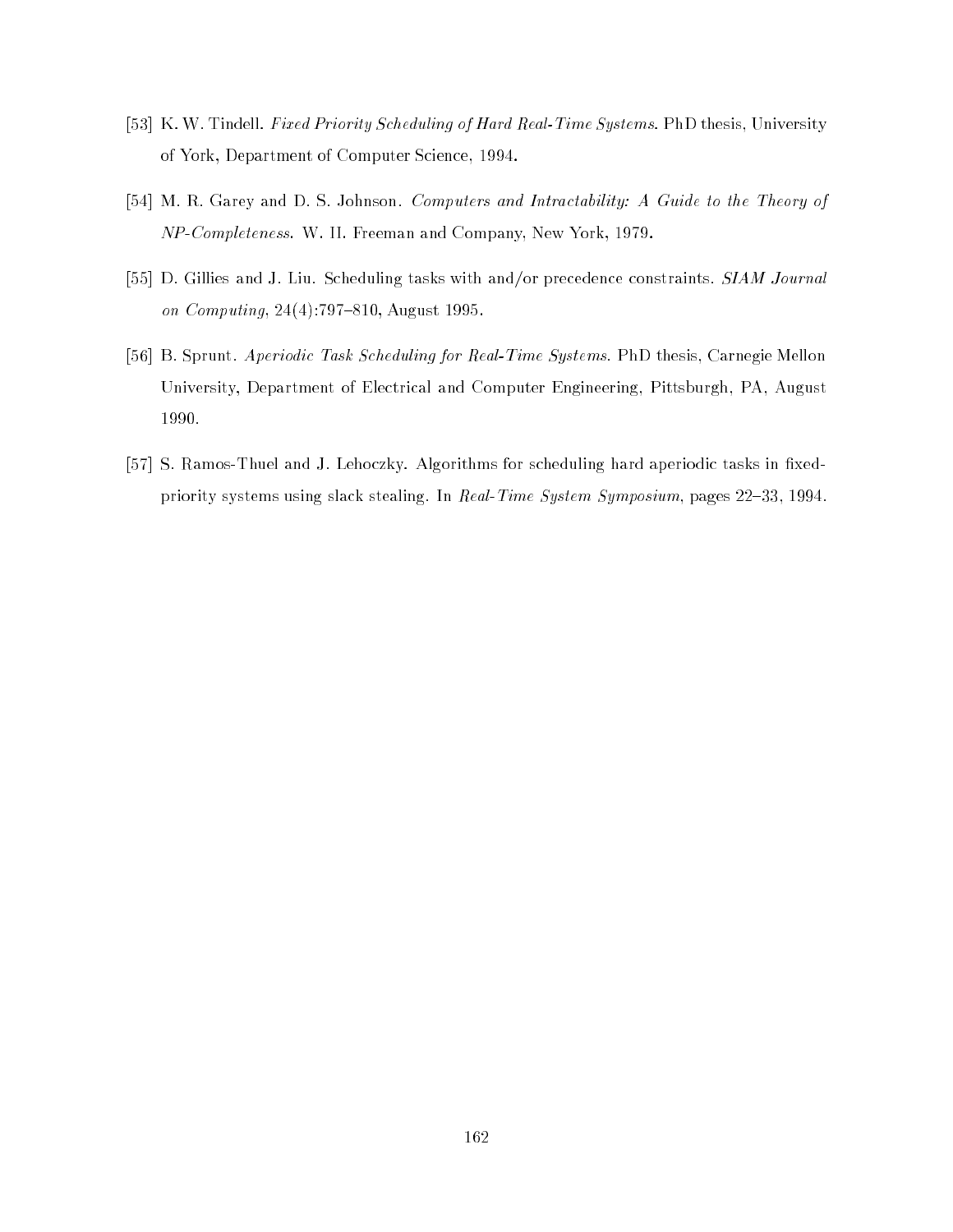## Vita

Jun Sun was born in Yangzhou, People's Republic of China on June 5, 1968. He attended Shanghai Jiao Tong University in September 1985 and graduated with a B.S. degree in Computer Science in July 1989. In his sophomore year, he received the title of *Distinguished Student at* Shanghai Jiao Tong University. From August 1990 to December 1991 he studied in the Master program in Computer Science at the University of North Dakota. Later, he transferred to the Ph.D. program in Computer Science at the University of Illinois, Urbana-Champaign. In May 1993 he joined the Real-Time Research Lab and received a Research Assistantship in January 1994. He successfully defended his Ph.D. dissertation in July of 1996 and later joined Geoworks, Inc. as a Design Engineer. He received his Ph.D. degree in Computer Science in May of 1997.

Jun Sun is the primary author of the following publications. His paper, Synchronization  $\emph{Protocols in Distributed Real-Time Systems},$  which is co-authored by <code>Professor</code> Jane Liu, received the Outstanding Paper Award in the 16th International Conference on Distributed Computing Systems.

- Jun Sun, Riccardo Bettati, and Jane W.-S. Liu. An end-to-end approach to schedule tasks with shared resources in multiprocessor systems. In Proceedings of the 11th IEEE Workshop on Real-Time Operating Systems and Software, Seattle, Washington, May 1994.
- Jun Sun and Jane Liu. Bounding the end-to-end response time in multiprocessor real-time systems. Published in the Proceedings of Workshop on Parallel and Distributed Real-Time Systems, pages 91-98, Santa Barbara, California, April 1995.
- Jun Sun and Jane Liu. Synchronization protocols in distributed real-time systems. Published in the 16th International Conference on Distributed Computing Systems, Hong Kong, May 1996.